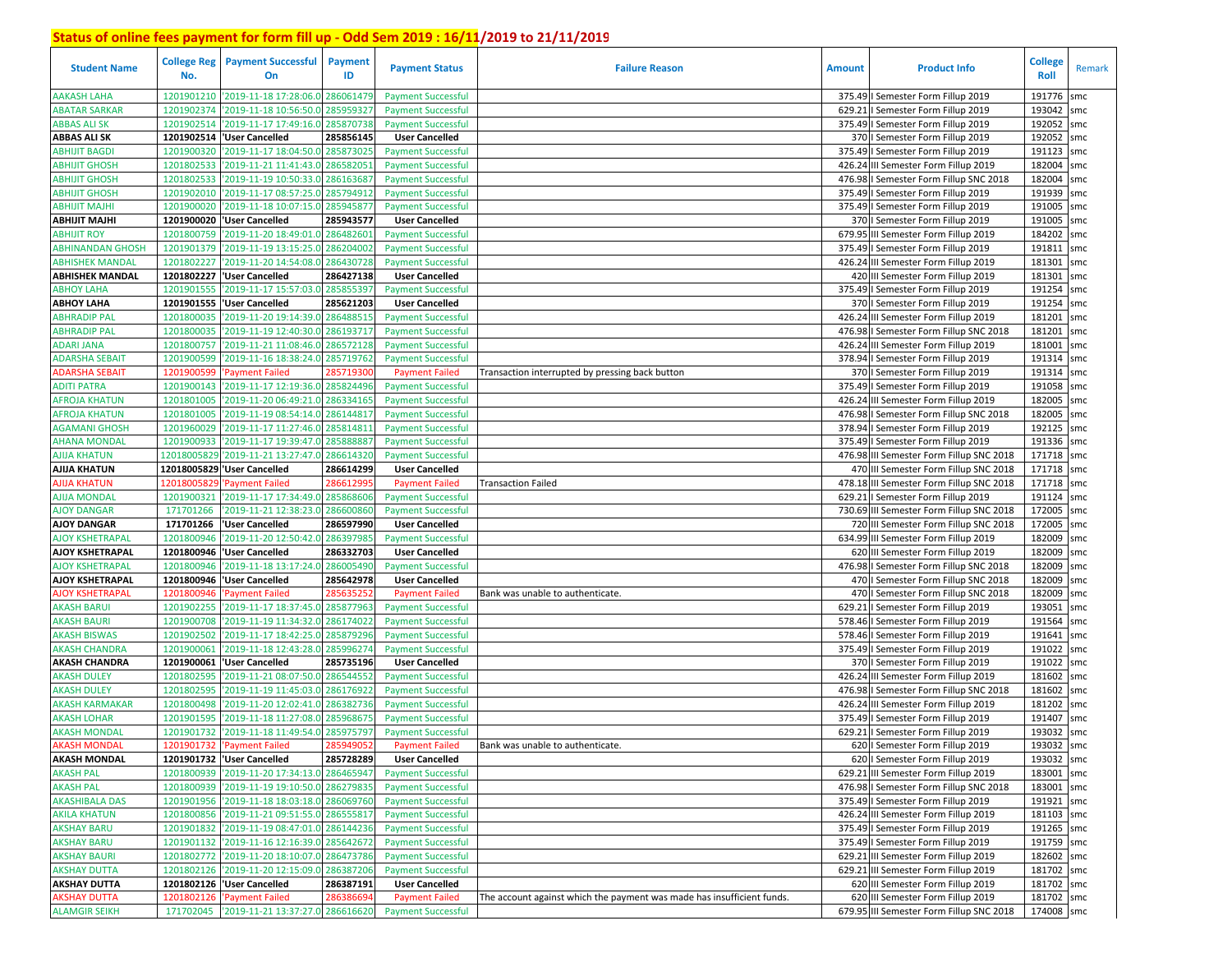| <b>Student Name</b>       | <b>College Reg</b><br>No. | <b>Payment Successful</b><br>On            | <b>Payment</b><br>ID | <b>Payment Status</b>     | <b>Failure Reason</b>                           | <b>Amount</b> | <b>Product Info</b>                      | <b>College</b><br>Roll | Remark |
|---------------------------|---------------------------|--------------------------------------------|----------------------|---------------------------|-------------------------------------------------|---------------|------------------------------------------|------------------------|--------|
| <b>ALAMGIR SEKH</b>       | 1201802142                | '2019-11-21 12:35:08.0                     | 28659950             | <b>Payment Successful</b> |                                                 |               | 426.24 III Semester Form Fillup 2019     | 182014                 | smc    |
| <b>ALAMGIR SEKH</b>       | 1201805003                | '2019-11-18 17:57:06.0                     | 286068223            | <b>Payment Successful</b> |                                                 |               | 476.98   Semester Form Fillup SNC 2018   | 182508                 | smc    |
| <b>ALI ARMAN HAZARI</b>   | 1201905033                | '2019-11-18 10:22:53.0                     | 28595001             | <b>Payment Successful</b> |                                                 |               | 375.49   Semester Form Fillup 2019       | 192102                 | smc    |
| <b>ALI ARMAN HAZARI</b>   | 1201905033                | 'Payment Failed                            | 285949041            | <b>Payment Failed</b>     | Bank was unable to authenticate.                |               | 370   Semester Form Fillup 2019          | 192102                 | smc    |
| <b>ALIYA KHATUN</b>       | 1201801498                | '2019-11-21 09:44:41.0                     | 286554762            | <b>Payment Successful</b> |                                                 |               | 426.24 III Semester Form Fillup 2019     | 182015                 | smc    |
| <b>ALIYA KHATUN</b>       |                           | 1201801498  'User Cancelled                | 286554754            | <b>User Cancelled</b>     |                                                 |               | 420 III Semester Form Fillup 2019        | 182015                 | smc    |
| ALIYA KHATUN              | 1201801498                | '2019-11-18 12:41:38.0                     | 285995650            | <b>Payment Successful</b> |                                                 |               | 476.98   Semester Form Fillup SNC 2018   | 182015                 | smc    |
| <b>ALOKA BARI</b>         | 1201801104                | '2019-11-21 13:11:36.0                     | 286610423            | <b>Payment Successful</b> |                                                 |               | 426.24 III Semester Form Fillup 2019     | 182016 smc             |        |
| <b>AMAL SEN</b>           | 1201905072                | '2019-11-18 11:56:49.0                     | 285977904            | <b>Payment Successful</b> |                                                 |               | 375.49   Semester Form Fillup 2019       | 192124 smc             |        |
| <b>AMAL SEN</b>           | 1201905072                | 'Payment Failed                            | 285975953            | <b>Payment Failed</b>     | Bank was unable to authenticate.                |               | 370   Semester Form Fillup 2019          | 192124 smc             |        |
| <b>AMENA KHATUN</b>       | 1201905056                | '2019-11-18 14:40:30.0                     | 28602370             | <b>Payment Successful</b> |                                                 |               | 375.49   Semester Form Fillup 2019       | 192123 smc             |        |
| <b>AMINA KHATUN</b>       | 1201800726                | '2019-11-20 11:04:18.0                     | 28636488             | <b>Payment Successful</b> |                                                 |               | 629.21 III Semester Form Fillup 2019     | 182020 smc             |        |
| <b>AMINA KHATUN</b>       | 1201902232                | '2019-11-17 16:43:49.                      | 28586159             | <b>Payment Successful</b> |                                                 |               | 399.5   Semester Form Fillup 2019        | 191310 smc             |        |
| <b>AMINA KHATUN</b>       | 1201800726                | '2019-11-16 12:11:04.0                     | 285640609            | <b>Payment Successful</b> |                                                 |               | 476.98   Semester Form Fillup SNC 2018   | 182020 smc             |        |
| AMIT DUTTA                | 1201902563                | '2019-11-19 11:37:09.                      | 28617463             | <b>Payment Successful</b> |                                                 |               | 578.46   Semester Form Fillup 2019       | 191648 smc             |        |
| <b>AMIT GHOSH</b>         | 1201900781                | '2019-11-19 10:47:31.0                     | 28616299             | <b>Payment Successful</b> |                                                 |               | 375.49   Semester Form Fillup 2019       | 191684                 | smc    |
| <b>AMIT KUMAR ROY</b>     | 1201800497                | '2019-11-20 11:18:44.0                     | 28636856             | <b>Payment Successful</b> |                                                 |               | 694.59 III Semester Form Fillup 2019     | 184003 smc             |        |
| <b>AMIT KUMAR SIKDAR</b>  | 1201800537                | '2019-11-21 13:30:31.                      | 286615121            | <b>Payment Successful</b> |                                                 |               | 629.21 III Semester Form Fillup 2019     | 181703                 | smc    |
| <b>AMIT KUMAR SIKDAR</b>  | 1201800537                | 'User Cancelled                            | 286614406            | <b>User Cancelled</b>     |                                                 |               | 620 III Semester Form Fillup 2019        | 181703 smc             |        |
| <b>AMIT MURMU</b>         | 1201801934                | '2019-11-20 13:07:33.0                     | 28640285             | <b>Payment Successful</b> |                                                 |               | 832.18 III Semester Form Fillup 2019     | 182603                 | smc    |
| <b>AMIT MURMU</b>         |                           | 1201801934 'User Cancelled                 | 286402852            | <b>User Cancelled</b>     |                                                 |               | 820 III Semester Form Fillup 2019        | 182603 smc             |        |
| <b>AMIT PAN</b>           | 1201901819                | '2019-11-18 11:55:58.0                     | 285977551            | <b>Payment Successful</b> |                                                 |               | 578.46   Semester Form Fillup 2019       | 194004                 | smc    |
| <b>AMRIT PRASAD PAL</b>   | 1201900237                | '2019-11-18 12:15:09.                      | 285985639            | <b>Payment Successful</b> |                                                 |               | 375.49   Semester Form Fillup 2019       | 191083                 | smc    |
| <b>ANAMIKA CHAKI</b>      | 1201800601                | '2019-11-20 17:44:17.                      | 28646800             | <b>Payment Successful</b> |                                                 |               | 426.24 III Semester Form Fillup 2019     | 182023                 | smc    |
| <b>ANAMIKA CHAKI</b>      | 1201800601                | '2019-11-16 13:02:00.0                     | 285655170            | <b>Payment Successful</b> |                                                 |               | 476.98   Semester Form Fillup SNC 2018   | 182023                 | smc    |
| <b>ANAMIKA CHATTERJEE</b> | 1201900765                | '2019-11-16 12:38:09.0                     | 28564901             | <b>Payment Successful</b> |                                                 |               | 375.49   Semester Form Fillup 2019       | 191356 smc             |        |
| <b>ANAMIKA GHOSH</b>      | 1201900770                | '2019-11-18 10:35:27.0                     | 285953375            | <b>Payment Successful</b> |                                                 |               | 375.49   Semester Form Fillup 2019       | 191683                 | smc    |
| ANANDA BAGDI              | 1201901770                | '2019-11-19 08:43:58.0                     | 286143939            | <b>Payment Successful</b> |                                                 |               | 578.46   Semester Form Fillup 2019       | 191598                 | smc    |
| <b>ANANDA DEY</b>         | 1201900764                | '2019-11-18 11:06:38.0                     | 285962642            | <b>Payment Successful</b> |                                                 |               | 375.49   Semester Form Fillup 2019       | 191682                 | smc    |
| ANANDA GHOSH              | 171701689                 | '2019-11-21 12:08:39.0                     | 286590922            | <b>Payment Successful</b> |                                                 |               | 476.98 III Semester Form Fillup SNC 2018 | 174012                 | smc    |
| <b>ANANTA ANKURE</b>      | 1201901927                | '2019-11-18 18:43:27.0                     | 28607891             | <b>Payment Successful</b> |                                                 |               | 375.49   Semester Form Fillup 2019       | 191913                 | smc    |
| ANANTA KUNDU              | 1201802473                | '2019-11-20 09:23:40.0                     | 28634552             | <b>Payment Successful</b> |                                                 |               | 679.95 III Semester Form Fillup 2019     | 184501                 | smc    |
| <b>ANANYA BANERJEE</b>    | 171700117                 | '2019-11-21 13:03:43.0                     | 286608178            | <b>Payment Successful</b> |                                                 |               | 679.95 III Semester Form Fillup SNC 2018 | 171503                 | smc    |
| <b>ANANYA BANERJEE</b>    | 171700117                 | 'User Cancelled                            | 286608127            | <b>User Cancelled</b>     |                                                 |               | 670 III Semester Form Fillup SNC 2018    | 171503 smc             |        |
| <b>ANANYA BANERJEE</b>    | 171700117                 | 'User Cancelled                            | 286605776            | <b>User Cancelled</b>     |                                                 |               | 670 III Semester Form Fillup SNC 2018    | 171503 smc             |        |
| <b>ANANYA BISWAS</b>      | 1201901048                | '2019-11-16 18:18:21.0                     | 285716205            | <b>Payment Successful</b> |                                                 |               | 375.49   Semester Form Fillup 2019       | 191736 smc             |        |
| <b>ANANYA CHATTERJEE</b>  | 1201900986                | '2019-11-17 10:12:27.0                     | 285803652            | <b>Payment Successful</b> |                                                 |               | 375.49   Semester Form Fillup 2019       | 191722                 | smc    |
| <b>ANANYA DEY</b>         | 1201801189                | '2019-11-20 10:53:20.0                     | 286362185            | <b>Payment Successful</b> |                                                 |               | 426.24 III Semester Form Fillup 2019     | 182024 smc             |        |
| <b>ANANYA DEY</b>         | 1201801189                | <b>Payment Failed</b>                      | 28636167             | <b>Payment Failed</b>     | Bank was unable to authenticate.                |               | 420 III Semester Form Fillup 2019        | 182024                 | smc    |
| ANANYA GHOSH              | 1201800262                | '2019-11-21 09:56:22.                      | 286556572            | <b>Payment Successful</b> |                                                 |               | 426.24 III Semester Form Fillup 2019     | 181104 smc             |        |
| <b>ANANYA KARMAKAR</b>    | 1201800857                | '2019-11-20 15:41:45.                      | 28644009             | <b>Payment Successful</b> |                                                 |               | 426.24 III Semester Form Fillup 2019     | 182025                 | smc    |
| ANANYA KARMAKAR           | 1201800857                | '2019-11-19 16:23:38.                      | 28624379             | <b>Payment Successful</b> |                                                 |               | 476.98 I Semester Form Fillup SNC 2018   | 182025 smc             |        |
| <b>ANANYA KARMAKAR</b>    | 1201900178                | '2019-11-18 11:51:18.                      | 285975618            | <b>Payment Successful</b> |                                                 |               | 375.49   Semester Form Fillup 2019       | 191068 smc             |        |
| ANEWSHA GHOSH             | 1201900322                | '2019-11-16 11:28:34.0                     | 28562789             | <b>Payment Successful</b> |                                                 |               | 375.49   Semester Form Fillup 2019       | 191125                 | smc    |
| <b>ANEWSHA GHOSH</b>      | 1201900322                | 'User Cancelled                            | 285627809            | <b>User Cancelled</b>     |                                                 |               | 370   Semester Form Fillup 2019          | 191125                 | smc    |
| <b>ANIMA DAS</b>          | 1201801256                | '2019-11-20 10:42:20.0                     | 286359363            | <b>Payment Successful</b> |                                                 |               | 629.21 III Semester Form Fillup 2019     | 181704                 | smc    |
| <b>ANIMA GHOSH</b>        |                           | 1201900479 2019-11-16 18:16:51.0           | 285715597            | <b>Payment Successful</b> |                                                 |               | 376.44   Semester Form Fillup 2019       | 191186 smc             |        |
| <b>ANIMESH DEY</b>        |                           | 1201801101 2019-11-21 17:36:51.0 286664785 |                      | <b>Payment Successful</b> |                                                 |               | 679.95 III Semester Form Fillup 2019     | 184004 smc             |        |
| <b>ANIMESH DEY</b>        |                           | 1201802287 2019-11-20 08:04:59.0           | 286338259            | <b>Payment Successful</b> |                                                 |               | 679.95 III Semester Form Fillup 2019     | 184801 smc             |        |
| <b>ANIMESH DEY</b>        |                           | 1201802287 'Payment Failed                 | 286338020            | <b>Payment Failed</b>     | Transaction interrupted by pressing back button |               | 670 III Semester Form Fillup 2019        | 184801 smc             |        |
| <b>ANIMESH DEY</b>        |                           | 1201802287 'Payment Failed                 | 286337682            | <b>Payment Failed</b>     | Transaction interrupted by pressing back button |               | 670 III Semester Form Fillup 2019        | 184801 smc             |        |
| <b>ANIMESH DEY</b>        |                           | 1201802287 User Cancelled                  | 286337303            | <b>User Cancelled</b>     |                                                 |               | 670 III Semester Form Fillup 2019        | 184801 smc             |        |
| <b>ANIMESH DEY</b>        |                           | 1201801101 2019-11-18 17:40:17.0           | 286064244            | <b>Payment Successful</b> |                                                 |               | 730.69   Semester Form Fillup SNC 2018   | 184004 smc             |        |
| <b>ANIMESH DEY</b>        |                           | 1201801101 2019-11-18 17:34:51.0           | 286062622            | <b>Payment Successful</b> |                                                 |               | 730.69   Semester Form Fillup SNC 2018   | 184004 smc             |        |
| <b>ANIMESH DHIBAR</b>     |                           | 1201900166 2019-11-17 16:15:44.0           | 285857849            | <b>Payment Successful</b> |                                                 |               | 375.49   Semester Form Fillup 2019       | 191064 smc             |        |
| <b>ANIMESH DHIBAR</b>     |                           | 1201900166  'User Cancelled                | 285792210            | <b>User Cancelled</b>     |                                                 |               | 370   Semester Form Fillup 2019          | 191064 smc             |        |
| <b>ANIMESH DUTTA</b>      |                           | 171700044 2019-11-21 09:47:02.0            | 286555159            | <b>Payment Successful</b> |                                                 |               | 476.98 III Semester Form Fillup SNC 2018 | 171504 smc             |        |
| <b>ANIMESH DUTTA</b>      |                           | 171700044  'User Cancelled                 | 286555151            | <b>User Cancelled</b>     |                                                 |               | 470 III Semester Form Fillup SNC 2018    | 171504 smc             |        |
| <b>ANIMESH MONDAL</b>     |                           | 1201800206 2019-11-21 11:57:09.0           | 286586370            | <b>Payment Successful</b> |                                                 |               | 679.95 III Semester Form Fillup 2019     | 184602 smc             |        |
| <b>ANIMESH MONDAL</b>     |                           | 1201800206 VJser Cancelled                 | 286586333            | <b>User Cancelled</b>     |                                                 |               | 670 III Semester Form Fillup 2019        | 184602 smc             |        |
|                           |                           |                                            |                      |                           |                                                 |               |                                          |                        |        |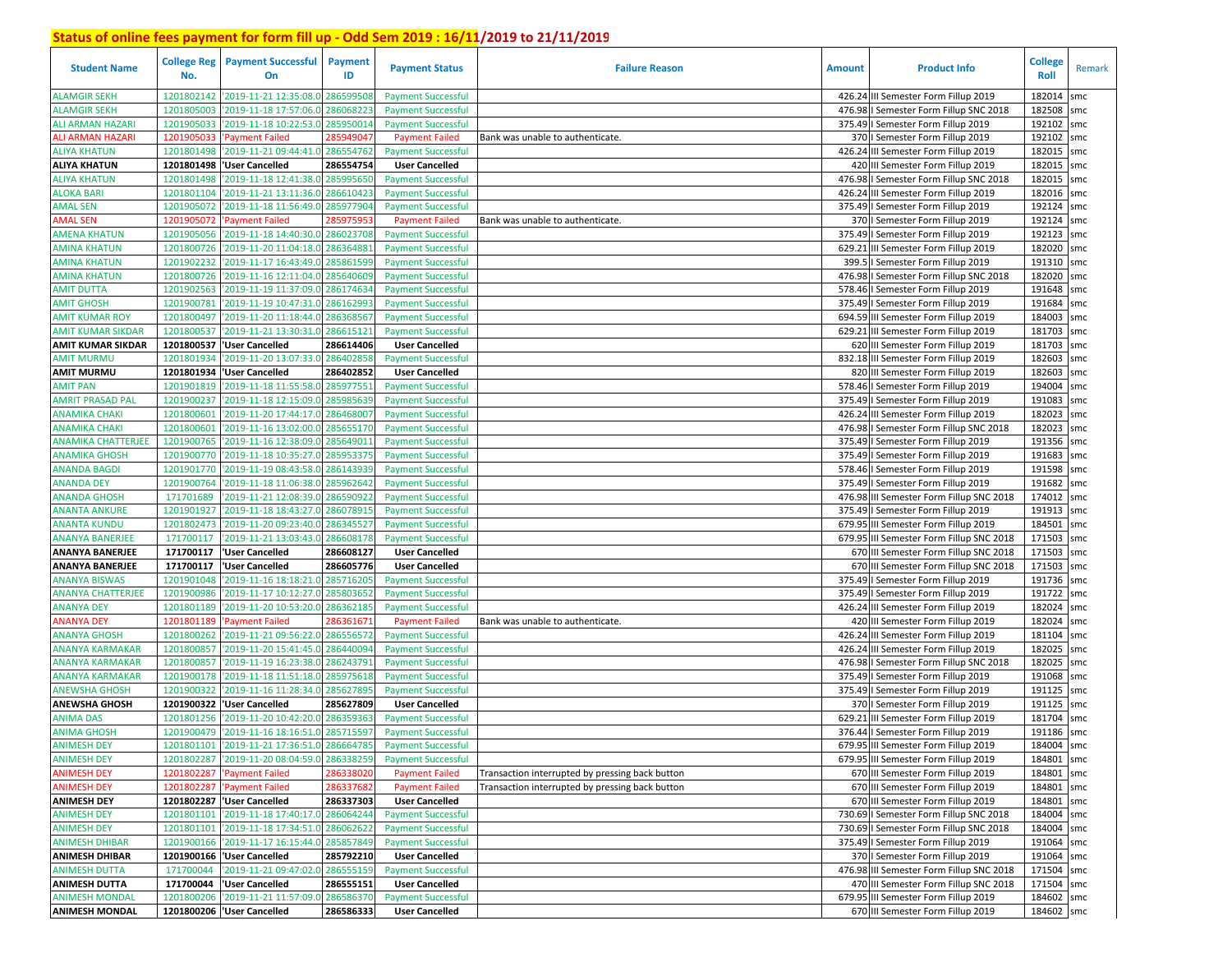| <b>Student Name</b>          | College Reg<br>No. | <b>Payment Successful</b><br><b>On</b>      | Payment<br>ID | <b>Payment Status</b>     | <b>Failure Reason</b>                                                 | Amount | <b>Product Info</b>                                                            | <b>College</b><br>Roll | Remark |
|------------------------------|--------------------|---------------------------------------------|---------------|---------------------------|-----------------------------------------------------------------------|--------|--------------------------------------------------------------------------------|------------------------|--------|
| <b>ANIMESH RUDRA</b>         | 1201802266         | '2019-11-20 11:39:39.0 286375208            |               | <b>Payment Successful</b> |                                                                       |        | 629.21 III Semester Form Fillup 2019                                           | 182028                 | smc    |
| <b>ANINDITA CHATTERJEE</b>   | 1201900482         | '2019-11-16 16:53:56.0                      | 285698794     | <b>Payment Successful</b> |                                                                       |        | 629.21   Semester Form Fillup 2019                                             | 193009                 | smc    |
| <b>ANINDITA CHATTERJEE</b>   |                    | 1201900482 User Cancelled                   | 285698504     | <b>User Cancelled</b>     |                                                                       |        | 620   Semester Form Fillup 2019                                                | 193009                 | smc    |
| <b>ANINDITA CHATTERJEE</b>   | 1201900482         | 'User Cancelled                             | 285692988     | <b>User Cancelled</b>     |                                                                       |        | 620   Semester Form Fillup 2019                                                | 193009                 | smc    |
| <b>ANIRBAN GHOSH</b>         | 1201901410         | '2019-11-16 18:41:08.0 285720425            |               | <b>Payment Successful</b> |                                                                       |        | 629.21   Semester Form Fillup 2019                                             | 193100 smc             |        |
| ANIRUDHYA MUKHERJEI          | 1201900132         | '2019-11-18 11:57:53.0 285978467            |               | <b>Payment Successful</b> |                                                                       |        | 375.49   Semester Form Fillup 2019                                             | 191053                 | smc    |
| ANISHA BIT                   | 1201800898         | '2019-11-20 11:54:21.0 286379730            |               | <b>Payment Successful</b> |                                                                       |        | 629.21 III Semester Form Fillup 2019                                           | 182029 smc             |        |
| <b>ANISHA BIT</b>            | 1201800898         | '2019-11-19 13:52:02.0                      | 286212931     | <b>Payment Successful</b> |                                                                       |        | 476.98   Semester Form Fillup SNC 2018                                         | 182029 smc             |        |
| ANISHA BIT                   | 1201800898         | <b>Payment Failed</b>                       | 28620968      | <b>Payment Failed</b>     | Transaction denied due to risk                                        |        | 470   Semester Form Fillup SNC 2018                                            | 182029 smc             |        |
| ANISHA BIT                   | 1201800898         | Payment Failed                              | 286208828     | <b>Payment Failed</b>     | Transaction denied due to risk                                        |        | 470   Semester Form Fillup SNC 2018                                            | 182029 smc             |        |
| <b>ANITA GHOSH</b>           | 1201902227         | '2019-11-18 18:19:04.0                      | 286073472     | <b>Payment Successful</b> |                                                                       |        | 578.46   Semester Form Fillup 2019                                             | 191625 smc             |        |
| <b>ANITA GHOSH</b>           | 1201902227         | 'Payment Failed                             | 286070102     | <b>Payment Failed</b>     | Transaction Failed at bank end.                                       |        | 570   Semester Form Fillup 2019                                                | 191625 smc             |        |
| <b>ANITA SOO</b>             | 1201901520         |                                             | 285982107     |                           |                                                                       |        |                                                                                | 191251                 |        |
|                              |                    | '2019-11-18 12:05:37.0                      |               | <b>Payment Successful</b> |                                                                       |        | 375.49 I Semester Form Fillup 2019                                             |                        | smc    |
| <b>ANJALI SAHA</b>           | 1201800337         | '2019-11-20 19:44:08.                       | 286494822     | <b>Payment Successful</b> |                                                                       |        | 449.5 III Semester Form Fillup 2019                                            | 181105                 | smc    |
| ANJAN DEY                    | 1201905062         | '2019-11-18 10:11:16.0                      | 285947360     | <b>Payment Successful</b> |                                                                       |        | 375.49   Semester Form Fillup 2019                                             | 192116 smc             |        |
| <b>ANJANA MISTRI</b>         | 1201801232         | '2019-11-20 09:25:04.                       | 286345815     | <b>Payment Successful</b> |                                                                       |        | 629.21 III Semester Form Fillup 2019                                           | 182030 smc             |        |
| <b>ANJANA MISTRI</b>         | 1201801232         | '2019-11-19 09:04:38.0                      | 286146028     | <b>Payment Successful</b> |                                                                       |        | 476.98   Semester Form Fillup SNC 2018                                         | 182030 smc             |        |
| <b>ANJANA MONDAL</b>         | 1201802566         | '2019-11-20 20:37:07.                       | 286503638     | <b>Payment Successful</b> |                                                                       |        | 629.21 III Semester Form Fillup 2019                                           | 181705 smc             |        |
| ANJANA MONDAL                | 1201802566         | Payment Failed                              | 28649333      | <b>Payment Failed</b>     | The account against which the payment was made has insufficient funds |        | 620 III Semester Form Fillup 2019                                              | 181705 smc             |        |
| <b>ANJANA MONDAL</b>         | 1201802566         | '2019-11-20 19:38:49.0                      | 286492174     | <b>Payment Successful</b> |                                                                       |        | 629.21 III Semester Form Fillup 2019                                           | 181705 smc             |        |
| ANJANA MONDAL                |                    | 1201802566 User Cancelled                   | 286492164     | <b>User Cancelled</b>     |                                                                       |        | 620 III Semester Form Fillup 2019                                              | 181705 smc             |        |
| ANJANA MONDAL                | 1201802566         | 'User Cancelled                             | 286492152     | <b>User Cancelled</b>     |                                                                       |        | 620 III Semester Form Fillup 2019                                              | 181705 smc             |        |
| <b>ANJANA MONDAL</b>         | 1201802566         | <b>Payment Failed</b>                       | 286491578     | <b>Payment Failed</b>     | Bank was unable to authenticate.                                      |        | 620 III Semester Form Fillup 2019                                              | 181705 smc             |        |
| <b>ANJANA MONDAL</b>         | 1201802566         | 'User Cancelled                             | 286491568     | <b>User Cancelled</b>     |                                                                       |        | 620 III Semester Form Fillup 2019                                              | 181705 smc             |        |
| <b>ANJANA MONDAL</b>         | 1201802566         | 'Payment Failed                             | 286473978     | <b>Payment Failed</b>     | Bank was unable to authenticate.                                      |        | 620 III Semester Form Fillup 2019                                              | 181705 smc             |        |
| ANJANA MONDAL                | 1201802566         | 'User Cancelled                             | 286473959     | <b>User Cancelled</b>     |                                                                       |        | 620 III Semester Form Fillup 2019                                              | 181705 smc             |        |
| ANJANA MONDAL                | 1201802566         | <b>Payment Failed</b>                       | 286473498     | <b>Payment Failed</b>     | Bank was unable to authenticate.                                      |        | 620 III Semester Form Fillup 2019                                              | 181705 smc             |        |
| ANJANA MONDAL                | 1201802566         | Payment Failed                              | 286428940     | <b>Payment Failed</b>     | Bank was unable to authenticate.                                      |        | 620 III Semester Form Fillup 2019                                              | 181705 smc             |        |
| <b>ANKANA SINGHA</b>         | 1201900753         | '2019-11-19 09:52:04.0 286151915            |               | <b>Payment Successful</b> |                                                                       |        | 375.49   Semester Form Fillup 2019                                             | 191235                 | smc    |
| <b>ANKIT DAS</b>             | 1201800429         | '2019-11-20 11:28:46.0                      | 286371708     | <b>Payment Successful</b> |                                                                       |        | 686.19 III Semester Form Fillup 2019                                           | 184005 smc             |        |
| <b>ANKIT GOSWAMI</b>         | 1201960002         | '2019-11-18 13:34:11.0 286009487            |               | <b>Payment Successful</b> |                                                                       |        | 629.21   Semester Form Fillup 2019                                             | 193227                 | smc    |
| ANKITA ADHIKARI              | 1201805002         | '2019-11-21 12:54:29.0 286605685            |               | <b>Payment Successful</b> |                                                                       |        | 426.24 III Semester Form Fillup 2019                                           | 182509 smc             |        |
| <b>ANKITA HAZRA</b>          | 1201900121         | '2019-11-17 11:31:17.0                      | 285815547     | <b>Payment Successful</b> |                                                                       |        | 375.49   Semester Form Fillup 2019                                             | 191049 smc             |        |
| <b>ANKITA HAZRA</b>          | 1201900121         | 'User Cancelled                             | 285815531     | <b>User Cancelled</b>     |                                                                       |        | 370   Semester Form Fillup 2019                                                | 191049 smc             |        |
| <b>ANNA GHOSH</b>            | 1201905053         | '2019-11-18 13:09:59.0                      | 286000919     | <b>Payment Successful</b> |                                                                       |        | 375.49   Semester Form Fillup 2019                                             | 192111                 | smc    |
| <b>ANSHUMAN CHAKRABO</b>     | 1201801988         | '2019-11-21 12:23:12.0                      | 286594566     | <b>Payment Successful</b> |                                                                       |        |                                                                                | 182032                 |        |
| <b>ANSHUMAN CHAKRABO</b>     | 1201801988         | '2019-11-18 12:32:01.0                      | 285990738     |                           |                                                                       |        | 426.24 III Semester Form Fillup 2019<br>476.98   Semester Form Fillup SNC 2018 | 182032                 | smc    |
|                              |                    |                                             |               | <b>Payment Successful</b> |                                                                       |        |                                                                                |                        | smc    |
| ANSHUMAN CHAKRABO 1201801988 |                    | 'User Cancelled                             | 285934731     | <b>User Cancelled</b>     |                                                                       |        | 470   Semester Form Fillup SNC 2018                                            | 182032 smc             |        |
| <b>ANTARA PANJA</b>          | 1201800010         | '2019-11-20 13:06:39.0                      | 286402865     | <b>Payment Successful</b> |                                                                       |        | 629.21 III Semester Form Fillup 2019                                           | 181106 smc             |        |
| <b>ANU GHOSH</b>             | 1201801535         | '2019-11-20 11:50:40.0                      | 286377281     | <b>Payment Successful</b> |                                                                       |        | 426.24 III Semester Form Fillup 2019                                           | 181107 smc             |        |
| <b>ANUBHAB HAZRA</b>         | 1201900891         | 'User Cancelled                             | 286112525     | <b>User Cancelled</b>     |                                                                       |        | 620   Semester Form Fillup 2019                                                | 193014                 | smc    |
| <b>ANUBHAB HAZRA</b>         | 1201900891         | 'User Cancelled                             | 286095996     | <b>User Cancelled</b>     |                                                                       |        | 620   Semester Form Fillup 2019                                                | 193014 smc             |        |
| <b>ANUBHAB HAZRA</b>         | 1201900891         | 'User Cancelled                             | 286089815     | <b>User Cancelled</b>     |                                                                       |        | 620   Semester Form Fillup 2019                                                | 193014 smc             |        |
| <b>ANUBHAB HAZRA</b>         | 1201900891         | 'User Cancelled                             | 286089810     | <b>User Cancelled</b>     |                                                                       |        | 620   Semester Form Fillup 2019                                                | 193014                 | smc    |
| <b>ANUP MONDAL</b>           | 171701178          | 2019-11-21 15:44:50.0                       | 286642027     | <b>Payment Successful</b> |                                                                       |        | 679.95 III Semester Form Fillup SNC 2018                                       | 174018                 | smc    |
| <b>ANUPA ROY</b>             | 1201900594         | '2019-11-19 08:48:37.                       | 286144359     | <b>Payment Successful</b> |                                                                       |        | 375.49   Semester Form Fillup 2019                                             | 191506                 | smc    |
| <b>ANUPA ROY</b>             | 1201900594         | <b>User Cancelled</b>                       | 286144142     | <b>User Cancelled</b>     |                                                                       |        | 370   Semester Form Fillup 2019                                                | 191506 smc             |        |
| <b>ANUPAMA ROY</b>           |                    | 1201901441 '2019-11-17 19:33:13.0 285887297 |               | <b>Payment Successful</b> |                                                                       |        | 629.21   Semester Form Fillup 2019                                             | 193204                 | smc    |
| <b>ANUPAMA ROY</b>           |                    | 1201901441  'User Cancelled                 | 285887230     | <b>User Cancelled</b>     |                                                                       |        | 620   Semester Form Fillup 2019                                                | 193204 smc             |        |
| <b>ANUPAMA ROY</b>           |                    | 1201901441  'User Cancelled                 | 285886562     | <b>User Cancelled</b>     |                                                                       |        | 620   Semester Form Fillup 2019                                                | 193204 smc             |        |
| <b>ANUPAMA ROY</b>           |                    | 1201901441  'User Cancelled                 | 285885843     | <b>User Cancelled</b>     |                                                                       |        | 620   Semester Form Fillup 2019                                                | 193204 smc             |        |
| <b>ANUPAMA ROY</b>           |                    | 1201901269 2019-11-17 12:00:40.0 285820004  |               | <b>Payment Successful</b> |                                                                       |        | 375.49   Semester Form Fillup 2019                                             | 191791 smc             |        |
| <b>ANUPAMA ROY</b>           |                    | 1201901441   'User Cancelled                | 285798495     | <b>User Cancelled</b>     |                                                                       |        | 620   Semester Form Fillup 2019                                                | 193204 smc             |        |
| <b>ANUPRIYA SHIT</b>         |                    | 1201800751 2019-11-20 17:52:26.0 286469946  |               | <b>Payment Successful</b> |                                                                       |        | 679.95 III Semester Form Fillup 2019                                           | 184006 smc             |        |
| <b>ANUPRIYA SHIT</b>         |                    | 1201800751 2019-11-19 12:55:45.0 286198771  |               | <b>Payment Successful</b> |                                                                       |        | 730.69   Semester Form Fillup SNC 2018                                         | 184006 smc             |        |
| <b>ANUSHREE DAS</b>          |                    | 1201900063 2019-11-18 11:51:49.0 285976248  |               | <b>Payment Successful</b> |                                                                       |        | 399.5   Semester Form Fillup 2019                                              | 191023 smc             |        |
| <b>ANUSHREE KHAN</b>         |                    | 1201900523 2019-11-16 18:53:45.0 285723556  |               | <b>Payment Successful</b> |                                                                       |        | 375.49   Semester Form Fillup 2019                                             | 191201 smc             |        |
| <b>ANUSHREE SARKAR</b>       |                    | 1201802437 2019-11-20 18:47:22.0 286482045  |               | <b>Payment Successful</b> |                                                                       |        | 426.24 III Semester Form Fillup 2019                                           | 181603 smc             |        |
| <b>ANUSHREE SARKAR</b>       |                    | 1201802437   'User Cancelled                | 286480944     | <b>User Cancelled</b>     |                                                                       |        | 420 III Semester Form Fillup 2019                                              | 181603 smc             |        |
| <b>ANUSHREE SARKAR</b>       |                    | 1201802437 'User Cancelled                  | 286463405     | <b>User Cancelled</b>     |                                                                       |        | 420 III Semester Form Fillup 2019                                              | 181603 smc             |        |
|                              |                    |                                             |               |                           |                                                                       |        |                                                                                |                        |        |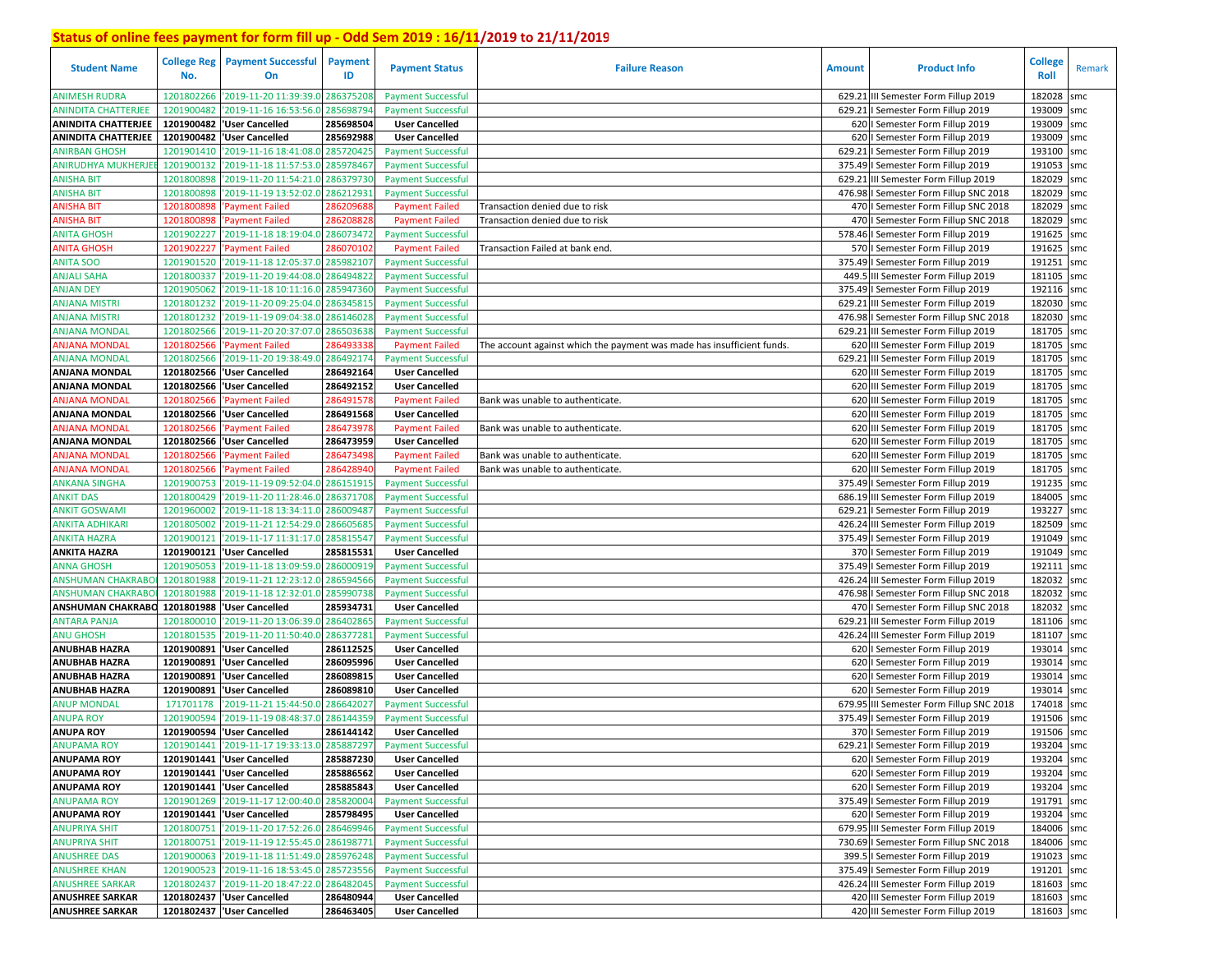| <b>Student Name</b>                 | No.                    | <b>College Reg   Payment Successful</b><br>On                 | Payment<br>ID          | <b>Payment Status</b>                              | <b>Failure Reason</b>                                        | <b>Amount</b> | <b>Product Info</b>                                                               | <b>College</b><br>Roll   | Remark |
|-------------------------------------|------------------------|---------------------------------------------------------------|------------------------|----------------------------------------------------|--------------------------------------------------------------|---------------|-----------------------------------------------------------------------------------|--------------------------|--------|
| <b>ANUSHREE SARKAR</b>              | 1201802437             | <b>User Cancelled</b>                                         | 286427331              | <b>User Cancelled</b>                              |                                                              |               | 420 III Semester Form Fillup 2019                                                 | 181603                   | smc    |
| <b>ANUSHREE SARKAR</b>              | 1201802437             | 'User Cancelled                                               | 286427229              | <b>User Cancelled</b>                              |                                                              |               | 420 III Semester Form Fillup 2019                                                 | 181603                   | smc    |
| <b>ANUSHREE SARKAR</b>              | 1201802437             | 'User Cancelled                                               | 286426551              | <b>User Cancelled</b>                              |                                                              |               | 620 III Semester Form Fillup 2019                                                 | 181603                   | smc    |
| ANUSHREE SARKAR                     | 1201802437             | '2019-11-19 10:58:40.0 286164885                              |                        | <b>Payment Successful</b>                          |                                                              |               | 476.98 I Semester Form Fillup SNC 2018                                            | 181603                   | smc    |
| <b>ANUSREE PAL</b>                  | 1201901335             | '2019-11-18 11:50:27.0                                        | 285975828              | <b>Payment Successful</b>                          |                                                              |               | 375.49   Semester Form Fillup 2019                                                | 191806                   | smc    |
| <b>ANUSRI CHAKRABORTY</b>           | 1201901340             | '2019-11-16 11:38:04.0 285630206                              |                        | <b>Payment Successful</b>                          |                                                              |               | 375.49   Semester Form Fillup 2019                                                | 191379                   | smc    |
| ANUVA KUNDU                         | 1201900779             | '2019-11-16 11:34:05.0                                        | 285629608              | <b>Payment Successful</b>                          |                                                              |               | 375.49   Semester Form Fillup 2019                                                | 191448                   | smc    |
| <b>APARAJITA BAGDI</b>              | 1201801297             | '2019-11-21 10:02:48.0 286557548                              |                        | <b>Payment Successful</b>                          |                                                              |               | 449.5 III Semester Form Fillup 2019                                               | 182037                   | smc    |
| <b>APARNA BAG</b>                   | 1201800794             | '2019-11-21 09:10:18.0 286550075                              |                        | <b>Payment Successful</b>                          |                                                              |               | 426.24 III Semester Form Fillup 2019                                              | 182038 smc               |        |
| APARNA BAURI                        | 1201901157             | '2019-11-17 11:43:06.0 285817172                              |                        | <b>Payment Successful</b>                          |                                                              |               | 399.5   Semester Form Fillup 2019                                                 | 191762                   | smc    |
| <b>APARNA GHOSH</b>                 | 171702479              | '2019-11-21 14:55:27.0                                        | 286631315              | <b>Payment Successful</b>                          |                                                              |               | 679.95 III Semester Form Fillup SNC 2018                                          | 174024 smc               |        |
| <b>APARNA GHOSH</b>                 | 1201801115             | '2019-11-21 11:00:03.0                                        | 286568621              | <b>Payment Successful</b>                          |                                                              |               | 426.24 III Semester Form Fillup 2019                                              | 182040 smc               |        |
| <b>APARNA GHOSH</b>                 | 1201801115             | '2019-11-18 11:10:11.0 285963056                              |                        | <b>Payment Successful</b>                          |                                                              |               | 476.98   Semester Form Fillup SNC 2018                                            | 182040 smc               |        |
| <b>APARNA KHAN</b>                  | 1201900645             | '2019-11-16 18:21:02.0                                        | 285716754              | <b>Payment Successful</b>                          |                                                              |               | 375.49   Semester Form Fillup 2019                                                | 191659 smc               |        |
| <b>APARNA LAYEK</b>                 | 1201805023             | '2019-11-20 12:38:42.0                                        | 286394556              | <b>Payment Successful</b>                          |                                                              |               | 629.21 III Semester Form Fillup 2019                                              | 182510 smc               |        |
| <b>APARNA LAYEK</b>                 | 1201805023             | 'User Cancelled                                               | 286394545              | <b>User Cancelled</b>                              |                                                              |               | 620 III Semester Form Fillup 2019                                                 | 182510 smc               |        |
| <b>APARNA LAYEK</b>                 | 1201805023             | '2019-11-18 12:27:28.0                                        | 285989768              | <b>Payment Successful</b>                          |                                                              |               | 476.98   Semester Form Fillup SNC 2018                                            | 182510 smc               |        |
| <b>APARNA SARKAR</b>                | 1201900615             | '2019-11-19 10:15:02.0                                        | 286156105              | <b>Payment Successful</b>                          |                                                              |               | 375.49   Semester Form Fillup 2019                                                | 191655                   | smc    |
| APURBA DULEY                        | 1201901507             | '2019-11-17 18:36:08.0                                        | 285878216              | <b>Payment Successful</b>                          |                                                              |               | 399.5   Semester Form Fillup 2019                                                 | 191405 smc               |        |
| <b>APURBA DULEY</b>                 | 1201901507             | 'User Cancelled                                               | 285877271              | <b>User Cancelled</b>                              |                                                              |               | 370   Semester Form Fillup 2019                                                   | 191405                   | smc    |
| <b>APURBA GHOSH</b>                 | 1201901197             | '2019-11-19 08:34:47.                                         | 286143040              | <b>Payment Successful</b>                          |                                                              |               | 629.21   Semester Form Fillup 2019                                                | 193101 smc               |        |
| <b>APURBA LAYEK</b>                 | 171702851              | '2019-11-21 13:05:35.0                                        | 286608650              | <b>Payment Successful</b>                          |                                                              |               | 730.69 III Semester Form Fillup SNC 2018                                          | 172020                   | smc    |
| <b>APURBA LAYEK</b>                 | 171702851              | Payment Failed                                                | 28660609               | <b>Payment Failed</b>                              | The transaction failed due to invalid or absent card number. |               | 720 III Semester Form Fillup SNC 2018                                             | 172020 smc               |        |
| ARABINDA BAURI                      | 1201902405             | '2019-11-18 13:06:41.0                                        | 286002540              | <b>Payment Successful</b>                          |                                                              |               | 629.21   Semester Form Fillup 2019                                                | 193044                   | smc    |
| <b>ARABINDA GHOSH</b>               | 171701582              | 2019-11-21 08:23:52.0                                         | 286545532              | <b>Payment Successful</b>                          |                                                              |               | 476.98 III Semester Form Fillup SNC 2018                                          | 174032                   | smc    |
| <b>ARABINDA GHOSH</b>               | 171701582              | 'User Cancelled                                               | 286503544              | <b>User Cancelled</b>                              |                                                              |               | 470 III Semester Form Fillup SNC 2018                                             | 174032                   | smc    |
| <b>ARABINDU GHOSH</b>               | 1201901945             | '2019-11-18 10:55:07.0                                        | 285958454              | <b>Payment Successful</b>                          |                                                              |               | 375.49   Semester Form Fillup 2019                                                | 191544                   | smc    |
| <b>ARCHANA BAURI</b>                | 1201901010             | '2019-11-19 09:35:40.0                                        | 286149771              | <b>Payment Successful</b>                          |                                                              |               | 375.49   Semester Form Fillup 2019                                                | 191241                   | smc    |
| <b>ARCHITA GHOSH</b>                | 1201901025             | '2019-11-18 10:02:44.0 285945586                              |                        | <b>Payment Successful</b>                          |                                                              |               | 375.49   Semester Form Fillup 2019                                                | 191453                   | smc    |
| ARGHYA DIKPATI                      | 1201902143             | '2019-11-18 18:19:16.0 286073531                              |                        | <b>Payment Successful</b>                          |                                                              |               | 578.46   Semester Form Fillup 2019                                                | 191620 smc               |        |
| ARIJIT BARAT                        | 171702760              | '2019-11-21 13:47:49.0 286618054                              |                        | <b>Payment Successful</b>                          |                                                              |               | 730.69 III Semester Form Fillup SNC 2018                                          | 172024                   | smc    |
| ARIJIT BARAT                        | 171702760              | '2019-11-21 12:57:07.0                                        | 286605953              | <b>Payment Successful</b>                          |                                                              |               | 730.69 III Semester Form Fillup SNC 2018                                          | 172024                   | smc    |
| <b>ARIJIT BARAT</b>                 | 171702760<br>171700547 | 'User Cancelled<br>'2019-11-21 13:39:45.0                     | 286597861<br>286616682 | <b>User Cancelled</b>                              |                                                              |               | 720 III Semester Form Fillup SNC 2018<br>730.69 III Semester Form Fillup SNC 2018 | 172024 smc<br>172025 smc |        |
| ARIJIT BHUIN<br><b>ARIJIT BHUIN</b> | 171700547              | 'User Cancelled                                               | 286600976              | <b>Payment Successful</b><br><b>User Cancelled</b> |                                                              |               | 720 III Semester Form Fillup SNC 2018                                             | 172025                   | smc    |
| ARIJIT DUTTA                        | 1201902479             | '2019-11-17 09:42:17.0                                        | 285800109              | <b>Payment Successful</b>                          |                                                              |               | 375.49   Semester Form Fillup 2019                                                | 191486 smc               |        |
| <b>ARINDAM HALDER</b>               | 1201902416             | '2019-11-18 19:07:01.0                                        | 286084181              | <b>Payment Successful</b>                          |                                                              |               | 629.21   Semester Form Fillup 2019                                                | 193053                   | smc    |
| ARNAB GHOSH                         | 1201900456             | '2019-11-16 10:45:45.0                                        | 285617434              | <b>Payment Successful</b>                          |                                                              |               | 629.21   Semester Form Fillup 2019                                                | 193055 smc               |        |
| <b>ARNAB SAMANTA</b>                | 1201802114             | '2019-11-20 11:29:10.0                                        | 286371620              | <b>Payment Successful</b>                          |                                                              |               | 679.95 III Semester Form Fillup 2019                                              | 184502                   | smc    |
| ARNAB SAMANTA                       | 1201802114             | '2019-11-19 06:28:12.0                                        | 286135811              | <b>Payment Successful</b>                          |                                                              |               | 730.69   Semester Form Fillup SNC 2018                                            | 184502 smc               |        |
| <b>ARNAB SAMANTA</b>                | 1201802114             | '2019-11-18 18:19:49.0                                        | 286073632              | <b>Payment Successful</b>                          |                                                              |               | 730.69   Semester Form Fillup SNC 2018                                            | 184502                   | smc    |
| ARNAB SAMANTA                       | 1201802114             | 'User Cancelled                                               | 286073098              | <b>User Cancelled</b>                              |                                                              |               | 720   Semester Form Fillup SNC 2018                                               | 184502                   | smc    |
| <b>ARNAB SAMANTA</b>                | 1201802114             | <b>Payment Failed</b>                                         | 286072414              | <b>Payment Failed</b>                              |                                                              |               | 720   Semester Form Fillup SNC 2018                                               | 184502                   | smc    |
| AROJ SK                             | 1201900110             | '2019-11-18 12:04:48.0                                        | 285981606              | <b>Payment Successful</b>                          |                                                              |               | 375.49   Semester Form Fillup 2019                                                | 191043                   | smc    |
| <b>ARPAN DUTTA</b>                  | 1201900524             | '2019-11-18 12:05:04.                                         | 285981390              | <b>Payment Successful</b>                          |                                                              |               | 629.21   Semester Form Fillup 2019                                                | 193011                   | smc    |
| <b>ARPAN DUTTA</b>                  | 1201900524             | <b>Payment Failed</b>                                         | 28598069               | <b>Payment Failed</b>                              | Bank was unable to authenticate.                             |               | 620   Semester Form Fillup 2019                                                   | 193011                   | smc    |
| <b>ARPAN DUTTA</b>                  | 1201900524             | 'Payment Failed                                               | 285978803              | <b>Payment Failed</b>                              | Bank was unable to authenticate.                             |               | 620   Semester Form Fillup 2019                                                   | 193011                   | smc    |
| ARPAN PAL                           |                        | 1201902517 2019-11-16 10:15:47.0 285611757 Payment Successful |                        |                                                    |                                                              |               | 629.21   Semester Form Fillup 2019                                                | 193161 smc               |        |
| <b>ARPAN RUIDAS</b>                 |                        | 171702488 Vuser Cancelled                                     | 286598983              | <b>User Cancelled</b>                              |                                                              |               | 470 III Semester Form Fillup SNC 2018                                             | 173002 smc               |        |
| <b>ARPAN RUIDAS</b>                 | 171702488              | '2019-11-21 12:21:05.0 286593838                              |                        | <b>Payment Successful</b>                          |                                                              |               | 476.98 III Semester Form Fillup SNC 2018                                          | 173002 smc               |        |
| <b>ARPAN RUIDAS</b>                 |                        | 171702488 2019-11-19 15:36:10.0 286233127                     |                        | <b>Payment Successful</b>                          |                                                              |               | 679.95   Semester Form Fillup SNC 2017                                            | 173002 smc               |        |
| <b>ARPAN RUIDAS</b>                 |                        | 171702488 User Cancelled                                      | 286140604              | <b>User Cancelled</b>                              |                                                              |               | 670   Semester Form Fillup SNC 2017                                               | 173002 smc               |        |
| <b>ARPITA BISWAS</b>                |                        | 1201900626 2019-11-18 18:26:06.0 286074818                    |                        | <b>Payment Successful</b>                          |                                                              |               | 375.49   Semester Form Fillup 2019                                                | 191444 smc               |        |
| <b>ARPITA GARAI</b>                 |                        | 1201800785 2019-11-20 11:11:19.0 286366107                    |                        | <b>Payment Successful</b>                          |                                                              |               | 629.21 III Semester Form Fillup 2019                                              | 182045 smc               |        |
| <b>ARPITA KHATUN</b>                |                        | 1201900068 2019-11-17 12:59:27.0 285831870                    |                        | <b>Payment Successful</b>                          |                                                              |               | 375.49   Semester Form Fillup 2019                                                | 191025 smc               |        |
| <b>ARPITA PAL</b>                   |                        | 1201901211 2019-11-19 09:08:53.0 286146522                    |                        | <b>Payment Successful</b>                          |                                                              |               | 629.21   Semester Form Fillup 2019                                                | 193206 smc               |        |
| <b>ARPITA PATRA</b>                 |                        | 1201801547 2019-11-21 10:56:33.0 286569268                    |                        | <b>Payment Successful</b>                          |                                                              |               | 679.95 III Semester Form Fillup 2019                                              | 184102 smc               |        |
| <b>ARPITA PATRA</b>                 |                        | 1201801547 User Cancelled                                     | 286569262              | <b>User Cancelled</b>                              |                                                              |               | 670 III Semester Form Fillup 2019                                                 | 184102 smc               |        |
| <b>ARPITA RAKSHIT</b>               |                        | 171701537 2019-11-21 12:44:13.0 286601845                     |                        | <b>Payment Successful</b>                          |                                                              |               | 499.5 III Semester Form Fillup SNC 2018                                           | 171745 smc               |        |
| <b>ARPITA TUDU</b>                  |                        | 1201902265 2019-11-18 18:12:03.0 286071792                    |                        | <b>Payment Successful</b>                          |                                                              |               | 649.5   Semester Form Fillup 2019                                                 | 193207 smc               |        |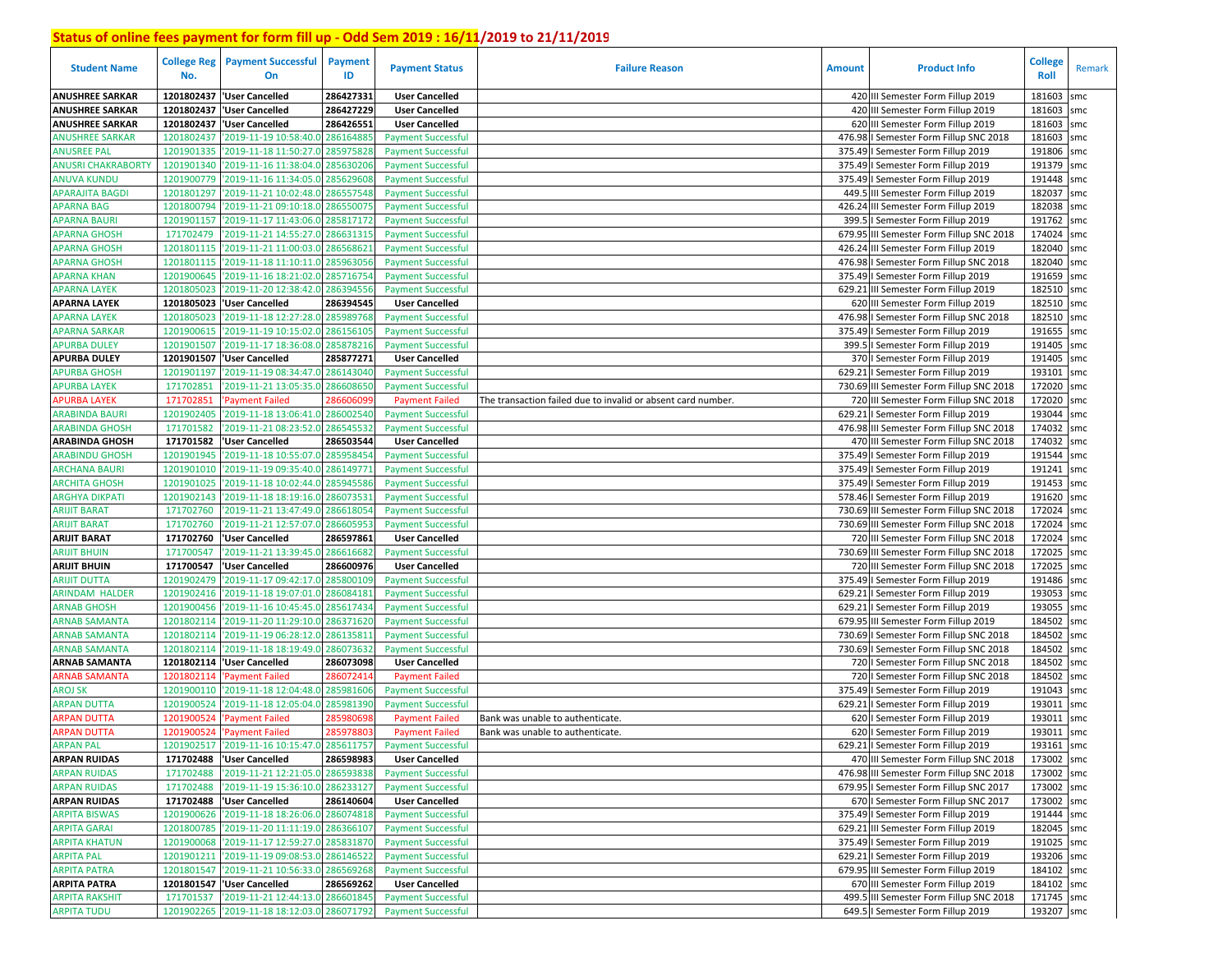| <b>Student Name</b>     | <b>College Reg</b><br>No. | <b>Payment Successful</b><br>On             | <b>Payment</b><br>ID | <b>Payment Status</b>     | <b>Failure Reason</b>                                                           | <b>Amount</b> | <b>Product Info</b>                      | College<br>Roll | Remark |
|-------------------------|---------------------------|---------------------------------------------|----------------------|---------------------------|---------------------------------------------------------------------------------|---------------|------------------------------------------|-----------------|--------|
| <b>ARUNDHUTI ROY</b>    | 1201900210                | '2019-11-18 17:33:21.0                      | 28606261             | <b>Payment Successful</b> |                                                                                 |               | 375.49   Semester Form Fillup 2019       | 191073          | smc    |
| <b>ARUNDHUTI ROY</b>    | 1201900210                | 'User Cancelled                             | 286062518            | <b>User Cancelled</b>     |                                                                                 |               | 370   Semester Form Fillup 2019          | 191073          | smc    |
| ASHA GHORUI             | 171702407                 | '2019-11-21 12:24:15.0                      | 286596261            | <b>Payment Successful</b> |                                                                                 |               | 476.98 III Semester Form Fillup SNC 2018 | 174041          | smc    |
| <b>ASHA GHORUI</b>      | 171702407                 | 'User Cancelled                             | 286596252            | <b>User Cancelled</b>     |                                                                                 |               | 470 III Semester Form Fillup SNC 2018    | 174041          | smc    |
| ASHA GHOSH              | 1201900870                | '2019-11-18 11:02:48.0                      | 28595935             | <b>Payment Successful</b> |                                                                                 |               | 375.49   Semester Form Fillup 2019       | 191703          | smc    |
| <b>ASHIS KUNDU</b>      | 1201800805                | '2019-11-20 16:47:42.0                      | 28645390             | <b>Payment Successful</b> |                                                                                 |               | 629.21 III Semester Form Fillup 2019     | 182605          | smc    |
| <b>ASHIS KUNDU</b>      |                           | 1201800805  'User Cancelled                 | 286453754            | <b>User Cancelled</b>     |                                                                                 |               | 620 III Semester Form Fillup 2019        | 182605          | smc    |
| <b>ASHIS KUNDU</b>      |                           | 1201800805  'User Cancelled                 | 286453713            | <b>User Cancelled</b>     |                                                                                 |               | 620 III Semester Form Fillup 2019        | 182605          | smc    |
| <b>ASHIS KUNDU</b>      |                           | 1201800805  'User Cancelled                 | 286453065            | <b>User Cancelled</b>     |                                                                                 |               | 620 III Semester Form Fillup 2019        | 182605          | smc    |
| <b>ASHIS KUNDU</b>      | 1201800805                | Payment Failed                              | 286353986            | <b>Payment Failed</b>     | We are unable to fetch status of transaction right now. Check with merchant for |               | 620 III Semester Form Fillup 2019        | 182605          | smc    |
| <b>ASHIS KUNDU</b>      | 1201800805                | '2019-11-18 17:23:17.0                      | 28606010             | <b>Payment Successful</b> |                                                                                 |               | 679.95   Semester Form Fillup SNC 2018   | 182605          | smc    |
| <b>ASHIS KUNDU</b>      |                           | 1201800805  'User Cancelled                 | 286058376            | <b>User Cancelled</b>     |                                                                                 |               | 670   Semester Form Fillup SNC 2018      | 182605          | smc    |
| <b>ASHIS KUNDU</b>      | 1201800805                | <b>User Cancelled</b>                       | 286057537            | <b>User Cancelled</b>     |                                                                                 |               | 670   Semester Form Fillup SNC 2018      | 182605          | smc    |
| <b>ASHIS KUNDU</b>      | 1201800805                | <b>User Cancelled</b>                       | 286056890            | <b>User Cancelled</b>     |                                                                                 |               | 670   Semester Form Fillup SNC 2018      | 182605          | smc    |
| ASHIS MONDAL            | 1201901921                | '2019-11-18 20:57:55.0                      | 286105665            | <b>Payment Successful</b> |                                                                                 |               | 375.49   Semester Form Fillup 2019       | 191910 smc      |        |
| <b>ASIF REJA MONDAL</b> | 1201960040                | '2019-11-18 13:11:52.0                      | 28600408             | <b>Payment Successful</b> |                                                                                 |               | 375.49   Semester Form Fillup 2019       | 192140          | smc    |
| <b>ASIM BAURI</b>       | 1201802404                | 2019-11-21 10:46:22.0                       | 28656663             | <b>Payment Successful</b> |                                                                                 |               | 426.24 III Semester Form Fillup 2019     | 182050          | smc    |
| <b>ASIM BAURI</b>       | 1201802404                | '2019-11-19 19:49:30.0                      | 28628849             | <b>Payment Successful</b> |                                                                                 |               | 476.98   Semester Form Fillup SNC 2018   | 182050          | smc    |
| <b>ASIM BAURI</b>       | 12017003789               | '2019-11-18 17:40:04.0                      | 286064416            | <b>Payment Successful</b> |                                                                                 |               | 476.98 I Semester Form Fillup SNC 2017   | 171513          | smc    |
| <b>ASIM DIGAR</b>       | 1201960010                | 2019-11-19 08:23:53.0                       | 28614212             | <b>Payment Successful</b> |                                                                                 |               | 375.49   Semester Form Fillup 2019       | 192131          | smc    |
| <b>ASIM GAYEN</b>       | 1201905030                | '2019-11-19 14:03:11.0                      | 286214627            | <b>Payment Successful</b> |                                                                                 |               | 375.49   Semester Form Fillup 2019       | 192106          | smc    |
| <b>ASIM GHOSH</b>       | 1201802692                | '2019-11-20 09:05:41.0                      | 28634359             | <b>Payment Successful</b> |                                                                                 |               | 629.21 III Semester Form Fillup 2019     | 181111          | smc    |
| <b>ASISH BAURI</b>      | 171700970                 | '2019-11-21 12:48:21.0                      | 28660351             | <b>Payment Successful</b> |                                                                                 |               | 730.69 III Semester Form Fillup SNC 2018 | 172038          | smc    |
| <b>ASISH BHUIN</b>      | 1201802321                | '2019-11-20 09:37:10.0                      | 28634737             | <b>Payment Successful</b> |                                                                                 |               | 649.5 III Semester Form Fillup 2019      | 182051          | smc    |
| <b>ASIT KUMAR MURMU</b> | 171702815                 | '2019-11-21 12:42:18.0                      | 28660225             | <b>Payment Successful</b> |                                                                                 |               | 730.69 III Semester Form Fillup SNC 2018 | 172039          | smc    |
| <b>ASLEHA KHATUN</b>    | 1201900090                | 2019-11-17 17:46:18.0                       | 28587040             | <b>Payment Successful</b> |                                                                                 |               | 375.49   Semester Form Fillup 2019       | 191035          | smc    |
| <b>ASLIMA NASRIN</b>    | 1201900021                | '2019-11-19 10:06:50.0                      | 286153929            | <b>Payment Successful</b> |                                                                                 |               | 375.49   Semester Form Fillup 2019       | 191006          | smc    |
| <b>ASLIMA NASRIN</b>    | 1201900021                | 'Payment Failed                             | 28615319             | <b>Payment Failed</b>     | Bank was unable to authenticate.                                                |               | 370   Semester Form Fillup 2019          | 191006          | smc    |
| <b>ASLIMA NASRIN</b>    | 1201900021                | Payment Failed                              | 28605297:            | <b>Payment Failed</b>     | Bank was unable to authenticate.                                                |               | 370   Semester Form Fillup 2019          | 191006          | smc    |
| ASMATARA KHATUN         | 1201902344                | '2019-11-18 09:09:11.0                      | 28593792             | <b>Payment Successful</b> |                                                                                 |               | 629.21   Semester Form Fillup 2019       | 191371          | smc    |
| <b>ASRINA KHATUN</b>    | 1201805038                | '2019-11-21 11:18:39.0                      | 286575383            | <b>Payment Successful</b> |                                                                                 |               | 426.24 III Semester Form Fillup 2019     | 182514          | smc    |
| <b>ASRINA KHATUN</b>    | 1201805038                | Payment Failed                              | 28657471             | <b>Payment Failed</b>     | Bank was unable to authenticate.                                                |               | 420 III Semester Form Fillup 2019        | 182514          | smc    |
| <b>ASTAMI PARAMANIK</b> | 1201800396                | '2019-11-21 08:24:45.0                      | 286545695            | <b>Payment Successful</b> |                                                                                 |               | 629.21 III Semester Form Fillup 2019     | 181707          | smc    |
| ASTAMI PARAMANIK        | 1201800396                | '2019-11-19 18:41:36.0                      | 286272961            | <b>Payment Successful</b> |                                                                                 |               | 476.98   Semester Form Fillup SNC 2018   | 181707          | smc    |
| <b>ASTIK KARMAKAR</b>   | 1201902278                | '2019-11-18 10:12:44.0 285945788            |                      | <b>Payment Successful</b> |                                                                                 |               | 375.49   Semester Form Fillup 2019       | 192002          | smc    |
| ATASI BAG               | 1201800326                | '2019-11-21 13:33:50.0                      | 28661582             | <b>Payment Successful</b> |                                                                                 |               | 426.24 III Semester Form Fillup 2019     | 182053          | smc    |
| <b>ATASI MAJI</b>       | 1201800532                | '2019-11-20 10:37:34.0 28635785!            |                      | <b>Payment Successful</b> |                                                                                 |               | 686.19 III Semester Form Fillup 2019     | 184008          | smc    |
| <b>ATASI MAJI</b>       | 1201800532                | '2019-11-18 17:27:18.0 28606059             |                      | <b>Payment Successful</b> |                                                                                 |               | 737.4 I Semester Form Fillup SNC 2018    | 184008 smc      |        |
| <b>ATREYEE BANERJEE</b> | 1201802408                | '2019-11-21 11:28:38.0                      | 28657838             | <b>Payment Successful</b> |                                                                                 |               | 426.24 III Semester Form Fillup 2019     | 181309          | smc    |
| <b>ATREYEE BANERJEE</b> | 1201802408                | 'User Cancelled                             | 286578331            | <b>User Cancelled</b>     |                                                                                 |               | 420 III Semester Form Fillup 2019        | 181309          | smc    |
| <b>AVAS KAR</b>         | 171700250                 | '2019-11-21 13:36:59.0                      | 286616209            | <b>Payment Successful</b> |                                                                                 |               | 476.98 III Semester Form Fillup SNC 2018 | 171025          | smc    |
| <b>AVAS KAR</b>         | 171700250                 | 'User Cancelled                             | 286616059            | <b>User Cancelled</b>     |                                                                                 |               | 470 III Semester Form Fillup SNC 2018    | 171025          | smc    |
| <b>AVAYA DAS</b>        | 1201800541                | '2019-11-20 11:23:57.0                      | 28636946             | <b>Payment Successful</b> |                                                                                 |               | 679.95 III Semester Form Fillup 2019     | 184009          | smc    |
| <b>AVAYA DAS</b>        | 1201800541                | '2019-11-19 13:33:11.0                      | 28620874             | <b>Payment Successful</b> |                                                                                 |               | 730.69   Semester Form Fillup SNC 2018   | 184009          | smc    |
| <b>AVIJIT GARAI</b>     | 1201900695                | 2019-11-19 10:47:37.0                       | 28616273             | <b>Payment Successful</b> |                                                                                 |               | 599.5   Semester Form Fillup 2019        | 191563          | smc    |
| <b>AVIJIT GARAI</b>     | 1201900695                | '2019-11-19 10:42:04.0                      | 28616056             | <b>Payment Successful</b> |                                                                                 |               | 599.5   Semester Form Fillup 2019        | 191563          | smc    |
| <b>AVIJIT GARAI</b>     |                           | 1201900695  'User Cancelled                 | 286152180            | <b>User Cancelled</b>     |                                                                                 |               | 570   Semester Form Fillup 2019          | 191563          | smc    |
| <b>AVIJIT GARAI</b>     |                           | 1201900695 2019-11-18 18:03:17.0 286069484  |                      | <b>Payment Successful</b> |                                                                                 |               | 578.46   Semester Form Fillup 2019       | 191563 smc      |        |
| <b>AVIJIT GARAI</b>     |                           | 1201900695 'Payment Failed                  | 28606838             | <b>Payment Failed</b>     | Bank was unable to authenticate.                                                |               | 570   Semester Form Fillup 2019          | 191563 smc      |        |
| <b>AVIJIT GARAI</b>     |                           | 1201901856 '2019-11-17 22:15:27.0           | 285908623            | <b>Payment Successful</b> |                                                                                 |               | 629.21   Semester Form Fillup 2019       | 193036 smc      |        |
| <b>AVIJIT MAL</b>       |                           | 1201901279 2019-11-18 20:49:09.0 286104525  |                      | <b>Payment Successful</b> |                                                                                 |               | 375.49   Semester Form Fillup 2019       | 191793 smc      |        |
| <b>AVIJIT MONDAL</b>    |                           | 1201902334 '2019-11-19 12:06:49.0 286183144 |                      | <b>Payment Successful</b> |                                                                                 |               | 634.99   Semester Form Fillup 2019       | 193209 smc      |        |
| <b>AVIJIT MONDAL</b>    |                           | 1201902334 'User Cancelled                  | 286183051            | <b>User Cancelled</b>     |                                                                                 |               | 620   Semester Form Fillup 2019          | 193209 smc      |        |
| <b>AVIJIT MONDAL</b>    |                           | 1201902334 User Cancelled                   | 286182510            | <b>User Cancelled</b>     |                                                                                 |               | 620   Semester Form Fillup 2019          | 193209 smc      |        |
| <b>AVIJIT MONDAL</b>    |                           | 1201902334 User Cancelled                   | 286182354            | <b>User Cancelled</b>     |                                                                                 |               | 620   Semester Form Fillup 2019          | 193209 smc      |        |
| <b>AVIJIT MONDAL</b>    |                           | 1201902334 'User Cancelled                  | 286179439            | <b>User Cancelled</b>     |                                                                                 |               | 620   Semester Form Fillup 2019          | 193209 smc      |        |
| <b>AVIJIT MONDAL</b>    |                           | 1201902334 'Payment Failed                  | 286174825            | <b>Payment Failed</b>     | Bank was unable to authenticate.                                                |               | 620   Semester Form Fillup 2019          | 193209 smc      |        |
| <b>AVIJIT PAL</b>       |                           | 1201900022 2019-11-18 11:56:18.0 285977833  |                      | <b>Payment Successful</b> |                                                                                 |               | 578.46   Semester Form Fillup 2019       | 194001 smc      |        |
| <b>AVIJIT RAJAK</b>     |                           | 171701236 2019-11-21 13:22:24.0 286613042   |                      | <b>Payment Successful</b> |                                                                                 |               | 476.98 III Semester Form Fillup SNC 2018 | 171026 smc      |        |
| <b>AVISHEK KUNDU</b>    |                           | 1201801357 2019-11-19 18:54:31.0 286276698  |                      | <b>Payment Successful</b> |                                                                                 |               | 476.98   Semester Form Fillup SNC 2018   | 183101 smc      |        |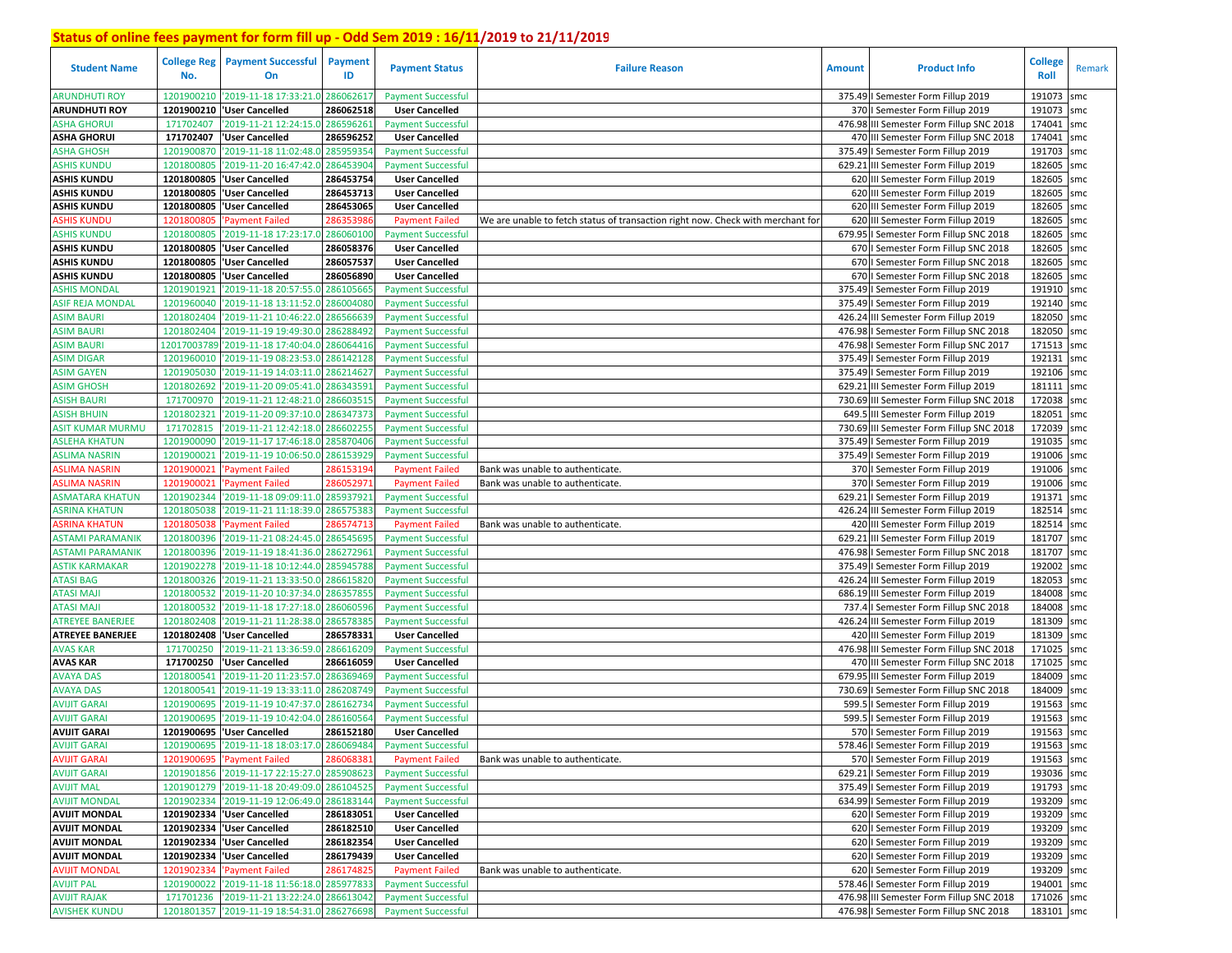| <b>Student Name</b>                              | <b>College Reg</b><br>No. | <b>Payment Successful</b><br><b>On</b>                | <b>Payment</b><br>ID  | <b>Payment Status</b>                              | <b>Failure Reason</b>                                                           | <b>Amount</b> | <b>Product Info</b>                                                         | <b>College</b><br>Roll   | Remark |
|--------------------------------------------------|---------------------------|-------------------------------------------------------|-----------------------|----------------------------------------------------|---------------------------------------------------------------------------------|---------------|-----------------------------------------------------------------------------|--------------------------|--------|
| <b>AYAN KHANRA</b>                               | 1201801867                | '2019-11-18 11:46:38.0 285973886                      |                       | <b>Payment Successful</b>                          |                                                                                 |               | 730.69   Semester Form Fillup SNC 2018                                      | 184802                   | smc    |
| <b>AYAN MITRA</b>                                | 1201900847                | '2019-11-18 18:06:34.0                                | 286070438             | <b>Payment Successful</b>                          |                                                                                 |               | 375.49   Semester Form Fillup 2019                                          | 191495                   | smc    |
| <b>AYAN MONDAL</b>                               | 1201801273                | '2019-11-21 10:43:21.0 286566035                      |                       | <b>Payment Successful</b>                          |                                                                                 |               | 426.24 III Semester Form Fillup 2019                                        | 182056 smc               |        |
| <b>AYAN SHARMA</b>                               | 1201901405                | '2019-11-18 19:34:59.0 286090501                      |                       | <b>Payment Successful</b>                          |                                                                                 |               | 375.49   Semester Form Fillup 2019                                          | 191393                   | smc    |
| <b>AYAN SHARMA</b>                               | 1201901405                | '2019-11-18 19:28:48.0 286088563                      |                       | <b>Payment Successful</b>                          |                                                                                 |               | 375.49   Semester Form Fillup 2019                                          | 191393 smc               |        |
| <b>AZHAR MIDDYA</b>                              | 171701502                 | '2019-11-21 11:30:25.0                                | 286578780             | <b>Payment Successful</b>                          |                                                                                 |               | 476.98 III Semester Form Fillup SNC 2018                                    | 171027                   | smc    |
| <b>BABULAL GHOSH</b>                             | 171701699                 | '2019-11-21 13:06:11.0 286607321                      |                       | <b>Payment Successful</b>                          |                                                                                 |               | 679.95 III Semester Form Fillup SNC 2018                                    | 174056 smc               |        |
| <b>BACHCHU SUTRADHAR</b>                         | 1201802294                | '2019-11-20 12:09:25.0                                | 286385355             | <b>Payment Successful</b>                          |                                                                                 | 629.21        | III Semester Form Fillup 2019                                               | 182059 smc               |        |
| <b>BACHCHU SUTRADHAR</b>                         | 1201802294                | '2019-11-18 14:04:33.0                                | 286016612             | <b>Payment Successful</b>                          |                                                                                 |               | 476.98   Semester Form Fillup SNC 2018                                      | 182059 smc               |        |
| <b>BACHCHU SUTRADHAR</b>                         | 1201802294                | Payment Failed                                        | 28601278              | <b>Payment Failed</b>                              | The account against which the payment was made has insufficient funds.          |               | 470   Semester Form Fillup SNC 2018                                         | 182059                   | smc    |
| <b>BADSHA MIDDYA</b>                             | 1201902125                | '2019-11-18 10:32:05.0                                | 28595283              | <b>Payment Successful</b>                          |                                                                                 |               | 375.49   Semester Form Fillup 2019                                          | 191401 smc               |        |
| <b>BADSHA MIDDYA</b>                             | 1201902125                | <b>User Cancelled</b>                                 | 285952834             | <b>User Cancelled</b>                              |                                                                                 |               | 370   Semester Form Fillup 2019                                             | 191401                   | smc    |
| <b>BAIDYANATH NAND</b>                           | 171700170                 | '2019-11-20 18:40:44.0                                | 286480905             | <b>Payment Successful</b>                          |                                                                                 |               | 476.98 III Semester Form Fillup SNC 2018                                    | 171030 smc               |        |
| <b>BAISAKHI DANGAR</b>                           | 1201900813                | '2019-11-17 09:36:51.0                                | 28579935              | <b>Payment Successful</b>                          |                                                                                 |               | 378.94   Semester Form Fillup 2019                                          | 191358                   | smc    |
| <b>BAISAKHI DANGAR</b>                           | 1201900813                | <b>User Cancelled</b>                                 | 285799307             | <b>User Cancelled</b>                              |                                                                                 |               | 370   Semester Form Fillup 2019                                             | 191358 smc               |        |
| <b>BAISAKHI DANGAR</b>                           | 1201900813                | <b>Payment Failed</b>                                 | 28579910              | <b>Payment Failed</b>                              | We are unable to fetch status of transaction right now. Check with merchant for |               | 370   Semester Form Fillup 2019                                             | 191358                   | smc    |
| <b>BAISAKHI DANGAR</b>                           | 1201900813                | 'Payment Failed                                       | 28579881              | <b>Payment Failed</b>                              | We are unable to fetch status of transaction right now. Check with merchant for |               | 370   Semester Form Fillup 2019                                             | 191358 smc               |        |
| <b>BAISAKHI KARAK</b>                            | 1201901862                | '2019-11-19 17:33:22.0                                | 28625908              | <b>Payment Successful</b>                          |                                                                                 |               | 375.49   Semester Form Fillup 2019                                          | 191266 smc               |        |
| <b>BAISAKHI MOHANTA</b>                          | 1201902338                | '2019-11-19 12:10:28.0                                | 28618519              | <b>Payment Successful</b>                          |                                                                                 |               | 375.49   Semester Form Fillup 2019                                          | 192013 smc               |        |
| <b>BAISHAKHI BAGDI</b>                           | 1201901907                | '2019-11-18 11:53:13.0                                | 28597690              | <b>Payment Successful</b>                          |                                                                                 | 375.49        | I Semester Form Fillup 2019                                                 | 191907                   | smc    |
| <b>BAISHAKHI LOHAR</b>                           | 1201800024                | '2019-11-20 11:40:05.0                                | 28637419              | <b>Payment Successful</b>                          |                                                                                 | 426.24        | III Semester Form Fillup 2019                                               | 182060 smc               |        |
| <b>BAISHAKHI LOHAR</b>                           | 1201800024                | '2019-11-18 12:46:28.0                                | 28599700              | <b>Payment Successful</b>                          |                                                                                 |               | 476.98   Semester Form Fillup SNC 2018                                      | 182060 smc               |        |
| <b>BAISHAKHI LOHAR</b>                           | 1201800024                | <b>User Cancelled</b>                                 | 285996989             | <b>User Cancelled</b>                              |                                                                                 |               | 470   Semester Form Fillup SNC 2018                                         | 182060 smc               |        |
| <b>BAISHAKHI MAJI</b>                            | 171702573                 | '2019-11-21 12:59:53.0                                | 286607254             | <b>Payment Successful</b>                          |                                                                                 |               | 476.98 III Semester Form Fillup SNC 2018                                    | 171033                   | smc    |
| <b>BAISHAKHI MAJI</b>                            | 171702573                 | 'User Cancelled                                       | 286607249             | <b>User Cancelled</b>                              |                                                                                 |               | 470 III Semester Form Fillup SNC 2018                                       | 171033                   | smc    |
| <b>BAISHAKHI MALIK</b>                           | 1201800514                | '2019-11-20 09:21:49.0 286345454                      |                       | <b>Payment Successful</b>                          |                                                                                 |               | 629.21 III Semester Form Fillup 2019                                        | 182061                   | smc    |
| <b>BAISHAKHI MALIK</b>                           | 1201800514                | '2019-11-19 08:56:38.0 286145046                      |                       | <b>Payment Successful</b>                          |                                                                                 |               | 476.98   Semester Form Fillup SNC 2018                                      | 182061                   | smc    |
| <b>BAISHAKHI MALLICK</b>                         | 1201900268                | '2019-11-16 11:52:57.0 285634345                      |                       | <b>Payment Successful</b>                          |                                                                                 |               | 375.49   Semester Form Fillup 2019                                          | 191100 smc               |        |
|                                                  | 1201900671                |                                                       |                       |                                                    |                                                                                 |               | 375.49   Semester Form Fillup 2019                                          | 191352 smc               |        |
| <b>BAISHAKHI MONDAL</b>                          |                           | '2019-11-16 09:33:26.0 285605150                      |                       | <b>Payment Successful</b>                          |                                                                                 |               |                                                                             |                          |        |
| <b>BAISHAKHI PAL</b><br><b>BAKUL PAL</b>         | 1201900939                | '2019-11-18 11:58:29.0                                | 285978405             | <b>Payment Successful</b>                          |                                                                                 |               | 375.49   Semester Form Fillup 2019<br>629.21 III Semester Form Fillup 2019  | 191518 smc<br>182062     |        |
|                                                  | 1201800657                | '2019-11-20 12:45:32.0<br>1201800657  'User Cancelled | 286396822             | <b>Payment Successful</b><br><b>User Cancelled</b> |                                                                                 |               |                                                                             | 182062 smc               | smc    |
| <b>BAKUL PAL</b><br><b>BALAKA BISWAS</b>         | 1201800672                | '2019-11-20 09:20:34.0                                | 286396779<br>28634535 | <b>Payment Successful</b>                          |                                                                                 |               | 620 III Semester Form Fillup 2019<br>679.95 III Semester Form Fillup 2019   | 184103                   |        |
| <b>BALAKA BISWAS</b>                             | 1201800672                | 'Payment Failed                                       | 28634513              | <b>Payment Failed</b>                              | Bank was unable to authenticate.                                                |               | 670 III Semester Form Fillup 2019                                           | 184103 smc               | smc    |
| <b>BALARAM BAGDI</b>                             | 1201902225                | '2019-11-17 17:49:25.0                                | 285870632             | <b>Payment Successful</b>                          |                                                                                 |               | 375.49   Semester Form Fillup 2019                                          | 191475 smc               |        |
| <b>BALARAM BAGDI</b>                             | 1201902225                | <b>Payment Failed</b>                                 | 28561076              | <b>Payment Failed</b>                              |                                                                                 |               | 370   Semester Form Fillup 2019                                             | 191475 smc               |        |
| <b>BANASRI GHOSH</b>                             | 1201801553                | '2019-11-21 11:23:41.0                                | 286576622             | <b>Payment Successful</b>                          | Bank was unable to authenticate.                                                |               | 426.24 III Semester Form Fillup 2019                                        | 182063                   | smc    |
| <b>BANASRI GHOSH</b>                             | 1201801553                | '2019-11-18 12:31:43.0                                | 285991346             |                                                    |                                                                                 |               |                                                                             | 182063 smc               |        |
|                                                  | 1201801553                | 'User Cancelled                                       | 285991280             | <b>Payment Successful</b>                          |                                                                                 |               | 476.98   Semester Form Fillup SNC 2018                                      |                          |        |
| <b>BANASRI GHOSH</b>                             | 1201802088                | '2019-11-21 10:34:01.0                                | 28656373              | <b>User Cancelled</b>                              |                                                                                 |               | 470   Semester Form Fillup SNC 2018<br>426.24 III Semester Form Fillup 2019 | 182063<br>181113 smc     | smc    |
| BANDANA HEMBRAM                                  |                           |                                                       |                       | <b>Payment Successful</b>                          |                                                                                 |               |                                                                             |                          |        |
| <b>BANDANA HEMBRAM</b><br><b>BANDANA HEMBRAM</b> | 120180208<br>1201802088   | <b>Payment Failed</b>                                 | 28656250<br>28636114  | <b>Payment Failed</b>                              | Bank failed to authenticate the customer                                        |               | 420 III Semester Form Fillup 2019<br>420 III Semester Form Fillup 2019      | 181113 smc<br>181113 smc |        |
| <b>BANNYA BAGDI</b>                              | 1201901532                | 'Payment Failed<br>'2019-11-17 12:13:01.0 285823742   |                       | <b>Payment Failed</b><br><b>Payment Successful</b> | Bank was unable to authenticate.                                                |               | 375.49   Semester Form Fillup 2019                                          | 191537 smc               |        |
| <b>BANYA BISWAS</b>                              | 1201901267                | '2019-11-17 17:57:26.0                                | 285872191             |                                                    |                                                                                 |               | 578.46   Semester Form Fillup 2019                                          | 191585 smc               |        |
|                                                  |                           | '2019-11-18 18:42:20.0                                |                       | <b>Payment Successful</b>                          |                                                                                 | 578.46        | I Semester Form Fillup 2019                                                 |                          |        |
| <b>BAPI BALLAV</b><br><b>BAPI PAL</b>            | 1201902555<br>1201901453  | '2019-11-18 19:17:53.0                                | 28607904<br>28608693  | <b>Payment Successful</b>                          |                                                                                 | 375.49        |                                                                             | 191646 smc<br>191402     |        |
| <b>BAPPA SARKAR</b>                              | 1201800527                | '2019-11-21 10:11:46.0 286559480                      |                       | <b>Payment Successful</b>                          |                                                                                 |               | Semester Form Fillup 2019<br>426.24 III Semester Form Fillup 2019           | 181310 smc               | smc    |
|                                                  |                           |                                                       |                       | <b>Payment Successful</b>                          |                                                                                 |               |                                                                             |                          |        |
| <b>BAPPA SARKAR</b>                              |                           | 1201800527 2019-11-19 12:17:22.0 286186699            |                       | <b>Payment Successful</b>                          |                                                                                 |               | 476.98   Semester Form Fillup SNC 2018                                      | 181310 smc               |        |
| <b>BARNALI KUNDU</b>                             |                           | 1201901120 2019-11-18 10:45:11.0 285955678            |                       | <b>Payment Successful</b>                          |                                                                                 |               | 375.49   Semester Form Fillup 2019                                          | 191755 smc               |        |
| <b>BARNALI MANDAL</b>                            |                           | 1201802551 2019-11-21 12:04:49.0 286588826            |                       | <b>Payment Successful</b>                          |                                                                                 |               | 426.24 III Semester Form Fillup 2019                                        | 182069 smc               |        |
| <b>BARNALI MANDAL</b>                            |                           | 1201802551 'User Cancelled                            | 286588725             | <b>User Cancelled</b>                              |                                                                                 |               | 420 III Semester Form Fillup 2019                                           | 182069 smc               |        |
| <b>BARNALI NAYAK</b>                             |                           | 1201900079 2019-11-17 11:38:49.0 285816506            |                       | <b>Payment Successful</b>                          |                                                                                 |               | 629.21   Semester Form Fillup 2019                                          | 193057 smc               |        |
| <b>BARSA REJA</b>                                |                           | 1201900009 2019-11-19 19:14:52.0 286281635            |                       | <b>Payment Successful</b>                          |                                                                                 |               | 375.49   Semester Form Fillup 2019                                          | 191003 smc               |        |
| <b>BARSHA BANERJEE</b>                           |                           | 1201901052 2019-11-18 19:43:27.0 286092559            |                       | <b>Payment Successful</b>                          |                                                                                 |               | 375.49   Semester Form Fillup 2019                                          | 191739 smc               |        |
| <b>BARSHA MONDAL</b>                             |                           | 1201900851 User Cancelled                             | 286308517             | <b>User Cancelled</b>                              |                                                                                 |               | 620   Semester Form Fillup 2019                                             | 193103 smc               |        |
| <b>BARSHA MONDAL</b>                             |                           | 1201900851 2019-11-19 13:16:53.0 286204478            |                       | <b>Payment Successful</b>                          |                                                                                 |               | 629.21   Semester Form Fillup 2019                                          | 193103 smc               |        |
| <b>BARSHA MONDAL</b>                             |                           | 1201900851 'Payment Failed                            | 286172478             | <b>Payment Failed</b>                              | Transaction denied due to risk                                                  |               | 649.5   Semester Form Fillup 2019                                           | 193103 smc               |        |
| <b>BEAUTY DAS</b>                                |                           | 12018005895 '2019-11-21 09:25:37.0 286552178          |                       | <b>Payment Successful</b>                          |                                                                                 |               | 476.98 III Semester Form Fillup SNC 2018                                    | 171735 smc               |        |
| <b>BEAUTY DAS</b>                                |                           | 12018005895 'User Cancelled                           | 286551328             | <b>User Cancelled</b>                              |                                                                                 |               | 470 III Semester Form Fillup SNC 2018                                       | 171735 smc               |        |
| <b>BEAUTY DEY</b>                                |                           | 1201900716 2019-11-16 12:30:21.0 285646788            |                       | <b>Payment Successful</b>                          |                                                                                 |               | 375.49   Semester Form Fillup 2019                                          | 191673 smc               |        |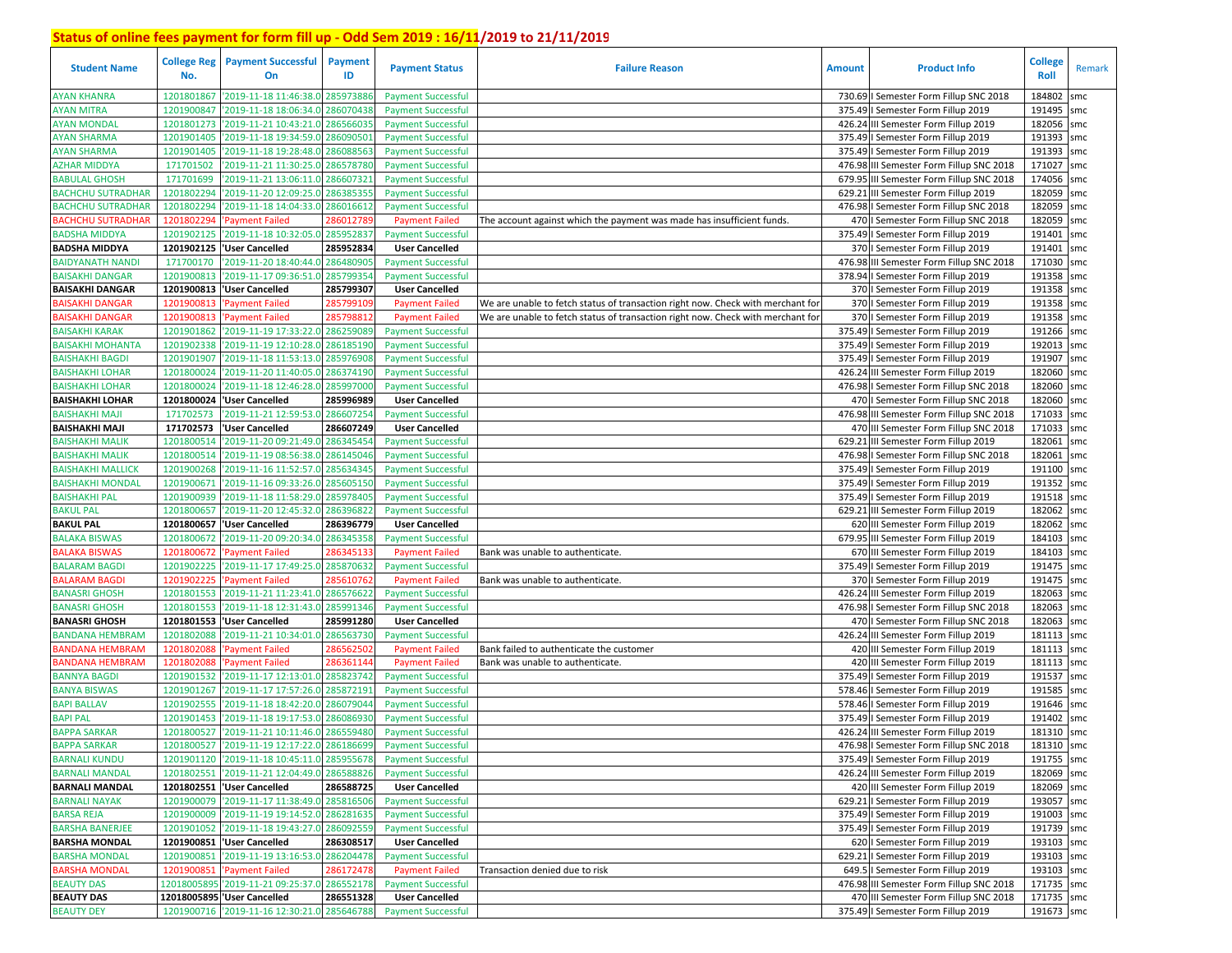| <b>Student Name</b>                            | <b>College Reg</b><br>No. | <b>Payment Successful</b><br>On                              | Payment<br>ID | <b>Payment Status</b>     | <b>Failure Reason</b>                    | <b>Amount</b> | <b>Product Info</b>                      | <b>College</b><br>Roll | Remark |
|------------------------------------------------|---------------------------|--------------------------------------------------------------|---------------|---------------------------|------------------------------------------|---------------|------------------------------------------|------------------------|--------|
| <b>BEAUTY GHOSH</b>                            | 171700412                 | '2019-11-21 13:25:23.0                                       | 28661378      | <b>Payment Successful</b> |                                          |               | 476.98 III Semester Form Fillup SNC 2018 | 171038                 | smc    |
| <b>BEAUTY GHOSH</b>                            | 1201901447                | '2019-11-17 16:37:15.0                                       | 28586062      | <b>Payment Successful</b> |                                          |               | 375.49   Semester Form Fillup 2019       | 191823                 | smc    |
| <b>BEAUTY MAL</b>                              | 1201800924                | '2019-11-20 15:34:05.0                                       | 286438330     | <b>Payment Successful</b> |                                          |               | 426.24 III Semester Form Fillup 2019     | 181115 smc             |        |
| <b>BEAUTY MAL</b>                              | 1201800924                | 'User Cancelled                                              | 286434959     | <b>User Cancelled</b>     |                                          |               | 420 III Semester Form Fillup 2019        | 181115 smc             |        |
| BEAUTY MUKHERJEE                               | 120190128                 | 2019-11-18 10:16:03.0                                        | 285948403     | <b>Payment Successful</b> |                                          | 375.49        | I Semester Form Fillup 2019              | 191795                 | smc    |
| <b>BEAUTY NANDI</b>                            | 1201900393                | '2019-11-17 11:12:08.0                                       | 285812358     | <b>Payment Successful</b> |                                          |               | 375.49   Semester Form Fillup 2019       | 191151                 | smc    |
| BEHULA MUNDA                                   | 1201802368                | '2019-11-20 11:27:20.0                                       | 28637147      | <b>Payment Successful</b> |                                          | 629.21        | III Semester Form Fillup 2019            | 182075                 | smc    |
| <b>BEHULA MUNDA</b>                            | 1201802368                | '2019-11-19 13:34:50.0                                       | 286209073     | <b>Payment Successful</b> |                                          |               | 476.98   Semester Form Fillup SNC 2018   | 182075                 | smc    |
| <b>BELA KUMBHAKAR</b>                          | 1201802445                | '2019-11-20 19:32:00.0                                       | 28649250      | <b>Payment Successful</b> |                                          |               | 426.24 III Semester Form Fillup 2019     | 181116 smc             |        |
| <b>BHASKAR CHOWDHURY</b>                       | 1201800714                | '2019-11-21 11:44:12.0                                       | 286582815     | <b>Payment Successful</b> |                                          |               | 426.24 III Semester Form Fillup 2019     | 182076 smc             |        |
| <b>BHASKAR CHOWDHURY</b>                       | 1201800714                | 'User Cancelled                                              | 286582796     | <b>User Cancelled</b>     |                                          |               | 420 III Semester Form Fillup 2019        | 182076 smc             |        |
| <b>BHOLANATH SALUI</b>                         | 1201902643                | '2019-11-18 12:55:02.0                                       | 285999090     | <b>Payment Successful</b> |                                          | 629.21        | I Semester Form Fillup 2019              | 193188 smc             |        |
| <b>BHOLANATH SALUI</b>                         | 1201902643                | 'User Cancelled                                              | 285697428     | <b>User Cancelled</b>     |                                          |               | 620   Semester Form Fillup 2019          | 193188 smc             |        |
| <b>BHUTNATH BAGDI</b>                          | 1201900947                | '2019-11-17 18:03:41.0                                       | 285873213     | <b>Payment Successful</b> |                                          | 629.21        | I Semester Form Fillup 2019              | 191320 smc             |        |
| <b>BHUTNATH BAGDI</b>                          | 1201900947                | 'User Cancelled                                              | 285872136     | <b>User Cancelled</b>     |                                          |               | 620   Semester Form Fillup 2019          | 191320 smc             |        |
| <b>BIBEK GHOSH</b>                             | 1201802306                | 2019-11-21 08:32:22.0                                        | 28654659      | <b>Payment Successful</b> |                                          |               | 679.95 III Semester Form Fillup 2019     | 184011                 | smc    |
| <b>BIBEK GHOSH</b>                             | 1201802306                | 2019-11-18 18:11:33.0                                        | 286071762     | <b>Payment Successful</b> |                                          |               | 730.69   Semester Form Fillup SNC 2018   | 184011                 | smc    |
| <b>BIBEK GHOSH</b>                             | 120180230                 | <b>Payment Failed</b>                                        | 28598882      | <b>Payment Failed</b>     | Bank failed to authenticate the customer |               | 720   Semester Form Fillup SNC 2018      | 184011                 | smc    |
| <b>BIBEK HARIJAN</b>                           | 1201901666                | '2019-11-18 10:53:31.0                                       | 28595840      | <b>Payment Successful</b> |                                          |               | 375.49   Semester Form Fillup 2019       | 191397 smc             |        |
| <b>BIBHAS KARMAKAR</b>                         | 1201901808                | '2019-11-18 12:45:14.0                                       | 285996142     | <b>Payment Successful</b> |                                          | 578.46        | I Semester Form Fillup 2019              | 191600                 | smc    |
| <b>BIDHAN DEY</b>                              | 171702430                 | '2019-11-21 12:04:13.0                                       | 28658751      | <b>Payment Successful</b> |                                          |               | 634.99 III Semester Form Fillup 2019     | 174071                 | smc    |
| <b>BIDUT PAL</b>                               | 1201900630                | '2019-11-18 11:23:14.0                                       | 28596747      | <b>Payment Successful</b> |                                          |               | 375.49   Semester Form Fillup 2019       | 191658                 | smc    |
| <b>BIJAY BAURI</b>                             | 171701971                 | '2019-11-20 18:31:40.0                                       | 28647889      | <b>Payment Successful</b> |                                          |               | 476.98 III Semester Form Fillup SNC 2018 | 171043                 | smc    |
| <b>BIJOY BAURI</b>                             | 1201901759                | '2019-11-18 08:59:15.0                                       | 28593685      | <b>Payment Successful</b> |                                          | 375.49        | I Semester Form Fillup 2019              | 191872                 | smc    |
| <b>BIJOY BISWAS</b>                            | 1201902242                | '2019-11-18 12:17:37.0                                       | 28598650      | <b>Payment Successful</b> |                                          |               | 578.46   Semester Form Fillup 2019       | 191626 smc             |        |
| <b>BIJOY GHOSH</b>                             | 1201901965                | '2019-11-18 09:18:38.0                                       | 28593908      | <b>Payment Successful</b> |                                          |               | 375.49   Semester Form Fillup 2019       | 191309 smc             |        |
| <b>BIJOY KUNDU</b>                             | 1201900491                | '2019-11-18 09:31:14.0                                       | 28594060      | <b>Payment Successful</b> |                                          | 629.21        | I Semester Form Fillup 2019              | 193010 smc             |        |
| <b>BIJOY ROY</b>                               | 1201902596                | 'User Cancelled                                              | 285892307     | <b>User Cancelled</b>     |                                          |               | 370   Semester Form Fillup 2019          | 192071                 | smc    |
| <b>BIJOY ROY</b>                               | 1201902596                | '2019-11-17 18:47:04.0                                       | 285878921     | <b>Payment Successful</b> |                                          |               | 375.49   Semester Form Fillup 2019       | 192071                 | smc    |
| <b>BIKASH KARAK</b>                            | 1201901024                | '2019-11-18 10:56:34.0                                       | 28595954      | <b>Payment Successful</b> |                                          |               | 375.49   Semester Form Fillup 2019       | 191730 smc             |        |
| <b>BIKASH ROY</b>                              | 1201902150                | '2019-11-18 11:49:29.0                                       | 285974640     | <b>Payment Successful</b> |                                          |               | 375.49   Semester Form Fillup 2019       | 191966 smc             |        |
| <b>BIKASH ROY</b>                              |                           | 1201902150 User Cancelled                                    | 285974604     | <b>User Cancelled</b>     |                                          |               | 370   Semester Form Fillup 2019          | 191966 smc             |        |
| <b>BIKASH ROY</b>                              |                           | 1201902150 'User Cancelled                                   | 285974230     | <b>User Cancelled</b>     |                                          |               | 370   Semester Form Fillup 2019          | 191966 smc             |        |
| BIKI DOME                                      | 171700919                 | '2019-11-21 15:36:21.0                                       | 286640405     | <b>Payment Successful</b> |                                          |               | 476.98 III Semester Form Fillup SNC 2018 | 174073 smc             |        |
| <b>BIKRAM ASH</b>                              | 1201800994                | '2019-11-20 12:22:37.0                                       | 28638757      | <b>Payment Successful</b> |                                          | 629.21        | III Semester Form Fillup 2019            | 183002                 | smc    |
| <b>BIKRAM BAGDI</b>                            | 1201901934                | '2019-11-18 18:46:26.0                                       | 28607978      | <b>Payment Successful</b> |                                          |               | 375.49   Semester Form Fillup 2019       | 191917 smc             |        |
| <b>BIKRAM BHUIN</b>                            | 1201901612                | 'User Cancelled                                              | 286102820     | <b>User Cancelled</b>     |                                          |               | 620   Semester Form Fillup 2019          | 193029                 | smc    |
| <b>BIKRAM BHUIN</b>                            |                           | 1201901612 'User Cancelled                                   | 286101580     | <b>User Cancelled</b>     |                                          |               | 620   Semester Form Fillup 2019          | 193029 smc             |        |
| <b>BIKRAM BHUIN</b>                            | 1201901612                | 'User Cancelled                                              | 286101073     | <b>User Cancelled</b>     |                                          |               | 620   Semester Form Fillup 2019          | 193029                 | smc    |
| <b>BIKRAM BHUIN</b>                            | 1201901612                | '2019-11-18 20:24:12.0                                       | 286100511     | <b>Payment Successful</b> |                                          |               | 629.21   Semester Form Fillup 2019       | 193029 smc             |        |
| <b>BIKRAM BHUIN</b>                            | 1201901612                | 'Payment Failed                                              | 28610024      | <b>Payment Failed</b>     | Bank was unable to authenticate.         |               | 620   Semester Form Fillup 2019          | 193029                 | smc    |
| BIKRAM CHOUDHURI                               | 1201902113                | '2019-11-19 17:57:01.0                                       | 28626371      | <b>Payment Successful</b> |                                          |               | 578.46   Semester Form Fillup 2019       | 191617 smc             |        |
| <b>BIMAN BATABYAL</b>                          | 1201801501                | '2019-11-21 11:57:47.0                                       | 28658654      | <b>Payment Successful</b> |                                          |               | 426.24 III Semester Form Fillup 2019     | 182082                 | smc    |
| <b>BIN YEAMIN MONDAI</b>                       | 1201802276                | '2019-11-21 10:20:20.0                                       | 28656106      | <b>Payment Successful</b> |                                          |               | 426.24 III Semester Form Fillup 2019     | 181607                 | smc    |
| <b>BIN YEAMIN MONDAL</b>                       | 1201802276                | 'User Cancelled                                              | 286561057     | <b>User Cancelled</b>     |                                          |               | 420 III Semester Form Fillup 2019        | 181607                 | smc    |
| <b>BIN YEAMIN MONDAL</b>                       |                           | 1201802276 User Cancelled                                    | 286352791     | <b>User Cancelled</b>     |                                          |               | 420 III Semester Form Fillup 2019        | 181607                 | smc    |
| <b>BIN YEAMIN MONDAL</b>                       | 1201802276                | '2019-11-19 11:51:15.0                                       | 286178524     | <b>Payment Successful</b> |                                          |               | 476.98 I Semester Form Fillup SNC 2018   | 181607                 | smc    |
| <b>BINAY GHOSH</b>                             |                           | 171700624 2019-11-20 14:47:13.0 286428817 Payment Successful |               |                           |                                          |               | 476.98 III Semester Form Fillup SNC 2018 | 174077 smc             |        |
| <b>BINOY SAREN</b>                             |                           | 171702362 User Cancelled                                     | 286622588     | <b>User Cancelled</b>     |                                          |               | 670 III Semester Form Fillup SNC 2018    | 171045 smc             |        |
| <b>BIPADTARAN BAGDI</b>                        |                           | 1201901425 2019-11-17 19:39:21.0                             | 285888780     | <b>Payment Successful</b> |                                          |               | 375.49   Semester Form Fillup 2019       | 191819 smc             |        |
| <b>BIPASHA MUKHERJEE</b>                       |                           | 1201800177 2019-11-21 11:35:56.0 286580450                   |               | <b>Payment Successful</b> |                                          |               | 426.24 III Semester Form Fillup 2019     | 182084 smc             |        |
| <b>BIPASHA MUKHERJEE</b>                       |                           | 1201800177 '2019-11-19 12:39:43.0 286193935                  |               | <b>Payment Successful</b> |                                          |               | 476.98   Semester Form Fillup SNC 2018   | 182084 smc             |        |
| <b>BIPASHA MUKHERJEE</b>                       |                           | 1201800177 User Cancelled                                    | 286193915     | <b>User Cancelled</b>     |                                          |               | 470   Semester Form Fillup SNC 2018      | 182084 smc             |        |
| <b>BISAKHA DUTTA</b>                           |                           | 1201900183 2019-11-16 20:24:52.0 285749029                   |               | <b>Payment Successful</b> |                                          |               | 375.49   Semester Form Fillup 2019       | 191069 smc             |        |
| <b>BISHAL BAURI</b>                            |                           | 1201900513 2019-11-16 09:59:58.0 285609011                   |               | <b>Payment Successful</b> |                                          |               | 375.49   Semester Form Fillup 2019       | 191197 smc             |        |
| BISHWAJEET MUKHERJE 1201902190 'User Cancelled |                           |                                                              | 286317241     | <b>User Cancelled</b>     |                                          |               | 370   Semester Form Fillup 2019          | 191984 smc             |        |
| <b>BISHWAJEET MUKHERJE</b>                     |                           | 1201902190 2019-11-19 12:43:53.0 286195520                   |               | <b>Payment Successful</b> |                                          |               | 375.49   Semester Form Fillup 2019       | 191984 smc             |        |
| BISHWAJEET MUKHERJE 1201902190 'User Cancelled |                           |                                                              | 286195496     | <b>User Cancelled</b>     |                                          |               | 370   Semester Form Fillup 2019          | 191984 smc             |        |
| <b>BISWAJEET MAHANTA</b>                       |                           | 1201802526 2019-11-20 11:18:46.0 286367591                   |               | <b>Payment Successful</b> |                                          |               | 629.21 III Semester Form Fillup 2019     | 182085 smc             |        |
| <b>BISWAJIT BAGDI</b>                          |                           | 1201901768 2019-11-19 10:32:13.0 286159673                   |               | <b>Payment Successful</b> |                                          |               | 375.49   Semester Form Fillup 2019       | 191875 smc             |        |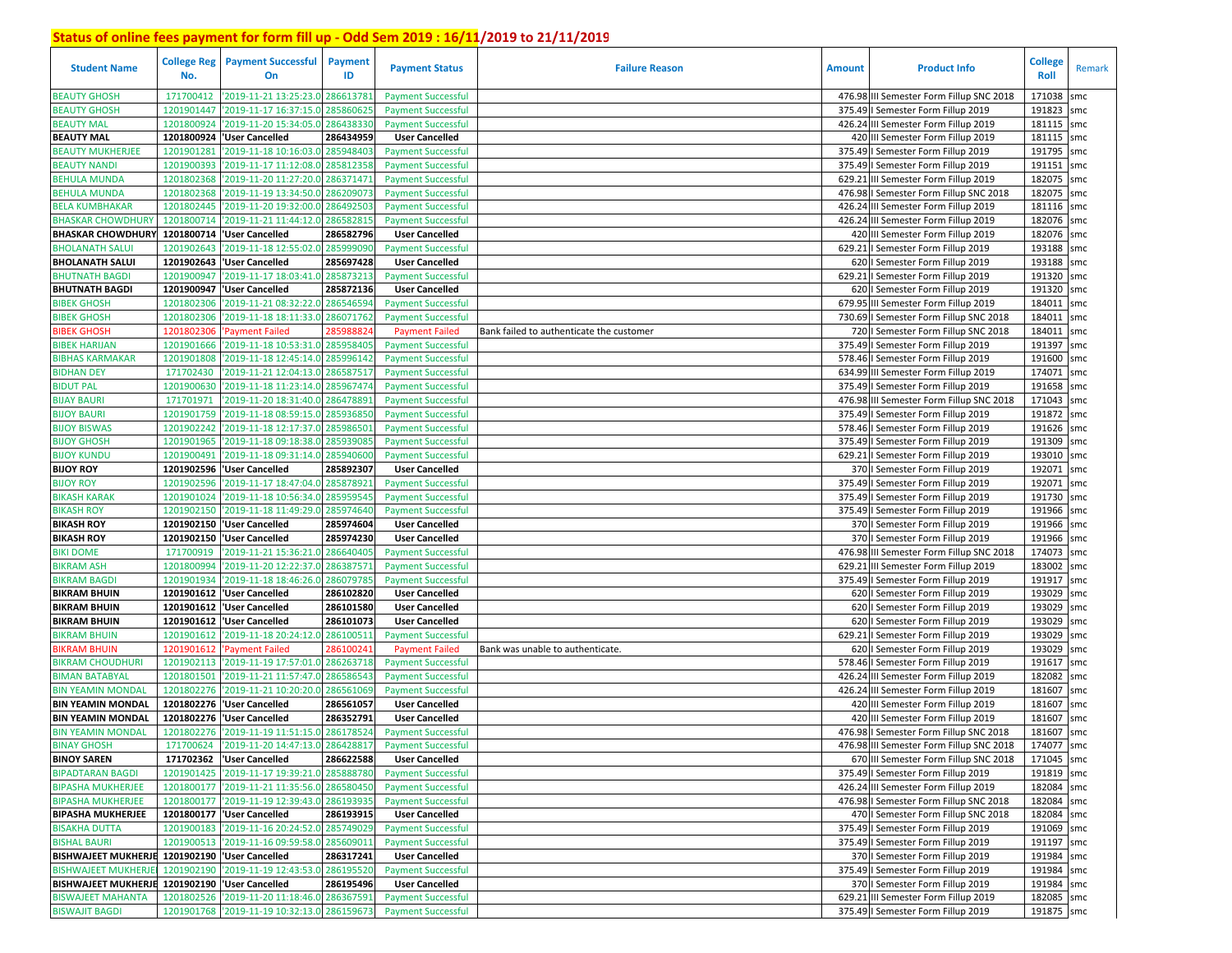| <b>Student Name</b>                          | <b>College Reg</b><br>No. | <b>Payment Successful</b><br>On                  | <b>Payment</b><br>ID  | <b>Payment Status</b>                                  | <b>Failure Reason</b>            | <b>Amount</b> | <b>Product Info</b>                                                            | <b>College</b><br>Roll | Remark |
|----------------------------------------------|---------------------------|--------------------------------------------------|-----------------------|--------------------------------------------------------|----------------------------------|---------------|--------------------------------------------------------------------------------|------------------------|--------|
| <b>BISWAJIT BAGDI</b>                        | 1201901768                | 'User Cancelled                                  | 286159659             | <b>User Cancelled</b>                                  |                                  |               | 370   Semester Form Fillup 2019                                                | 191875                 | smc    |
| <b>BISWAJIT BAGDI</b>                        | 1201901295                | '2019-11-18 13:37:50.0                           | 28601055              | <b>Payment Successful</b>                              |                                  |               | 375.49   Semester Form Fillup 2019                                             | 191799                 | smc    |
| <b>BISWAJIT BAGDI</b>                        | 1201901886                | '2019-11-17 09:20:12.0                           | 285797329             | <b>Payment Successful</b>                              |                                  |               | 375.49   Semester Form Fillup 2019                                             | 191898                 | smc    |
| <b>BISWAJIT BAURI</b>                        | 1201901771                | '2019-11-19 11:35:13.0                           | 286173850             | <b>Payment Successful</b>                              |                                  |               | 378.94   Semester Form Fillup 2019                                             | 191540                 | smc    |
| <b>BISWAJIT BAURI</b>                        | 1201901522                | '2019-11-18 09:04:52.0                           | 28593755              | <b>Payment Successful</b>                              |                                  |               | 375.49   Semester Form Fillup 2019                                             | 191839                 | smc    |
| <b>BISWAJIT BAURI</b>                        | 1201901522                | 'Payment Failed                                  | 28593719              | <b>Payment Failed</b>                                  | Bank was unable to authenticate. |               | 370   Semester Form Fillup 2019                                                | 191839                 | smc    |
| <b>BISWAJIT BHUIN</b>                        | 1201900859                | '2019-11-18 10:09:26.0                           | 285945254             | <b>Payment Successful</b>                              |                                  |               | 375.49   Semester Form Fillup 2019                                             | 191701                 | smc    |
| <b>BISWAJIT BHUIN</b>                        |                           | 1201900859 'User Cancelled                       | 285945107             | <b>User Cancelled</b>                                  |                                  |               | 370   Semester Form Fillup 2019                                                | 191701                 | smc    |
| <b>BISWAJIT BHUIN</b>                        |                           | 1201900859 VJser Cancelled                       | 285944829             | <b>User Cancelled</b>                                  |                                  |               | 370   Semester Form Fillup 2019                                                | 191701                 | smc    |
| <b>BISWAJIT DATTA</b>                        | 1201801047                | '2019-11-20 12:06:45.0                           | 286384260             | <b>Payment Successful</b>                              |                                  |               | 426.24 III Semester Form Fillup 2019                                           | 181313                 | smc    |
| <b>BISWAJIT DATTA</b>                        | 1201801047                | 'User Cancelled                                  | 286384086             | <b>User Cancelled</b>                                  |                                  |               | 420 III Semester Form Fillup 2019                                              | 181313 smc             |        |
| <b>BISWAJIT DATTA</b>                        | 1201801047                | 'Payment Failed                                  | 286383283             | <b>Payment Failed</b>                                  | Bank was unable to authenticate. |               | 420 III Semester Form Fillup 2019                                              | 181313                 | smc    |
| <b>BISWAJIT DHAK</b>                         | 1201800184                | '2019-11-21 12:18:14.0                           | 286593865             | <b>Payment Successful</b>                              |                                  |               | 679.95 III Semester Form Fillup 2019                                           | 184013                 | smc    |
| <b>BISWAJIT DHAK</b>                         |                           | 1201800184 'User Cancelled                       | 286350514             | <b>User Cancelled</b>                                  |                                  |               | 670 III Semester Form Fillup 2019                                              | 184013                 | smc    |
| <b>BISWAJIT DHAK</b>                         | 1201800184                | 'User Cancelled                                  | 286350317             | <b>User Cancelled</b>                                  |                                  |               | 670 III Semester Form Fillup 2019                                              | 184013 smc             |        |
| <b>BISWAJIT DHAK</b>                         | 1201800184                | '2019-11-18 12:46:05.                            | 28599690              | <b>Payment Successful</b>                              |                                  |               | 730.69   Semester Form Fillup SNC 2018                                         | 184013                 | smc    |
| <b>BISWAJIT DHAK</b>                         | 1201800184                | 'User Cancelled                                  | 285890367             | <b>User Cancelled</b>                                  |                                  |               | 720   Semester Form Fillup SNC 2018                                            | 184013 smc             |        |
| <b>BISWAJIT GOLDAR</b>                       | 1201900072                | '2019-11-17 12:56:43.                            | 285831473             | <b>Payment Successful</b>                              |                                  |               | 375.49   Semester Form Fillup 2019                                             | 191027                 | smc    |
| <b>BISWAJIT GOLDAR</b>                       |                           | 1201900072 User Cancelled                        | 285831295             | <b>User Cancelled</b>                                  |                                  |               | 370   Semester Form Fillup 2019                                                | 191027 smc             |        |
| <b>BISWAJIT MALLICK</b>                      | 1201801358                | '2019-11-20 18:02:18.                            | 286472011             | <b>Payment Successful</b>                              |                                  |               | 426.24 III Semester Form Fillup 2019                                           | 182088                 | smc    |
| <b>BISWAJIT PARAMANIK</b>                    |                           | 1201901113 User Cancelled                        | 286075388             | <b>User Cancelled</b>                                  |                                  |               | 370   Semester Form Fillup 2019                                                | 191752 smc             |        |
| <b>BISWAJIT PARAMANIK</b>                    | 1201901113                | '2019-11-18 18:08:38.0                           | 286070635             | <b>Payment Successful</b>                              |                                  |               | 375.49   Semester Form Fillup 2019                                             | 191752                 | smc    |
| <b>BISWAJIT PARAMANIK</b>                    | 1201901113                | '2019-11-18 18:03:40.                            | 28606998              | <b>Payment Successful</b>                              |                                  |               | 375.49   Semester Form Fillup 2019                                             | 191752                 | smc    |
| <b>BISWAJIT PAUL</b>                         | 1201901516                | '2019-11-19 10:32:33.                            | 28615957              | <b>Payment Successful</b>                              |                                  | 629.21        | I Semester Form Fillup 2019                                                    | 193131                 | smc    |
| <b>BISWAJIT PAUL</b>                         | 1201901516                | 'Payment Failed                                  | 28615858              | <b>Payment Failed</b>                                  | Authorization failed at Bank     |               | 620   Semester Form Fillup 2019                                                | 193131                 | smc    |
| <b>BISWAJIT SARKAR</b>                       | 1201900319                | '2019-11-17 10:30:37.0                           | 285806442             | <b>Payment Successful</b>                              |                                  |               | 578.46   Semester Form Fillup 2019                                             | 191122                 | smc    |
| <b>BISWAJIT SINGHA ROY</b>                   | 1201902410                | '2019-11-19 08:37:01.0                           | 286143288             | <b>Payment Successful</b>                              |                                  |               | 375.49   Semester Form Fillup 2019                                             | 191483                 | smc    |
| <b>BISWAJIT TUDU</b>                         | 1201802540                | '2019-11-20 11:43:01.0                           | 286376461             | <b>Payment Successful</b>                              |                                  |               | 679.95 III Semester Form Fillup 2019                                           | 184104                 | smc    |
| <b>BISWANATH KISKU</b>                       | 1201902477                | '2019-11-18 09:04:20.0                           | 285937406             | <b>Payment Successful</b>                              |                                  |               | 375.49   Semester Form Fillup 2019                                             | 192045                 | smc    |
| <b>BISWANATH PALIT</b>                       | 1201960025                | '2019-11-17 12:37:54.0                           | 28582829<br>285981240 | <b>Payment Successful</b>                              |                                  |               | 375.49   Semester Form Fillup 2019                                             | 192135 smc<br>192110   |        |
| <b>BISWARUP GARAI</b>                        | 1201905047                | '2019-11-18 12:05:00.0<br>'2019-11-18 09:19:04.0 | 28593909              | <b>Payment Successful</b>                              |                                  |               | 375.49   Semester Form Fillup 2019<br>375.49   Semester Form Fillup 2019       | 191831                 | smc    |
| <b>BISWARUP GHOSH</b><br><b>BITHI PANDIT</b> | 1201901482                | '2019-11-20 11:11:02.0                           | 286366858             | <b>Payment Successful</b>                              |                                  |               |                                                                                | 184014                 | smc    |
| <b>BITHI PANDIT</b>                          | 1201800181<br>1201800181  | '2019-11-19 13:45:33.0                           | 286211509             | <b>Payment Successful</b><br><b>Payment Successful</b> |                                  |               | 679.95 III Semester Form Fillup 2019<br>730.69   Semester Form Fillup SNC 2018 | 184014 smc             | smc    |
| <b>BITHIKA GHOSH</b>                         | 1201801607                | '2019-11-21 10:17:15.0                           | 286560468             | <b>Payment Successful</b>                              |                                  |               | 426.24 III Semester Form Fillup 2019                                           | 182090 smc             |        |
| <b>BITHIKA GHOSH</b>                         | 1201801607                | 'User Cancelled                                  | 286560459             | <b>User Cancelled</b>                                  |                                  |               | 420 III Semester Form Fillup 2019                                              | 182090 smc             |        |
| <b>BITHIKA GHOSH</b>                         | 1201801607                | '2019-11-18 13:08:52.0                           | 28600335              | <b>Payment Successful</b>                              |                                  |               | 476.98   Semester Form Fillup SNC 2018                                         | 182090 smc             |        |
| <b>BIUTI BADYAKAR</b>                        | 1201900997                | '2019-11-19 08:39:29.0                           | 28614355              | <b>Payment Successful</b>                              |                                  |               | 375.49   Semester Form Fillup 2019                                             | 191724 smc             |        |
| <b>BUBAI BANERJEE</b>                        | 1201800245                | '2019-11-19 13:17:54.0                           | 286204934             | <b>Payment Successful</b>                              |                                  |               | 730.69   Semester Form Fillup SNC 2018                                         | 184015 smc             |        |
| BUBAI GHOSHAL                                | 1201901947                | '2019-11-19 22:19:31.                            | 286313935             | <b>Payment Successful</b>                              |                                  |               | 378.94   Semester Form Fillup 2019                                             | 191919 smc             |        |
| <b>BUDHAN BAGDI</b>                          | 1201901828                | '2019-11-17 12:45:16.0                           | 285829759             | <b>Payment Successful</b>                              |                                  |               | 578.46   Semester Form Fillup 2019                                             | 191604                 | smc    |
| <b>BULLET ROY</b>                            | 1201902515                | '2019-11-18 11:16:44.                            | 285965263             | <b>Payment Successful</b>                              |                                  | 375.49        | I Semester Form Fillup 2019                                                    | 192053                 | smc    |
| <b>BULTI ROY</b>                             | 1201901129                | '2019-11-18 12:14:12.                            | 28598526              | <b>Payment Successful</b>                              |                                  | 375.49        | I Semester Form Fillup 2019                                                    | 191757                 | smc    |
| <b>CHAINA SHIL</b>                           | 1201801377                | '2019-11-20 10:47:35.                            | 28636083              | <b>Payment Successful</b>                              |                                  |               | 629.21 III Semester Form Fillup 2019                                           | 182092                 | smc    |
| <b>CHAITALI GORAI</b>                        | 1201901307                | '2019-11-16 11:39:58.                            | 28563106              | <b>Payment Successful</b>                              |                                  |               | 375.49   Semester Form Fillup 2019                                             | 191294                 | smc    |
| <b>CHAITALI KHAN</b>                         | 1201900117                | '2019-11-16 18:27:27.0                           | 28571758              | <b>Payment Successful</b>                              |                                  |               | 375.49   Semester Form Fillup 2019                                             | 191047                 | smc    |
| <b>CHAITALI NAG</b>                          | 1201900403                | '2019-11-19 10:27:01.0 286158563                 |                       | <b>Payment Successful</b>                              |                                  |               | 375.49   Semester Form Fillup 2019                                             | 191154                 | smc    |
| <b>CHAITALI NAYEK</b>                        |                           | 1201900824 2019-11-17 11:34:01.0 285815949       |                       | <b>Payment Successful</b>                              |                                  |               | 375.49   Semester Form Fillup 2019                                             | 191694 smc             |        |
| <b>CHAITALI PAL</b>                          |                           | 1201800439 2019-11-21 18:37:09.0 286676700       |                       | <b>Payment Successful</b>                              |                                  |               | 426.24 III Semester Form Fillup 2019                                           | 181118 smc             |        |
| <b>CHAITALI PAL</b>                          |                           | 1201800439 2019-11-19 18:45:57.0 286274616       |                       | <b>Payment Successful</b>                              |                                  |               | 476.98   Semester Form Fillup SNC 2018                                         | 181118 smc             |        |
| <b>CHAMPA CHATTERJEE</b>                     |                           | 1201902025 2019-11-17 17:33:31.0 285868672       |                       | <b>Payment Successful</b>                              |                                  |               | 399.5   Semester Form Fillup 2019                                              | 191943 smc             |        |
| <b>CHANCHAL BOURI</b>                        |                           | 1201801893 '2019-11-20 18:12:35.0 286474599      |                       | <b>Payment Successful</b>                              |                                  |               | 629.21 III Semester Form Fillup 2019                                           | 182609 smc             |        |
| <b>CHANCHAL GHOSH</b>                        |                           | 1201901536 2019-11-17 12:24:49.0 285826045       |                       | <b>Payment Successful</b>                              |                                  |               | 375.49   Semester Form Fillup 2019                                             | 191299 smc             |        |
| <b>CHAND BISWAS</b>                          |                           | 171701188 2019-11-21 13:55:58.0 286620742        |                       | <b>Payment Successful</b>                              |                                  |               | 476.98 III Semester Form Fillup SNC 2018                                       | 171052 smc             |        |
| <b>CHAND BISWAS</b>                          |                           | 171701188  'User Cancelled                       | 286509293             | <b>User Cancelled</b>                                  |                                  |               | 470 III Semester Form Fillup SNC 2018                                          | 171052 smc             |        |
| <b>CHANDAN ANKURE</b>                        |                           | 1201801686 2019-11-21 11:41:42.0 286581831       |                       | <b>Payment Successful</b>                              |                                  |               | 426.24 III Semester Form Fillup 2019                                           | 181119 smc             |        |
| <b>CHANDAN ANKURE</b>                        |                           | 1201801686 User Cancelled                        | 286581800             | <b>User Cancelled</b>                                  |                                  |               | 420 III Semester Form Fillup 2019                                              | 181119 smc             |        |
| <b>CHANDAN ANKURE</b>                        |                           | 1201801686 2019-11-16 14:22:34.0 285672215       |                       | <b>Payment Successful</b>                              |                                  |               | 476.98   Semester Form Fillup SNC 2018                                         | 181119 smc             |        |
| <b>CHANDAN BAURI</b>                         |                           | 1201902439 2019-11-19 17:45:19.0 286261125       |                       | <b>Payment Successful</b>                              |                                  |               | 578.46   Semester Form Fillup 2019                                             | 191634 smc             |        |
| <b>CHANDANA BAURI</b>                        |                           | 171702192 2019-11-21 16:11:45.0 286647219        |                       | <b>Payment Successful</b>                              |                                  |               | 882.92 III Semester Form Fillup SNC 2018                                       | 174094 smc             |        |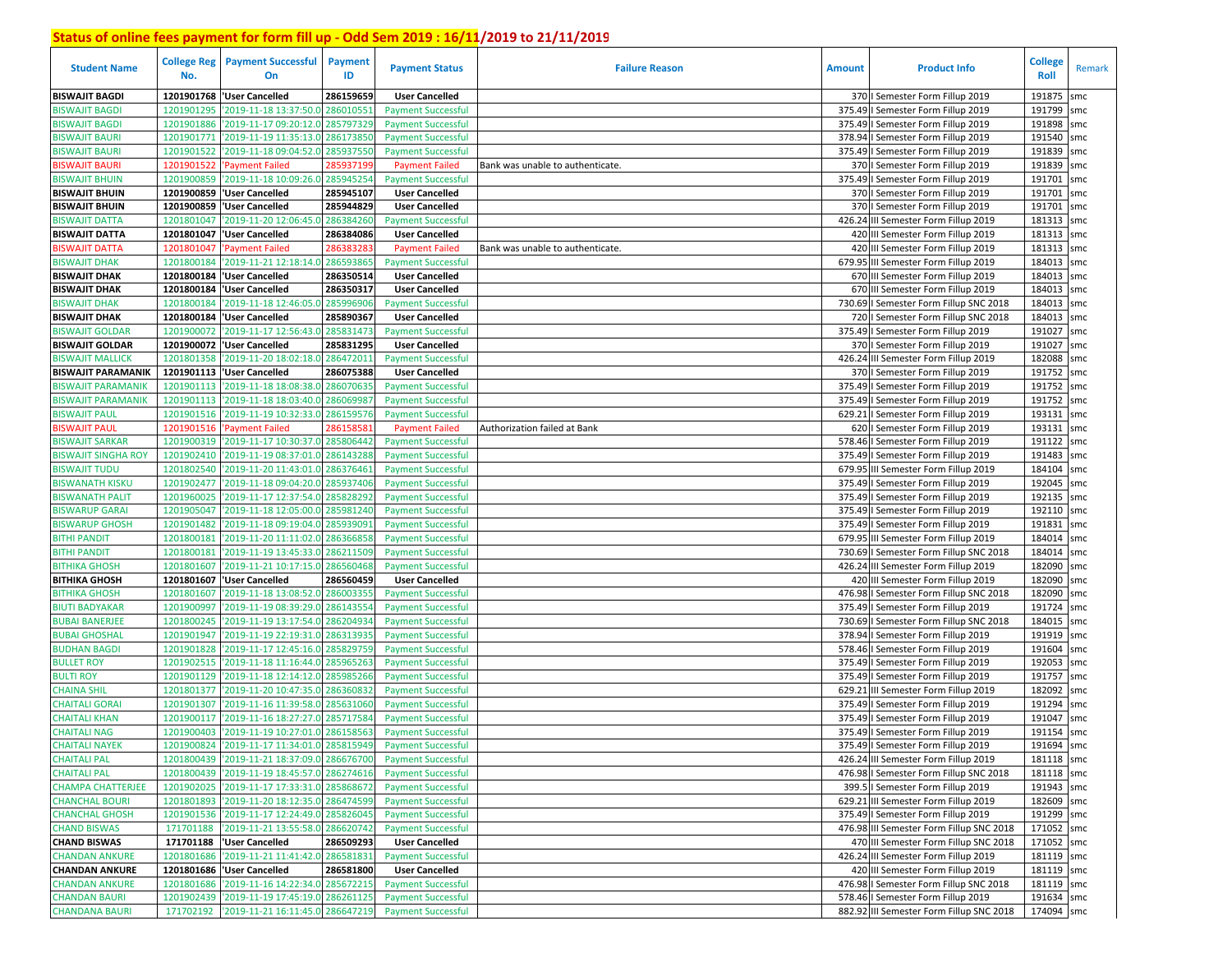| <b>Student Name</b>       | No.         | <b>College Reg   Payment Successful</b><br>On | Payment<br>ID | <b>Payment Status</b>     | <b>Failure Reason</b>                                           | <b>Amount</b> | <b>Product Info</b>                      | <b>College</b><br>Roll | Remark |
|---------------------------|-------------|-----------------------------------------------|---------------|---------------------------|-----------------------------------------------------------------|---------------|------------------------------------------|------------------------|--------|
| <b>CHANDANA TUDU</b>      | 1201900722  | '2019-11-18 11:08:39.0 285963155              |               | <b>Payment Successful</b> |                                                                 |               | 578.46   Semester Form Fillup 2019       | 191565                 | smc    |
| <b>CHANDRA PANDEY</b>     | 1201801954  | '2019-11-21 12:21:15.0 286594463              |               | <b>Payment Successful</b> |                                                                 |               | 426.24 III Semester Form Fillup 2019     | 182096 smc             |        |
| <b>CHANDRA PANDEY</b>     | 1201801954  | '2019-11-18 13:22:46.0 286006860              |               | <b>Payment Successful</b> |                                                                 |               | 476.98   Semester Form Fillup SNC 2018   | 182096 smc             |        |
| <b>CHANDRIMA SHIL</b>     | 1201901044  | '2019-11-16 11:25:15.0 285627136              |               | <b>Payment Successful</b> |                                                                 |               | 375.49   Semester Form Fillup 2019       | 191734 smc             |        |
| <b>CHANPA GHOSH</b>       | 171701514   | 2019-11-21 11:01:24.0 286570333               |               | <b>Payment Successful</b> |                                                                 |               | 476.98 III Semester Form Fillup SNC 2018 | 174095 smc             |        |
| CHHANDA GHOSH             | 1201800360  | '2019-11-20 09:46:55.0 286348634              |               | <b>Payment Successful</b> |                                                                 |               | 629.21 III Semester Form Fillup 2019     | 181120 smc             |        |
| <b>CHHOTAN BAGDI</b>      | 1201905068  | '2019-11-19 10:35:58.0 286160440              |               | <b>Payment Successful</b> |                                                                 |               | 375.49   Semester Form Fillup 2019       | 192120 smc             |        |
| <b>CHHOTAN KAPRI</b>      | 1201905066  | '2019-11-19 11:34:12.0 286173615              |               | <b>Payment Successful</b> |                                                                 |               | 375.49   Semester Form Fillup 2019       | 192118 smc             |        |
| <b>CHITRA KHAMRUI</b>     |             | 1201801713 2019-11-19 14:00:41.0 286213183    |               | <b>Payment Successful</b> |                                                                 |               | 476.98   Semester Form Fillup SNC 2018   | 182099 smc             |        |
| <b>CHITRA KHAMRUI</b>     |             | 1201801713 User Cancelled                     | 286213147     | <b>User Cancelled</b>     |                                                                 |               | 470   Semester Form Fillup SNC 2018      | 182099 smc             |        |
| CHITTADIP MONDAL          | 1201902302  | '2019-11-16 10:55:43.0 285619595              |               | <b>Payment Successful</b> |                                                                 |               | 375.49   Semester Form Fillup 2019       | 191276 smc             |        |
| <b>DEBABRATA GHOSH</b>    | 1201900137  | '2019-11-17 17:56:11.0 285872023              |               | <b>Payment Successful</b> |                                                                 |               | 375.49   Semester Form Fillup 2019       | 191057 smc             |        |
| <b>DEBANSHU SAHA</b>      | 1201900162  | '2019-11-18 17:59:06.0 286068775              |               | <b>Payment Successful</b> |                                                                 |               | 375.49   Semester Form Fillup 2019       | 191062 smc             |        |
| <b>DEBASHIS BISWAS</b>    | 1201801577  | '2019-11-21 10:32:15.0                        | 286562272     | <b>Payment Successful</b> |                                                                 |               | 426.24 III Semester Form Fillup 2019     | 182101                 | smc    |
| <b>DEBASHIS BISWAS</b>    | 1201801577  | '2019-11-18 12:47:57.0                        | 285997505     | <b>Payment Successful</b> |                                                                 |               | 476.98 I Semester Form Fillup SNC 2018   | 182101 smc             |        |
| <b>DEBASIS BAURI</b>      | 1201800961  | '2019-11-21 10:54:46.0                        | 286568653     | <b>Payment Successful</b> |                                                                 |               | 449.5 III Semester Form Fillup 2019      | 182103 smc             |        |
| DEBASIS MAJUMDAR          | 1201800076  | '2019-11-21 12:00:16.0                        | 286587163     | <b>Payment Successful</b> |                                                                 |               | 679.95 III Semester Form Fillup 2019     | 181503 smc             |        |
| <b>DEBASISH GHOSH</b>     | 1201902037  | '2019-11-19 12:36:33.0                        | 286192942     | <b>Payment Successful</b> |                                                                 |               | 375.49   Semester Form Fillup 2019       | 191947                 | smc    |
| <b>DEBDAS BANERJEE</b>    | 1201800875  | '2019-11-20 11:30:51.0 286372267              |               | <b>Payment Successful</b> |                                                                 |               | 679.95 III Semester Form Fillup 2019     | 184503 smc             |        |
| <b>DEBDUT DANGAR</b>      | 12019013697 | '2019-11-19 10:59:51.0                        | 286165575     | <b>Payment Successful</b> |                                                                 |               | 629.21   Semester Form Fillup 2019       | 1                      | smc    |
| <b>DEBI PRASAD DAS</b>    | 1201901356  | '2019-11-19 12:57:36.0 286198463              |               | <b>Payment Successful</b> |                                                                 |               | 378.94   Semester Form Fillup 2019       | 191808 smc             |        |
| <b>DEBI PRASAD DAS</b>    | 1201901356  | 'User Cancelled                               | 286198409     | <b>User Cancelled</b>     |                                                                 |               | 370   Semester Form Fillup 2019          | 191808                 | smc    |
| <b>DEBI PRASAD DAS</b>    | 1201901356  | '2019-11-19 12:36:50.0 286192822              |               | <b>Payment Successful</b> |                                                                 |               | 375.49   Semester Form Fillup 2019       | 191808 smc             |        |
| <b>DEBI PROSAD ROY</b>    | 1201902289  | '2019-11-19 10:07:30.0                        | 286154718     | <b>Payment Successful</b> |                                                                 |               | 578.46   Semester Form Fillup 2019       | 191628                 | smc    |
| <b>DEBIPRASAD DEY</b>     | 171701827   | '2019-11-21 17:38:38.0                        | 286665331     | <b>Payment Successful</b> |                                                                 |               | 730.69 III Semester Form Fillup SNC 2018 | 172054                 | smc    |
| <b>DEBIPRASAD DEY</b>     | 171701827   | 'User Cancelled                               | 286602287     | <b>User Cancelled</b>     |                                                                 |               | 720 III Semester Form Fillup SNC 2018    | 172054                 | smc    |
| <b>DEBIPRASAD DEY</b>     | 171701827   | 'User Cancelled                               | 286085781     | <b>User Cancelled</b>     |                                                                 |               | 720   Semester Form Fillup SNC 2017      | 172054                 | smc    |
| <b>DEBJANI KAITY</b>      | 1201802037  | '2019-11-20 12:48:33.0 286397699              |               | <b>Payment Successful</b> |                                                                 |               | 629.21 III Semester Form Fillup 2019     | 182611                 | smc    |
| <b>DEBJANI KAITY</b>      | 1201802037  | 'User Cancelled                               | 286397695     | <b>User Cancelled</b>     |                                                                 |               | 620 III Semester Form Fillup 2019        | 182611                 | smc    |
| <b>DEBJIT ROY</b>         | 1201901408  | 2019-11-17 17:45:37.0 285870246               |               | <b>Payment Successful</b> |                                                                 |               | 629.21   Semester Form Fillup 2019       | 193210 smc             |        |
| <b>DEBKANTA MONDAL</b>    | 1201801458  | '2019-11-20 19:32:41.0 286492091              |               | <b>Payment Successful</b> |                                                                 |               | 679.95 III Semester Form Fillup 2019     | 184504 smc             |        |
| <b>DEBKANTA MONDAL</b>    | 1201801458  | <b>Payment Failed</b>                         | 28649153      | <b>Payment Failed</b>     | Bank was unable to authenticate.                                |               | 670 III Semester Form Fillup 2019        | 184504 smc             |        |
| <b>DEBKANTA MONDAL</b>    | 1201801458  | 'User Cancelled                               | 286465194     | <b>User Cancelled</b>     |                                                                 |               | 670 III Semester Form Fillup 2019        | 184504 smc             |        |
| <b>DEBKANTA MONDAL</b>    | 1201801458  | 'Payment Failed                               | 286464853     | <b>Payment Failed</b>     | Transaction failed due to invalid params shared by the merchant |               | 670 III Semester Form Fillup 2019        | 184504 smc             |        |
| <b>DEBMALYA PAL</b>       |             | 1201800928 'User Cancelled                    | 286378230     | <b>User Cancelled</b>     |                                                                 |               | 620 III Semester Form Fillup 2019        | 183003                 | smc    |
| <b>DEBMALYA PAL</b>       | 1201800928  | '2019-11-20 11:44:55.0                        | 286373400     | <b>Payment Successful</b> |                                                                 |               | 630.79 III Semester Form Fillup 2019     | 183003 smc             |        |
| <b>DEBMALYA PAL</b>       |             | 1201800928 'User Cancelled                    | 286272932     | <b>User Cancelled</b>     |                                                                 |               | 470   Semester Form Fillup SNC 2018      | 183003 smc             |        |
| <b>DEBNATH BANERJEE</b>   | 1201902313  | '2019-11-18 11:47:46.0                        | 285975108     | <b>Payment Successful</b> |                                                                 |               | 375.49   Semester Form Fillup 2019       | 192009 smc             |        |
| <b>DEBNATH CHAKRABORT</b> | 1201900190  | '2019-11-16 13:13:35.0 285658008              |               | <b>Payment Successful</b> |                                                                 |               | 375.49   Semester Form Fillup 2019       | 191071                 | smc    |
| DEBOJYOTI KUNDU           | 1201900158  | '2019-11-16 12:56:14.0 285653275              |               | <b>Payment Successful</b> |                                                                 |               | 629.21   Semester Form Fillup 2019       | 193176 smc             |        |
| <b>DEBOJYOTI KUNDU</b>    | 1201900158  | 'User Cancelled                               | 285653255     | <b>User Cancelled</b>     |                                                                 |               | 620   Semester Form Fillup 2019          | 193176 smc             |        |
| DEBRAJ KARMAKAR           | 1201805041  | '2019-11-20 12:51:29.0                        | 286398435     | <b>Payment Successful</b> |                                                                 |               | 629.21 III Semester Form Fillup 2019     | 182520 smc             |        |
| <b>DEBRAJ KARMAKAR</b>    | 1201805041  | 'User Cancelled                               | 286398431     | <b>User Cancelled</b>     |                                                                 |               | 620 III Semester Form Fillup 2019        | 182520 smc             |        |
| <b>DEBU BAURI</b>         | 1201801368  | '2019-11-21 11:33:39.0                        | 286579284     | <b>Payment Successful</b> |                                                                 |               | 426.24 III Semester Form Fillup 2019     | 182109 smc             |        |
| <b>DEEP KUMAR PAL</b>     | 1201801856  | '2019-11-20 10:52:49.0                        | 286362020     | <b>Payment Successful</b> |                                                                 |               | 629.21 III Semester Form Fillup 2019     | 182110 smc             |        |
| <b>DEEP KUMAR PAL</b>     |             | 1201801856 User Cancelled                     | 286361977     | <b>User Cancelled</b>     |                                                                 |               | 620 III Semester Form Fillup 2019        | 182110 smc             |        |
| <b>DEEP KUMAR PAL</b>     |             | 1201801856 2019-11-19 13:29:53.0 286207767    |               | <b>Payment Successful</b> |                                                                 |               | 476.98   Semester Form Fillup SNC 2018   | 182110 smc             |        |
| <b>DEEP KUMAR PAL</b>     |             | 1201801856 User Cancelled                     | 286207707     | <b>User Cancelled</b>     |                                                                 |               | 470   Semester Form Fillup SNC 2018      | 182110 smc             |        |
| <b>DEVANSHI NAG</b>       |             | 1201901043 2019-11-17 18:17:58.0 285875505    |               | <b>Payment Successful</b> |                                                                 |               | 375.49   Semester Form Fillup 2019       | 191387 smc             |        |
| <b>DHARMADAS KEORA</b>    |             | 1201901381 2019-11-17 13:04:16.0 285832755    |               | <b>Payment Successful</b> |                                                                 |               | 375.49   Semester Form Fillup 2019       | 191812 smc             |        |
| <b>DHIREN BAURI</b>       |             | 1201801205 2019-11-20 16:28:54.0 286450483    |               | <b>Payment Successful</b> |                                                                 |               | 426.24 III Semester Form Fillup 2019     | 181007 smc             |        |
| <b>DIBYA SAHA</b>         |             | 1201801922 '2019-11-20 16:58:12.0 286457250   |               | <b>Payment Successful</b> |                                                                 |               | 426.24 III Semester Form Fillup 2019     | 181611 smc             |        |
| <b>DIBYA SAHA</b>         |             | 1201801922 2019-11-19 11:42:50.0 286176318    |               | <b>Payment Successful</b> |                                                                 |               | 476.98   Semester Form Fillup SNC 2018   | 181611 smc             |        |
| <b>DINESH SHARMA</b>      |             | 171702001 2019-11-21 15:53:23.0 286643252     |               | <b>Payment Successful</b> |                                                                 |               | 679.95 III Semester Form Fillup SNC 2018 | 174106 smc             |        |
| <b>DINESH SHARMA</b>      |             | 171702001 'Payment Failed                     | 286642410     | <b>Payment Failed</b>     | Transaction denied due to risk                                  |               | 679.95 III Semester Form Fillup SNC 2018 | 174106 smc             |        |
| <b>DIPA BHUIN</b>         |             | 1201800917 2019-11-20 19:55:51.0 286497027    |               | <b>Payment Successful</b> |                                                                 |               | 449.5 III Semester Form Fillup 2019      | 181122 smc             |        |
| <b>DIPA DEBNATH</b>       |             | 1201901136 2019-11-18 10:17:34.0 285948924    |               | <b>Payment Successful</b> |                                                                 |               | 375.49   Semester Form Fillup 2019       | 191760 smc             |        |
| <b>DIPA KARMAKAR</b>      |             | 1201902186 2019-11-18 10:50:43.0 285957674    |               | <b>Payment Successful</b> |                                                                 |               | 375.49   Semester Form Fillup 2019       | 191982 smc             |        |
| <b>DIPA MONDAL</b>        |             | 1201900929 2019-11-17 17:55:50.0 285871590    |               | <b>Payment Successful</b> |                                                                 |               | 378.94   Semester Form Fillup 2019       | 191497 smc             |        |
| <b>DIPAK DAS</b>          |             | 1201801421 2019-11-20 09:46:06.0 286348718    |               | <b>Payment Successful</b> |                                                                 |               | 629.21 III Semester Form Fillup 2019     | 182113 smc             |        |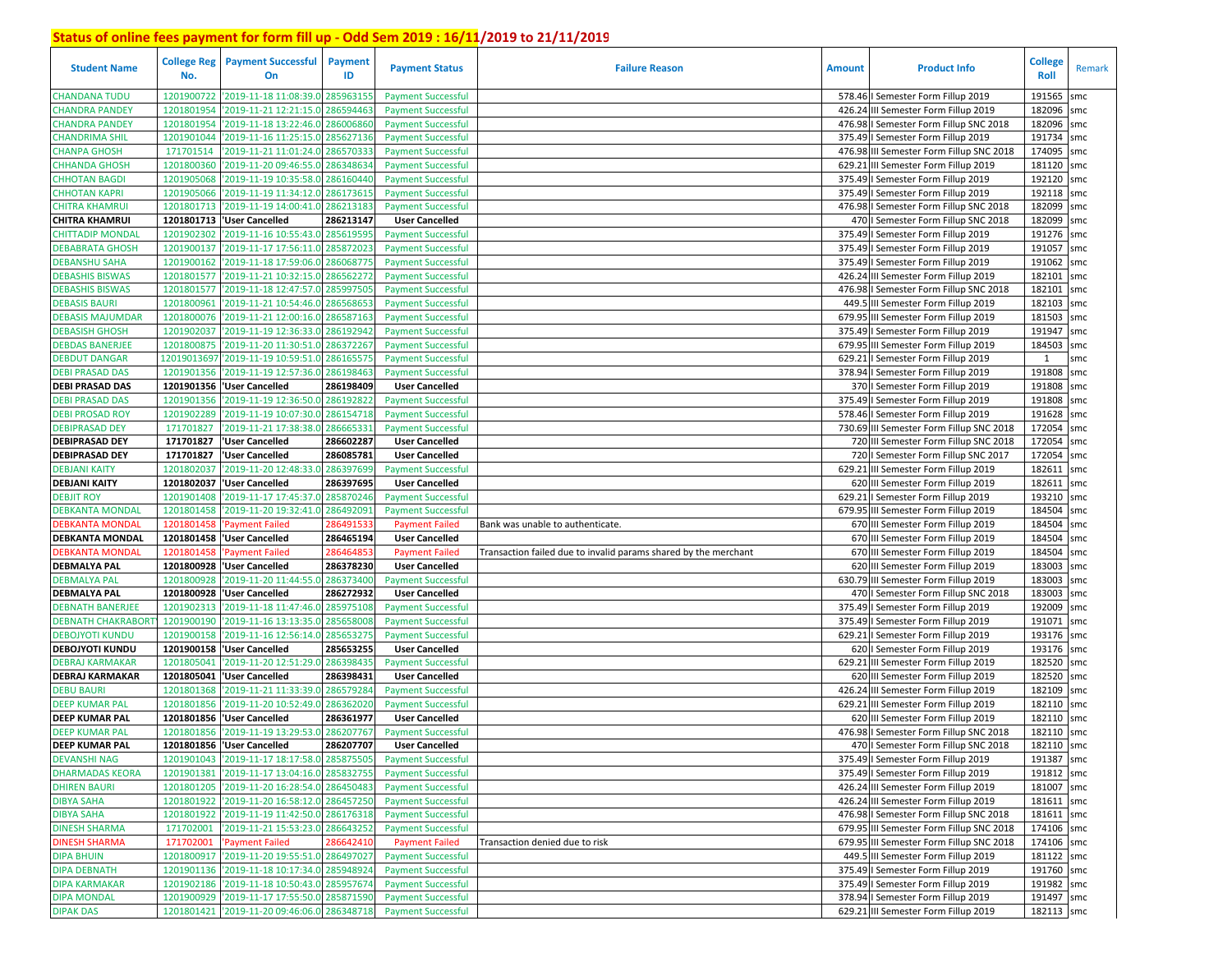| <b>Student Name</b>       | <b>College Reg</b><br>No. | <b>Payment Successful</b><br>On            | Payment<br>ID | <b>Payment Status</b>     | <b>Failure Reason</b>            | <b>Amount</b> | <b>Product Info</b>                      | <b>College</b><br><b>Roll</b> | Remark |
|---------------------------|---------------------------|--------------------------------------------|---------------|---------------------------|----------------------------------|---------------|------------------------------------------|-------------------------------|--------|
| <b>DIPAK DAS</b>          | 1201801421                | <b>Payment Failed</b>                      | 28634292      | <b>Payment Failed</b>     | Bank was unable to authenticate. |               | 620 III Semester Form Fillup 2019        | 182113                        | smc    |
| <b>DIPANKAR ANKURE</b>    | 1201901493                | 2019-11-19 11:41:02.0                      | 286175661     | <b>Payment Successful</b> |                                  |               | 578.46   Semester Form Fillup 2019       | 191588                        | smc    |
| <b>DIPANKAR GHOSH</b>     | 1201901933                | '2019-11-18 19:49:56.0                     | 28609399      | <b>Payment Successful</b> |                                  |               | 375.49   Semester Form Fillup 2019       | 191916 smc                    |        |
| <b>DIPANWITA BANERJEE</b> | 1201800054                | 2019-11-21 09:43:09.0                      | 286554552     | <b>Payment Successful</b> |                                  |               | 426.24 III Semester Form Fillup 2019     | 182115 smc                    |        |
| <b>DIPANWITA BANERJEE</b> | 1201800054                | '2019-11-19 12:00:46.0                     | 286181023     | <b>Payment Successful</b> |                                  |               | 476.98 I Semester Form Fillup SNC 2018   | 182115 smc                    |        |
| <b>DIPSHIKHA KUNDU</b>    | 1201805062                | '2019-11-21 11:41:10.0                     | 286581912     | <b>Payment Successful</b> |                                  |               | 679.95 III Semester Form Fillup 2019     | 184865 smc                    |        |
| <b>DIPSHIKHA KUNDU</b>    | 1201805062                | '2019-11-19 14:15:46.0                     | 286217850     | <b>Payment Successful</b> |                                  |               | 730.69   Semester Form Fillup SNC 2018   | 184865 smc                    |        |
| <b>DOLAN GHOSH</b>        | 1201900373                | '2019-11-18 09:31:02.0                     | 285940664     | <b>Payment Successful</b> |                                  |               | 629.21   Semester Form Fillup 2019       | 191144 smc                    |        |
| <b>DOLAN GHOSH</b>        | 1201900373                | 'User Cancelled                            | 285940637     | <b>User Cancelled</b>     |                                  |               | 620   Semester Form Fillup 2019          | 191144 smc                    |        |
| <b>DOLON PAL</b>          | 1201902408                | 2019-11-18 10:47:51.0                      | 285956696     | <b>Payment Successful</b> |                                  |               | 375.49   Semester Form Fillup 2019       | 192028 smc                    |        |
| <b>DOLON PAL</b>          | 1201902408                | 'Payment Failed                            | 28595542      | <b>Payment Failed</b>     | Bank was unable to authenticate. |               | 370   Semester Form Fillup 2019          | 192028 smc                    |        |
| <b>DOLON PAL</b>          | 1201902408                | 'User Cancelled                            | 285953925     | <b>User Cancelled</b>     |                                  |               | 370   Semester Form Fillup 2019          | 192028 smc                    |        |
| <b>DOYEL DUTTA</b>        | 1201800139                | 2019-11-21 14:18:54.0                      | 286625792     | <b>Payment Successful</b> |                                  |               | 449.5 III Semester Form Fillup 2019      | 181009 smc                    |        |
| <b>DOYEL DUTTA</b>        | 1201800139                | 2019-11-19 13:40:25.0                      | 286210320     | <b>Payment Successful</b> |                                  |               | 476.98   Semester Form Fillup SNC 2018   | 181009                        | smc    |
| <b>DOYEL DUTTA</b>        | 1201800139                | 'User Cancelled                            | 286210313     | <b>User Cancelled</b>     |                                  |               | 470   Semester Form Fillup SNC 2018      | 181009 smc                    |        |
| <b>DOYEL GANGULY</b>      | 1201900552                | '2019-11-18 12:09:36.0                     | 285983748     | <b>Payment Successful</b> |                                  |               | 375.49   Semester Form Fillup 2019       | 191211                        | smc    |
| <b>DOYEL MAJI</b>         | 1201800597                | '2019-11-20 17:21:30.0                     | 286461639     | <b>Payment Successful</b> |                                  |               | 679.95 III Semester Form Fillup 2019     | 184820                        | smc    |
| <b>DURBA BANERJEE</b>     | 1201800122                | '2019-11-20 11:07:29.                      | 286365724     | <b>Payment Successful</b> |                                  |               | 649.5 III Semester Form Fillup 2019      | 181615 smc                    |        |
| <b>DURJOY TUDU</b>        | 171701344                 | 2019-11-21 14:28:30.0                      | 28662795      | <b>Payment Successful</b> |                                  |               | 679.95 III Semester Form Fillup SNC 2018 | 174120 smc                    |        |
| <b>FALGUNI BAGDI</b>      | 1201805018                | '2019-11-20 09:27:50.0                     | 28634626      | <b>Payment Successful</b> |                                  |               | 426.24 III Semester Form Fillup 2019     | 182521                        | smc    |
| <b>FALGUNI BAGDI</b>      | 1201805018                | '2019-11-19 09:02:33.                      | 286145741     | <b>Payment Successful</b> |                                  |               | 476.98   Semester Form Fillup SNC 2018   | 182521                        | smc    |
| <b>FALGUNI SARKAR</b>     | 1201800202                | '2019-11-21 10:17:04.0                     | 286560498     | <b>Payment Successful</b> |                                  |               | 679.95 III Semester Form Fillup 2019     | 184803                        | smc    |
| <b>FALGUNI SARKAR</b>     | 1201800202                | '2019-11-19 10:23:42.0                     | 286157814     | <b>Payment Successful</b> |                                  |               | 730.69   Semester Form Fillup SNC 2018   | 184803                        | smc    |
| <b>FARHANA KHATUN</b>     | 1201801627                | '2019-11-21 13:09:54.0                     | 28660992      | <b>Payment Successful</b> |                                  |               | 426.24 III Semester Form Fillup 2019     | 182120                        | smc    |
| <b>FARHANA KHATUN</b>     | 1201902208                | 2019-11-17 17:46:01.0                      | 285870449     | <b>Payment Successful</b> |                                  |               | 375.49   Semester Form Fillup 2019       | 191990 smc                    |        |
| <b>FARIDA KHATUN</b>      | 1201900918                | '2019-11-16 19:27:32.0                     | 285735723     | <b>Payment Successful</b> |                                  |               | 375.49   Semester Form Fillup 2019       | 191237 smc                    |        |
| <b>FIROJA KHATUN</b>      | 171702202                 | 2019-11-21 15:26:05.0                      | 286638616     | <b>Payment Successful</b> |                                  |               | 679.95 III Semester Form Fillup SNC 2018 | 174122 smc                    |        |
| <b>FIROJA KHATUN</b>      | 171702202                 | <b>User Cancelled</b>                      | 286634032     | <b>User Cancelled</b>     |                                  |               | 670 III Semester Form Fillup SNC 2018    | 174122 smc                    |        |
| <b>FIROJA KHATUN</b>      | 171702202                 | <b>Payment Failed</b>                      | 28663064      | <b>Payment Failed</b>     | Transaction Failed at bank end.  |               | 670 III Semester Form Fillup SNC 2018    | 174122                        | smc    |
| <b>FULMONI KISKU</b>      | 1201901991                | '2019-11-18 13:53:22.0                     | 286013971     | <b>Payment Successful</b> |                                  |               | 375.49   Semester Form Fillup 2019       | 191423 smc                    |        |
| <b>GANESH CHANDRA DEY</b> | 1201801829                | '2019-11-20 10:54:50.0                     | 286362562     | <b>Payment Successful</b> |                                  |               | 629.21 III Semester Form Fillup 2019     | 182122 smc                    |        |
| <b>GANESH CHANDRA DEY</b> | 1201801829                | '2019-11-19 13:27:23.0                     | 286207224     | <b>Payment Successful</b> |                                  |               | 476.98 I Semester Form Fillup SNC 2018   | 182122 smc                    |        |
| <b>GANESH DAS</b>         | 1201902296                | '2019-11-16 10:47:11.0                     | 285616062     | <b>Payment Successful</b> |                                  |               | 375.49   Semester Form Fillup 2019       | 191478                        | smc    |
| <b>GANESH GAIN</b>        | 1201902404                | '2019-11-18 09:33:31.0                     | 285940843     | <b>Payment Successful</b> |                                  |               | 378.94   Semester Form Fillup 2019       | 192027 smc                    |        |
| <b>GANESH LOHAR</b>       | 1201900546                | 2019-11-16 17:32:06.0                      | 285707056     | <b>Payment Successful</b> |                                  |               | 375.49   Semester Form Fillup 2019       | 191209                        | smc    |
| <b>GARGI BANGAL</b>       | 1201901620                | 2019-11-18 11:17:43.0                      | 285965879     | <b>Payment Successful</b> |                                  |               | 375.49   Semester Form Fillup 2019       | 191409 smc                    |        |
| <b>GOLAPI KHATUN</b>      | 1201800707                | '2019-11-20 10:43:58.0                     | 286359918     | <b>Payment Successful</b> |                                  |               | 629.21 III Semester Form Fillup 2019     | 182125 smc                    |        |
| <b>GOPAL CHANDRA GHOS</b> | 1201960024                | '2019-11-19 12:10:59.0                     | 286185136     | <b>Payment Successful</b> |                                  |               | 399.5   Semester Form Fillup 2019        | 192134 smc                    |        |
| <b>GOPAL SINGHA</b>       | 1201802830                | 2019-11-20 12:19:20.0                      | 28638859      | <b>Payment Successful</b> |                                  |               | 426.24 III Semester Form Fillup 2019     | 181123 smc                    |        |
| <b>GOPI KISAN BAURI</b>   | 1201901951                | '2019-11-19 09:16:42.0                     | 286147362     | <b>Payment Successful</b> |                                  |               | 375.49   Semester Form Fillup 2019       | 191270 smc                    |        |
| <b>GOPINATH MODAK</b>     | 1201800815                | '2019-11-20 10:47:26.0                     | 28636080      | <b>Payment Successful</b> |                                  |               | 629.21 III Semester Form Fillup 2019     | 181124 smc                    |        |
| <b>GOUR BAURI</b>         | 1201800589                | 2019-11-21 09:27:20.0                      | 28655243      | <b>Payment Successful</b> |                                  |               | 476.98 III Semester Form Fillup SNC 2018 | 171708 smc                    |        |
| <b>GOUR GHOSH</b>         | 1201802332                | '2019-11-21 10:54:06.0                     | 28656860      | <b>Payment Successful</b> |                                  |               | 426.24 III Semester Form Fillup 2019     | 182127 smc                    |        |
| <b>GOUR GHOSH</b>         | 1201802332                | <b>User Cancelled</b>                      | 286568588     | <b>User Cancelled</b>     |                                  |               | 420 III Semester Form Fillup 2019        | 182127 smc                    |        |
| <b>GOUR GHOSH</b>         | 1201802332                | '2019-11-19 09:55:25.0                     | 28615253      | <b>Payment Successful</b> |                                  |               | 476.98   Semester Form Fillup SNC 2018   | 182127                        | smc    |
| <b>GOUR KARMAKAR</b>      | 1201802028                | '2019-11-21 11:13:39.0                     | 286574210     | <b>Payment Successful</b> |                                  |               | 426.24 III Semester Form Fillup 2019     | 181316                        | smc    |
| <b>GOUR KARMAKAR</b>      | 1201802028                | '2019-11-19 19:24:04.0 286283537           |               | <b>Payment Successful</b> |                                  |               | 476.98   Semester Form Fillup SNC 2018   | 181316 smc                    |        |
| <b>GOURAB CHANDRA</b>     |                           | 1201901810 2019-11-18 20:48:26.0 286104678 |               |                           |                                  |               | 375.49   Semester Form Fillup 2019       |                               |        |
| <b>GOURAB MULLICK</b>     |                           |                                            |               | <b>Payment Successful</b> |                                  |               |                                          | 191885 smc<br>183004 smc      |        |
|                           |                           | 1201802453 2019-11-21 13:24:08.0 286613144 |               | <b>Payment Successful</b> |                                  |               | 634.99 III Semester Form Fillup 2019     |                               |        |
| <b>GOURAB MULLICK</b>     |                           | 1201802453  'User Cancelled                | 286609874     | <b>User Cancelled</b>     |                                  |               | 620 III Semester Form Fillup 2019        | 183004 smc                    |        |
| <b>GOURAB MULLICK</b>     |                           | 1201802453 'Payment Failed                 | 286607045     | <b>Payment Failed</b>     | Bank was unable to authenticate. |               | 620 III Semester Form Fillup 2019        | 183004 smc                    |        |
| <b>GOURAB MULLICK</b>     |                           | 1201802453 'User Cancelled                 | 286599004     | <b>User Cancelled</b>     |                                  |               | 620 III Semester Form Fillup 2019        | 183004 smc                    |        |
| <b>GOURAB MULLICK</b>     |                           | 1201802453 User Cancelled                  | 286598938     | <b>User Cancelled</b>     |                                  |               | 620 III Semester Form Fillup 2019        | 183004 smc                    |        |
| <b>GOURAB MULLICK</b>     |                           | 1201802453 VJser Cancelled                 | 286584519     | <b>User Cancelled</b>     |                                  |               | 620 III Semester Form Fillup 2019        | 183004 smc                    |        |
| <b>GOURAB MULLICK</b>     |                           | 1201802453 User Cancelled                  | 286579549     | <b>User Cancelled</b>     |                                  |               | 620 III Semester Form Fillup 2019        | 183004 smc                    |        |
| <b>GOURAB MULLICK</b>     |                           | 1201802453 'Payment Failed                 | 286547168     | <b>Payment Failed</b>     | Bank was unable to authenticate. |               | 620 III Semester Form Fillup 2019        | 183004 smc                    |        |
| <b>GOURAB MULLICK</b>     |                           | 1201802453 2019-11-19 08:55:46.0 286144841 |               | <b>Payment Successful</b> |                                  |               | 481.36   Semester Form Fillup SNC 2018   | 183004 smc                    |        |
| <b>GOURAB MULLICK</b>     |                           | 1201802453 User Cancelled                  | 286143432     | <b>User Cancelled</b>     |                                  |               | 470   Semester Form Fillup SNC 2018      | 183004 smc                    |        |
| <b>GOURAB PAL</b>         |                           | 1201900502 2019-11-17 09:28:16.0 285798487 |               | <b>Payment Successful</b> |                                  |               | 375.49   Semester Form Fillup 2019       | 191193 smc                    |        |
| <b>GOURANGO BAGDI</b>     |                           | 1201800900 2019-11-20 16:42:02.0 286453500 |               | <b>Payment Successful</b> |                                  |               | 426.24 III Semester Form Fillup 2019     | 181125 smc                    |        |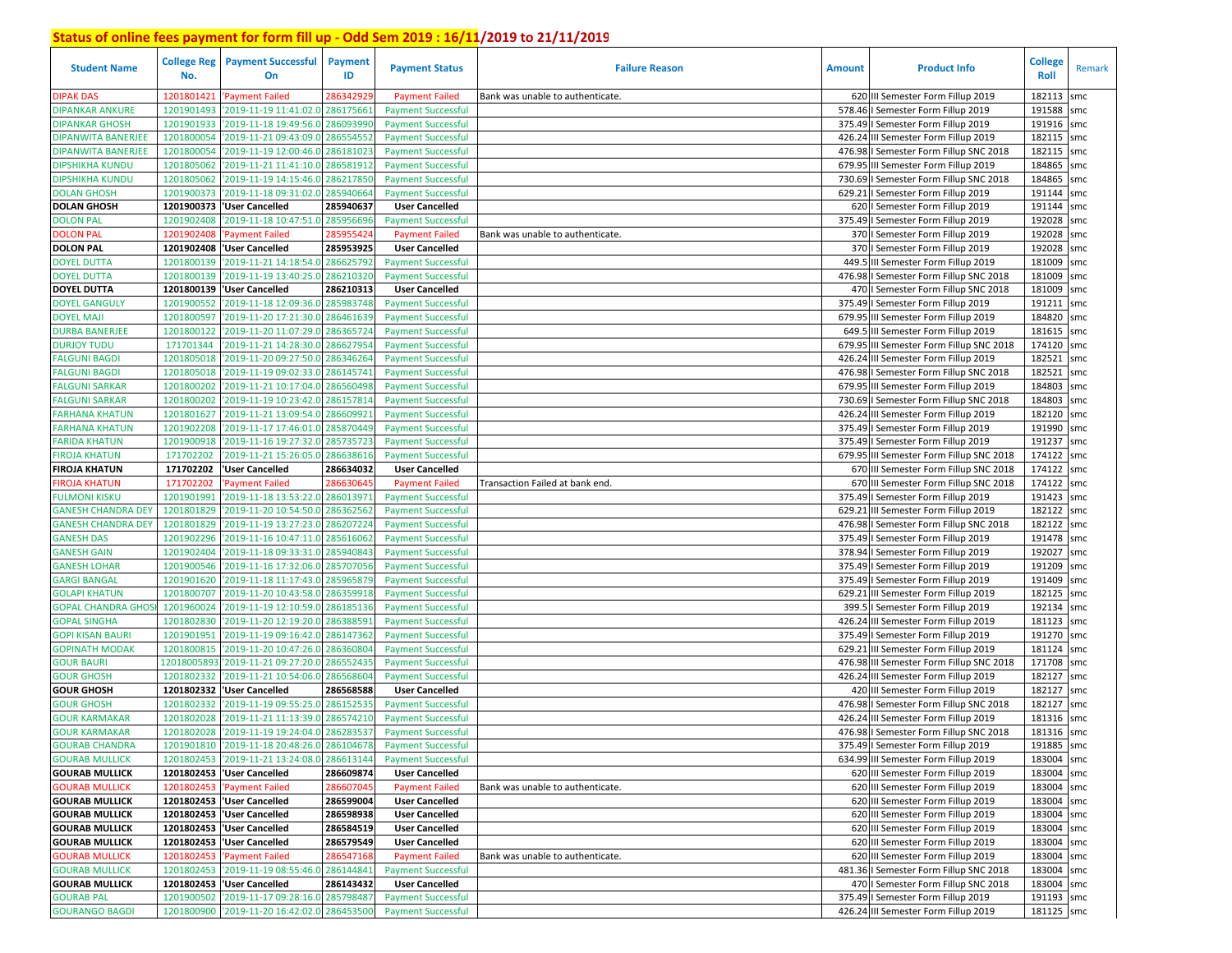| <b>Student Name</b>                                  | No.                      | <b>College Reg</b> Payment Successful<br>On                   | <b>Payment</b><br>ID   | <b>Payment Status</b>                                  | <b>Failure Reason</b>                                                  | <b>Amount</b> | <b>Product Info</b>                                                               | <b>College</b><br><b>Roll</b> | Remark |
|------------------------------------------------------|--------------------------|---------------------------------------------------------------|------------------------|--------------------------------------------------------|------------------------------------------------------------------------|---------------|-----------------------------------------------------------------------------------|-------------------------------|--------|
| <b>GOURI MISTRI</b>                                  | 1201902081               | '2019-11-17 19:24:48.0                                        | 285886622              | <b>Payment Successful</b>                              |                                                                        |               | 375.49   Semester Form Fillup 2019                                                | 191955                        | smc    |
| <b>GUDDU SARKAR</b>                                  | 1201901050               | '2019-11-18 12:07:23.0                                        | 285980640              | <b>Payment Successful</b>                              |                                                                        |               | 375.49   Semester Form Fillup 2019                                                | 191737                        | smc    |
| <b>GURUPADA SANTRA</b>                               | 1201960017               | '2019-11-16 18:34:12.0                                        | 285719047              | <b>Payment Successful</b>                              |                                                                        |               | 375.49   Semester Form Fillup 2019                                                | 192132                        | smc    |
| <b>GURUPADA SANTRA</b>                               | 1201960017               | 'User Cancelled                                               | 285710281              | <b>User Cancelled</b>                                  |                                                                        |               | 370   Semester Form Fillup 2019                                                   | 192132                        | smc    |
| <b>HAFIJUL SEKH</b>                                  | 1201902196               | '2019-11-16 11:20:29.0                                        | 28562490               | <b>Payment Successful</b>                              |                                                                        |               | 375.49   Semester Form Fillup 2019                                                | 191985                        | smc    |
| <b>HAPIJA KHATUN</b>                                 | 1201905044               | '2019-11-16 11:48:35.0                                        | 285633196              | <b>Payment Successful</b>                              |                                                                        |               | 375.49   Semester Form Fillup 2019                                                | 192114                        | smc    |
| <b>HARIPADA RUIDAS</b>                               | 1201801107               | '2019-11-16 12:57:57.0                                        | 285654035              | <b>Payment Successful</b>                              |                                                                        |               | 476.98   Semester Form Fillup SNC 2018                                            | 181011                        | smc    |
| <b>HIRAK CHATTERJEE</b>                              |                          | 1201801066   User Cancelled                                   | 286709137              | <b>User Cancelled</b>                                  |                                                                        |               | 670 III Semester Form Fillup 2019                                                 | 184017                        | smc    |
| <b>HIRAK CHATTERJEE</b>                              |                          | 1201801066   User Cancelled                                   | 286709131              | <b>User Cancelled</b>                                  |                                                                        |               | 670 III Semester Form Fillup 2019                                                 | 184017                        | smc    |
| <b>HIRAK CHATTERJEE</b>                              | 1201801066               | '2019-11-21 21:39:25.0                                        | 286708367              | <b>Payment Successful</b>                              |                                                                        |               | 679.95 III Semester Form Fillup 2019                                              | 184017                        | smc    |
| HIRAK CHATTERJEE                                     | 1201801066               | '2019-11-19 19:48:40.0                                        | 28628829               | <b>Payment Successful</b>                              |                                                                        |               | 730.69   Semester Form Fillup SNC 2018                                            | 184017 smc                    |        |
| <b>HIRAK CHATTERJEE</b>                              |                          | 1201801066 User Cancelled                                     | 286275999              | <b>User Cancelled</b>                                  |                                                                        |               | 720   Semester Form Fillup SNC 2018                                               | 184017                        | smc    |
| HRIDAY GHOSH                                         | 1201801632               | '2019-11-21 11:44:53.                                         | 286581865              | <b>Payment Successful</b>                              |                                                                        |               | 449.5 III Semester Form Fillup 2019                                               | 181012 smc                    |        |
| <b>HRIDAY GHOSH</b>                                  | 1201801632               | 'User Cancelled                                               | 286581862              | <b>User Cancelled</b>                                  |                                                                        |               | 420 III Semester Form Fillup 2019                                                 | 181012                        | smc    |
| HRIDAY GHOSH                                         | 1201801632               | Payment Failed                                                | 28658145               | <b>Payment Failed</b>                                  | Bank was unable to authenticate.                                       |               | 420 III Semester Form Fillup 2019                                                 | 181012 smc                    |        |
| <b>HRIDAY GHOSH</b>                                  | 1201801632               | 'User Cancelled                                               | 286580638              | <b>User Cancelled</b>                                  |                                                                        |               | 420 III Semester Form Fillup 2019                                                 | 181012                        | smc    |
| <b>HRIDAY GHOSH</b>                                  | 1201801632               | '2019-11-21 11:33:17.(                                        | 286579399              | <b>Payment Successful</b>                              |                                                                        |               | 449.5 III Semester Form Fillup 2019                                               | 181012 smc                    |        |
| <b>HRIDAY GHOSH</b>                                  | 1201801632               | 'User Cancelled                                               | 286579173              | <b>User Cancelled</b>                                  |                                                                        |               | 420 III Semester Form Fillup 2019                                                 | 181012                        | smc    |
| <b>HULSAI HEMBRAM</b>                                | 1201901942               | '2019-11-17 11:22:33.0                                        | 285814166              | <b>Payment Successful</b>                              |                                                                        |               | 375.49   Semester Form Fillup 2019                                                | 191422 smc                    |        |
| <b>IMRANA KHATUN</b>                                 | 1201902217               | '2019-11-17 16:52:14.0                                        | 28586283               | <b>Payment Successful</b>                              |                                                                        |               | 375.49   Semester Form Fillup 2019                                                | 191992                        | smc    |
| <b>INDADUL SHAIKH</b>                                | 1201900473               | '2019-11-18 13:09:50.                                         | 286002673              | <b>Payment Successful</b>                              |                                                                        |               | 399.5   Semester Form Fillup 2019                                                 | 191184 smc                    |        |
| <b>INDIRA KAITY</b>                                  | 1201960018               | '2019-11-19 09:30:25.0                                        | 286148787              | <b>Payment Successful</b>                              |                                                                        | 629.21        | I Semester Form Fillup 2019                                                       | 193232                        | smc    |
| <b>INDIRA KAITY</b>                                  | 1201960018               | '2019-11-18 17:32:53.0                                        | 286062343              | <b>Payment Successful</b>                              |                                                                        | 629.21        | I Semester Form Fillup 2019                                                       | 193232                        | smc    |
| <b>INDIRA MANDAL</b>                                 | 120190107                | '2019-11-16 11:46:11.                                         | 28563163               |                                                        |                                                                        | 375.49        | I Semester Form Fillup 2019                                                       | 191457                        |        |
| <b>INDRAJIT DAS</b>                                  | 1201800455               | '2019-11-21 20:22:22.0                                        | 286696965              | <b>Payment Successful</b><br><b>Payment Successful</b> |                                                                        | 629.21        | III Semester Form Fillup 2019                                                     | 181716 smc                    | smc    |
| <b>INDRANI BARAT</b>                                 | 1201900486               | '2019-11-18 13:45:41.0                                        | 28601208               |                                                        |                                                                        |               | 375.49   Semester Form Fillup 2019                                                | 191187 smc                    |        |
| <b>INDRANI MAJEE</b>                                 |                          | '2019-11-20 10:54:15.0                                        | 286362401              | <b>Payment Successful</b>                              |                                                                        |               | 629.21 III Semester Form Fillup 2019                                              | 182131                        |        |
| <b>INDRANI MAJEE</b>                                 | 1201800446<br>1201800446 | 'User Cancelled                                               | 286362371              | <b>Payment Successful</b><br><b>User Cancelled</b>     |                                                                        |               | 620 III Semester Form Fillup 2019                                                 | 182131                        | smc    |
|                                                      | 1201800446               | '2019-11-18 15:39:17.0                                        |                        |                                                        |                                                                        |               |                                                                                   |                               | smc    |
| <b>INDRANI MAJEE</b>                                 |                          |                                                               | 286036219              | <b>Payment Successful</b>                              |                                                                        |               | 476.98 I Semester Form Fillup SNC 2018                                            | 182131<br>191467 smc          | smc    |
| <b>INDRANI PAL</b>                                   | 1201901696               | '2019-11-18 09:08:32.0                                        | 28593798               | <b>Payment Successful</b>                              |                                                                        |               | 375.49   Semester Form Fillup 2019                                                | 191342                        |        |
| <b>INJAMUL MOLLA</b>                                 | 1201901450               | '2019-11-17 17:13:41.0                                        | 28586589               | <b>Payment Successful</b>                              |                                                                        |               | 629.21   Semester Form Fillup 2019                                                |                               | smc    |
| <b>ISHIKA PAL</b>                                    | 1201901950               | '2019-11-18 12:57:28.0                                        | 28599998               | <b>Payment Successful</b>                              |                                                                        |               | 578.46   Semester Form Fillup 2019                                                | 191612                        | smc    |
| <b>ISHITA DEY</b><br><b>ISHITA DEY</b>               |                          | 1201900354 2019-11-18 11:13:15.0<br>1201900354 User Cancelled | 285964266<br>285959820 | <b>Payment Successful</b><br><b>User Cancelled</b>     |                                                                        |               | 578.46   Semester Form Fillup 2019                                                | 194002<br>194002 smc          | smc    |
|                                                      |                          |                                                               |                        |                                                        |                                                                        |               | 570   Semester Form Fillup 2019                                                   |                               |        |
| <b>ISHITA NAYEK</b>                                  |                          | 1201900811 2019-11-17 09:55:27.0                              | 285801563              | <b>Payment Successful</b>                              |                                                                        |               | 375.49   Semester Form Fillup 2019                                                | 191691                        | smc    |
| <b>ISWAR BAGDI</b>                                   | 1201900303               | '2019-11-19 10:41:28.0                                        | 286161383              | <b>Payment Successful</b>                              |                                                                        |               | 378.94 I Semester Form Fillup 2019                                                | 191113 smc                    |        |
| <b>ITU MAJI</b>                                      | 1201801772               | '2019-11-20 10:43:14.0                                        | 286359630              | <b>Payment Successful</b>                              |                                                                        |               | 686.19 III Semester Form Fillup 2019                                              | 184018 smc                    |        |
| ITU MAJI                                             |                          | 1201801772 User Cancelled                                     | 286359440              | <b>User Cancelled</b>                                  |                                                                        |               | 670 III Semester Form Fillup 2019                                                 | 184018 smc                    |        |
| <b>ITU MANNA</b>                                     | 1201800711               | '2019-11-21 09:16:09.0                                        | 286550804              | <b>Payment Successful</b>                              |                                                                        |               | 679.95 III Semester Form Fillup 2019                                              | 184105 smc                    |        |
| <b>JAGANNATH PAL</b>                                 | 1201902509               | '2019-11-17 17:00:11.0                                        | 28586390               | <b>Payment Successful</b>                              |                                                                        |               | 375.49   Semester Form Fillup 2019                                                | 192051                        | smc    |
| <b>JAGANNATH PRAMANIK</b>                            | 171703002                | 'User Cancelled                                               | 286628962              | <b>User Cancelled</b>                                  |                                                                        |               | 670 III Semester Form Fillup SNC 2018                                             | 171551<br>171551              | smc    |
| <b>JAGANNATH PRAMANI</b>                             | 171703002<br>171703002   | 2019-11-21 14:31:14.0                                         | 286627301              | <b>Payment Successful</b>                              |                                                                        |               | 679.95 III Semester Form Fillup SNC 2018<br>670 III Semester Form Fillup SNC 2018 |                               | smc    |
| <b>JAGANNATH PRAMANI</b><br><b>JAGANNATH PRAMANI</b> | 171703002                | User Cancelled                                                | 286620883<br>286618411 | <b>User Cancelled</b><br><b>User Cancelled</b>         |                                                                        |               | 670 III Semester Form Fillup SNC 2018                                             | 171551<br>171551              | smc    |
|                                                      |                          | User Cancelled                                                |                        |                                                        |                                                                        |               |                                                                                   |                               | smc    |
| <b>JAGANNATH PRAMANI</b>                             | 171703002                | User Cancelled                                                | 286618308              | <b>User Cancelled</b>                                  |                                                                        |               | 670 III Semester Form Fillup SNC 2018                                             | 171551                        | smc    |
| <b>JAGANNATH PRAMANI</b>                             | 171703002                | <b>Payment Failed</b>                                         | 28661636               | <b>Payment Failed</b>                                  | Bank was unable to authenticate.                                       |               | 470 III Semester Form Fillup SNC 2018                                             | 171551                        | smc    |
| JAGANNATH PRAMANIK 171703002                         |                          | <b>User Cancelled</b>                                         | 286609020              | <b>User Cancelled</b>                                  |                                                                        |               | 470 III Semester Form Fillup SNC 2018                                             | 171551                        | smc    |
| JAGANNATH PRAMANIK 171703002 VJser Cancelled         |                          |                                                               | 286608285              | <b>User Cancelled</b>                                  |                                                                        |               | 470 III Semester Form Fillup SNC 2018                                             | 171551 smc                    |        |
| JAGANNATH PRAMANIK 171703002 VJser Cancelled         |                          |                                                               | 286607815              | <b>User Cancelled</b>                                  |                                                                        |               | 470 III Semester Form Fillup SNC 2018                                             | 171551 smc                    |        |
| JAGANNATH PRAMANIK 171703002                         |                          | 'User Cancelled                                               | 286607636              | <b>User Cancelled</b>                                  |                                                                        |               | 470 III Semester Form Fillup SNC 2018                                             | 171551 smc                    |        |
| <b>JAGANNATH PRAMANIK</b>                            | 171703002                | 'User Cancelled                                               | 286606417              | <b>User Cancelled</b>                                  |                                                                        |               | 470 III Semester Form Fillup SNC 2018                                             | 171551 smc                    |        |
| <b>JAGANNATH PRAMANIK</b>                            |                          | 171703002 Vuser Cancelled                                     | 286587998              | <b>User Cancelled</b>                                  |                                                                        |               | 470 III Semester Form Fillup SNC 2018                                             | 171551 smc                    |        |
| <b>JAHANARA KHATUN</b>                               |                          | 1201901924 2019-11-18 11:50:37.0                              | 285976083              | <b>Payment Successful</b>                              |                                                                        |               | 375.49   Semester Form Fillup 2019                                                | 191911 smc                    |        |
| <b>JAHIRUL GAIN</b>                                  |                          | 1201900937 2019-11-17 19:36:42.0                              | 285888359              | <b>Payment Successful</b>                              |                                                                        |               | 375.49   Semester Form Fillup 2019                                                | 191337 smc                    |        |
| <b>JAHIRUL GAIN</b>                                  | 1201900937               | 'Payment Failed                                               | 285869548              | <b>Payment Failed</b>                                  | Bank was unable to authenticate.                                       |               | 370   Semester Form Fillup 2019                                                   | 191337 smc                    |        |
| <b>JAHIRUL GAIN</b>                                  |                          | 1201900937 'Payment Failed                                    | 285869032              | <b>Payment Failed</b>                                  | The account against which the payment was made has insufficient funds. |               | 375.49   Semester Form Fillup 2019                                                | 191337 smc                    |        |
| <b>JAHIRUL GAIN</b>                                  |                          | 1201900937 'Payment Failed                                    | 285868776              | <b>Payment Failed</b>                                  | Bank was unable to authenticate.                                       |               | 370   Semester Form Fillup 2019                                                   | 191337 smc                    |        |
| <b>JAHIRUL SEKH</b>                                  |                          | 1201901999 '2019-11-16 18:21:08.0 285716630                   |                        | <b>Payment Successful</b>                              |                                                                        |               | 376.44   Semester Form Fillup 2019                                                | 191271 smc                    |        |
| <b>JANNATUL FERDOUSE</b>                             |                          | 1201801996 '2019-11-20 11:43:59.0 286376610                   |                        | <b>Payment Successful</b>                              |                                                                        |               | 629.21 III Semester Form Fillup 2019                                              | 182135 smc                    |        |
| <b>JANNATUL FERDOUSE</b>                             |                          | 1201801996 2019-11-18 12:34:17.0 285992169                    |                        | <b>Payment Successful</b>                              |                                                                        |               | 476.98   Semester Form Fillup SNC 2018                                            | 182135 smc                    |        |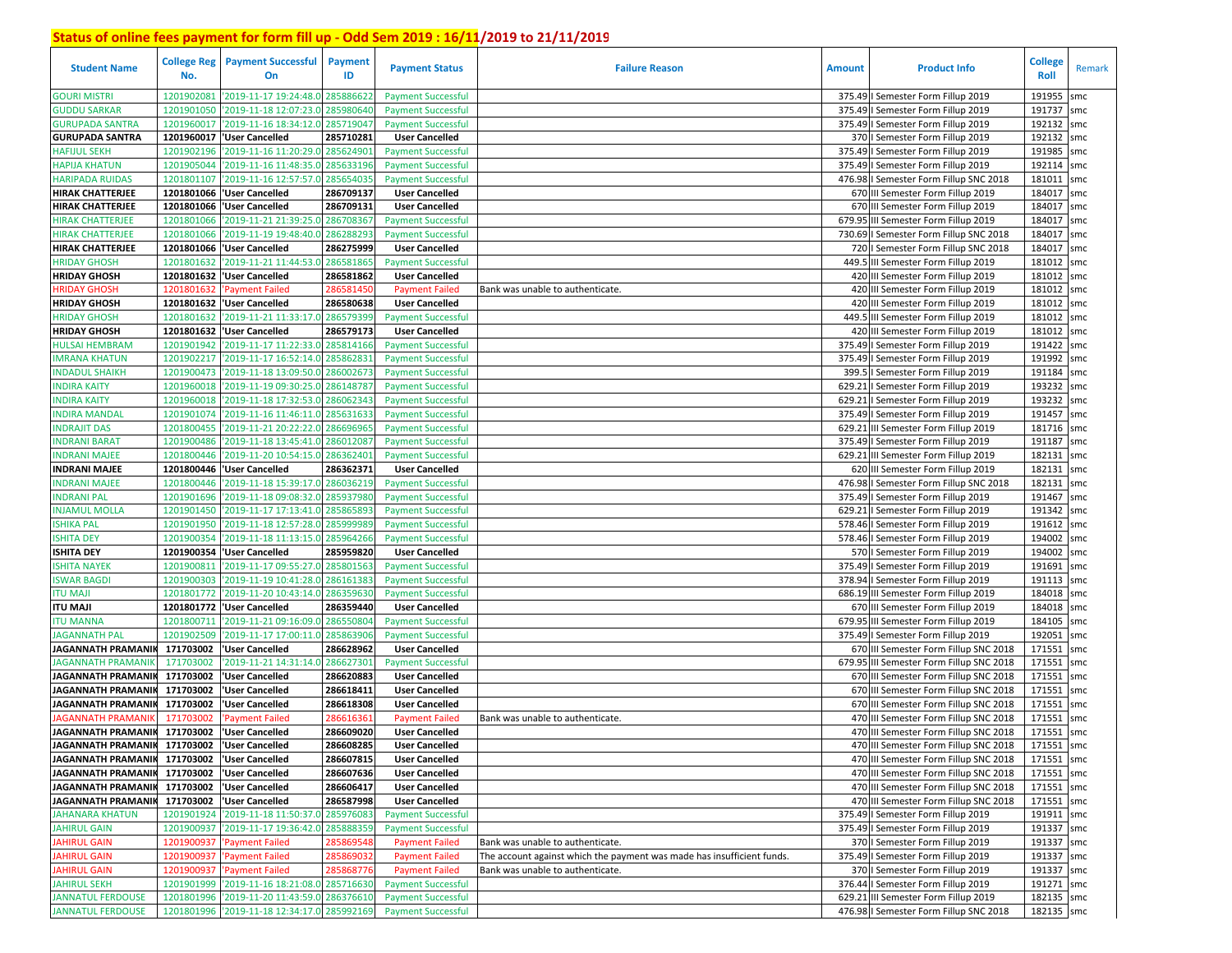| <b>Student Name</b>       | <b>College Reg</b><br>No. | <b>Payment Successful</b><br><b>On</b>     | Payment<br>ID | <b>Payment Status</b>     | <b>Failure Reason</b>            | <b>Amount</b> | <b>Product Info</b>                      | <b>College</b><br><b>Roll</b> | Remark |
|---------------------------|---------------------------|--------------------------------------------|---------------|---------------------------|----------------------------------|---------------|------------------------------------------|-------------------------------|--------|
| JANNATUL FIRDOUS KH.      | 1201800792                | '2019-11-20 11:29:25.0 28637202            |               | <b>Payment Successful</b> |                                  |               | 679.95 III Semester Form Fillup 2019     | 184607                        | smc    |
| <b>ASEMIN MIDDYA</b>      | 1201802795                | '2019-11-20 12:26:08.0                     | 28638993      | <b>Payment Successful</b> |                                  |               | 649.5 III Semester Form Fillup 2019      | 181126 smc                    |        |
| ASEMIN MIDDYA             | 120180279                 | Payment Failed                             | 28637652      | <b>Payment Failed</b>     | Transaction Failed at bank end.  |               | 620 III Semester Form Fillup 2019        | 181126 smc                    |        |
| <b>IASEMIN MIDDYA</b>     | 1201802795                | 'Payment Failed                            | 28637556      | <b>Payment Failed</b>     | Bank was unable to authenticate. |               | 620 III Semester Form Fillup 2019        | 181126 smc                    |        |
| ASEMIN MIDDYA             | 1201802795                | 'Payment Failed                            | 28637502      | <b>Payment Failed</b>     | Bank was unable to authenticate. |               | 620 III Semester Form Fillup 2019        | 181126 smc                    |        |
| <b>ASEMIN MIDDYA</b>      | 1201802795                | 'Payment Failed                            | 286374157     | <b>Payment Failed</b>     | Bank was unable to authenticate. |               | 620 III Semester Form Fillup 2019        | 181126 smc                    |        |
| ASMINA KHATUN             | 1201901529                | '2019-11-17 11:54:23.0                     | 285818818     | <b>Payment Successful</b> |                                  |               | 375.49   Semester Form Fillup 2019       | 191840 smc                    |        |
| <b>JASMINA KHATUN</b>     |                           | 1201901529 User Cancelled                  | 285818717     | <b>User Cancelled</b>     |                                  |               | 370   Semester Form Fillup 2019          | 191840 smc                    |        |
| <b>AYABATI CHATTERJEE</b> | 1201800030                | '2019-11-21 12:26:16.0                     | 28659705      | <b>Payment Successful</b> |                                  |               | 426.24 III Semester Form Fillup 2019     | 181319 smc                    |        |
| JAYABATI CHATTERJEE       | 1201800030                | '2019-11-19 11:38:09.0                     | 28617469      | <b>Payment Successful</b> |                                  |               | 476.98   Semester Form Fillup SNC 2018   | 181319 smc                    |        |
| JAYANTA GHOSH             | 1201905040                | '2019-11-18 11:47:49.0                     | 28597496      | <b>Payment Successful</b> |                                  |               | 375.49   Semester Form Fillup 2019       | 192107 smc                    |        |
| <b>JAYANTA KUMAR DHIB</b> | 1201902464                | '2019-11-18 09:44:40.0                     | 285942521     | <b>Payment Successful</b> |                                  |               | 578.46   Semester Form Fillup 2019       | 191637                        | smc    |
| JAYANTI HEMBRAM           | 171702553                 | '2019-11-21 13:55:59.0                     | 28662095      | <b>Payment Successful</b> |                                  |               | 882.92 III Semester Form Fillup SNC 2018 | 174140 smc                    |        |
| <b>JAYANTI HEMBRAM</b>    | 171702553                 | 'User Cancelled                            | 286620951     | <b>User Cancelled</b>     |                                  |               | 870 III Semester Form Fillup SNC 2018    | 174140 smc                    |        |
| <b>JAYANTI HEMBRAM</b>    | 171702553                 | 'User Cancelled                            | 286620916     | <b>User Cancelled</b>     |                                  |               | 870 III Semester Form Fillup SNC 2018    | 174140 smc                    |        |
| <b>JAYASHREE SEN</b>      | 1201901412                | '2019-11-17 17:25:38.0                     | 285867475     | <b>Payment Successful</b> |                                  |               | 375.49   Semester Form Fillup 2019       | 191381                        | smc    |
| <b>AYDEV MANDAL</b>       | 1201800526                | '2019-11-21 08:40:19.0                     | 28654717      | <b>Payment Successful</b> |                                  |               | 426.24 III Semester Form Fillup 2019     | 181804 smc                    |        |
| <b>JESMIN KHATUN</b>      | 171702984                 | '2019-11-21 13:34:33.0                     | 28661540      | <b>Payment Successful</b> |                                  |               | 476.98 III Semester Form Fillup SNC 2018 | 174142 smc                    |        |
| <b>JHARNA GORAI</b>       | 1201802153                | '2019-11-21 08:49:22.0                     | 286547763     | <b>Payment Successful</b> |                                  |               | 426.24 III Semester Form Fillup 2019     | 181617 smc                    |        |
| <b>JHARNA LOHAR</b>       | 1201900165                | '2019-11-16 12:24:56.0                     | 28564522      | <b>Payment Successful</b> |                                  |               | 375.49   Semester Form Fillup 2019       | 191063                        | smc    |
| <b>JHILIK NANDI</b>       | 1201900908                | '2019-11-16 11:35:57.0                     | 285630162     | <b>Payment Successful</b> |                                  |               | 375.49   Semester Form Fillup 2019       | 191450 smc                    |        |
| <b>JHILIK NANDI</b>       | 1201900908                | 'User Cancelled                            | 285630058     | <b>User Cancelled</b>     |                                  |               | 370   Semester Form Fillup 2019          | 191450 smc                    |        |
| <b>IHUMA BAURI</b>        | 1201902006                | '2019-11-18 12:06:28.0                     | 285982570     | <b>Payment Successful</b> |                                  |               | 375.49   Semester Form Fillup 2019       | 191938 smc                    |        |
| <b>JHUMA BAURI</b>        | 1201902006                | <b>User Cancelled</b>                      | 285979262     | <b>User Cancelled</b>     |                                  |               | 370   Semester Form Fillup 2019          | 191938                        | smc    |
| <b>JHUMA BAURI</b>        | 1201902006                | 'User Cancelled                            | 285979239     | <b>User Cancelled</b>     |                                  |               | 370   Semester Form Fillup 2019          | 191938 smc                    |        |
| <b>JHUMA DUTTA</b>        | 1201900879                | '2019-11-16 17:38:55.0 285708060           |               | <b>Payment Successful</b> |                                  |               | 375.49   Semester Form Fillup 2019       | 191449 smc                    |        |
| <b>HUMA GHOSH</b>         | 1201902046                | '2019-11-19 16:37:38.0                     | 286246453     | <b>Payment Successful</b> |                                  |               | 375.49   Semester Form Fillup 2019       | 191949                        | smc    |
| <b>JHUMA GOSWAMI</b>      | 1201900128                | '2019-11-17 11:29:50.0 285815299           |               | <b>Payment Successful</b> |                                  |               | 375.49   Semester Form Fillup 2019       | 191052                        | smc    |
| <b>JHUMA KUNDU</b>        | 1201900448                | '2019-11-18 10:32:10.0 285952430           |               | <b>Payment Successful</b> |                                  |               | 375.49   Semester Form Fillup 2019       | 191171                        | smc    |
| JHUMA MAN                 | 1201901875                | '2019-11-18 12:27:05.0                     | 285989976     | <b>Payment Successful</b> |                                  |               | 375.49   Semester Form Fillup 2019       | 191895 smc                    |        |
| <b>JHUMA MONDAL</b>       | 1201901981                | '2019-11-17 09:38:46.0                     | 285799473     | <b>Payment Successful</b> |                                  |               | 375.49   Semester Form Fillup 2019       | 191931                        | smc    |
| <b>JHUMA MURMU</b>        | 1201901538                | '2019-11-18 12:25:41.0 28598955            |               | <b>Payment Successful</b> |                                  |               | 375.49   Semester Form Fillup 2019       | 191842 smc                    |        |
| <b>JHUMA RUIDAS</b>       | 1201801459                | '2019-11-20 11:43:45.0                     | 28637666      | <b>Payment Successful</b> |                                  |               | 679.95 III Semester Form Fillup 2019     | 181505                        | smc    |
| <b>JHUMPA KUNDU</b>       | 1201800318                | '2019-11-20 11:22:32.0                     | 28636980      | <b>Payment Successful</b> |                                  |               | 426.24 III Semester Form Fillup 2019     | 181016 smc                    |        |
| <b>JIBANDIP JANA</b>      | 1201901153                | '2019-11-18 09:43:50.0 285942246           |               | <b>Payment Successful</b> |                                  |               | 375.49   Semester Form Fillup 2019       | 191388 smc                    |        |
| <b>IBUNNISHA KHATUN</b>   | 1201901458                | 2019-11-18 11:18:00.0                      | 285965674     | <b>Payment Successful</b> |                                  |               | 376.44   Semester Form Fillup 2019       | 191826 smc                    |        |
| <b>JISHU GORAI</b>        | 171701323                 | 2019-11-21 10:48:04.0 286567102            |               | <b>Payment Successful</b> |                                  | 476.98        | III Semester Form Fillup SNC 2018        | 171557                        | smc    |
| <b>JIT BAURI</b>          | 1201902454                | '2019-11-17 19:08:02.0                     | 285883657     | <b>Payment Successful</b> |                                  |               | 375.49   Semester Form Fillup 2019       | 192038 smc                    |        |
| <b>JIT BAURI</b>          | 1201902454                | 'User Cancelled                            | 285883652     | <b>User Cancelled</b>     |                                  |               | 370   Semester Form Fillup 2019          | 192038                        | smc    |
| <b>IITENDRA BAG</b>       | 1201800763                | '2019-11-20 18:53:38.0                     | 28648395      | <b>Payment Successful</b> |                                  |               | 679.95 III Semester Form Fillup 2019     | 184019 smc                    |        |
| <b>JITENDRA BAG</b>       | 1201800763                | '2019-11-18 11:52:47.0                     | 285976736     | <b>Payment Successful</b> |                                  |               | 730.69   Semester Form Fillup SNC 2018   | 184019                        | smc    |
| <b>JITENDRA PAL</b>       | 1201802022                | '2019-11-21 11:30:26.0                     | 28657895      | <b>Payment Successful</b> |                                  |               | 679.95 III Semester Form Fillup 2019     | 184858 smc                    |        |
| <b>JITENDRA PAL</b>       | 1201802022                | '2019-11-19 12:06:34.0                     | 28618362      | <b>Payment Successful</b> |                                  |               | 730.69   Semester Form Fillup SNC 2018   | 184858 smc                    |        |
| <b>JOLY NANDI</b>         | 1201801161                | '2019-11-21 11:27:41.0                     | 28657793      | <b>Payment Successful</b> |                                  | 629.21        | III Semester Form Fillup 2019            | 181717 smc                    |        |
| <b>JOY KHARAT</b>         | 1201960005                | '2019-11-18 11:09:54.0                     | 28596347      | <b>Payment Successful</b> |                                  |               | 578.46   Semester Form Fillup 2019       | 194007                        | smc    |
| <b>JOY SOREN</b>          | 1201900559                | '2019-11-18 12:10:03.0                     | 28598368      | <b>Payment Successful</b> |                                  | 375.49        | I Semester Form Fillup 2019              | 191212                        | smc    |
| <b>JOYANTI SOREN</b>      | 1201801554                | '2019-11-19 19:31:16.0 286284205           |               | <b>Payment Successful</b> |                                  |               | 476.98   Semester Form Fillup SNC 2018   | 182144                        | smc    |
| <b>JOYDEEP BISWAS</b>     |                           | 1201802144 2019-11-21 18:04:14.0 286670289 |               | <b>Payment Successful</b> |                                  |               | 426.24 III Semester Form Fillup 2019     | 181805 smc                    |        |
| <b>JOYDEEP BISWAS</b>     |                           | 1201802144 2019-11-19 13:22:32.0 286205890 |               | <b>Payment Successful</b> |                                  |               | 476.98   Semester Form Fillup SNC 2018   | 181805 smc                    |        |
| <b>JOYDEV BAGDI</b>       |                           | 1201800086 2019-11-20 17:12:08.0 286460947 |               | <b>Payment Successful</b> |                                  |               | 629.21 III Semester Form Fillup 2019     | 182616 smc                    |        |
| <b>JOYDEV BAGDI</b>       |                           | 1201800086 2019-11-19 13:00:40.0 286200135 |               | <b>Payment Successful</b> |                                  |               | 679.95   Semester Form Fillup SNC 2018   | 182616 smc                    |        |
| <b>JOYDEV GHOSH</b>       |                           | 1201802499 2019-11-21 11:42:09.0 286582342 |               | <b>Payment Successful</b> |                                  |               | 426.24 III Semester Form Fillup 2019     | 182146 smc                    |        |
| JOYDEV GHOSH              |                           | 1201802499 'User Cancelled                 | 286582320     | <b>User Cancelled</b>     |                                  |               | 420 III Semester Form Fillup 2019        | 182146 smc                    |        |
| <b>JOYDEV GHOSH</b>       |                           | 1201802499 2019-11-18 14:46:55.0 286025138 |               | <b>Payment Successful</b> |                                  |               | 476.98   Semester Form Fillup SNC 2018   | 182146 smc                    |        |
| <b>JOYDIP LOHAR</b>       |                           | 1201900286 2019-11-16 12:02:22.0 285636837 |               | <b>Payment Successful</b> |                                  |               | 375.49   Semester Form Fillup 2019       | 191105 smc                    |        |
| <b>JOYEETA CHEL</b>       |                           | 1201902239 2019-11-19 10:48:50.0 286163120 |               | <b>Payment Successful</b> |                                  |               | 375.49   Semester Form Fillup 2019       | 191998 smc                    |        |
| <b>JOYKRISHNA DEY</b>     |                           | 171701810 2019-11-21 11:00:23.0 286570082  |               | <b>Payment Successful</b> |                                  |               | 476.98 III Semester Form Fillup SNC 2018 | 171091 smc                    |        |
| <b>JOYMALYA BAURI</b>     |                           | 1201900697 2019-11-19 11:32:43.0 286173424 |               | <b>Payment Successful</b> |                                  |               | 375.49   Semester Form Fillup 2019       | 191446 smc                    |        |
| <b>JYOSTHNA MAJHI</b>     |                           | 1201800742 2019-11-21 10:03:21.0 286557910 |               | <b>Payment Successful</b> |                                  |               | 426.24 III Semester Form Fillup 2019     | 182147 smc                    |        |
| <b>JYOSTHNA MAJHI</b>     |                           | 1201800742 2019-11-18 12:34:25.0 285992203 |               | <b>Payment Successful</b> |                                  |               | 476.98   Semester Form Fillup SNC 2018   | 182147 smc                    |        |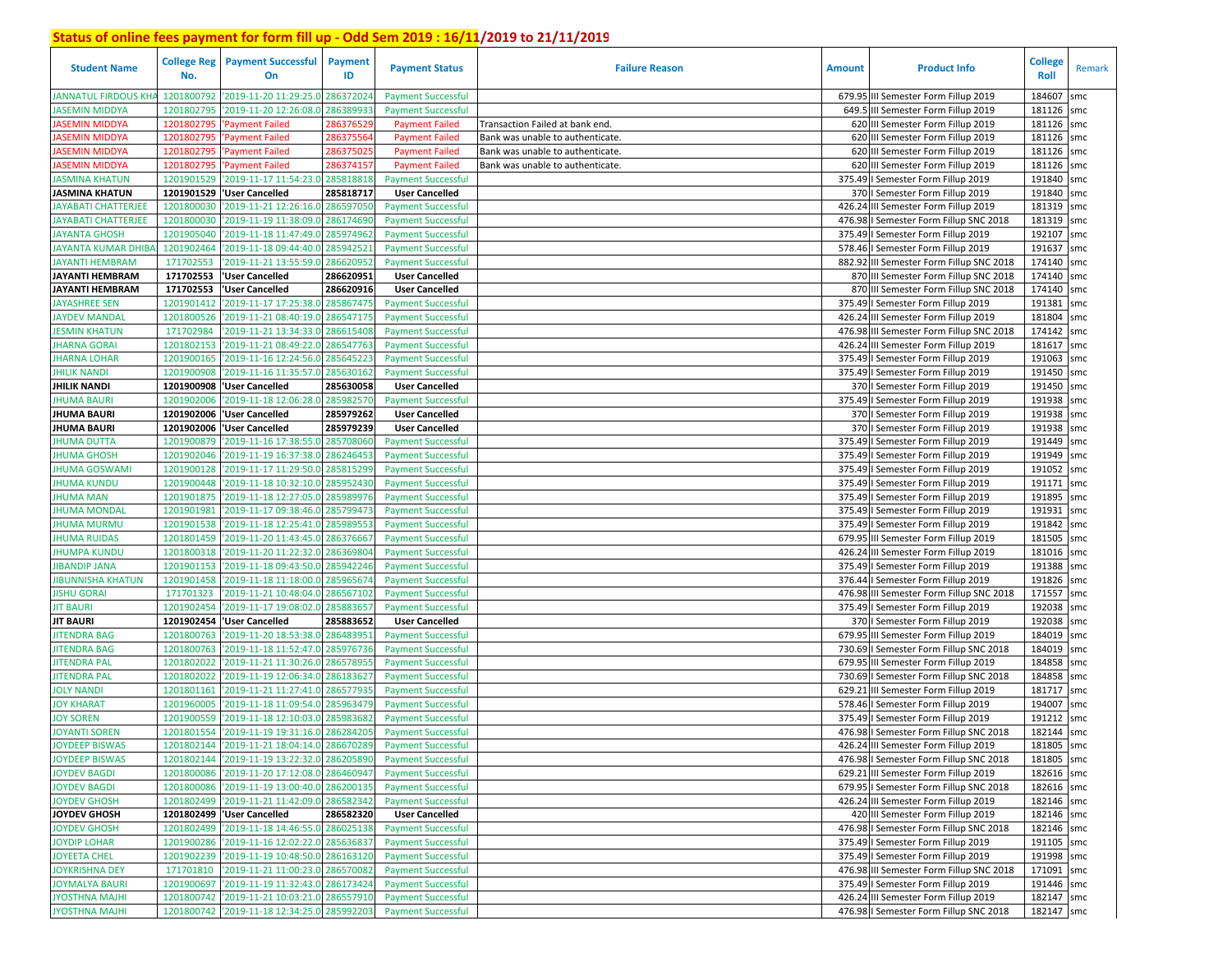| <b>Student Name</b>        | <b>College Reg</b><br>No. | <b>Payment Successful</b><br>On            | <b>Payment</b><br>ID | <b>Payment Status</b>     | <b>Failure Reason</b>                           | <b>Amount</b> | <b>Product Info</b>                      | <b>College</b><br><b>Roll</b> | Remark |
|----------------------------|---------------------------|--------------------------------------------|----------------------|---------------------------|-------------------------------------------------|---------------|------------------------------------------|-------------------------------|--------|
| <b>JYOTIRMOYEE DAS</b>     | 1201900535                | '2019-11-18 12:10:50.0                     | 285977155            | <b>Payment Successful</b> |                                                 |               | 375.49   Semester Form Fillup 2019       | 191205                        | smc    |
| <b>JYOTSHNA TUDU</b>       | 1201901967                | '2019-11-19 17:38:55.0                     | 286260112            | <b>Payment Successful</b> |                                                 |               | 375.49   Semester Form Fillup 2019       | 191925                        | smc    |
| K NILANJANA REDDY          | 1201901953                | '2019-11-16 20:06:12.0                     | 285744782            | <b>Payment Successful</b> |                                                 |               | 376.44   Semester Form Fillup 2019       | 191470                        | smc    |
| KADAM BAGDI                | 1201805039                | '2019-11-21 10:59:33.0                     | 286570003            | <b>Payment Successful</b> |                                                 |               | 426.24 III Semester Form Fillup 2019     | 182523                        | smc    |
| <b>KADAM BAGDI</b>         | 1201805039                | 'User Cancelled                            | 286569998            | <b>User Cancelled</b>     |                                                 |               | 420 III Semester Form Fillup 2019        | 182523                        | smc    |
| <b>KAILAS BAGDI</b>        | 1201901396                | '2019-11-19 11:34:57.0                     | 28617293             | <b>Payment Successful</b> |                                                 |               | 375.49   Semester Form Fillup 2019       | 191815                        | smc    |
| KAJAL DAS                  | 1201900755                | '2019-11-17 17:04:32.0                     | 28586468             | <b>Payment Successful</b> |                                                 |               | 375.49   Semester Form Fillup 2019       | 191355                        | smc    |
| <b>KAJAL SARKAR</b>        |                           | 1201800621 2019-11-20 07:18:03.0           | 286335328            | <b>Payment Successful</b> |                                                 |               | 679.95 III Semester Form Fillup 2019     | 184303                        | smc    |
| <b>KAJAL SARKAR</b>        |                           | 1201800621 User Cancelled                  | 286332150            | <b>User Cancelled</b>     |                                                 |               | 670 III Semester Form Fillup 2019        | 184303                        | smc    |
| <b>KAJAL SARKAR</b>        |                           | 1201800621 User Cancelled                  | 286199285            | <b>User Cancelled</b>     |                                                 |               | 720   Semester Form Fillup SNC 2018      | 184303                        | smc    |
| KAJAL SARKAR               |                           | 1201800621 User Cancelled                  | 286185275            | <b>User Cancelled</b>     |                                                 |               | 720   Semester Form Fillup SNC 2018      | 184303                        | smc    |
| KAJAL SARKAR               | 1201800621                | 'User Cancelled                            | 286180791            | <b>User Cancelled</b>     |                                                 |               | 720   Semester Form Fillup SNC 2018      | 184303                        | smc    |
| KAJAL SARKAR               | 1201800621                | '2019-11-19 12:01:40.                      | 286179264            | <b>Payment Successful</b> |                                                 |               | 730.69   Semester Form Fillup SNC 2018   | 184303                        | smc    |
| KAJAL SARKAR               | 1201800621                | 'Payment Failed                            | 286178176            | <b>Payment Failed</b>     | Transaction interrupted by pressing back button |               | 720   Semester Form Fillup SNC 2018      | 184303                        | smc    |
| KAJAL SARKAR               | 1201800621                | 'User Cancelled                            | 286177115            | <b>User Cancelled</b>     |                                                 |               | 720   Semester Form Fillup SNC 2018      | 184303                        | smc    |
| <b>KAKALI DIGAR</b>        | 1201802382                | '2019-11-20 19:40:38.                      | 286493344            | <b>Payment Successful</b> |                                                 |               | 430.15 III Semester Form Fillup 2019     | 181017                        | smc    |
| KAKALI GARAI               | 1201900950                | '2019-11-16 12:02:44.                      | 285637347            | <b>Payment Successful</b> |                                                 |               | 375.49   Semester Form Fillup 2019       | 191715 smc                    |        |
| <b>KAKALI KUNDU</b>        | 171700773                 | 2019-11-21 12:16:34.                       | 286593276            | <b>Payment Successful</b> |                                                 | 476.98        | III Semester Form Fillup SNC 2018        | 174155                        | smc    |
| KAKALI PAL                 | 1201800847                | '2019-11-20 19:47:57.                      | 28649556             | <b>Payment Successful</b> |                                                 | 449.          | III Semester Form Fillup 2019            | 181018 smc                    |        |
| <b>KAKALI PAL</b>          | 1201800847                | '2019-11-19 11:42:00.                      | 28617599             | <b>Payment Successful</b> |                                                 | 476.98        | I Semester Form Fillup SNC 2018          | 181018                        | smc    |
| <b>KAKALI ROY</b>          | 1201902174                | '2019-11-17 12:05:22.                      | 285821743            | <b>Payment Successful</b> |                                                 |               | 375.49   Semester Form Fillup 2019       | 191547 smc                    |        |
| <b>KAKALI ROY</b>          | 1201902174                | <b>Payment Failed</b>                      | 28582087             | <b>Payment Failed</b>     | Bank was unable to authenticate.                |               | 370   Semester Form Fillup 2019          | 191547                        | smc    |
| <b>KALYANI MURMU</b>       | 1201801537                | '2019-11-20 10:41:46.0                     | 28635938             | <b>Payment Successful</b> |                                                 | 629.21        | III Semester Form Fillup 2019            | 182149 smc                    |        |
| <b>KALYANI MURMU</b>       | 1201801537                | '2019-11-18 12:36:37.                      | 28599290             | <b>Payment Successful</b> |                                                 | 476.98        | I Semester Form Fillup SNC 2018          | 182149                        | smc    |
| <b>KANAK ROY</b>           | 1201800838                | '2019-11-21 10:25:32.0                     | 286562174            | <b>Payment Successful</b> |                                                 |               | 426.24 III Semester Form Fillup 2019     | 182150 smc                    |        |
| <b>KANAK ROY</b>           | 1201800838                | 'User Cancelled                            | 286562153            | <b>User Cancelled</b>     |                                                 |               | 420 III Semester Form Fillup 2019        | 182150 smc                    |        |
| <b>KANAKANJALI BALLAV</b>  | 1201901713                | '2019-11-17 18:12:40.0                     | 285874830            | <b>Payment Successful</b> |                                                 |               | 578.46   Semester Form Fillup 2019       | 191596 smc                    |        |
| <b>KARTICK BAGDI</b>       | 1201802780                | '2019-11-21 20:19:31.0                     | 286696410            | <b>Payment Successful</b> |                                                 |               | 426.24 III Semester Form Fillup 2019     | 182151                        | smc    |
| <b>KARTICK BAGDI</b>       | 1201802780                | 'User Cancelled                            | 286310414            | <b>User Cancelled</b>     |                                                 |               | 470   Semester Form Fillup SNC 2018      | 182151                        | smc    |
| <b>KARTICK BAGDI</b>       | 1201802780                | 'User Cancelled                            | 286297308            | <b>User Cancelled</b>     |                                                 |               | 470   Semester Form Fillup SNC 2018      | 182151                        | smc    |
| <b>KARTICK BAGDI</b>       | 1201802780                | '2019-11-19 20:33:32.0                     | 28629689             | <b>Payment Successful</b> |                                                 |               | 476.98   Semester Form Fillup SNC 2018   | 182151                        | smc    |
| <b>KARTICK CHANDRA SEN</b> | 1201901302                | '2019-11-17 11:25:15.0                     | 285814539            | <b>Payment Successful</b> |                                                 |               | 375.49   Semester Form Fillup 2019       | 191801                        | smc    |
| <b>KARTIK BAGDI</b>        | 171702942                 | '2019-11-20 14:45:22.0                     | 286427913            | <b>Payment Successful</b> |                                                 |               | 476.98 III Semester Form Fillup SNC 2018 | 171102                        | smc    |
| <b>KARTIK BAGDI</b>        | 171702942                 | 'User Cancelled                            | 286427904            | <b>User Cancelled</b>     |                                                 |               | 470 III Semester Form Fillup SNC 2018    | 171102 smc                    |        |
| <b>KARTIK BAURI</b>        | 1201801748                | '2019-11-21 12:55:57.0                     | 286606085            | <b>Payment Successful</b> |                                                 |               | 426.24 III Semester Form Fillup 2019     | 182152                        | smc    |
| <b>KARTIK BAURI</b>        |                           | 1201801748 User Cancelled                  | 286606064            | <b>User Cancelled</b>     |                                                 |               | 420 III Semester Form Fillup 2019        | 182152 smc                    |        |
| <b>KARTIK BAURI</b>        |                           | 1201801748 User Cancelled                  | 286585885            | <b>User Cancelled</b>     |                                                 |               | 420 III Semester Form Fillup 2019        | 182152                        | smc    |
| <b>KARTIK BAURI</b>        |                           | 1201801748  'User Cancelled                | 286357356            | <b>User Cancelled</b>     |                                                 |               | 420 III Semester Form Fillup 2019        | 182152 smc                    |        |
| <b>KARTIK BAURI</b>        |                           | 1201801748  'User Cancelled                | 286356122            | <b>User Cancelled</b>     |                                                 |               | 420 III Semester Form Fillup 2019        | 182152                        | smc    |
| KARTIK BAURI               | 1201801748                | 'User Cancelled                            | 286349478            | <b>User Cancelled</b>     |                                                 |               | 420 III Semester Form Fillup 2019        | 182152 smc                    |        |
| KASTURI BAIRAGI            | 171700245                 | 2019-11-18 11:13:04.                       | 285964265            | <b>Payment Successful</b> |                                                 |               | 730.69   Semester Form Fillup SNC 2017   | 172075                        | smc    |
| <b>KASTURI BAIRAGI</b>     | 171700245                 | <b>Payment Failed</b>                      | 28596330             | <b>Payment Failed</b>     | Bank failed to authenticate the customer        |               | 720   Semester Form Fillup SNC 2017      | 172075 smc                    |        |
| <b>KAZI JAHANGIR</b>       | 1201900766                | '2019-11-17 18:57:38.                      | 28588179             | <b>Payment Successful</b> |                                                 | 629.2         | I Semester Form Fillup 2019              | 193136                        | smc    |
| <b>KAZI WARISH</b>         | 1201960014                | '2019-11-17 17:30:53.                      | 28586831             | <b>Payment Successful</b> |                                                 | 629.21        | I Semester Form Fillup 2019              | 193230                        | smc    |
| <b>KEYA GHOSH</b>          | 1201900815                | '2019-11-16 12:51:11.                      | 28565242             | <b>Payment Successful</b> |                                                 | 375.49        | I Semester Form Fillup 2019              | 191692                        | smc    |
| <b>KEYA PAL</b>            | 1201900852                | '2019-11-16 20:29:42.0                     | 28574918             | <b>Payment Successful</b> |                                                 | 399.          | I Semester Form Fillup 2019              | 191699                        | smc    |
| <b>KIRAN SANTRA</b>        |                           | 1201801525 '2019-11-21 12:00:33.0          | 286587019            | <b>Payment Successful</b> |                                                 |               | 426.24 III Semester Form Fillup 2019     | 181020                        | smc    |
| <b>KIRAN SANTRA</b>        |                           | 1201801525 2019-11-19 13:16:30.0 286204365 |                      | <b>Payment Successful</b> |                                                 |               | 476.98   Semester Form Fillup SNC 2018   | 181020 smc                    |        |
| <b>KIRTI ROY</b>           |                           | 1201800796 User Cancelled                  | 286564367            | <b>User Cancelled</b>     |                                                 |               | 420 III Semester Form Fillup 2019        | 181321 smc                    |        |
| <b>KIRTI ROY</b>           |                           | 1201800796 User Cancelled                  | 286521499            | <b>User Cancelled</b>     |                                                 |               | 420 III Semester Form Fillup 2019        | 181321 smc                    |        |
| <b>KIRTI ROY</b>           |                           | 1201800796 User Cancelled                  | 286521308            | <b>User Cancelled</b>     |                                                 |               | 420 III Semester Form Fillup 2019        | 181321 smc                    |        |
| <b>KIRTI ROY</b>           |                           | 1201800796 User Cancelled                  | 286519055            | <b>User Cancelled</b>     |                                                 |               | 420 III Semester Form Fillup 2019        | 181321 smc                    |        |
| <b>KIRTI ROY</b>           |                           | 1201800796 2019-11-20 21:58:44.0           | 286517118            | <b>Payment Successful</b> |                                                 |               | 426.24 III Semester Form Fillup 2019     | 181321 smc                    |        |
| <b>KIRTI ROY</b>           |                           | 1201800796 'Payment Failed                 | 286515377            | <b>Payment Failed</b>     | Bank was unable to authenticate.                |               | 420 III Semester Form Fillup 2019        | 181321 smc                    |        |
| <b>KIRTI ROY</b>           |                           | 1201800796 'Payment Failed                 | 286512580            | <b>Payment Failed</b>     | Bank was unable to authenticate.                |               | 420 III Semester Form Fillup 2019        | 181321 smc                    |        |
| <b>KIRTI ROY</b>           |                           | 1201800796  'User Cancelled                | 286511978            | <b>User Cancelled</b>     |                                                 |               | 420 III Semester Form Fillup 2019        | 181321 smc                    |        |
| <b>KIRTI ROY</b>           |                           | 1201800796 'Payment Failed                 | 286511380            | <b>Payment Failed</b>     | Bank was unable to authenticate.                |               | 420 III Semester Form Fillup 2019        | 181321 smc                    |        |
| <b>KIRTI ROY</b>           |                           | 1201800796 'Payment Failed                 | 286506566            | <b>Payment Failed</b>     | Bank was unable to authenticate.                |               | 420 III Semester Form Fillup 2019        | 181321 smc                    |        |
| <b>KIRTI ROY</b>           |                           | 1201800796 User Cancelled                  | 286506456            | <b>User Cancelled</b>     |                                                 |               | 420 III Semester Form Fillup 2019        | 181321 smc                    |        |
| <b>KIRTI ROY</b>           |                           | 1201800796 'Payment Failed                 | 286502789            | <b>Payment Failed</b>     | Bank was unable to authenticate.                |               | 420 III Semester Form Fillup 2019        | 181321 smc                    |        |
|                            |                           |                                            |                      |                           |                                                 |               |                                          |                               |        |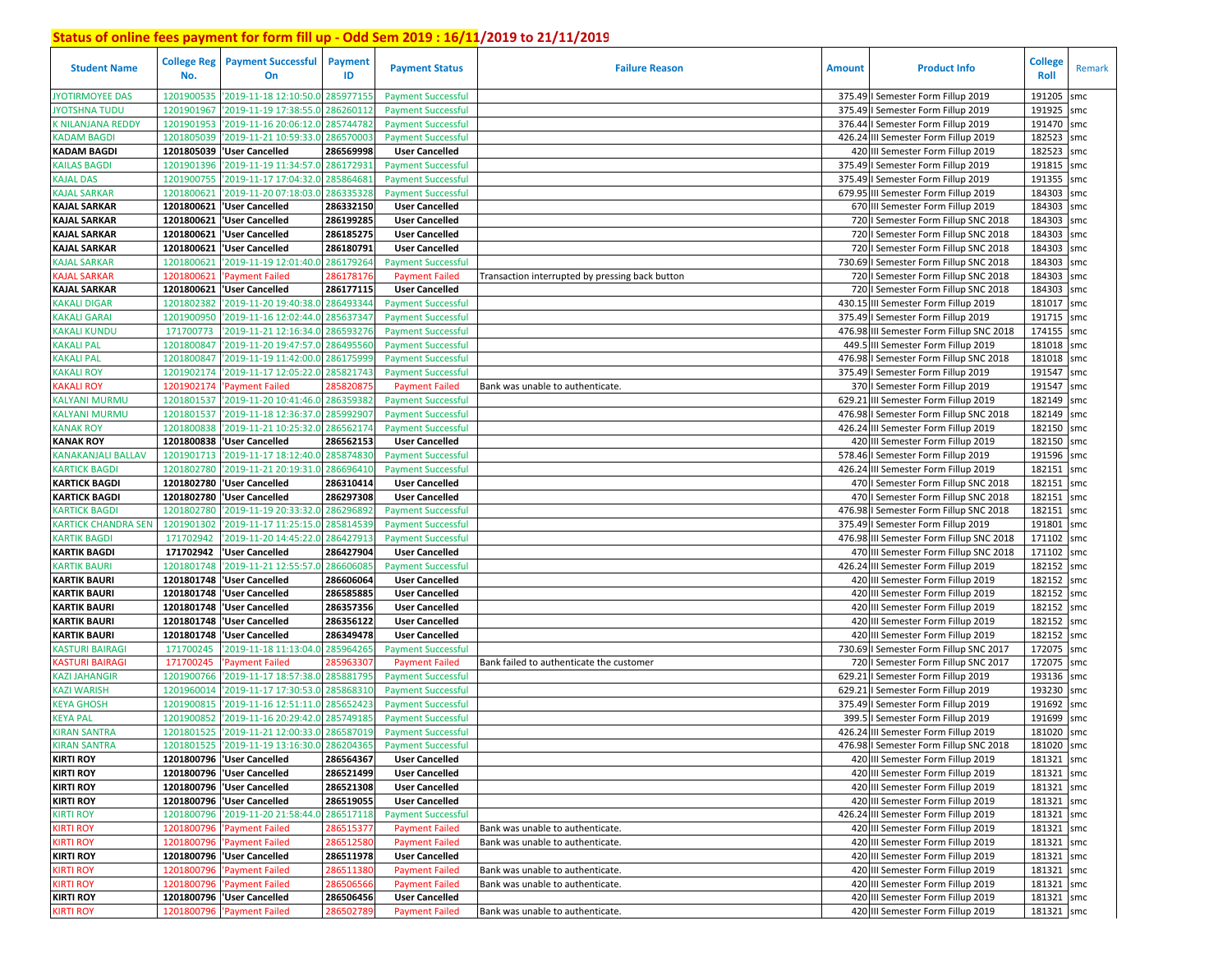| <b>Student Name</b>       | <b>College Reg</b><br>No. | <b>Payment Successful</b><br>On            | <b>Payment</b><br>ID | <b>Payment Status</b>     | <b>Failure Reason</b>                          | <b>Amount</b> | <b>Product Info</b>                    | <b>College</b><br>Roll | Remark |
|---------------------------|---------------------------|--------------------------------------------|----------------------|---------------------------|------------------------------------------------|---------------|----------------------------------------|------------------------|--------|
| <b>KIRTI ROY</b>          | 1201800796                | 'Payment Failed                            | 28649992             | <b>Payment Failed</b>     | Authorization failed at Bank                   |               | 420 III Semester Form Fillup 2019      | 181321<br>smc          |        |
| <b>KIRTI ROY</b>          |                           | 1201800796  'User Cancelled                | 286499829            | <b>User Cancelled</b>     |                                                |               | 420 III Semester Form Fillup 2019      | 181321<br>smc          |        |
| <b>KIRTI ROY</b>          |                           | 1201800796   User Cancelled                | 286499481            | <b>User Cancelled</b>     |                                                |               | 420 III Semester Form Fillup 2019      | 181321<br>smc          |        |
| <b>KIRTI ROY</b>          | 1201800796                | 'User Cancelled                            | 286499352            | <b>User Cancelled</b>     |                                                |               | 420 III Semester Form Fillup 2019      | 181321<br>smc          |        |
| <b>KIRTI ROY</b>          | 1201800796                | 'User Cancelled                            | 286498914            | <b>User Cancelled</b>     |                                                |               | 420 III Semester Form Fillup 2019      | 181321<br>smc          |        |
| <b>KIRTI ROY</b>          | 1201800796                | 'User Cancelled                            | 286491382            | <b>User Cancelled</b>     |                                                |               | 420 III Semester Form Fillup 2019      | 181321<br>smc          |        |
| <b>CIRTI ROY</b>          | 1201800796                | 'Payment Failed                            | 28649138             | <b>Payment Failed</b>     | Bank failed to authenticate the customer       |               | 420 III Semester Form Fillup 2019      | 181321<br>smc          |        |
| <b>KOHINUR KHATUN</b>     | 1201900461                | '2019-11-17 21:11:46.0 285901617           |                      | <b>Payment Successful</b> |                                                |               | 375.49   Semester Form Fillup 2019     | 191178<br>smc          |        |
| <b>COUSHIK BAKSI</b>      | 1201802602                | '2019-11-20 19:00:45.0                     | 286485298            | <b>Payment Successful</b> |                                                |               | 426.24 III Semester Form Fillup 2019   | 181322<br>smc          |        |
| <b>KOUSHIK BISWAS</b>     | 1201902045                | '2019-11-18 12:40:34.0                     | 285995317            | <b>Payment Successful</b> |                                                |               | 375.49   Semester Form Fillup 2019     | 191425<br>smc          |        |
| <b>COUSHIK CHOUDHURI</b>  | 1201800614                | '2019-11-20 09:14:59.0                     | 286344610            | <b>Payment Successful</b> |                                                |               | 426.24 III Semester Form Fillup 2019   | 181021<br>smc          |        |
| KOUSHIK KUNDU             | 1201802106                | '2019-11-21 10:11:04.0                     | 286559113            | <b>Payment Successful</b> |                                                |               | 426.24 III Semester Form Fillup 2019   | 181022<br>smc          |        |
| (OUSHIK KUNDU             | 1201802106                | '2019-11-18 20:03:16.0                     | 286096417            | <b>Payment Successful</b> |                                                |               | 476.98   Semester Form Fillup SNC 2018 | 181022<br>smc          |        |
| <b>COUSHIK KUNDU</b>      | 1201802106                | 'Payment Failed                            | 28607130             | <b>Payment Failed</b>     | Bank was unable to authenticate.               |               | 470   Semester Form Fillup SNC 2018    | 181022<br>smc          |        |
| KOUSHIK MAHATO            | 1201801246                | '2019-11-21 20:42:43.0                     | 286700145            | <b>Payment Successful</b> |                                                |               | 679.95 III Semester Form Fillup 2019   | 184304<br>smc          |        |
| <b>KOUSHIK MAHATO</b>     | 1201801246                | <b>User Cancelled</b>                      | 286699682            | <b>User Cancelled</b>     |                                                |               | 670 III Semester Form Fillup 2019      | 184304<br>smc          |        |
| <b>KOUSHIK MAHATO</b>     | 1201801246                | 'User Cancelled                            | 286699429            | <b>User Cancelled</b>     |                                                |               | 670 III Semester Form Fillup 2019      | 184304<br>smc          |        |
| <b>KOUSHIK MAHATO</b>     | 1201801246                | 'User Cancelled                            | 286699288            | <b>User Cancelled</b>     |                                                |               | 670 III Semester Form Fillup 2019      | 184304<br>smc          |        |
| <b>KOUSHIK MAHATO</b>     | 1201801246                | <b>User Cancelled</b>                      | 286503949            | <b>User Cancelled</b>     |                                                |               | 670 III Semester Form Fillup 2019      | 184304<br>smc          |        |
| <b>COUSHIK MAHATO</b>     | 1201801246                | '2019-11-19 10:03:54.0                     | 28615408             | <b>Payment Successful</b> |                                                | 730.69        | I Semester Form Fillup SNC 2018        | 184304<br>smc          |        |
| <b>KOUSHIK MAHATO</b>     |                           | 1201801246   User Cancelled                | 286104113            | <b>User Cancelled</b>     |                                                |               | 720   Semester Form Fillup SNC 2018    | 184304<br>smc          |        |
| <b>KOUSHIK MAHATO</b>     |                           | 1201801246   User Cancelled                | 286103799            | <b>User Cancelled</b>     |                                                |               | 720   Semester Form Fillup SNC 2018    | 184304<br>smc          |        |
| <b>OUSHIK MONDAL</b>      | 1201801114                | '2019-11-21 12:47:33.0                     | 286603619            | <b>Payment Successful</b> |                                                |               | 426.24 III Semester Form Fillup 2019   | 181127 smc             |        |
| <b>KOUSHIK MONDAL</b>     | 1201801114                | <b>User Cancelled</b>                      | 286603606            | <b>User Cancelled</b>     |                                                |               | 420 III Semester Form Fillup 2019      | 181127<br>smc          |        |
| KOUSHIK MONDAL            | 1201802066                | '2019-11-21 12:11:55.0                     | 286591781            | <b>Payment Successful</b> |                                                |               | 426.24 III Semester Form Fillup 2019   | 181620 smc             |        |
| <b>KOUSHIK MONDAL</b>     | 1201802066                | <b>User Cancelled</b>                      | 286570224            | <b>User Cancelled</b>     |                                                |               | 420 III Semester Form Fillup 2019      | 181620 smc             |        |
| <b>KOUSHIK MONDAL</b>     | 1201802066                | <b>User Cancelled</b>                      | 286565973            | <b>User Cancelled</b>     |                                                |               | 420 III Semester Form Fillup 2019      | 181620 smc             |        |
| <b>KOUSHIK MONDAL</b>     | 1201802066                | 'User Cancelled                            | 286565908            | <b>User Cancelled</b>     |                                                |               | 420 III Semester Form Fillup 2019      | 181620 smc             |        |
| <b>KOUSHIK MONDAL</b>     | 1201802066                | 'User Cancelled                            | 286565541            | <b>User Cancelled</b>     |                                                |               | 420 III Semester Form Fillup 2019      | 181620 smc             |        |
| KOUSHIK MONDAL            | 1201802066                | '2019-11-18 18:41:38.0                     | 28607883             | <b>Payment Successful</b> |                                                | 476.98        | I Semester Form Fillup SNC 2018        | 181620<br>smc          |        |
| (OUSHIK MONDAL            | 1201802066                | 'Payment Failed                            | 286078426            | <b>Payment Failed</b>     | <b>Transaction Failed</b>                      |               | 478.18   Semester Form Fillup SNC 2018 | 181620<br>smc          |        |
| <b>KOUSHIK MONDAL</b>     |                           | 1201802066   User Cancelled                | 286073160            | <b>User Cancelled</b>     |                                                |               | 470   Semester Form Fillup SNC 2018    | 181620<br>smc          |        |
| <b>KOUSHIK PAL</b>        | 1201900172                | '2019-11-17 18:20:40.0 285876053           |                      | <b>Payment Successful</b> |                                                | 629.21        | I Semester Form Fillup 2019            | 193003<br>smc          |        |
| (OUSIK GHOSH              | 1201802821                | '2019-11-20 18:18:28.0                     | 286475755            | <b>Payment Successful</b> |                                                |               | 426.24 III Semester Form Fillup 2019   | 182157 smc             |        |
| <b>KOUSIK GHOSH</b>       |                           | 1201802821 User Cancelled                  | 286274949            | <b>User Cancelled</b>     |                                                |               | 470   Semester Form Fillup SNC 2018    | 182157<br>smc          |        |
| <b>OUSIK GHOSH</b>        | 1201802821                | '2019-11-19 18:01:38.0                     | 286261409            | <b>Payment Successful</b> |                                                |               | 476.98 I Semester Form Fillup SNC 2018 | 182157<br>smc          |        |
| <b>COUSIK GHOSH</b>       | 1201802821                | 'Payment Failed                            | 28621035             | <b>Payment Failed</b>     | Daily limit for wrong ATM PIN attempts reached |               | 470   Semester Form Fillup SNC 2018    | 182157<br>smc          |        |
| <b>KOUSIK GHOSH</b>       |                           | 1201802821   User Cancelled                | 286210319            | <b>User Cancelled</b>     |                                                |               | 470   Semester Form Fillup SNC 2018    | 182157<br>smc          |        |
| <b>KOUSIK GHOSH</b>       | 1201802821                | 'User Cancelled                            | 286209905            | <b>User Cancelled</b>     |                                                |               | 470   Semester Form Fillup SNC 2018    | 182157<br>smc          |        |
| (OUSIK GHOSH              | 1201802821                | <b>Payment Failed</b>                      | 286174546            | <b>Payment Failed</b>     | Card authentication failure                    |               | 470   Semester Form Fillup SNC 2018    | 182157<br>smc          |        |
| <b>KOUSIK PANDA</b>       | 1201801638                | '2019-11-21 09:30:41.0                     | 286552361            | <b>Payment Successful</b> |                                                | 686.19        | III Semester Form Fillup 2019          | 184505<br>smc          |        |
| <b>COUSIK PANDA</b>       | 1201801638                | '2019-11-18 19:33:08.0                     | 28609025             | <b>Payment Successful</b> |                                                | 737.4         | I Semester Form Fillup SNC 2018        | 184505<br>smc          |        |
| <b>KOUSTAV BISWAS</b>     | 1201802207                | '2019-11-20 09:17:34.0                     | 28634499             | <b>Payment Successful</b> |                                                | 679.95        | III Semester Form Fillup 2019          | 184506<br>smc          |        |
| <b>KOUSTAV BISWAS</b>     | 1201802207                | <b>User Cancelled</b>                      | 286340844            | <b>User Cancelled</b>     |                                                |               | 670 III Semester Form Fillup 2019      | 184506<br>smc          |        |
| <b>COYEL CHAKRABORTTY</b> | 1201900052                | '2019-11-18 11:15:19.0                     | 28596498             | <b>Payment Successful</b> |                                                | 375.49        | I Semester Form Fillup 2019            | 191017<br>smc          |        |
| <b>OYEL GHOSH</b>         | 1201802733                | '2019-11-20 17:45:17.0                     | 28646855             | <b>Payment Successful</b> |                                                |               | 426.24 III Semester Form Fillup 2019   | 181621<br>smc          |        |
| <b>KOYEL GHOSH</b>        | 1201902165                | '2019-11-16 10:27:03.0 28561369            |                      | <b>Payment Successful</b> |                                                |               | 375.49   Semester Form Fillup 2019     | 191972<br>smc          |        |
| <b>KOYEL KARAK</b>        |                           | 1201801527 2019-11-21 09:40:44.0 286554159 |                      | <b>Payment Successful</b> |                                                |               | 679.95 III Semester Form Fillup 2019   | 184859 smc             |        |
| <b>KOYEL KARAK</b>        |                           | 1201801527 User Cancelled                  | 286553619            | <b>User Cancelled</b>     |                                                |               | 670 III Semester Form Fillup 2019      | 184859 smc             |        |
| <b>KOYEL KARAK</b>        |                           | 1201801527 'User Cancelled                 | 286552657            | <b>User Cancelled</b>     |                                                |               | 670 III Semester Form Fillup 2019      | 184859 smc             |        |
| <b>KOYEL KARAK</b>        |                           | 1201801527 2019-11-19 13:06:45.0 286201924 |                      | <b>Payment Successful</b> |                                                |               | 737.4   Semester Form Fillup SNC 2018  | 184859 smc             |        |
| <b>KRISHAN CHANDRA</b>    |                           | 1201902447 2019-11-18 10:10:47.0 285947246 |                      | <b>Payment Successful</b> |                                                |               | 375.49   Semester Form Fillup 2019     | 192036 smc             |        |
| <b>KRISHNA BAURI</b>      |                           | 1201900150 2019-11-19 13:09:36.0 286202509 |                      | <b>Payment Successful</b> |                                                |               | 629.21   Semester Form Fillup 2019     | 191059 smc             |        |
| <b>KRISHNA GHOSH</b>      |                           | 1201801151 2019-11-21 16:12:50.0 286647733 |                      | <b>Payment Successful</b> |                                                |               | 426.24 III Semester Form Fillup 2019   | 182160 smc             |        |
| <b>KRISHNA GHOSH</b>      |                           | 1201801151 2019-11-18 12:26:36.0 285989779 |                      | <b>Payment Successful</b> |                                                |               | 476.98   Semester Form Fillup SNC 2018 | 182160 smc             |        |
| <b>KRISHNA RAJAK</b>      |                           | 1201800109 2019-11-21 09:38:52.0 286553914 |                      | <b>Payment Successful</b> |                                                |               | 629.21 III Semester Form Fillup 2019   | 182619 smc             |        |
| <b>KRISHNAKANTA HEMBF</b> |                           | 1201905060 2019-11-18 12:36:26.0 285992598 |                      | <b>Payment Successful</b> |                                                |               | 375.49   Semester Form Fillup 2019     | 191438 smc             |        |
| <b>KRISHNENDU MAJI</b>    |                           | 1201802563 2019-11-21 10:45:22.0 286566585 |                      | <b>Payment Successful</b> |                                                |               | 629.21 III Semester Form Fillup 2019   | 181718 smc             |        |
| <b>KRISHNENDU MAJI</b>    |                           | 1201802563 'User Cancelled                 | 286566574            | <b>User Cancelled</b>     |                                                |               | 620 III Semester Form Fillup 2019      | 181718 smc             |        |
| <b>KULSUMA KHATUN</b>     |                           | 1201901514 2019-11-17 10:41:50.0 285807717 |                      | <b>Payment Successful</b> |                                                |               | 399.5   Semester Form Fillup 2019      | 191837 smc             |        |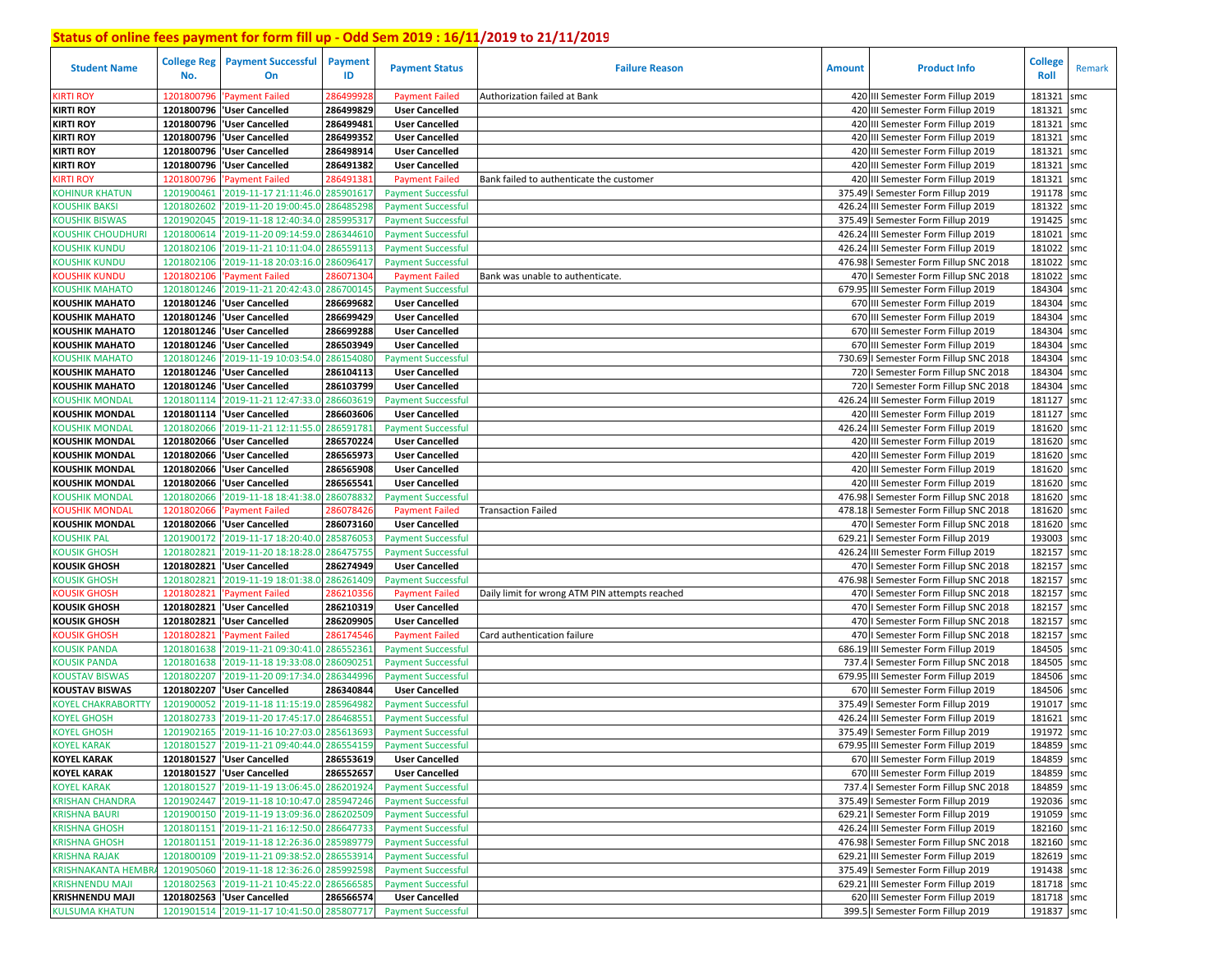| <b>Student Name</b>    | <b>College Reg</b><br>No. | <b>Payment Successful</b><br>On             | Payment<br>ID | <b>Payment Status</b>     | <b>Failure Reason</b>                           | <b>Amount</b> | <b>Product Info</b>                      | College<br>Roll | Remark |
|------------------------|---------------------------|---------------------------------------------|---------------|---------------------------|-------------------------------------------------|---------------|------------------------------------------|-----------------|--------|
| <b>KUNAL RUIDAS</b>    | 1201901971                | '2019-11-18 20:25:02.0                      | 28609986      | <b>Payment Successful</b> |                                                 |               | 375.49   Semester Form Fillup 2019       | 191545          | smc    |
| <b>KUNAL RUIDAS</b>    | 1201901971                | 'User Cancelled                             | 286099865     | <b>User Cancelled</b>     |                                                 |               | 370   Semester Form Fillup 2019          | 191545          | smc    |
| <b>KUNTAL SHIL</b>     | 1201801834                | '2019-11-20 10:57:15.0                      | 286363251     | <b>Payment Successful</b> |                                                 | 629.21        | III Semester Form Fillup 2019            | 182164          | smc    |
| <b>KUNTAL SHIL</b>     | 1201801834                | 'User Cancelled                             | 286363239     | <b>User Cancelled</b>     |                                                 |               | 620 III Semester Form Fillup 2019        | 182164          | smc    |
| <b>KUOSHIK DEY</b>     | 1201801485                | '2019-11-21 10:01:45.0                      | 286557613     | <b>Payment Successful</b> |                                                 |               | 629.21 III Semester Form Fillup 2019     | 182621          | smc    |
| <b>KUOSHIK DEY</b>     | 1201801485                | 'User Cancelled                             | 286193544     | <b>User Cancelled</b>     |                                                 |               | 670   Semester Form Fillup SNC 2018      | 182621          | smc    |
| <b>KUSHAL ROY</b>      | 1201800896                | '2019-11-20 20:49:13.0                      | 286505544     | <b>Payment Successful</b> |                                                 |               | 686.19 III Semester Form Fillup 2019     | 184020 smc      |        |
| <b>KUSHAL ROY</b>      | 1201800896                | 'User Cancelled                             | 286504848     | <b>User Cancelled</b>     |                                                 |               | 670 III Semester Form Fillup 2019        | 184020 smc      |        |
| <b>KUSHAL ROY</b>      | 1201800896                | <b>Payment Failed</b>                       | 28650388      | <b>Payment Failed</b>     | Transaction interrupted by pressing back button |               | 670 III Semester Form Fillup 2019        | 184020 smc      |        |
| <b>KUSHAL ROY</b>      | 1201800896                | 'User Cancelled                             | 286502664     | <b>User Cancelled</b>     |                                                 |               | 670 III Semester Form Fillup 2019        | 184020 smc      |        |
| <b>KUSHAL ROY</b>      | 1201800896                | 'User Cancelled                             | 286502456     | <b>User Cancelled</b>     |                                                 |               | 670 III Semester Form Fillup 2019        | 184020 smc      |        |
| <b>KUSHAL ROY</b>      | 1201800896                | 'User Cancelled                             | 286502210     | <b>User Cancelled</b>     |                                                 |               | 670 III Semester Form Fillup 2019        | 184020 smc      |        |
| <b>KUSHAL ROY</b>      | 1201800896                | 'User Cancelled                             | 286501982     | <b>User Cancelled</b>     |                                                 |               | 670 III Semester Form Fillup 2019        | 184020 smc      |        |
| <b>KUSHAL ROY</b>      | 1201800896                | 'User Cancelled                             | 286501896     | <b>User Cancelled</b>     |                                                 |               | 670 III Semester Form Fillup 2019        | 184020 smc      |        |
| <b>KUSHAL ROY</b>      | 1201800896                | 'User Cancelled                             | 286337796     | <b>User Cancelled</b>     |                                                 |               | 670 III Semester Form Fillup 2019        | 184020 smc      |        |
| <b>KUSUM BAGDI</b>     | 171700980                 | '2019-11-20 14:49:29.                       | 286429363     | <b>Payment Successful</b> |                                                 | 476.98        | III Semester Form Fillup SNC 2018        | 171567 smc      |        |
| <b>KUSUM DUTTA</b>     | 1201901035                | '2019-11-16 18:03:25.0                      | 285713239     | <b>Payment Successful</b> |                                                 |               | 578.46   Semester Form Fillup 2019       | 191574 smc      |        |
| <b>LABANI DAS</b>      | 1201801068                | '2019-11-20 18:02:55.0                      | 28647223      | <b>Payment Successful</b> |                                                 |               | 699.5 III Semester Form Fillup 2019      | 181506 smc      |        |
| <b>LABANI SEN</b>      | 1201901890                | '2019-11-18 11:53:23.0                      | 28597697      | <b>Payment Successful</b> |                                                 |               | 375.49   Semester Form Fillup 2019       | 191900 smc      |        |
| <b>LABANI SEN</b>      | 120190189                 | Payment Failed                              | 28595111      | <b>Payment Failed</b>     | Bank was unable to authenticate.                |               | 370   Semester Form Fillup 2019          | 191900 smc      |        |
| <b>LABANI SEN</b>      | 120190189                 | Payment Failed                              | 28595053      | <b>Payment Failed</b>     | Bank was unable to authenticate.                |               | 370   Semester Form Fillup 2019          | 191900 smc      |        |
| <b>LABANI SEN</b>      | 1201901890                | <b>Payment Failed</b>                       | 28594996      | <b>Payment Failed</b>     | Bank was unable to authenticate.                |               | 370   Semester Form Fillup 2019          | 191900 smc      |        |
| <b>LABONI DUTTA</b>    | 1201900457                | '2019-11-16 09:35:18.0                      | 285605512     | <b>Payment Successful</b> |                                                 | 375.49        | I Semester Form Fillup 2019              | 191176 smc      |        |
| <b>LAKSHMAN TUDU</b>   | 1201802550                | '2019-11-20 11:22:33.0                      | 28637012      | <b>Payment Successful</b> |                                                 | 629.21        | III Semester Form Fillup 2019            | 182165 smc      |        |
| <b>LAKSHMAN TUDU</b>   | 1201802550                | 'User Cancelled                             | 286370106     | <b>User Cancelled</b>     |                                                 |               | 620 III Semester Form Fillup 2019        | 182165 smc      |        |
| <b>LAKSHMAN TUDU</b>   | 1201802550                | '2019-11-19 14:50:08.0                      | 286224813     | <b>Payment Successful</b> |                                                 |               | 476.98   Semester Form Fillup SNC 2018   | 182165 smc      |        |
| <b>LAKSHMAN TUDU</b>   | 1201802550                | 'User Cancelled                             | 286224805     | <b>User Cancelled</b>     |                                                 |               | 470   Semester Form Fillup SNC 2018      | 182165 smc      |        |
| LAKSHMI BAURI          | 1201901968                | '2019-11-18 13:09:36.0                      | 286003493     | <b>Payment Successful</b> |                                                 |               | 375.49   Semester Form Fillup 2019       | 191926 smc      |        |
| <b>LALU ROY</b>        | 1201800562                | '2019-11-21 10:59:59.0                      | 286569992     | <b>Payment Successful</b> |                                                 |               | 426.24 III Semester Form Fillup 2019     | 182167 smc      |        |
| <b>LALU ROY</b>        | 1201800562                | '2019-11-19 13:07:23.0                      | 286201937     | <b>Payment Successful</b> |                                                 |               | 476.98 I Semester Form Fillup SNC 2018   | 182167 smc      |        |
| <b>LATA MONDAL</b>     | 171701555                 | '2019-11-21 12:19:13.0 286594098            |               | <b>Payment Successful</b> |                                                 |               | 476.98 III Semester Form Fillup SNC 2018 | 174176 smc      |        |
| <b>LAXMI CHHETRI</b>   | 1201800893                | '2019-11-20 10:49:40.0                      | 286361241     | <b>Payment Successful</b> |                                                 |               | 426.24 III Semester Form Fillup 2019     | 182168 smc      |        |
| <b>LAXMI DAS</b>       | 1201900579                | 2019-11-18 10:18:08.0                       | 28594883      | <b>Payment Successful</b> |                                                 | 629.21        | I Semester Form Fillup 2019              | 191218 smc      |        |
| <b>LIPIKA MAJUMDAR</b> | 1201801992                | '2019-11-21 11:20:51.0                      | 286576226     | <b>Payment Successful</b> |                                                 |               | 426.24 III Semester Form Fillup 2019     | 182169 smc      |        |
| <b>LIPIKA ROY</b>      | 1201902184                | '2019-11-17 19:00:32.0                      | 285882585     | <b>Payment Successful</b> |                                                 |               | 375.49   Semester Form Fillup 2019       | 191981          | smc    |
| <b>LISA DAS</b>        | 171701147                 | '2019-11-21 13:53:51.0 286620402            |               | <b>Payment Successful</b> |                                                 |               | 476.98 III Semester Form Fillup SNC 2018 | 174178 smc      |        |
| <b>LISHA MANDAL</b>    | 1201900054                | '2019-11-18 11:07:45.0                      | 285960596     | <b>Payment Successful</b> |                                                 |               | 375.49   Semester Form Fillup 2019       | 191018 smc      |        |
| <b>LOKNATH DAS</b>     | 1201901723                | 'User Cancelled                             | 285872399     | <b>User Cancelled</b>     |                                                 |               | 620   Semester Form Fillup 2019          | 193109 smc      |        |
| <b>LOKNATH DAS</b>     | 1201901723                | '2019-11-17 17:56:23.0                      | 285871427     | <b>Payment Successful</b> |                                                 | 629.21        | I Semester Form Fillup 2019              | 193109 smc      |        |
| <b>LOKNATH KARAK</b>   | 1201802412                | '2019-11-20 09:42:14.0                      | 286348111     | <b>Payment Successful</b> |                                                 |               | 426.24 III Semester Form Fillup 2019     | 182170 smc      |        |
| <b>LOKNATH KARAK</b>   | 1201802412                | '2019-11-19 08:41:57.0                      | 286143729     | <b>Payment Successful</b> |                                                 |               | 476.98 I Semester Form Fillup SNC 2018   | 182170 smc      |        |
| <b>MABIA KHATUN</b>    | 1201801469                | '2019-11-20 12:09:26.0                      | 286385411     | <b>Payment Successful</b> |                                                 | 629.21        | III Semester Form Fillup 2019            | 181720 smc      |        |
| <b>MABIA KHATUN</b>    | 1201801469                | 'User Cancelled                             | 286384438     | <b>User Cancelled</b>     |                                                 |               | 620 III Semester Form Fillup 2019        | 181720 smc      |        |
| <b>MABIA KHATUN</b>    | 1201801469                | 'User Cancelled                             | 286380527     | <b>User Cancelled</b>     |                                                 |               | 620 III Semester Form Fillup 2019        | 181720 smc      |        |
| <b>MADHUMITA BARU</b>  | 1201801564                | '2019-11-21 10:47:35.0                      | 286567061     | <b>Payment Successful</b> |                                                 | 426.24        | III Semester Form Fillup 2019            | 182171 smc      |        |
| <b>MADHUMITA BARU</b>  | 1201801564                | '2019-11-18 12:28:11.0                      | 28598942      | <b>Payment Successful</b> |                                                 | 476.98        | I Semester Form Fillup SNC 2018          | 182171          | smc    |
| <b>MADHUMITA GHOSH</b> |                           | 1201801086 2019-11-21 13:26:25.0            | 286613932     | <b>Payment Successful</b> |                                                 |               | 426.24 III Semester Form Fillup 2019     | 182172 smc      |        |
| <b>MADHUMITA GHOSH</b> |                           | 1201801086 User Cancelled                   | 286613904     | <b>User Cancelled</b>     |                                                 |               | 420 III Semester Form Fillup 2019        | 182172 smc      |        |
| <b>MADHUMITA GHOSH</b> |                           | 1201802842 2019-11-21 12:31:07.0 286598598  |               | <b>Payment Successful</b> |                                                 |               | 426.24 III Semester Form Fillup 2019     | 181324 smc      |        |
| <b>MADHUMITA GHOSH</b> |                           | 1201802842  'User Cancelled                 | 286598516     | <b>User Cancelled</b>     |                                                 |               | 420 III Semester Form Fillup 2019        | 181324 smc      |        |
| <b>MADHUMITA GHOSH</b> | 171701248                 | '2019-11-21 10:27:41.0 286562541            |               | <b>Payment Successful</b> |                                                 |               | 476.98 III Semester Form Fillup SNC 2018 | 174183 smc      |        |
| <b>MADHUMITA GHOSH</b> |                           | 1201802842 '2019-11-19 10:12:31.0 286155289 |               | <b>Payment Successful</b> |                                                 |               | 476.98   Semester Form Fillup SNC 2018   | 181324 smc      |        |
| <b>MADHUMITA NANDI</b> |                           | 171700139 2019-11-21 10:53:41.0 286567270   |               | <b>Payment Successful</b> |                                                 |               | 499.5 III Semester Form Fillup SNC 2018  | 174185 smc      |        |
| <b>MAHUA PAL</b>       |                           | 171700529  'User Cancelled                  | 286205371     | <b>User Cancelled</b>     |                                                 |               | 470   Semester Form Fillup SNC 2017      | 171113 smc      |        |
| <b>MAHUYA GHOSH</b>    |                           | 1201905013 2019-11-18 12:42:10.0 285995847  |               | <b>Payment Successful</b> |                                                 |               | 375.49   Semester Form Fillup 2019       | 192089 smc      |        |
| <b>MAITRI NANDI</b>    |                           | 1201902213 2019-11-17 10:12:58.0 285803947  |               | <b>Payment Successful</b> |                                                 |               | 629.21   Semester Form Fillup 2019       | 191349 smc      |        |
| <b>MALA GHOSH</b>      |                           | 1201900713 2019-11-19 11:39:46.0 286175328  |               | <b>Payment Successful</b> |                                                 |               | 375.49   Semester Form Fillup 2019       | 191672 smc      |        |
| <b>MALATI GHOSH</b>    |                           | 1201901207 2019-11-17 17:37:52.0 285869377  |               | <b>Payment Successful</b> |                                                 |               | 375.49   Semester Form Fillup 2019       | 191774 smc      |        |
| <b>MALAY KISKU</b>     |                           | 1201900743 2019-11-18 13:56:58.0 286014674  |               | <b>Payment Successful</b> |                                                 |               | 375.49   Semester Form Fillup 2019       | 191234 smc      |        |
| <b>MALAY MAJHI</b>     |                           | 1201901813 2019-11-17 19:44:19.0 285888852  |               | <b>Payment Successful</b> |                                                 |               | 375.49   Semester Form Fillup 2019       | 191468 smc      |        |
|                        |                           |                                             |               |                           |                                                 |               |                                          |                 |        |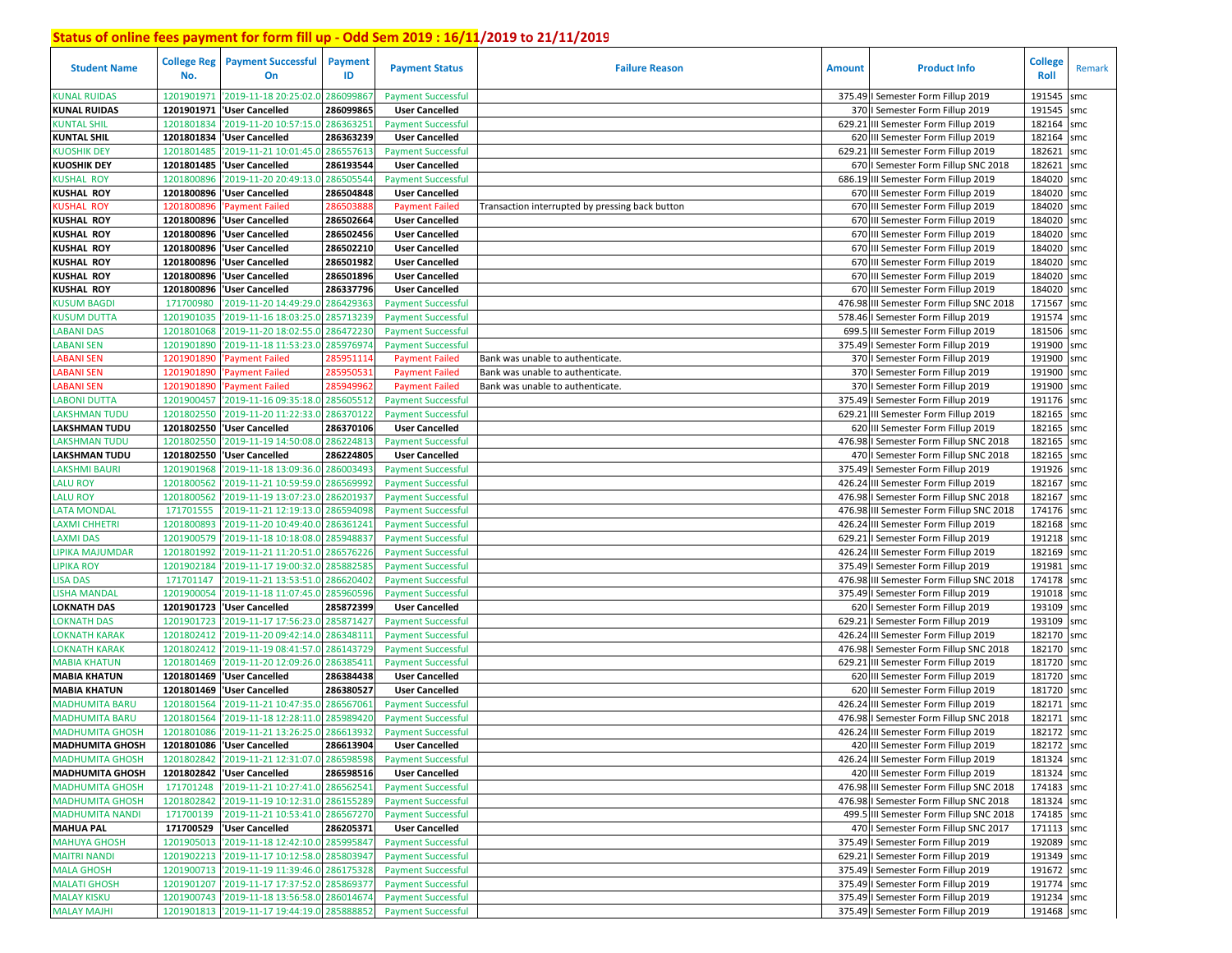| <b>Student Name</b>       | <b>College Reg</b><br>No. | <b>Payment Successful</b><br>On             | <b>Payment</b><br>ID | <b>Payment Status</b>     | <b>Failure Reason</b>                                                  | <b>Amount</b> | <b>Product Info</b>                      | <b>College</b><br>Roll | Remark |
|---------------------------|---------------------------|---------------------------------------------|----------------------|---------------------------|------------------------------------------------------------------------|---------------|------------------------------------------|------------------------|--------|
| <b>MALLIKA BAGDI</b>      | 1201805044                | '2019-11-20 12:25:39.0                      | 286390446            | <b>Payment Successful</b> |                                                                        |               | 629.21 III Semester Form Fillup 2019     | 182525                 | smc    |
| <b>MALLIKA BAGDI</b>      | 1201805044                | '2019-11-18 11:52:24.0                      | 285976140            | <b>Payment Successful</b> |                                                                        |               | 476.98   Semester Form Fillup SNC 2018   | 182525                 | smc    |
| <b>MALLIKA GHOSH</b>      | 1201902204                | '2019-11-18 12:16:22.0                      | 285986183            | <b>Payment Successful</b> |                                                                        |               | 375.49   Semester Form Fillup 2019       | 191987                 | smc    |
| <b>MALLIKA GHOSH</b>      | 1201902204                | 'User Cancelled                             | 285986174            | <b>User Cancelled</b>     |                                                                        |               | 370   Semester Form Fillup 2019          | 191987                 | smc    |
| MALLIKA GHOSH             | 1201900844                | '2019-11-17 20:45:54.0                      | 285898280            | <b>Payment Successful</b> |                                                                        |               | 378.94 I Semester Form Fillup 2019       | 191359                 | smc    |
| <b>MALLIKA GHOSH</b>      | 1201900069                | '2019-11-16 12:24:53.0                      | 285645484            | <b>Payment Successful</b> |                                                                        |               | 375.49   Semester Form Fillup 2019       | 191026                 | smc    |
| <b>MALLIKA KAPURI</b>     | 1201901788                | '2019-11-18 10:19:37.0                      | 28594933             | <b>Payment Successful</b> |                                                                        |               | 375.49   Semester Form Fillup 2019       | 191262 smc             |        |
| <b>MALLIKA MOHANTA</b>    | 1201802057                | '2019-11-21 09:06:51.0                      | 286549743            | <b>Payment Successful</b> |                                                                        |               | 629.21 III Semester Form Fillup 2019     | 181722 smc             |        |
| <b>MALLIKA SUTRADHAR</b>  | 171700398                 | '2019-11-20 15:07:13.0                      | 286433164            | <b>Payment Successful</b> |                                                                        |               | 476.98 III Semester Form Fillup SNC 2018 | 171118 smc             |        |
| <b>MALOY GHOSH</b>        | 171701763                 | '2019-11-20 14:51:18.0                      | 286430209            | <b>Payment Successful</b> |                                                                        |               | 476.98 III Semester Form Fillup SNC 2018 | 174194 smc             |        |
| MAMATA MONDAI             | 1201901219                | '2019-11-17 13:57:00.0                      | 285840142            | <b>Payment Successful</b> |                                                                        |               | 399.5   Semester Form Fillup 2019        | 191460 smc             |        |
| MAMONI BHATTACHAF         | 1201905071                | '2019-11-18 11:46:58.0                      | 285974794            | <b>Payment Successful</b> |                                                                        |               | 375.49   Semester Form Fillup 2019       | 192105 smc             |        |
| MAMONI GHOSH              | 1201905052                | '2019-11-18 12:58:49.0                      | 286000343            | <b>Payment Successful</b> |                                                                        |               | 375.49   Semester Form Fillup 2019       | 192122 smc             |        |
| <b>MAMONI MONDAL</b>      | 1201801708                | '2019-11-21 10:00:43.0                      | 286557348            | <b>Payment Successful</b> |                                                                        |               | 426.24 III Semester Form Fillup 2019     | 181129 smc             |        |
| MAMONI MONDAL             | 1201801708                | '2019-11-18 13:11:35.0                      | 286004048            | <b>Payment Successful</b> |                                                                        |               | 476.98 I Semester Form Fillup SNC 2018   | 181129 smc             |        |
| <b>MAMONI MONDAL</b>      | 1201801708                | 'User Cancelled                             | 286004032            | <b>User Cancelled</b>     |                                                                        |               | 470   Semester Form Fillup SNC 2018      | 181129 smc             |        |
| MAMPI BAGDI               | 1201901914                | 2019-11-19 12:55:51.0                       | 286198509            | <b>Payment Successful</b> |                                                                        |               | 375.49   Semester Form Fillup 2019       | 191909 smc             |        |
| <b>MAMPI BAGDI</b>        | 1201901914                | Payment Failed                              | 28619291             | <b>Payment Failed</b>     | Transaction denied due to risk                                         |               | 375.49   Semester Form Fillup 2019       | 191909                 | smc    |
| MAMPI BAGDI               | 1201901914                | <b>Payment Failed</b>                       | 28617925             | <b>Payment Failed</b>     | Transaction denied due to risk                                         |               | 399.5   Semester Form Fillup 2019        | 191909 smc             |        |
| <b>MAMPI BAGDI</b>        | 1201901914                | <b>Payment Failed</b>                       | 28617756             | <b>Payment Failed</b>     | Transaction denied due to risk                                         |               | 370   Semester Form Fillup 2019          | 191909                 | smc    |
| MAMPI BAGDI               | 1201901914                | <b>Payment Failed</b>                       | 28617710             | <b>Payment Failed</b>     | Transaction denied due to risk                                         |               | 375.49   Semester Form Fillup 2019       | 191909 smc             |        |
| <b>MAMPI BAGDI</b>        | 1201901914                | <b>Payment Failed</b>                       | 286175767            | <b>Payment Failed</b>     | Transaction denied due to risk                                         |               | 370   Semester Form Fillup 2019          | 191909                 | smc    |
| <b>MAMPI BAGDI</b>        | 1201901914                | <b>Payment Failed</b>                       | 28617397             | <b>Payment Failed</b>     | Transaction denied due to risk                                         |               | 375.49   Semester Form Fillup 2019       | 191909 smc             |        |
| <b>MAMPI BARU</b>         | 171700360                 | '2019-11-21 13:22:42.0                      | 28661329             | <b>Payment Successful</b> |                                                                        | 476.98        | III Semester Form Fillup SNC 2018        | 171120                 | smc    |
| <b>MAMPI BHUIN</b>        | 1201900732                | '2019-11-17 10:52:40.0                      | 28580955             | <b>Payment Successful</b> |                                                                        |               | 375.49   Semester Form Fillup 2019       | 191447 smc             |        |
| <b>MAMPI LOHAR</b>        | 1201802541                | '2019-11-20 11:55:37.0                      | 28638009             | <b>Payment Successful</b> |                                                                        |               | 630.79 III Semester Form Fillup 2019     | 181023                 | smc    |
| <b>MAMPI LOHAR</b>        | 1201802541                | '2019-11-19 14:39:53.0                      | 286222702            | <b>Payment Successful</b> |                                                                        |               | 476.98 I Semester Form Fillup SNC 2018   | 181023                 | smc    |
| <b>MAMPI LOHAR</b>        |                           | 1201802541  'User Cancelled                 | 286222628            | <b>User Cancelled</b>     |                                                                        |               | 470   Semester Form Fillup SNC 2018      | 181023                 | smc    |
| <b>MAMPI LOHAR</b>        | 1201802541                | 'User Cancelled                             | 286222613            | <b>User Cancelled</b>     |                                                                        |               | 470   Semester Form Fillup SNC 2018      | 181023                 | smc    |
| <b>MAMPI LOHAR</b>        | 1201802541                | <b>Payment Failed</b>                       | 28621249             | <b>Payment Failed</b>     | Transaction denied due to risk                                         |               | 470   Semester Form Fillup SNC 2018      | 181023                 | smc    |
| <b>MANAS GHOSH</b>        |                           | 1201901912 2019-11-18 07:54:46.0            | 285931537            | <b>Payment Successful</b> |                                                                        |               | 375.49   Semester Form Fillup 2019       | 191268                 | smc    |
| <b>MANAS PAL</b>          | 1201900389                | '2019-11-16 11:39:56.0                      | 285630828            | <b>Payment Successful</b> |                                                                        |               | 629.21   Semester Form Fillup 2019       | 193007                 | smc    |
| <b>MANAS RANJAN ADHIK</b> | 1201800895                | '2019-11-20 12:21:00.0                      | 286388713            | <b>Payment Successful</b> |                                                                        |               | 426.24 III Semester Form Fillup 2019     | 181624 smc             |        |
| <b>MANASA BAURI</b>       | 1201901753                | '2019-11-17 12:51:42.0                      | 285830667            | <b>Payment Successful</b> |                                                                        |               | 375.49   Semester Form Fillup 2019       | 191260 smc             |        |
| <b>MANASA BAURI</b>       | 1201901753                | 'Payment Failed                             | 285796487            | <b>Payment Failed</b>     | The account against which the payment was made has insufficient funds. |               | 370   Semester Form Fillup 2019          | 191260                 | smc    |
| MANASA KARMAKAR           | 1201801235                | '2019-11-21 09:24:42.0                      | 286552007            | <b>Payment Successful</b> |                                                                        |               | 686.19 III Semester Form Fillup 2019     | 184507 smc             |        |
| <b>MANASA KARMAKAR</b>    | 1201801235                | 'Payment Failed                             | 28655158             | <b>Payment Failed</b>     | The account against which the payment was made has insufficient funds. |               | 670 III Semester Form Fillup 2019        | 184507                 | smc    |
| MANASA KARMAKAR           |                           | 1201801235  'User Cancelled                 | 286551570            | <b>User Cancelled</b>     |                                                                        |               | 670 III Semester Form Fillup 2019        | 184507 smc             |        |
| <b>MANASA KARMAKAR</b>    | 1201801235                | <b>Payment Failed</b>                       | 28655134             | <b>Payment Failed</b>     | Bank was unable to authenticate.                                       |               | 670 III Semester Form Fillup 2019        | 184507                 | smc    |
| MANASA KARMAKAR           | 1201801235                | '2019-11-18 19:16:00.0                      | 286086390            | <b>Payment Successful</b> |                                                                        |               | 737.4   Semester Form Fillup SNC 2018    | 184507                 | smc    |
| MANASI HEMBRAM            | 1201900735                | '2019-11-18 14:03:48.0                      | 286016408            | <b>Payment Successful</b> |                                                                        |               | 578.46   Semester Form Fillup 2019       | 191567                 | smc    |
| MANDIRA BASKEY            | 1201801472                | '2019-11-21 10:53:48.0                      | 28656856             | <b>Payment Successful</b> |                                                                        |               | 629.21 III Semester Form Fillup 2019     | 182623                 | smc    |
| <b>MANDIRA BASKEY</b>     | 1201801472                | 'User Cancelled                             | 286387351            | <b>User Cancelled</b>     |                                                                        |               | 820 III Semester Form Fillup 2019        | 182623                 | smc    |
| MANDIRA BASKEY            | 1201801472                | '2019-11-19 13:13:31.                       | 28620368             | <b>Payment Successful</b> |                                                                        |               | 679.95   Semester Form Fillup SNC 2018   | 182623                 | smc    |
| <b>MANDIRA GHOSH</b>      | 1201800718                | '2019-11-20 12:23:20.                       | 28638974             | <b>Payment Successful</b> |                                                                        | 629.21        | III Semester Form Fillup 2019            | 181130                 | smc    |
| <b>MANDIRA GHOSH</b>      |                           | 1201901761 2019-11-18 17:58:52.             | 28606859             | <b>Payment Successful</b> |                                                                        |               | 375.49   Semester Form Fillup 2019       | 191873                 | smc    |
| <b>MANDIRA MANDAL</b>     | 1201901300                | '2019-11-18 10:43:19.0                      | 285955441            | <b>Payment Successful</b> |                                                                        |               | 375.49   Semester Form Fillup 2019       | 191800                 | smc    |
| <b>MANDIRA MONDAL</b>     |                           | 1201902211 2019-11-17 17:29:59.0 285868244  |                      | <b>Payment Successful</b> |                                                                        |               | 375.49   Semester Form Fillup 2019       | 191474 smc             |        |
| <b>MANDIRA NANDI</b>      |                           | 1201901341 2019-11-16 11:04:03.0 285621874  |                      | <b>Payment Successful</b> |                                                                        |               | 375.49   Semester Form Fillup 2019       | 191532 smc             |        |
| <b>MANGAL MURMU</b>       |                           | 1201802756 2019-11-21 11:08:26.0 286572795  |                      | <b>Payment Successful</b> |                                                                        |               | 426.24 III Semester Form Fillup 2019     | 181131 smc             |        |
| <b>MANIDIPA GHOSH</b>     |                           | 1201802840 '2019-11-21 10:26:54.0 286561650 |                      | <b>Payment Successful</b> |                                                                        |               | 426.24 III Semester Form Fillup 2019     | 181625 smc             |        |
| <b>MANIK GHOSH</b>        |                           | 171701216 2019-11-21 18:26:44.0 286674742   |                      | <b>Payment Successful</b> |                                                                        |               | 679.95 III Semester Form Fillup SNC 2018 | 171575 smc             |        |
| <b>MANIK GHOSH</b>        |                           | 171701216 2019-11-19 11:55:42.0 286179650   |                      | <b>Payment Successful</b> |                                                                        |               | 476.98   Semester Form Fillup SNC 2017   | 171575 smc             |        |
| <b>MANIK GHOSH</b>        |                           | 1201901097 2019-11-19 09:03:40.0            | 286145903            | <b>Payment Successful</b> |                                                                        |               | 375.49   Semester Form Fillup 2019       | 191747 smc             |        |
| <b>MANIKA MAJUMDAR</b>    |                           | 1201801176 '2019-11-20 21:44:14.0 286515969 |                      | <b>Payment Successful</b> |                                                                        |               | 634.99 III Semester Form Fillup 2019     | 182625 smc             |        |
| <b>MANIKA MAJUMDAR</b>    |                           | 1201801176 'Payment Failed                  | 286506154            | <b>Payment Failed</b>     | Bank was unable to authenticate.                                       |               | 634.99 III Semester Form Fillup 2019     | 182625 smc             |        |
| <b>MANIKA PAL</b>         |                           | 1201900677 '2019-11-16 13:39:48.0 285664028 |                      | <b>Payment Successful</b> |                                                                        |               | 375.49   Semester Form Fillup 2019       | 191509 smc             |        |
| <b>MANIKA SHIT</b>        |                           | 1201902167 '2019-11-16 13:46:16.0 285665240 |                      | <b>Payment Successful</b> |                                                                        |               | 375.49   Semester Form Fillup 2019       | 191973 smc             |        |
| <b>MANIRA KHATUN</b>      |                           | 1201801038 '2019-11-21 09:59:59.0 286557221 |                      | <b>Payment Successful</b> |                                                                        |               | 649.5 III Semester Form Fillup 2019      | 181724 smc             |        |
| <b>MANIRA KHATUN</b>      |                           | 1201801038 '2019-11-18 17:20:44.0 286059653 |                      | <b>Payment Successful</b> |                                                                        |               | 499.5   Semester Form Fillup SNC 2018    | 181724 smc             |        |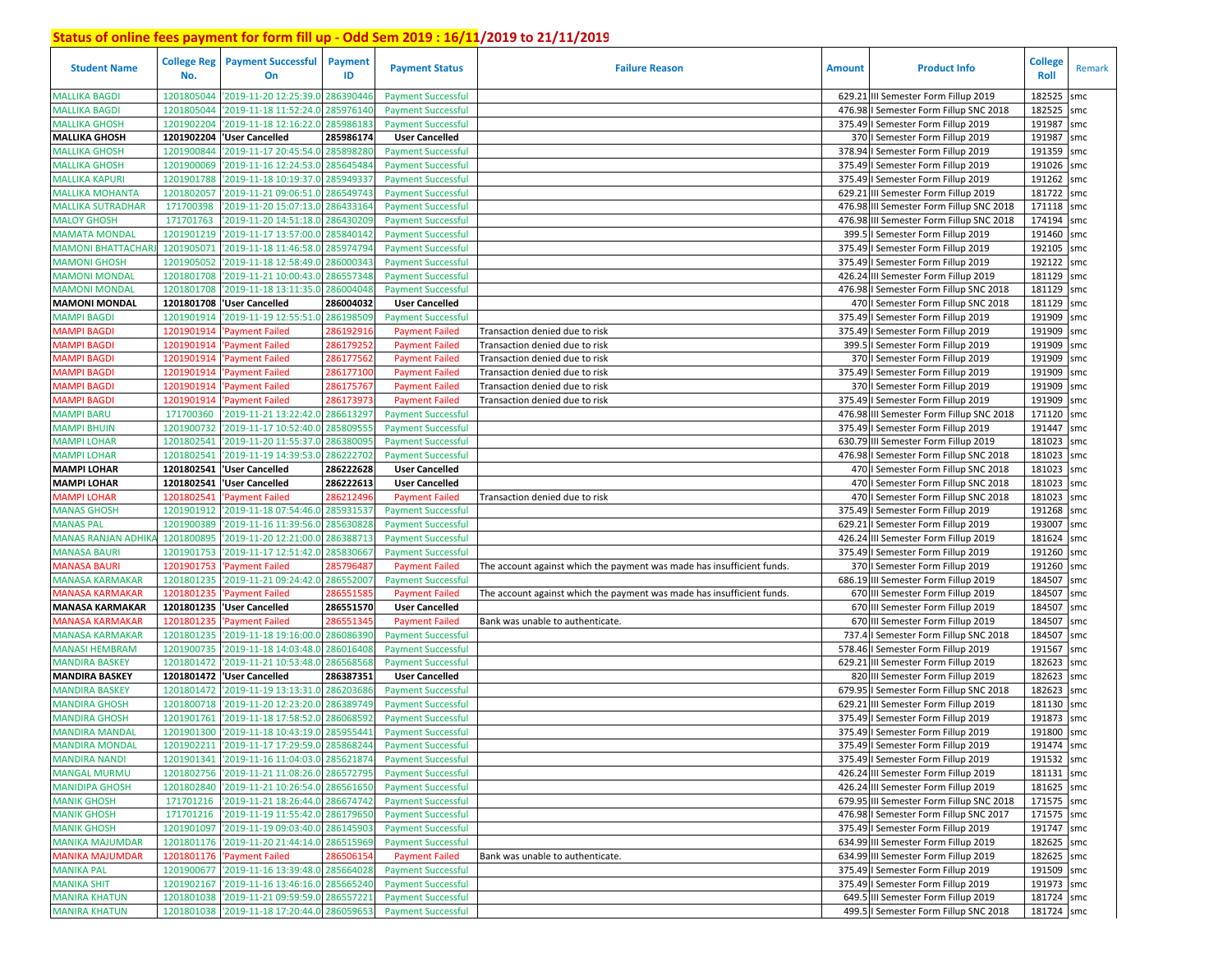| <b>Student Name</b>                  | No.                      | <b>College Reg</b>   Payment Successful<br>On                 | Payment<br>ID          | <b>Payment Status</b>                          | <b>Failure Reason</b>                           | <b>Amount</b> | <b>Product Info</b>                                                    | <b>College</b><br><b>Roll</b> | Remark     |
|--------------------------------------|--------------------------|---------------------------------------------------------------|------------------------|------------------------------------------------|-------------------------------------------------|---------------|------------------------------------------------------------------------|-------------------------------|------------|
| <b>MANIRA KHATUN</b>                 | 1201801038               | Payment Failed                                                | 286058840              | <b>Payment Failed</b>                          | Bank was unable to authenticate.                |               | 470   Semester Form Fillup SNC 2018                                    | 181724                        | smc        |
| <b>MANIRA KHATUN</b>                 | 1201801038               | Payment Failed                                                | 28605751               | <b>Payment Failed</b>                          | Bank was unable to authenticate.                |               | 470   Semester Form Fillup SNC 2018                                    | 181724                        | smc        |
| <b>MANIRUL SHAH</b>                  | 1721700038               | '2019-11-20 14:57:11.0 286431328                              |                        | <b>Payment Successful</b>                      |                                                 |               | 476.98 III Semester Form Fillup SNC 2018                               | 174209 smc                    |            |
| <b>MANISHA LOHAR</b>                 | 1201900955               | '2019-11-18 16:36:43.0 286048334                              |                        | <b>Payment Successful</b>                      |                                                 |               | 375.49   Semester Form Fillup 2019                                     | 191365 smc                    |            |
| <b>MANISHA SINGH</b>                 | 1201900803               | '2019-11-18 10:52:44.0                                        | 285958295              | <b>Payment Successful</b>                      |                                                 |               | 375.49   Semester Form Fillup 2019                                     | 191689                        | smc        |
| <b>MANJUSHREE MONDAI</b>             | 1201901265               | '2019-11-18 10:33:19.0 285953117                              |                        | <b>Payment Successful</b>                      |                                                 |               | 375.49   Semester Form Fillup 2019                                     | 191790                        | smc        |
| <b>MANJUSRI MONDAL</b>               | 171701932                | '2019-11-21 10:48:30.0                                        | 286566961              | <b>Payment Successful</b>                      |                                                 |               | 478.18 III Semester Form Fillup SNC 2018                               | 174210 smc                    |            |
| <b>MANOHAR BARI</b>                  | 1201901268               | '2019-11-18 10:59:35.0 285960155                              |                        | <b>Payment Successful</b>                      |                                                 |               | 375.49   Semester Form Fillup 2019                                     | 191530                        | smc        |
| <b>MANOJ NANDI</b>                   | 1201900220               | '2019-11-17 12:09:24.0 285822698                              |                        | <b>Payment Successful</b>                      |                                                 |               | 629.21   Semester Form Fillup 2019                                     | 193062                        | smc        |
| <b>MANOJ RUIDAS</b>                  | 1201901792               | '2019-11-18 17:42:26.0 286064958                              |                        | <b>Payment Successful</b>                      |                                                 |               | 375.49   Semester Form Fillup 2019                                     | 191263 smc                    |            |
| MANORANJAN NANDI                     | 1201960015               | '2019-11-18 11:14:26.0                                        | 285964750              | <b>Payment Successful</b>                      |                                                 |               | 629.21   Semester Form Fillup 2019                                     | 193231                        | smc        |
| <b>MANSARAM GORAI</b>                | 1201800169               | '2019-11-21 10:25:06.0 286561722                              |                        | <b>Payment Successful</b>                      |                                                 |               | 679.95 III Semester Form Fillup 2019                                   | 181510 smc                    |            |
| <b>MANTI GORAI</b>                   | 1201800533               | '2019-11-19 09:16:21.0                                        | 286147324              | <b>Payment Successful</b>                      |                                                 |               | 730.69   Semester Form Fillup SNC 2018                                 | 184106 smc                    |            |
| <b>MAYNA GHOSH</b>                   | 1201901358               | '2019-11-18 19:09:55.0                                        | 286085235              | <b>Payment Successful</b>                      |                                                 |               | 375.49   Semester Form Fillup 2019                                     | 191296 smc                    |            |
| <b>MAYNA ROY</b>                     | 1201801653               | '2019-11-20 12:32:54.0                                        | 286392798              | <b>Payment Successful</b>                      |                                                 |               | 629.21 III Semester Form Fillup 2019                                   | 182183 smc                    |            |
| <b>MAYNA ROY</b>                     | 1201801653               | 'User Cancelled                                               | 286392780              | <b>User Cancelled</b>                          |                                                 |               | 620 III Semester Form Fillup 2019                                      | 182183                        | smc        |
| MD JAHAFAR MONDAL                    | 1201902627               | '2019-11-18 12:22:04.0                                        | 285988242              | <b>Payment Successful</b>                      |                                                 |               | 375.49   Semester Form Fillup 2019                                     | 192075 smc                    |            |
| <b>MD ROHIT MIDDYA</b>               | 1201901609               | '2019-11-17 10:55:15.                                         | 285809938              | <b>Payment Successful</b>                      |                                                 |               | 375.49   Semester Form Fillup 2019                                     | 191464                        | smc        |
| <b>MEGHNAD BID</b>                   | 1201902360               | '2019-11-18 11:58:14.                                         | 285977946              | <b>Payment Successful</b>                      |                                                 |               | 375.49   Semester Form Fillup 2019                                     | 192019 smc                    |            |
| <b>MEGNAD GHOSH</b>                  | 1201902458               | '2019-11-19 08:20:47.                                         | 286141911              | <b>Payment Successful</b>                      |                                                 |               | 375.49   Semester Form Fillup 2019                                     | 192039                        | smc        |
| <b>MEHERUNNESHA KHAT</b>             | 1201900700               | '2019-11-18 17:26:34.                                         | 286061244              | <b>Payment Successful</b>                      |                                                 |               | 375.49   Semester Form Fillup 2019                                     | 191287                        | smc        |
| <b>MEHERUNNISHA KHATI</b>            | 1201802492               | '2019-11-20 12:18:13.                                         | 286388326              | <b>Payment Successful</b>                      |                                                 |               | 629.21 III Semester Form Fillup 2019                                   | 181725                        | smc        |
| <b>MILAN BAGDI</b>                   | 1201801698               | '2019-11-18 19:48:57.0                                        | 286093288              | <b>Payment Successful</b>                      |                                                 |               | 476.98   Semester Form Fillup SNC 2018                                 | 182186 smc                    |            |
| <b>MILAN GHORU</b>                   | 1201901143               | '2019-11-17 18:29:44.0                                        | 285877428              | <b>Payment Successful</b>                      |                                                 |               | 375.49   Semester Form Fillup 2019                                     | 191761                        | smc        |
| <b>MILAN LOHAR</b>                   | 1201902373               | '2019-11-19 11:48:23.0                                        | 286176893              | <b>Payment Successful</b>                      |                                                 |               | 583.78   Semester Form Fillup 2019                                     | 191633                        | smc        |
| <b>MILAN LOHAR</b>                   | 1201902373               | <b>User Cancelled</b>                                         | 286145575              | <b>User Cancelled</b>                          |                                                 |               | 570   Semester Form Fillup 2019                                        | 191633                        | smc        |
| <b>MILAN LOHAR</b>                   | 1201902373               | 'Payment Failed                                               | 285995889              | <b>Payment Failed</b>                          | Bank was unable to authenticate.                |               | 570   Semester Form Fillup 2019                                        | 191633                        | smc        |
| <b>MILAN MAJHI</b>                   | 1201902342               | '2019-11-18 18:30:29.0                                        | 286075753              | <b>Payment Successful</b>                      |                                                 |               | 375.49   Semester Form Fillup 2019                                     | 191479                        | smc        |
| <b>MILAN PATRA</b>                   |                          | 1201902136  'User Cancelled                                   | 286097751              | <b>User Cancelled</b>                          |                                                 |               | 620   Semester Form Fillup 2019                                        | 193065 smc                    |            |
| MILAN PATRA                          |                          | 1201902136   User Cancelled                                   | 286097370              | <b>User Cancelled</b>                          |                                                 |               | 620   Semester Form Fillup 2019                                        | 193065 smc                    |            |
| <b>MILAN PATRA</b>                   |                          | 1201902136   User Cancelled                                   | 286097114              | <b>User Cancelled</b>                          |                                                 |               | 620   Semester Form Fillup 2019                                        | 193065 smc                    |            |
| <b>MILAN PATRA</b>                   | 1201902136               | '2019-11-18 19:46:25.0                                        | 286092854              | <b>Payment Successful</b>                      |                                                 |               | 629.21   Semester Form Fillup 2019                                     | 193065 smc                    |            |
| <b>MILON DEY</b>                     | 1201801414               | '2019-11-21 12:16:38.0                                        | 286593146              | <b>Payment Successful</b>                      |                                                 |               | 426.24 III Semester Form Fillup 2019                                   | 181024                        | smc        |
| <b>MILON DEY</b>                     |                          | 1201801414 User Cancelled                                     | 286538378              | <b>User Cancelled</b>                          |                                                 |               | 420 III Semester Form Fillup 2019                                      | 181024 smc                    |            |
| <b>MILON DEY</b>                     |                          | 1201801414 User Cancelled                                     | 286467260              | <b>User Cancelled</b>                          |                                                 |               | 420 III Semester Form Fillup 2019                                      | 181024                        | smc        |
| <b>MILON DEY</b>                     |                          | 1201801414   User Cancelled                                   | 286464558              | <b>User Cancelled</b>                          |                                                 |               | 420 III Semester Form Fillup 2019                                      | 181024                        | smc        |
| <b>MILON DEY</b>                     | 1201801414               | 'User Cancelled                                               | 286464083              | <b>User Cancelled</b>                          |                                                 |               | 420 III Semester Form Fillup 2019                                      | 181024                        | smc        |
| <b>MILON DEY</b>                     | 1201801414               | '2019-11-20 17:18:16.                                         | 286462203              | <b>Payment Successful</b>                      |                                                 |               | 426.24 III Semester Form Fillup 2019                                   | 181024 smc                    |            |
| <b>MILON DEY</b>                     | 1201801414               | 'Payment Failed                                               | 286460146              | <b>Payment Failed</b>                          | Transaction interrupted by pressing back button |               | 420 III Semester Form Fillup 2019                                      | 181024                        | smc        |
| <b>MILON DEY</b>                     |                          | 1201801414  'User Cancelled                                   | 286457576              | <b>User Cancelled</b>                          |                                                 |               | 420 III Semester Form Fillup 2019                                      | 181024                        | smc        |
| <b>MILON DEY</b><br><b>MILON DEY</b> | 1201801414               | 'User Cancelled                                               | 286457226<br>286455627 | <b>User Cancelled</b>                          |                                                 |               | 420 III Semester Form Fillup 2019                                      | 181024                        | smc        |
| <b>MILON DEY</b>                     | 1201801414<br>1201801414 | 'User Cancelled<br>'User Cancelled                            | 286455593              | <b>User Cancelled</b><br><b>User Cancelled</b> |                                                 |               | 420 III Semester Form Fillup 2019<br>420 III Semester Form Fillup 2019 | 181024<br>181024              | smc<br>smc |
| <b>MILON DEY</b>                     | 1201801414               |                                                               | 286332956              | <b>User Cancelled</b>                          |                                                 |               | 420 III Semester Form Fillup 2019                                      | 181024                        | smc        |
| <b>MIRAJUL MALLICK</b>               | 1201802251               | <b>User Cancelled</b><br>'2019-11-21 08:52:50.                | 286548319              | <b>Payment Successful</b>                      |                                                 |               | 426.24 III Semester Form Fillup 2019                                   | 182188                        | smc        |
| <b>MITHU SEN</b>                     | 1201900617               | '2019-11-19 10:18:10.                                         | 286156731              | <b>Payment Successful</b>                      |                                                 |               | 375.49   Semester Form Fillup 2019                                     | 192142                        | smc        |
| <b>MOFIJUL SK</b>                    |                          | 1201900873 2019-11-18 11:27:06.0 285968683                    |                        | <b>Payment Successful</b>                      |                                                 |               | 375.49   Semester Form Fillup 2019                                     | 191704                        | smc        |
| <b>MOHIDUL MIDDYA</b>                |                          | 1201805010 2019-11-19 11:54:39.0 286179511 Payment Successful |                        |                                                |                                                 |               | 476.98   Semester Form Fillup SNC 2018                                 | 182528 smc                    |            |
| <b>MOINAK MONDAL</b>                 |                          | 1201801745 '2019-11-20 11:49:23.0 286377676                   |                        | <b>Payment Successful</b>                      |                                                 |               | 679.95 III Semester Form Fillup 2019                                   | 184823 smc                    |            |
| <b>MOINAK MONDAL</b>                 |                          | 1201801745 'Payment Failed                                    | 286373808              | <b>Payment Failed</b>                          | Bank was unable to authenticate.                |               | 670 III Semester Form Fillup 2019                                      | 184823 smc                    |            |
| <b>MOINAK MONDAL</b>                 |                          | 1201801745 User Cancelled                                     | 286370325              | <b>User Cancelled</b>                          |                                                 |               | 670 III Semester Form Fillup 2019                                      | 184823 smc                    |            |
| <b>MONDIRA GHOSH</b>                 |                          | 1201800494 '2019-11-21 11:33:23.0 286579638                   |                        | <b>Payment Successful</b>                      |                                                 |               | 426.24 III Semester Form Fillup 2019                                   | 182193 smc                    |            |
| <b>MONDIRA GHOSH</b>                 |                          | 1201801618 2019-11-21 09:21:16.0 286551458                    |                        | <b>Payment Successful</b>                      |                                                 |               | 426.24 III Semester Form Fillup 2019                                   | 181210 smc                    |            |
| <b>MONDIRA GHOSH</b>                 |                          | 1201801676 2019-11-20 11:47:52.0 286377668                    |                        | <b>Payment Successful</b>                      |                                                 |               | 630.79 III Semester Form Fillup 2019                                   | 181025 smc                    |            |
| <b>MONDIRA GHOSH</b>                 |                          | 1201801676 2019-11-19 13:31:47.0 286207949                    |                        | <b>Payment Successful</b>                      |                                                 |               | 476.98   Semester Form Fillup SNC 2018                                 | 181025 smc                    |            |
| <b>MONDIRA GHOSH</b>                 |                          | 1201800494 '2019-11-18 11:15:41.0 285965140                   |                        | <b>Payment Successful</b>                      |                                                 |               | 476.98   Semester Form Fillup SNC 2018                                 | 182193 smc                    |            |
| <b>MONIKA BANGAL</b>                 |                          | 1201902280 2019-11-16 12:22:03.0 285643930                    |                        | <b>Payment Successful</b>                      |                                                 |               | 375.49   Semester Form Fillup 2019                                     | 191275 smc                    |            |
| <b>MONIKA GHOSH</b>                  |                          | 1201960035 2019-11-18 12:09:07.0 285983630                    |                        | <b>Payment Successful</b>                      |                                                 |               | 375.49   Semester Form Fillup 2019                                     | 192138 smc                    |            |
| <b>MONIKA RUIDAS</b>                 |                          | 1201801507 2019-11-21 10:25:31.0 286560826                    |                        | <b>Payment Successful</b>                      |                                                 |               | 426.24 III Semester Form Fillup 2019                                   | 182196 smc                    |            |
| <b>MONIKA RUIDAS</b>                 |                          | 1201801507 User Cancelled                                     | 286373834              | <b>User Cancelled</b>                          |                                                 |               | 620 III Semester Form Fillup 2019                                      | 182196 smc                    |            |
|                                      |                          |                                                               |                        |                                                |                                                 |               |                                                                        |                               |            |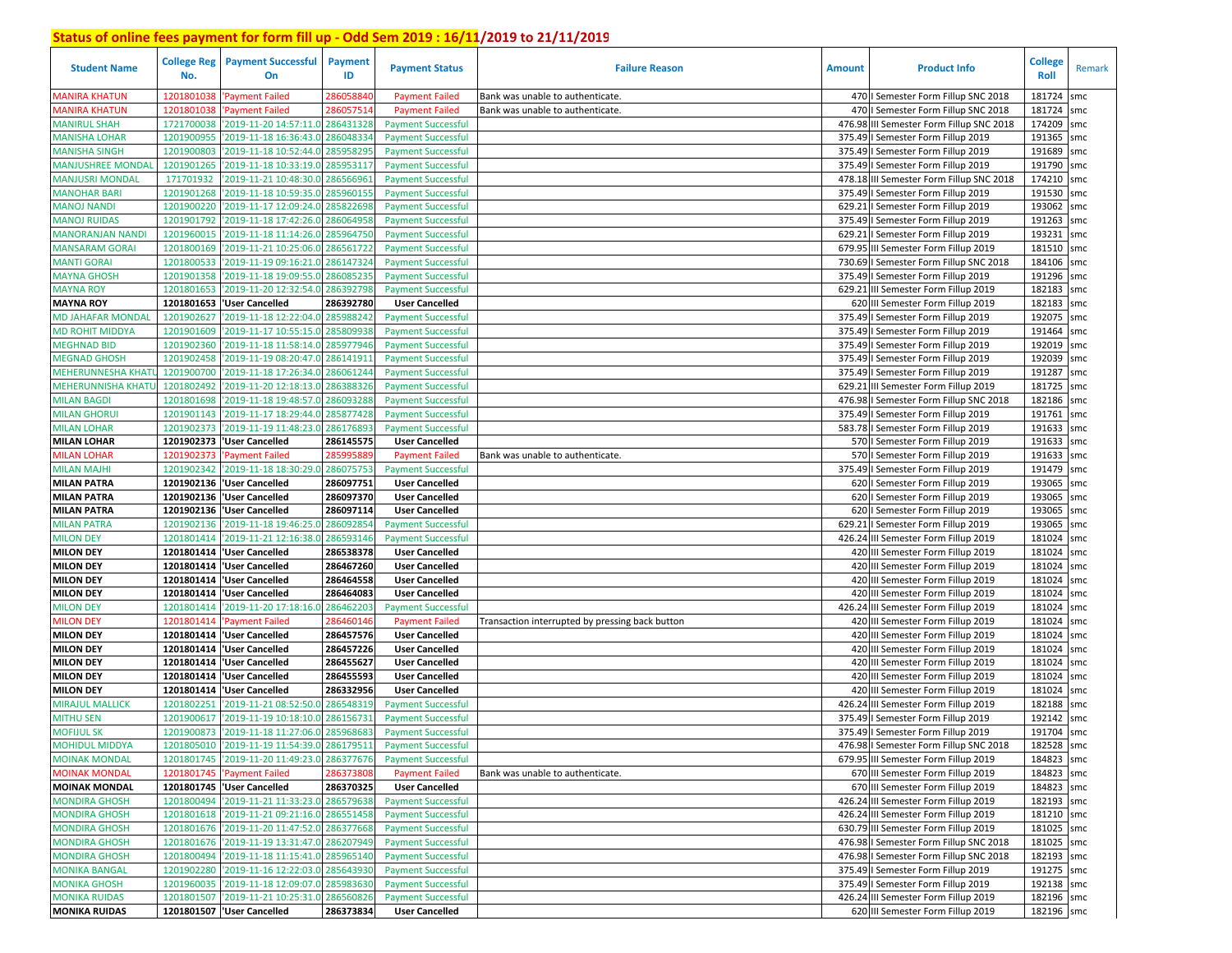| <b>Student Name</b>     | <b>College Reg</b><br>No. | <b>Payment Successful</b><br>On             | <b>Payment</b><br>ID | <b>Payment Status</b>     | <b>Failure Reason</b>            | <b>Amount</b> | <b>Product Info</b>                      | <b>College</b><br>Roll | Remark |
|-------------------------|---------------------------|---------------------------------------------|----------------------|---------------------------|----------------------------------|---------------|------------------------------------------|------------------------|--------|
| <b>MONIKA RUIDAS</b>    | 1201801507                | '2019-11-18 10:25:29.0                      | 285950945            | <b>Payment Successful</b> |                                  |               | 476.98   Semester Form Fillup SNC 2018   | 182196                 | smc    |
| <b>MONIKA SAHA</b>      | 1201902040                | '2019-11-17 17:17:46.0                      | 285866436            | <b>Payment Successful</b> |                                  |               | 375.49   Semester Form Fillup 2019       | 191948 smc             |        |
| <b>MONIMALA SANTRA</b>  | 1201902306                | '2019-11-16 11:31:56.0                      | 285629010            | <b>Payment Successful</b> |                                  |               | 375.49   Semester Form Fillup 2019       | 192005                 | smc    |
| MONJURA KHATUN          | 1201901812                | '2019-11-17 12:42:19.0                      | 285829144            | <b>Payment Successful</b> |                                  |               | 578.46   Semester Form Fillup 2019       | 191602                 | smc    |
| <b>MONOHAR HAZRA</b>    | 171700183                 | '2019-11-21 12:35:03.0                      | 286599642            | <b>Payment Successful</b> |                                  |               | 730.69 III Semester Form Fillup SNC 2018 | 172088                 | smc    |
| <b>MONOHAR HAZRA</b>    | 171700183                 | '2019-11-17 12:08:15.0                      | 285819853            | <b>Payment Successful</b> |                                  |               | 730.69   Semester Form Fillup SNC 2017   | 172088                 | smc    |
| <b>MONOHAR HAZRA</b>    | 171700183                 | 'User Cancelled                             | 285768199            | <b>User Cancelled</b>     |                                  |               | 720   Semester Form Fillup SNC 2017      | 172088                 | smc    |
| <b>MONOJIT BARAT</b>    | 1201901722                | '2019-11-18 14:22:50.0                      | 286020108            | <b>Payment Successful</b> |                                  |               | 399.5   Semester Form Fillup 2019        | 191867                 | smc    |
| <b>MONOJIT BARAT</b>    |                           | 1201901722 User Cancelled                   | 286019447            | <b>User Cancelled</b>     |                                  |               | 370   Semester Form Fillup 2019          | 191867                 | smc    |
| <b>MONOJIT BARAT</b>    | 1201901722                | 'Payment Failed                             | 286018519            | <b>Payment Failed</b>     | Bank was unable to authenticate. |               | 370   Semester Form Fillup 2019          | 191867                 | smc    |
| <b>MONOJIT BARAT</b>    |                           | 1201901722  'User Cancelled                 | 286017845            | <b>User Cancelled</b>     |                                  |               | 370   Semester Form Fillup 2019          | 191867                 | smc    |
| <b>MONOTOSH DAS</b>     | 1201801508                | '2019-11-21 10:27:51.0                      | 286562701            | <b>Payment Successful</b> |                                  |               | 426.24 III Semester Form Fillup 2019     | 182198 smc             |        |
| <b>MONOTOSH DAS</b>     |                           | 1201801508 User Cancelled                   | 286562694            | <b>User Cancelled</b>     |                                  |               | 420 III Semester Form Fillup 2019        | 182198 smc             |        |
| <b>MONSUR RAHAMAN M</b> | 1201900360                | '2019-11-18 10:32:08.0                      | 285952039            | <b>Payment Successful</b> |                                  |               | 375.49   Semester Form Fillup 2019       | 191137 smc             |        |
| MOU BAGDI               | 1201801799                | '2019-11-20 09:47:27.0                      | 286349044            | <b>Payment Successful</b> |                                  |               | 629.21 III Semester Form Fillup 2019     | 182199 smc             |        |
| <b>MOU BAGDI</b>        | 1201801799                | '2019-11-19 11:33:53.0                      | 286173735            | <b>Payment Successful</b> |                                  |               | 476.98   Semester Form Fillup SNC 2018   | 182199 smc             |        |
| <b>MOU BARUI</b>        | 1201901071                | '2019-11-16 11:24:20.                       | 28562688             | <b>Payment Successful</b> |                                  |               | 375.49   Semester Form Fillup 2019       | 191456 smc             |        |
| <b>MOU MONDAL</b>       | 1201800845                | '2019-11-21 12:12:22.                       | 28659225             | <b>Payment Successful</b> |                                  |               | 426.24 III Semester Form Fillup 2019     | 182201                 | smc    |
| <b>MOU MONDAL</b>       |                           | 1201800845  'User Cancelled                 | 286592249            | <b>User Cancelled</b>     |                                  |               | 420 III Semester Form Fillup 2019        | 182201 smc             |        |
| <b>MOU SINGH SARDAR</b> | 1201800312                | '2019-11-21 11:04:07.                       | 286571512            | <b>Payment Successful</b> |                                  |               | 426.24 III Semester Form Fillup 2019     | 181132                 | smc    |
| <b>MOU SINGH SARDAR</b> |                           | 1201800312 User Cancelled                   | 286571492            | <b>User Cancelled</b>     |                                  |               | 420 III Semester Form Fillup 2019        | 181132 smc             |        |
| <b>MOU SINGH SARDAR</b> | 1201800312                | '2019-11-19 13:22:19.0                      | 286206108            | <b>Payment Successful</b> |                                  |               | 476.98   Semester Form Fillup SNC 2018   | 181132                 | smc    |
| <b>MOUBANI GHOSAL</b>   | 1201801027                | '2019-11-21 11:39:18.0                      | 286581146            | <b>Payment Successful</b> |                                  |               | 679.95 III Semester Form Fillup 2019     | 184855                 | smc    |
| <b>MOUBANI GHOSAL</b>   | 1201801027                | 'User Cancelled                             | 286581140            | <b>User Cancelled</b>     |                                  |               | 670 III Semester Form Fillup 2019        | 184855                 | smc    |
| <b>MOULI DUTTA</b>      | 1201900642                | '2019-11-16 21:34:08.0                      | 285761120            | <b>Payment Successful</b> |                                  |               | 375.49   Semester Form Fillup 2019       | 191285 smc             |        |
| <b>MOULI DUTTA</b>      | 1201900642                | 'User Cancelled                             | 285761056            | <b>User Cancelled</b>     |                                  |               | 370   Semester Form Fillup 2019          | 191285 smc             |        |
| <b>MOULI GOSWAMI</b>    | 1201800038                | '2019-11-21 14:21:51.0                      | 286626395            | <b>Payment Successful</b> |                                  |               | 449.5 III Semester Form Fillup 2019      | 181211                 | smc    |
| <b>MOULI GOSWAMI</b>    | 1201800038                | '2019-11-19 13:09:54.0                      | 286202661            | <b>Payment Successful</b> |                                  |               | 476.98   Semester Form Fillup SNC 2018   | 181211                 | smc    |
| <b>MOULI GOSWAMI</b>    | 1201800038                | 'User Cancelled                             | 286202648            | <b>User Cancelled</b>     |                                  |               | 470   Semester Form Fillup SNC 2018      | 181211                 | smc    |
| MOULI GOSWAMI           | 120180003                 | <b>Payment Failed</b>                       | 28619330:            | <b>Payment Failed</b>     | Transaction denied due to risk   |               | 470   Semester Form Fillup SNC 2018      | 181211                 | smc    |
| <b>MOUMITA BANERJEE</b> | 1201900100                | '2019-11-16 12:58:34.0                      | 285654156            | <b>Payment Successful</b> |                                  |               | 375.49   Semester Form Fillup 2019       | 191039                 | smc    |
| <b>MOUMITA BARIK</b>    | 171700951                 | '2019-11-21 12:39:29.0                      | 286601410            | <b>Payment Successful</b> |                                  |               | 476.98 III Semester Form Fillup SNC 2018 | 174226 smc             |        |
| <b>MOUMITA BARIK</b>    | 1201800688                | '2019-11-20 16:04:44.0                      | 286445041            | <b>Payment Successful</b> |                                  |               | 426.24 III Semester Form Fillup 2019     | 182202 smc             |        |
| MOUMITA BARIK           | 1201800688                | '2019-11-18 13:14:08.0                      | 286004736            | <b>Payment Successful</b> |                                  |               | 476.98   Semester Form Fillup SNC 2018   | 182202 smc             |        |
| <b>MOUMITA DAWN</b>     |                           | 1201801302 2019-11-20 10:52:53.0            | 286362064            | <b>Payment Successful</b> |                                  |               | 629.21 III Semester Form Fillup 2019     | 182203 smc             |        |
| <b>MOUMITA DAWN</b>     |                           | 1201801302 User Cancelled                   | 286362041            | <b>User Cancelled</b>     |                                  |               | 620 III Semester Form Fillup 2019        | 182203 smc             |        |
| <b>MOUMITA DEASI</b>    | 1201902170                | '2019-11-19 10:17:47.0                      | 286156667            | <b>Payment Successful</b> |                                  |               | 375.49   Semester Form Fillup 2019       | 191974 smc             |        |
| MOUMITA DHARA           | 1201800558                | '2019-11-21 12:29:52.0                      | 28659833             | <b>Payment Successful</b> |                                  |               | 629.21 III Semester Form Fillup 2019     | 182626 smc             |        |
| MOUMITA GAYEN           | 1201901552                | '2019-11-16 11:58:40.0                      | 28563588             | <b>Payment Successful</b> |                                  |               | 375.49   Semester Form Fillup 2019       | 191845 smc             |        |
| MOUMITA GHOSH           | 1201802707                | '2019-11-21 12:37:11.0                      | 286600617            | <b>Payment Successful</b> |                                  |               | 426.24 III Semester Form Fillup 2019     | 181327 smc             |        |
| <b>MOUMITA GHOSH</b>    | 1201802707                | 'User Cancelled                             | 286600604            | <b>User Cancelled</b>     |                                  |               | 420 III Semester Form Fillup 2019        | 181327                 | smc    |
| <b>MOUMITA GHOSH</b>    | 1201801043                | '2019-11-21 09:54:02.                       | 286556026            | <b>Payment Successful</b> |                                  |               | 649.5 III Semester Form Fillup 2019      | 181727 smc             |        |
| <b>MOUMITA GHOSH</b>    | 1201801043                | '2019-11-18 17:26:13.                       | 28606094             | <b>Payment Successful</b> |                                  | 499.          | I Semester Form Fillup SNC 2018          | 181727 smc             |        |
| <b>MOUMITA KARAK</b>    | 1201900684                | '2019-11-18 10:49:35.                       | 285957411            | <b>Payment Successful</b> |                                  |               | 375.49   Semester Form Fillup 2019       | 191510 smc             |        |
| <b>MOUMITA MAJI</b>     | 1201801681                | '2019-11-21 10:34:51.                       | 28656404             | <b>Payment Successful</b> |                                  |               | 426.24 III Semester Form Fillup 2019     | 181629                 | smc    |
| <b>MOUMITA NANDI</b>    | 1201800795                | '2019-11-20 14:40:32.0                      | 28642687             | <b>Payment Successful</b> |                                  | 629.21        | III Semester Form Fillup 2019            | 181728 smc             |        |
| <b>MOUMITA SARKAR</b>   | 1201900648                | '2019-11-17 17:45:43.0 285870416            |                      | <b>Payment Successful</b> |                                  |               | 578.46   Semester Form Fillup 2019       | 191560                 | smc    |
| <b>MOUPI BARU</b>       |                           | 171700383 2019-11-21 13:29:52.0 286614760   |                      | <b>Payment Successful</b> |                                  |               | 476.98 III Semester Form Fillup SNC 2018 | 171135 smc             |        |
| <b>MOUSUMI BARU</b>     |                           | 1201900885 2019-11-18 10:30:23.0 285952454  |                      | <b>Payment Successful</b> |                                  |               | 375.49   Semester Form Fillup 2019       | 191361 smc             |        |
| <b>MOUSUMI BARU</b>     |                           | 1201900885  'User Cancelled                 | 285952422            | <b>User Cancelled</b>     |                                  |               | 370   Semester Form Fillup 2019          | 191361 smc             |        |
| <b>MOUSUMI BISWAS</b>   | 1201902189                | '2019-11-17 17:40:40.0 285869747            |                      | <b>Payment Successful</b> |                                  |               | 375.49   Semester Form Fillup 2019       | 191983 smc             |        |
| <b>MOUSUMI DEY</b>      |                           | 171700131 2019-11-21 10:07:29.0 286558765   |                      | <b>Payment Successful</b> |                                  |               | 476.98 III Semester Form Fillup SNC 2018 | 174231 smc             |        |
| <b>MOUSUMI GHOSH</b>    |                           | 1201902024 '2019-11-18 14:17:24.0 286018995 |                      | <b>Payment Successful</b> |                                  |               | 256.04 Additional Formfillup Fee         | 193235 smc             |        |
| <b>MOUSUMI GHOSH</b>    |                           | 1201902024 2019-11-16 12:33:53.0 285647971  |                      | <b>Payment Successful</b> |                                  |               | 375.49   Semester Form Fillup 2019       | 191942 smc             |        |
| <b>MOUSUMI GHOSH</b>    |                           | 171700785 2019-11-21 12:02:25.0 286588032   |                      | <b>Payment Successful</b> |                                  |               | 476.98 III Semester Form Fillup SNC 2018 | 171138 smc             |        |
| <b>MOUSUMI GHOSH</b>    |                           | 171702908 2019-11-21 11:06:31.0 286571901   |                      | <b>Payment Successful</b> |                                  |               | 476.98 III Semester Form Fillup SNC 2018 | 174235 smc             |        |
| <b>MOUSUMI GHOSH</b>    |                           | 1201801536 2019-11-21 10:50:55.0 286567837  |                      | <b>Payment Successful</b> |                                  |               | 426.24 III Semester Form Fillup 2019     | 182208 smc             |        |
| <b>MOUSUMI GHOSH</b>    |                           | 1201801536 2019-11-18 16:20:10.0 286045045  |                      | <b>Payment Successful</b> |                                  |               | 476.98   Semester Form Fillup SNC 2018   | 182208 smc             |        |
| <b>MOUSUMI GHOSH</b>    |                           | 1201905070 '2019-11-18 11:58:58.0 285978800 |                      | <b>Payment Successful</b> |                                  |               | 375.49   Semester Form Fillup 2019       | 192121 smc             |        |
| <b>MOUSUMI KAPURI</b>   |                           | 1201900295 '2019-11-19 12:16:44.0 286187085 |                      | <b>Payment Successful</b> |                                  |               | 375.49   Semester Form Fillup 2019       | 191110 smc             |        |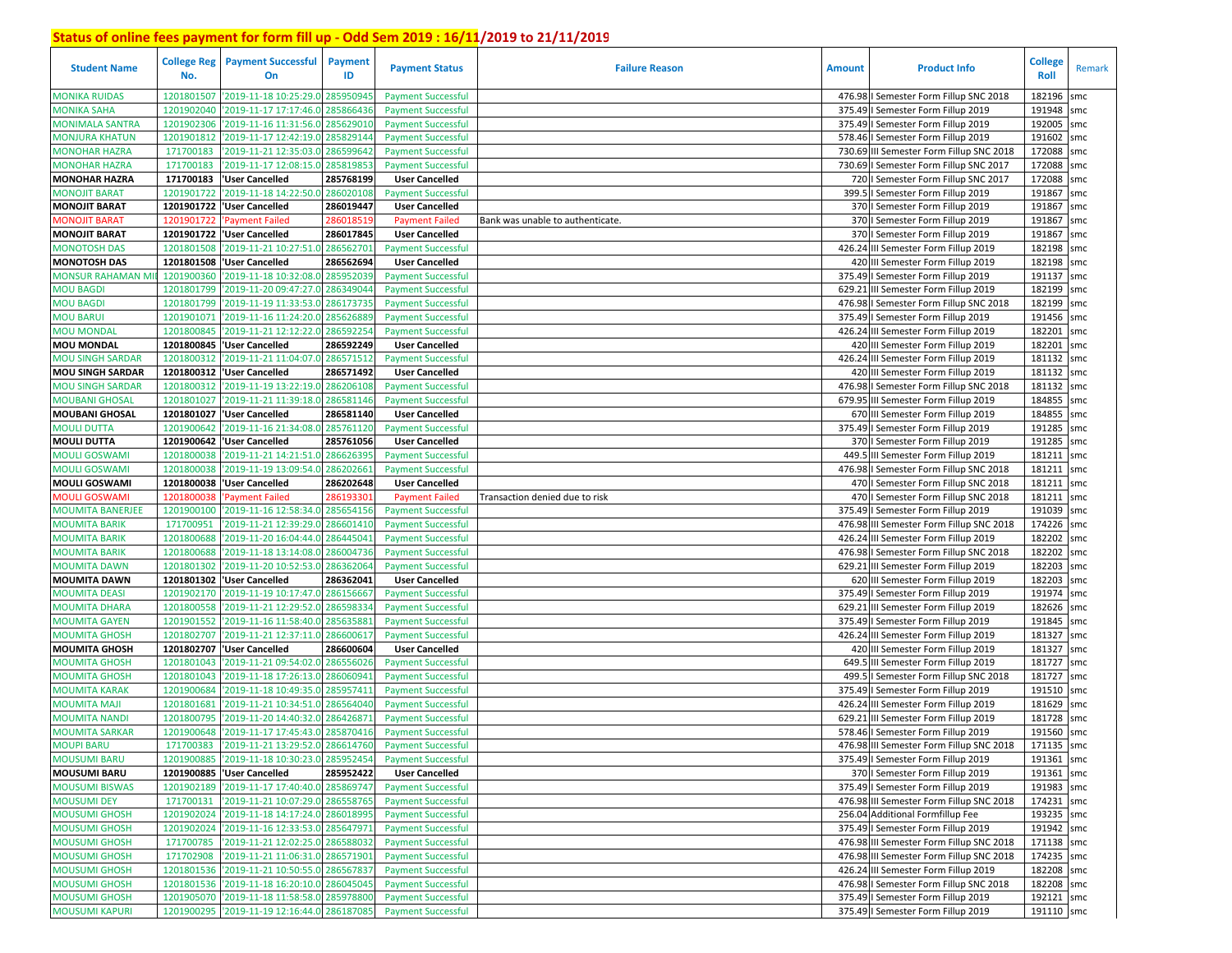| <b>Student Name</b>        | No.        | <b>College Reg</b> Payment Successful<br>On | Payment<br>ID | <b>Payment Status</b>     | <b>Failure Reason</b>                                        | <b>Amount</b> | <b>Product Info</b>                      | <b>College</b><br>Roll | Remark |
|----------------------------|------------|---------------------------------------------|---------------|---------------------------|--------------------------------------------------------------|---------------|------------------------------------------|------------------------|--------|
| <b>MOUSUMI KHAN</b>        | 1201800079 | '2019-11-20 11:49:12.0                      | 286378488     | <b>Payment Successful</b> |                                                              |               | 629.21 III Semester Form Fillup 2019     | 181133                 | smc    |
| <b>MOUSUMI LO</b>          | 1201801118 | '2019-11-21 08:43:16.0                      | 286547478     | <b>Payment Successful</b> |                                                              |               | 426.24 III Semester Form Fillup 2019     | 181806 smc             |        |
| <b>MOUSUMI LO</b>          | 1201801118 | '2019-11-19 11:44:02.0                      | 286176651     | <b>Payment Successful</b> |                                                              |               | 476.98   Semester Form Fillup SNC 2018   | 181806 smc             |        |
| <b>MOUSUMI LOHAR</b>       | 1201802081 | '2019-11-21 12:46:18.0                      | 286603060     | <b>Payment Successful</b> |                                                              |               | 426.24 III Semester Form Fillup 2019     | 181134 smc             |        |
| <b>MOUSUMI MONDAL</b>      | 1201801085 | '2019-11-21 08:56:38.0                      | 28654853      | <b>Payment Successful</b> |                                                              |               | 426.24 III Semester Form Fillup 2019     | 181135 smc             |        |
| <b>MOUSUMI PALUI</b>       | 1201901452 | '2019-11-18 09:57:41.0                      | 285944568     | <b>Payment Successful</b> |                                                              |               | 375.49   Semester Form Fillup 2019       | 191825                 | smc    |
| <b>MOUSUMI ROY</b>         | 1201800219 | '2019-11-21 09:24:15.0                      | 286551970     | <b>Payment Successful</b> |                                                              |               | 426.24 III Semester Form Fillup 2019     | 181136 smc             |        |
| <b>MOUSUMI SARKAR</b>      | 1201900667 | '2019-11-18 10:16:43.0                      | 285948587     | <b>Payment Successful</b> |                                                              |               | 375.49   Semester Form Fillup 2019       | 191663                 | smc    |
| <b>MOUSUMI SARKAR</b>      | 1201901610 | '2019-11-17 18:15:55.0 285875366            |               | <b>Payment Successful</b> |                                                              |               | 578.46   Semester Form Fillup 2019       | 191593 smc             |        |
| <b>MRINAL NAYAK</b>        |            | 1201901572 2019-11-19 08:45:31.0 286144105  |               | <b>Payment Successful</b> |                                                              |               | 375.49   Semester Form Fillup 2019       | 191848 smc             |        |
| <b>MRITYUNJOY GHOSH</b>    | 1201801449 | '2019-11-20 16:58:11.0 286457010            |               | <b>Payment Successful</b> |                                                              |               | 679.95 III Semester Form Fillup 2019     | 184107 smc             |        |
| <b>MUKTA MONDAL</b>        |            | 1201900646  'User Cancelled                 | 285790851     | <b>User Cancelled</b>     |                                                              |               | 570   Semester Form Fillup 2019          | 191559 smc             |        |
| <b>MUKTA MONDAL</b>        | 1201900646 | '2019-11-17 07:45:12.0                      | 285788450     | <b>Payment Successful</b> |                                                              |               | 583.78   Semester Form Fillup 2019       | 191559 smc             |        |
| <b>MUNMUN DHIBAR</b>       | 1201800911 | '2019-11-19 13:50:04.0                      | 286212609     | <b>Payment Successful</b> |                                                              |               | 476.98   Semester Form Fillup SNC 2018   | 182209 smc             |        |
| <b>MUNMUN GHOSH</b>        | 1201900306 | '2019-11-19 12:37:48.0                      | 28619308      | <b>Payment Successful</b> |                                                              |               | 375.49   Semester Form Fillup 2019       | 191116 smc             |        |
| <b>MUNMUN KARAK</b>        | 1201901543 | '2019-11-18 12:06:00.0                      | 285980863     | <b>Payment Successful</b> |                                                              |               | 375.49   Semester Form Fillup 2019       | 191252                 | smc    |
| <b>MUNMUN KARAK</b>        | 1201901543 | 'User Cancelled                             | 285980830     | <b>User Cancelled</b>     |                                                              |               | 370   Semester Form Fillup 2019          | 191252 smc             |        |
| <b>MUSAMMAT NASIMA I</b>   | 1201900668 | '2019-11-18 11:22:00.                       | 285966442     | <b>Payment Successful</b> |                                                              |               | 375.49   Semester Form Fillup 2019       | 191664                 | smc    |
| <b>NABAMI DUTTA</b>        | 1201800052 | '2019-11-21 13:52:51.0                      | 286619745     | <b>Payment Successful</b> |                                                              |               | 426.24 III Semester Form Fillup 2019     | 182210 smc             |        |
| <b>NABAMI DUTTA</b>        | 1201800052 | '2019-11-19 14:09:12.0                      | 28621636      | <b>Payment Successful</b> |                                                              |               | 476.98   Semester Form Fillup SNC 2018   | 182210 smc             |        |
| <b>NABAMITA DEY</b>        | 1201901433 | '2019-11-18 10:00:15.0                      | 285944947     | <b>Payment Successful</b> |                                                              |               | 375.49   Semester Form Fillup 2019       | 191461 smc             |        |
| <b>NABIN MONDAL</b>        | 1201900911 | '2019-11-17 19:29:11.0                      | 285887320     | <b>Payment Successful</b> |                                                              |               | 375.49   Semester Form Fillup 2019       | 191711                 | smc    |
| <b>NADIRA KHATUN</b>       | 1201801734 | '2019-11-21 13:06:10.0                      | 28660897      | <b>Payment Successful</b> |                                                              |               | 426.24 III Semester Form Fillup 2019     | 182211                 | smc    |
| <b>NAFEESA AMAN</b>        | 171702224  | '2019-11-21 13:22:05.0                      | 286612907     | <b>Payment Successful</b> |                                                              |               | 730.69 III Semester Form Fillup SNC 2018 | 172092                 | smc    |
| <b>NAISA KHATUN</b>        | 1201900961 | '2019-11-18 17:20:41.0                      | 286059282     | <b>Payment Successful</b> |                                                              |               | 375.49   Semester Form Fillup 2019       | 191718 smc             |        |
| <b>NAJIBUDDIN SEKH</b>     | 1201905057 | '2019-11-16 11:51:04.0                      | 285633974     | <b>Payment Successful</b> |                                                              |               | 375.49   Semester Form Fillup 2019       | 192112 smc             |        |
| <b>NAJIRA KHATUN</b>       | 1201901385 | '2019-11-17 10:36:22.0                      | 285807136     | <b>Payment Successful</b> |                                                              |               | 629.21   Semester Form Fillup 2019       | 191326 smc             |        |
| <b>NAJIRA KHATUN</b>       | 1201901385 | 'Payment Failed                             | 285806717     | <b>Payment Failed</b>     | Bank was unable to authenticate.                             |               | 620   Semester Form Fillup 2019          | 191326 smc             |        |
| <b>NANDINI BHATTACHAR</b>  | 1201800011 | '2019-11-20 11:59:37.0                      | 286382060     | <b>Payment Successful</b> |                                                              |               | 629.21 III Semester Form Fillup 2019     | 181632 smc             |        |
| <b>NANDINI CHAKRABORTY</b> | 1201900122 | '2019-11-17 11:32:33.0                      | 28581569      | <b>Payment Successful</b> |                                                              |               | 375.49   Semester Form Fillup 2019       | 191050 smc             |        |
| <b>NANDITA BAGDI</b>       | 1201900968 | '2019-11-18 17:22:58.0                      | 286060252     | <b>Payment Successful</b> |                                                              |               | 375.49   Semester Form Fillup 2019       | 191519                 | smc    |
| <b>NANDITA CHATTERJEE</b>  | 171702799  | '2019-11-21 14:43:55.0                      | 286630692     | <b>Payment Successful</b> |                                                              |               | 499.5 III Semester Form Fillup SNC 2018  | 174247                 | smc    |
| <b>NANDITA CHATTERJEE</b>  | 171702799  | 'Payment Failed                             | 286630417     | <b>Payment Failed</b>     | Transaction denied due to risk                               |               | 470 III Semester Form Fillup SNC 2018    | 174247 smc             |        |
| <b>NANDITA ROY</b>         | 1201901391 | '2019-11-17 08:28:34.0 285792329            |               | <b>Payment Successful</b> |                                                              |               | 378.94   Semester Form Fillup 2019       | 191813 smc             |        |
| <b>NANDITA ROY</b>         | 1201901391 | 'Payment Failed                             | 285791097     | <b>Payment Failed</b>     | Bank was unable to authenticate.                             |               | 370   Semester Form Fillup 2019          | 191813                 | smc    |
| <b>NANDITA ROY</b>         | 1201901391 | 'Payment Failed                             | 28574531      | <b>Payment Failed</b>     | Bank was unable to authenticate.                             |               | 370   Semester Form Fillup 2019          | 191813 smc             |        |
| <b>NANDITA ROY</b>         | 1201901391 | 'Payment Failed                             | 28573836      | <b>Payment Failed</b>     | Bank was unable to authenticate.                             |               | 370   Semester Form Fillup 2019          | 191813 smc             |        |
| <b>NARAYAN GORAI</b>       | 1201802298 | '2019-11-21 06:38:35.0                      | 28653986      | <b>Payment Successful</b> |                                                              |               | 679.95 III Semester Form Fillup 2019     | 184022 smc             |        |
| <b>NARAYAN GORAI</b>       |            | 1201802298  'User Cancelled                 | 286080011     | <b>User Cancelled</b>     |                                                              |               | 720   Semester Form Fillup SNC 2018      | 184022                 | smc    |
| <b>NARAYAN GORAI</b>       | 1201802298 | '2019-11-18 18:32:50.0                      | 286074588     | <b>Payment Successful</b> |                                                              |               | 730.69   Semester Form Fillup SNC 2018   | 184022 smc             |        |
| <b>NARAYAN GORAI</b>       | 1201802298 | 'User Cancelled                             | 286074569     | <b>User Cancelled</b>     |                                                              |               | 720   Semester Form Fillup SNC 2018      | 184022                 | smc    |
| <b>NARAYAN GORAI</b>       | 1201802298 | <b>Payment Failed</b>                       | 28606703      | <b>Payment Failed</b>     | The transaction failed due to invalid or absent card number. |               | 730.69 I Semester Form Fillup SNC 2018   | 184022                 | smc    |
| <b>NARGIS KHATUN</b>       | 1201900930 | '2019-11-18 13:47:44.0                      | 286012632     | <b>Payment Successful</b> |                                                              |               | 375.49   Semester Form Fillup 2019       | 191363                 | smc    |
| <b>NARGIS KHATUN</b>       | 1201901342 | '2019-11-17 17:41:43.0                      | 285869824     | <b>Payment Successful</b> |                                                              |               | 375.49   Semester Form Fillup 2019       | 191380 smc             |        |
| <b>NASIMA KHATUN</b>       | 1201900675 | '2019-11-19 13:36:33.                       | 286209261     | <b>Payment Successful</b> |                                                              |               | 375.49   Semester Form Fillup 2019       | 191286                 | smc    |
| <b>NAYAN MAJUMDAR</b>      | 171701076  | '2019-11-21 14:40:50.0                      | 286628662     | <b>Payment Successful</b> |                                                              |               | 882.92 III Semester Form Fillup SNC 2018 | 174248                 | smc    |
| <b>NAZERA KHATUN</b>       |            | 1201801174 2019-11-20 11:45:59.0 286377429  |               | <b>Payment Successful</b> |                                                              |               | 679.95 III Semester Form Fillup 2019     | 184612                 | smc    |
| <b>NAZERA KHATUN</b>       |            | 1201801174 User Cancelled                   | 286377413     | <b>User Cancelled</b>     |                                                              |               | 670 III Semester Form Fillup 2019        | 184612 smc             |        |
| <b>NAZERA KHATUN</b>       |            | 1201801174 2019-11-19 14:44:53.0 286223655  |               | <b>Payment Successful</b> |                                                              |               | 730.69   Semester Form Fillup SNC 2018   | 184612 smc             |        |
| <b>NAZIS KAIZAR MONDAL</b> |            | 1201900247 2019-11-18 09:32:01.0 285940689  |               | <b>Payment Successful</b> |                                                              |               | 375.49   Semester Form Fillup 2019       | 191088 smc             |        |
| <b>NAZIS KAIZAR MONDAL</b> |            | 1201900247 'User Cancelled                  | 285940582     | <b>User Cancelled</b>     |                                                              |               | 370   Semester Form Fillup 2019          | 191088 smc             |        |
| <b>NEHA NAG</b>            |            | 1201901015 2019-11-16 18:15:26.0 285715638  |               | <b>Payment Successful</b> |                                                              |               | 375.49   Semester Form Fillup 2019       | 191728 smc             |        |
| <b>NIBEDAN PAUL</b>        |            | 1201802738 2019-11-20 11:52:15.0 286378365  |               | <b>Payment Successful</b> |                                                              |               | 679.95 III Semester Form Fillup 2019     | 184826 smc             |        |
| <b>NIBEDITA KHAN</b>       |            | 1201801062 2019-11-21 11:25:18.0 286577422  |               | <b>Payment Successful</b> |                                                              |               | 426.24 III Semester Form Fillup 2019     | 181029 smc             |        |
| <b>NIBEDITA KHAN</b>       |            | 1201801062 2019-11-18 12:50:43.0 285998067  |               | <b>Payment Successful</b> |                                                              |               | 476.98   Semester Form Fillup SNC 2018   | 181029 smc             |        |
| <b>NIBEDITA KHAN</b>       |            | 1201900062 2019-11-16 12:31:57.0 285647528  |               | <b>Payment Successful</b> |                                                              |               | 629.21   Semester Form Fillup 2019       | 193068 smc             |        |
| <b>NIBEDITA KHAN</b>       |            | 1201900062 'Payment Failed                  | 285642995     | <b>Payment Failed</b>     | Bank was unable to authenticate.                             |               | 620   Semester Form Fillup 2019          | 193068 smc             |        |
| <b>NIBEDITA KHAN</b>       |            | 1201900062 'Payment Failed                  | 285641712     | <b>Payment Failed</b>     | Bank was unable to authenticate.                             |               | 620   Semester Form Fillup 2019          | 193068 smc             |        |
| <b>NIBEDITA PAL</b>        |            | 1201801790 2019-11-21 14:17:38.0 286624896  |               | <b>Payment Successful</b> |                                                              |               | 426.24 III Semester Form Fillup 2019     | 181633 smc             |        |
| <b>NIBEDITA PAL</b>        |            | 1201801790 User Cancelled                   | 286619508     | <b>User Cancelled</b>     |                                                              |               | 420 III Semester Form Fillup 2019        | 181633 smc             |        |
|                            |            |                                             |               |                           |                                                              |               |                                          |                        |        |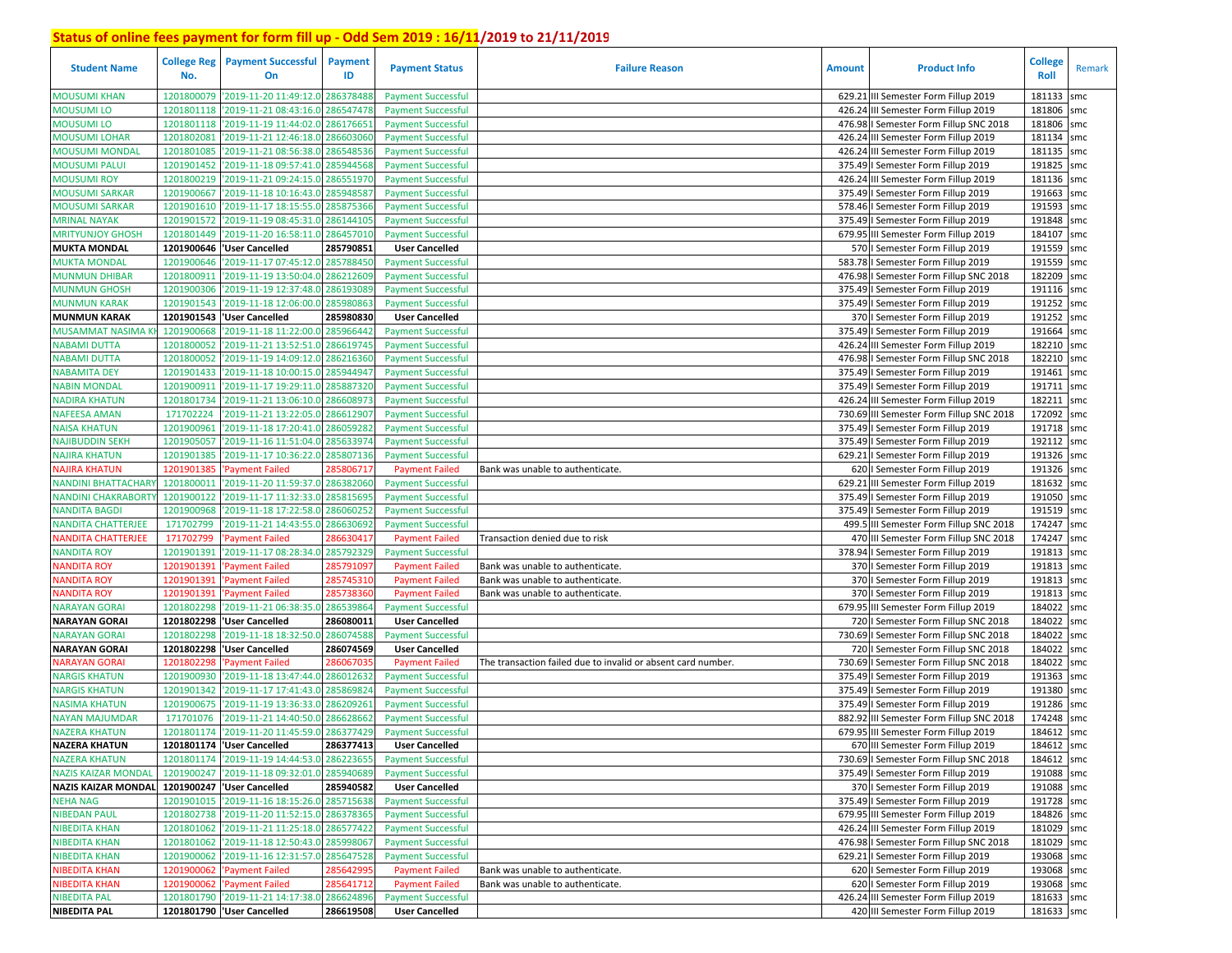| <b>Student Name</b>       | <b>College Reg</b><br>No. | <b>Payment Successful</b><br>On             | <b>Payment</b><br>ID | <b>Payment Status</b>     | <b>Failure Reason</b>                                                  | <b>Amount</b> | <b>Product Info</b>                    | <b>College</b><br>Roll | Remark |
|---------------------------|---------------------------|---------------------------------------------|----------------------|---------------------------|------------------------------------------------------------------------|---------------|----------------------------------------|------------------------|--------|
| <b>NIBEDITA PAL</b>       | 1201801790                | <b>User Cancelled</b>                       | 286594344            | <b>User Cancelled</b>     |                                                                        |               | 420 III Semester Form Fillup 2019      | 181633                 | smc    |
| NIBEDITA PAL              | 1201801790                | '2019-11-21 11:51:05.0 286584407            |                      | <b>Payment Successful</b> |                                                                        |               | 426.24 III Semester Form Fillup 2019   | 181633                 | smc    |
| <b>NILAM MUKHERJEE</b>    | 1201902438                | '2019-11-18 09:45:19.0 285942516            |                      | <b>Payment Successful</b> |                                                                        |               | 399.5   Semester Form Fillup 2019      | 191279                 | smc    |
| <b>NILANJANA GHOSH</b>    | 1201905025                | '2019-11-16 12:15:40.0                      | 285642458            | <b>Payment Successful</b> |                                                                        | 375.49        | I Semester Form Fillup 2019            | 192097                 | smc    |
| <b>NILIMA SARKAR</b>      | 1201900987                | '2019-11-18 10:50:21.0                      | 28595583             | <b>Payment Successful</b> |                                                                        | 375.49        | I Semester Form Fillup 2019            | 191240                 | smc    |
| <b>NILUFA KHATUN</b>      | 1201900752                | '2019-11-18 17:29:22.0                      | 286061908            | <b>Payment Successful</b> |                                                                        |               | 375.49   Semester Form Fillup 2019     | 191329                 | smc    |
| <b>NILUFA KHATUN</b>      | 1201900752                | <b>User Cancelled</b>                       | 286061842            | <b>User Cancelled</b>     |                                                                        |               | 370   Semester Form Fillup 2019        | 191329                 | smc    |
| <b>NIMAI ROY</b>          | 1201800595                | '2019-11-21 11:02:01.0 286570729            |                      | <b>Payment Successful</b> |                                                                        |               | 426.24 III Semester Form Fillup 2019   | 182214                 | smc    |
| <b>NIMAI ROY</b>          | 1201800595                | '2019-11-19 12:52:26.0                      | 286197976            | <b>Payment Successful</b> |                                                                        |               | 476.98   Semester Form Fillup SNC 2018 | 182214                 | smc    |
| <b>NIRMAL BIR</b>         |                           | 1201802398 User Cancelled                   | 286609782            | <b>User Cancelled</b>     |                                                                        |               | 620 III Semester Form Fillup 2019      | 182629                 | smc    |
| <b>NIRMAL BIR</b>         | 1201802398                | <b>User Cancelled</b>                       | 286606702            | <b>User Cancelled</b>     |                                                                        |               | 620 III Semester Form Fillup 2019      | 182629 smc             |        |
| <b>NIRMAL BIR</b>         | 1201802398                | 'User Cancelled                             | 286585524            | <b>User Cancelled</b>     |                                                                        |               | 620 III Semester Form Fillup 2019      | 182629 smc             |        |
| <b>NIRMAL BIR</b>         |                           | 1201802398 User Cancelled                   | 286584824            | <b>User Cancelled</b>     |                                                                        |               | 620 III Semester Form Fillup 2019      | 182629 smc             |        |
| <b>NIRMAL BIR</b>         | 1201802398                | 'User Cancelled                             | 286583201            | <b>User Cancelled</b>     |                                                                        |               | 620 III Semester Form Fillup 2019      | 182629 smc             |        |
| <b>NIRMAL BIR</b>         | 1201802398                | 'User Cancelled                             | 286583155            | <b>User Cancelled</b>     |                                                                        |               | 620 III Semester Form Fillup 2019      | 182629 smc             |        |
| <b>NIRMAL BIR</b>         | 1201802398                | 'User Cancelled                             | 286582053            | <b>User Cancelled</b>     |                                                                        |               | 620 III Semester Form Fillup 2019      | 182629                 | smc    |
| NIRMAL BIR                | 1201802398                | '2019-11-21 11:36:14.0                      | 286578402            | <b>Payment Successful</b> |                                                                        |               | 629.21 III Semester Form Fillup 2019   | 182629 smc             |        |
| <b>NIRMAL DEY</b>         | 1201805007                | '2019-11-21 12:19:20.                       | 28659408             | <b>Payment Successful</b> |                                                                        |               | 426.24 III Semester Form Fillup 2019   | 182532                 | smc    |
| <b>NIRMAL DEY</b>         | 1201805007                | '2019-11-19 09:37:51.0                      | 28614982             | <b>Payment Successful</b> |                                                                        |               | 476.98   Semester Form Fillup SNC 2018 | 182532                 | smc    |
| <b>NIRMALYA MUKHERJEE</b> | 1201802601                | 2019-11-21 12:00:48.0                       | 28658730             | <b>Payment Successful</b> |                                                                        |               | 426.24 III Semester Form Fillup 2019   | 181634                 | smc    |
| NIRMALYA MUKHERJEE        |                           | 1201802601 User Cancelled                   | 286583928            | <b>User Cancelled</b>     |                                                                        |               | 420 III Semester Form Fillup 2019      | 181634 smc             |        |
| NIRMALYA MUKHERJEE        | 1201802601                | <b>User Cancelled</b>                       | 286583824            | <b>User Cancelled</b>     |                                                                        |               | 420 III Semester Form Fillup 2019      | 181634                 | smc    |
| NIRMALYA MUKHERJEE        |                           | 1201802601 User Cancelled                   | 286583814            | <b>User Cancelled</b>     |                                                                        |               | 420 III Semester Form Fillup 2019      | 181634                 | smc    |
| NIRMALYA MUKHERJEE        | 1201802601                | <b>User Cancelled</b>                       | 286583426            | <b>User Cancelled</b>     |                                                                        |               | 420 III Semester Form Fillup 2019      | 181634                 | smc    |
| NIRMALYA MUKHERJEE        |                           | 1201802601 User Cancelled                   | 286579099            | <b>User Cancelled</b>     |                                                                        |               | 420 III Semester Form Fillup 2019      | 181634                 | smc    |
| NIRMALYA MUKHERJEE        | 1201802601                | <b>User Cancelled</b>                       | 286573812            | <b>User Cancelled</b>     |                                                                        |               | 420 III Semester Form Fillup 2019      | 181634                 | smc    |
| NIRMALYA MUKHERJEE        | 1201802601                | <b>User Cancelled</b>                       | 286567593            | <b>User Cancelled</b>     |                                                                        |               | 420 III Semester Form Fillup 2019      | 181634                 | smc    |
| <b>NIRMALYA MUKHERJEE</b> | 1201802601                | <b>User Cancelled</b>                       | 286564733            | <b>User Cancelled</b>     |                                                                        |               | 420 III Semester Form Fillup 2019      | 181634                 | smc    |
| NIRMALYA MUKHERJEE        | 1201802601                | <b>User Cancelled</b>                       | 286563972            | <b>User Cancelled</b>     |                                                                        |               | 420 III Semester Form Fillup 2019      | 181634                 | smc    |
| <b>NIRUPAM ROY</b>        | 1201801336                | '2019-11-20 16:43:41.0                      | 28645286             | <b>Payment Successful</b> |                                                                        |               | 679.95 III Semester Form Fillup 2019   | 184305                 | smc    |
| <b>NIRUPAMA SAL</b>       | 1201800401                | '2019-11-21 08:19:30.0                      | 286545447            | <b>Payment Successful</b> |                                                                        |               | 426.24 III Semester Form Fillup 2019   | 181635                 | smc    |
| <b>NIRUPAMA SAL</b>       |                           | 1201800401   User Cancelled                 | 286545444            | <b>User Cancelled</b>     |                                                                        |               | 420 III Semester Form Fillup 2019      | 181635                 | smc    |
| <b>NISHA MAJI</b>         | 1201901131                | '2019-11-18 11:45:04.0                      | 28597408             | <b>Payment Successful</b> |                                                                        |               | 375.49   Semester Form Fillup 2019     | 191758                 | smc    |
| <b>NISHA PAL</b>          | 1201900640                | '2019-11-18 09:23:52.0                      | 28593979             | <b>Payment Successful</b> |                                                                        |               | 375.49   Semester Form Fillup 2019     | 191445 smc             |        |
| <b>NOURIN MANDAL</b>      | 1201900019                | '2019-11-17 17:05:55.0                      | 285864553            | <b>Payment Successful</b> |                                                                        |               | 375.49   Semester Form Fillup 2019     | 191004                 | smc    |
| NRIPA SHIT                | 1201802167                | '2019-11-20 19:40:25.0                      | 286493913            | <b>Payment Successful</b> |                                                                        |               | 449.5 III Semester Form Fillup 2019    | 181138 smc             |        |
| <b>NRIPA SHIT</b>         | 1201802167                | <b>User Cancelled</b>                       | 286493901            | <b>User Cancelled</b>     |                                                                        |               | 420 III Semester Form Fillup 2019      | 181138 smc             |        |
| <b>NRIPA SHIT</b>         |                           | 1201802167  'User Cancelled                 | 286493893            | <b>User Cancelled</b>     |                                                                        |               | 420 III Semester Form Fillup 2019      | 181138 smc             |        |
| <b>NRIPA SHIT</b>         | 1201802167                | 'User Cancelled                             | 286493821            | <b>User Cancelled</b>     |                                                                        |               | 420 III Semester Form Fillup 2019      | 181138 smc             |        |
| <b>NRIPA SHIT</b>         | 1201802167                | 'User Cancelled                             | 286493558            | <b>User Cancelled</b>     |                                                                        |               | 420 III Semester Form Fillup 2019      | 181138 smc             |        |
| <b>NRIPA SHIT</b>         | 1201802167                | 'User Cancelled                             | 286349089            | <b>User Cancelled</b>     |                                                                        |               | 620 III Semester Form Fillup 2019      | 181138                 | smc    |
| NUPUR ANKURE              | 1201901703                | '2019-11-19 19:07:19.0                      | 286279428            | <b>Payment Successful</b> |                                                                        | 629.21        | I Semester Form Fillup 2019            | 193180 smc             |        |
| <b>NUPUR ANKURE</b>       | 1201901703                | 'User Cancelled                             | 286272132            | <b>User Cancelled</b>     |                                                                        |               | 620   Semester Form Fillup 2019        | 193180                 | smc    |
| NUPUR ANKURE              | 1201901703                | '2019-11-19 18:20:46.0                      | 28626835             | <b>Payment Successful</b> |                                                                        | 629.21        | I Semester Form Fillup 2019            | 193180                 | smc    |
| <b>NUREJA KHATUN</b>      | 1201900029                | 2019-11-16 11:29:37.                        | 28562818             | <b>Payment Successful</b> |                                                                        |               | 375.49   Semester Form Fillup 2019     | 191009                 | smc    |
| <b>NUTAN KONAR</b>        | 1201801260                | '2019-11-21 09:58:44.0                      | 28655707             | <b>Payment Successful</b> |                                                                        |               | 426.24 III Semester Form Fillup 2019   | 181139                 | smc    |
| <b>OLIULLAH SHAIKH</b>    | 1201901823                | '2019-11-17 12:48:54.0 285830148            |                      | <b>Payment Successful</b> |                                                                        |               | 578.46   Semester Form Fillup 2019     | 191603                 | smc    |
| <b>OUSMIN KHATUN</b>      |                           | 1201901784 2019-11-18 11:31:10.0 285969416  |                      | <b>Payment Successful</b> |                                                                        |               | 375.49   Semester Form Fillup 2019     | 191880 smc             |        |
| <b>PABITRA SHIT</b>       |                           | 1201901643 2019-11-18 17:55:56.0 286068084  |                      | <b>Payment Successful</b> |                                                                        |               | 629.21   Semester Form Fillup 2019     | 193191 smc             |        |
| <b>PADMA MAJUMDAR</b>     |                           | 1201805020 2019-11-21 10:51:41.0 286567995  |                      | <b>Payment Successful</b> |                                                                        |               | 426.24 III Semester Form Fillup 2019   | 182533 smc             |        |
| <b>PADMA MAJUMDAR</b>     |                           | 1201805020 2019-11-19 13:24:45.0 286206509  |                      | <b>Payment Successful</b> |                                                                        |               | 476.98   Semester Form Fillup SNC 2018 | 182533 smc             |        |
| <b>PADMA ROY</b>          |                           | 1201901978 2019-11-18 10:55:15.0 285959001  |                      | <b>Payment Successful</b> |                                                                        |               | 375.49   Semester Form Fillup 2019     | 191930 smc             |        |
| <b>PALASH BAGDI</b>       |                           | 1201900111 '2019-11-18 12:57:56.0 285999709 |                      | <b>Payment Successful</b> |                                                                        |               | 375.49   Semester Form Fillup 2019     | 191044 smc             |        |
| <b>PALASH BAGDI</b>       |                           | 1201900111 'Payment Failed                  | 285983407            | <b>Payment Failed</b>     | The account against which the payment was made has insufficient funds. |               | 370   Semester Form Fillup 2019        | 191044 smc             |        |
| <b>PALASH KARAK</b>       |                           | 171701393  'User Cancelled                  | 286581177            | <b>User Cancelled</b>     |                                                                        |               | 470 III Semester Form Fillup SNC 2018  | 171154 smc             |        |
| <b>PALLAB PAL</b>         |                           | 1201800013 2019-11-20 17:55:54.0 286470657  |                      | <b>Payment Successful</b> |                                                                        |               | 679.95 III Semester Form Fillup 2019   | 184023 smc             |        |
| <b>PALLAB PAL</b>         |                           | 1201800013 2019-11-19 23:34:55.0 286322303  |                      | <b>Payment Successful</b> |                                                                        |               | 730.69   Semester Form Fillup SNC 2018 | 184023 smc             |        |
| <b>PALLAB PAL</b>         |                           | 1201800013 'User Cancelled                  | 286320174            | <b>User Cancelled</b>     |                                                                        |               | 720   Semester Form Fillup SNC 2018    | 184023 smc             |        |
| <b>PAMPA CHEL</b>         |                           | 1201800953 2019-11-21 13:57:06.0 286620736  |                      | <b>Payment Successful</b> |                                                                        |               | 426.24 III Semester Form Fillup 2019   | 182219 smc             |        |
| <b>PAMPA MANDAL</b>       |                           | 1201900875 2019-11-16 17:27:44.0 285705961  |                      | <b>Payment Successful</b> |                                                                        |               | 375.49   Semester Form Fillup 2019     | 191705 smc             |        |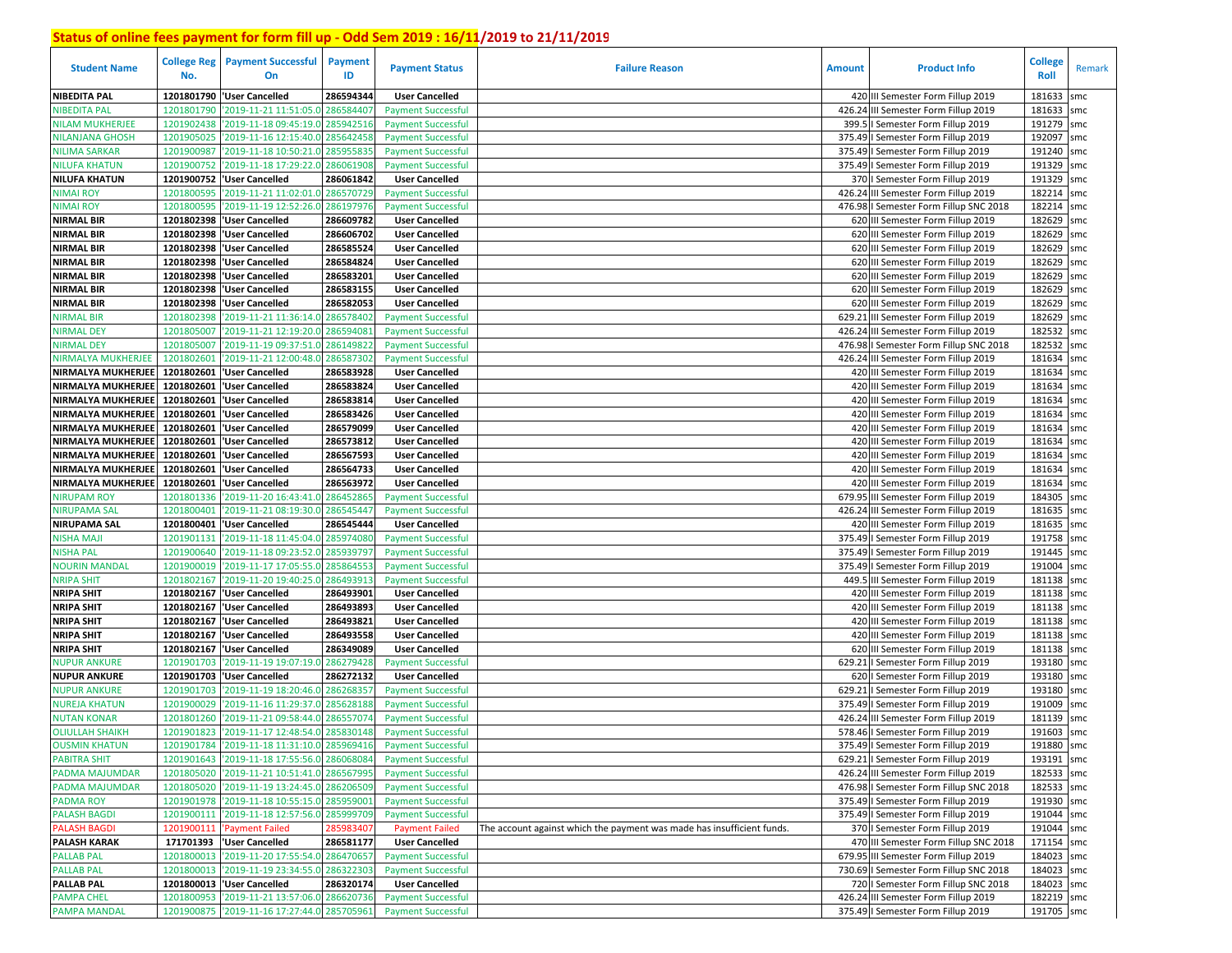| <b>Student Name</b>                    | No.                      | <b>College Reg   Payment Successful</b><br>On | <b>Payment</b><br>ID  | <b>Payment Status</b>                          | <b>Failure Reason</b>                           | <b>Amount</b> | <b>Product Info</b>                                                       | <b>College</b><br>Roll   | Remark |
|----------------------------------------|--------------------------|-----------------------------------------------|-----------------------|------------------------------------------------|-------------------------------------------------|---------------|---------------------------------------------------------------------------|--------------------------|--------|
| <b>PAMPA PRAMANIK</b>                  | 1201901662               | '2019-11-17 12:19:51.0                        | 285824948             | <b>Payment Successful</b>                      |                                                 |               | 375.49   Semester Form Fillup 2019                                        | 191466                   | smc    |
| <b>PAMPA PRAMANIK</b>                  | 1201901662               | <b>Payment Failed</b>                         | 28582473              | <b>Payment Failed</b>                          | Transaction interrupted by pressing back button |               | 370   Semester Form Fillup 2019                                           | 191466 smc               |        |
| PANCHANAN MAJUMD                       | 1201900512               | '2019-11-19 11:38:45.0                        | 286174103             | <b>Payment Successful</b>                      |                                                 |               | 375.49   Semester Form Fillup 2019                                        | 191196 smc               |        |
| PANCHANAN MAJUMD                       | 1201900512               | 'Payment Failed                               | 28616278              | <b>Payment Failed</b>                          | Transaction Failed at bank end.                 |               | 370   Semester Form Fillup 2019                                           | 191196 smc               |        |
| <b>PAPAI GUIN</b>                      | 1201801420               | '2019-11-20 09:49:04.0                        | 28634929              | <b>Payment Successful</b>                      |                                                 |               | 629.21 III Semester Form Fillup 2019                                      | 182220 smc               |        |
| <b>PAPIA DARI</b>                      | 1201901326               | '2019-11-19 14:36:24.0                        | 286222052             | <b>Payment Successful</b>                      |                                                 |               | 375.49   Semester Form Fillup 2019                                        | 191805                   | smc    |
| PAPIA DARI                             | 1201901326               | 'Payment Failed                               | 28621804              | <b>Payment Failed</b>                          | Transaction denied due to risk                  |               | 370   Semester Form Fillup 2019                                           | 191805 smc               |        |
| <b>PAPIA DARI</b>                      | 1201901326               | 'Payment Failed                               | 286214713             | <b>Payment Failed</b>                          | Transaction denied due to risk                  |               | 370   Semester Form Fillup 2019                                           | 191805                   | smc    |
| <b>PAPIYA DEASI</b>                    |                          | 1201901512 2019-11-18 21:17:49.0              | 286109526             | <b>Payment Successful</b>                      |                                                 |               | 375.49   Semester Form Fillup 2019                                        | 191836 smc               |        |
| <b>PAPIYA GHOSH</b>                    |                          | 1201802630 2019-11-21 11:21:41.0              | 286575933             | <b>Payment Successful</b>                      |                                                 |               | 426.24 III Semester Form Fillup 2019                                      | 181637 smc               |        |
| <b>PAPIYA GHOSH</b>                    | 1201801830               | '2019-11-21 10:54:39.0                        | 286568763             | <b>Payment Successful</b>                      |                                                 |               | 426.24 III Semester Form Fillup 2019                                      | 182222 smc               |        |
| <b>PAPIYA GHOSH</b>                    | 1201801139               | '2019-11-20 11:27:27.0                        | 286370888             | <b>Payment Successful</b>                      |                                                 |               | 679.95 III Semester Form Fillup 2019                                      | 184024 smc               |        |
| <b>PAPIYA GHOSH</b>                    | 1201801139               | '2019-11-19 10:42:25.0                        | 286161915             | <b>Payment Successful</b>                      |                                                 |               | 730.69   Semester Form Fillup SNC 2018                                    | 184024 smc               |        |
| <b>PAPIYA GHOSH</b>                    | 1201801830               | '2019-11-19 10:02:59.0                        | 286153970             | <b>Payment Successful</b>                      |                                                 |               | 476.98   Semester Form Fillup SNC 2018                                    | 182222 smc               |        |
| PAPIYA MAHANTA                         | 1201800619               | '2019-11-20 11:07:18.0                        | 286365990             | <b>Payment Successful</b>                      |                                                 |               | 426.24 III Semester Form Fillup 2019                                      | 181142 smc               |        |
| PAPIYA MAHANTA                         | 1201800619               | 'User Cancelled                               | 286365980             | <b>User Cancelled</b>                          |                                                 |               | 420 III Semester Form Fillup 2019                                         | 181142 smc               |        |
| PAPIYA MANDAL                          | 1201802628               | '2019-11-21 11:16:13.0                        | 286574436             | <b>Payment Successful</b>                      |                                                 |               | 426.24 III Semester Form Fillup 2019                                      | 181031 smc               |        |
| PAPIYA MONDAL                          | 1201800755               | '2019-11-21 10:36:51.0                        | 28656453              | <b>Payment Successful</b>                      |                                                 |               | 426.24 III Semester Form Fillup 2019                                      | 181638 smc               |        |
| PAPIYA MONDAL                          | 1201800755               | '2019-11-19 10:29:33.                         | 28615909              | <b>Payment Successful</b>                      |                                                 |               | 476.98 I Semester Form Fillup SNC 2018                                    | 181638 smc               |        |
| <b>PAPPU SHARMA</b>                    | 171701146                | '2019-11-21 15:56:27.                         | 28664422              | <b>Payment Successful</b>                      |                                                 |               | 476.98 III Semester Form Fillup SNC 2018                                  | 171158                   | smc    |
| <b>PARAMA GHOSH</b>                    | 12018008350              | '2019-11-21 12:47:45.                         | 286603723             | <b>Payment Successful</b>                      |                                                 |               | 476.98 III Semester Form Fillup SNC 2018                                  | 174564 smc               |        |
| <b>PARAMITA SINGHA</b>                 | 1201801283               | '2019-11-20 08:51:42.0                        | 286342262             | <b>Payment Successful</b>                      |                                                 |               | 699.5 III Semester Form Fillup 2019                                       | 184827 smc               |        |
| <b>PARTHA GHOSH</b>                    | 1201800782               | '2019-11-21 12:09:01.0                        | 28659069              | <b>Payment Successful</b>                      |                                                 |               | 426.24 III Semester Form Fillup 2019                                      | 182227 smc               |        |
| <b>PARTHA GHOSH</b>                    | 1201800782               | '2019-11-18 14:50:31.                         | 28602590              | <b>Payment Successful</b>                      |                                                 |               | 476.98   Semester Form Fillup SNC 2018                                    | 182227                   | smc    |
| <b>PARTHA GHOSH</b>                    | 1201901644               | '2019-11-18 10:24:08.0                        | 285950578             | <b>Payment Successful</b>                      |                                                 |               | 375.49   Semester Form Fillup 2019                                        | 191857 smc               |        |
| PARTHA SARATHI ROY                     | 1201800511               | '2019-11-20 10:24:47.0                        | 286355407             | <b>Payment Successful</b>                      |                                                 |               | 426.24 III Semester Form Fillup 2019                                      | 181330 smc               |        |
| <b>PAYEL ADHIKARY</b>                  | 1201900239               | '2019-11-16 19:32:11.0                        | 285734254             | <b>Payment Successful</b>                      |                                                 |               | 375.49   Semester Form Fillup 2019                                        | 191085 smc               |        |
| <b>PAYEL BAGDI</b>                     | 1201901908               | '2019-11-19 13:00:21.0                        | 286199436             | <b>Payment Successful</b>                      |                                                 |               | 375.49   Semester Form Fillup 2019                                        | 191908 smc               |        |
| <b>PAYEL BARUI</b>                     | 1201800212               | 'User Cancelled                               | 286663771             | <b>User Cancelled</b>                          |                                                 |               | 420 III Semester Form Fillup 2019                                         | 182229 smc               |        |
| <b>PAYEL CHOWDHURY</b>                 | 1201800493               | '2019-11-20 10:37:55.0                        | 286358009             | <b>Payment Successful</b>                      |                                                 |               | 426.24 III Semester Form Fillup 2019                                      | 182230 smc               |        |
| PAYEL CHOWDHURY                        |                          | 1201800493  'User Cancelled                   | 286350909             | <b>User Cancelled</b>                          |                                                 |               | 420 III Semester Form Fillup 2019                                         | 182230 smc               |        |
| <b>PAYEL CHOWDHURY</b>                 | 1201800493               | '2019-11-19 10:44:59.0                        | 286162299             | <b>Payment Successful</b>                      |                                                 |               | 499.5   Semester Form Fillup SNC 2018                                     | 182230 smc               |        |
| <b>PAYEL DAS</b>                       | 171701137                | '2019-11-21 13:51:43.0                        | 286619954             | <b>Payment Successful</b>                      |                                                 |               | 476.98 III Semester Form Fillup SNC 2018                                  | 174263 smc               |        |
| <b>PAYEL DEY</b>                       | 1201900868               | '2019-11-18 10:19:56.0                        | 285949650             | <b>Payment Successful</b>                      |                                                 |               | 375.49   Semester Form Fillup 2019                                        | 191360 smc               |        |
| <b>PAYEL GHOSH</b>                     | 1201801967               | '2019-11-21 10:54:06.0                        | 286568704             | <b>Payment Successful</b>                      |                                                 |               | 426.24 III Semester Form Fillup 2019                                      | 182231 smc               |        |
| <b>PAYEL GHOSH</b>                     |                          | 1201801967  'User Cancelled                   | 286568662             | <b>User Cancelled</b>                          |                                                 |               | 420 III Semester Form Fillup 2019                                         | 182231 smc               |        |
| <b>PAYEL GHOSH</b>                     | 1201902053               | '2019-11-19 16:42:52.0                        | 286247597             | <b>Payment Successful</b>                      |                                                 |               | 375.49   Semester Form Fillup 2019                                        | 191953 smc               |        |
| <b>PAYEL GUIN</b>                      |                          | 1201800451 2019-11-21 12:39:33.0              | 286601504             | <b>Payment Successful</b>                      |                                                 |               | 629.21 III Semester Form Fillup 2019                                      | 181731 smc               |        |
| <b>PAYEL GUIN</b>                      |                          | 1201800451 User Cancelled                     | 286601472             | <b>User Cancelled</b>                          |                                                 |               | 620 III Semester Form Fillup 2019                                         | 181731                   | smc    |
| <b>PAYEL HALDER</b>                    | 1201900533               | '2019-11-16 17:05:57.                         | 285701691             | <b>Payment Successful</b>                      |                                                 |               | 375.49   Semester Form Fillup 2019                                        | 191203 smc               |        |
| <b>PAYEL KANDAR</b>                    | 171701504                | '2019-11-21 10:24:38.0                        | 286561963             | <b>Payment Successful</b>                      |                                                 |               | 476.98 III Semester Form Fillup SNC 2018                                  | 174265 smc               |        |
| <b>PAYEL KHATUN</b>                    | 1201901779               | '2019-11-18 11:26:28.                         | 285968310             | <b>Payment Successful</b>                      |                                                 |               | 375.49 I Semester Form Fillup 2019                                        | 191879 smc<br>181640 smc |        |
| <b>PAYEL MAJI</b><br><b>PAYEL MAJI</b> | 1201800553<br>1201800553 | '2019-11-21 16:48:07.                         | 28665448<br>286650314 | <b>Payment Successful</b>                      |                                                 |               | 426.24 III Semester Form Fillup 2019<br>420 III Semester Form Fillup 2019 | 181640 smc               |        |
| <b>PAYEL MAJI</b>                      | 1201800553               | 'User Cancelled<br><b>Payment Failed</b>      | 28659601              | <b>User Cancelled</b><br><b>Payment Failed</b> |                                                 |               | 427.31 III Semester Form Fillup 2019                                      | 181640 smc               |        |
| <b>PAYEL MAJI</b>                      |                          | 1201800553 VJser Cancelled                    | 286595963             | <b>User Cancelled</b>                          | <b>Transaction Failed</b>                       |               | 420 III Semester Form Fillup 2019                                         | 181640 smc               |        |
| <b>PAYEL MAJI</b>                      |                          | 1201800553 2019-11-21 11:18:08.0              | 286575439             | <b>Payment Successful</b>                      |                                                 |               | 426.24 III Semester Form Fillup 2019                                      | 181640                   | smc    |
| PAYEL MAJI                             |                          | 1201800553 User Cancelled                     | 286575420             | <b>User Cancelled</b>                          |                                                 |               | 420 III Semester Form Fillup 2019                                         | 181640 smc               |        |
| <b>PAYEL MAL</b>                       |                          | 171702190 2019-11-21 16:03:31.0 286645541     |                       | <b>Payment Successful</b>                      |                                                 |               | 882.92 III Semester Form Fillup SNC 2018                                  | 174268 smc               |        |
| <b>PAYEL MONDAL</b>                    |                          | 1201801739 2019-11-20 12:10:42.0 286385829    |                       | <b>Payment Successful</b>                      |                                                 |               | 629.21 III Semester Form Fillup 2019                                      | 182232 smc               |        |
| <b>PAYEL MONDAL</b>                    |                          | 1201801739  'User Cancelled                   | 286385823             | <b>User Cancelled</b>                          |                                                 |               | 620 III Semester Form Fillup 2019                                         | 182232 smc               |        |
| <b>PAYEL MONDAL</b>                    |                          | 1201901067 2019-11-18 11:22:29.0 285967228    |                       | <b>Payment Successful</b>                      |                                                 |               | 375.49   Semester Form Fillup 2019                                        | 191742 smc               |        |
| <b>PAYEL PATRA</b>                     |                          | 171702245 2019-11-21 12:43:54.0 286602695     |                       | <b>Payment Successful</b>                      |                                                 |               | 476.98 III Semester Form Fillup SNC 2018                                  | 171165 smc               |        |
| <b>PAYEL ROY</b>                       |                          | 1201901500 2019-11-18 08:00:16.0 285931950    |                       | <b>Payment Successful</b>                      |                                                 |               | 375.49   Semester Form Fillup 2019                                        | 191250 smc               |        |
| <b>PAYEL SARKAR</b>                    |                          | 1201802176 2019-11-21 10:08:05.0 286558509    |                       | <b>Payment Successful</b>                      |                                                 |               | 649.5 III Semester Form Fillup 2019                                       | 182633 smc               |        |
| <b>PAYEL SARKAR</b>                    |                          | 1201802176 2019-11-19 13:06:57.0 286201939    |                       | <b>Payment Successful</b>                      |                                                 |               | 679.95   Semester Form Fillup SNC 2018                                    | 182633 smc               |        |
| <b>PAYEL SHIT</b>                      |                          | 1201800214 '2019-11-20 13:15:38.0 286405065   |                       | <b>Payment Successful</b>                      |                                                 |               | 629.21 III Semester Form Fillup 2019                                      | 182233 smc               |        |
| PAYEL TALUKDAR                         |                          | 1201902349   User Cancelled                   | 286139886             | <b>User Cancelled</b>                          |                                                 |               | 570   Semester Form Fillup 2019                                           | 191632 smc               |        |
| <b>PAYEL TALUKDAR</b>                  |                          | 1201902349   User Cancelled                   | 286063335             | <b>User Cancelled</b>                          |                                                 |               | 570   Semester Form Fillup 2019                                           | 191632 smc               |        |
| <b>PAYEL TALUKDAR</b>                  |                          | 1201902349  'User Cancelled                   | 286046887             | <b>User Cancelled</b>                          |                                                 |               | 570   Semester Form Fillup 2019                                           | 191632 smc               |        |
|                                        |                          |                                               |                       |                                                |                                                 |               |                                                                           |                          |        |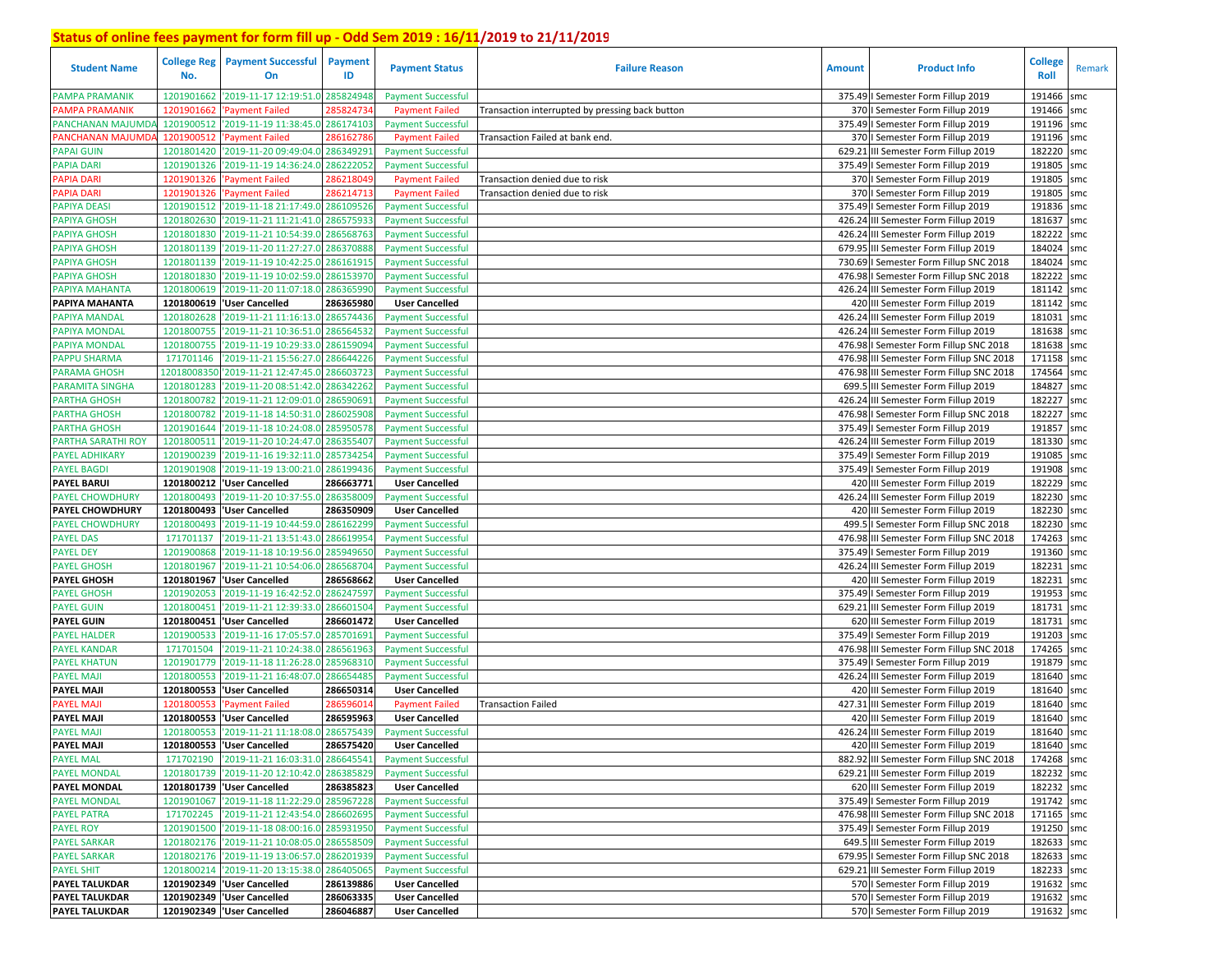| <b>Student Name</b>                   | No.                      | <b>College Reg</b> Payment Successful<br>On      | <b>Payment</b><br>ID  | <b>Payment Status</b>                                  | <b>Failure Reason</b>                | <b>Amount</b> | <b>Product Info</b>                                                        | <b>College</b><br>Roll | Remark     |
|---------------------------------------|--------------------------|--------------------------------------------------|-----------------------|--------------------------------------------------------|--------------------------------------|---------------|----------------------------------------------------------------------------|------------------------|------------|
| <b>PAYEL TALUKDAR</b>                 |                          | 1201902349 'User Cancelled                       | 286017843             | <b>User Cancelled</b>                                  |                                      |               | 570   Semester Form Fillup 2019                                            | 191632                 | smc        |
| <b>PAYEL TALUKDAR</b>                 | 1201902349               | 'User Cancelled                                  | 286005711             | <b>User Cancelled</b>                                  |                                      |               | 570   Semester Form Fillup 2019                                            | 191632                 | smc        |
| PAYEL TALUKDAR                        | 1201902349               | 'User Cancelled                                  | 285968188             | <b>User Cancelled</b>                                  |                                      |               | 570   Semester Form Fillup 2019                                            | 191632                 | smc        |
| <b>PAYEL TALUKDAR</b>                 | 1201902349               | '2019-11-18 11:18:00.0                           | 285965494             | <b>Payment Successful</b>                              |                                      |               | 578.46   Semester Form Fillup 2019                                         | 191632                 | smc        |
| PHALGUNI BAIDYA                       | 1201900927               | '2019-11-16 18:39:28.0                           | 285719828             | <b>Payment Successful</b>                              |                                      |               | 399.5   Semester Form Fillup 2019                                          | 191238                 | smc        |
| PHALGUNI BAIDYA                       | 1201900927               | 'User Cancelled                                  | 285717667             | <b>User Cancelled</b>                                  |                                      |               | 370   Semester Form Fillup 2019                                            | 191238                 | smc        |
| PHALGUNI BAIDYA                       | 1201900927               | 'User Cancelled                                  | 285717649             | <b>User Cancelled</b>                                  |                                      |               | 370   Semester Form Fillup 2019                                            | 191238                 | smc        |
| <b>PIKU DAS</b>                       | 1201901749               | '2019-11-18 10:14:46.0                           | 285948001             | <b>Payment Successful</b>                              |                                      |               | 578.46   Semester Form Fillup 2019                                         | 191555                 | smc        |
| PINKI DUTTA                           |                          | 1201801312 '2019-11-20 18:34:54.0                | 286477271             | <b>Payment Successful</b>                              |                                      |               | 426.24 III Semester Form Fillup 2019                                       | 182234                 | smc        |
| PINKI DUTTA                           |                          | 1201801312 '2019-11-19 18:17:35.0                | 286266642             | <b>Payment Successful</b>                              |                                      |               | 476.98   Semester Form Fillup SNC 2018                                     | 182234                 | smc        |
| <b>PINKI GARAI</b>                    | 1201901172               | '2019-11-18 11:05:34.0                           | 285961196             | <b>Payment Successful</b>                              |                                      |               | 378.94   Semester Form Fillup 2019                                         | 191767 smc             |            |
| <b>PINTU DHIBAR</b>                   | 1201802079               | '2019-11-21 11:31:57.0                           | 286578805             | <b>Payment Successful</b>                              |                                      |               | 679.95 III Semester Form Fillup 2019                                       | 181513                 | smc        |
| PIRU ROY                              | 1201900862               | '2019-11-19 18:18:10.0                           | 28626851              | <b>Payment Successful</b>                              |                                      |               | 375.49   Semester Form Fillup 2019                                         | 191515 smc             |            |
| PITU PARAMANIK                        | 1201902182               | '2019-11-16 13:06:08.0                           | 285655636             | <b>Payment Successful</b>                              |                                      |               | 375.49   Semester Form Fillup 2019                                         | 191980 smc             |            |
| PIU BACHHAR                           | 1201801175               | '2019-11-21 10:18:55.0                           | 28656050              | <b>Payment Successful</b>                              |                                      |               | 649.5 III Semester Form Fillup 2019                                        | 182635 smc             |            |
| <b>PIU BACHHAR</b>                    | 1201801175               | '2019-11-19 13:04:53.0                           | 286201358             | <b>Payment Successful</b>                              |                                      | 679.95        | I Semester Form Fillup SNC 2018                                            | 182635                 | smc        |
| PIU BAURI                             | 1201805031               | '2019-11-20 12:11:13.0                           | 28638577              | <b>Payment Successful</b>                              |                                      |               | 629.21 III Semester Form Fillup 2019                                       | 182534                 | smc        |
| <b>PIU BAURI</b>                      | 1201805031               | '2019-11-18 12:41:29.                            | 28599562              | <b>Payment Successful</b>                              |                                      |               | 476.98   Semester Form Fillup SNC 2018                                     | 182534                 | smc        |
| <b>PIU BAURI</b>                      |                          | 1201805031 'User Cancelled                       | 285995583             | <b>User Cancelled</b>                                  |                                      |               | 470   Semester Form Fillup SNC 2018                                        | 182534 smc             |            |
| <b>PIU BAURI</b>                      | 1201805031               | <b>Payment Failed</b>                            | 28596048              | <b>Payment Failed</b>                                  | Authentication service not available |               | 470   Semester Form Fillup SNC 2018                                        | 182534                 | smc        |
| <b>PIU KUNDU</b>                      | 1201901066               | '2019-11-17 11:37:57.0                           | 285816299             | <b>Payment Successful</b>                              |                                      |               | 375.49   Semester Form Fillup 2019                                         | 191741 smc             |            |
| PIU LOHAR                             | 1201901068               | '2019-11-16 16:45:58.0                           | 285697413             | <b>Payment Successful</b>                              |                                      |               | 375.49   Semester Form Fillup 2019                                         | 191455                 | smc        |
| <b>PIU SUTRADHAR</b>                  | 1201802781               | '2019-11-21 14:24:45.                            | 286627076             | <b>Payment Successful</b>                              |                                      |               | 426.24 III Semester Form Fillup 2019                                       | 182235                 | smc        |
| <b>PIYA DUTTA</b>                     | 1201800143               | '2019-11-19 14:17:20.                            | 28621777              | <b>Payment Successful</b>                              |                                      | 476.98        | I Semester Form Fillup SNC 2018                                            | 182236                 | smc        |
| <b>PIYALI CHAND</b>                   | 1201901091               | '2019-11-18 10:49:12.0                           | 28595670              | <b>Payment Successful</b>                              |                                      | 629.21        | I Semester Form Fillup 2019                                                | 193181                 | smc        |
| <b>PIYALI GHOSH</b>                   | 1201900153               | '2019-11-18 09:46:56.0                           | 28594290              | <b>Payment Successful</b>                              |                                      |               | 375.49   Semester Form Fillup 2019                                         | 191061                 | smc        |
| PIYALI GHOSH                          | 1201901731               | '2019-11-17 17:39:40.0                           | 285869611             | <b>Payment Successful</b>                              |                                      | 599.          | I Semester Form Fillup 2019                                                | 191597                 | smc        |
| PIYALI NAMHATA                        | 1201800484               | '2019-11-21 10:11:25.0<br>'2019-11-16 09:32:14.0 | 28655855              | <b>Payment Successful</b>                              |                                      |               | 629.21 III Semester Form Fillup 2019                                       | 181733                 | smc        |
| <b>POULAMI GANGULY</b>                | 1201900975               |                                                  | 285604989             | <b>Payment Successful</b>                              |                                      |               | 629.21   Semester Form Fillup 2019<br>426.24 III Semester Form Fillup 2019 | 191321<br>181033       | smc        |
| POULOMI DUTTA<br><b>POULOMI DUTTA</b> | 1201800017<br>1201800017 | '2019-11-21 22:16:30.0<br>'2019-11-18 09:28:15.0 | 286714240<br>28594009 | <b>Payment Successful</b><br><b>Payment Successful</b> |                                      |               | 476.98   Semester Form Fillup SNC 2018                                     | 181033                 | smc<br>smc |
| POULOMI GARAI                         | 1201900584               | '2019-11-18 12:08:25.0                           | 28598320              | <b>Payment Successful</b>                              |                                      |               | 375.49   Semester Form Fillup 2019                                         | 191220 smc             |            |
| <b>POUSHALI BISWAS</b>                | 1201901576               | '2019-11-18 12:14:57.0                           | 285985316             | <b>Payment Successful</b>                              |                                      |               | 375.49   Semester Form Fillup 2019                                         | 191406 smc             |            |
| <b>PRABAL DAS</b>                     | 1201900317               | '2019-11-16 10:13:39.0                           | 285611380             | <b>Payment Successful</b>                              |                                      |               | 375.49   Semester Form Fillup 2019                                         | 191121 smc             |            |
| <b>PRABHATI KHAN</b>                  | 1201801871               | '2019-11-21 10:38:37.0                           | 286564000             | <b>Payment Successful</b>                              |                                      |               | 426.24 III Semester Form Fillup 2019                                       | 181034                 | smc        |
| <b>PRABIR RUIDAS</b>                  | 1201900453               | '2019-11-18 09:02:18.0                           | 285937236             | <b>Payment Successful</b>                              |                                      |               | 629.21   Semester Form Fillup 2019                                         | 191173 smc             |            |
| <b>PRABITRA GHOSH</b>                 | 171702727                | '2019-11-21 15:05:57.0                           | 286634597             | <b>Payment Successful</b>                              |                                      |               | 679.95 III Semester Form Fillup SNC 2018                                   | 174276 smc             |            |
| <b>PRADIP BALA</b>                    | 1201901460               | '2019-11-16 13:10:00.0                           | 28565645              | <b>Payment Successful</b>                              |                                      |               | 375.49   Semester Form Fillup 2019                                         | 191535 smc             |            |
| <b>PRADIP BAURI</b>                   | 1201801900               | '2019-11-21 10:56:28.0                           | 28656900              | <b>Payment Successful</b>                              |                                      |               | 426.24 III Semester Form Fillup 2019                                       | 182241                 | smc        |
| <b>PRADIP BAURI</b>                   | 1201801900               | '2019-11-19 11:56:23.0                           | 28617988              | <b>Payment Successful</b>                              |                                      |               | 476.98   Semester Form Fillup SNC 2018                                     | 182241                 | smc        |
| <b>PRADIP BAURI</b>                   | 1201801900               | <b>Payment Failed</b>                            | 28617929              | <b>Payment Failed</b>                                  | Bank was unable to authenticate.     |               | 470   Semester Form Fillup SNC 2018                                        | 182241                 | smc        |
| PRADIP CHATTERJEE                     | 1201900098               | '2019-11-18 18:53:56.                            | 286081224             | <b>Payment Successful</b>                              |                                      |               | 375.49   Semester Form Fillup 2019                                         | 191038 smc             |            |
| <b>PRADIP GHOSH</b>                   | 171703207                | 2019-11-21 12:17:43.0                            | 286592816             | <b>Payment Successful</b>                              |                                      |               | 730.69 III Semester Form Fillup SNC 2018                                   | 172104                 | smc        |
| <b>PRADIP ROY</b>                     | 1201901558               | '2019-11-19 09:47:12.0                           | 286151340             | <b>Payment Successful</b>                              |                                      |               | 375.49   Semester Form Fillup 2019                                         | 191538                 | smc        |
| <b>PRADIP ROY</b>                     | 1201901558               | Payment Failed                                   | 28615101              | <b>Payment Failed</b>                                  | Bank was unable to authenticate.     |               | 370   Semester Form Fillup 2019                                            | 191538                 | smc        |
| <b>PRADIP ROY</b>                     | 1201901558               | <b>Payment Failed</b>                            | 28615060              | <b>Payment Failed</b>                                  | Bank was unable to authenticate.     |               | 370   Semester Form Fillup 2019                                            | 191538                 | smc        |
| <b>PRAKASH MONDAL</b>                 |                          | 1201802221 2019-11-21 12:01:33.0                 | 286587906             | <b>Payment Successful</b>                              |                                      |               | 426.24 III Semester Form Fillup 2019                                       | 182244                 | smc        |
| <b>PRAKASH MONDAL</b>                 |                          | 1201802221 2019-11-18 13:44:40.0 286012015       |                       | <b>Payment Successful</b>                              |                                      |               | 476.98   Semester Form Fillup SNC 2018                                     | 182244 smc             |            |
| <b>PRAKASH MONDAL</b>                 |                          | 1201802221 User Cancelled                        | 286011984             | <b>User Cancelled</b>                                  |                                      |               | 470   Semester Form Fillup SNC 2018                                        | 182244 smc             |            |
| <b>PRAKASH MONDAL</b>                 |                          | 1201802221 'Payment Failed                       | 286008949             | <b>Payment Failed</b>                                  | Transaction Failed at bank end.      |               | 470   Semester Form Fillup SNC 2018                                        | 182244 smc             |            |
| PRAKRITA DUTTA                        |                          | 1201801341 2019-11-20 11:49:03.0 286378450       |                       | <b>Payment Successful</b>                              |                                      |               | 629.21 III Semester Form Fillup 2019                                       | 182245 smc             |            |
| <b>PRALAY PAUL</b>                    |                          | 1201801514 2019-11-20 19:42:41.0                 | 286494589             | <b>Payment Successful</b>                              |                                      |               | 679.95 III Semester Form Fillup 2019                                       | 184026 smc             |            |
| <b>PRALAY PAUL</b>                    |                          | 1201801514 User Cancelled                        | 286494369             | <b>User Cancelled</b>                                  |                                      |               | 670 III Semester Form Fillup 2019                                          | 184026 smc             |            |
| <b>PRALAY PAUL</b>                    |                          | 1201801514 2019-11-19 12:41:05.0                 | 286194066             | <b>Payment Successful</b>                              |                                      |               | 730.69   Semester Form Fillup SNC 2018                                     | 184026 smc             |            |
| <b>PRALAY PAUL</b>                    |                          | 1201801514 'Payment Failed                       | 286174964             | <b>Payment Failed</b>                                  | Transaction Failed at bank end.      |               | 730.69   Semester Form Fillup SNC 2018                                     | 184026 smc             |            |
| <b>PRALAY PAUL</b>                    |                          | 1201801514 'Payment Failed                       | 286155237             | <b>Payment Failed</b>                                  | 3-D secure authentication failed.    |               | 720   Semester Form Fillup SNC 2018                                        | 184026 smc             |            |
| <b>PRALAY PAUL</b>                    |                          | 1201801514 'Payment Failed                       | 286153534             | <b>Payment Failed</b>                                  | 3-D secure authentication failed.    |               | 720   Semester Form Fillup SNC 2018                                        | 184026 smc             |            |
| <b>PRALAY PAUL</b>                    |                          | 1201801514 User Cancelled                        | 286153115             | <b>User Cancelled</b>                                  |                                      |               | 720   Semester Form Fillup SNC 2018                                        | 184026 smc             |            |
| <b>PRALAY PAUL</b>                    |                          | 1201801514 User Cancelled                        | 286151314             | <b>User Cancelled</b>                                  |                                      |               | 720   Semester Form Fillup SNC 2018                                        | 184026 smc             |            |
| <b>PRAMILA SARKAR</b>                 |                          | 1201900602 2019-11-19 12:04:02.0 286182402       |                       | <b>Payment Successful</b>                              |                                      |               | 375.49   Semester Form Fillup 2019                                         | 191652 smc             |            |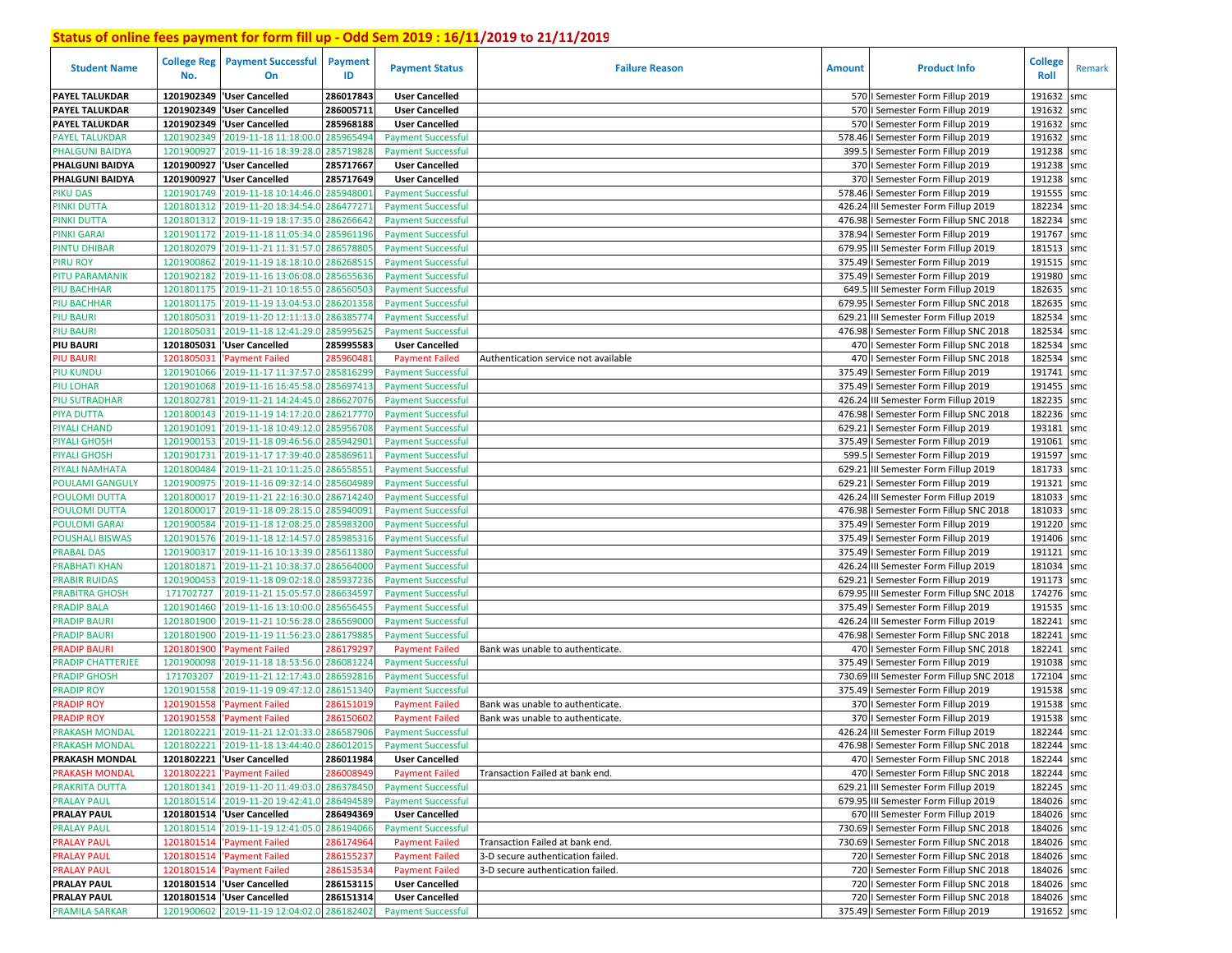| <b>Student Name</b>                                             | <b>College Reg</b><br>No. | <b>Payment Successful</b><br>On                                                          | Payment<br>ID         | <b>Payment Status</b>                                  | <b>Failure Reason</b>                    | <b>Amount</b> | <b>Product Info</b>                                                            | <b>College</b><br>Roll | Remark     |
|-----------------------------------------------------------------|---------------------------|------------------------------------------------------------------------------------------|-----------------------|--------------------------------------------------------|------------------------------------------|---------------|--------------------------------------------------------------------------------|------------------------|------------|
|                                                                 |                           |                                                                                          |                       |                                                        |                                          |               |                                                                                |                        |            |
| PRAMITA MAHAJAN                                                 | 1201805028                | '2019-11-21 11:43:34.0                                                                   | 28658269              | <b>Payment Successful</b>                              |                                          |               | 426.24 III Semester Form Fillup 2019                                           | 182536                 | smc        |
| <b>PRANAB HALDAR</b>                                            | 1201800631                | '2019-11-21 13:25:23.0                                                                   | 28661339              | <b>Payment Successful</b>                              |                                          |               | 426.24 III Semester Form Fillup 2019                                           | 182246                 | smc        |
| PRANAMITA PAL                                                   | 1201801503                | '2019-11-21 13:18:11.0                                                                   | 28661203              | <b>Payment Successful</b>                              |                                          | 426.24        | III Semester Form Fillup 2019                                                  | 182247                 | smc        |
| <b>PRAPTI KONAR</b>                                             | 1201800381                | '2019-11-21 08:31:21.0                                                                   | 286546572             | <b>Payment Successful</b>                              |                                          | 426.24        | III Semester Form Fillup 2019                                                  | 182249                 | smc        |
| <b>PRAPTI KONAR</b>                                             | 1201800381                | '2019-11-19 11:30:54.0                                                                   | 286172878             | <b>Payment Successful</b>                              |                                          |               | 476.98 I Semester Form Fillup SNC 2018                                         | 182249                 | smc        |
| PRASAD RANJAN PRAM.                                             | 1201802054                | 'User Cancelled                                                                          | 286619086             | <b>User Cancelled</b>                                  |                                          |               | 620 III Semester Form Fillup 2019                                              | 181736                 | smc        |
| PRASAD RANJAN PRAM.                                             | 1201802054                | 'User Cancelled                                                                          | 286581167             | <b>User Cancelled</b>                                  |                                          |               | 620 III Semester Form Fillup 2019                                              | 181736 smc             |            |
| PRASAD RANJAN PRAM                                              | 1201802054                | 'User Cancelled                                                                          | 286496324             | <b>User Cancelled</b>                                  |                                          |               | 620 III Semester Form Fillup 2019                                              | 181736                 | smc        |
| PRASAD RANJAN PRAM                                              | 1201802054                | '2019-11-20 19:56:53.                                                                    | 286495243             | <b>Payment Successful</b>                              |                                          |               | 629.21 III Semester Form Fillup 2019                                           | 181736                 | smc        |
| PRASAD RANJAN PRAM                                              | 1201802054                | 'Payment Failed                                                                          | 28647789              | <b>Payment Failed</b>                                  | Bank failed to authenticate the customer |               | 620 III Semester Form Fillup 2019                                              | 181736                 | smc        |
| PRASANTA BAGDI                                                  | 1201802005                | '2019-11-21 11:38:38.0                                                                   | 286581367             | <b>Payment Successful</b>                              |                                          | 426.24        | III Semester Form Fillup 2019                                                  | 182250                 | smc        |
| <b>PRASANTA BAGDI</b>                                           | 1201802005                | '2019-11-19 10:47:06.0                                                                   | 286162918             | <b>Payment Successful</b>                              |                                          |               | 476.98 I Semester Form Fillup SNC 2018                                         | 182250                 | smc        |
| PRASANTA BAGDI                                                  | 1201802005                | <b>Payment Failed</b>                                                                    | 28616182              | <b>Payment Failed</b>                                  | Bank was unable to authenticate.         |               | 470   Semester Form Fillup SNC 2018                                            | 182250                 | smc        |
| <b>PRASANTA LOHAR</b>                                           | 1201800960                | '2019-11-20 09:51:49.                                                                    | 28634915              | <b>Payment Successful</b>                              |                                          | 679.95        | III Semester Form Fillup 2019                                                  | 184828                 | smc        |
| <b>PRATAP DEY</b>                                               | 1201901860                | '2019-11-17 19:22:04.0                                                                   | 28588607              | <b>Payment Successful</b>                              |                                          |               | 578.46   Semester Form Fillup 2019                                             | 191606                 | smc        |
| <b>PRATIK BADYAKAR</b>                                          | 1201902235                | '2019-11-17 18:27:15.                                                                    | 28587703              | <b>Payment Successful</b>                              |                                          | 375.49        | I Semester Form Fillup 2019                                                    | 191996                 | smc        |
| <b>PRATIK BADYAKAR</b>                                          | 1201902235                | 'User Cancelled                                                                          | 285877032             | <b>User Cancelled</b>                                  |                                          |               | 370   Semester Form Fillup 2019                                                | 191996                 | smc        |
| <b>PRATIK MAJHI</b>                                             | 1201901082                | '2019-11-18 10:21:23.0                                                                   | 28594967              | <b>Payment Successful</b>                              |                                          |               | 375.49   Semester Form Fillup 2019                                             | 191523                 | smc        |
| PRATIKSHA MONDAI                                                | 1201900820                | '2019-11-18 18:12:57.0                                                                   | 28607215              | <b>Payment Successful</b>                              |                                          |               | 375.49   Semester Form Fillup 2019                                             | 191332                 | smc        |
| <b>PRATIM KARMAKAR</b>                                          | 1201801220                | '2019-11-20 10:53:13.0                                                                   | 28636184              | <b>Payment Successful</b>                              |                                          |               | 679.95 III Semester Form Fillup 2019                                           | 184829                 | smc        |
| <b>PRATIMA BAURI</b>                                            | 171701750                 | '2019-11-21 13:20:47.                                                                    | 286612710             | <b>Payment Successful</b>                              |                                          |               | 476.98 III Semester Form Fillup SNC 2018                                       | 174280                 | smc        |
| PRATIMA BAURI                                                   | 171701750                 | 'User Cancelled                                                                          | 286612703             | <b>User Cancelled</b>                                  |                                          |               | 470 III Semester Form Fillup SNC 2018                                          | 174280                 | smc        |
| PRATIMA KAPURI                                                  | 1201802007                | '2019-11-21 11:46:32.0                                                                   | 286583472             | <b>Payment Successful</b>                              |                                          | 426.24        | III Semester Form Fillup 2019                                                  | 182255                 | smc        |
| PRATIMA LOHAR                                                   | 1201800222                | '2019-11-21 10:25:00.0                                                                   | 286561637             | <b>Payment Successful</b>                              |                                          | 426.24        | III Semester Form Fillup 2019                                                  | 181143                 | smc        |
| PRATIMA LOHAR                                                   | 1201800222                | 'User Cancelled                                                                          | 286398789             | <b>User Cancelled</b>                                  |                                          |               | 620 III Semester Form Fillup 2019                                              | 181143                 | smc        |
| PRATIVA KUNDU                                                   | 1201901232                | '2019-11-18 11:45:53.0                                                                   | 285973739             | <b>Payment Successful</b>                              |                                          |               | 629.21   Semester Form Fillup 2019                                             | 193071                 | smc        |
| PRATIVA KUNDU                                                   | 1201901232                | 'User Cancelled                                                                          | 285973734             | <b>User Cancelled</b>                                  |                                          |               | 620   Semester Form Fillup 2019                                                | 193071                 | smc        |
| <b>PRAVA GHOSH</b>                                              | 1201801093                | '2019-11-20 12:15:49.0                                                                   | 286387366             | <b>Payment Successful</b>                              |                                          | 629.21        | III Semester Form Fillup 2019                                                  | 181644                 | smc        |
| <b>PRAVA GHOSH</b>                                              |                           | 1201801093  'User Cancelled                                                              | 286387358             | <b>User Cancelled</b>                                  |                                          |               | 620 III Semester Form Fillup 2019                                              | 181644                 | smc        |
| PRAVA SAHA                                                      | 1201800009                | '2019-11-21 13:31:17.0                                                                   | 286615018             | <b>Payment Successful</b>                              |                                          | 426.24        | III Semester Form Fillup 2019                                                  | 181645                 | smc        |
| <b>PRAVATI DAS</b>                                              | 1201901717                | '2019-11-18 12:34:39.0                                                                   | 285992243             | <b>Payment Successful</b>                              |                                          |               | 375.49   Semester Form Fillup 2019                                             | 191398                 | smc        |
| PREETI KARMAKAR                                                 | 171700020                 | '2019-11-21 12:27:42.0                                                                   | 286597313             | <b>Payment Successful</b>                              |                                          |               | 476.98 III Semester Form Fillup SNC 2018                                       | 174282                 | smc        |
| <b>PRIABRATA SUR</b>                                            | 171702558                 | '2019-11-21 17:53:43.0                                                                   | 28666805              | <b>Payment Successful</b>                              |                                          |               | 476.98 III Semester Form Fillup SNC 2018                                       | 171175                 | smc        |
| PRITAM DEY                                                      | 1201801345                | '2019-11-20 11:41:32.0                                                                   | 28637580              | <b>Payment Successful</b>                              |                                          |               | 832.18 III Semester Form Fillup 2019                                           | 182637                 | smc        |
| <b>PRITAM MONDAL</b>                                            | 1201901870                | '2019-11-17 18:20:04.0                                                                   | 28587589              | <b>Payment Successful</b>                              |                                          | 629.21        | I Semester Form Fillup 2019                                                    | 193182                 | smc        |
| <b>PRITAM MONDAI</b>                                            | 1201901870                | <b>Payment Failed</b>                                                                    | 28587248              | <b>Payment Failed</b>                                  | Bank failed to authenticate the customer |               | 620   Semester Form Fillup 2019                                                | 193182                 | smc        |
| PRITAM MONDAL                                                   | 1201901870                | 'User Cancelled                                                                          | 285752619             | <b>User Cancelled</b>                                  |                                          |               | 620   Semester Form Fillup 2019                                                | 193182                 | smc        |
| PRITHA GAYEN                                                    | 1201905046                | '2019-11-16 11:51:14.0                                                                   | 285634023             | <b>Payment Successful</b>                              |                                          |               | 375.49   Semester Form Fillup 2019                                             | 192109                 | smc        |
| <b>PRITI DAS</b><br>PRITI DAS                                   | 171702149                 | '2019-11-21 13:06:08.0                                                                   | 28660892<br>286608904 | <b>Payment Successful</b>                              |                                          |               | 679.95 III Semester Form Fillup SNC 2018                                       | 171601<br>171601       | smc        |
| <b>PRITI DAS</b>                                                | 171702149<br>171702149    | 'User Cancelled<br>'User Cancelled                                                       | 286601605             | <b>User Cancelled</b><br><b>User Cancelled</b>         |                                          |               | 670 III Semester Form Fillup SNC 2018<br>670 III Semester Form Fillup SNC 2018 | 171601                 | smc<br>smc |
|                                                                 | 1201800251                |                                                                                          | 28636433              | <b>Payment Successful</b>                              |                                          | 629.21        | III Semester Form Fillup 2019                                                  | 181035                 |            |
| PRITI DAS<br><b>PRITI DAS</b>                                   |                           | '2019-11-20 11:01:20.0<br>1201800251 User Cancelled                                      | 286364326             | <b>User Cancelled</b>                                  |                                          |               | 620 III Semester Form Fillup 2019                                              | 181035                 | smc<br>smc |
| <b>PRITI GORAI</b>                                              | 1201800778                | '2019-11-21 11:02:37.0                                                                   | 286570459             | <b>Payment Successful</b>                              |                                          |               | 629.21 III Semester Form Fillup 2019                                           | 181738                 | smc        |
| <b>PRITI MANIK</b>                                              | 1201800855                | '2019-11-20 13:15:31.0                                                                   | 28640490              | <b>Payment Successful</b>                              |                                          | 629.21        | III Semester Form Fillup 2019                                                  | 182257                 | smc        |
| <b>PRITI PAL</b>                                                | 1201802754                | '2019-11-21 10:29:43.0                                                                   | 28656275              | <b>Payment Successful</b>                              |                                          | 426.24        | III Semester Form Fillup 2019                                                  | 181144                 | smc        |
| <b>PRITI RAKSHIT</b>                                            |                           | 1201800191 2019-11-21 12:49:35.0 286604189                                               |                       | <b>Payment Successful</b>                              |                                          |               | 679.95 III Semester Form Fillup 2019                                           | 181514                 | smc        |
| PRITIDEEPA CHAKRABOR 1201900953 2019-11-18 13:46:26.0 286012442 |                           |                                                                                          |                       | <b>Payment Successful</b>                              |                                          |               | 375.49   Semester Form Fillup 2019                                             | 191338 smc             |            |
| PRITILATA MONDAL                                                |                           | 1201900059 2019-11-17 09:33:26.0 285798933                                               |                       | <b>Payment Successful</b>                              |                                          |               | 375.49   Semester Form Fillup 2019                                             | 191021 smc             |            |
| <b>PRITY MAHADANI</b>                                           |                           | 1201900883 2019-11-17 20:53:05.0 285899233                                               |                       | <b>Payment Successful</b>                              |                                          |               | 629.21   Semester Form Fillup 2019                                             | 193114 smc             |            |
| <b>PRITY SINGHA</b>                                             |                           | 1201960032 2019-11-17 17:06:44.0 285864822                                               |                       | <b>Payment Successful</b>                              |                                          |               | 375.49   Semester Form Fillup 2019                                             | 192136 smc             |            |
|                                                                 |                           |                                                                                          |                       |                                                        |                                          |               |                                                                                | 191089 smc             |            |
| PRIYA PAL<br>PRIYA ANKURE                                       |                           | 1201900253 2019-11-18 09:48:24.0 285943158<br>1201901464 2019-11-18 09:40:45.0 285941966 |                       | <b>Payment Successful</b><br><b>Payment Successful</b> |                                          |               | 375.49   Semester Form Fillup 2019<br>375.49   Semester Form Fillup 2019       | 191828 smc             |            |
| PRIYA BHANDARI                                                  |                           | 1201900169 2019-11-17 11:03:59.0 285811395                                               |                       | <b>Payment Successful</b>                              |                                          |               | 375.49   Semester Form Fillup 2019                                             | 191065 smc             |            |
| PRIYA BHATTACHARYYA                                             |                           | 1201900463 '2019-11-16 17:33:30.0 285707201                                              |                       | <b>Payment Successful</b>                              |                                          |               | 375.49   Semester Form Fillup 2019                                             | 191179 smc             |            |
| PRIYA CHATTERJEE                                                |                           | 1201901660 2019-11-17 16:56:28.0 285863197                                               |                       | <b>Payment Successful</b>                              |                                          |               | 375.49   Semester Form Fillup 2019                                             | 191861 smc             |            |
| PRIYA CHATTERJEE                                                |                           | 1201901660 'Payment Failed                                                               | 285862053             | <b>Payment Failed</b>                                  | Bank was unable to authenticate.         |               | 370   Semester Form Fillup 2019                                                | 191861 smc             |            |
| PRIYA CHATTERJEE                                                |                           | 1201901660 'User Cancelled                                                               | 285860863             | <b>User Cancelled</b>                                  |                                          |               | 370   Semester Form Fillup 2019                                                | 191861 smc             |            |
| PRIYA DAS                                                       |                           | 1201801056 2019-11-21 11:01:51.0 286569064                                               |                       | <b>Payment Successful</b>                              |                                          |               | 426.24 III Semester Form Fillup 2019                                           | 181036 smc             |            |
| PRIYA GARAI                                                     |                           | 1201902181 2019-11-18 21:07:41.0 286107438                                               |                       | <b>Payment Successful</b>                              |                                          |               | 375.49   Semester Form Fillup 2019                                             | 191979 smc             |            |
|                                                                 |                           |                                                                                          |                       |                                                        |                                          |               |                                                                                |                        |            |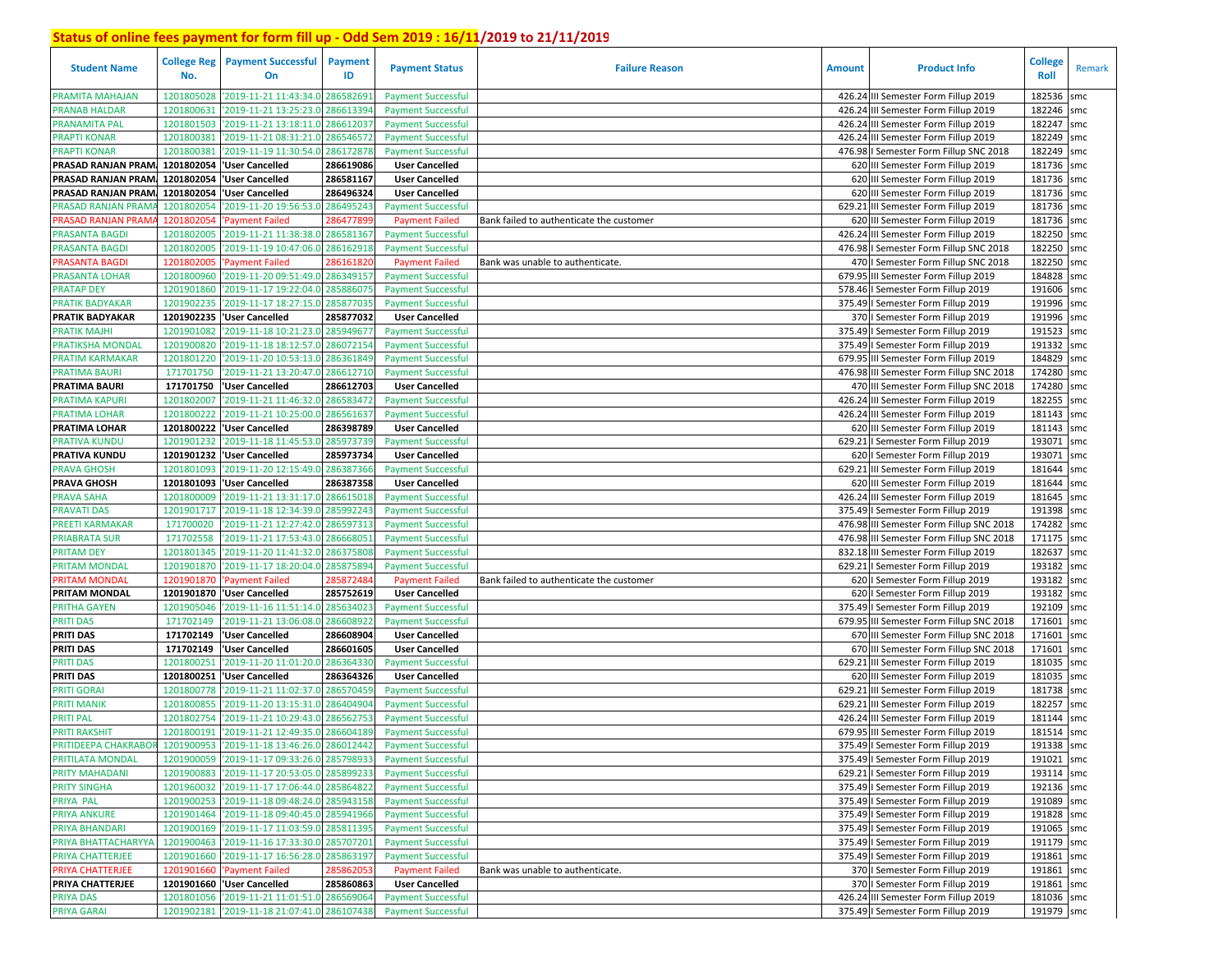| <b>Student Name</b>                | <b>College Reg</b><br>No. | <b>Payment Successful</b><br>On                  | <b>Payment</b><br>ID  | <b>Payment Status</b>                                  | <b>Failure Reason</b>                    | <b>Amount</b> | <b>Product Info</b>                                                      | <b>College</b><br>Roll   | Remark |
|------------------------------------|---------------------------|--------------------------------------------------|-----------------------|--------------------------------------------------------|------------------------------------------|---------------|--------------------------------------------------------------------------|--------------------------|--------|
| <b>PRIYA GHOSH</b>                 | 1201800676                | '2019-11-20 16:43:23.0                           | 286453612             | <b>Payment Successful</b>                              |                                          |               | 426.24 III Semester Form Fillup 2019                                     | 182258                   | smc    |
| <b>PRIYA GHOSH</b>                 | 1201900907                | '2019-11-19 10:26:42.0                           | 28615838              | <b>Payment Successful</b>                              |                                          |               | 375.49   Semester Form Fillup 2019                                       | 191709 smc               |        |
| <b>PRIYA GHOSH</b>                 | 1201901154                | '2019-11-18 10:11:53.0                           | 285947264             | <b>Payment Successful</b>                              |                                          |               | 629.21   Semester Form Fillup 2019                                       | 193022                   | smc    |
| PRIYA KUNDU                        | 1201900493                | '2019-11-17 17:24:25.0                           | 285867412             | <b>Payment Successful</b>                              |                                          |               | 375.49   Semester Form Fillup 2019                                       | 191190                   | smc    |
| PRIYA MALLICK                      | 1201960026                | '2019-11-18 17:13:03.0                           | 286057290             | <b>Payment Successful</b>                              |                                          |               | 630.79   Semester Form Fillup 2019                                       | 193233                   | smc    |
| PRIYA MONDAL                       | 1201900459                | '2019-11-18 11:05:16.0                           | 28596216              | <b>Payment Successful</b>                              |                                          |               | 375.49   Semester Form Fillup 2019                                       | 191177                   | smc    |
| PRIYA MONDAL                       | 1201901777                | '2019-11-17 17:14:02.0                           | 285865919             | <b>Payment Successful</b>                              |                                          |               | 375.49   Semester Form Fillup 2019                                       | 191878 smc               |        |
| PRIYA MONDAL                       | 1201900221                | '2019-11-17 09:47:10.0                           | 285800582             | <b>Payment Successful</b>                              |                                          |               | 375.49   Semester Form Fillup 2019                                       | 191077                   | smc    |
| PRIYA RUIDAS                       | 1721700054                | '2019-11-21 10:27:00.0                           | 286562390             | <b>Payment Successful</b>                              |                                          |               | 476.98 III Semester Form Fillup SNC 2018                                 | 174285 smc               |        |
| <b>PRIYA SARKAR</b>                | 1201802003                | '2019-11-21 12:23:15.0                           | 286595716             | <b>Payment Successful</b>                              |                                          |               | 426.24 III Semester Form Fillup 2019                                     | 182261                   | smc    |
| <b>PRIYA SARKAR</b>                | 1201900729                | '2019-11-19 12:37:26.0                           | 28619305              | <b>Payment Successful</b>                              |                                          |               | 375.49   Semester Form Fillup 2019                                       | 191490 smc               |        |
| <b>PRIYA SARKAR</b>                | 1201802003                | '2019-11-18 13:46:56.0                           | 286012477             | <b>Payment Successful</b>                              |                                          |               | 476.98   Semester Form Fillup SNC 2018                                   | 182261                   | smc    |
| PRIYANKA SEN                       | 1201900299                | '2019-11-16 11:17:03.0                           | 285624822             | <b>Payment Successful</b>                              |                                          |               | 375.49   Semester Form Fillup 2019                                       | 191112 smc               |        |
| PRIYANKA BAGDI                     | 1201801571                | '2019-11-21 11:32:26.0                           | 286579582             | <b>Payment Successful</b>                              |                                          |               | 629.21 III Semester Form Fillup 2019                                     | 182638 smc               |        |
| PRIYANKA BAGDI                     | 1201800399                | '2019-11-20 20:18:59.0                           | 286501150             | <b>Payment Successful</b>                              |                                          |               | 699.5 III Semester Form Fillup 2019                                      | 181516 smc               |        |
| PRIYANKA BAGDI                     | 1201801571                | '2019-11-19 13:46:13.0                           | 28621150              | <b>Payment Successful</b>                              |                                          | 679.95        | I Semester Form Fillup SNC 2018                                          | 182638 smc               |        |
| <b>PRIYANKA BAGDI</b>              | 1201801571                | <b>Payment Failed</b>                            | 28619528              | <b>Payment Failed</b>                                  | Bank failed to authenticate the customer |               | 670   Semester Form Fillup SNC 2018                                      | 182638 smc               |        |
| PRIYANKA BARULI                    | 1201901122                | '2019-11-16 09:53:24.                            | 28560788              | <b>Payment Successful</b>                              |                                          | 375.49        | I Semester Form Fillup 2019                                              | 191244 smc               |        |
| <b>PRIYANKA DAS</b>                | 1201800431                | '2019-11-20 11:48:59.                            | 28637845              | <b>Payment Successful</b>                              |                                          |               | 629.21 III Semester Form Fillup 2019                                     | 182263 smc               |        |
| <b>PRIYANKA GHOSH</b>              | 1201800057                | '2019-11-20 12:03:58.                            | 28638266              | <b>Payment Successful</b>                              |                                          |               | 629.21 III Semester Form Fillup 2019                                     | 181336 smc               |        |
| PRIYANKA GHOSH                     |                           | 1201800057 User Cancelled                        | 286116458             | <b>User Cancelled</b>                                  |                                          |               | 470   Semester Form Fillup SNC 2018                                      | 181336 smc               |        |
| <b>PRIYANKA GHOSH</b>              | 1201800057                | '2019-11-18 18:01:14.0                           | 286069151             | <b>Payment Successful</b>                              |                                          |               | 476.98   Semester Form Fillup SNC 2018                                   | 181336 smc               |        |
| PRIYANKA GHOSHAI                   | 1201800689                | '2019-11-20 12:14:13.0                           | 286386693             | <b>Payment Successful</b>                              |                                          |               | 679.95 III Semester Form Fillup 2019                                     | 184606 smc               |        |
| PRIYANKA GHOSHAL                   | 1201800689                | 'User Cancelled                                  | 286386495             | <b>User Cancelled</b>                                  |                                          |               | 670 III Semester Form Fillup 2019                                        | 184606                   | smc    |
| PRIYANKA HENS                      | 1201900589                | '2019-11-16 11:56:08.0                           | 285635454             | <b>Payment Successful</b>                              |                                          |               | 375.49   Semester Form Fillup 2019                                       | 191223 smc               |        |
| PRIYANKA KAIBARTYA                 | 171702317                 | '2019-11-21 11:05:59.0                           | 286572172             | <b>Payment Successful</b>                              |                                          |               | 476.98 III Semester Form Fillup SNC 2018                                 | 171190 smc               |        |
| PRIYANKA KAIBARTYA                 | 171702317                 | 'User Cancelled                                  | 286572113             | <b>User Cancelled</b>                                  |                                          |               | 470 III Semester Form Fillup SNC 2018                                    | 171190 smc               |        |
| PRIYANKA KANDAR                    | 1201900849                | '2019-11-16 17:37:11.0<br>'2019-11-19 14:03:43.0 | 285707449             | <b>Payment Successful</b><br><b>Payment Successful</b> |                                          |               | 375.49   Semester Form Fillup 2019                                       | 191698 smc<br>191126 smc |        |
| PRIYANKA KAPURI                    | 1201900323<br>1201900323  | '2019-11-19 13:45:27.                            | 286215528<br>28621085 | <b>Payment Successful</b>                              |                                          |               | 375.49   Semester Form Fillup 2019<br>375.49   Semester Form Fillup 2019 | 191126 smc               |        |
| PRIYANKA KAPURI<br>PRIYANKA KAPURI | 1201900323                | '2019-11-19 11:54:56.0                           | 28617898              | <b>Payment Successful</b>                              |                                          |               | 375.49   Semester Form Fillup 2019                                       | 191126 smc               |        |
| PRIYANKA KHATUN                    | 171702861                 | '2019-11-18 13:19:50.0                           | 286006182             | <b>Payment Successful</b>                              |                                          |               | 730.69   Semester Form Fillup SNC 2017                                   | 172108                   | smc    |
| PRIYANKA KHATUN                    | 171702861                 | 'User Cancelled                                  | 286006144             | <b>User Cancelled</b>                                  |                                          |               | 720   Semester Form Fillup SNC 2017                                      | 172108 smc               |        |
| PRIYANKA PAL                       | 1201900151                | '2019-11-18 12:08:00.0                           | 285983126             | <b>Payment Successful</b>                              |                                          |               | 375.49   Semester Form Fillup 2019                                       | 191060 smc               |        |
| PRIYANKA ROY                       |                           | 1201901196 2019-11-19 08:59:12.0                 | 286145417             | <b>Payment Successful</b>                              |                                          |               | 375.49   Semester Form Fillup 2019                                       | 191771 smc               |        |
| <b>PRIYANKA ROY</b>                |                           | 1201901196 'User Cancelled                       | 286049846             | <b>User Cancelled</b>                                  |                                          |               | 370   Semester Form Fillup 2019                                          | 191771 smc               |        |
| PRIYANKA ROY                       | 1201901196                | '2019-11-18 16:25:41.0                           | 286046570             | <b>Payment Successful</b>                              |                                          |               | 375.49   Semester Form Fillup 2019                                       | 191771                   | smc    |
| <b>PRIYANKA ROY</b>                | 1201901440                | '2019-11-17 17:24:50.0                           | 285867378             | <b>Payment Successful</b>                              |                                          |               | 375.49   Semester Form Fillup 2019                                       | 191821                   | smc    |
| PRIYANKA RUIDAS                    | 1201900723                | '2019-11-18 11:22:08.0                           | 285967208             | <b>Payment Successful</b>                              |                                          |               | 375.49   Semester Form Fillup 2019                                       | 191675 smc               |        |
| PRIYANKA SARKAR                    | 1201900073                | '2019-11-16 12:07:38.                            | 285639679             | <b>Payment Successful</b>                              |                                          |               | 375.49   Semester Form Fillup 2019                                       | 191028 smc               |        |
| <b>PRIYANKA SAU</b>                | 1201800112                | '2019-11-21 10:44:31.0                           | 286566309             | <b>Payment Successful</b>                              |                                          |               | 629.21 III Semester Form Fillup 2019                                     | 182640 smc               |        |
| PRIYANKA SHARMA                    | 1201901165                | '2019-11-18 11:47:56.0                           | 285975127             | <b>Payment Successful</b>                              |                                          |               | 375.49   Semester Form Fillup 2019                                       | 191765 smc               |        |
| PRIYANKA SHARMA                    | 1201901165                | 'User Cancelled                                  | 285975074             | <b>User Cancelled</b>                                  |                                          |               | 370   Semester Form Fillup 2019                                          | 191765                   | smc    |
| PRIYANKA SOO                       | 1201800414                | '2019-11-21 11:54:43.                            | 28658566              | <b>Payment Successful</b>                              |                                          |               | 426.24 III Semester Form Fillup 2019                                     | 182266 smc               |        |
| <b>PRIYOJIT BAGDI</b>              | 1201902569                | '2019-11-18 08:43:38.                            | 285935378             | <b>Payment Successful</b>                              |                                          |               | 578.46   Semester Form Fillup 2019                                       | 191649                   | smc    |
| <b>PRODYUT LOHAR</b>               | 1201802370                | '2019-11-20 17:16:11.                            | 286461867             | <b>Payment Successful</b>                              |                                          |               | 426.24 III Semester Form Fillup 2019                                     | 182267                   | smc    |
| <b>PROJNYA ROY</b>                 | 1201800500                | '2019-11-20 10:31:58.0 286357100                 |                       | <b>Payment Successful</b>                              |                                          |               | 426.24 III Semester Form Fillup 2019                                     | 182268                   | smc    |
| PROJNYA ROY                        |                           | 1201800500 2019-11-19 10:33:35.0 286159400       |                       | <b>Payment Successful</b>                              |                                          |               | 476.98   Semester Form Fillup SNC 2018                                   | 182268 smc               |        |
| <b>PROSEN GARAI</b>                |                           | 1201801895 2019-11-21 07:43:20.0 286542465       |                       | <b>Payment Successful</b>                              |                                          |               | 426.24 III Semester Form Fillup 2019                                     | 181216 smc               |        |
| <b>PROSEN GARAI</b>                |                           | 1201801895 2019-11-20 17:28:51.0 286462849       |                       | <b>Payment Successful</b>                              |                                          |               | 426.24 III Semester Form Fillup 2019                                     | 181216 smc               |        |
| <b>PROSEN GARAI</b>                |                           | 1201801895 2019-11-19 11:32:06.0 286172973       |                       | <b>Payment Successful</b>                              |                                          |               | 476.98   Semester Form Fillup SNC 2018                                   | 181216 smc               |        |
| <b>PROSEN GARAI</b>                |                           | 1201801895 2019-11-19 10:52:14.0 286162443       |                       | <b>Payment Successful</b>                              |                                          |               | 476.98   Semester Form Fillup SNC 2018                                   | 181216 smc               |        |
| <b>PUJA BAGDI</b>                  |                           | 1201901480 '2019-11-18 10:31:05.0 285952574      |                       | <b>Payment Successful</b>                              |                                          |               | 375.49   Semester Form Fillup 2019                                       | 191830 smc               |        |
| <b>PUJA BANERJEE</b>               |                           | 1201901818 2019-11-19 10:26:42.0                 | 286158476             | <b>Payment Successful</b>                              |                                          |               | 375.49   Semester Form Fillup 2019                                       | 191888 smc               |        |
| <b>PUJA BANERJEE</b>               |                           | 1201901818 'Payment Failed                       | 286158133             | <b>Payment Failed</b>                                  | Bank was unable to authenticate.         |               | 370   Semester Form Fillup 2019                                          | 191888 smc               |        |
| <b>PUJA BANERJEE</b>               |                           | 1201901818 'Payment Failed                       | 286157680             | <b>Payment Failed</b>                                  | Bank was unable to authenticate.         |               | 370   Semester Form Fillup 2019                                          | 191888 smc               |        |
| <b>PUJA BARI</b>                   |                           | 12018008190 '2019-11-21 15:21:56.0 286637774     |                       | <b>Payment Successful</b>                              |                                          |               | 679.95 III Semester Form Fillup SNC 2018                                 | 174592 smc               |        |
| <b>PUJA BAURI</b>                  |                           | 171701109 2019-11-21 10:35:36.0 286564249        |                       | <b>Payment Successful</b>                              |                                          |               | 476.98 III Semester Form Fillup SNC 2018                                 | 174292 smc               |        |
| PUJA BHATTACHARYYA                 |                           | 1201900045 2019-11-18 11:11:43.0 285963134       |                       | <b>Payment Successful</b>                              |                                          |               | 375.49   Semester Form Fillup 2019                                       | 191014 smc               |        |
| <b>PUJA BISWAS</b>                 |                           | 1201801198 '2019-11-20 21:51:51.0 286517477      |                       | <b>Payment Successful</b>                              |                                          |               | 634.99 III Semester Form Fillup 2019                                     | 182641 smc               |        |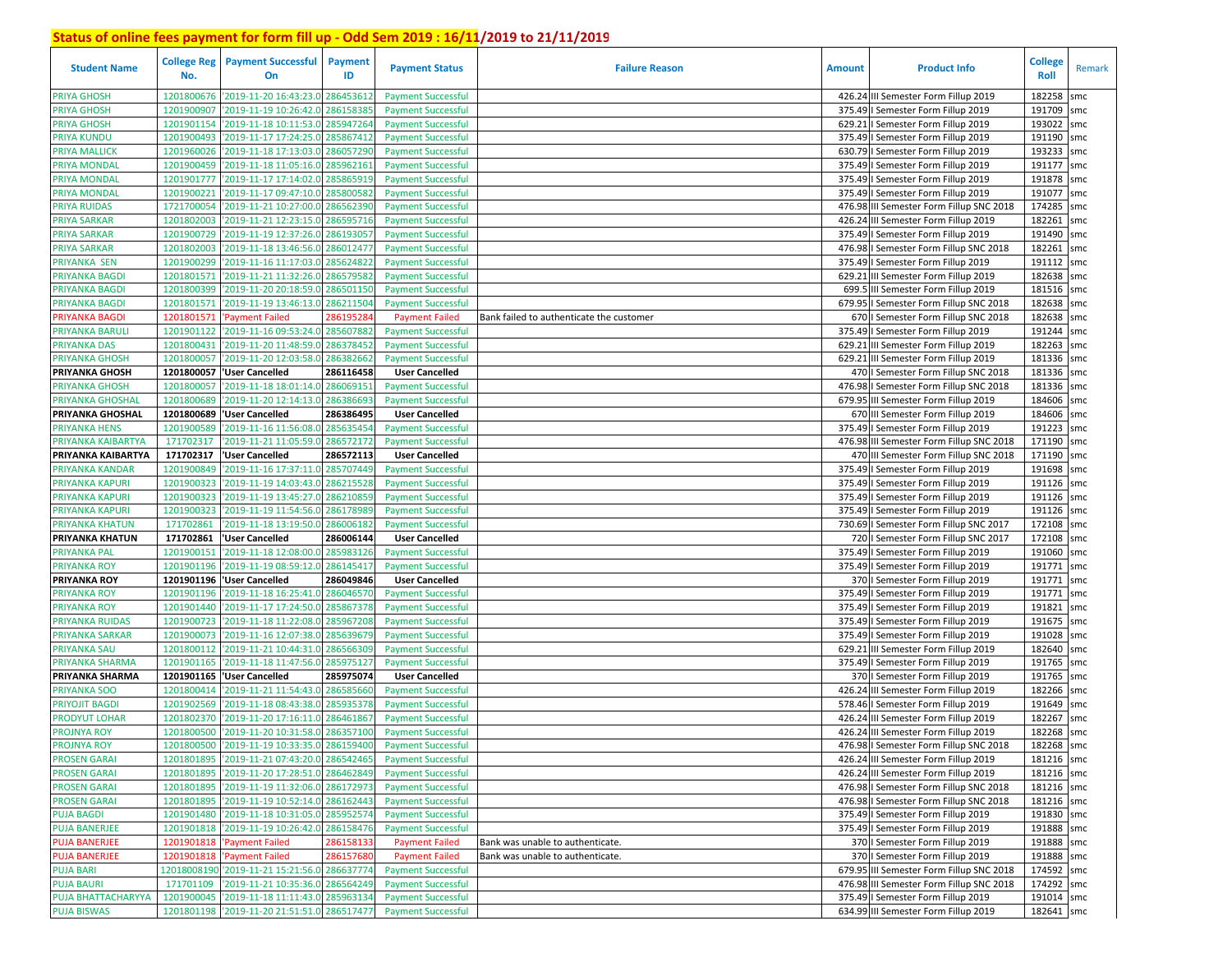| <b>Student Name</b>                      | <b>College Reg</b><br>No. | <b>Payment Successful</b><br>On                                                          | <b>Payment</b><br>ID   | <b>Payment Status</b>                                  | <b>Failure Reason</b>                                         | <b>Amount</b> | <b>Product Info</b>                                                        | <b>College</b><br>Roll   | Remark |
|------------------------------------------|---------------------------|------------------------------------------------------------------------------------------|------------------------|--------------------------------------------------------|---------------------------------------------------------------|---------------|----------------------------------------------------------------------------|--------------------------|--------|
| <b>PUJA BISWAS</b>                       | 1201801198                | 'Payment Failed                                                                          | 286502540              | <b>Payment Failed</b>                                  | Bank was unable to authenticate.                              |               | 620 III Semester Form Fillup 2019                                          | 182641                   | smc    |
| <b>PUJA BISWAS</b>                       | 1201901080                | '2019-11-18 11:44:55.0                                                                   | 285973676              | <b>Payment Successful</b>                              |                                                               |               | 578.46   Semester Form Fillup 2019                                         | 191575 smc               |        |
| <b>PUJA BISWAS</b>                       | 1201901080                | 'Payment Failed                                                                          | 28596489               | <b>Payment Failed</b>                                  | Bank failed to authenticate the customer                      |               | 570   Semester Form Fillup 2019                                            | 191575 smc               |        |
| <b>PUJA BISWAS</b>                       | 1201901080                | 'Payment Failed                                                                          | 28596005               | <b>Payment Failed</b>                                  | Bank was unable to authenticate.                              |               | 570   Semester Form Fillup 2019                                            | 191575 smc               |        |
| <b>PUJA BISWAS</b>                       | 1201901080                | 'Payment Failed                                                                          | 28595496:              | <b>Payment Failed</b>                                  | Bank was unable to authenticate.                              |               | 570   Semester Form Fillup 2019                                            | 191575 smc               |        |
| <b>PUJA CHAKRABORTY</b>                  | 1201800019                | '2019-11-20 13:11:01.0 286404008                                                         |                        | <b>Payment Successful</b>                              |                                                               | 629.21        | III Semester Form Fillup 2019                                              | 181037                   | smc    |
| <b>PUJA CHANDRA</b>                      | 1201800391                | '2019-11-20 12:40:06.0                                                                   | 286394612              | <b>Payment Successful</b>                              |                                                               |               | 430.15 III Semester Form Fillup 2019                                       | 182269 smc               |        |
| <b>PUJA CHANDRA</b>                      | 1201800391                | '2019-11-18 13:06:28.0                                                                   | 286001290              | <b>Payment Successful</b>                              |                                                               |               | 476.98   Semester Form Fillup SNC 2018                                     | 182269 smc               |        |
| <b>PUJA DAS</b>                          | 1201801264                | '2019-11-19 13:48:39.0                                                                   | 286212238              | <b>Payment Successful</b>                              |                                                               |               | 476.98   Semester Form Fillup SNC 2018                                     | 182271 smc               |        |
| <b>PUJA DAS</b>                          | 1201902140                | '2019-11-18 18:32:59.0                                                                   | 286076684              | <b>Payment Successful</b>                              |                                                               |               | 578.46   Semester Form Fillup 2019                                         | 191619 smc               |        |
| <b>PUJA DAS</b>                          | 1201900988                | '2019-11-18 12:29:10.0                                                                   | 285990139              | <b>Payment Successful</b>                              |                                                               | 629.21        | I Semester Form Fillup 2019                                                | 191322 smc               |        |
| <b>PUJA DEBNATH</b>                      | 1201901125                | '2019-11-18 10:21:44.0 285950155                                                         |                        | <b>Payment Successful</b>                              |                                                               |               | 375.49   Semester Form Fillup 2019                                         | 191756 smc               |        |
| <b>PUJA DEY</b>                          | 1201800068                | '2019-11-20 12:50:33.0                                                                   | 286396626              | <b>Payment Successful</b>                              |                                                               |               | 629.21 III Semester Form Fillup 2019                                       | 181038 smc               |        |
| <b>PUJA DEY</b>                          | 1201800068                | <b>User Cancelled</b>                                                                    | 286393764              | <b>User Cancelled</b>                                  |                                                               |               | 620 III Semester Form Fillup 2019                                          | 181038 smc               |        |
| <b>PUJA DEY</b>                          | 1201901331                | '2019-11-18 09:36:14.0 285941280                                                         |                        | <b>Payment Successful</b>                              |                                                               |               | 375.49   Semester Form Fillup 2019                                         | 191247 smc               |        |
| <b>PUJA DHARA</b>                        | 1201800661                | '2019-11-20 10:48:37.0                                                                   | 286361019              | <b>Payment Successful</b>                              |                                                               | 629.21        | III Semester Form Fillup 2019                                              | 182272 smc               |        |
| <b>PUJA DHIBAR</b>                       | 171700449                 | '2019-11-21 11:06:32.0                                                                   | 286572183              | <b>Payment Successful</b>                              |                                                               |               | 476.98 III Semester Form Fillup SNC 2018                                   | 171196 smc               |        |
| <b>PUJA DHIBAR</b>                       | 171700449                 | 'User Cancelled                                                                          | 286572174              | <b>User Cancelled</b>                                  |                                                               |               | 470 III Semester Form Fillup SNC 2018                                      | 171196 smc               |        |
| <b>PUJA DUTTA</b>                        | 1201800889                | '2019-11-20 10:55:02.0 28636260                                                          |                        | <b>Payment Successful</b>                              |                                                               |               | 426.24 III Semester Form Fillup 2019                                       | 182273 smc               |        |
| <b>PUJA GARAI</b>                        | 1201901212                | '2019-11-18 11:23:35.0                                                                   | 28596743               | <b>Payment Successful</b>                              |                                                               |               | 375.49   Semester Form Fillup 2019                                         | 191526 smc               |        |
| <b>PUJA GARAI</b>                        | 1201902152                | '2019-11-16 13:51:27.0                                                                   | 28566628               | <b>Payment Successful</b>                              |                                                               |               | 375.49   Semester Form Fillup 2019                                         | 191967 smc               |        |
| <b>PUJA GHATAK</b>                       | 1201800769                | '2019-11-20 12:18:32.0                                                                   | 28638775               | <b>Payment Successful</b>                              |                                                               |               | 629.21 III Semester Form Fillup 2019                                       | 182274 smc               |        |
| <b>PUJA GHATAK</b>                       |                           | 1201800769  'User Cancelled                                                              | 286386844              | <b>User Cancelled</b>                                  |                                                               |               | 620 III Semester Form Fillup 2019                                          | 182274 smc               |        |
| <b>PUJA GHATAK</b>                       | 1201800769                | <b>User Cancelled</b>                                                                    | 286386837              | <b>User Cancelled</b>                                  |                                                               |               | 620 III Semester Form Fillup 2019                                          | 182274                   | smc    |
| <b>PUJA GHATAK</b>                       | 1201800769                | '2019-11-18 12:44:02.0                                                                   | 285996377              | <b>Payment Successful</b>                              |                                                               |               | 476.98   Semester Form Fillup SNC 2018                                     | 182274 smc               |        |
| <b>PUJA GHATAK</b>                       | 1201800769                | 'Payment Failed                                                                          | 285966440              | <b>Payment Failed</b>                                  | Transaction Failed at bank end.                               |               | 470   Semester Form Fillup SNC 2018                                        | 182274                   | smc    |
| <b>PUJA GHOSH</b>                        | 1201800481                | '2019-11-21 13:40:43.0                                                                   | 286617047              | <b>Payment Successful</b>                              |                                                               |               | 686.19 III Semester Form Fillup 2019                                       | 184831                   | smc    |
| <b>PUJA GHOSH</b>                        | 171701524                 | '2019-11-21 12:34:38.0                                                                   | 286599915              | <b>Payment Successful</b>                              |                                                               |               | 476.98 III Semester Form Fillup SNC 2018                                   | 171610 smc               |        |
| <b>PUJA GHOSH</b>                        | 171701524                 | <b>User Cancelled</b>                                                                    | 286599904              | <b>User Cancelled</b>                                  |                                                               |               | 470 III Semester Form Fillup SNC 2018                                      | 171610 smc               |        |
| <b>PUJA GHOSH</b>                        |                           | 1201800481 User Cancelled                                                                | 286582658              | <b>User Cancelled</b>                                  |                                                               |               | 670 III Semester Form Fillup 2019                                          | 184831                   | smc    |
| <b>PUJA GHOSH</b>                        | 1201801218                | '2019-11-21 10:05:57.0 286557785                                                         |                        | <b>Payment Successful</b>                              |                                                               |               | 426.24 III Semester Form Fillup 2019                                       | 181039                   | smc    |
| <b>PUJA GHOSH</b>                        | 1201801023                | '2019-11-21 08:38:07.0                                                                   | 286547084              | <b>Payment Successful</b>                              |                                                               |               | 426.24 III Semester Form Fillup 2019                                       | 182275                   | smc    |
| <b>PUJA GHOSH</b>                        |                           | 1201800481 User Cancelled                                                                | 286449571              | <b>User Cancelled</b>                                  |                                                               |               | 670 III Semester Form Fillup 2019                                          | 184831                   | smc    |
| <b>PUJA GHOSH</b>                        |                           | 1201800481 User Cancelled                                                                | 286431871              | <b>User Cancelled</b>                                  |                                                               |               | 670 III Semester Form Fillup 2019                                          | 184831                   | smc    |
| <b>PUJA GHOSH</b>                        |                           | 1201800481 User Cancelled                                                                | 286431870              | <b>User Cancelled</b>                                  |                                                               |               | 670 III Semester Form Fillup 2019                                          | 184831                   | smc    |
| <b>PUJA GHOSH</b>                        |                           | 1201800481 User Cancelled                                                                | 286429202              | <b>User Cancelled</b>                                  |                                                               |               | 670 III Semester Form Fillup 2019                                          | 184831                   | smc    |
| <b>PUJA GHOSH</b>                        |                           | 1201800481 'User Cancelled                                                               | 286429114              | <b>User Cancelled</b>                                  |                                                               |               | 670 III Semester Form Fillup 2019                                          | 184831                   | smc    |
| <b>PUJA GHOSH</b>                        | 1201800481                | '2019-11-20 14:44:40.0                                                                   | 286427643              | <b>Payment Successful</b>                              |                                                               |               | 679.95 III Semester Form Fillup 2019                                       | 184831 smc               |        |
| <b>PUJA GHOSH</b>                        | 1201800232                | '2019-11-20 13:24:20.0                                                                   | 286407722              | <b>Payment Successful</b>                              |                                                               |               | 426.24 III Semester Form Fillup 2019                                       | 181648 smc               |        |
| <b>PUJA GHOSH</b>                        | 1201905058                | '2019-11-19 11:40:26.0 286175326                                                         |                        | <b>Payment Successful</b>                              |                                                               |               | 375.49   Semester Form Fillup 2019                                         | 192113 smc               |        |
| <b>PUJA GHOSH</b>                        | 1201801023                | '2019-11-19 11:37:01.0                                                                   | 286174673<br>286174657 | <b>Payment Successful</b>                              |                                                               |               | 476.98   Semester Form Fillup SNC 2018                                     | 182275 smc               |        |
| <b>PUJA GHOSH</b>                        | 1201801023                | <b>User Cancelled</b>                                                                    |                        | <b>User Cancelled</b>                                  |                                                               | 470           | I Semester Form Fillup SNC 2018                                            | 182275 smc<br>191163 smc |        |
| <b>PUJA GHOSH</b>                        | 1201900428<br>1201901364  | '2019-11-18 10:07:52.0 285946656<br>'2019-11-18 09:37:11.0 28594111(                     |                        | <b>Payment Successful</b>                              |                                                               | 375.49        | I Semester Form Fillup 2019<br>376.44   Semester Form Fillup 2019          | 191810 smc               |        |
| <b>PUJA GHOSH</b>                        | 1201901364                | <b>User Cancelled</b>                                                                    | 285941097              | <b>Payment Successful</b>                              |                                                               |               | 370   Semester Form Fillup 2019                                            | 191810 smc               |        |
| <b>PUJA GHOSH</b><br><b>PUJA GOSWAMI</b> | 1201801134                | '2019-11-20 11:08:53.0 286366413                                                         |                        | <b>User Cancelled</b><br><b>Payment Successful</b>     |                                                               |               | 426.24 III Semester Form Fillup 2019                                       | 182276 smc               |        |
| <b>PUJA GOSWAMI</b>                      | 1201801134                | 'Payment Failed                                                                          | 28636587               | <b>Payment Failed</b>                                  | Issuing Bank was temporarily not available so set as bounced. |               | 420 III Semester Form Fillup 2019                                          | 182276 smc               |        |
| <b>PUJA GOSWAMI</b>                      |                           |                                                                                          |                        |                                                        |                                                               |               | 420 III Semester Form Fillup 2019                                          | 182276 smc               |        |
| <b>PUJA GOSWAMI</b>                      |                           | 1201801134 'Payment Failed<br>1201900304 2019-11-17 10:22:36.0 285805296                 | 286365516              | <b>Payment Failed</b><br><b>Payment Successful</b>     | Bank was unable to authenticate.                              |               | 375.49   Semester Form Fillup 2019                                         | 191114 smc               |        |
| <b>PUJA GOSWAMI</b>                      |                           | 1201900304 User Cancelled                                                                | 285622106              | <b>User Cancelled</b>                                  |                                                               |               | 370   Semester Form Fillup 2019                                            | 191114 smc               |        |
|                                          |                           |                                                                                          |                        |                                                        |                                                               |               |                                                                            |                          |        |
| <b>PUJA HALDAR</b><br><b>PUJA KAPURI</b> |                           | 1201900498 2019-11-16 09:58:01.0 285608491<br>1201801948 2019-11-21 12:14:24.0 286592838 |                        | <b>Payment Successful</b><br><b>Payment Successful</b> |                                                               |               | 375.49   Semester Form Fillup 2019<br>426.24 III Semester Form Fillup 2019 | 191192 smc<br>182277 smc |        |
| <b>PUJA KAPURI</b>                       |                           | 1201801948  'User Cancelled                                                              | 286592833              |                                                        |                                                               |               | 420 III Semester Form Fillup 2019                                          | 182277 smc               |        |
| <b>PUJA KUNDU</b>                        |                           | 1201801080 2019-11-20 11:47:27.0 286377174                                               |                        | <b>User Cancelled</b>                                  |                                                               |               | 629.21 III Semester Form Fillup 2019                                       | 181147 smc               |        |
| <b>PUJA LOHAR</b>                        |                           | 1201900819 2019-11-18 11:29:11.0 285969247                                               |                        | <b>Payment Successful</b><br><b>Payment Successful</b> |                                                               |               | 375.49   Semester Form Fillup 2019                                         | 191693 smc               |        |
| <b>PUJA LOHAR</b>                        |                           | 1201900819 'User Cancelled                                                               | 285969236              | <b>User Cancelled</b>                                  |                                                               |               | 370   Semester Form Fillup 2019                                            | 191693 smc               |        |
| <b>PUJA LOHAR</b>                        |                           | 1201901238 2019-11-17 09:36:25.0 285799323                                               |                        | <b>Payment Successful</b>                              |                                                               |               | 375.49   Semester Form Fillup 2019                                         | 191783 smc               |        |
| <b>PUJA LOHAR</b>                        |                           | 1201901238 'Payment Failed                                                               | 285798696              | <b>Payment Failed</b>                                  | Transaction interrupted by pressing back button               |               | 370   Semester Form Fillup 2019                                            | 191783 smc               |        |
| <b>PUJA MADANI</b>                       |                           | 1201905015 2019-11-17 10:28:52.0 285806198                                               |                        | <b>Payment Successful</b>                              |                                                               |               | 375.49   Semester Form Fillup 2019                                         | 192091 smc               |        |
| <b>PUJA MAHANTA</b>                      |                           | 1201801512 2019-11-21 10:50:23.0 286567236                                               |                        | <b>Payment Successful</b>                              |                                                               |               | 426.24 III Semester Form Fillup 2019                                       | 181040 smc               |        |
|                                          |                           |                                                                                          |                        |                                                        |                                                               |               |                                                                            |                          |        |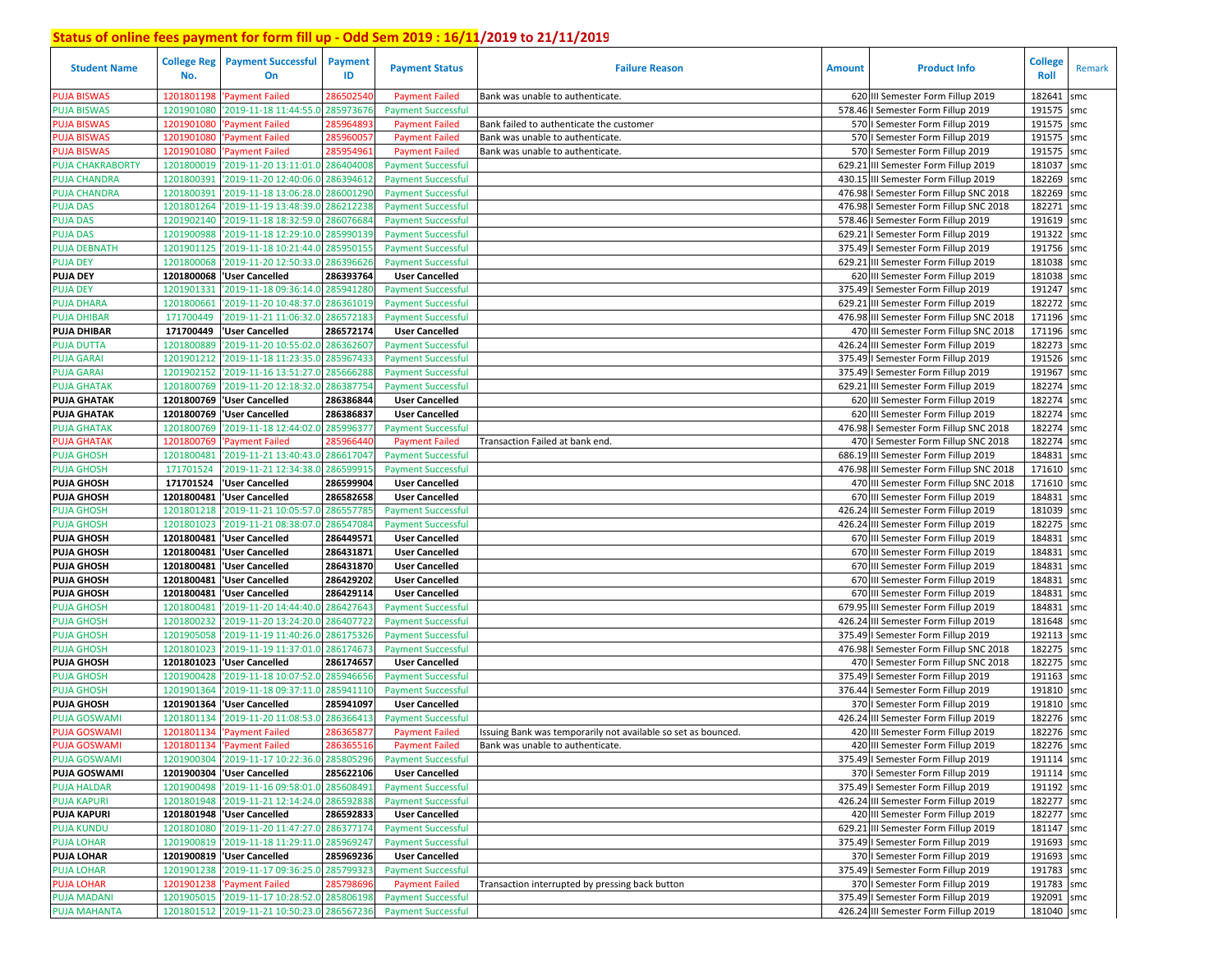| <b>Student Name</b>       | <b>College Reg</b><br>No. | <b>Payment Successful</b><br>On             | <b>Payment</b><br>ID | <b>Payment Status</b>     | <b>Failure Reason</b>            | <b>Amount</b> | <b>Product Info</b>                      | <b>College</b><br>Roll | Remark |
|---------------------------|---------------------------|---------------------------------------------|----------------------|---------------------------|----------------------------------|---------------|------------------------------------------|------------------------|--------|
| <b>PUJA MAHANTA</b>       | 1201801512                | '2019-11-19 13:27:40.0 286207189            |                      | <b>Payment Successful</b> |                                  |               | 476.98   Semester Form Fillup SNC 2018   | 181040                 | smc    |
| <b>PUJA MAJI</b>          | 1201900066                | '2019-11-17 10:22:24.0                      | 28580528             | <b>Payment Successful</b> |                                  |               | 375.49   Semester Form Fillup 2019       | 191024                 | smc    |
| <b>PUJA MANDAL</b>        | 1201905021                | '2019-11-18 18:54:46.0                      | 286081649            | <b>Payment Successful</b> |                                  |               | 578.46   Semester Form Fillup 2019       | 192141                 | smc    |
| <b>PUJA MONDAL</b>        | 171702707                 | '2019-11-21 12:41:29.0 286602067            |                      | <b>Payment Successful</b> |                                  |               | 476.98 III Semester Form Fillup SNC 2018 | 174298                 | smc    |
| <b>PUJA PAL</b>           | 1201802231                | '2019-11-20 17:36:59.0                      | 286466521            | <b>Payment Successful</b> |                                  | 629.21        | III Semester Form Fillup 2019            | 182642                 | smc    |
| <b>PUJA PAL</b>           | 1201802231                | '2019-11-19 13:09:27.0 286202485            |                      | <b>Payment Successful</b> |                                  |               | 679.95   Semester Form Fillup SNC 2018   | 182642                 | smc    |
| <b>PUJA PARAMANIK</b>     | 1201805004                | '2019-11-21 13:01:26.0                      | 286607440            | <b>Payment Successful</b> |                                  |               | 426.24 III Semester Form Fillup 2019     | 182539 smc             |        |
| <b>PUJA ROY</b>           | 1201800644                | '2019-11-21 10:37:54.0                      | 286564601            | <b>Payment Successful</b> |                                  | 629.21        | III Semester Form Fillup 2019            | 181739 smc             |        |
| <b>PUJA ROY</b>           | 1201901116                | '2019-11-18 12:18:22.0                      | 285986544            | <b>Payment Successful</b> |                                  |               | 375.49   Semester Form Fillup 2019       | 191753 smc             |        |
| <b>PUJA RUIDAS</b>        | 1201800475                | '2019-11-21 12:46:00.0                      | 286603031            | <b>Payment Successful</b> |                                  |               | 679.95 III Semester Form Fillup 2019     | 181517 smc             |        |
| <b>PUJA SAHA</b>          | 1201800725                | '2019-11-21 09:33:18.0                      | 28655278             | <b>Payment Successful</b> |                                  |               | 426.24 III Semester Form Fillup 2019     | 181149 smc             |        |
| <b>PUJA SAW</b>           | 1201801219                | '2019-11-21 10:51:02.0                      | 28656769             | <b>Payment Successful</b> |                                  | 629.21        | III Semester Form Fillup 2019            | 181740 smc             |        |
| <b>PUJA SHIT</b>          | 171701867                 | '2019-11-21 10:22:59.0                      | 28656165             | <b>Payment Successful</b> |                                  |               | 476.98 III Semester Form Fillup SNC 2018 | 174303 smc             |        |
| <b>PUJARANI BANERJEE</b>  | 1201901061                | '2019-11-19 21:59:05.0                      | 28631099             | <b>Payment Successful</b> |                                  |               | 375.49   Semester Form Fillup 2019       | 191454                 | smc    |
| <b>PUJARANI DEY</b>       | 1201900521                | '2019-11-16 17:49:06.0 285710132            |                      | <b>Payment Successful</b> |                                  |               | 375.49   Semester Form Fillup 2019       | 191200 smc             |        |
| <b>PULOK BAIRAGI</b>      | 1201901958                | '2019-11-18 12:19:17.0                      | 285987134            | <b>Payment Successful</b> |                                  |               | 375.49   Semester Form Fillup 2019       | 191504                 | smc    |
| <b>PURNIMA BAGDI</b>      | 171701961                 | 2019-11-21 14:07:43.0                       | 28662328             | <b>Payment Successful</b> |                                  |               | 699.5 III Semester Form Fillup SNC 2018  | 174304                 | smc    |
| <b>PURNIMA BAGD</b>       | 171701961                 | <b>Payment Failed</b>                       | 28662294             | <b>Payment Failed</b>     | Transaction denied due to risk   |               | 670 III Semester Form Fillup SNC 2018    | 174304                 | smc    |
| <b>PURNIMA BARU</b>       | 1201800345                | '2019-11-21 11:13:34.0 286573928            |                      | <b>Payment Successful</b> |                                  |               | 426.24 III Semester Form Fillup 2019     | 182279 smc             |        |
| <b>PURNIMA BARU</b>       | 120180034                 | <b>Payment Failed</b>                       | 28657287             | <b>Payment Failed</b>     | Transaction denied due to risk   |               | 420 III Semester Form Fillup 2019        | 182279                 | smc    |
| <b>PURNIMA BARU</b>       |                           | 1201800345  'User Cancelled                 | 286572660            | <b>User Cancelled</b>     |                                  |               | 420 III Semester Form Fillup 2019        | 182279 smc             |        |
| <b>PURNIMA BARU</b>       | 1201800345                | '2019-11-18 12:24:42.0                      | 28598907             | <b>Payment Successful</b> |                                  |               | 476.98   Semester Form Fillup SNC 2018   | 182279 smc             |        |
| <b>PURNIMA BASU</b>       | 171700965                 | '2019-11-21 14:49:19.0                      | 28663159             | <b>Payment Successful</b> |                                  |               | 699.5 III Semester Form Fillup SNC 2018  | 174305 smc             |        |
| <b>PURNIMA BAURI</b>      | 1201900757                | '2019-11-18 11:24:59.0                      | 28596810             | <b>Payment Successful</b> |                                  | 578.46        | I Semester Form Fillup 2019              | 191568                 | smc    |
| <b>PURNIMA DAS</b>        | 1201801210                | '2019-11-21 10:39:35.0                      | 286565065            | <b>Payment Successful</b> |                                  |               | 649.5 III Semester Form Fillup 2019      | 182643                 | smc    |
| <b>PURNIMA DAS</b>        | 1201801210                | Payment Failed                              | 28656182             | <b>Payment Failed</b>     | Transaction Failed at bank end.  |               | 620 III Semester Form Fillup 2019        | 182643                 | smc    |
| <b>PURNIMA DAS</b>        | 1201801210                | '2019-11-19 12:57:45.0 286199432            |                      | <b>Payment Successful</b> |                                  |               | 679.95   Semester Form Fillup SNC 2018   | 182643                 | smc    |
| <b>PURNIMA GHOSH</b>      | 1201801229                | '2019-11-20 17:51:35.0 286469922            |                      | <b>Payment Successful</b> |                                  |               | 426.24 III Semester Form Fillup 2019     | 181338 smc             |        |
| <b>PURNIMA GHOSH</b>      | 1201801229                | '2019-11-19 11:58:54.0 286180491            |                      | <b>Payment Successful</b> |                                  |               | 476.98 I Semester Form Fillup SNC 2018   | 181338 smc             |        |
| <b>PUSPENDU ROY</b>       | 171701655                 | '2019-11-20 17:44:06.0                      | 28646798             | <b>Payment Successful</b> |                                  | 499.5         | III Semester Form Fillup SNC 2018        | 171206 smc             |        |
| <b>PUTUL CHOWDHURY</b>    | 1201801261                | '2019-11-20 10:44:43.0 286360128            |                      | <b>Payment Successful</b> |                                  | 629.21        | III Semester Form Fillup 2019            | 181741                 | smc    |
| <b>PUTUL CHOWDHURY</b>    | 1201801261                | '2019-11-19 13:48:33.0                      | 28621226             | <b>Payment Successful</b> |                                  |               | 476.98   Semester Form Fillup SNC 2018   | 181741                 | smc    |
| <b>RABINDRANATH NAND</b>  | 1201902659                | '2019-11-18 18:23:53.0                      | 286074519            | <b>Payment Successful</b> |                                  | 599.5         | I Semester Form Fillup 2019              | 191651                 | smc    |
| <b>RABINDRANATH NAND</b>  | 1201902659                | 'Payment Failed                             | 28607326.            | <b>Payment Failed</b>     | Bank was unable to authenticate. |               | 570   Semester Form Fillup 2019          | 191651 smc             |        |
| <b>RAGHUNATH BAGDI</b>    | 1201801998                | '2019-11-21 11:36:05.0 286580347            |                      | <b>Payment Successful</b> |                                  |               | 426.24 III Semester Form Fillup 2019     | 182283                 | smc    |
| <b>RAGHUNATH BAGDI</b>    | 1201801998                | '2019-11-19 10:55:06.0                      | 286164692            | <b>Payment Successful</b> |                                  |               | 476.98 I Semester Form Fillup SNC 2018   | 182283 smc             |        |
| <b>RAGHUNATH BAGD</b>     | 1201801998                | Payment Failed                              | 28616436             | <b>Payment Failed</b>     | <b>Transaction Failed</b>        |               | 478.18   Semester Form Fillup SNC 2018   | 182283                 | smc    |
| <b>RAGHUNATH PAL</b>      | 1201905041                | '2019-11-18 10:36:06.0                      | 28595332             | <b>Payment Successful</b> |                                  |               | 375.49   Semester Form Fillup 2019       | 192108 smc             |        |
| <b>RAHUL ANKURE</b>       | 1201802127                | '2019-11-18 12:16:25.0                      | 28598620             | <b>Payment Successful</b> |                                  |               | 476.98   Semester Form Fillup SNC 2018   | 182284                 | smc    |
| <b>RAHUL BAIDYA</b>       | 1201901032                | '2019-11-19 13:12:06.0                      | 286203174            | <b>Payment Successful</b> |                                  |               | 578.46   Semester Form Fillup 2019       | 191573 smc             |        |
| <b>RAHUL BAIDYA</b>       | 1201901032                | 'User Cancelled                             | 286200879            | <b>User Cancelled</b>     |                                  |               | 570   Semester Form Fillup 2019          | 191573 smc             |        |
| RAHUL DHARA               | 171701371                 | '2019-11-21 12:49:43.0                      | 286604238            | <b>Payment Successful</b> |                                  |               | 476.98 III Semester Form Fillup SNC 2018 | 171209 smc             |        |
| <b>RAHUL GHOSH</b>        | 171700746                 | 2019-11-21 09:07:13.0                       | 286549748            | <b>Payment Successful</b> |                                  |               | 476.98 III Semester Form Fillup SNC 2018 | 174314 smc             |        |
| RAHUL GHOSH               | 171700746                 | <b>Payment Failed</b>                       | 28654617             | <b>Payment Failed</b>     | Transaction denied due to risk   |               | 470 III Semester Form Fillup SNC 2018    | 174314 smc             |        |
| <b>RAHUL GHOSH</b>        | 1201801700                | '2019-11-20 17:31:12.0                      | 28646531             | <b>Payment Successful</b> |                                  |               | 426.24 III Semester Form Fillup 2019     | 181217                 | smc    |
| <b>RAHUL GHOSH</b>        | 1201900749                | '2019-11-19 17:46:24.0                      | 28626178             | <b>Payment Successful</b> |                                  |               | 375.49   Semester Form Fillup 2019       | 191680                 | smc    |
| <b>RAHUL GHOSH</b>        | 1201902305                | '2019-11-17 11:18:59.0 28581300             |                      | <b>Payment Successful</b> |                                  |               | 629.21   Semester Form Fillup 2019       | 193141                 | smc    |
| <b>RAHUL GHOSH</b>        |                           | 1201902381 2019-11-18 08:37:55.0 285934938  |                      | <b>Payment Successful</b> |                                  |               | 375.49   Semester Form Fillup 2019       | 192022 smc             |        |
| <b>RAHUL GOSWAMI</b>      |                           | 1201802215 '2019-11-21 06:55:02.0 286540446 |                      | <b>Payment Successful</b> |                                  |               | 679.95 III Semester Form Fillup 2019     | 184028 smc             |        |
| <b>RAHUL GOSWAMI</b>      |                           | 1201802215  'User Cancelled                 | 286540371            | <b>User Cancelled</b>     |                                  |               | 670 III Semester Form Fillup 2019        | 184028 smc             |        |
| <b>RAHUL GOSWAMI</b>      |                           | 1201802215 2019-11-18 11:08:51.0 285962394  |                      | <b>Payment Successful</b> |                                  |               | 730.69   Semester Form Fillup SNC 2018   | 184028 smc             |        |
| <b>RAHUL GUIN</b>         |                           | 1201901926 2019-11-18 08:59:51.0 285936820  |                      | <b>Payment Successful</b> |                                  |               | 375.49   Semester Form Fillup 2019       | 191543 smc             |        |
| <b>RAHUL KHAN</b>         |                           | 1201905037 2019-11-19 12:56:50.0 286199322  |                      | <b>Payment Successful</b> |                                  |               | 375.49   Semester Form Fillup 2019       | 192104 smc             |        |
| <b>RAHUL KUMAR RUIDAS</b> |                           | 1201901045 2019-11-18 10:13:45.0 285947289  |                      | <b>Payment Successful</b> |                                  |               | 375.49   Semester Form Fillup 2019       | 191340 smc             |        |
| <b>RAHUL LOHAR</b>        |                           | 1201802149 2019-11-21 10:33:53.0 286563947  |                      | <b>Payment Successful</b> |                                  |               | 629.21 III Semester Form Fillup 2019     | 181745 smc             |        |
| <b>RAHUL MAHANTA</b>      |                           | 1201901126 2019-11-17 11:54:32.0 285818742  |                      | <b>Payment Successful</b> |                                  |               | 629.21   Semester Form Fillup 2019       | 193020 smc             |        |
| <b>RAHUL MONDAL</b>       |                           | 1201901998 2019-11-19 17:47:14.0 286262004  |                      | <b>Payment Successful</b> |                                  |               | 375.49   Semester Form Fillup 2019       | 191935 smc             |        |
| <b>RAHUL MONDAL</b>       |                           | 1201900358 'User Cancelled                  | 286185610            | <b>User Cancelled</b>     |                                  |               | 370   Semester Form Fillup 2019          | 191136 smc             |        |
| <b>RAHUL MONDAL</b>       |                           | 1201900358 2019-11-19 12:10:31.0 286185158  |                      | <b>Payment Successful</b> |                                  |               | 375.49   Semester Form Fillup 2019       | 191136 smc             |        |
| <b>RAHUL MONDAL</b>       |                           | 1201900358 User Cancelled                   | 286164939            | <b>User Cancelled</b>     |                                  |               | 370   Semester Form Fillup 2019          | 191136 smc             |        |
|                           |                           |                                             |                      |                           |                                  |               |                                          |                        |        |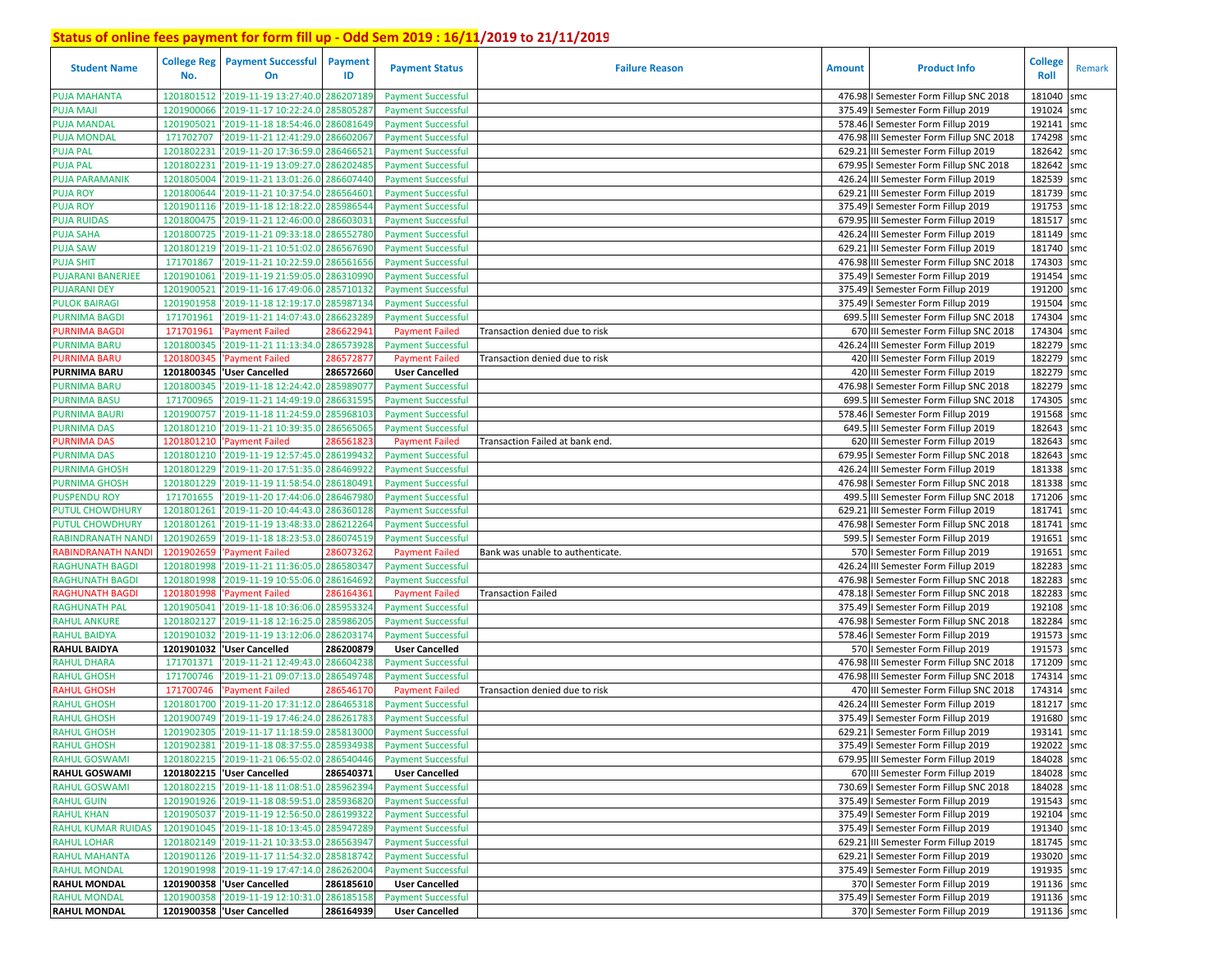| <b>Student Name</b>                    | <b>College Reg</b><br>No. | <b>Payment Successful</b><br>On                      | <b>Payment</b><br>ID  | <b>Payment Status</b>                              | <b>Failure Reason</b>            | <b>Amount</b> | <b>Product Info</b>                                                           | <b>College</b><br>Roll | Remark |
|----------------------------------------|---------------------------|------------------------------------------------------|-----------------------|----------------------------------------------------|----------------------------------|---------------|-------------------------------------------------------------------------------|------------------------|--------|
| <b>RAHUL PARAMANIK</b>                 | 1201901404                | '2019-11-16 19:38:55.0 28573822                      |                       | <b>Payment Successful</b>                          |                                  |               | 375.49   Semester Form Fillup 2019                                            | 191249                 | smc    |
| <b>RAHUL PATAR</b>                     | 1201801926                | '2019-11-20 16:31:10.0                               | 28645099              | <b>Payment Successful</b>                          |                                  | 629.21        | III Semester Form Fillup 2019                                                 | 182645                 | smc    |
| <b>RAHUL PATAR</b>                     | 1201801926                | '2019-11-19 12:54:21.0 286198285                     |                       | <b>Payment Successful</b>                          |                                  |               | 679.95   Semester Form Fillup SNC 2018                                        | 182645                 | smc    |
| <b>RAHUL SHARMA</b>                    | 1201801408                | '2019-11-21 11:08:34.0 286570893                     |                       | <b>Payment Successful</b>                          |                                  |               | 426.24 III Semester Form Fillup 2019                                          | 181650                 | smc    |
| <b>RAHUL SHARMA</b>                    | 1201801408                | '2019-11-20 17:33:37.0 286464342                     |                       | <b>Payment Successful</b>                          |                                  |               | 426.24 III Semester Form Fillup 2019                                          | 181650                 | smc    |
| <b>RAHUL SHARMA</b>                    | 1201801408                | '2019-11-18 19:15:12.0                               | 286085958             | <b>Payment Successful</b>                          |                                  |               | 476.98   Semester Form Fillup SNC 2018                                        | 181650                 | smc    |
| <b>RAHUL SHARMA</b>                    | 1201801408                | <b>User Cancelled</b>                                | 286084097             | <b>User Cancelled</b>                              |                                  |               | 470   Semester Form Fillup SNC 2018                                           | 181650                 | smc    |
| <b>RAHUL SHIT</b>                      | 1201901227                | '2019-11-19 10:06:46.0 286154408                     |                       | <b>Payment Successful</b>                          |                                  |               | 375.49   Semester Form Fillup 2019                                            | 191780                 | smc    |
| <b>RAJ SEKHAR ROY</b>                  | 171702957                 | '2019-11-21 11:34:47.0                               | 286580150             | <b>Payment Successful</b>                          |                                  |               | 476.98 III Semester Form Fillup SNC 2018                                      | 171214 smc             |        |
| <b>RAJ SEKHAR ROY</b>                  | 171702957                 | 'User Cancelled                                      | 286580061             | <b>User Cancelled</b>                              |                                  |               | 470 III Semester Form Fillup SNC 2018                                         | 171214                 | smc    |
| RAJARSHI HANSDA                        | 1201801872                | '2019-11-21 12:40:45.0                               | 28660130              | <b>Payment Successful</b>                          |                                  |               | 426.24 III Semester Form Fillup 2019                                          | 181151                 | smc    |
| <b>RAJARSHI HANSDA</b>                 | 1201801872                | '2019-11-16 12:17:12.0                               | 28564223              | <b>Payment Successful</b>                          |                                  |               | 476.98   Semester Form Fillup SNC 2018                                        | 181151                 | smc    |
| <b>RAJARSHI SARKAR</b>                 | 1201800376                | '2019-11-20 10:19:21.0                               | 286354244             | <b>Payment Successful</b>                          |                                  |               | 426.24 III Semester Form Fillup 2019                                          | 181042                 | smc    |
| <b>RAJAT GHOSH</b>                     | 1201800515                | '2019-11-21 10:43:13.0                               | 28656590              | <b>Payment Successful</b>                          |                                  |               | 426.24 III Semester Form Fillup 2019                                          | 181651                 | smc    |
| <b>RAJAT GHOSH</b>                     | 1201800515                | '2019-11-19 11:48:57.0                               | 286178014             | <b>Payment Successful</b>                          |                                  |               | 476.98 I Semester Form Fillup SNC 2018                                        | 181651                 | smc    |
| <b>RAJAT GHOSH</b>                     | 1201800515                | 'User Cancelled                                      | 286178005             | <b>User Cancelled</b>                              |                                  |               | 470   Semester Form Fillup SNC 2018                                           | 181651                 | smc    |
| <b>RAJDIP MANDAL</b>                   | 1201900632                | '2019-11-16 18:37:22.0                               | 28571980              | <b>Payment Successful</b>                          |                                  | 629.21        | I Semester Form Fillup 2019                                                   | 193142 smc             |        |
| <b>RAJEN RUIDAS</b>                    | 1201901181                | '2019-11-19 12:06:56.0                               | 28618402              | <b>Payment Successful</b>                          |                                  |               | 375.49   Semester Form Fillup 2019                                            | 191375                 | smc    |
| <b>RAJEN RUIDAS</b>                    |                           | 1201901181 Vser Cancelled                            | 286183941             | <b>User Cancelled</b>                              |                                  |               | 370   Semester Form Fillup 2019                                               | 191375 smc             |        |
| <b>RAJESH GHORUI</b>                   | 1201802507                | '2019-11-21 14:02:27.0                               | 28662232              | <b>Payment Successful</b>                          |                                  |               | 426.24 III Semester Form Fillup 2019                                          | 181152                 | smc    |
| <b>RAJESH GHORUI</b>                   |                           | 1201802507 User Cancelled                            | 286622258             | <b>User Cancelled</b>                              |                                  |               | 420 III Semester Form Fillup 2019                                             | 181152 smc             |        |
| <b>RAJESH GHORUI</b>                   | 1201802507                | <b>User Cancelled</b>                                | 286595079             | <b>User Cancelled</b>                              |                                  |               | 420 III Semester Form Fillup 2019                                             | 181152                 | smc    |
| <b>RAJESH GHORUI</b>                   |                           | 1201802507 User Cancelled                            | 286512251             | <b>User Cancelled</b>                              |                                  |               | 420 III Semester Form Fillup 2019                                             | 181152 smc             |        |
| <b>RAJESH GHORUI</b>                   | 1201802507                | <b>User Cancelled</b>                                | 286479866             | <b>User Cancelled</b>                              |                                  |               | 420 III Semester Form Fillup 2019                                             | 181152                 | smc    |
| <b>RAJESH GHORUI</b>                   | 1201802507                | <b>User Cancelled</b>                                | 286477615             | <b>User Cancelled</b>                              |                                  |               | 420 III Semester Form Fillup 2019                                             | 181152 smc             |        |
| <b>RAJESH GHORUI</b>                   | 1201802507                | 'User Cancelled                                      | 286473532             | <b>User Cancelled</b>                              |                                  |               | 420 III Semester Form Fillup 2019                                             | 181152 smc             |        |
| <b>RAJESH GHORUI</b>                   | 1201802507                | '2019-11-20 18:04:16.0 286472065                     |                       | <b>Payment Successful</b>                          |                                  |               | 426.24 III Semester Form Fillup 2019                                          | 181152                 | smc    |
| <b>RAJESH GHOSH</b>                    | 1201900731                | '2019-11-19 10:29:00.0 286158692                     |                       | <b>Payment Successful</b>                          |                                  |               | 578.46   Semester Form Fillup 2019                                            | 191566 smc             |        |
| <b>RAJESH KHAN</b>                     | 1201901882                | '2019-11-18 10:09:32.0 285946972                     |                       | <b>Payment Successful</b>                          |                                  |               | 375.49   Semester Form Fillup 2019                                            | 191896 smc             |        |
| <b>RAJESH PAL</b><br><b>RAJESH PAL</b> | 1201800740                | '2019-11-20 12:06:55.0                               | 28638413              | <b>Payment Successful</b>                          |                                  | 629.21        | III Semester Form Fillup 2019                                                 | 181218 smc<br>181218   |        |
| <b>RAJESH PAL</b>                      | 1201800740                | 1201800740   User Cancelled                          | 286383537<br>28638288 | <b>User Cancelled</b>                              |                                  |               | 620 III Semester Form Fillup 2019                                             | 181218                 | smc    |
| <b>RAJESH SK</b>                       |                           | 'Payment Failed<br>12018008376 2019-11-21 12:05:27.0 | 286588071             | <b>Payment Failed</b>                              | Transaction Failed at bank end   |               | 620 III Semester Form Fillup 2019<br>476.98 III Semester Form Fillup SNC 2018 | 174562                 | smc    |
| <b>RAJESH SK</b>                       |                           | 12018008376 'User Cancelled                          | 286558029             | <b>Payment Successful</b><br><b>User Cancelled</b> |                                  |               | 470 III Semester Form Fillup SNC 2018                                         | 174562 smc             | smc    |
| <b>RAJESH SK</b>                       |                           | 12018008376 'User Cancelled                          | 286543656             | <b>User Cancelled</b>                              |                                  |               | 470 III Semester Form Fillup SNC 2018                                         | 174562                 | smc    |
| <b>RAJESH SK</b>                       |                           | 12018008376 'User Cancelled                          | 286542998             | <b>User Cancelled</b>                              |                                  |               | 470 III Semester Form Fillup SNC 2018                                         | 174562 smc             |        |
| <b>RAJESH SK</b>                       |                           | 12018008376 'User Cancelled                          | 286542620             | <b>User Cancelled</b>                              |                                  |               | 470 III Semester Form Fillup SNC 2018                                         | 174562                 | smc    |
| <b>RAJIB GORAI</b>                     | 1201902031                | '2019-11-18 11:11:09.0                               | 285963882             | <b>Payment Successful</b>                          |                                  |               | 375.49   Semester Form Fillup 2019                                            | 191944 smc             |        |
| <b>RAJIB KARAK</b>                     | 1201901940                | '2019-11-19 10:07:17.0                               | 28615449              | <b>Payment Successful</b>                          |                                  |               | 375.49   Semester Form Fillup 2019                                            | 191308                 | smc    |
| <b>RAJIB LOHAR</b>                     | 1201902433                | '2019-11-19 18:46:33.0 286274640                     |                       | <b>Payment Successful</b>                          |                                  | 399.5         | I Semester Form Fillup 2019                                                   | 192033 smc             |        |
| <b>RAJIBUL MONDAL</b>                  | 1201900218                | '2019-11-18 18:49:28.0                               | 286079751             | <b>Payment Successful</b>                          |                                  | 375.49        | I Semester Form Fillup 2019                                                   | 191076 smc             |        |
| <b>RAJKUMAR MONDAI</b>                 | 171702077                 | '2019-11-21 12:26:20.0                               | 28659659              | <b>Payment Successful</b>                          |                                  | 730.69        | III Semester Form Fillup SNC 2018                                             | 172115 smc             |        |
| <b>RAJKUMAR MONDAL</b>                 | 17170207                  | '2019-11-18 13:50:38.0                               | 28601325              | <b>Payment Successful</b>                          |                                  | 730.69        | I Semester Form Fillup SNC 2017                                               | 172115                 | smc    |
| <b>RAJU MALLICK</b>                    | 1201901135                | '2019-11-18 10:26:07.0                               | 285951211             | <b>Payment Successful</b>                          |                                  | 629.2         | I Semester Form Fillup 2019                                                   | 191324 smc             |        |
| <b>RAJU MONDAL</b>                     | 1201902286                | '2019-11-17 17:58:19.0                               | 28587224              | <b>Payment Successful</b>                          |                                  | 375.49        | I Semester Form Fillup 2019                                                   | 191477                 | smc    |
| <b>RAJU MONDAL</b>                     | 1201902286                | Payment Failed                                       | 28587187              | <b>Payment Failed</b>                              | Bank was unable to authenticate. |               | 370   Semester Form Fillup 2019                                               | 191477                 | smc    |
| <b>RAKESH DE</b>                       | 1201800907                | '2019-11-20 18:32:14.0 286479199                     |                       | <b>Payment Successful</b>                          |                                  |               | 679.95 III Semester Form Fillup 2019                                          | 184030                 | smc    |
| <b>RAKESH GHOSH</b>                    |                           | 1201802124 2019-11-21 10:40:13.0 286565315           |                       | <b>Payment Successful</b>                          |                                  |               | 629.21 III Semester Form Fillup 2019                                          | 181747 smc             |        |
| <b>RAKESH GORAI</b>                    |                           | 1201801942 User Cancelled                            | 286543085             | <b>User Cancelled</b>                              |                                  |               | 670 III Semester Form Fillup 2019                                             | 184508 smc             |        |
| <b>RAKESH GORAI</b>                    |                           | 1201801942 User Cancelled                            | 286524100             | <b>User Cancelled</b>                              |                                  |               | 670 III Semester Form Fillup 2019                                             | 184508 smc             |        |
| <b>RAKESH GORAI</b>                    |                           | 1201801942 User Cancelled                            | 286496267             | <b>User Cancelled</b>                              |                                  |               | 670 III Semester Form Fillup 2019                                             | 184508 smc             |        |
| <b>RAKESH GORAI</b>                    |                           | 1201801942 2019-11-20 18:59:13.0 286482850           |                       | <b>Payment Successful</b>                          |                                  |               | 679.95 III Semester Form Fillup 2019                                          | 184508 smc             |        |
| <b>RAKESH GORAI</b>                    |                           | 1201801942 User Cancelled                            | 286481677             | <b>User Cancelled</b>                              |                                  |               | 670 III Semester Form Fillup 2019                                             | 184508 smc             |        |
| <b>RAKESH GORAI</b>                    |                           | 1201801942 'Payment Failed                           | 286480611             | <b>Payment Failed</b>                              | Bank was unable to authenticate. |               | 670 III Semester Form Fillup 2019                                             | 184508 smc             |        |
| <b>RAKESH MAJI</b>                     |                           | 171700784  'User Cancelled                           | 286622530             | <b>User Cancelled</b>                              |                                  |               | 720 III Semester Form Fillup SNC 2018                                         | 172117 smc             |        |
| <b>RAKESH MAJI</b>                     |                           | 171700784 Vser Cancelled                             | 286602395             | <b>User Cancelled</b>                              |                                  |               | 720 III Semester Form Fillup SNC 2018                                         | 172117 smc             |        |
| <b>RAKESH MAJI</b>                     |                           | 171700784 2019-11-21 12:37:37.0 286598076            |                       | <b>Payment Successful</b>                          |                                  |               | 730.69 III Semester Form Fillup SNC 2018                                      | 172117 smc             |        |
| <b>RAKESH SARKAR</b>                   |                           | 1201900573 2019-11-18 18:34:09.0 286076776           |                       | <b>Payment Successful</b>                          |                                  |               | 578.46   Semester Form Fillup 2019                                            | 191217 smc             |        |
| <b>RAKESH THANDAR</b>                  |                           | 1201900736 2019-11-16 10:18:12.0 285612210           |                       | <b>Payment Successful</b>                          |                                  |               | 375.49   Semester Form Fillup 2019                                            | 191677 smc             |        |
| <b>RAKHI BARU</b>                      |                           | 1201801180 2019-11-21 13:07:04.0 286609081           |                       | <b>Payment Successful</b>                          |                                  |               | 426.24 III Semester Form Fillup 2019                                          | 182292 smc             |        |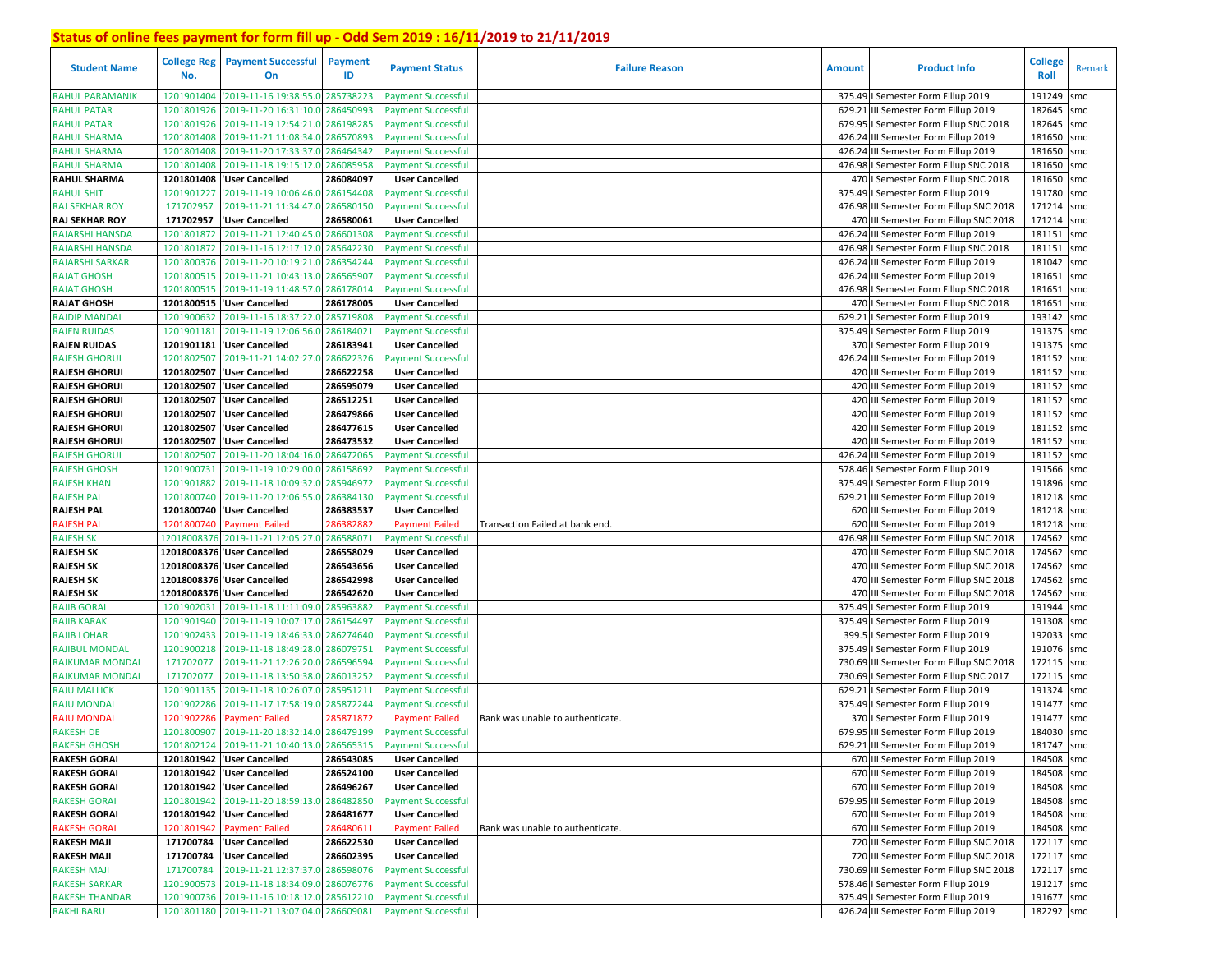| <b>Student Name</b>                        | <b>College Reg</b><br>No. | <b>Payment Successful</b><br>On                                                          | <b>Payment</b><br>ID   | <b>Payment Status</b>                                  | <b>Failure Reason</b>                                                  | <b>Amount</b> | <b>Product Info</b>                                                          | <b>College</b><br>Roll | Remark     |
|--------------------------------------------|---------------------------|------------------------------------------------------------------------------------------|------------------------|--------------------------------------------------------|------------------------------------------------------------------------|---------------|------------------------------------------------------------------------------|------------------------|------------|
| <b>RAKHI DAS</b>                           | 1201901909                | '2019-11-19 12:07:17.0                                                                   | 28618384               | <b>Payment Successful</b>                              |                                                                        |               | 375.49   Semester Form Fillup 2019                                           | 191399                 | smc        |
| <b>RAKHI DAS</b>                           | 1201901909                | 'User Cancelled                                                                          | 286150974              | <b>User Cancelled</b>                                  |                                                                        |               | 370   Semester Form Fillup 2019                                              | 191399                 | smc        |
| <b>RAKHI DAS</b>                           | 1201901909                | 'Payment Failed                                                                          | 286150466              | <b>Payment Failed</b>                                  | Bank was unable to authenticate.                                       |               | 370   Semester Form Fillup 2019                                              | 191399                 | smc        |
| <b>RAKHI DAS</b>                           | 1201901909                | 'Payment Failed                                                                          | 286150008              | <b>Payment Failed</b>                                  | Bank was unable to authenticate.                                       |               | 370   Semester Form Fillup 2019                                              | 191399                 | smc        |
| <b>RAKHI DAS</b>                           |                           | 1201901909  'User Cancelled                                                              | 286149899              | <b>User Cancelled</b>                                  |                                                                        |               | 370   Semester Form Fillup 2019                                              | 191399                 | smc        |
| <b>RAKHI GHOSH</b>                         | 1201801142                | '2019-11-21 09:19:00.0 286551189                                                         |                        | <b>Payment Successful</b>                              |                                                                        | 679.95        | III Semester Form Fillup 2019                                                | 184108                 | smc        |
| <b>RAKHI MONDAL</b>                        | 1201801079                | '2019-11-21 08:48:05.0                                                                   | 286547625              | <b>Payment Successful</b>                              |                                                                        |               | 426.24 III Semester Form Fillup 2019                                         | 181153                 | smc        |
| <b>RAKHI MONDAL</b>                        | 1201901294                | '2019-11-18 11:01:13.0                                                                   | 285960761              | <b>Payment Successful</b>                              |                                                                        |               | 375.49   Semester Form Fillup 2019                                           | 191531                 | smc        |
| <b>RAKHI PAL</b>                           | 1201900345                | '2019-11-16 11:19:23.0                                                                   | 28562555               | <b>Payment Successful</b>                              |                                                                        |               | 375.49   Semester Form Fillup 2019                                           | 191133 smc             |            |
| <b>RAKI CHAKRABORTY</b>                    | 1201900818                | '2019-11-18 12:16:29.0                                                                   | 285986249              | <b>Payment Successful</b>                              |                                                                        |               | 578.46   Semester Form Fillup 2019                                           | 191569 smc             |            |
| <b>RAM LAYEK</b>                           | 1201900442                | '2019-11-19 10:19:09.0                                                                   | 28615683               | <b>Payment Successful</b>                              |                                                                        |               | 375.49   Semester Form Fillup 2019                                           | 191169 smc             |            |
| RAMCHANDRA MONDA                           | 1201800980                | '2019-11-21 11:34:32.0                                                                   | 286580138              | <b>Payment Successful</b>                              |                                                                        |               | 426.24 III Semester Form Fillup 2019                                         | 182293                 | smc        |
| RAMCHANDRA MONDA                           | 1201800980                | <b>User Cancelled</b>                                                                    | 286579548              | <b>User Cancelled</b>                                  |                                                                        |               | 420 III Semester Form Fillup 2019                                            | 182293                 | smc        |
| RAMCHANDRA MONDA                           | 1201800980                | '2019-11-18 18:40:45.0                                                                   | 286078561              | <b>Payment Successful</b>                              |                                                                        |               | 476.98   Semester Form Fillup SNC 2018                                       | 182293                 | smc        |
| <b>RAMESH BAGDI</b>                        | 1201900792                | '2019-11-16 12:53:01.0 28565288                                                          |                        | <b>Payment Successful</b>                              |                                                                        |               | 375.49   Semester Form Fillup 2019                                           | 191687 smc             |            |
| <b>RAMJAN KHAN</b>                         | 1201900443                | '2019-11-18 10:11:36.0                                                                   | 285947350              | <b>Payment Successful</b>                              |                                                                        | 629.21        | I Semester Form Fillup 2019                                                  | 191170 smc             |            |
| <b>RANA GOSWAM</b>                         | 1201901599                | 2019-11-17 10:48:44.0                                                                    | 28580883               | <b>Payment Successful</b>                              |                                                                        | 629.21        | I Semester Form Fillup 2019                                                  | 193028 smc             |            |
| <b>RANA MONDAL</b>                         | 1201901163                | 2019-11-18 10:18:20.0                                                                    | 28594890               | <b>Payment Successful</b>                              |                                                                        |               | 375.49   Semester Form Fillup 2019                                           | 191764                 | smc        |
| <b>RANA TAPASI</b>                         | 1201800773                | '2019-11-20 16:35:42.0                                                                   | 28645198               | <b>Payment Successful</b>                              |                                                                        |               | 426.24 III Semester Form Fillup 2019                                         | 181043                 | smc        |
| <b>RANAJIT DUTTA</b>                       | 1201801333                | '2019-11-20 18:09:38.0                                                                   | 28647260               | <b>Payment Successful</b>                              |                                                                        |               | 426.24 III Semester Form Fillup 2019                                         | 182296 smc             |            |
| RANAJIT DUTTA                              | 1201801333                | 'Payment Failed                                                                          | 28646896               | <b>Payment Failed</b>                                  | Bank failed to authenticate the customer                               |               | 426.24 III Semester Form Fillup 2019                                         | 182296 smc             |            |
| <b>RANAJIT DUTTA</b>                       | 1201801333                | <b>User Cancelled</b>                                                                    | 286468395              | <b>User Cancelled</b>                                  |                                                                        |               | 420 III Semester Form Fillup 2019                                            | 182296 smc             |            |
| RANAJIT DUTTA                              | 1201801333                | 'Payment Failed                                                                          | 28646731               | <b>Payment Failed</b>                                  | The account against which the payment was made has insufficient funds. |               | 420 III Semester Form Fillup 2019                                            | 182296 smc             |            |
| RANAJIT DUTTA                              | 1201801333                | Payment Failed                                                                           | 28646631               | <b>Payment Failed</b>                                  | The account against which the payment was made has insufficient funds  |               | 420 III Semester Form Fillup 2019                                            | 182296                 | smc        |
| <b>RANAJIT DUTTA</b>                       | 1201801333                | '2019-11-19 10:18:19.0                                                                   | 286156541              | <b>Payment Successful</b>                              |                                                                        |               | 476.98   Semester Form Fillup SNC 2018                                       | 182296 smc             |            |
| <b>RANI DAS</b>                            | 1201801058                | '2019-11-21 10:46:34.0                                                                   | 28656585               | <b>Payment Successful</b>                              |                                                                        |               | 426.24 III Semester Form Fillup 2019                                         | 1801044 smc            |            |
| <b>RANI DAS</b>                            |                           | 1201801058  'User Cancelled                                                              | 286482807              | <b>User Cancelled</b>                                  |                                                                        |               | 420 III Semester Form Fillup 2019                                            | 1801044 smc            |            |
| <b>RANI DEY</b>                            | 1201800788                | '2019-11-21 13:27:36.0                                                                   | 286614176              | <b>Payment Successful</b>                              |                                                                        |               | 426.24 III Semester Form Fillup 2019                                         | 181154                 | smc        |
| <b>RANI DEY</b>                            | 1201800788                | 'Payment Failed                                                                          | 28661379               | <b>Payment Failed</b>                                  | Bank was unable to authenticate.                                       |               | 420 III Semester Form Fillup 2019                                            | 181154                 | smc        |
| <b>RANI DEY</b>                            | 1201800788                | '2019-11-21 12:57:54.0                                                                   | 286606581              | <b>Payment Successful</b>                              |                                                                        |               | 426.24 III Semester Form Fillup 2019                                         | 181154                 | smc        |
| <b>RANI HARIJAN</b>                        | 1201900983                | '2019-11-18 09:52:26.0 285943578                                                         |                        | <b>Payment Successful</b>                              |                                                                        |               | 375.49   Semester Form Fillup 2019                                           | 191721                 | smc        |
| <b>RANI NANDI</b>                          | 1201902258                | '2019-11-18 08:22:22.0                                                                   | 285933595              | <b>Payment Successful</b>                              |                                                                        |               | 375.49   Semester Form Fillup 2019                                           | 191439 smc             |            |
| <b>RANI SAHA</b>                           | 1201900032                | '2019-11-16 13:16:39.0                                                                   | 285658654              | <b>Payment Successful</b>                              |                                                                        |               | 375.49   Semester Form Fillup 2019                                           | 191010 smc             |            |
| <b>RANITA PAL</b>                          | 1201902114                | '2019-11-18 09:51:11.0 285943554                                                         |                        | <b>Payment Successful</b>                              |                                                                        |               | 375.49   Semester Form Fillup 2019                                           | 191400 smc             |            |
| <b>RANJAN KARMAKAR</b>                     | 1201802520                | '2019-11-21 10:55:22.0                                                                   | 286569097              | <b>Payment Successful</b>                              |                                                                        |               | 426.24 III Semester Form Fillup 2019                                         | 182297                 | smc        |
| <b>RANJAN KARMAKAR</b>                     | 1201802520                | '2019-11-19 13:00:15.0                                                                   | 28619909               |                                                        |                                                                        |               | 476.98   Semester Form Fillup SNC 2018                                       | 182297                 |            |
| <b>RANJAN KARMAKAR</b>                     | 1201802520                | <b>User Cancelled</b>                                                                    | 286174063              | <b>Payment Successful</b><br><b>User Cancelled</b>     |                                                                        |               | 470   Semester Form Fillup SNC 2018                                          | 182297                 | smc<br>smc |
| <b>RANJITA KAR</b>                         | 1201901571                | '2019-11-16 19:12:04.0                                                                   | 285730297              |                                                        |                                                                        |               | 629.21   Semester Form Fillup 2019                                           | 191344 smc             |            |
|                                            | 1201902118                | '2019-11-17 09:44:46.0                                                                   |                        | <b>Payment Successful</b>                              |                                                                        |               |                                                                              |                        |            |
| <b>RANU MONDAL</b><br><b>RANU PRAMANIK</b> | 1201800571                | '2019-11-20 11:39:01.0                                                                   | 285800322<br>286375108 | <b>Payment Successful</b><br><b>Payment Successful</b> |                                                                        |               | 375.49   Semester Form Fillup 2019<br>629.21 III Semester Form Fillup 2019   | 191960 smc<br>182301   | smc        |
| <b>RANU PRAMANIK</b>                       | 1201800571                | <b>Payment Failed</b>                                                                    | 286374148              | <b>Payment Failed</b>                                  |                                                                        |               | 630.79 III Semester Form Fillup 2019                                         | 182301                 |            |
| <b>RANU PRAMANIK</b>                       | 1201800571                | <b>User Cancelled</b>                                                                    | 286374128              | <b>User Cancelled</b>                                  | <b>Transaction Failed</b>                                              |               | 620 III Semester Form Fillup 2019                                            | 182301                 | smc<br>smc |
| <b>RASHMI KHATUN</b>                       | 1201905001                | '2019-11-18 10:40:22.0                                                                   | 285954465              | <b>Payment Successful</b>                              |                                                                        |               | 375.49   Semester Form Fillup 2019                                           | 192081                 | smc        |
| <b>RATAN DAS</b>                           | 1201805013                | '2019-11-21 13:08:40.0                                                                   | 28660966               | <b>Payment Successful</b>                              |                                                                        |               | 426.24 III Semester Form Fillup 2019                                         | 182541                 | smc        |
| <b>RATNA DUTTA</b>                         | 1201800053                | '2019-11-19 14:12:14.0                                                                   | 28621721               | <b>Payment Successful</b>                              |                                                                        |               | 476.98   Semester Form Fillup SNC 2018                                       | 182302                 |            |
| <b>RATNADIP CHATTERJEE</b>                 | 1201800378                | '2019-11-21 11:45:58.0                                                                   | 28658329               | <b>Payment Successful</b>                              |                                                                        |               | 426.24 III Semester Form Fillup 2019                                         | 181045                 | smc<br>smc |
| <b>RATNADIP CHATTERJEE</b>                 |                           | 1201800378 User Cancelled                                                                | 286583289              | <b>User Cancelled</b>                                  |                                                                        |               | 420 III Semester Form Fillup 2019                                            | 181045                 | smc        |
| <b>RATNADIP CHATTERJEE</b>                 |                           | 1201800378 2019-11-19 11:38:23.0 286174639                                               |                        |                                                        |                                                                        |               |                                                                              | 181045 smc             |            |
|                                            |                           | 1201902657 '2019-11-19 09:25:50.0 286148061                                              |                        | <b>Payment Successful</b>                              |                                                                        |               | 476.98 I Semester Form Fillup SNC 2018<br>629.21   Semester Form Fillup 2019 |                        |            |
| <b>RATUL NANDI</b><br><b>RATUL NANDI</b>   |                           |                                                                                          |                        | <b>Payment Successful</b>                              |                                                                        |               |                                                                              | 193049 smc             |            |
|                                            |                           | 1201902657 'User Cancelled                                                               | 286148056              | <b>User Cancelled</b>                                  |                                                                        |               | 620   Semester Form Fillup 2019                                              | 193049 smc             |            |
| <b>REBA MONDAL</b>                         |                           | 1201901646 2019-11-17 17:36:32.0 285869145<br>1201801740 2019-11-21 11:35:20.0 286580392 |                        | <b>Payment Successful</b>                              |                                                                        |               | 375.49   Semester Form Fillup 2019                                           | 191858 smc             |            |
| <b>REHANA KHATUN</b>                       |                           |                                                                                          |                        | <b>Payment Successful</b>                              |                                                                        |               | 426.24 III Semester Form Fillup 2019                                         | 182303 smc             |            |
| <b>REJAUL MIDDYA</b>                       |                           | 1201902543 2019-11-17 08:26:13.0 285792332                                               |                        | <b>Payment Successful</b>                              |                                                                        |               | 375.49   Semester Form Fillup 2019                                           | 192056 smc             |            |
| <b>REJITA DATTA</b>                        |                           | 1201900120 2019-11-16 17:53:27.0 285711131                                               |                        | <b>Payment Successful</b>                              |                                                                        |               | 375.49   Semester Form Fillup 2019                                           | 191048 smc             |            |
| <b>RESMA KHATUN</b>                        |                           | 1201801805 2019-11-20 16:47:39.0 286454485                                               |                        | <b>Payment Successful</b>                              |                                                                        |               | 426.24 III Semester Form Fillup 2019                                         | 181155 smc             |            |
| <b>RIFA KHATUN</b>                         |                           | 1201901105 2019-11-18 10:52:57.0 285957686                                               |                        | <b>Payment Successful</b>                              |                                                                        |               | 375.49   Semester Form Fillup 2019                                           | 191750 smc             |            |
| <b>RIJU CHATTERJEE</b>                     |                           | 1201801301 2019-11-21 09:51:09.0 286555510                                               |                        | <b>Payment Successful</b>                              |                                                                        |               | 426.24 III Semester Form Fillup 2019                                         | 181339 smc             |            |
| <b>RIJU MONDAL</b>                         |                           | 1201800853 2019-11-21 09:15:21.0 286550641                                               |                        | <b>Payment Successful</b>                              |                                                                        |               | 679.95 III Semester Form Fillup 2019                                         | 184032 smc             |            |
| <b>RIJU MONDAL</b>                         |                           | 1201902254 2019-11-18 19:16:24.0 286086654                                               |                        | <b>Payment Successful</b>                              |                                                                        |               | 578.46   Semester Form Fillup 2019                                           | 191627 smc             |            |
| <b>RIJU MONDAL</b>                         |                           | 1201900449 2019-11-18 11:12:06.0 285963883                                               |                        | <b>Payment Successful</b>                              |                                                                        |               | 375.49   Semester Form Fillup 2019                                           | 191172 smc             |            |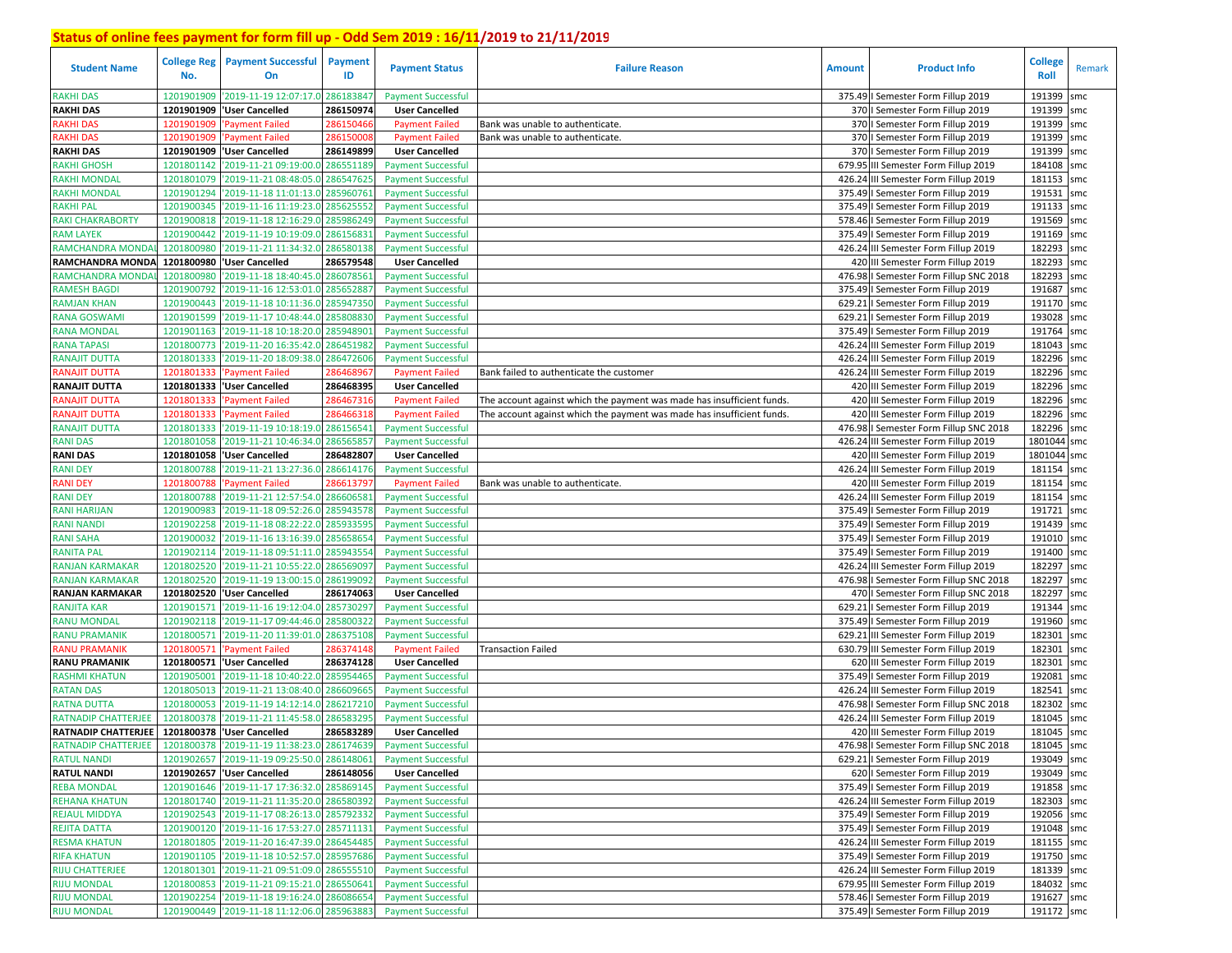| <b>Student Name</b>            | No.        | <b>College Reg</b> Payment Successful<br>On                   | Payment<br>ID | <b>Payment Status</b>                                  | <b>Failure Reason</b>            | <b>Amount</b> | <b>Product Info</b>                      | <b>College</b><br>Roll | Remark     |
|--------------------------------|------------|---------------------------------------------------------------|---------------|--------------------------------------------------------|----------------------------------|---------------|------------------------------------------|------------------------|------------|
| <b>RIJU MONDAL</b>             | 1201800853 | '2019-11-18 09:43:30.0                                        | 28594235      | <b>Payment Successful</b>                              |                                  |               | 730.69   Semester Form Fillup SNC 2018   | 184032                 | smc        |
| <b>RIK DEASI</b>               | 120190100  | '2019-11-18 10:54:38.0                                        | 28595895      | <b>Payment Successful</b>                              |                                  |               | 375.49   Semester Form Fillup 2019       | 191725 smc             |            |
| RIKTA DEY                      | 1201802455 | '2019-11-20 19:26:21.0                                        | 28649119      | <b>Payment Successful</b>                              |                                  |               | 426.24 III Semester Form Fillup 2019     | 181156 smc             |            |
| RIKTA DEY                      | 1201802455 | 'Payment Failed                                               | 28649045      | <b>Payment Failed</b>                                  |                                  |               | 420 III Semester Form Fillup 2019        | 181156 smc             |            |
| <b>RIKTA DEY</b>               | 1201802455 | 'User Cancelled                                               | 286489908     | <b>User Cancelled</b>                                  |                                  |               | 420 III Semester Form Fillup 2019        | 181156 smc             |            |
| <b>RIKU MONDAL</b>             | 1201900701 | '2019-11-16 10:07:22.0 285610173                              |               | <b>Payment Successful</b>                              |                                  | 399.          | I Semester Form Fillup 2019              | 191231                 | smc        |
| <b>RIMA AUDDYA</b>             | 1201900133 | '2019-11-17 11:36:32.0                                        | 28581629      | <b>Payment Successful</b>                              |                                  |               | 375.49   Semester Form Fillup 2019       | 191054                 | smc        |
| <b>RIMA AUDDYA</b>             | 1201900133 | 'User Cancelled                                               | 285816273     | <b>User Cancelled</b>                                  |                                  |               | 370   Semester Form Fillup 2019          | 191054                 | smc        |
| RIMA NANDI                     | 1201900341 | '2019-11-17 10:30:38.0                                        | 285806395     | <b>Payment Successful</b>                              |                                  |               | 375.49   Semester Form Fillup 2019       | 191132 smc             |            |
| <b>RIMA NAYAK</b>              | 171700072  | '2019-11-21 09:34:40.0                                        | 286553283     | <b>Payment Successful</b>                              |                                  |               | 476.98 III Semester Form Fillup SNC 2018 | 171233                 | smc        |
| <b>RIMON ROY</b>               | 1201801960 | '2019-11-20 20:29:51.0                                        | 28650288      | <b>Payment Successful</b>                              |                                  |               | 679.95 III Semester Form Fillup 2019     | 184033                 | smc        |
| RIMPA GHARAMI                  | 1201801572 | '2019-11-21 22:01:51.0                                        | 28671207      | <b>Payment Successful</b>                              |                                  |               | 426.24 III Semester Form Fillup 2019     | 181157                 | smc        |
| RIMPA GHORU                    | 1201901814 | '2019-11-18 10:29:31.0                                        | 28595225      | <b>Payment Successful</b>                              |                                  |               | 375.49   Semester Form Fillup 2019       | 191886 smc             |            |
| RIMPA GHOSH                    | 1201901170 | '2019-11-18 12:04:44.0                                        | 285981457     | <b>Payment Successful</b>                              |                                  |               | 578.46   Semester Form Fillup 2019       | 191579 smc             |            |
| <b>RIMPA GHOSH</b>             | 1201901170 | 'User Cancelled                                               | 285981387     | <b>User Cancelled</b>                                  |                                  |               | 570   Semester Form Fillup 2019          | 191579 smc             |            |
| RIMPA GHOSH                    | 1201901569 | 2019-11-18 09:43:17.0                                         | 285941956     | <b>Payment Successful</b>                              |                                  | 375.49        | I Semester Form Fillup 2019              | 191847                 | smc        |
| <b>RIMPA GHOSH</b>             | 1201901305 | '2019-11-16 11:26:47.0                                        | 28562740      | <b>Payment Successful</b>                              |                                  |               | 375.49   Semester Form Fillup 2019       | 191293                 | smc        |
| RIMPA KARMAKAR                 | 1201902259 | 2019-11-18 20:32:58.0                                         | 28610210      | <b>Payment Successful</b>                              |                                  |               | 375.49   Semester Form Fillup 2019       | 191311                 | smc        |
| <b>RIMPA MAL</b>               | 1201801555 | '2019-11-21 13:30:16.0                                        | 28661508      | <b>Payment Successful</b>                              |                                  |               | 426.24 III Semester Form Fillup 2019     | 182308 smc             |            |
| <b>RIMPA MAL</b>               | 1201801555 | 'User Cancelled                                               | 286615082     | <b>User Cancelled</b>                                  |                                  |               | 420 III Semester Form Fillup 2019        | 182308                 | smc        |
| <b>RIMPA MANDAL</b>            | 1201800978 | 'User Cancelled                                               | 286438329     | <b>User Cancelled</b>                                  |                                  |               | 670 III Semester Form Fillup 2019        | 184034 smc             |            |
| <b>RIMPA MANDAL</b>            | 1201800978 | 'User Cancelled                                               | 286438281     | <b>User Cancelled</b>                                  |                                  |               | 670 III Semester Form Fillup 2019        | 184034                 | smc        |
| <b>RIMPA MANDAL</b>            | 1201800978 | 'User Cancelled                                               | 286437994     | <b>User Cancelled</b>                                  |                                  |               | 670 III Semester Form Fillup 2019        | 184034                 | smc        |
| RIMPA MANDAI                   | 1201800978 | '2019-11-20 14:50:06.0                                        | 286428252     | <b>Payment Successful</b>                              |                                  | 679.95        | III Semester Form Fillup 2019            | 184034                 | smc        |
| <b>RIMPA MANDAL</b>            | 1201800978 | 'User Cancelled                                               | 286029396     | <b>User Cancelled</b>                                  |                                  |               | 720   Semester Form Fillup SNC 2018      | 184034                 | smc        |
| <b>RIMPA MANDAL</b>            | 1201800978 | 'User Cancelled                                               | 286028811     | <b>User Cancelled</b>                                  |                                  |               | 720   Semester Form Fillup SNC 2018      | 184034                 | smc        |
| <b>RIMPA MANDAL</b>            | 1201800978 | 'User Cancelled                                               | 286028442     | <b>User Cancelled</b>                                  |                                  |               | 720   Semester Form Fillup SNC 2018      | 184034                 | smc        |
| RIMPA MANDAL                   | 1201800978 | '2019-11-18 14:54:21.0                                        | 286026283     | <b>Payment Successful</b>                              |                                  |               | 730.69   Semester Form Fillup SNC 2018   | 184034                 | smc        |
| RIMPA MONDAL                   | 171701333  | '2019-11-21 10:21:44.0                                        | 286561272     | <b>Payment Successful</b>                              |                                  |               | 476.98 III Semester Form Fillup SNC 2018 | 174335                 | smc        |
| RIMPA MONDAL                   | 171701333  | 'User Cancelled                                               | 286561167     | <b>User Cancelled</b>                                  |                                  |               | 470 III Semester Form Fillup SNC 2018    | 174335                 | smc        |
| RIMPA MONDAL                   | 1201801015 | '2019-11-21 09:00:56.0                                        | 286549079     | <b>Payment Successful</b>                              |                                  |               | 426.24 III Semester Form Fillup 2019     | 181158                 | smc        |
| RIMPA PAL                      | 1201902308 | '2019-11-17 10:07:45.0                                        | 285803158     | <b>Payment Successful</b>                              |                                  |               | 375.49   Semester Form Fillup 2019       | 192007                 | smc        |
| <b>RIMPA SOO</b>               | 1201800968 | '2019-11-20 12:12:06.0                                        | 286386318     | <b>Payment Successful</b>                              |                                  | 629.21        | III Semester Form Fillup 2019            | 181656 smc             |            |
| RIMPA SUTRADHAR                | 1201801440 | '2019-11-20 13:17:35.0                                        | 286405745     | <b>Payment Successful</b>                              |                                  |               | 426.24 III Semester Form Fillup 2019     | 182311 smc             |            |
| <b>RIMPA SUTRADHAR</b>         |            | 1201801440  'User Cancelled                                   | 286405732     | <b>User Cancelled</b>                                  |                                  |               | 420 III Semester Form Fillup 2019        | 182311 smc             |            |
| <b>RINA DEY</b>                | 1201901481 | '2019-11-17 17:09:59.0                                        | 285865315     | <b>Payment Successful</b>                              |                                  |               | 375.49   Semester Form Fillup 2019       | 191394 smc             |            |
| <b>RINA SOO</b>                | 1201800874 | '2019-11-20 10:45:53.0                                        | 28636027      | <b>Payment Successful</b>                              |                                  | 629.21        | III Semester Form Fillup 2019            | 182312                 | smc        |
| <b>RINITA DAS</b>              | 1201800501 | '2019-11-20 12:34:03.0                                        | 28639269      | <b>Payment Successful</b>                              |                                  |               | 634.99 III Semester Form Fillup 2019     | 182313 smc             |            |
| <b>RINKI LOHAR</b>             | 1201900964 | '2019-11-18 16:43:29.0                                        | 286050347     | <b>Payment Successful</b>                              |                                  |               | 375.49   Semester Form Fillup 2019       | 191366 smc             |            |
| <b>RINKU BIT</b>               | 1201900719 | '2019-11-18 09:26:10.0                                        | 285940015     | <b>Payment Successful</b>                              |                                  |               | 375.49   Semester Form Fillup 2019       | 191328 smc             |            |
|                                | 1201802491 |                                                               | 286480146     |                                                        |                                  |               | 426.24 III Semester Form Fillup 2019     | 182315                 |            |
| RINKU BOURI<br><b>RIPAN SK</b> | 1201900938 | 2019-11-20 18:40:46.0<br>'2019-11-18 11:01:16.0               | 28595968      | <b>Payment Successful</b><br><b>Payment Successful</b> |                                  | 375.49        | I Semester Form Fillup 2019              | 191364                 | smc<br>smc |
| <b>RIPAN SK</b>                | 1201900938 | 'User Cancelled                                               | 285959268     | <b>User Cancelled</b>                                  |                                  |               | 370   Semester Form Fillup 2019          | 191364                 | smc        |
| <b>RIPON MONDAL</b>            | 1201902538 | '2019-11-18 12:24:24.0                                        | 28598903      | <b>Payment Successful</b>                              |                                  |               | 578.46   Semester Form Fillup 2019       | 191645 smc             |            |
| RIPUNJOY BAGDI                 | 120180009  | '2019-11-21 12:21:58.0                                        | 28659483      |                                                        |                                  |               | 426.24 III Semester Form Fillup 2019     | 182316 smc             |            |
| RIPUNJOY BAGDI                 | 120180009  | '2019-11-18 14:54:06.0                                        | 28602665      | <b>Payment Successful</b><br><b>Payment Successful</b> |                                  |               | 476.98   Semester Form Fillup SNC 2018   | 182316 smc             |            |
| <b>RIPUNJOY BAGDI</b>          |            | 1201800099 User Cancelled                                     | 286026638     | <b>User Cancelled</b>                                  |                                  |               | 470   Semester Form Fillup SNC 2018      | 182316 smc             |            |
|                                |            |                                                               |               |                                                        |                                  |               |                                          |                        |            |
| RISITA LAHA                    |            | 1201900261 2019-11-17 12:50:32.0 285830313 Payment Successful |               |                                                        |                                  |               | 375.49   Semester Form Fillup 2019       | 191094 smc             |            |
| <b>RITA BALA</b>               |            | 1201800974 2019-11-21 10:23:09.0 286561729                    |               | <b>Payment Successful</b>                              |                                  |               | 426.24 III Semester Form Fillup 2019     | 182317 smc             |            |
| <b>RITA BALA</b>               |            | 1201800974 2019-11-18 14:31:43.0 286021991                    |               | <b>Payment Successful</b>                              |                                  |               | 476.98   Semester Form Fillup SNC 2018   | 182317 smc             |            |
| <b>RITA LOHAR</b>              |            | 1201801059 2019-11-20 14:49:01.0 286429240                    |               | <b>Payment Successful</b>                              |                                  |               | 629.21 III Semester Form Fillup 2019     | 181750 smc             |            |
| <b>RITA LOHAR</b>              |            | 1201801059 2019-11-19 19:27:07.0 286284349                    |               | <b>Payment Successful</b>                              |                                  |               | 476.98   Semester Form Fillup SNC 2018   | 181750 smc             |            |
| <b>RITA LOHAR</b>              |            | 1201801059 2019-11-19 16:28:30.0 286243276                    |               | <b>Payment Successful</b>                              |                                  |               | 476.98   Semester Form Fillup SNC 2018   | 181750 smc             |            |
| <b>RITA MONDAL</b>             |            | 1201901029 2019-11-18 11:59:56.0 285978984                    |               | <b>Payment Successful</b>                              |                                  |               | 375.49   Semester Form Fillup 2019       | 191385 smc             |            |
| <b>RITA MONDAL</b>             |            | 1201901029 User Cancelled                                     | 285978965     | <b>User Cancelled</b>                                  |                                  |               | 370   Semester Form Fillup 2019          | 191385 smc             |            |
| <b>RITU LOHAR</b>              |            | 1201901256 2019-11-17 10:04:58.0 285802891                    |               | <b>Payment Successful</b>                              |                                  |               | 375.49   Semester Form Fillup 2019       | 191787 smc             |            |
| <b>RITU LOHAR</b>              |            | 1201901256 'Payment Failed                                    | 285802148     | <b>Payment Failed</b>                                  | Bank was unable to authenticate. |               | 370   Semester Form Fillup 2019          | 191787 smc             |            |
| RITUPARNA CHATTOPAD            |            | 1201900277 '2019-11-16 10:42:51.0 285616963                   |               | <b>Payment Successful</b>                              |                                  |               | 375.49   Semester Form Fillup 2019       | 191103 smc             |            |
| RITUPARNA MAN                  |            | 1201901871 2019-11-16 19:16:25.0 285731143                    |               | <b>Payment Successful</b>                              |                                  |               | 376.44   Semester Form Fillup 2019       | 191420 smc             |            |
| <b>RITUPARNA MAN</b>           |            | 1201901871 'Payment Failed                                    | 285730407     | <b>Payment Failed</b>                                  | Bank was unable to authenticate. |               | 370   Semester Form Fillup 2019          | 191420 smc             |            |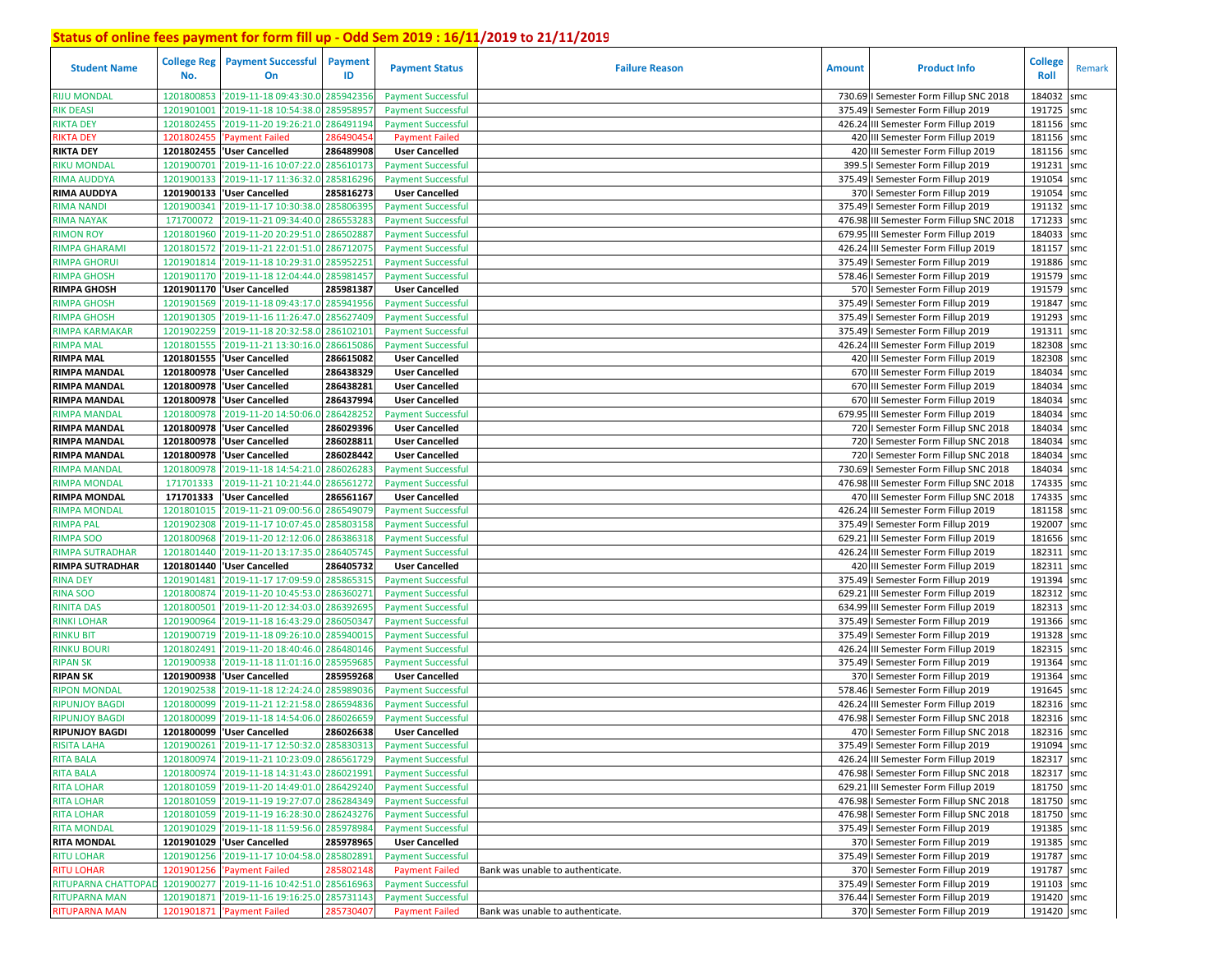| <b>Student Name</b>                       | <b>College Reg</b><br>No. | <b>Payment Successful</b><br>On                | <b>Payment</b><br>ID | <b>Payment Status</b>                                  | <b>Failure Reason</b>                                                           | <b>Amount</b> | <b>Product Info</b>                                                      | College<br>Roll      | Remark |
|-------------------------------------------|---------------------------|------------------------------------------------|----------------------|--------------------------------------------------------|---------------------------------------------------------------------------------|---------------|--------------------------------------------------------------------------|----------------------|--------|
| <b>RITUPARNA MAN</b>                      | 1201901871                | 'Payment Failed                                | 285729197            | <b>Payment Failed</b>                                  | Bank was unable to authenticate.                                                |               | 370   Semester Form Fillup 2019                                          | 191420               | smc    |
| <b>RITUPARNA MODAK</b>                    | 1201800016                | '2019-11-21 11:56:59.0 28658610                |                      | <b>Payment Successful</b>                              |                                                                                 |               | 426.24 III Semester Form Fillup 2019                                     | 182319               | smc    |
| <b>RITUPARNA MODAK</b>                    |                           | 1201800016   User Cancelled                    | 286470318            | <b>User Cancelled</b>                                  |                                                                                 |               | 420 III Semester Form Fillup 2019                                        | 182319 smc           |        |
| <b>RITURAJ GOSWAMI</b>                    | 1201802334                | '2019-11-20 11:57:40.0 286381238               |                      | <b>Payment Successful</b>                              |                                                                                 |               | 426.24 III Semester Form Fillup 2019                                     | 181341               | smc    |
| <b>RIYA BAUL</b>                          | 1201900076                | '2019-11-17 10:28:25.0 285806134               |                      | <b>Payment Successful</b>                              |                                                                                 |               | 375.49   Semester Form Fillup 2019                                       | 191030               | smc    |
| <b>RIYA BHANDARI</b>                      | 1201900264                | '2019-11-17 09:13:50.0 285796402               |                      | <b>Payment Successful</b>                              |                                                                                 |               | 375.49   Semester Form Fillup 2019                                       | 191096               | smc    |
| <b>RIYA CHAKRABORTTY</b>                  | 1201900332                | '2019-11-17 10:29:56.0                         | 28580630             | <b>Payment Successful</b>                              |                                                                                 |               | 375.49   Semester Form Fillup 2019                                       | 191128 smc           |        |
| <b>RIYA CHAKRABORTTY</b>                  | 1201900332                | 'Payment Failed                                | 285805717            | <b>Payment Failed</b>                                  | Bank was unable to authenticate.                                                |               | 370   Semester Form Fillup 2019                                          | 191128               | smc    |
| <b>RIYA DAS</b>                           | 1201902548                | '2019-11-16 13:15:52.0 285658364               |                      | <b>Payment Successful</b>                              |                                                                                 |               | 375.49   Semester Form Fillup 2019                                       | 192057               | smc    |
| <b>RIYA DEY</b>                           | 1201800849                | '2019-11-20 18:20:34.0 286476388               |                      | <b>Payment Successful</b>                              |                                                                                 |               | 679.95 III Semester Form Fillup 2019                                     | 184207               | smc    |
| <b>RIYA DUTTA</b>                         | 171700120                 | '2019-11-21 12:26:20.0                         | 28659707             | <b>Payment Successful</b>                              |                                                                                 |               | 476.98 III Semester Form Fillup SNC 2018                                 | 171246               | smc    |
| <b>RIYA GARAI</b>                         | 1201960013                | '2019-11-18 10:54:23.0 28595868                |                      | <b>Payment Successful</b>                              |                                                                                 |               | 629.21   Semester Form Fillup 2019                                       | 193229               | smc    |
| <b>RIYA GHOSH</b>                         | 1201901896                | '2019-11-19 09:49:26.0                         | 286151634            | <b>Payment Successful</b>                              |                                                                                 |               | 375.49   Semester Form Fillup 2019                                       | 191306 smc           |        |
| <b>RIYA GHOSH</b>                         | 1201901896                | 'User Cancelled                                | 286151614            | <b>User Cancelled</b>                                  |                                                                                 |               | 370   Semester Form Fillup 2019                                          | 191306               | smc    |
| <b>RIYA GHOSH</b>                         | 1201900725                | '2019-11-17 08:52:42.0                         | 285794665            | <b>Payment Successful</b>                              |                                                                                 |               | 378.94   Semester Form Fillup 2019                                       | 191233 smc           |        |
| <b>RIYA GHOSH</b>                         | 1201900725                | <b>Payment Failed</b>                          | 28579407             | <b>Payment Failed</b>                                  | We are unable to fetch status of transaction right now. Check with merchant for |               | 370   Semester Form Fillup 2019                                          | 191233               | smc    |
| <b>RIYA GHOSH</b>                         | 1201900725                | <b>Payment Failed</b>                          | 28579325             | <b>Payment Failed</b>                                  | We are unable to fetch status of transaction right now. Check with merchant for |               | 370   Semester Form Fillup 2019                                          | 191233 smc           |        |
| <b>RIYA GOSWAMI</b>                       | 1201800802                | '2019-11-20 14:45:42.0                         | 28642843             | <b>Payment Successful</b>                              |                                                                                 |               | 629.21 III Semester Form Fillup 2019                                     | 181751               | smc    |
| <b>RIYA GOSWAMI</b>                       | 1201800802                | '2019-11-19 19:18:51.0                         | 28628204             | <b>Payment Successful</b>                              |                                                                                 |               | 476.98   Semester Form Fillup SNC 2018                                   | 181751               | smc    |
| <b>RIYA GOSWAMI</b>                       |                           | 1201800802 User Cancelled                      | 286254380            | <b>User Cancelled</b>                                  |                                                                                 |               | 470   Semester Form Fillup SNC 2018                                      | 181751               | smc    |
| <b>RIYA GOSWAMI</b>                       | 1201800802                | '2019-11-19 16:21:18.0                         | 286242056            | <b>Payment Successful</b>                              |                                                                                 |               | 476.98   Semester Form Fillup SNC 2018                                   | 181751               | smc    |
| <b>RIYA GOSWAMI</b>                       |                           | 1201800802 User Cancelled                      | 286241118            | <b>User Cancelled</b>                                  |                                                                                 |               | 470   Semester Form Fillup SNC 2018                                      | 181751               | smc    |
| <b>RIYA HOWLY</b>                         | 1201801397                | '2019-11-20 13:21:10.0                         | 286406639            | <b>Payment Successful</b>                              |                                                                                 |               | 629.21 III Semester Form Fillup 2019                                     | 182648               | smc    |
| <b>RIYA KARAK</b>                         | 1201900698                | '2019-11-18 11:03:02.0                         | 28596140             | <b>Payment Successful</b>                              |                                                                                 |               | 375.49   Semester Form Fillup 2019                                       | 191511               | smc    |
| <b>RIYA KUNDU</b>                         | 171701270                 | '2019-11-21 10:16:32.0 28656029                |                      | <b>Payment Successful</b>                              |                                                                                 |               | 476.98 III Semester Form Fillup SNC 2018                                 | 171249               | smc    |
| <b>RIYA KUNDU</b>                         | 171701270                 | '2019-11-19 13:17:11.0 28620461!               |                      | <b>Payment Successful</b>                              |                                                                                 |               | 476.98   Semester Form Fillup SNC 2017                                   | 171249 smc           |        |
| <b>RIYA MANNA</b>                         | 1201901293                | '2019-11-16 17:29:58.0                         | 285706576            | <b>Payment Successful</b>                              |                                                                                 |               | 375.49   Semester Form Fillup 2019                                       | 191798               | smc    |
| <b>RIYA MOHANTA</b>                       | 1201800975                | '2019-11-20 12:26:09.0                         | 286390658            | <b>Payment Successful</b>                              |                                                                                 |               | 629.21 III Semester Form Fillup 2019                                     | 181159 smc           |        |
| <b>RIYA MOHANTA</b>                       | 1201800975                | 'User Cancelled                                | 286390649            | <b>User Cancelled</b>                                  |                                                                                 |               | 620 III Semester Form Fillup 2019                                        | 181159               | smc    |
| <b>RIYA MONDAL</b>                        | 1201800584                | '2019-11-20 15:05:38.0                         | 286433123            | <b>Payment Successful</b>                              |                                                                                 |               | 426.24 III Semester Form Fillup 2019                                     | 181343 smc           |        |
| <b>RIYA MONDAL</b>                        |                           | 1201800584  'User Cancelled                    | 286433108            | <b>User Cancelled</b>                                  |                                                                                 |               | 420 III Semester Form Fillup 2019                                        | 181343               | smc    |
| <b>RIYA MONDAL</b>                        |                           | 1201800584 User Cancelled                      | 286433099            | <b>User Cancelled</b>                                  |                                                                                 |               | 420 III Semester Form Fillup 2019                                        | 181343 smc           |        |
| <b>RIYA MONDAL</b>                        |                           | 1201800584 User Cancelled                      | 286433090            | <b>User Cancelled</b>                                  |                                                                                 |               | 420 III Semester Form Fillup 2019                                        | 181343 smc           |        |
| <b>RIYA PAL</b>                           | 1201800580                | '2019-11-21 09:17:01.0                         | 286550980            | <b>Payment Successful</b>                              |                                                                                 |               | 426.24 III Semester Form Fillup 2019                                     | 181160 smc           |        |
| <b>RIYA PATRA</b>                         | 1201801030                | '2019-11-20 11:48:46.0 28637839                |                      | <b>Payment Successful</b>                              |                                                                                 |               | 629.21 III Semester Form Fillup 2019                                     | 181161               | smc    |
| <b>RIYA RUDRA</b>                         | 1201900314                | '2019-11-17 09:57:30.0                         | 28580178             | <b>Payment Successful</b>                              |                                                                                 |               | 629.21   Semester Form Fillup 2019                                       | 193144 smc           |        |
| <b>RIYA SAMAJPATI</b>                     | 171700464                 | '2019-11-21 13:04:49.0                         | 28660838             | <b>Payment Successful</b>                              |                                                                                 |               | 476.98 III Semester Form Fillup SNC 2018                                 | 174349               | smc    |
| RIYA SAMAJPATI                            | 171700464                 | 'User Cancelled                                | 286608331            | <b>User Cancelled</b>                                  |                                                                                 |               | 470 III Semester Form Fillup SNC 2018                                    | 174349 smc           |        |
| <b>RIYA SARKAR</b>                        | 1201900751                | '2019-11-17 09:48:13.0 28580001                |                      | <b>Payment Successful</b>                              |                                                                                 |               | 399.5   Semester Form Fillup 2019                                        | 191681<br>171251     | smc    |
| <b>RIYA SHIT</b><br><b>RIYA SUTRADHAR</b> | 171701065                 | '2019-11-20 18:35:22.0 28647980:               |                      | <b>Payment Successful</b>                              |                                                                                 |               | 476.98 III Semester Form Fillup SNC 2018                                 |                      | smc    |
|                                           | 1201900503<br>1201901038  | 2019-11-16 18:06:48.0                          | 28571400             | <b>Payment Successful</b>                              |                                                                                 |               | 375.49   Semester Form Fillup 2019                                       | 191194<br>191732 smc | smc    |
| ROHIT MOHANTA<br><b>RONI KAIBARTTA</b>    | 1201901587                | 2019-11-18 13:46:02.0<br>2019-11-17 17:02:46.0 | 28601233<br>28586444 | <b>Payment Successful</b><br><b>Payment Successful</b> |                                                                                 |               | 375.49   Semester Form Fillup 2019<br>629.21   Semester Form Fillup 2019 | 193214               | smc    |
| <b>RONOJIT BAGDI</b>                      | 1201902368                | '2019-11-17 17:23:16.0 28586730                |                      | <b>Payment Successful</b>                              |                                                                                 |               | 375.49   Semester Form Fillup 2019                                       | 191481               | smc    |
| <b>ROUNAK CHATTERJEE</b>                  | 1201800154                | '2019-11-20 23:09:57.0                         | 286527473            | <b>Payment Successful</b>                              |                                                                                 |               | 634.99 III Semester Form Fillup 2019                                     | 183006               | smc    |
| <b>ROUNAK CHATTERJEE</b>                  | 1201800154                | '2019-11-19 19:04:37.0 28627893                |                      | <b>Payment Successful</b>                              |                                                                                 |               | 476.98   Semester Form Fillup SNC 2018                                   | 183006               | smc    |
| <b>RUBIA KHATUN</b>                       |                           | 1201900212 2019-11-18 09:39:13.0 285941559     |                      | <b>Payment Successful</b>                              |                                                                                 |               | 375.49   Semester Form Fillup 2019                                       | 191074               | smc    |
| <b>RUDRA MUKHERJEE</b>                    |                           | 1201905042 'User Cancelled                     | 286090592            | <b>User Cancelled</b>                                  |                                                                                 |               | 370   Semester Form Fillup 2019                                          | 191443 smc           |        |
| <b>RUDRA MUKHERJEE</b>                    |                           | 1201905042 2019-11-18 18:32:38.0 286076727     |                      | <b>Payment Successful</b>                              |                                                                                 |               | 375.49   Semester Form Fillup 2019                                       | 191443 smc           |        |
| <b>RUDRA MUKHERJEE</b>                    | 1201905042                | '2019-11-18 18:27:59.0 286075616               |                      | <b>Payment Successful</b>                              |                                                                                 |               | 375.49   Semester Form Fillup 2019                                       | 191443 smc           |        |
| <b>RUDRA MUKHERJEE</b>                    |                           | 1201905042 '2019-11-18 18:20:29.0 286072568    |                      | <b>Payment Successful</b>                              |                                                                                 |               | 375.49   Semester Form Fillup 2019                                       | 191443 smc           |        |
| <b>RUDRADEV KABIRAJ</b>                   |                           | 1201900184 '2019-11-19 12:40:26.0 286193901    |                      | <b>Payment Successful</b>                              |                                                                                 |               | 375.49   Semester Form Fillup 2019                                       | 191070 smc           |        |
| <b>RUMA GHOSH</b>                         |                           | 1201801581 2019-11-21 09:26:23.0 286551944     |                      | <b>Payment Successful</b>                              |                                                                                 |               | 426.24 III Semester Form Fillup 2019                                     | 181219 smc           |        |
| <b>RUMA KHATUN</b>                        |                           | 12018008320 '2019-11-21 12:04:49.0 286588855   |                      | <b>Payment Successful</b>                              |                                                                                 |               | 476.98 III Semester Form Fillup SNC 2018                                 | 174553 smc           |        |
| <b>RUMA MONDAL</b>                        |                           | 1201900080 2019-11-17 09:30:03.0 285798551     |                      | <b>Payment Successful</b>                              |                                                                                 |               | 375.49   Semester Form Fillup 2019                                       | 191032 smc           |        |
| <b>RUMA ROY</b>                           |                           | 1201901099 2019-11-17 10:12:07.0 285803797     |                      | <b>Payment Successful</b>                              |                                                                                 |               | 375.49   Semester Form Fillup 2019                                       | 191748 smc           |        |
| <b>RUMA SAHA</b>                          |                           | 1201905019 2019-11-18 09:55:35.0 285944288     |                      | <b>Payment Successful</b>                              |                                                                                 |               | 375.49   Semester Form Fillup 2019                                       | 192094 smc           |        |
| <b>RUMPA KISKU</b>                        |                           | 171702904 2019-11-21 13:16:22.0 286611571      |                      | <b>Payment Successful</b>                              |                                                                                 |               | 476.98 III Semester Form Fillup SNC 2018                                 | 171255 smc           |        |
| <b>RUMPA KISKU</b>                        |                           | 171702904 VSer Cancelled                       | 286440986            | <b>User Cancelled</b>                                  |                                                                                 |               | 470 III Semester Form Fillup SNC 2018                                    | 171255 smc           |        |
| <b>RUMPA KISKU</b>                        |                           | 171702904 2019-11-20 15:07:40.0 286433223      |                      | <b>Payment Successful</b>                              |                                                                                 |               | 476.98 III Semester Form Fillup SNC 2018                                 | 171255 smc           |        |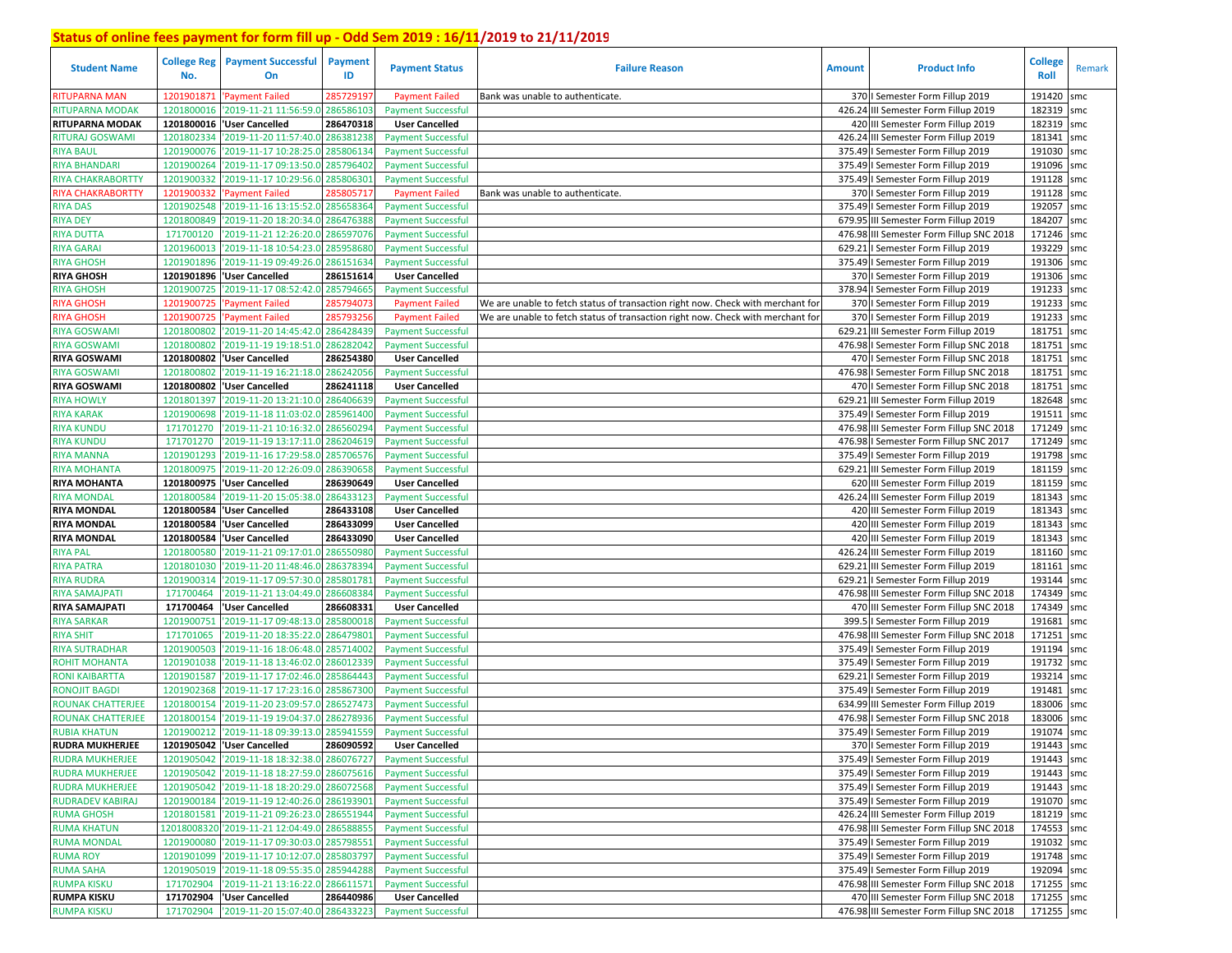| <b>Student Name</b>        | <b>College Reg</b><br>No. | <b>Payment Successful</b><br>On            | Payment<br>ID | <b>Payment Status</b>     | <b>Failure Reason</b> | <b>Amount</b> | <b>Product Info</b>                      | <b>College</b><br>Roll | Remark |
|----------------------------|---------------------------|--------------------------------------------|---------------|---------------------------|-----------------------|---------------|------------------------------------------|------------------------|--------|
| <b>RUMPA KUNDU</b>         | 1201900726                | '2019-11-16 12:36:39.0                     | 285648672     | <b>Payment Successful</b> |                       |               | 375.49   Semester Form Fillup 2019       | 191676                 | smc    |
| RUMPA PAL                  | 1201800445                | '2019-11-20 10:59:07.0                     | 28636371      | <b>Payment Successful</b> |                       | 629.21        | III Semester Form Fillup 2019            | 182329                 | smc    |
| RUMPA PAL                  | 1201800445                | '2019-11-19 11:31:58.0                     | 28617310      | <b>Payment Successful</b> |                       | 476.98        | I Semester Form Fillup SNC 2018          | 182329 smc             |        |
| <b>RUNA PARVIN</b>         | 1201901138                | '2019-11-19 16:48:16.0                     | 28624928      | <b>Payment Successful</b> |                       | 629.21        | I Semester Form Fillup 2019              | 193145                 | smc    |
| <b>RUNU MONDAL</b>         | 171701099                 | '2019-11-21 12:29:48.0                     | 286598198     | <b>Payment Successful</b> |                       |               | 476.98 III Semester Form Fillup SNC 2018 | 174355 smc             |        |
| <b>RUPA BAGDI</b>          | 171701939                 | '2019-11-21 13:11:05.0                     | 286610054     | <b>Payment Successful</b> |                       |               | 476.98 III Semester Form Fillup SNC 2018 | 174356 smc             |        |
| <b>RUPA BARU</b>           | 171701534                 | '2019-11-21 09:21:30.0                     | 286551718     | <b>Payment Successful</b> |                       |               | 476.98 III Semester Form Fillup SNC 2018 | 174357 smc             |        |
| <b>RUPA KHATUN</b>         | 12018008302               | '2019-11-21 12:06:55.0                     | 286590122     | <b>Payment Successful</b> |                       |               | 476.98 III Semester Form Fillup SNC 2018 | 174551                 | smc    |
| RUPA MONDAL                | 1201900899                | '2019-11-18 10:57:03.0                     | 28595941      | <b>Payment Successful</b> |                       |               | 375.49   Semester Form Fillup 2019       | 191362 smc             |        |
| <b>RUPA PAL</b>            | 1201801071                | '2019-11-21 11:54:36.0                     | 286585729     | <b>Payment Successful</b> |                       |               | 426.24 III Semester Form Fillup 2019     | 182332                 | smc    |
| <b>RUPA PAL</b>            | 1201800209                | '2019-11-20 17:41:57.0 286467333           |               | <b>Payment Successful</b> |                       |               | 426.24 III Semester Form Fillup 2019     | 182331 smc             |        |
| <b>RUPA PAL</b>            | 1201800209                | 'User Cancelled                            | 286467304     | <b>User Cancelled</b>     |                       |               | 420 III Semester Form Fillup 2019        | 182331                 | smc    |
| <b>RUPA PAL</b>            | 1201800209                | 'User Cancelled                            | 286467295     | <b>User Cancelled</b>     |                       |               | 420 III Semester Form Fillup 2019        | 182331                 | smc    |
| <b>NUPA PAL</b>            | 1201800209                | 2019-11-18 17:28:28.0                      | 286061635     | <b>Payment Successful</b> |                       | 476.98        | I Semester Form Fillup SNC 2018          | 182331                 | smc    |
| <b>NUPA PATRA</b>          | 1201900027                | '2019-11-16 10:59:29.0                     | 285620420     | <b>Payment Successful</b> |                       |               | 375.49   Semester Form Fillup 2019       | 191007 smc             |        |
| <b>RUPA PATRA</b>          | 1201900027                | 'User Cancelled                            | 285620416     | <b>User Cancelled</b>     |                       |               | 370   Semester Form Fillup 2019          | 191007                 | smc    |
| <b>RUPA PATRA</b>          | 1201900027                | 'User Cancelled                            | 285620399     | <b>User Cancelled</b>     |                       |               | 370   Semester Form Fillup 2019          | 191007 smc             |        |
| <b>RUPALI DEY</b>          | 1201800905                | '2019-11-20 19:52:20.0                     | 28649640      | <b>Payment Successful</b> |                       | 449.5         | III Semester Form Fillup 2019            | 181163 smc             |        |
| SABANA KHATUN              | 1201801201                | '2019-11-20 17:30:27.0                     | 28646420      | <b>Payment Successful</b> |                       |               | 426.24 III Semester Form Fillup 2019     | 181164 smc             |        |
| <b>SABANA YASMIN KHATI</b> | 1201902099                | '2019-11-17 17:16:33.0                     | 28586600      | <b>Payment Successful</b> |                       | 629.21        | I Semester Form Fillup 2019              | 193077                 | smc    |
| SABINA KHATUN              | 17170008                  | '2019-11-21 12:09:57.0                     | 28659128      | <b>Payment Successful</b> |                       |               | 476.98 III Semester Form Fillup SNC 2018 | 174364                 | smc    |
| <b>SABRUN KHATUN</b>       | 1201902420                | '2019-11-17 16:09:07.0                     | 28585700      | <b>Payment Successful</b> |                       |               | 375.49   Semester Form Fillup 2019       | 192031                 | smc    |
| <b>SABUJ GHOSH</b>         | 12018008154               | '2019-11-21 12:48:42.0                     | 28660345      | <b>Payment Successful</b> |                       | 679.95        | III Semester Form Fillup SNC 2018        | 174569 smc             |        |
| <b>SABYASACHI GHOSH</b>    | 1201901980                | '2019-11-19 17:50:45.0                     | 28626277      | <b>Payment Successful</b> |                       | 578.46        | I Semester Form Fillup 2019              | 191614                 | smc    |
| SACHIN BANGAL              | 1201900326                | '2019-11-18 10:29:45.0                     | 285952129     | <b>Payment Successful</b> |                       | 629.21        | I Semester Form Fillup 2019              | 193195 smc             |        |
| <b>SACHIN BANGAL</b>       | 1201900326                | 'User Cancelled                            | 285952107     | <b>User Cancelled</b>     |                       |               | 620   Semester Form Fillup 2019          | 193195 smc             |        |
| <b>SACHIN GHOSH</b>        | 1201902370                | '2019-11-18 10:30:48.0                     | 285952185     | <b>Payment Successful</b> |                       | 375.49        | I Semester Form Fillup 2019              | 192021                 | smc    |
| <b>SACHIN MAHATO</b>       | 1201902226                | '2019-11-18 20:28:46.0                     | 28610133      | <b>Payment Successful</b> |                       |               | 375.49   Semester Form Fillup 2019       | 191428                 | smc    |
| <b>SAGAR GHOSH</b>         | 1201902440                | '2019-11-18 12:43:19.0                     | 285996122     | <b>Payment Successful</b> |                       |               | 578.46   Semester Form Fillup 2019       | 191635                 | smc    |
| SAGAR GHOSH                | 1201901000                | '2019-11-17 18:18:31.0                     | 285875599     | <b>Payment Successful</b> |                       |               | 375.49   Semester Form Fillup 2019       | 191368 smc             |        |
| <b>SAGAR GHOSH</b>         | 1201900361                | '2019-11-16 12:25:00.0                     | 285645417     | <b>Payment Successful</b> |                       |               | 375.49   Semester Form Fillup 2019       | 191138 smc             |        |
| <b>SAGAR KAPURI</b>        | 1201900395                | '2019-11-19 12:03:08.0                     | 286182019     | <b>Payment Successful</b> |                       |               | 375.49   Semester Form Fillup 2019       | 191152 smc             |        |
| <b>SAGAR LOHAR</b>         | 1201902512                | '2019-11-18 11:13:20.0                     | 285964540     | <b>Payment Successful</b> |                       |               | 578.46   Semester Form Fillup 2019       | 191642                 | smc    |
| <b>SAGARIKA MOHANTA</b>    | 1201800985                | '2019-11-21 12:03:11.0                     | 286588535     | <b>Payment Successful</b> |                       |               | 426.24 III Semester Form Fillup 2019     | 182336 smc             |        |
| <b>SAGARIKA MOHANTA</b>    | 1201800985                | 'User Cancelled                            | 286588514     | <b>User Cancelled</b>     |                       |               | 420 III Semester Form Fillup 2019        | 182336 smc             |        |
| <b>SAGEN MANDI</b>         | 1201900135                | 'User Cancelled                            | 286148837     | <b>User Cancelled</b>     |                       |               | 620   Semester Form Fillup 2019          | 191055 smc             |        |
| <b>SAGEN MANDI</b>         | 1201900135                | 'User Cancelled                            | 286147852     | <b>User Cancelled</b>     |                       |               | 620   Semester Form Fillup 2019          | 191055                 | smc    |
| <b>SAGEN MANDI</b>         | 1201900135                | '2019-11-19 09:17:15.0                     | 28614658      | <b>Payment Successful</b> |                       |               | 634.99   Semester Form Fillup 2019       | 191055 smc             |        |
| <b>SAGUN BESRA</b>         | 1201801994                | 2019-11-20 20:16:41.0                      | 28650106      | <b>Payment Successful</b> |                       |               | 679.95 III Semester Form Fillup 2019     | 184035                 | smc    |
| <b>AGUN BESRA</b>          | 120180199                 | 'Payment Failed                            | 28649983      | <b>Payment Failed</b>     |                       |               | 670 III Semester Form Fillup 2019        | 184035                 | smc    |
| <b>SAGUN BESRA</b>         | 120180199                 | '2019-11-19 11:55:40.0                     | 286179756     | <b>Payment Successful</b> |                       |               | 730.69   Semester Form Fillup SNC 2018   | 184035                 | smc    |
| <b>SAGUN KISKU</b>         | 1201801025                | '2019-11-20 12:18:40.0                     | 28638792      | <b>Payment Successful</b> |                       |               | 426.24 III Semester Form Fillup 2019     | 181344 smc             |        |
| <b>SAGUN KISKU</b>         | 1201801025                | '2019-11-19 11:45:07.0                     | 28617690      | <b>Payment Successful</b> |                       |               | 476.98   Semester Form Fillup SNC 2018   | 181344 smc             |        |
| SAHANA KHATUN              | 1201900266                | '2019-11-17 09:25:29.0                     | 28579802      | <b>Payment Successful</b> |                       |               | 375.49   Semester Form Fillup 2019       | 191098 smc             |        |
| <b>SAHANAZ PARVIN</b>      | 1201800807                | '2019-11-20 11:54:40.0                     | 28637949      | <b>Payment Successful</b> |                       |               | 426.24 III Semester Form Fillup 2019     | 181165                 | smc    |
| <b>SAHANAZ PARVIN</b>      | 1201800807                | 'User Cancelled                            | 286379475     | <b>User Cancelled</b>     |                       |               | 420 III Semester Form Fillup 2019        | 181165                 | smc    |
| <b>SAHANUR MIDDYA</b>      | 171701536                 | '2019-11-21 11:22:22.0 286576608           |               | <b>Payment Successful</b> |                       |               | 476.98 III Semester Form Fillup SNC 2018 | 171260 smc             |        |
| <b>SAHEB GHOSH</b>         |                           | 1201900984 2019-11-17 18:59:57.0 285882434 |               | <b>Payment Successful</b> |                       |               | 375.49   Semester Form Fillup 2019       | 191367                 | smc    |
| <b>SAHEB KHAN</b>          |                           | 1201802562 2019-11-20 10:51:04.0 286361107 |               | <b>Payment Successful</b> |                       |               | 449.5 III Semester Form Fillup 2019      | 181048 smc             |        |
| <b>SAHEB PAL</b>           |                           | 1201905051 2019-11-18 18:07:56.0 286070569 |               | <b>Payment Successful</b> |                       |               | 375.49   Semester Form Fillup 2019       | 191550 smc             |        |
| <b>SAHEB PAL</b>           |                           | 1201905051 User Cancelled                  | 285883704     | <b>User Cancelled</b>     |                       |               | 370   Semester Form Fillup 2019          | 191550 smc             |        |
| <b>SAHEB PARAMANIK</b>     |                           | 1201902461 2019-11-18 09:25:13.0 285939858 |               | <b>Payment Successful</b> |                       |               | 399.5   Semester Form Fillup 2019        | 192040 smc             |        |
| <b>SAHELI DUARY</b>        |                           | 1201800182 2019-11-21 10:21:40.0 286561456 |               | <b>Payment Successful</b> |                       |               | 629.21 III Semester Form Fillup 2019     | 181754 smc             |        |
| <b>SAHELI KUNDU</b>        |                           | 1201800870 2019-11-20 17:53:21.0 286469993 |               | <b>Payment Successful</b> |                       |               | 426.24 III Semester Form Fillup 2019     | 182339 smc             |        |
| <b>SAHINA KHATUN</b>       |                           | 1201802512 2019-11-21 11:13:29.0 286573796 |               | <b>Payment Successful</b> |                       |               | 426.24 III Semester Form Fillup 2019     | 182342 smc             |        |
| <b>SAHINA KHATUN</b>       |                           | 1201802512 User Cancelled                  | 286573714     | <b>User Cancelled</b>     |                       |               | 420 III Semester Form Fillup 2019        | 182342 smc             |        |
| <b>SAIFUL MONDAL</b>       |                           | 1201802739 2019-11-20 13:27:11.0 286408446 |               | <b>Payment Successful</b> |                       |               | 426.24 III Semester Form Fillup 2019     | 182344 smc             |        |
| <b>SAIFUL MONDAL</b>       |                           | 1201802739 'User Cancelled                 | 286360267     | <b>User Cancelled</b>     |                       |               | 420 III Semester Form Fillup 2019        | 182344 smc             |        |
| <b>SAIFUL MONDAL</b>       |                           | 1201802739 2019-11-19 22:03:06.0 286311516 |               | <b>Payment Successful</b> |                       |               | 476.98   Semester Form Fillup SNC 2018   | 182344 smc             |        |
| <b>SAIFUL MONDAL</b>       |                           | 1201802739  'User Cancelled                | 286309419     | <b>User Cancelled</b>     |                       |               | 470   Semester Form Fillup SNC 2018      | 182344 smc             |        |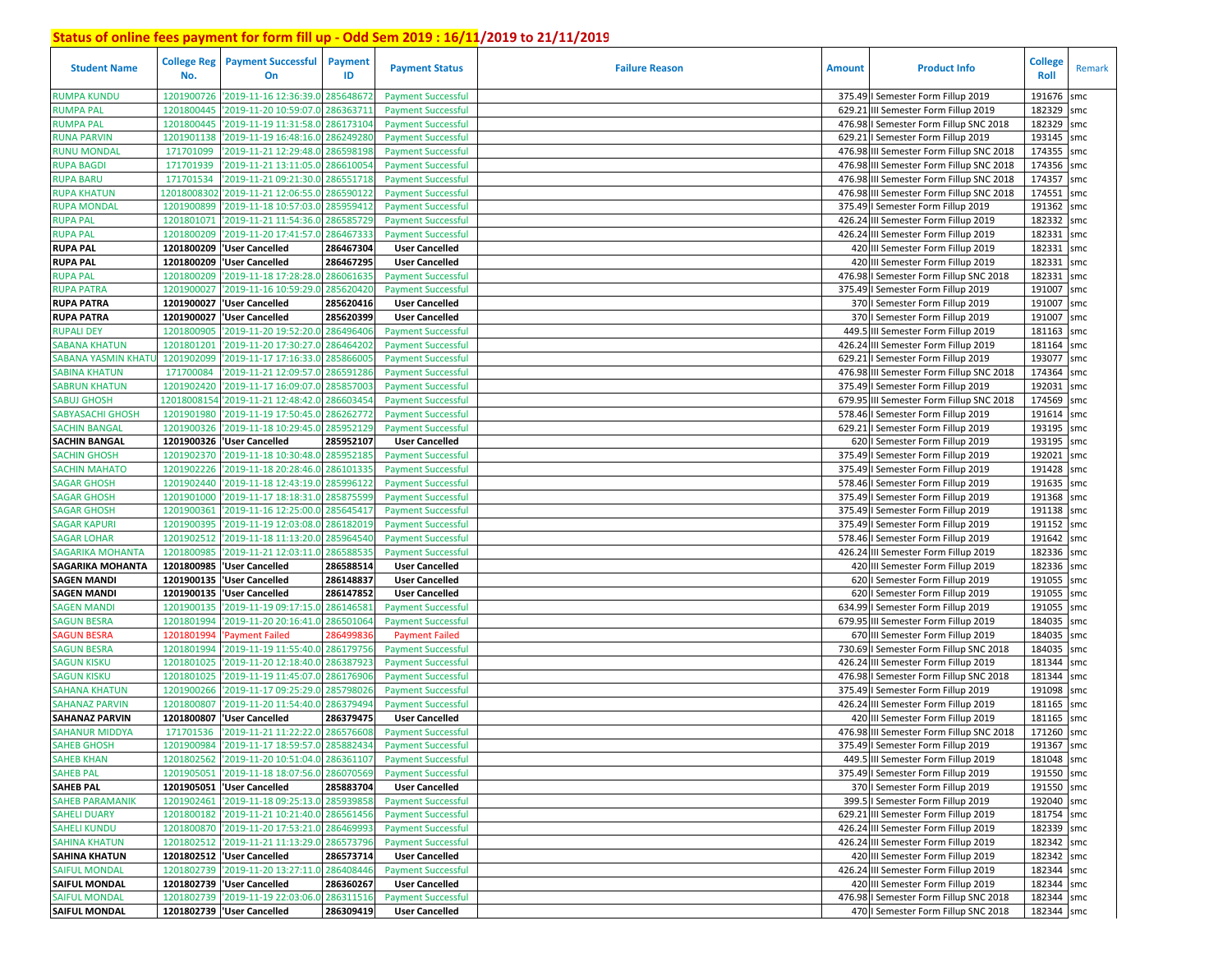| <b>Student Name</b>       | <b>College Reg</b><br>No. | <b>Payment Successful</b><br>On             | <b>Payment</b><br>ID | <b>Payment Status</b>     | <b>Failure Reason</b>                                                           | <b>Amount</b> | <b>Product Info</b>                    | <b>College</b><br>Roll | Remark |
|---------------------------|---------------------------|---------------------------------------------|----------------------|---------------------------|---------------------------------------------------------------------------------|---------------|----------------------------------------|------------------------|--------|
| <b>SAIFUL MONDAL</b>      | 1201802739                | 'Payment Failed                             | 28628331             | <b>Payment Failed</b>     | <b>Expired Card</b>                                                             |               | 470   Semester Form Fillup SNC 2018    | 182344                 | smc    |
| <b>SAIFUNNESA KHATUN</b>  | 1201901935                | '2019-11-17 12:35:51.0                      | 285827957            | <b>Payment Successful</b> |                                                                                 |               | 578.46   Semester Form Fillup 2019     | 191610                 | smc    |
| <b>SAIKAT CHATTERJEE</b>  | 1201901718                | '2019-11-16 17:42:40.0                      | 28570882             | <b>Payment Successful</b> |                                                                                 |               | 375.49   Semester Form Fillup 2019     | 191414 smc             |        |
| <b>SAIKAT DAS</b>         | 1201901046                | '2019-11-18 11:19:02.0                      | 285965318            | <b>Payment Successful</b> |                                                                                 |               | 375.49   Semester Form Fillup 2019     | 191735 smc             |        |
| <b>SAIKAT DAS</b>         |                           | 1201901046 VJser Cancelled                  | 285945999            | <b>User Cancelled</b>     |                                                                                 |               | 370   Semester Form Fillup 2019        | 191735 smc             |        |
| <b>SAIKAT DAS</b>         |                           | 1201901046 User Cancelled                   | 285945989            | <b>User Cancelled</b>     |                                                                                 |               | 370   Semester Form Fillup 2019        | 191735                 | smc    |
| <b>SAIKAT DAS</b>         |                           | 1201901046 User Cancelled                   | 285944157            | <b>User Cancelled</b>     |                                                                                 |               | 370   Semester Form Fillup 2019        | 191735 smc             |        |
| <b>SAIKAT DAS</b>         |                           | 1201901046 User Cancelled                   | 285938704            | <b>User Cancelled</b>     |                                                                                 |               | 370   Semester Form Fillup 2019        | 191735 smc             |        |
| <b>SAIKAT DAS</b>         | 1201901046                | '2019-11-18 09:10:18.0                      | 28593688             | <b>Payment Successful</b> |                                                                                 |               | 375.49   Semester Form Fillup 2019     | 191735 smc             |        |
| <b>SAIKAT GHOSH</b>       | 1201800263                | '2019-11-21 08:55:32.0                      | 28654858             | <b>Payment Successful</b> |                                                                                 |               | 426.24 III Semester Form Fillup 2019   | 182346 smc             |        |
| <b>SAIKAT PATRA</b>       | 1201802509                | '2019-11-21 18:45:16.0 286678725            |                      | <b>Payment Successful</b> |                                                                                 |               | 679.95 III Semester Form Fillup 2019   | 184036 smc             |        |
| <b>SAIKAT PATRA</b>       | 1201802509                | '2019-11-18 09:37:40.0 285941414            |                      | <b>Payment Successful</b> |                                                                                 | 730.69        | I Semester Form Fillup SNC 2018        | 184036 smc             |        |
| <b>SAJAL BAIRAGI</b>      | 1201800572                | '2019-11-20 12:38:18.0 286394470            |                      | <b>Payment Successful</b> |                                                                                 | 629.21        | III Semester Form Fillup 2019          | 181755 smc             |        |
| <b>SAJAL BAIRAGI</b>      | 1201800572                | '2019-11-19 13:25:05.0                      | 286206715            | <b>Payment Successful</b> |                                                                                 | 476.98        | I Semester Form Fillup SNC 2018        | 181755                 | smc    |
| <b>SAJAL GAYEN</b>        | 1201900776                | '2019-11-18 18:53:20.0 28608128             |                      | <b>Payment Successful</b> |                                                                                 |               | 375.49   Semester Form Fillup 2019     | 191491                 | smc    |
| <b>SAJAL MANDAL</b>       | 1201800877                | '2019-11-21 07:57:09.0                      | 28654378             | <b>Payment Successful</b> |                                                                                 | 679.95        | III Semester Form Fillup 2019          | 184037                 | smc    |
| SAJAL MANDAL              | 1201800877                | '2019-11-18 18:21:07.0                      | 28607384             | <b>Payment Successful</b> |                                                                                 |               | 730.69   Semester Form Fillup SNC 2018 | 184037 smc             |        |
| <b>SAJAL PATRA</b>        | 1201802103                | '2019-11-21 16:48:48.0                      | 28665493             | <b>Payment Successful</b> |                                                                                 |               | 426.24 III Semester Form Fillup 2019   | 181657                 | smc    |
| <b>SAJAL PATRA</b>        | 1201802103                | '2019-11-18 17:30:26.0                      | 28606204             | <b>Payment Successful</b> |                                                                                 |               | 476.98   Semester Form Fillup SNC 2018 | 181657 smc             |        |
| <b>SAJAL SAREN</b>        | 1201802546                | '2019-11-20 11:37:39.0                      | 28637469             | <b>Payment Successful</b> |                                                                                 | 629.21        | III Semester Form Fillup 2019          | 182348                 | smc    |
| <b>SAJAL SAREN</b>        | 1201802546                | <b>User Cancelled</b>                       | 286374593            | <b>User Cancelled</b>     |                                                                                 |               | 620 III Semester Form Fillup 2019      | 182348 smc             |        |
| <b>SAJAL SAREN</b>        | 1201802546                | '2019-11-19 14:21:59.0                      | 286219150            | <b>Payment Successful</b> |                                                                                 |               | 476.98 I Semester Form Fillup SNC 2018 | 182348 smc             |        |
| <b>SALMA KHATUN</b>       | 1201901778                | '2019-11-18 19:56:58.0                      | 286095259            | <b>Payment Successful</b> |                                                                                 |               | 375.49   Semester Form Fillup 2019     | 191502 smc             |        |
| <b>SALMA KHATUN</b>       | 1201901778                | '2019-11-18 19:51:15.0                      | 286093988            | <b>Payment Successful</b> |                                                                                 |               | 375.49   Semester Form Fillup 2019     | 191502                 | smc    |
| SALMA KHATUN              | 1201901778                | 'Payment Failed                             | 285903046            | <b>Payment Failed</b>     | We are unable to fetch status of transaction right now. Check with merchant for |               | 370   Semester Form Fillup 2019        | 191502                 | smc    |
| <b>SALMA KHATUN</b>       |                           | 1201901778  'User Cancelled                 | 285901207            | <b>User Cancelled</b>     |                                                                                 |               | 370   Semester Form Fillup 2019        | 191502 smc             |        |
| <b>SALMA KHATUN</b>       | 1201901778                | <b>User Cancelled</b>                       | 285898721            | <b>User Cancelled</b>     |                                                                                 |               | 370   Semester Form Fillup 2019        | 191502                 | smc    |
| <b>SALMA KHATUN</b>       | 1201901778                | <b>User Cancelled</b>                       | 285895070            | <b>User Cancelled</b>     |                                                                                 |               | 370   Semester Form Fillup 2019        | 191502                 | smc    |
| <b>SALMA KHATUN</b>       | 1201901778                | <b>User Cancelled</b>                       | 285894316            | <b>User Cancelled</b>     |                                                                                 |               | 370   Semester Form Fillup 2019        | 191502                 | smc    |
| SALMA NASREEN KHATU       | 1201900368                | '2019-11-16 09:14:14.0                      | 285602942            | <b>Payment Successful</b> |                                                                                 |               | 375.49   Semester Form Fillup 2019     | 191142 smc             |        |
| <b>SALMA SULTANA</b>      | 1201800999                | '2019-11-20 06:40:48.0                      | 286333869            | <b>Payment Successful</b> |                                                                                 |               | 426.24 III Semester Form Fillup 2019   | 182350 smc             |        |
| <b>SALMA SULTANA</b>      | 1201800999                | '2019-11-19 08:11:41.0 286141098            |                      | <b>Payment Successful</b> |                                                                                 |               | 476.98   Semester Form Fillup SNC 2018 | 182350 smc             |        |
| <b>ALMA SULTANA</b>       | 1201800999                | Payment Failed                              | 28614064             | <b>Payment Failed</b>     | Bank was unable to authenticate.                                                |               | 470   Semester Form Fillup SNC 2018    | 182350 smc             |        |
| SALMA SULTANA             | 1201800999                | 'Payment Failed                             | 28614024             | <b>Payment Failed</b>     | Bank was unable to authenticate.                                                |               | 470   Semester Form Fillup SNC 2018    | 182350 smc             |        |
| <b>SALMA SULTANA</b>      | 1201900423                | '2019-11-16 17:18:58.0                      | 28570453             | <b>Payment Successful</b> |                                                                                 |               | 375.49   Semester Form Fillup 2019     | 191161                 | smc    |
| <b>SALMA SULTANA</b>      |                           | 1201900423  'User Cancelled                 | 285691643            | <b>User Cancelled</b>     |                                                                                 |               | 370   Semester Form Fillup 2019        | 191161 smc             |        |
| <b>SALMAN MIDDYA</b>      | 1201902631                | '2019-11-19 09:10:23.0                      | 286146609            | <b>Payment Successful</b> |                                                                                 | 399.5         | I Semester Form Fillup 2019            | 192078 smc             |        |
| <b>SAMAPTI BERE</b>       | 1201900687                | '2019-11-18 11:44:17.0                      | 28597389             | <b>Payment Successful</b> |                                                                                 | 375.49        | I Semester Form Fillup 2019            | 191353 smc             |        |
| <b>SAMAPTI CHAKRABORT</b> | 1201901152                | '2019-11-17 16:55:25.0                      | 285863165            | <b>Payment Successful</b> |                                                                                 |               | 375.49   Semester Form Fillup 2019     | 191524                 | smc    |
| SAMAPTI CHAKRABORT        |                           | 1201901152 User Cancelled                   | 285863160            | <b>User Cancelled</b>     |                                                                                 |               | 370   Semester Form Fillup 2019        | 191524 smc             |        |
| <b>SAMAPTI CHAKRABORT</b> | 1201901152                | <b>User Cancelled</b>                       | 285856743            | <b>User Cancelled</b>     |                                                                                 |               | 370   Semester Form Fillup 2019        | 191524 smc             |        |
| SAMAPTI CHAKRABORT        | 1201901152                | <b>User Cancelled</b>                       | 285856627            | <b>User Cancelled</b>     |                                                                                 |               | 370   Semester Form Fillup 2019        | 191524 smc             |        |
| <b>SAMAPTI NANDI</b>      | 1201900699                | '2019-11-17 17:16:26.0                      | 285865865            | <b>Payment Successful</b> |                                                                                 | 399.          | I Semester Form Fillup 2019            | 191230 smc             |        |
| SAMAPTI PAL               | 1201900287                | '2019-11-17 11:40:52.0                      | 285816967            | <b>Payment Successful</b> |                                                                                 |               | 578.46   Semester Form Fillup 2019     | 191106 smc             |        |
| <b>SAMARENDRA SARKAR</b>  | 1201901182                | '2019-11-18 10:03:57.0                      | 28594566             | <b>Payment Successful</b> |                                                                                 | 375.49        | I Semester Form Fillup 2019            | 191769                 | smc    |
| <b>SAMARESH GHOSH</b>     | 1201902577                | '2019-11-19 13:18:20.0                      | 28620503             | <b>Payment Successful</b> |                                                                                 | 375.49        | l Semester Form Fillup 2019            | 192067                 | smc    |
| <b>SAMARESH GHOSH</b>     | 1201902577                | 'Payment Failed                             | 286201450            | <b>Payment Failed</b>     | Transaction denied due to risk                                                  |               | 375.49   Semester Form Fillup 2019     | 192067                 | smc    |
| <b>SAMIR MONDAL</b>       |                           | 1201901470 2019-11-18 09:16:03.0 285938671  |                      | <b>Payment Successful</b> |                                                                                 |               | 375.49   Semester Form Fillup 2019     | 191829 smc             |        |
| <b>SAMIRA KHATUN</b>      |                           | 1201800617 '2019-11-20 12:29:05.0 286391543 |                      | <b>Payment Successful</b> |                                                                                 |               | 426.24 III Semester Form Fillup 2019   | 181166 smc             |        |
| <b>SAMPA KHAN</b>         |                           | 1201900823 2019-11-18 17:33:02.0 286062479  |                      | <b>Payment Successful</b> |                                                                                 |               | 375.49   Semester Form Fillup 2019     | 191494 smc             |        |
| <b>SAMPA LOHAR</b>        |                           | 1201902137 2019-11-19 09:54:49.0 286152481  |                      | <b>Payment Successful</b> |                                                                                 |               | 375.49   Semester Form Fillup 2019     | 191964 smc             |        |
| <b>SAMPA LOHAR</b>        |                           | 1201902137 'Payment Failed                  | 286152271            | <b>Payment Failed</b>     | Bank was unable to authenticate.                                                |               | 370   Semester Form Fillup 2019        | 191964 smc             |        |
| <b>SAMPAD GOSWAMI</b>     |                           | 1201800074 '2019-11-20 16:37:53.0 286452417 |                      | <b>Payment Successful</b> |                                                                                 |               | 426.24 III Semester Form Fillup 2019   | 181345 smc             |        |
| <b>SAMPAD GOSWAMI</b>     |                           | 1201800074 2019-11-19 16:39:25.0 286247176  |                      | <b>Payment Successful</b> |                                                                                 |               | 476.98   Semester Form Fillup SNC 2018 | 181345 smc             |        |
| <b>SAMPAD GOSWAMI</b>     |                           | 1201800074 'Payment Failed                  | 286200127            | <b>Payment Failed</b>     | Transaction interrupted by pressing back button                                 |               | 470   Semester Form Fillup SNC 2018    | 181345 smc             |        |
| <b>SAMRAT BAGDI</b>       |                           | 1201802673 2019-11-21 10:04:22.0 286558104  |                      | <b>Payment Successful</b> |                                                                                 |               | 629.21 III Semester Form Fillup 2019   | 182650 smc             |        |
| <b>SAMRAT BAGDI</b>       |                           | 1201802673 2019-11-19 13:02:10.0 286200723  |                      | <b>Payment Successful</b> |                                                                                 |               | 679.95   Semester Form Fillup SNC 2018 | 182650 smc             |        |
| <b>SAMRAT BAGDI</b>       |                           | 1201802673 User Cancelled                   | 286182293            | <b>User Cancelled</b>     |                                                                                 |               | 670   Semester Form Fillup SNC 2018    | 182650 smc             |        |
| <b>SAMRAT DUTTA</b>       |                           | 1201902652 2019-11-19 11:36:40.0 286174542  |                      | <b>Payment Successful</b> |                                                                                 |               | 375.49   Semester Form Fillup 2019     | 192080 smc             |        |
| <b>SAMRAT GHOSH</b>       |                           | 1201901906 2019-11-18 13:35:12.0 286009712  |                      | <b>Payment Successful</b> |                                                                                 |               | 375.49   Semester Form Fillup 2019     | 191906 smc             |        |
|                           |                           |                                             |                      |                           |                                                                                 |               |                                        |                        |        |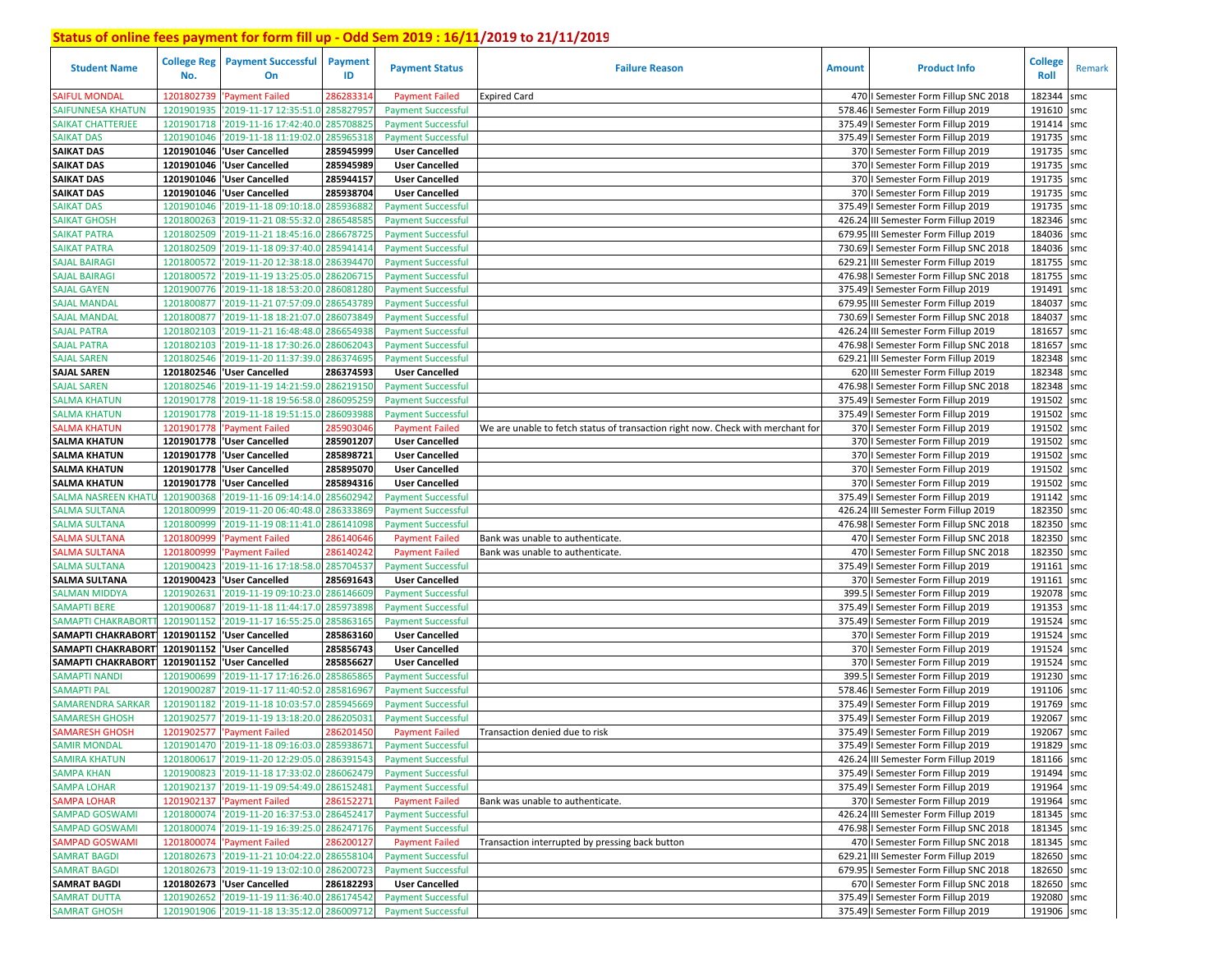| <b>Student Name</b>                          | <b>College Reg</b><br>No. | <b>Payment Successful</b><br>On                                                          | Payment<br>ID | <b>Payment Status</b>     | <b>Failure Reason</b>                | <b>Amount</b> | <b>Product Info</b>                                                   | <b>College</b><br>Roll | Remark |
|----------------------------------------------|---------------------------|------------------------------------------------------------------------------------------|---------------|---------------------------|--------------------------------------|---------------|-----------------------------------------------------------------------|------------------------|--------|
| SAMRAT GHOSH                                 | 1201901906                | 'Payment Failed                                                                          | 28600194!     | <b>Payment Failed</b>     | Authentication service not available |               | 370   Semester Form Fillup 2019                                       | 191906                 | smc    |
| <b>SAMRAT KUNDU</b>                          | 1201800545                | '2019-11-20 13:42:40.0 286413805                                                         |               | <b>Payment Successful</b> |                                      | 629.21        | III Semester Form Fillup 2019                                         | 181756 smc             |        |
| <b>SAMRAT MURMU</b>                          | 171701335                 | '2019-11-21 14:25:02.0                                                                   | 286626422     | <b>Payment Successful</b> |                                      |               | 679.95 III Semester Form Fillup SNC 2018                              | 174378 smc             |        |
| <b>SAMRAT MURMU</b>                          | 171701335                 | <b>User Cancelled</b>                                                                    | 286626191     | <b>User Cancelled</b>     |                                      |               | 670 III Semester Form Fillup SNC 2018                                 | 174378 smc             |        |
| SAMRAT SEIKH                                 | 1201801010                | '2019-11-21 12:19:09.0 286594046                                                         |               | <b>Payment Successful</b> |                                      |               | 426.24 III Semester Form Fillup 2019                                  | 181221                 | smc    |
| <b>SAMRAT SEIKH</b>                          | 1201801010                | '2019-11-19 11:47:53.0 286177687                                                         |               | <b>Payment Successful</b> |                                      |               | 476.98 I Semester Form Fillup SNC 2018                                | 181221                 | smc    |
| <b>SAMRAT SEN</b>                            | 1201901409                | '2019-11-18 11:49:33.0 285975768                                                         |               | <b>Payment Successful</b> |                                      |               | 375.49   Semester Form Fillup 2019                                    | 191817 smc             |        |
| <b>SANAKA KUNDU</b>                          | 1201900808                | '2019-11-19 10:12:05.0                                                                   | 286155451     | <b>Payment Successful</b> |                                      |               | 375.49   Semester Form Fillup 2019                                    | 191690 smc             |        |
| <b>SANAKA KUNDU</b>                          |                           | 1201900808 'User Cancelled                                                               | 286155444     | <b>User Cancelled</b>     |                                      |               | 370   Semester Form Fillup 2019                                       | 191690 smc             |        |
| <b>SANATAN DAS</b>                           | 1201901773                | '2019-11-18 11:47:20.0                                                                   | 285974967     | <b>Payment Successful</b> |                                      |               | 375.49   Semester Form Fillup 2019                                    | 191876 smc             |        |
| <b>SANATAN DAS</b>                           |                           | 1201901773 User Cancelled                                                                | 285974895     | <b>User Cancelled</b>     |                                      |               | 370   Semester Form Fillup 2019                                       | 191876 smc             |        |
| <b>SANCHITA BAURI</b>                        | 1201901844                | '2019-11-18 11:19:29.0 285966409                                                         |               | <b>Payment Successful</b> |                                      | 375.49        | I Semester Form Fillup 2019                                           | 191889 smc             |        |
| <b>SANCHITA MAJUMDER</b>                     | 1201902507                | '2019-11-17 18:37:27.0 285878202                                                         |               | <b>Payment Successful</b> |                                      | 629.21        | I Semester Form Fillup 2019                                           | 193146 smc             |        |
| <b>SANCHITA MURMU</b>                        | 1201901994                | '2019-11-16 12:40:21.0                                                                   | 285649521     | <b>Payment Successful</b> |                                      | 375.49        | I Semester Form Fillup 2019                                           | 191472                 | smc    |
| <b>SANCHITA PAL</b>                          | 1201901239                | '2019-11-16 12:07:18.0 285639546                                                         |               | <b>Payment Successful</b> |                                      |               | 375.49   Semester Form Fillup 2019                                    | 191784 smc             |        |
| <b>SANCHITA TUDU</b>                         | 1201902401                | '2019-11-19 08:57:22.0                                                                   | 286145176     | <b>Payment Successful</b> |                                      | 375.49        | I Semester Form Fillup 2019                                           | 192026 smc             |        |
| SANCHITA TUDU                                | 1201902401                | '2019-11-18 16:42:40.0                                                                   | 28605038      | <b>Payment Successful</b> |                                      | 375.49        | I Semester Form Fillup 2019                                           | 192026 smc             |        |
| <b>SANDHYA PARAMANIK</b>                     | 1201900593                | '2019-11-18 10:24:23.0                                                                   | 28595084      | <b>Payment Successful</b> |                                      |               | 375.49   Semester Form Fillup 2019                                    | 191225 smc             |        |
| <b>SANDIP BAGDI</b>                          | 1201901228                | '2019-11-19 08:40:59.0                                                                   | 28614329      | <b>Payment Successful</b> |                                      |               | 578.46   Semester Form Fillup 2019                                    | 191582 smc             |        |
| <b>SANDIP KARAK</b>                          | 1201900112                | '2019-11-18 12:03:12.0                                                                   | 28597935      | <b>Payment Successful</b> |                                      | 375.49        | I Semester Form Fillup 2019                                           | 191045                 | smc    |
| <b>SANDIP LOHAR</b>                          | 1201802362                | '2019-11-21 15:25:08.0                                                                   | 286638246     | <b>Payment Successful</b> |                                      | 629.21        | III Semester Form Fillup 2019                                         | 181757 smc             |        |
| <b>SANDIP LOHAR</b>                          | 1201802362                | <b>User Cancelled</b>                                                                    | 286564955     | <b>User Cancelled</b>     |                                      |               | 620 III Semester Form Fillup 2019                                     | 181757 smc             |        |
| <b>SANDIP LOHAR</b>                          | 1201802362                | Payment Failed                                                                           | 286542773     | <b>Payment Failed</b>     | Bank was unable to authenticate.     |               | 620 III Semester Form Fillup 2019                                     | 181757 smc             |        |
| <b>SANDIP LOHAR</b>                          |                           | 1201802362 User Cancelled                                                                | 286509817     | <b>User Cancelled</b>     |                                      |               | 620 III Semester Form Fillup 2019                                     | 181757 smc             |        |
| <b>SANDIP LOHAR</b>                          | 1201802362                | 'Payment Failed                                                                          | 286495921     | <b>Payment Failed</b>     | Authorization failed at Bank         |               | 620 III Semester Form Fillup 2019                                     | 181757 smc             |        |
| <b>SANDIP LOHAR</b>                          |                           | 1201802362 User Cancelled                                                                | 286495646     | <b>User Cancelled</b>     |                                      |               | 620 III Semester Form Fillup 2019                                     | 181757 smc             |        |
| <b>SANDIP LOHAR</b>                          | 1201802362                | <b>User Cancelled</b>                                                                    | 286495291     | <b>User Cancelled</b>     |                                      |               | 620 III Semester Form Fillup 2019                                     | 181757 smc             |        |
| <b>SANDIP LOHAR</b>                          | 1201802362                | 'Payment Failed                                                                          | 28648128      | <b>Payment Failed</b>     | Authorization failed at Bank         |               | 620 III Semester Form Fillup 2019                                     | 181757 smc             |        |
| <b>SANDIP LOHAR</b>                          | 1201802362                | 'Payment Failed                                                                          | 28647598      | <b>Payment Failed</b>     | Bank was unable to authenticate.     |               | 620 III Semester Form Fillup 2019                                     | 181757 smc             |        |
| <b>SANDIP LOHAR</b>                          | 1201802362                | 'Payment Failed                                                                          | 28647392      | <b>Payment Failed</b>     | Bank was unable to authenticate.     |               | 620 III Semester Form Fillup 2019                                     | 181757 smc             |        |
| <b>SANDIP LOHAR</b>                          |                           | 1201802362  'User Cancelled                                                              | 286473823     | <b>User Cancelled</b>     |                                      |               | 620 III Semester Form Fillup 2019                                     | 181757 smc             |        |
| <b>SANDIP LOHAR</b>                          | 1201802362                | 'Payment Failed                                                                          | 286473472     | <b>Payment Failed</b>     | Bank was unable to authenticate.     |               | 620 III Semester Form Fillup 2019                                     | 181757 smc             |        |
| <b>SANDIP LOHAR</b>                          | 1201802362                | '2019-11-20 18:07:25.0                                                                   | 286472198     | <b>Payment Successful</b> |                                      |               | 634.99 III Semester Form Fillup 2019                                  | 181757                 | smc    |
| <b>SANDIP LOHAR</b>                          |                           | 1201802362 User Cancelled                                                                | 286466922     | <b>User Cancelled</b>     |                                      |               | 620 III Semester Form Fillup 2019                                     | 181757 smc             |        |
| <b>SANDIP LOHAR</b>                          |                           | 1201802362 User Cancelled                                                                | 286466480     | <b>User Cancelled</b>     |                                      |               | 620 III Semester Form Fillup 2019                                     | 181757                 | smc    |
| <b>SANDIP LOHAR</b>                          |                           | 1201802362 'User Cancelled                                                               | 286433516     | <b>User Cancelled</b>     |                                      |               | 620 III Semester Form Fillup 2019                                     | 181757 smc             |        |
| <b>SANDIP ROY</b>                            | 171700499                 | '2019-11-21 12:44:00.0                                                                   | 286602448     | <b>Payment Successful</b> |                                      |               | 730.69 III Semester Form Fillup SNC 2018                              | 172143 smc             |        |
| <b>SANDIP ROY</b>                            | 171700499                 | 'User Cancelled                                                                          | 286599114     | <b>User Cancelled</b>     |                                      |               | 720 III Semester Form Fillup SNC 2018                                 | 172143 smc             |        |
| <b>SANDIP ROY</b>                            | 171700499                 | 'User Cancelled                                                                          | 285886070     | <b>User Cancelled</b>     |                                      |               | 720   Semester Form Fillup SNC 2017                                   | 172143 smc             |        |
| <b>SANDIP RUIDAS</b>                         | 1201901288                | '2019-11-18 11:22:15.0                                                                   | 28596692      | <b>Payment Successful</b> |                                      |               | 375.49   Semester Form Fillup 2019                                    | 191796 smc             |        |
| <b>SANDIP SAINI</b>                          | 1201902524                | '2019-11-18 21:17:38.0                                                                   | 28610935      | <b>Payment Successful</b> |                                      |               | 375.49   Semester Form Fillup 2019                                    | 191433                 | smc    |
| <b>SANDIP SAINI</b>                          | 1201902524                | 'Payment Failed                                                                          | 28610854      | <b>Payment Failed</b>     | Card authentication failure          |               | 370   Semester Form Fillup 2019                                       | 191433 smc             |        |
| <b>SANDIP SAINI</b>                          |                           | 1201902524 User Cancelled                                                                | 286107992     | <b>User Cancelled</b>     |                                      |               | 370   Semester Form Fillup 2019                                       | 191433 smc             |        |
| <b>SANDIP SAINI</b>                          |                           | 1201902524 User Cancelled                                                                | 285933889     | <b>User Cancelled</b>     |                                      |               | 370   Semester Form Fillup 2019                                       | 191433 smc             |        |
| <b>SANDIPAN TUNGA</b>                        | 1201801962                | '2019-11-21 11:12:27.0                                                                   | 286573498     | <b>Payment Successful</b> |                                      | 449.5         | III Semester Form Fillup 2019                                         | 182358                 | smc    |
| <b>SANDIPAN TUNGA</b>                        |                           | 1201801962 User Cancelled                                                                | 286325889     | <b>User Cancelled</b>     |                                      |               | 620 III Semester Form Fillup 2019                                     | 182358 smc             |        |
| <b>SANDIPAN TUNGA</b>                        |                           | 1201801962 2019-11-19 13:26:15.0                                                         | 286203914     | <b>Payment Successful</b> |                                      |               | 476.98   Semester Form Fillup SNC 2018                                | 182358 smc             |        |
| <b>SANDIPAN TUNGA</b>                        |                           | 1201801962 'User Cancelled                                                               | 286144376     | <b>User Cancelled</b>     |                                      |               | 470   Semester Form Fillup SNC 2018                                   | 182358 smc             |        |
| <b>SANGEETA DAS</b>                          |                           | 1201901031 2019-11-18 10:55:03.0 285958690                                               |               | <b>Payment Successful</b> |                                      |               | 375.49   Semester Form Fillup 2019                                    | 191520 smc             |        |
| <b>SANGITA BHATTACHAR</b>                    |                           | 1201801880 2019-11-21 08:55:11.0 286548467                                               |               | <b>Payment Successful</b> |                                      |               | 426.24 III Semester Form Fillup 2019                                  | 181659 smc             |        |
| <b>SANGITA DAS</b>                           |                           | 1201900267 2019-11-18 11:45:50.0 285974278                                               |               | <b>Payment Successful</b> |                                      |               | 375.49   Semester Form Fillup 2019                                    | 191099 smc             |        |
| <b>SANGITA DEY</b>                           |                           | 1201901245 2019-11-16 20:21:59.0 285748307                                               |               | <b>Payment Successful</b> |                                      |               | 375.49   Semester Form Fillup 2019                                    | 191246 smc             |        |
| <b>SANGITA DHIBAR</b>                        |                           | 1201900919 2019-11-19 11:31:25.0 286173074                                               |               | <b>Payment Successful</b> |                                      |               | 399.5   Semester Form Fillup 2019                                     | 191714 smc             |        |
| <b>SANGITA NAYAK</b>                         |                           | 1201901079 2019-11-16 12:34:13.0 285648094                                               |               | <b>Payment Successful</b> |                                      |               | 375.49   Semester Form Fillup 2019                                    | 191458 smc             |        |
|                                              |                           |                                                                                          |               |                           |                                      |               | 578.46   Semester Form Fillup 2019                                    | 191647 smc             |        |
| <b>SANGITA SHIT</b><br><b>SANGRAM SINGHA</b> |                           | 1201902560 2019-11-16 18:10:36.0 285714484<br>1201901565 2019-11-17 18:24:08.0 285876437 |               | <b>Payment Successful</b> |                                      |               | 629.21   Semester Form Fillup 2019                                    | 191343 smc             |        |
|                                              |                           |                                                                                          |               | <b>Payment Successful</b> |                                      |               |                                                                       |                        |        |
| <b>SANJANA GHOSH</b><br><b>SANJANA GHOSH</b> |                           | 1201902321 '2019-11-16 12:01:13.0 285635455<br>1201902321 User Cancelled                 |               | <b>Payment Successful</b> |                                      |               | 375.49   Semester Form Fillup 2019<br>370   Semester Form Fillup 2019 | 191277 smc             |        |
|                                              |                           |                                                                                          | 285635437     | <b>User Cancelled</b>     |                                      |               |                                                                       | 191277 smc             |        |
| <b>SANJAY PARAMANIK</b>                      |                           | 1201905073 2019-11-19 13:00:38.0 286199650                                               |               | <b>Payment Successful</b> |                                      |               | 375.49   Semester Form Fillup 2019                                    | 192082 smc             |        |
| <b>SANJIB PATRA</b>                          |                           | 1201902427 2019-11-19 13:35:28.0 286207901                                               |               | <b>Payment Successful</b> |                                      |               | 375.49   Semester Form Fillup 2019                                    | 192032 smc             |        |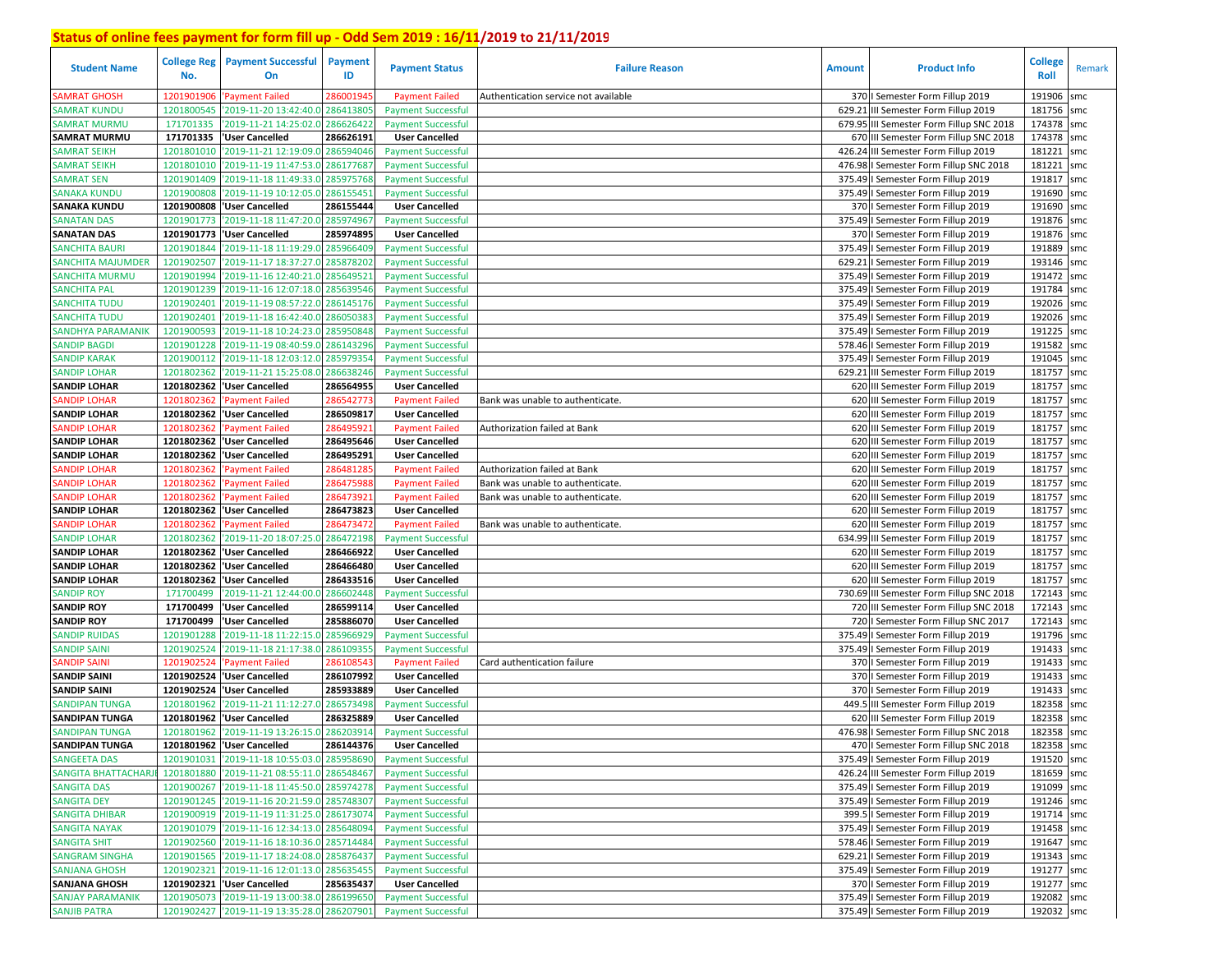| <b>Student Name</b>                                                          | <b>College Reg</b><br>No. | <b>Payment Successful</b><br>On            | Payment<br>ID | <b>Payment Status</b>                              | <b>Failure Reason</b>                                        | <b>Amount</b> | <b>Product Info</b>                                                           | <b>College</b><br>Roll | Remark |
|------------------------------------------------------------------------------|---------------------------|--------------------------------------------|---------------|----------------------------------------------------|--------------------------------------------------------------|---------------|-------------------------------------------------------------------------------|------------------------|--------|
| <b>SANJIB PATRA</b>                                                          | 1201902427                | <b>User Cancelled</b>                      | 286207890     | <b>User Cancelled</b>                              |                                                              |               | 370   Semester Form Fillup 2019                                               | 192032                 | smc    |
| <b>SANJITA NANDI</b>                                                         | 1201901248                | 2019-11-19 11:32:07.0                      | 286173248     | <b>Payment Successful</b>                          |                                                              | 629.21        | I Semester Form Fillup 2019                                                   | 193120                 | smc    |
| <b>SANJOY DEY</b>                                                            | 1201900495                | '2019-11-17 09:29:48.0                     | 285798654     | <b>Payment Successful</b>                          |                                                              |               | 375.49   Semester Form Fillup 2019                                            | 191191                 | smc    |
| <b>SANJOY KSHETRAPAL</b>                                                     | 1201900468                | '2019-11-18 13:11:29.0                     | 286004047     | <b>Payment Successful</b>                          |                                                              |               | 375.49   Semester Form Fillup 2019                                            | 191181                 | smc    |
| <b>SANJOY ROY</b>                                                            | 171701018                 | '2019-11-21 13:24:43.0                     | 286613713     | <b>Payment Successful</b>                          |                                                              |               | 679.95 III Semester Form Fillup SNC 2018                                      | 174389 smc             |        |
| <b>SANJU GHOSH</b>                                                           | 1201801454                | '2019-11-21 12:11:59.0                     | 286592028     | <b>Payment Successful</b>                          |                                                              |               | 426.24 III Semester Form Fillup 2019                                          | 182360 smc             |        |
| <b>SANJU ROY</b>                                                             | 1201902086                | '2019-11-18 10:01:12.0 285944207           |               | <b>Payment Successful</b>                          |                                                              |               | 375.49   Semester Form Fillup 2019                                            | 191273 smc             |        |
| <b>SANKAR LOHAR</b>                                                          | 1201802746                | '2019-11-21 13:56:27.0                     | 28662058      | <b>Payment Successful</b>                          |                                                              |               | 426.24 III Semester Form Fillup 2019                                          | 182361                 | smc    |
| <b>SANTANA BAG</b>                                                           | 1201800124                | '2019-11-20 13:13:13.0 28640457            |               | <b>Payment Successful</b>                          |                                                              |               | 629.21 III Semester Form Fillup 2019                                          | 182362 smc             |        |
| <b>SANTANA KHATUN</b>                                                        | 171702929                 | '2019-11-21 13:45:25.0                     | 28661750      | <b>Payment Successful</b>                          |                                                              |               | 476.98 III Semester Form Fillup SNC 2018                                      | 174390 smc             |        |
| <b>SANTANA KHATUN</b>                                                        | 1201901190                | '2019-11-17 17:36:48.0                     | 285869152     | <b>Payment Successful</b>                          |                                                              |               | 375.49   Semester Form Fillup 2019                                            | 191376 smc             |        |
| <b>SANTANA SINGHA</b>                                                        | 1201902032                | <b>User Cancelled</b>                      | 286069386     | <b>User Cancelled</b>                              |                                                              |               | 370   Semester Form Fillup 2019                                               | 191272 smc             |        |
| <b>SANTANA SINGHA</b>                                                        | 1201902032                | '2019-11-18 17:58:38.0                     | 286068328     | <b>Payment Successful</b>                          |                                                              |               | 375.49   Semester Form Fillup 2019                                            | 191272 smc             |        |
| <b>SANTANA SINGHA</b>                                                        | 1201902032                | '2019-11-18 17:55:16.0                     | 286067316     | <b>Payment Successful</b>                          |                                                              |               | 375.49   Semester Form Fillup 2019                                            | 191272                 | smc    |
| <b>SANTANA SINGHA</b>                                                        |                           | 1201902032 Vuser Cancelled                 | 286066732     | <b>User Cancelled</b>                              |                                                              |               | 370   Semester Form Fillup 2019                                               | 191272 smc             |        |
| <b>SANTANA SINGHA</b>                                                        | 1201902032                | <b>User Cancelled</b>                      | 286066702     | <b>User Cancelled</b>                              |                                                              |               | 370   Semester Form Fillup 2019                                               | 191272 smc             |        |
| <b>SANTANA SINGHA</b>                                                        | 1201902032                | <b>User Cancelled</b>                      | 286066388     | <b>User Cancelled</b>                              |                                                              |               | 370   Semester Form Fillup 2019                                               | 191272 smc             |        |
| <b>SANTANA SINGHA</b>                                                        | 1201902032                | <b>User Cancelled</b>                      | 286066115     | <b>User Cancelled</b>                              |                                                              |               | 370   Semester Form Fillup 2019                                               | 191272 smc             |        |
| <b>SANTANA SINGHA</b>                                                        |                           | 1201902032 User Cancelled                  | 286065578     | <b>User Cancelled</b>                              |                                                              |               | 370   Semester Form Fillup 2019                                               | 191272 smc             |        |
| <b>SANTANA SINGHA</b>                                                        | 1201902032                | <b>User Cancelled</b>                      | 285963332     | <b>User Cancelled</b>                              |                                                              |               | 370   Semester Form Fillup 2019                                               | 191272 smc             |        |
| <b>SANTANU PAL</b>                                                           | 171701529                 | '2019-11-21 18:28:09.0                     | 286675140     | <b>Payment Successful</b>                          |                                                              |               | 730.69 III Semester Form Fillup SNC 2018                                      | 172147 smc             |        |
| <b>SANU SAHU</b>                                                             | 1201900635                | '2019-11-18 17:48:10.0                     | 286066125     | <b>Payment Successful</b>                          |                                                              |               | 578.46   Semester Form Fillup 2019                                            | 191558 smc             |        |
| <b>SANU SAHU</b>                                                             |                           | 1201900635  'User Cancelled                | 286065980     | <b>User Cancelled</b>                              |                                                              |               | 570   Semester Form Fillup 2019                                               | 191558 smc             |        |
| <b>SANU SAHU</b>                                                             | 1201900635                | '2019-11-18 17:41:35.0                     | 286064512     | <b>Payment Successful</b>                          |                                                              |               | 578.46   Semester Form Fillup 2019                                            | 191558 smc             |        |
| <b>SANU SUTRADHAR</b>                                                        | 171702876                 | '2019-11-21 13:35:23.0 286615743           |               | <b>Payment Successful</b>                          |                                                              |               | 730.69 III Semester Form Fillup SNC 2018                                      | 172148 smc             |        |
| <b>SANU SUTRADHAR</b>                                                        | 171702876                 | 2019-11-21 12:51:02.0                      | 286604473     | <b>Payment Successful</b>                          |                                                              |               | 730.69 III Semester Form Fillup SNC 2018                                      | 172148 smc             |        |
| <b>ANU SUTRADHAR</b>                                                         | 171702876                 | <b>Payment Failed</b>                      | 28660286      | <b>Payment Failed</b>                              | The transaction failed due to invalid or absent card number. |               | 720 III Semester Form Fillup SNC 2018                                         | 172148 smc             |        |
| <b>SANU SUTRADHAR</b>                                                        | 171702876                 | 'User Cancelled                            | 286600683     | <b>User Cancelled</b>                              |                                                              |               | 720 III Semester Form Fillup SNC 2018                                         | 172148                 | smc    |
| <b>SAPTADIP BANERJEE</b>                                                     | 1201801913                | '2019-11-21 07:39:03.0 286542601           |               | <b>Payment Successful</b>                          |                                                              |               | 679.95 III Semester Form Fillup 2019                                          | 184041                 | smc    |
| SAPTADIP BANERJEE                                                            | 1201801913                | '2019-11-17 20:36:22.0                     | 285897033     | <b>Payment Successful</b>                          |                                                              |               | 730.69   Semester Form Fillup SNC 2018                                        | 184041 smc             |        |
| SAPTADIP SUTRADHAR                                                           | 1201901037                | '2019-11-16 18:05:21.0 285713702           |               | <b>Payment Successful</b>                          |                                                              |               | 375.49   Semester Form Fillup 2019                                            | 191731 smc             |        |
| <b>SAPTAPARNA ROY</b>                                                        | 1201900916                | '2019-11-18 11:18:38.0 28596598            |               | <b>Payment Successful</b>                          |                                                              |               | 375.49   Semester Form Fillup 2019                                            | 191335 smc             |        |
| <b>SAPTARSHI MUKHERJEE</b><br>SAPTARSHI MUKHERJEE 1201805019 'User Cancelled | 1201805019                | '2019-11-20 19:17:32.0                     | 286489194     | <b>Payment Successful</b>                          |                                                              |               | 426.24 III Semester Form Fillup 2019                                          | 182544<br>182544 smc   | smc    |
| <b>SARAFOT HAZARI</b>                                                        | 171701882                 | 2019-11-21 19:31:02.0 286687741            | 286477043     | <b>User Cancelled</b><br><b>Payment Successful</b> |                                                              |               | 420 III Semester Form Fillup 2019<br>679.95 III Semester Form Fillup SNC 2018 | 171653                 |        |
| <b>SARAFOT HAZARI</b>                                                        | 171701882                 | '2019-11-19 08:27:18.0 28614239'           |               | <b>Payment Successful</b>                          |                                                              |               | 476.98   Semester Form Fillup SNC 2017                                        | 171653 smc             | smc    |
| <b>SARAMA BANGAL</b>                                                         | 1201900790                | '2019-11-18 10:13:38.0 285947896           |               | <b>Payment Successful</b>                          |                                                              |               | 375.49   Semester Form Fillup 2019                                            | 191686 smc             |        |
| <b>SARASWATI MUKHERJE</b>                                                    | 1201801455                | '2019-11-20 12:05:25.0                     | 286383673     | <b>Payment Successful</b>                          |                                                              |               | 426.24 III Semester Form Fillup 2019                                          | 182365 smc             |        |
| <b>SARASWATI MUKHERJEI</b>                                                   | 1201801455                | 'User Cancelled                            | 286383643     | <b>User Cancelled</b>                              |                                                              |               | 420 III Semester Form Fillup 2019                                             | 182365                 | smc    |
| <b>SARASWATI MUKHERJE</b>                                                    | 1201801455                | '2019-11-16 11:53:38.0                     | 28563455      | <b>Payment Successful</b>                          |                                                              |               | 476.98   Semester Form Fillup SNC 2018                                        | 182365 smc             |        |
| <b>SARASWATI TALUKDAR</b>                                                    | 1201901867                | '2019-11-18 17:35:17.0                     | 286063110     | <b>Payment Successful</b>                          |                                                              |               | 599.5   Semester Form Fillup 2019                                             | 191607 smc             |        |
| SARBAPRIYA BANERJEE                                                          | 1201900050                | '2019-11-16 10:20:00.0                     | 28561231      | <b>Payment Successful</b>                          |                                                              |               | 375.49   Semester Form Fillup 2019                                            | 191015 smc             |        |
| <b>SARIFA KHATUN</b>                                                         | 1201802355                | '2019-11-20 11:27:39.0                     | 28637146      | <b>Payment Successful</b>                          |                                                              |               | 426.24 III Semester Form Fillup 2019                                          | 182366 smc             |        |
| <b>SARMITA DUTTA</b>                                                         | 1201800837                | '2019-11-20 17:44:43.0                     | 28646802      | <b>Payment Successful</b>                          |                                                              |               | 426.24 III Semester Form Fillup 2019                                          | 182368 smc             |        |
| <b>SAROJ KARMAKAR</b>                                                        | 171701919                 | '2019-11-21 10:05:34.0                     | 28655836      | <b>Payment Successful</b>                          |                                                              |               | 476.98 III Semester Form Fillup SNC 2018                                      | 171655                 | smc    |
| <b>SAROJ MANDAL</b>                                                          | 1201801240                | '2019-11-20 11:48:30.0                     | 286377267     | <b>Payment Successful</b>                          |                                                              | 679.95        | III Semester Form Fillup 2019                                                 | 184042                 | smc    |
| <b>SAROJ MANDAL</b>                                                          | 1201801240                | '2019-11-17 09:19:51.0 285797214           |               | <b>Payment Successful</b>                          |                                                              |               | 730.69   Semester Form Fillup SNC 2018                                        | 184042                 | smc    |
| <b>SAROJ MANDAL</b>                                                          |                           | 1201801240 User Cancelled                  | 285711506     | <b>User Cancelled</b>                              |                                                              |               | 720   Semester Form Fillup SNC 2018                                           | 184042 smc             |        |
| <b>SASTHI DHUA</b>                                                           |                           | 1201802867 2019-11-20 19:04:54.0 286486252 |               | <b>Payment Successful</b>                          |                                                              |               | 629.21 III Semester Form Fillup 2019                                          | 182651 smc             |        |
| <b>SATARUPA BAURI</b>                                                        |                           | 1201901349 2019-11-18 12:13:46.0 285985279 |               | <b>Payment Successful</b>                          |                                                              |               | 375.49   Semester Form Fillup 2019                                            | 191807 smc             |        |
| <b>SATHI BAG</b>                                                             |                           | 1201900864 2019-11-18 08:24:28.0 285933783 |               | <b>Payment Successful</b>                          |                                                              |               | 629.21   Semester Form Fillup 2019                                            | 191319 smc             |        |
| <b>SATHI BAG</b>                                                             |                           | 1201900864 User Cancelled                  | 285891593     | <b>User Cancelled</b>                              |                                                              |               | 620   Semester Form Fillup 2019                                               | 191319 smc             |        |
| <b>SATHI BAG</b>                                                             |                           | 1201900864 'User Cancelled                 | 285890608     | <b>User Cancelled</b>                              |                                                              |               | 620   Semester Form Fillup 2019                                               | 191319 smc             |        |
| <b>SATHI BAG</b>                                                             |                           | 1201900864 User Cancelled                  | 285883673     | <b>User Cancelled</b>                              |                                                              |               | 620   Semester Form Fillup 2019                                               | 191319 smc             |        |
| <b>SATHI BAG</b>                                                             |                           | 1201900864 User Cancelled                  | 285882918     | <b>User Cancelled</b>                              |                                                              |               | 620   Semester Form Fillup 2019                                               | 191319 smc             |        |
| <b>SATHI BAG</b>                                                             |                           | 1201900864 'User Cancelled                 | 285880543     | <b>User Cancelled</b>                              |                                                              |               | 620   Semester Form Fillup 2019                                               | 191319 smc             |        |
| <b>SATHI BAG</b>                                                             |                           | 1201900864 'User Cancelled                 | 285868604     | <b>User Cancelled</b>                              |                                                              |               | 620   Semester Form Fillup 2019                                               | 191319 smc             |        |
| <b>SATHI BAG</b>                                                             |                           | 1201900864 2019-11-17 17:27:55.0 285866439 |               | <b>Payment Successful</b>                          |                                                              |               | 629.21   Semester Form Fillup 2019                                            | 191319 smc             |        |
| <b>SATHI CHATTERJEE</b>                                                      |                           | 1201900094 2019-11-16 13:36:53.0 285663415 |               | <b>Payment Successful</b>                          |                                                              |               | 375.49   Semester Form Fillup 2019                                            | 191037 smc             |        |
| <b>SATHI KUNDU</b>                                                           |                           | 1201901600 2019-11-16 20:16:06.0 285746518 |               | <b>Payment Successful</b>                          |                                                              |               | 399.5   Semester Form Fillup 2019                                             | 191408 smc             |        |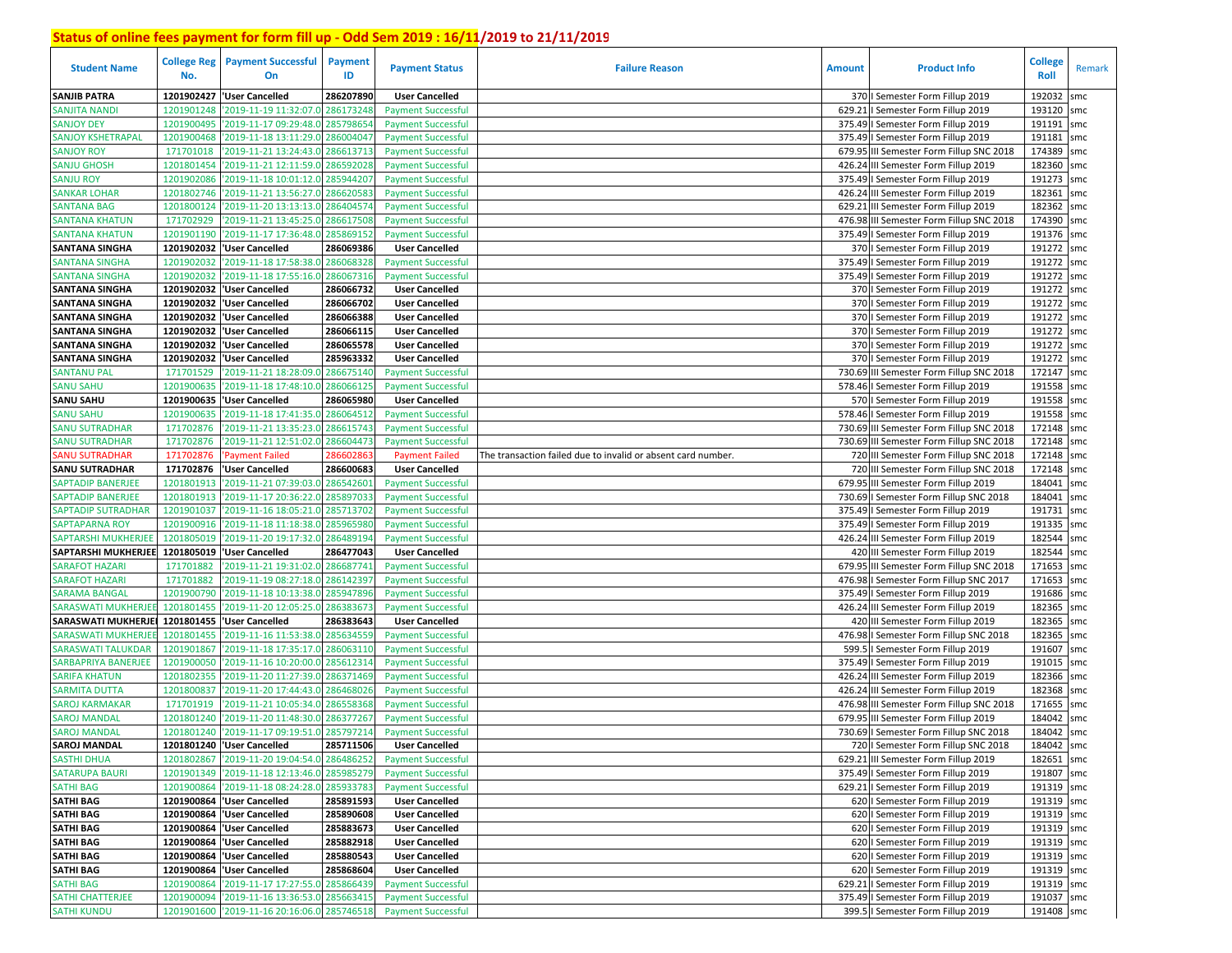| <b>Student Name</b>                         | <b>College Reg</b><br>No. | <b>Payment Successful</b><br>On                                                            | Payment<br>ID | <b>Payment Status</b>                                  | <b>Failure Reason</b>            | <b>Amount</b> | <b>Product Info</b>                                                              | <b>College</b><br>Roll   | Remark |
|---------------------------------------------|---------------------------|--------------------------------------------------------------------------------------------|---------------|--------------------------------------------------------|----------------------------------|---------------|----------------------------------------------------------------------------------|--------------------------|--------|
| <b>SATHI KUNDU</b>                          | 1201901600                | <b>User Cancelled</b>                                                                      | 285746198     | <b>User Cancelled</b>                                  |                                  |               | 370   Semester Form Fillup 2019                                                  | 191408                   | smc    |
| <b>SATHI RUIDAS</b>                         | 1201900744                | '2019-11-17 09:36:19.0 285799311                                                           |               | <b>Payment Successful</b>                              |                                  |               | 375.49   Semester Form Fillup 2019                                               | 191679 smc               |        |
| <b>SATHI SAHA</b>                           | 1201901850                | '2019-11-18 09:29:01.0 285940426                                                           |               | <b>Payment Successful</b>                              |                                  |               | 375.49   Semester Form Fillup 2019                                               | 191305                   | smc    |
| SATYAJIT DEBNATH                            | 1201800582                | '2019-11-21 11:29:06.0 286578226                                                           |               | <b>Payment Successful</b>                              |                                  |               | 449.5 III Semester Form Fillup 2019                                              | 181662                   | smc    |
| SATYAJIT DEBNATH                            | 1201800582                | '2019-11-18 12:38:52.0 28599358                                                            |               | <b>Payment Successful</b>                              |                                  | 476.98        | I Semester Form Fillup SNC 2018                                                  | 181662                   | smc    |
| SATYAJIT MONDAL                             | 1201901363                | '2019-11-19 17:47:26.0                                                                     | 286261998     | <b>Payment Successful</b>                              |                                  | 629.21        | I Semester Form Fillup 2019                                                      | 193024                   | smc    |
| <b>SATYAJIT MONDAL</b>                      |                           | 1201901363   User Cancelled                                                                | 286184952     | <b>User Cancelled</b>                                  |                                  |               | 620   Semester Form Fillup 2019                                                  | 193024 smc               |        |
| <b>SATYAJIT MONDAL</b>                      |                           | 1201901363  'User Cancelled                                                                | 286182399     | <b>User Cancelled</b>                                  |                                  |               | 620   Semester Form Fillup 2019                                                  | 193024 smc               |        |
| <b>SATYAJIT MONDAL</b>                      |                           | 1201901363  'User Cancelled                                                                | 286181931     | <b>User Cancelled</b>                                  |                                  |               | 620   Semester Form Fillup 2019                                                  | 193024 smc               |        |
| <b>SATYAJIT MONDAL</b>                      |                           | 1201901363 VJser Cancelled                                                                 | 286181639     | <b>User Cancelled</b>                                  |                                  |               | 620   Semester Form Fillup 2019                                                  | 193024                   | smc    |
| <b>SATYAJIT MONDAL</b>                      |                           | 1201901363  'User Cancelled                                                                | 286181474     | <b>User Cancelled</b>                                  |                                  |               | 620   Semester Form Fillup 2019                                                  | 193024 smc               |        |
| <b>SATYAJIT MONDAL</b>                      |                           | 1201901363  'User Cancelled                                                                | 286181268     | <b>User Cancelled</b>                                  |                                  |               | 620   Semester Form Fillup 2019                                                  | 193024 smc               |        |
| <b>SATYAM KARMAKAR</b>                      | 1201800744                | '2019-11-20 11:39:04.0                                                                     | 286375178     | <b>Payment Successful</b>                              |                                  |               | 629.21 III Semester Form Fillup 2019                                             | 182370 smc               |        |
| <b>SATYAM KARMAKAR</b>                      | 1201800744                | <b>User Cancelled</b>                                                                      | 286375172     | <b>User Cancelled</b>                                  |                                  |               | 620 III Semester Form Fillup 2019                                                | 182370 smc               |        |
| SATYAM KARMAKAR                             | 1201800744                | '2019-11-18 14:06:13.0                                                                     | 286016959     | <b>Payment Successful</b>                              |                                  |               | 476.98 I Semester Form Fillup SNC 2018                                           | 182370 smc               |        |
| <b>SAYAK MONDAL</b>                         | 1201800702                | '2019-11-20 16:33:11.0                                                                     | 28645026      | <b>Payment Successful</b>                              |                                  |               | 679.95 III Semester Form Fillup 2019                                             | 184307                   | smc    |
| <b>SAYAK MONDAL</b>                         | 1201800702                | <b>User Cancelled</b>                                                                      | 286450003     | <b>User Cancelled</b>                                  |                                  |               | 670 III Semester Form Fillup 2019                                                | 184307                   | smc    |
| <b>SAYAK MONDAL</b>                         | 1201800702                | 'User Cancelled                                                                            | 286390402     | <b>User Cancelled</b>                                  |                                  |               | 670 III Semester Form Fillup 2019                                                | 184307                   | smc    |
| <b>SAYAK MONDAL</b>                         | 1201800702                | <b>User Cancelled</b>                                                                      | 286388911     | <b>User Cancelled</b>                                  |                                  |               | 670 III Semester Form Fillup 2019                                                | 184307 smc               |        |
| <b>SAYAN DAS</b>                            | 1201902445                | 2019-11-18 19:41:52.0                                                                      | 286092176     | <b>Payment Successful</b>                              |                                  |               | 375.49   Semester Form Fillup 2019                                               | 191441                   | smc    |
| <b>SAYAN DAS</b>                            |                           | 1201902445 Vuser Cancelled                                                                 | 286088292     | <b>User Cancelled</b>                                  |                                  |               | 370   Semester Form Fillup 2019                                                  | 191441 smc               |        |
| <b>SAYAN DAS</b>                            | 1201902445                | 'Payment Failed                                                                            | 286080117     | <b>Payment Failed</b>                                  | Bank was unable to authenticate. |               | 370   Semester Form Fillup 2019                                                  | 191441                   | smc    |
| <b>SAYAN DAS</b>                            | 1201902445                | '2019-11-18 18:43:43.0                                                                     | 28607930      | <b>Payment Successful</b>                              |                                  |               | 375.49   Semester Form Fillup 2019                                               | 191441                   | smc    |
| <b>SAYAN NANDI</b>                          | 1201901252                | '2019-11-18 10:57:28.0                                                                     | 28595963      | <b>Payment Successful</b>                              |                                  | 375.49        | I Semester Form Fillup 2019                                                      | 191529                   | smc    |
| <b>SAYAN RAJAK</b>                          | 1201802013                | '2019-11-20 12:38:37.0                                                                     | 286394065     | <b>Payment Successful</b>                              |                                  |               | 426.24 III Semester Form Fillup 2019                                             | 181222 smc               |        |
| <b>SAYAN SHARMA</b>                         | 1201901560                | '2019-11-17 19:03:40.0                                                                     | 28588322      | <b>Payment Successful</b>                              |                                  |               | 375.49   Semester Form Fillup 2019                                               | 191846 smc               |        |
| <b>SAYED MEHNAZ ALAM</b>                    | 1201800247                | '2019-11-20 21:49:13.0 286515931                                                           |               | <b>Payment Successful</b>                              |                                  |               | 426.24 III Semester Form Fillup 2019                                             | 182371                   | smc    |
| <b>SAYED SK</b>                             | 1201901195                | '2019-11-19 08:14:46.0 286141288                                                           |               | <b>Payment Successful</b>                              |                                  | 649.5         | I Semester Form Fillup 2019                                                      | 193082                   | smc    |
| <b>SEULI BEPARI</b>                         | 1201900643                | '2019-11-16 19:16:29.0 285731721                                                           |               | <b>Payment Successful</b>                              |                                  |               | 378.94   Semester Form Fillup 2019                                               | 191227 smc               |        |
| SEULI SINGHA                                | 1201901117                | '2019-11-17 16:30:04.0                                                                     | 285859471     | <b>Payment Successful</b>                              |                                  |               | 375.49   Semester Form Fillup 2019                                               | 191754                   | smc    |
| <b>SHAMPA BAGDI</b>                         | 1201805046                | '2019-11-20 12:23:24.0 286389570                                                           |               | <b>Payment Successful</b>                              |                                  | 629.21        | III Semester Form Fillup 2019                                                    | 182545                   | smc    |
| <b>SHAMPA BAGDI</b>                         | 1201805046                | '2019-11-18 11:52:46.0 285976414                                                           |               | <b>Payment Successful</b>                              |                                  |               | 476.98   Semester Form Fillup SNC 2018                                           | 182545                   | smc    |
| <b>SHAMPA DEY</b>                           | 1201800920                | '2019-11-20 20:21:39.0                                                                     | 286498939     | <b>Payment Successful</b>                              |                                  |               | 449.5 III Semester Form Fillup 2019                                              | 181168 smc               |        |
| <b>SHAMPA DEY</b>                           |                           | 1201800920 User Cancelled                                                                  | 286498658     | <b>User Cancelled</b>                                  |                                  |               | 420 III Semester Form Fillup 2019                                                | 181168 smc               |        |
| <b>SHAMPA DEY</b>                           |                           | 1201800920 'User Cancelled                                                                 | 286498428     | <b>User Cancelled</b>                                  |                                  |               | 420 III Semester Form Fillup 2019                                                | 181168 smc               |        |
| <b>SHAMPA GHOSH</b>                         | 1201900890                | '2019-11-18 10:35:58.0                                                                     | 285953774     | <b>Payment Successful</b>                              |                                  |               | 375.49   Semester Form Fillup 2019                                               | 191706 smc               |        |
| <b>SHAMPA MONDAL</b>                        | 1201901817                | '2019-11-17 17:09:29.0                                                                     | 285865258     | <b>Payment Successful</b>                              |                                  |               | 375.49   Semester Form Fillup 2019                                               | 191887                   | smc    |
| <b>SHAMPA ROY</b>                           | 1201900549                | '2019-11-17 17:11:33.0 285865434                                                           |               | <b>Payment Successful</b>                              |                                  |               | 375.49   Semester Form Fillup 2019                                               | 191210 smc               |        |
| <b>SHAMPA SAHA</b>                          | 171701435                 | '2019-11-21 15:08:07.0                                                                     | 286635049     | <b>Payment Successful</b>                              |                                  |               | 699.5 III Semester Form Fillup SNC 2018                                          | 171660 smc               |        |
| <b>SHAMPA SAHA</b>                          | 171701435                 | 'User Cancelled                                                                            | 286471745     | <b>User Cancelled</b>                                  |                                  |               | 470 III Semester Form Fillup SNC 2018                                            | 171660 smc               |        |
| <b>SHAMPA SAHA</b>                          | 171701435                 | 2019-11-20 17:08:59.0                                                                      | 286459966     | <b>Payment Successful</b>                              |                                  | 476.98        | III Semester Form Fillup SNC 2018                                                | 171660 smc               |        |
| <b>SHAMPA SALUI</b>                         | 1201900487                | '2019-11-17 17:16:19.0 285866172                                                           |               | <b>Payment Successful</b>                              |                                  |               | 375.49   Semester Form Fillup 2019                                               | 191188 smc<br>182376 smc |        |
| <b>SHANKAR BIT</b>                          | 1201800729                | '2019-11-20 11:37:16.0                                                                     | 28637440      | <b>Payment Successful</b>                              |                                  | 629.21        | III Semester Form Fillup 2019                                                    |                          |        |
| <b>SHANKAR BIT</b>                          |                           | 1201800729  'User Cancelled<br>'2019-11-20 12:12:18.0                                      | 286099058     | <b>User Cancelled</b>                                  |                                  | 832.18        | 470   Semester Form Fillup SNC 2018                                              | 182376 smc               |        |
| <b>SHANTA KISKU</b>                         | 1201801955                |                                                                                            | 286386132     | <b>Payment Successful</b>                              |                                  |               | III Semester Form Fillup 2019                                                    | 182653                   | smc    |
| SHANTANA MONDAL<br><b>SHARMILA MURMU</b>    | 1201800873<br>171701254   | '2019-11-21 10:47:01.0 28656694'<br>'2019-11-21 13:52:50.0 286620318                       |               | <b>Payment Successful</b>                              |                                  |               | 679.95 III Semester Form Fillup 2019<br>476.98 III Semester Form Fillup SNC 2018 | 181521<br>174408         | smc    |
|                                             |                           |                                                                                            |               | <b>Payment Successful</b>                              |                                  |               |                                                                                  |                          | smc    |
| <b>SHARMILA MURMU</b>                       |                           | 171701254  'User Cancelled                                                                 | 286620287     | <b>User Cancelled</b>                                  |                                  |               | 470 III Semester Form Fillup SNC 2018                                            | 174408 smc               |        |
| <b>SHARMISTHA GUIN</b>                      |                           | 1201800093 2019-11-20 11:58:50.0 286381713                                                 |               | <b>Payment Successful</b>                              |                                  |               | 426.24 III Semester Form Fillup 2019                                             | 182378 smc               |        |
| <b>SHARMISTHA GUIN</b>                      |                           | 1201800093 2019-11-18 10:57:13.0 285958982                                                 |               | <b>Payment Successful</b>                              |                                  |               | 478.18   Semester Form Fillup SNC 2018                                           | 182378 smc               |        |
| <b>SHIBANI HEMBRAM</b>                      | 171700632                 | '2019-11-20 15:11:24.0 286433803                                                           |               | <b>Payment Successful</b>                              |                                  |               | 476.98 III Semester Form Fillup SNC 2018                                         | 171294 smc               |        |
| SHIBANI HEMBRAM                             |                           | 171700632 2019-11-18 18:51:03.0 286080566                                                  |               | <b>Payment Successful</b>                              |                                  |               | 499.5   Semester Form Fillup SNC 2017<br>378.94   Semester Form Fillup 2019      | 171294 smc               |        |
| <b>SHIBU MAJHI</b>                          |                           | 1201900627 2019-11-17 18:07:39.0 285873867                                                 |               | <b>Payment Successful</b>                              |                                  |               |                                                                                  | 191284 smc               |        |
| <b>SHILA MONDAL</b>                         |                           | 1201900672 2019-11-19 10:20:05.0 286157100                                                 |               | <b>Payment Successful</b>                              |                                  |               | 375.49   Semester Form Fillup 2019                                               | 191666 smc               |        |
| <b>SHILA PAL</b>                            |                           | 1201900051 2019-11-19 11:37:32.0 286174515<br>1201900051 2019-11-18 18:14:20.0 286072450   |               | <b>Payment Successful</b><br><b>Payment Successful</b> |                                  |               | 375.49   Semester Form Fillup 2019<br>399.5   Semester Form Fillup 2019          | 191016 smc<br>191016 smc |        |
| <b>SHILA PAL</b>                            |                           |                                                                                            |               |                                                        |                                  |               |                                                                                  | 181760 smc               |        |
| <b>SHILPA BHUIN</b><br><b>SHILPA DANGAR</b> |                           | 1201801560 2019-11-21 12:53:21.0 286605430<br>12018008342 '2019-11-21 10:51:30.0 286567462 |               | <b>Payment Successful</b>                              |                                  |               | 629.21 III Semester Form Fillup 2019                                             | 174537 smc               |        |
| <b>SHILPA DAS</b>                           |                           | 1201800831 2019-11-20 11:33:11.0 286373348                                                 |               | <b>Payment Successful</b><br><b>Payment Successful</b> |                                  |               | 476.98 III Semester Form Fillup SNC 2018<br>679.95 III Semester Form Fillup 2019 | 184608 smc               |        |
| <b>SHILPA DAS</b>                           |                           | 1201800831 User Cancelled                                                                  | 286373331     | <b>User Cancelled</b>                                  |                                  |               | 670 III Semester Form Fillup 2019                                                |                          |        |
|                                             |                           |                                                                                            |               |                                                        |                                  |               |                                                                                  | 184608 smc               |        |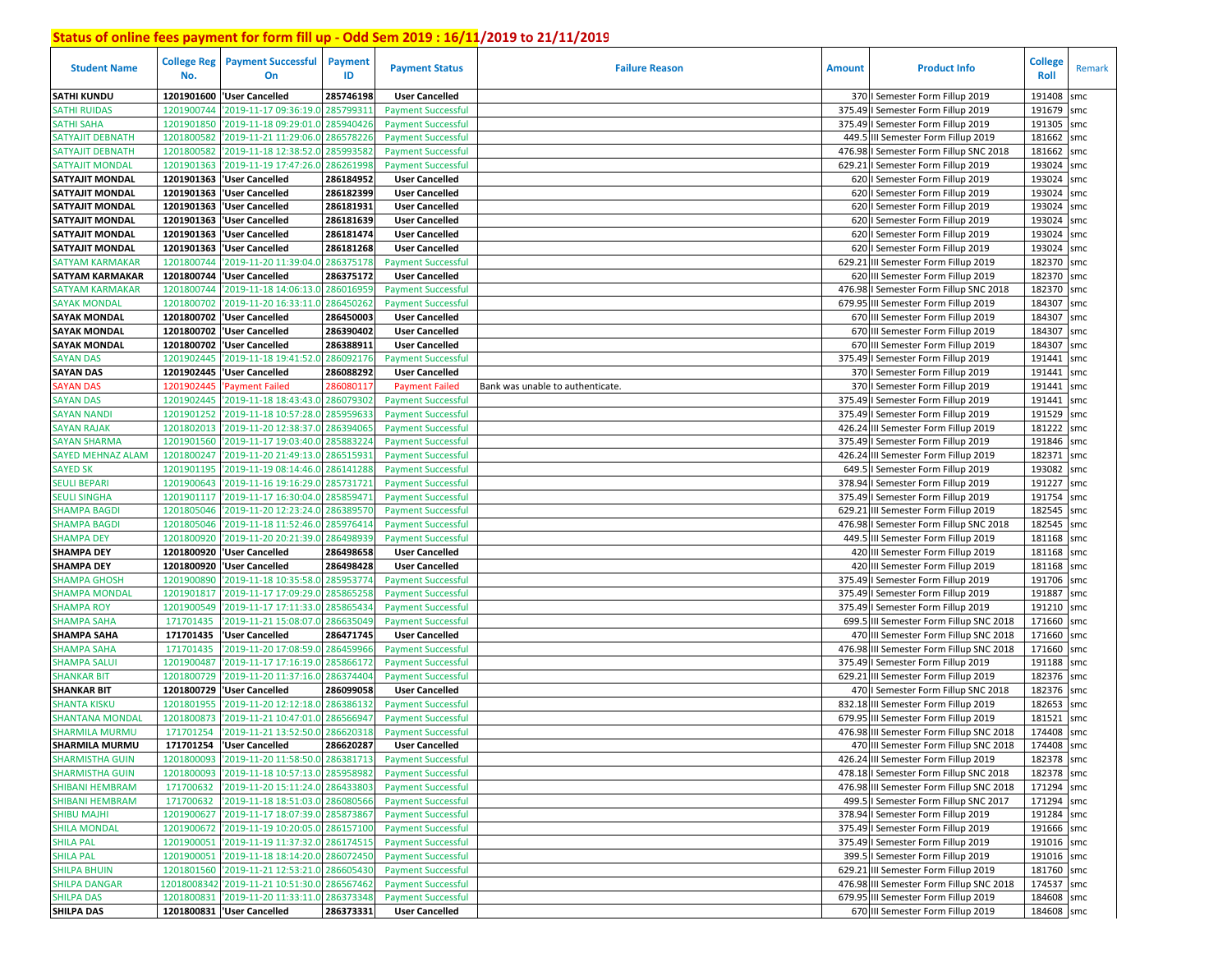| <b>Student Name</b>      | <b>College Reg</b><br>No. | <b>Payment Successful</b><br>On             | <b>Payment</b><br>ID | <b>Payment Status</b>     | <b>Failure Reason</b>             | <b>Amount</b> | <b>Product Info</b>                      | College<br>Roll | Remark |
|--------------------------|---------------------------|---------------------------------------------|----------------------|---------------------------|-----------------------------------|---------------|------------------------------------------|-----------------|--------|
| <b>SHILPA DEY</b>        | 1201900633                | '2019-11-18 11:11:58.0                      | 28596368             | <b>Payment Successful</b> |                                   |               | 375.49   Semester Form Fillup 2019       | 191508          | smc    |
| <b>SHILPA GHOSH</b>      | 171702273                 | '2019-11-21 11:09:43.0                      | 28657279             | <b>Payment Successful</b> |                                   |               | 476.98 III Semester Form Fillup SNC 2018 | 174413          | smc    |
| <b>SHILPA GHOSH</b>      | 171700700                 | '2019-11-21 10:13:37.0                      | 286559768            | <b>Payment Successful</b> |                                   |               | 476.98 III Semester Form Fillup SNC 2018 | 171296          | smc    |
| <b>SHILPA GHOSH</b>      | 1201801559                | '2019-11-21 09:32:51.0                      | 286552874            | <b>Payment Successful</b> |                                   |               | 426.24 III Semester Form Fillup 2019     | 181664          | smc    |
| <b>SHILPA GHOSH</b>      | 1201801559                | <b>User Cancelled</b>                       | 286548933            | <b>User Cancelled</b>     |                                   |               | 420 III Semester Form Fillup 2019        | 181664          | smc    |
| <b>SHILPA GHOSH</b>      | 1201801977                | '2019-11-20 11:07:02.0 286364430            |                      | <b>Payment Successful</b> |                                   |               | 426.24 III Semester Form Fillup 2019     | 181052          | smc    |
| <b>SHILPA GHOSH</b>      | 171702273                 | '2019-11-19 13:30:48.0                      | 28620802             | <b>Payment Successful</b> |                                   |               | 476.98   Semester Form Fillup SNC 2017   | 174413 smc      |        |
| <b>SHILPA GHOSH</b>      |                           | 171702273 Vuser Cancelled                   | 286208018            | <b>User Cancelled</b>     |                                   |               | 470   Semester Form Fillup SNC 2017      | 174413          | smc    |
| <b>SHILPA GHOSH</b>      | 1201801559                | '2019-11-19 12:59:30.0                      | 286199880            | <b>Payment Successful</b> |                                   |               | 476.98   Semester Form Fillup SNC 2018   | 181664          | smc    |
| <b>SHILPA GHOSH</b>      | 1201901629                | '2019-11-19 11:41:07.0                      | 286175811            | <b>Payment Successful</b> |                                   |               | 375.49   Semester Form Fillup 2019       | 191853          | smc    |
| <b>SHILPA GHOSH</b>      | 1201901545                | 2019-11-18 11:52:10.0                       | 28597640             | <b>Payment Successful</b> |                                   |               | 375.49   Semester Form Fillup 2019       | 191843          | smc    |
| <b>SHILPA GHOSH</b>      | 171700700                 | 2019-11-18 10:18:38.0                       | 285949132            | <b>Payment Successful</b> |                                   |               | 476.98   Semester Form Fillup SNC 2017   | 171296          | smc    |
| <b>SHILPA GHOSH</b>      | 1201901229                | '2019-11-18 10:16:19.0                      | 28594855             | <b>Payment Successful</b> |                                   |               | 375.49   Semester Form Fillup 2019       | 191781          | smc    |
| <b>SHILPA GHOSH</b>      | 1201901229                | 'User Cancelled                             | 285948534            | <b>User Cancelled</b>     |                                   |               | 370   Semester Form Fillup 2019          | 191781          | smc    |
| <b>SHILPA GHOSH</b>      | 1201901641                | '2019-11-17 17:26:42.0                      | 285867773            | <b>Payment Successful</b> |                                   |               | 375.49   Semester Form Fillup 2019       | 191855          | smc    |
| <b>SHILPA KARMAKAR</b>   | 1201800888                | 2019-11-20 10:57:07.0                       | 286363128            | <b>Payment Successful</b> |                                   |               | 426.24 III Semester Form Fillup 2019     | 182382          | smc    |
| <b>SHILPA KARMAKAR</b>   | 1201800374                | 2019-11-20 09:28:47.0                       | 28634623             | <b>Payment Successful</b> |                                   |               | 679.95 III Semester Form Fillup 2019     | 184110 smc      |        |
| SHILPA KARMAKAR          | 1201800374                | '2019-11-20 09:23:45.0                      | 28634559             | <b>Payment Successful</b> |                                   |               | 679.95 III Semester Form Fillup 2019     | 184110          | smc    |
| <b>SHILPA NANDI</b>      | 1201900440                | '2019-11-17 10:31:17.0                      | 28580635             | <b>Payment Successful</b> |                                   |               | 375.49   Semester Form Fillup 2019       | 191167          | smc    |
| <b>SHILPA PAL</b>        | 1201801728                | '2019-11-21 11:51:39.0                      | 28658481             | <b>Payment Successful</b> |                                   |               | 426.24 III Semester Form Fillup 2019     | 182384          | smc    |
| <b>SHILPA PAL</b>        | 1201801728                | '2019-11-18 14:24:09.0                      | 28602055             | <b>Payment Successful</b> |                                   |               | 476.98   Semester Form Fillup SNC 2018   | 182384          | smc    |
| <b>SHILPA PATAR</b>      | 1201900431                | '2019-11-16 11:24:41.0                      | 28562699             | <b>Payment Successful</b> |                                   |               | 375.49   Semester Form Fillup 2019       | 191164          | smc    |
| <b>SHILPA SARKAR</b>     | 1201900136                | '2019-11-17 10:54:43.0                      | 28580963             | <b>Payment Successful</b> |                                   |               | 375.49   Semester Form Fillup 2019       | 191056          | smc    |
| <b>SHILPI MAJI</b>       | 1201801556                | '2019-11-21 10:53:23.0                      | 28656828             | <b>Payment Successful</b> |                                   |               | 426.24 III Semester Form Fillup 2019     | 181053          | smc    |
| <b>SHILPI MAJI</b>       | 1201801556                | '2019-11-19 14:47:39.0                      | 286224290            | <b>Payment Successful</b> |                                   |               | 476.98   Semester Form Fillup SNC 2018   | 181053          | smc    |
| <b>SHILPI MAJI</b>       | 1201801556                | <b>User Cancelled</b>                       | 286224274            | <b>User Cancelled</b>     |                                   |               | 470   Semester Form Fillup SNC 2018      | 181053          | smc    |
| <b>SHIPRA BAKSI</b>      | 1201900828                | '2019-11-19 10:34:41.0                      | 286160142            | <b>Payment Successful</b> |                                   |               | 375.49   Semester Form Fillup 2019       | 192143          | smc    |
| <b>SHIPRA BAKSI</b>      | 1201900828                | <b>User Cancelled</b>                       | 286160130            | <b>User Cancelled</b>     |                                   |               | 370   Semester Form Fillup 2019          | 192143          | smc    |
| <b>SHIPRA MANDAL</b>     | 1201901241                | '2019-11-18 11:16:13.0                      | 285965313            | <b>Payment Successful</b> |                                   |               | 375.49   Semester Form Fillup 2019       | 191378          | smc    |
| <b>SHIPRA PAL</b>        | 1201801664                | '2019-11-20 12:24:36.0                      | 28639018             | <b>Payment Successful</b> |                                   |               | 426.24 III Semester Form Fillup 2019     | 181346          | smc    |
| <b>SHIPRA PAL</b>        |                           | 1201801664   User Cancelled                 | 286389920            | <b>User Cancelled</b>     |                                   |               | 420 III Semester Form Fillup 2019        | 181346          | smc    |
| <b>SHIPRA PAL</b>        | 1201801664                | '2019-11-19 11:59:35.0 286180463            |                      | <b>Payment Successful</b> |                                   |               | 476.98   Semester Form Fillup SNC 2018   | 181346 smc      |        |
| <b>SHIULEE SINGHA</b>    | 1201800882                | '2019-11-21 09:40:30.0                      | 286553989            | <b>Payment Successful</b> |                                   |               | 426.24 III Semester Form Fillup 2019     | 182388          | smc    |
| <b>SHIULI BARUI</b>      | 1201901065                | '2019-11-18 10:13:54.0                      | 285947731            | <b>Payment Successful</b> |                                   |               | 375.49   Semester Form Fillup 2019       | 191740 smc      |        |
| <b>SHIULI ROY</b>        |                           | 1201800686 2019-11-21 13:36:03.0            | 286616303            | <b>Payment Successful</b> |                                   |               | 426.24 III Semester Form Fillup 2019     | 181347          | smc    |
| <b>SHIULI ROY</b>        |                           | 1201800686 User Cancelled                   | 286616271            | <b>User Cancelled</b>     |                                   |               | 420 III Semester Form Fillup 2019        | 181347          | smc    |
| <b>SHIULI ROY</b>        | 1201801937                | '2019-11-21 09:42:10.0 28655440.            |                      | <b>Payment Successful</b> |                                   |               | 426.24 III Semester Form Fillup 2019     | 181169          | smc    |
| <b>SHRABANI BANERJEE</b> | 171700129                 | '2019-11-21 14:28:54.0                      | 286627859            | <b>Payment Successful</b> |                                   |               | 476.98 III Semester Form Fillup SNC 2018 | 171306 smc      |        |
| <b>SHRABANI DAS</b>      | 1201901962                | 2019-11-18 17:56:22.0                       | 286068166            | <b>Payment Successful</b> |                                   |               | 375.49   Semester Form Fillup 2019       | 191923          | smc    |
| <b>SHRABANI GHOSH</b>    | 1201901139                | 2019-11-16 12:44:07.0                       | 28565069             | <b>Payment Successful</b> |                                   |               | 375.49   Semester Form Fillup 2019       | 191459          | smc    |
| <b>SHRABONI ACHARYYA</b> | 1201900305                | 2019-11-18 11:14:38.0                       | 28596486             | <b>Payment Successful</b> |                                   |               | 375.49   Semester Form Fillup 2019       | 191115          | smc    |
| <b>SHRABONI BIT</b>      | 1201800745                | '2019-11-21 10:56:42.0                      | 28656929             | <b>Payment Successful</b> |                                   |               | 426.24 III Semester Form Fillup 2019     | 182389          | smc    |
| <b>SHRABONI BIT</b>      | 1201800745                | <b>User Cancelled</b>                       | 286569288            | <b>User Cancelled</b>     |                                   |               | 420 III Semester Form Fillup 2019        | 182389          | smc    |
| <b>SHRABONI GHOSH</b>    | 1201900194                | '2019-11-18 13:24:18.0                      | 28600732             | <b>Payment Successful</b> |                                   |               | 375.49   Semester Form Fillup 2019       | 191072          | smc    |
| <b>SHREYA MALAKAR</b>    | 1201902000                | 2019-11-17 11:38:09.                        | 28581582             | <b>Payment Successful</b> |                                   |               | 375.49   Semester Form Fillup 2019       | 191424          | smc    |
| <b>SHREYA THAKURA</b>    | 1201802790                | '2019-11-20 12:26:54.0                      | 286390717            | <b>Payment Successful</b> |                                   |               | 426.24 III Semester Form Fillup 2019     | 181349          | smc    |
| <b>SHREYASI SEN</b>      | 1201905008                | '2019-11-19 18:36:19.0 286272795            |                      | <b>Payment Successful</b> |                                   |               | 375.49   Semester Form Fillup 2019       | 192084          | smc    |
| <b>SHUBHAJIT KAR</b>     |                           | 1201805025 2019-11-20 11:58:54.0 286381705  |                      | <b>Payment Successful</b> |                                   |               | 629.21 III Semester Form Fillup 2019     | 182547 smc      |        |
| <b>SHUBHAJIT KAR</b>     |                           | 1201805025 'Payment Failed                  | 286363294            | <b>Payment Failed</b>     | 3-D secure authentication failed. |               | 620 III Semester Form Fillup 2019        | 182547 smc      |        |
| <b>SHUBHENDU DE</b>      |                           | 1201902437 2019-11-17 16:59:56.0 285862965  |                      | <b>Payment Successful</b> |                                   |               | 629.21   Semester Form Fillup 2019       | 193086 smc      |        |
| <b>SHUVAJIT DARANI</b>   |                           | 1201902444 2019-11-18 12:27:31.0 285990093  |                      | <b>Payment Successful</b> |                                   |               | 375.49   Semester Form Fillup 2019       | 192035 smc      |        |
| <b>SHUVO KABIRAJ</b>     |                           | 1201805042 2019-11-21 12:12:34.0 286588517  |                      | <b>Payment Successful</b> |                                   |               | 679.95 III Semester Form Fillup 2019     | 184867 smc      |        |
| <b>SHUVO KABIRAJ</b>     |                           | 1201805042 2019-11-19 12:02:19.0 286181563  |                      | <b>Payment Successful</b> |                                   |               | 730.69   Semester Form Fillup SNC 2018   | 184867 smc      |        |
| <b>SHYAM SUNDAR METE</b> |                           | 1201800148 '2019-11-21 13:36:16.0 286616366 |                      | <b>Payment Successful</b> |                                   |               | 426.24 III Semester Form Fillup 2019     | 182391 smc      |        |
| <b>SHYAM SUNDAR METE</b> |                           | 1201800148 2019-11-18 13:42:13.0 286011456  |                      | <b>Payment Successful</b> |                                   |               | 476.98   Semester Form Fillup SNC 2018   | 182391 smc      |        |
| <b>SHYAM SUNDER DEY</b>  |                           | 1201900174 '2019-11-18 18:01:05.0 286069276 |                      | <b>Payment Successful</b> |                                   |               | 375.49   Semester Form Fillup 2019       | 191067 smc      |        |
| <b>SHYAMA PADA GHOSH</b> |                           | 1201901095 2019-11-19 08:26:28.0 286142361  |                      | <b>Payment Successful</b> |                                   |               | 375.49   Semester Form Fillup 2019       | 191746 smc      |        |
| <b>SHYAMALI GARAI</b>    |                           | 1201800732 '2019-11-21 09:39:25.0 286553845 |                      | <b>Payment Successful</b> |                                   |               | 426.24 III Semester Form Fillup 2019     | 181170 smc      |        |
| <b>SIKHA LOHAR</b>       |                           | 1201901466 2019-11-17 10:14:09.0 285804137  |                      | <b>Payment Successful</b> |                                   |               | 578.46   Semester Form Fillup 2019       | 191587 smc      |        |
| <b>SIKHA MONDAL</b>      |                           | 171702081 2019-11-21 10:04:00.0 286558112   |                      | <b>Payment Successful</b> |                                   |               | 476.98 III Semester Form Fillup SNC 2018 | 171668 smc      |        |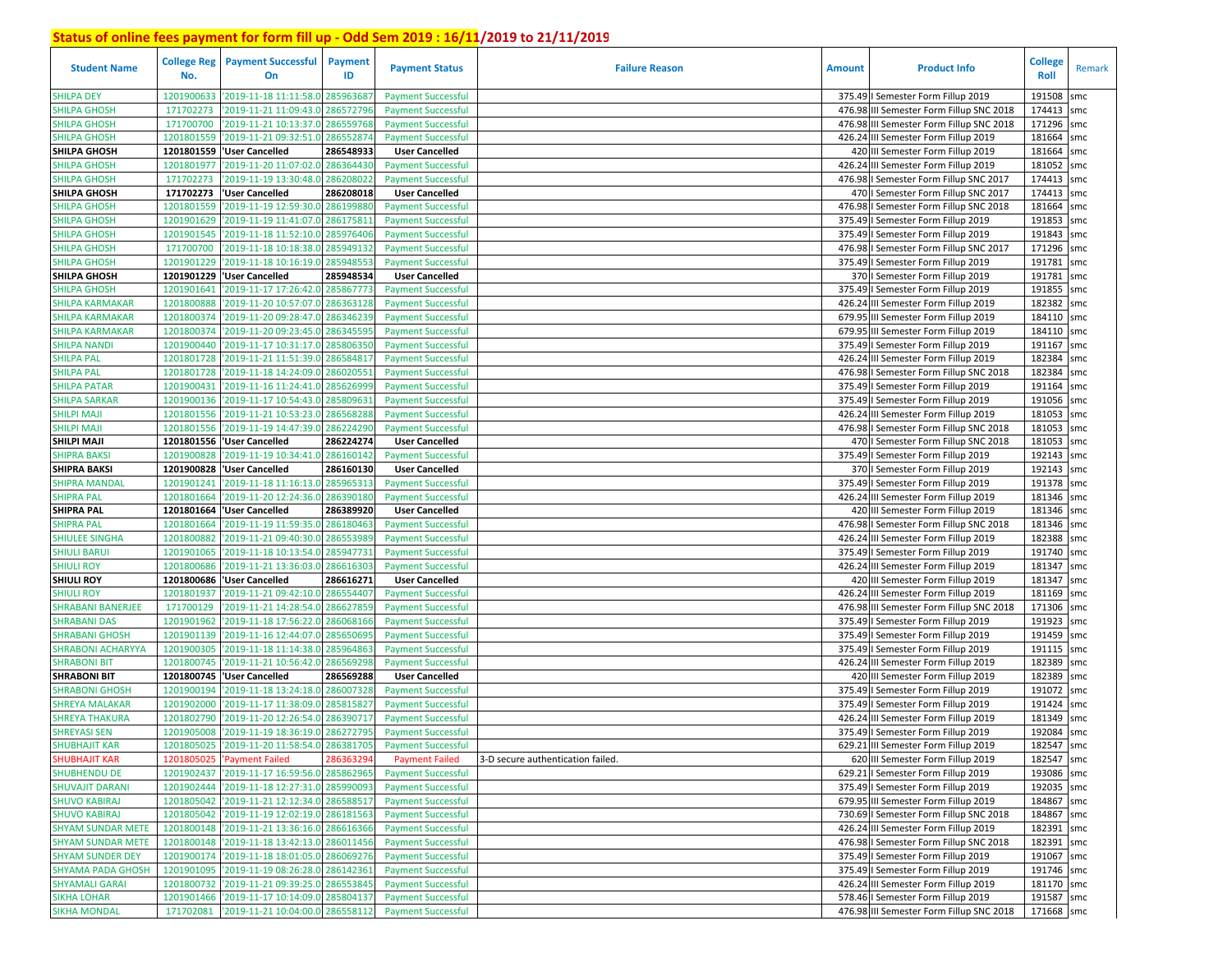| <b>Student Name</b>                                | <b>College Reg</b><br>No. | <b>Payment Successful</b><br>On            | <b>Payment</b><br>ID   | <b>Payment Status</b>                              | <b>Failure Reason</b>                                                  | <b>Amount</b> | <b>Product Info</b>                                                   | <b>College</b><br>Roll | Remark     |
|----------------------------------------------------|---------------------------|--------------------------------------------|------------------------|----------------------------------------------------|------------------------------------------------------------------------|---------------|-----------------------------------------------------------------------|------------------------|------------|
| <b>SIKHA MONDAL</b>                                | 171702081                 | 'User Cancelled                            | 286558101              | <b>User Cancelled</b>                              |                                                                        |               | 470 III Semester Form Fillup SNC 2018                                 | 171668                 | smc        |
| <b>SIKHA ROY</b>                                   | 1201800568                | '2019-11-21 11:03:58.0                     | 286571419              | <b>Payment Successful</b>                          |                                                                        |               | 426.24 III Semester Form Fillup 2019                                  | 182393                 | smc        |
| <b>SIKHA ROY</b>                                   | 1201800568                | '2019-11-19 12:54:27.0                     | 286198536              | <b>Payment Successful</b>                          |                                                                        |               | 476.98   Semester Form Fillup SNC 2018                                | 182393                 | smc        |
| <b>SIKHA ROY</b>                                   | 1201800568                | <b>User Cancelled</b>                      | 286198526              | <b>User Cancelled</b>                              |                                                                        |               | 470   Semester Form Fillup SNC 2018                                   | 182393                 | smc        |
| <b>SILA GHOSH</b>                                  | 1201801561                | '2019-11-21 10:43:24.0                     | 286565982              | <b>Payment Successful</b>                          |                                                                        |               | 426.24 III Semester Form Fillup 2019                                  | 182394                 | smc        |
| <b>SILA GHOSH</b>                                  | 1201801561                | '2019-11-19 12:40:51.0 286194102           |                        | <b>Payment Successful</b>                          |                                                                        |               | 476.98   Semester Form Fillup SNC 2018                                | 182394                 | smc        |
| <b>SILA GHOSH</b>                                  |                           | 1201801561 User Cancelled                  | 286194094              | <b>User Cancelled</b>                              |                                                                        |               | 470   Semester Form Fillup SNC 2018                                   | 182394 smc             |            |
| <b>SIMA BADYAKAR</b>                               | 1201800669                | '2019-11-21 12:34:25.0                     | 286599375              | <b>Payment Successful</b>                          |                                                                        |               | 629.21 III Semester Form Fillup 2019                                  | 181763 smc             |            |
| <b>SIMA BADYAKAR</b>                               |                           | 1201800669 VJser Cancelled                 | 286599168              | <b>User Cancelled</b>                              |                                                                        |               | 620 III Semester Form Fillup 2019                                     | 181763 smc             |            |
| <b>SIMA BEZ</b>                                    | 1201801306                | '2019-11-21 12:57:33.0 286606499           |                        | <b>Payment Successful</b>                          |                                                                        |               | 679.95 III Semester Form Fillup 2019                                  | 181522 smc             |            |
| <b>SIMA KAR</b>                                    | 1201900316                | '2019-11-16 10:56:16.0                     | 28561952               | <b>Payment Successful</b>                          |                                                                        |               | 375.49   Semester Form Fillup 2019                                    | 191120 smc             |            |
| <b>SIMA NAG</b>                                    | 1201800081                | '2019-11-20 11:41:51.0 286376052           |                        | <b>Payment Successful</b>                          |                                                                        |               | 679.95 III Semester Form Fillup 2019                                  | 181523 smc             |            |
| <b>SIMA PAL</b>                                    | 1201801519                | '2019-11-21 13:33:06.0                     | 286615648              | <b>Payment Successful</b>                          |                                                                        |               | 426.24 III Semester Form Fillup 2019                                  | 182395 smc             |            |
| <b>SIMA PAL</b>                                    | 1201801519                | <b>User Cancelled</b>                      | 286615645              | <b>User Cancelled</b>                              |                                                                        |               | 420 III Semester Form Fillup 2019                                     | 182395                 | smc        |
| <b>SIPRA NANDI</b>                                 | 1201802038                | '2019-11-20 18:43:23.0 286481548           |                        | <b>Payment Successful</b>                          |                                                                        |               | 629.21 III Semester Form Fillup 2019                                  | 181764                 | smc        |
| <b>SIPRA NANDI</b>                                 | 1201802038                | '2019-11-20 17:14:25.0                     | 286461433              | <b>Payment Successful</b>                          |                                                                        |               | 649.5 III Semester Form Fillup 2019                                   | 181764                 | smc        |
| <b>SIPRA NANDI</b>                                 | 1201802038                | '2019-11-20 17:02:58.0                     | 28645752               | <b>Payment Successful</b>                          |                                                                        |               | 649.5 III Semester Form Fillup 2019                                   | 181764                 | smc        |
| <b>SIPRA NANDI</b>                                 | 1201802038                | '2019-11-19 13:50:36.0                     | 28621268               | <b>Payment Successful</b>                          |                                                                        | 476.98        | I Semester Form Fillup SNC 2018                                       | 181764                 | smc        |
| <b>SIULEE BERE</b>                                 | 1201800635                | '2019-11-21 10:20:46.0 28656082            |                        | <b>Payment Successful</b>                          |                                                                        |               | 426.24 III Semester Form Fillup 2019                                  | 181171 smc             |            |
| <b>SIULI MUKHERJEE</b>                             | 1201801046                | '2019-11-21 09:42:10.0                     | 28655437               | <b>Payment Successful</b>                          |                                                                        |               | 426.24 III Semester Form Fillup 2019                                  | 181054                 | smc        |
| <b>SIULI MUKHERJEE</b>                             |                           | 1201801046 'User Cancelled                 | 286554202              | <b>User Cancelled</b>                              |                                                                        |               | 420 III Semester Form Fillup 2019                                     | 181054                 | smc        |
| <b>SIULI MUKHERJEE</b>                             | 1201801046                | '2019-11-19 11:46:10.0                     | 286176835              | <b>Payment Successful</b>                          |                                                                        |               | 476.98   Semester Form Fillup SNC 2018                                | 181054                 | smc        |
| <b>SIULI MUKHERJEE</b>                             | 1201801046                | 'Payment Failed                            | 28617531               | <b>Payment Failed</b>                              | The account against which the payment was made has insufficient funds. |               | 470   Semester Form Fillup SNC 2018                                   | 181054                 | smc        |
| <b>SK ABDUL HAFIZ</b>                              | 1201800464                | '2019-11-20 18:50:25.0                     | 28648317               | <b>Payment Successful</b>                          |                                                                        |               | 426.24 III Semester Form Fillup 2019                                  | 181223                 | smc        |
| <b>SK BELAL</b>                                    | 1201801073                | '2019-11-20 12:02:28.0                     | 286382760              | <b>Payment Successful</b>                          |                                                                        |               | 426.24 III Semester Form Fillup 2019                                  | 181172 smc             |            |
| <b>SK BELAL</b>                                    | 1201801073                | <b>User Cancelled</b>                      | 286362551              | <b>User Cancelled</b>                              |                                                                        |               | 420 III Semester Form Fillup 2019                                     | 181172 smc             |            |
| <b>SK FIROJ</b>                                    | 1201901201                | '2019-11-18 08:37:43.0 285934922           |                        | <b>Payment Successful</b>                          |                                                                        | 629.21        | I Semester Form Fillup 2019                                           | 193221                 | smc        |
| <b>SK HAFIJUL</b>                                  | 1201805024                | '2019-11-19 12:07:08.0 286182919           |                        | <b>Payment Successful</b>                          |                                                                        |               | 476.98   Semester Form Fillup SNC 2018                                | 182548                 | smc        |
| <b>SK JAHANGIR ALAM</b>                            | 1201901444                | '2019-11-17 17:09:22.0<br>'User Cancelled  | 285865128<br>285865077 | <b>Payment Successful</b>                          |                                                                        |               | 629.21   Semester Form Fillup 2019                                    | 191341<br>191341       | smc        |
| <b>SK JAHANGIR ALAM</b><br><b>SK MIRAJUL HAQUE</b> | 1201901444<br>1201901765  | '2019-11-18 12:42:02.0 285995573           |                        | <b>User Cancelled</b><br><b>Payment Successful</b> |                                                                        |               | 620   Semester Form Fillup 2019<br>375.49   Semester Form Fillup 2019 | 191418                 | smc<br>smc |
| <b>SK MOSTAFA</b>                                  | 171701963                 | '2019-11-21 11:20:25.0                     | 286573863              | <b>Payment Successful</b>                          |                                                                        |               | 476.98 III Semester Form Fillup SNC 2018                              | 174428                 | smc        |
| <b>SK MOSTAFA</b>                                  | 171701963                 | '2019-11-17 12:16:33.0                     | 285824338              | <b>Payment Successful</b>                          |                                                                        |               | 476.98   Semester Form Fillup SNC 2017                                | 174428 smc             |            |
| <b>SK NAJRUL JAMAL</b>                             | 1721700060                | '2019-11-21 13:39:49.0                     | 286617123              | <b>Payment Successful</b>                          |                                                                        |               | 679.95 III Semester Form Fillup SNC 2018                              | 174429 smc             |            |
| <b>SK NARGIS PARVIN</b>                            | 1201901007                | '2019-11-16 17:23:01.0                     | 285705199              | <b>Payment Successful</b>                          |                                                                        |               | 375.49   Semester Form Fillup 2019                                    | 191726 smc             |            |
| <b>SK NOBIR HOSSAIN</b>                            | 1201901110                | '2019-11-19 16:51:46.0                     | 28625005               | <b>Payment Successful</b>                          |                                                                        |               | 629.21   Semester Form Fillup 2019                                    | 193151 smc             |            |
| <b>SK RAFIJUL</b>                                  | 1201801286                | '2019-11-20 17:34:17.0                     | 28646603               | <b>Payment Successful</b>                          |                                                                        |               | 426.24 III Semester Form Fillup 2019                                  | 181055                 | smc        |
| <b>SK RAFIJUL</b>                                  | 1201801286                | '2019-11-19 13:10:55.0                     | 28620275               | <b>Payment Successful</b>                          |                                                                        |               | 476.98   Semester Form Fillup SNC 2018                                | 181055 smc             |            |
| <b>SK RAMJAN</b>                                   | 171702033                 | '2019-11-21 13:01:47.0                     | 286607672              | <b>Payment Successful</b>                          |                                                                        |               | 476.98 III Semester Form Fillup SNC 2018                              | 171320 smc             |            |
| <b>SK RAMJAN</b>                                   | 171702033                 | 'User Cancelled                            | 286607629              | <b>User Cancelled</b>                              |                                                                        |               | 470 III Semester Form Fillup SNC 2018                                 | 171320 smc             |            |
| <b>SK RAMJAN</b>                                   | 171702033                 | <b>Payment Failed</b>                      | 28660641               | <b>Payment Failed</b>                              | Transaction Failed                                                     |               | 478.18 III Semester Form Fillup SNC 2018                              | 171320 smc             |            |
| <b>SK RAMJAN</b>                                   | 171702033                 | 'User Cancelled                            | 286606392              | <b>User Cancelled</b>                              |                                                                        |               | 470 III Semester Form Fillup SNC 2018                                 | 171320 smc             |            |
| <b>SK REFAJ</b>                                    | 1201900616                | 2019-11-17 11:08:02.0                      | 28581183               | <b>Payment Successful</b>                          |                                                                        | 578.46        | I Semester Form Fillup 2019                                           | 191557                 | smc        |
| <b>SK SAMIUR RAHAMAN</b>                           | 1201901738                | '2019-11-18 12:05:32.0                     | 28597892               | <b>Payment Successful</b>                          |                                                                        |               | 375.49   Semester Form Fillup 2019                                    | 191868                 | smc        |
| <b>SK SIRAJUL</b>                                  | 1201902486                | '2019-11-19 10:02:35.0                     | 28615344               | <b>Payment Successful</b>                          |                                                                        |               | 375.49   Semester Form Fillup 2019                                    | 192046                 | smc        |
| <b>SK SOYEL</b>                                    | 1201802101                | '2019-11-21 11:28:47.0                     | 28657605               | <b>Payment Successful</b>                          |                                                                        | 679.95        | III Semester Form Fillup 2019                                         | 184044                 | smc        |
| <b>SK SOYEL</b>                                    | 1201802101                | 'Payment Failed                            | 28657504               | <b>Payment Failed</b>                              | Bank was unable to authenticate.                                       |               | 670 III Semester Form Fillup 2019                                     | 184044                 | smc        |
| <b>SK SOYEL</b>                                    |                           | 1201802101 2019-11-19 07:13:00.0 286137419 |                        | <b>Payment Successful</b>                          |                                                                        |               | 730.69   Semester Form Fillup SNC 2018                                | 184044 smc             |            |
| <b>SK SOYEL</b>                                    |                           | 1201802101 'Payment Failed                 | 286137253              | <b>Payment Failed</b>                              | Bank was unable to authenticate.                                       |               | 720   Semester Form Fillup SNC 2018                                   | 184044 smc             |            |
| <b>SK TASBIR</b>                                   |                           | 1201902249 'User Cancelled                 | 285993661              | <b>User Cancelled</b>                              |                                                                        |               | 370   Semester Form Fillup 2019                                       | 191429 smc             |            |
| <b>SK TASBIR</b>                                   |                           | 1201902249 2019-11-18 12:33:50.0 285991212 |                        | <b>Payment Successful</b>                          |                                                                        |               | 375.49   Semester Form Fillup 2019                                    | 191429 smc             |            |
| <b>SK TASLIM ARIF</b>                              |                           | 1201901459 2019-11-19 08:59:25.0 286145193 |                        | <b>Payment Successful</b>                          |                                                                        |               | 375.49   Semester Form Fillup 2019                                    | 191827 smc             |            |
| <b>SK TASLIM ARIF</b>                              |                           | 1201901459 'Payment Failed                 | 286144432              | <b>Payment Failed</b>                              | Bank was unable to authenticate.                                       |               | 370   Semester Form Fillup 2019                                       | 191827 smc             |            |
| <b>SK TASLIM ARIF</b>                              |                           | 1201901459 'Payment Failed                 | 286143681              | <b>Payment Failed</b>                              | Bank was unable to authenticate.                                       |               | 370   Semester Form Fillup 2019                                       | 191827 smc             |            |
| <b>SK TASLIM ARIF</b>                              |                           | 1201901459  'User Cancelled                | 286094787              | <b>User Cancelled</b>                              |                                                                        |               | 370   Semester Form Fillup 2019                                       | 191827 smc             |            |
| <b>SK TASLIM ARIF</b>                              |                           | 1201901459 2019-11-18 19:46:36.0 286093027 |                        | <b>Payment Successful</b>                          |                                                                        |               | 375.49   Semester Form Fillup 2019                                    | 191827 smc             |            |
| <b>SK TASLIM ARIF</b>                              |                           | 1201901459 'User Cancelled                 | 286089303              | <b>User Cancelled</b>                              |                                                                        |               | 370   Semester Form Fillup 2019                                       | 191827 smc             |            |
| <b>SMRITI BEZ</b>                                  |                           | 1201900536 2019-11-18 16:41:49.0 286050012 |                        | <b>Payment Successful</b>                          |                                                                        |               | 375.49   Semester Form Fillup 2019                                    | 191206 smc             |            |
| <b>SNEHA BANERJEE</b>                              |                           | 1201900101 2019-11-16 12:32:30.0 285647515 |                        | <b>Payment Successful</b>                          |                                                                        |               | 375.49   Semester Form Fillup 2019                                    | 191040 smc             |            |
| <b>SNEHA MANDAL</b>                                |                           | 1201900233 2019-11-16 20:25:22.0 285748923 |                        | <b>Payment Successful</b>                          |                                                                        |               | 629.21   Semester Form Fillup 2019                                    | 191082 smc             |            |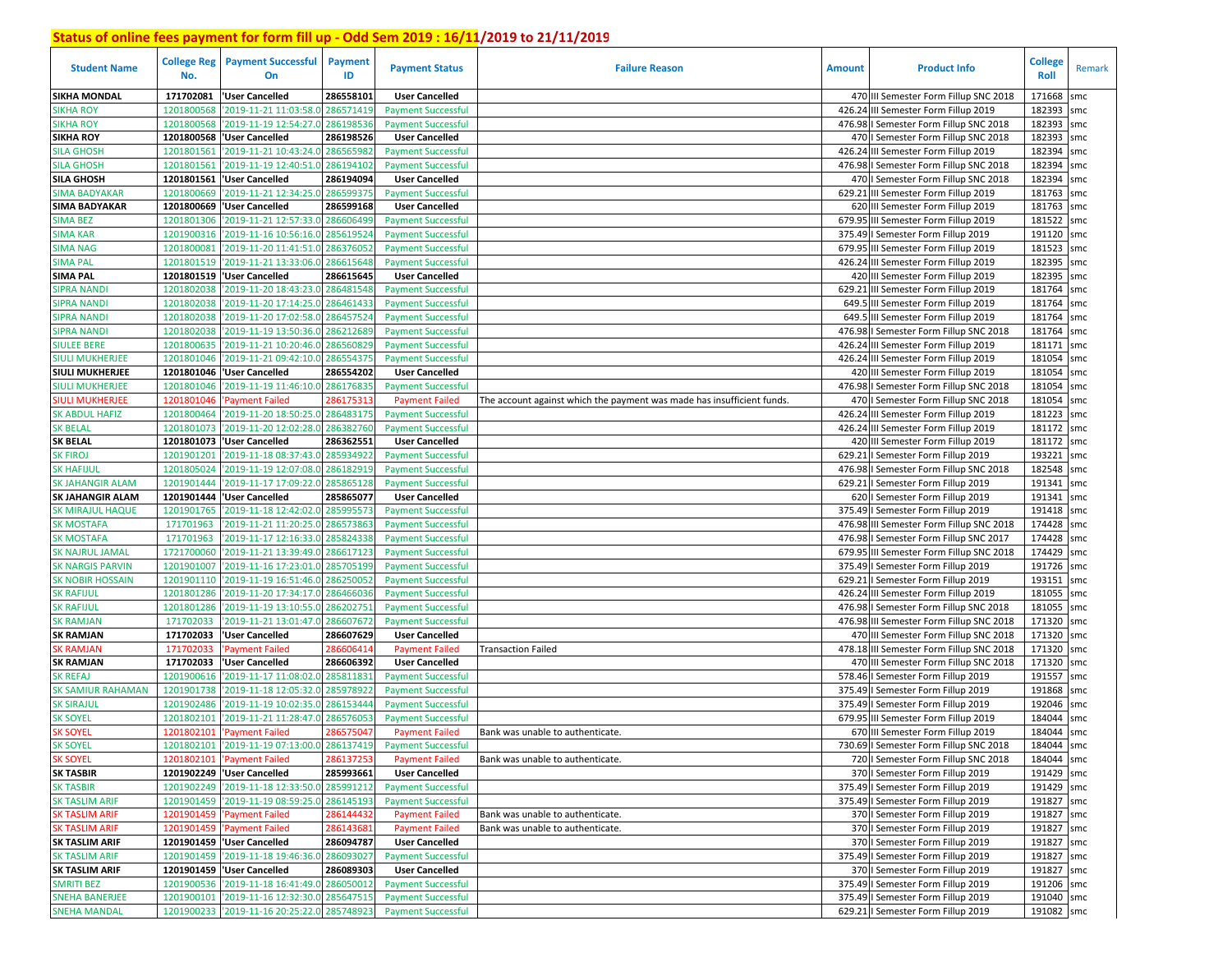| <b>Student Name</b>      | <b>College Reg</b><br>No. | <b>Payment Successful</b><br>On              | <b>Payment</b><br>ID | <b>Payment Status</b>     | <b>Failure Reason</b>                                        | <b>Amount</b> | <b>Product Info</b>                      | College<br>Roll | Remark |
|--------------------------|---------------------------|----------------------------------------------|----------------------|---------------------------|--------------------------------------------------------------|---------------|------------------------------------------|-----------------|--------|
| <b>SNEHA MUKHERJEE</b>   | 1201960028                | '2019-11-16 10:17:42.0                       | 28561183             | <b>Payment Successful</b> |                                                              |               | 375.49   Semester Form Fillup 2019       | 192126          | smc    |
| <b>SNEHA PAL</b>         | 1201800573                | '2019-11-21 08:41:23.0                       | 28654701             | <b>Payment Successful</b> |                                                              |               | 426.24 III Semester Form Fillup 2019     | 181666          | smc    |
| <b>SNEHA PAL</b>         | 1201800573                | '2019-11-19 10:32:07.0                       | 286159695            | <b>Payment Successful</b> |                                                              |               | 476.98   Semester Form Fillup SNC 2018   | 181666          | smc    |
| <b>SNEHA PAL</b>         | 1201800573                | 'User Cancelled                              | 286159686            | <b>User Cancelled</b>     |                                                              |               | 470   Semester Form Fillup SNC 2018      | 181666          | smc    |
| SOHANA KHATUN            | 1201901754                | 2019-11-18 11:45:27.0                        | 28597387             | <b>Payment Successful</b> |                                                              |               | 375.49   Semester Form Fillup 2019       | 191870          | smc    |
| <b>SOHEL MANDAL</b>      | 1201802656                | '2019-11-21 11:17:07.0                       | 286574924            | <b>Payment Successful</b> |                                                              |               | 449.5 III Semester Form Fillup 2019      | 182407          | smc    |
| <b>SOHEL MANDAL</b>      | 1201802656                | '2019-11-19 11:59:12.0                       | 28618026             | <b>Payment Successful</b> |                                                              |               | 476.98   Semester Form Fillup SNC 2018   | 182407          | smc    |
| <b>SOM SAREN</b>         | 1201901442                | '2019-11-18 12:10:40.0                       | 285983746            | <b>Payment Successful</b> |                                                              |               | 375.49   Semester Form Fillup 2019       | 191822          | smc    |
| <b>SOMA BANERJEE</b>     |                           | 1201900661 2019-11-19 10:14:49.0             | 286156079            | <b>Payment Successful</b> |                                                              |               | 375.49   Semester Form Fillup 2019       | 191662          | smc    |
| <b>SOMA BARU</b>         | 1201900902                | '2019-11-18 10:24:31.0                       | 285950389            | <b>Payment Successful</b> |                                                              |               | 375.49   Semester Form Fillup 2019       | 191708          | smc    |
| <b>SOMA BAURI</b>        | 1201800178                | '2019-11-20 18:41:02.0                       | 28648085             | <b>Payment Successful</b> |                                                              |               | 426.24 III Semester Form Fillup 2019     | 181056          | smc    |
| <b>SOMA BAURI</b>        | 1201800178                | 'Payment Failed                              | 28647976             | <b>Payment Failed</b>     | Bank was unable to authenticate.                             |               | 420 III Semester Form Fillup 2019        | 181056          | smc    |
| <b>SOMA BAURI</b>        |                           | 1201800178 User Cancelled                    | 286479498            | <b>User Cancelled</b>     |                                                              |               | 420 III Semester Form Fillup 2019        | 181056          | smc    |
| <b>SOMA BAURI</b>        | 1201800178                | '2019-11-19 13:35:34.0 28620890              |                      | <b>Payment Successful</b> |                                                              |               | 476.98 I Semester Form Fillup SNC 2018   | 181056          | smc    |
| <b>SOMA DEY</b>          | 1201802036                | '2019-11-21 10:40:52.0                       | 286565520            | <b>Payment Successful</b> |                                                              |               | 679.95 III Semester Form Fillup 2019     | 184839          | smc    |
| <b>SOMA DEY</b>          | 1201802036                | <b>User Cancelled</b>                        | 286565505            | <b>User Cancelled</b>     |                                                              |               | 670 III Semester Form Fillup 2019        | 184839          | smc    |
| <b>SOMA GHOSH</b>        | 1201800793                | '2019-11-21 09:21:03.0                       | 286551584            | <b>Payment Successful</b> |                                                              |               | 426.24 III Semester Form Fillup 2019     | 181351          | smc    |
| <b>SOMA GHOSH</b>        |                           | 1201800793 VJser Cancelled                   | 286551564            | <b>User Cancelled</b>     |                                                              |               | 420 III Semester Form Fillup 2019        | 181351          | smc    |
| <b>SOMA KAPURI</b>       | 1201900258                | '2019-11-19 12:13:19.0                       | 286186126            | <b>Payment Successful</b> |                                                              |               | 375.49   Semester Form Fillup 2019       | 191092          | smc    |
| <b>SOMA KHATUN</b>       | 1201900280                | '2019-11-16 11:58:11.0                       | 28563587             | <b>Payment Successful</b> |                                                              |               | 375.49   Semester Form Fillup 2019       | 191104          | smc    |
| <b>SOMA NANDI</b>        | 1721700050                | '2019-11-21 14:39:25.0                       | 286629818            | <b>Payment Successful</b> |                                                              |               | 499.5 III Semester Form Fillup SNC 2018  | 174435          | smc    |
| <b>SOMA NANDI</b>        | 1721700050                | <b>User Cancelled</b>                        | 286629711            | <b>User Cancelled</b>     |                                                              |               | 470 III Semester Form Fillup SNC 2018    | 174435          | smc    |
| <b>SOMA ROY</b>          | 1201800026                | '2019-11-20 11:42:52.0                       | 28637625             | <b>Payment Successful</b> |                                                              |               | 426.24 III Semester Form Fillup 2019     | 182408          | smc    |
| <b>SOMADRITA MAJI</b>    | 1201801914                | '2019-11-20 13:08:30.0                       | 28640147             | <b>Payment Successful</b> |                                                              |               | 629.21 III Semester Form Fillup 2019     | 181668          | smc    |
| <b>SOMASHREE SHIT</b>    | 1201805035                | '2019-11-20 10:41:34.0                       | 28635932             | <b>Payment Successful</b> |                                                              |               | 629.21 III Semester Form Fillup 2019     | 182549          | smc    |
| <b>SOMASHREE SHIT</b>    | 1201805035                | <b>User Cancelled</b>                        | 286356596            | <b>User Cancelled</b>     |                                                              |               | 620 III Semester Form Fillup 2019        | 182549          | smc    |
| <b>SOMENATH CHAKRABO</b> | 1201902450                | '2019-11-17 19:12:04.0 285884348             |                      | <b>Payment Successful</b> |                                                              |               | 375.49   Semester Form Fillup 2019       | 191484          | smc    |
| <b>SOMENATH DAS</b>      | 1201802214                | '2019-11-20 16:38:36.0 286452614             |                      | <b>Payment Successful</b> |                                                              |               | 679.95 III Semester Form Fillup 2019     | 181524          | smc    |
| <b>SOMNATH BAGDI</b>     | 171701396                 | 2019-11-21 12:53:40.0                        | 286604997            | <b>Payment Successful</b> |                                                              |               | 476.98 III Semester Form Fillup SNC 2018 | 171324          | smc    |
| <b>SOMNATH BAGDI</b>     | 171701396                 | 'User Cancelled                              | 286604973            | <b>User Cancelled</b>     |                                                              |               | 470 III Semester Form Fillup SNC 2018    | 171324          | smc    |
| SOMNATH BANERJEE         | 171701532                 | '2019-11-21 12:35:10.0 286598628             |                      | <b>Payment Successful</b> |                                                              |               | 749.5 III Semester Form Fillup SNC 2018  | 172169          | smc    |
| SOMNATH BANERJEE         | 171701532                 | 2019-11-17 14:15:16.0                        | 28584188             | <b>Payment Successful</b> |                                                              |               | 749.5 I Semester Form Fillup SNC 2017    | 172169          | smc    |
| <b>OMNATH BANERJEE</b>   | 171701532                 | <b>Payment Failed</b>                        | 28583199             | <b>Payment Failed</b>     | The transaction failed due to invalid or absent card number. |               | 720   Semester Form Fillup SNC 2017      | 172169          | smc    |
| <b>OMNATH BANERJEE</b>   | 171701532                 | <b>Payment Failed</b>                        | 28582356             | <b>Payment Failed</b>     | Bank was unable to authenticate.                             |               | 720   Semester Form Fillup SNC 2017      | 172169          | smc    |
| <b>SOMNATH BANERJEE</b>  | 171701532                 | Payment Failed                               | 28581070             | <b>Payment Failed</b>     | Bank was unable to authenticate.                             |               | 720   Semester Form Fillup SNC 2017      | 172169          | smc    |
| <b>OMNATH BANERJEE</b>   | 171701532                 | <b>Payment Failed</b>                        | 28580620             | <b>Payment Failed</b>     | Bank was unable to authenticate.                             |               | 749.5   Semester Form Fillup SNC 2017    | 172169          | smc    |
| <b>SOMNATH BANERJEE</b>  | 171701532                 | 'User Cancelled                              | 285805773            | <b>User Cancelled</b>     |                                                              |               | 720   Semester Form Fillup SNC 2017      | 172169          | smc    |
| <b>SOMNATH BANERJEE</b>  | 171701532                 | <b>User Cancelled</b>                        | 285769044            | <b>User Cancelled</b>     |                                                              |               | 720   Semester Form Fillup SNC 2017      | 172169          | smc    |
| <b>SOMNATH BARAL</b>     | 1201801832                | 'User Cancelled                              | 286351426            | <b>User Cancelled</b>     |                                                              |               | 620 III Semester Form Fillup 2019        | 182409          | smc    |
| SOMNATH BARAL            | 1201801832                | '2019-11-18 19:54:42.0                       | 286094922            | <b>Payment Successful</b> |                                                              |               | 476.98   Semester Form Fillup SNC 2018   | 182409          | smc    |
| <b>OMNATH BARAL</b>      | 1201801832                | <b>Payment Failed</b>                        | 28609447             | <b>Payment Failed</b>     | Bank was unable to authenticate.                             |               | 470   Semester Form Fillup SNC 2018      | 182409          | smc    |
| <b>OMNATH BARAL</b>      | 1201801832                | <b>Payment Failed</b>                        | 28609184             | <b>Payment Failed</b>     | Bank was unable to authenticate.                             |               | 470   Semester Form Fillup SNC 2018      | 182409          | smc    |
| <b>OMNATH BARAL</b>      | 1201801832                | <b>Payment Failed</b>                        | 28609079             | <b>Payment Failed</b>     | Bank was unable to authenticate.                             |               | 470   Semester Form Fillup SNC 2018      | 182409          | smc    |
| SOMNATH BATABYAI         | 1201905048                | '2019-11-18 10:58:24.0                       | 28595975             | <b>Payment Successful</b> |                                                              |               | 375.49   Semester Form Fillup 2019       | 192117          | smc    |
| <b>SOMNATH GHOSH</b>     | 1201902271                | 2019-11-18 11:07:16.0                        | 28596282             | <b>Payment Successful</b> |                                                              |               | 578.46   Semester Form Fillup 2019       | 194005          | smc    |
| <b>OMNATH GHOSH</b>      | 1201902271                | Payment Failed                               | 28596002             | <b>Payment Failed</b>     | Bank was unable to authenticate.                             |               | 570   Semester Form Fillup 2019          | 194005          | smc    |
| <b>SONALI GHOSH</b>      | 171702022                 | '2019-11-21 15:10:58.0                       | 286635650            | <b>Payment Successful</b> |                                                              |               | 499.5 III Semester Form Fillup SNC 2018  | 174440          | smc    |
| <b>SONALI GHOSH</b>      |                           | 1201802448 2019-11-20 12:28:33.0 286391492   |                      | <b>Payment Successful</b> |                                                              |               | 629.21 III Semester Form Fillup 2019     | 182411 smc      |        |
| <b>SONALI PAL</b>        |                           | 1201900472 2019-11-18 09:31:52.0 285940581   |                      | <b>Payment Successful</b> |                                                              |               | 375.49   Semester Form Fillup 2019       | 191183 smc      |        |
| <b>SONAMONI BISWAS</b>   |                           | 1201905014 '2019-11-18 12:44:37.0 285996357  |                      | <b>Payment Successful</b> |                                                              |               | 375.49   Semester Form Fillup 2019       | 192090 smc      |        |
| <b>SORIFA KHATUN</b>     |                           | 1201901797 2019-11-18 16:37:28.0 286048753   |                      | <b>Payment Successful</b> |                                                              |               | 399.5   Semester Form Fillup 2019        | 191881 smc      |        |
| <b>SOUGATA DANA</b>      |                           | 1201805063 2019-11-21 11:09:07.0 286572852   |                      | <b>Payment Successful</b> |                                                              |               | 426.24 III Semester Form Fillup 2019     | 182550 smc      |        |
| <b>SOUGATA DANA</b>      |                           | 1201805063 2019-11-19 13:42:26.0 286210814   |                      | <b>Payment Successful</b> |                                                              |               | 476.98 I Semester Form Fillup SNC 2018   | 182550 smc      |        |
| <b>SOUMEN BAGDI</b>      |                           | 1201801888 2019-11-20 18:04:22.0 286472854   |                      | <b>Payment Successful</b> |                                                              |               | 426.24 III Semester Form Fillup 2019     | 182414 smc      |        |
| <b>SOUMEN BAGDI</b>      | 1201801888                | 'Payment Failed                              | 286472596            | <b>Payment Failed</b>     | Transaction Failed at bank end.                              |               | 420 III Semester Form Fillup 2019        | 182414 smc      |        |
| <b>SOUMEN BARI</b>       |                           | 1201902634 2019-11-18 11:16:02.0 285965295   |                      | <b>Payment Successful</b> |                                                              |               | 375.49   Semester Form Fillup 2019       | 191283 smc      |        |
| <b>SOUMEN DAS</b>        |                           | 12018005771 '2019-11-21 15:13:58.0 286636278 |                      | <b>Payment Successful</b> |                                                              |               | 499.5 III Semester Form Fillup SNC 2018  | 171713 smc      |        |
| <b>SOUMEN DAS</b>        |                           | 12018005771 'Payment Failed                  | 286636087            | <b>Payment Failed</b>     | Bank was unable to authenticate.                             |               | 470 III Semester Form Fillup SNC 2018    | 171713 smc      |        |
| <b>SOUMEN DAS</b>        |                           | 12018005771 'User Cancelled                  | 286626777            | <b>User Cancelled</b>     |                                                              |               | 470 III Semester Form Fillup SNC 2018    | 171713 smc      |        |
| <b>SOUMEN DAS</b>        |                           | 12018005771 User Cancelled                   | 286624223            | <b>User Cancelled</b>     |                                                              |               | 470 III Semester Form Fillup SNC 2018    | 171713 smc      |        |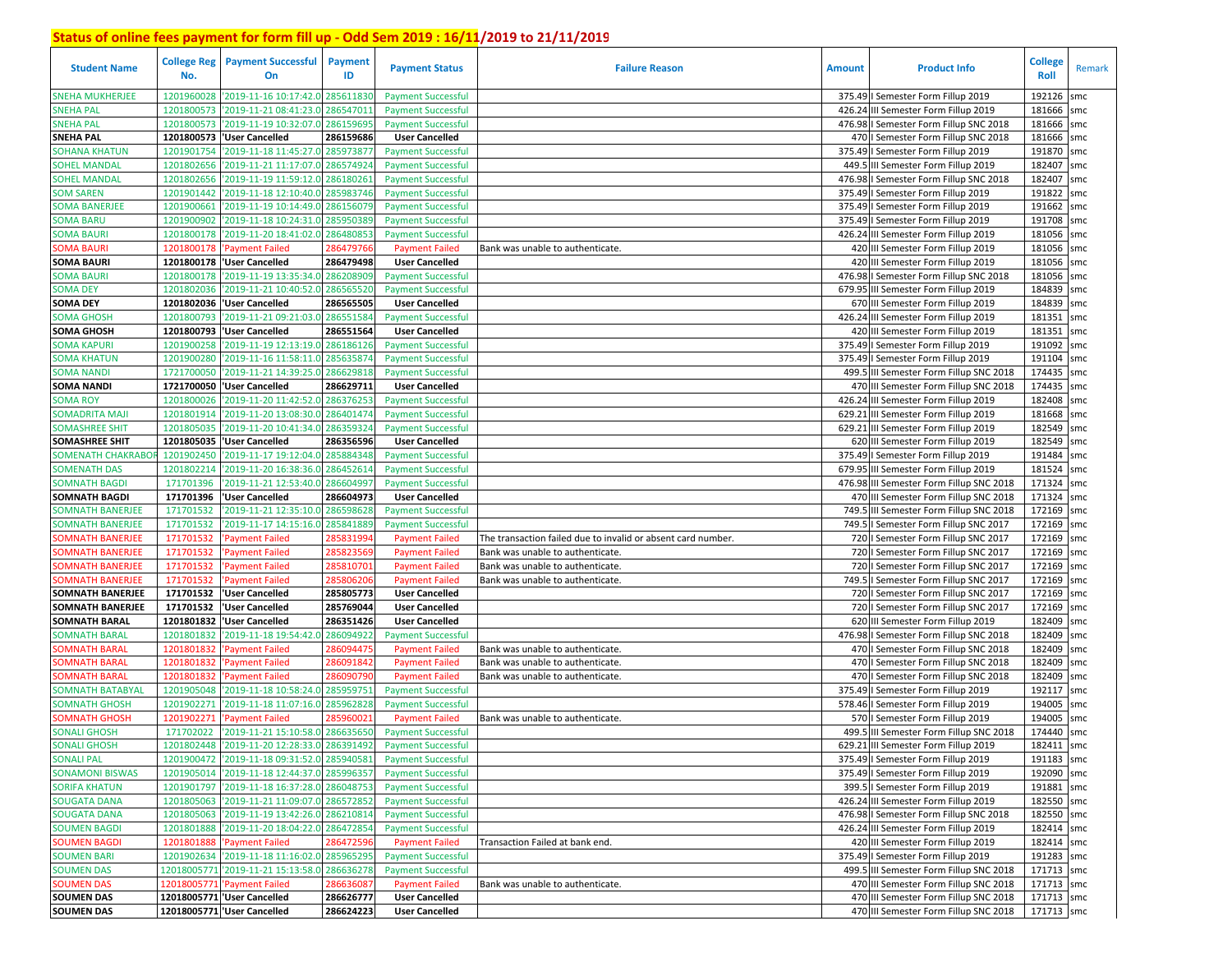| <b>Student Name</b>                     | <b>College Reg</b><br>No. | <b>Payment Successful</b><br>On                  | Payment<br>ID          | <b>Payment Status</b>                              | <b>Failure Reason</b>                                                  | <b>Amount</b> | <b>Product Info</b>                                                      | <b>College</b><br>Roll | Remark     |
|-----------------------------------------|---------------------------|--------------------------------------------------|------------------------|----------------------------------------------------|------------------------------------------------------------------------|---------------|--------------------------------------------------------------------------|------------------------|------------|
| <b>SOUMEN DAS</b>                       |                           | 12018005771 'User Cancelled                      | 286624114              | <b>User Cancelled</b>                              |                                                                        |               | 470 III Semester Form Fillup SNC 2018                                    | 171713                 | smc        |
| <b>SOUMEN DAS</b>                       | 1201800577                | <b>Payment Failed</b>                            | 28662309               | <b>Payment Failed</b>                              | Transaction interrupted by pressing back button                        |               | 470 III Semester Form Fillup SNC 2018                                    | 171713                 | smc        |
| <b>SOUMEN DAS</b>                       | 12018005771               | 'Payment Failed                                  | 286621145              | <b>Payment Failed</b>                              | Transaction interrupted by pressing back button                        |               | 470 III Semester Form Fillup SNC 2018                                    | 171713                 | smc        |
| <b>SOUMEN DAS</b>                       |                           | 12018005771 User Cancelled                       | 286617587              | <b>User Cancelled</b>                              |                                                                        | 470           | III Semester Form Fillup SNC 2018                                        | 171713                 | smc        |
| <b>SOUMEN SARKAR</b>                    | 1201800084                | '2019-11-21 10:26:30.0                           | 286562424              | <b>Payment Successful</b>                          |                                                                        | 629.21        | III Semester Form Fillup 2019                                            | 182657                 | smc        |
| <b>SOUMI GHOSH</b>                      | 1201900349                | '2019-11-16 17:09:27.0                           | 285702350              | <b>Payment Successful</b>                          |                                                                        | 375.49        | I Semester Form Fillup 2019                                              | 191135                 | smc        |
| <b>SOUMYA DAS</b>                       | 1201901200                | '2019-11-16 18:14:13.0                           | 285715156              | <b>Payment Successful</b>                          |                                                                        |               | 375.49   Semester Form Fillup 2019                                       | 191772                 | smc        |
| <b>SOURAV CHATTERJEE</b>                | 1201800398                | '2019-11-20 16:27:48.0                           | 286450149              | <b>Payment Successful</b>                          |                                                                        | 426.24        | III Semester Form Fillup 2019                                            | 182416                 | smc        |
| <b>SOURAV CHATTERJEE</b>                | 1201800398                | '2019-11-19 16:11:24.0 286241113                 |                        | <b>Payment Successful</b>                          |                                                                        |               | 476.98   Semester Form Fillup SNC 2018                                   | 182416                 | smc        |
| <b>SOURAV CHOWDHURY</b>                 | 1201901925                | '2019-11-17 17:21:49.0                           | 285867078              | <b>Payment Successful</b>                          |                                                                        |               | 399.5   Semester Form Fillup 2019                                        | 191912                 | smc        |
| <b>SOURAV DAN</b>                       | 1201801978                | '2019-11-21 13:25:41.0                           | 286613228              | <b>Payment Successful</b>                          |                                                                        |               | 430.15 III Semester Form Fillup 2019                                     | 183102                 | smc        |
| <b>SOURAV DAN</b>                       |                           | 1201801978 User Cancelled                        | 286591240              | <b>User Cancelled</b>                              |                                                                        |               | 420 III Semester Form Fillup 2019                                        | 183102                 | smc        |
| <b>SOURAV DAN</b>                       | 1201801978                | '2019-11-21 11:22:43.0                           | 286576108              | <b>Payment Successful</b>                          |                                                                        | 426.24        | III Semester Form Fillup 2019                                            | 183102                 | smc        |
| <b>SOURAV GANGULY</b>                   | 171700179                 | '2019-11-21 12:57:13.0                           | 286606297              | <b>Payment Successful</b>                          |                                                                        |               | 476.98 III Semester Form Fillup SNC 2018                                 | 171677                 | smc        |
| <b>OURAV GANGULY</b>                    | 171700179                 | <b>Payment Failed</b>                            | 28654297               | <b>Payment Failed</b>                              | Transaction denied due to risk                                         |               | 470 III Semester Form Fillup SNC 2018                                    | 171677                 | smc        |
| <b>OURAV GANGULY</b>                    | 171700179                 | 'Payment Failed                                  | 28654280               | <b>Payment Failed</b>                              | Transaction denied due to risk                                         | 470           | III Semester Form Fillup SNC 2018                                        | 171677                 | smc        |
| SOURAV GANGULY                          | 1201801877                | '2019-11-20 12:04:57.0                           | 28638324               | <b>Payment Successful</b>                          |                                                                        |               | 679.95 III Semester Form Fillup 2019                                     | 184840                 | smc        |
| <b>SOURAV GANGULY</b>                   | 171700179                 | '2019-11-17 20:39:57.0                           | 28589755               | <b>Payment Successful</b>                          |                                                                        |               | 476.98   Semester Form Fillup SNC 2017                                   | 171677                 | smc        |
| <b>SOURAV GANGULY</b>                   | 171700179                 | 'User Cancelled                                  | 285873408              | <b>User Cancelled</b>                              |                                                                        | 470           | I Semester Form Fillup SNC 2017                                          | 171677                 | smc        |
| <b>SOURAV GANGULY</b>                   | 171700179                 | <b>Payment Failed</b>                            | 28587232               | <b>Payment Failed</b>                              | Bank failed to authenticate the customer                               | 470           | I Semester Form Fillup SNC 2017                                          | 171677                 | smc        |
| <b>SOURAV GANGULY</b>                   | 1201801877                | '2019-11-17 13:02:14.0                           | 285832348              | <b>Payment Successful</b>                          |                                                                        |               | 730.69   Semester Form Fillup SNC 2018                                   | 184840                 | smc        |
| <b>SOURAV GHOSH</b>                     | 1201902017                | 'Payment Failed                                  | 28630931               | <b>Payment Failed</b>                              | The account against which the payment was made has insufficient funds. |               | 370   Semester Form Fillup 2019                                          | 191940                 | smc        |
| <b>SOURAV GHOSH</b>                     | 1201902017                | 'Payment Failed                                  | 28630866               | <b>Payment Failed</b>                              | The transaction failed due to invalid or absent card number.           |               | 370   Semester Form Fillup 2019                                          | 191940                 | smc        |
| <b>SOURAV GHOSH</b>                     |                           | 1201902017 Vser Cancelled                        | 286308499              | <b>User Cancelled</b>                              |                                                                        |               | 370   Semester Form Fillup 2019                                          | 191940                 | smc        |
| <b>SOURAV GHOSH</b>                     |                           | 1201902017 Vser Cancelled                        | 286304145              | <b>User Cancelled</b>                              |                                                                        |               | 370   Semester Form Fillup 2019                                          | 191940                 | smc        |
| <b>SOURAV GHOSH</b>                     | 1201902017                | 'User Cancelled                                  | 286303399              | <b>User Cancelled</b>                              |                                                                        |               | 370   Semester Form Fillup 2019                                          | 191940                 | smc        |
| <b>SOURAV GHOSH</b>                     | 1201902017                | 'Payment Failed                                  | 28630258               | <b>Payment Failed</b>                              | The transaction failed due to invalid or absent card number.           |               | 370   Semester Form Fillup 2019                                          | 191940                 | smc        |
| <b>SOURAV GHOSH</b>                     | 1201902017                | 'Payment Failed                                  | 286298564              | <b>Payment Failed</b>                              | The transaction failed due to invalid or absent card number.           |               | 370   Semester Form Fillup 2019                                          | 191940                 | smc        |
| <b>SOURAV GHOSH</b>                     | 1201901954                | '2019-11-19 17:44:32.0                           | 286261310              | <b>Payment Successful</b>                          |                                                                        |               | 375.49   Semester Form Fillup 2019                                       | 191920                 | smc        |
| <b>SOURAV GHOSH</b>                     | 1201902583                | '2019-11-18 11:10:28.0                           | 28596358               | <b>Payment Successful</b>                          |                                                                        |               | 375.49   Semester Form Fillup 2019                                       | 192068                 | smc        |
| <b>SOURAV MONDAL</b>                    | 1201801866                | '2019-11-21 10:05:45.0                           | 28655804               | <b>Payment Successful</b>                          |                                                                        | 679.95        | III Semester Form Fillup 2019                                            | 184047                 | smc        |
| <b>SOURAV MONDAL</b>                    | 1201801181                | '2019-11-21 07:56:05.0                           | 28654337               | <b>Payment Successful</b>                          |                                                                        | 426.24        | III Semester Form Fillup 2019                                            | 181225                 | smc        |
| <b>SOURAV MONDAL</b>                    | 1201801181                | '2019-11-18 19:23:28.0                           | 286088202              | <b>Payment Successful</b>                          |                                                                        |               | 476.98   Semester Form Fillup SNC 2018                                   | 181225                 | smc        |
| <b>SOURAV MONDAL</b>                    |                           | 1201801181  'User Cancelled                      | 286086757              | <b>User Cancelled</b>                              |                                                                        |               | 470   Semester Form Fillup SNC 2018                                      | 181225                 | smc        |
| <b>SOURAV MONDAL</b>                    | 1201801866                | <b>User Cancelled</b>                            | 285978497              | <b>User Cancelled</b>                              |                                                                        |               | 720   Semester Form Fillup SNC 2018                                      | 184047                 | smc        |
| SOURAV MONDAL                           | 1201801866                | '2019-11-18 11:56:34.0                           | 285976679              | <b>Payment Successful</b>                          |                                                                        |               | 730.69   Semester Form Fillup SNC 2018                                   | 184047                 | smc        |
| SOURAV MONDAL                           | 1201801866                | 'Payment Failed                                  | 28597550               | <b>Payment Failed</b>                              | Issuing Bank was temporarily not available so set as bounced.          |               | 720   Semester Form Fillup SNC 2018                                      | 184047                 | smc        |
| SOURAV MONDAL                           | 1201801866                | 'Payment Failed                                  | 28597373               | <b>Payment Failed</b>                              | Bank failed to authenticate the customer                               |               | 720   Semester Form Fillup SNC 2018                                      | 184047                 | smc        |
| <b>SOURAV MULLICK</b>                   | 171702395<br>171702395    | '2019-11-21 12:14:06.0<br>'2019-11-19 17:58:44.0 | 286592544<br>286264127 | <b>Payment Successful</b>                          |                                                                        |               | 476.98 III Semester Form Fillup SNC 2018                                 | 173004<br>173004       | smc<br>smc |
| SOURAV MULLICK<br><b>SOURAV MULLICK</b> | 171702395                 | 'User Cancelled                                  | 286263445              | <b>Payment Successful</b><br><b>User Cancelled</b> |                                                                        |               | 679.95   Semester Form Fillup SNC 2017                                   | 173004                 | smc        |
| SOURAV RANA                             | 171702764                 | '2019-11-21 13:13:39.0                           | 286610639              | <b>Payment Successful</b>                          |                                                                        | 730.69        | 670   Semester Form Fillup SNC 2017<br>III Semester Form Fillup SNC 2018 | 172181                 | smc        |
| <b>SOURAV RUIDAS</b>                    | 1201901588                | '2019-11-18 10:38:39.0                           | 28595436               | <b>Payment Successful</b>                          |                                                                        | 375.49        | I Semester Form Fillup 2019                                              | 191851                 | smc        |
| <b>SOURAV SIKDAR</b>                    | 1201901712                | '2019-11-18 12:11:06.0                           | 285984112              | <b>Payment Successful</b>                          |                                                                        | 375.49        | I Semester Form Fillup 2019                                              | 191865                 | smc        |
| SOURIK CHOWDHURY                        | 1201902156                | '2019-11-18 10:26:17.0                           | 28595124               | <b>Payment Successful</b>                          |                                                                        | 375.49        | I Semester Form Fillup 2019                                              | 191969                 | smc        |
| <b>SOURIN DAS</b>                       | 1201901328                | '2019-11-18 11:23:38.0                           | 28596770               | <b>Payment Successful</b>                          |                                                                        | 629.21        | I Semester Form Fillup 2019                                              | 193023                 | smc        |
| <b>SOUVIK CHATTERJEE</b>                | 171701446                 | '2019-11-21 11:44:06.0                           | 28658225               | <b>Payment Successful</b>                          |                                                                        |               | 476.98 III Semester Form Fillup SNC 2018                                 | 171334                 | smc        |
| <b>SOUVIK GARAI</b>                     |                           | 1201800570 2019-11-21 14:04:08.0 286622252       |                        | <b>Payment Successful</b>                          |                                                                        |               | 679.95 III Semester Form Fillup 2019                                     | 184811 smc             |            |
| <b>SOUVIK GARAI</b>                     |                           | 1201800570 2019-11-16 14:10:07.0 285669252       |                        | <b>Payment Successful</b>                          |                                                                        |               | 730.69   Semester Form Fillup SNC 2018                                   | 184811 smc             |            |
| <b>SOUVIK GOSWAMI</b>                   | 1201800808                | '2019-11-20 09:32:06.0 286346216                 |                        | <b>Payment Successful</b>                          |                                                                        |               | 679.95 III Semester Form Fillup 2019                                     | 184853 smc             |            |
| <b>SOUVIK KARMAKAR</b>                  |                           | 1721700092 2019-11-21 10:15:01.0 286560045       |                        | <b>Payment Successful</b>                          |                                                                        |               | 476.98 III Semester Form Fillup SNC 2018                                 | 171336 smc             |            |
| <b>SOUVIK KARMAKAR</b>                  |                           | 1721700092 User Cancelled                        | 286560004              | <b>User Cancelled</b>                              |                                                                        |               | 470 III Semester Form Fillup SNC 2018                                    | 171336 smc             |            |
| <b>SOUVIK MANDAL</b>                    |                           | 1201901027 2019-11-19 07:58:18.0 286139738       |                        | <b>Payment Successful</b>                          |                                                                        |               | 629.21   Semester Form Fillup 2019                                       | 193199 smc             |            |
| <b>SOUVIK MANDAL</b>                    |                           | 1201901027  'User Cancelled                      | 286139587              | <b>User Cancelled</b>                              |                                                                        |               | 620   Semester Form Fillup 2019                                          | 193199 smc             |            |
| <b>SOUVIK MONDAL</b>                    | 1201801389                | '2019-11-20 10:20:02.0 286354101                 |                        | <b>Payment Successful</b>                          |                                                                        |               | 630.79 III Semester Form Fillup 2019                                     | 181226 smc             |            |
| <b>SOUVIK MONDAL</b>                    |                           | 1201902030 2019-11-17 19:54:17.0 285890784       |                        | <b>Payment Successful</b>                          |                                                                        |               | 629.21   Semester Form Fillup 2019                                       | 193153 smc             |            |
| <b>SOUVIK PATRA</b>                     |                           | 1201900140 2019-11-18 21:09:04.0 286104582       |                        | <b>Payment Successful</b>                          |                                                                        |               | 629.21   Semester Form Fillup 2019                                       | 193050 smc             |            |
| <b>SOVA BISWAS</b>                      |                           | 1201802164 2019-11-21 10:24:08.0 286561921       |                        | <b>Payment Successful</b>                          |                                                                        |               | 629.21 III Semester Form Fillup 2019                                     | 182659 smc             |            |
| <b>SOVA GHOSH</b>                       |                           | 1201901402 2019-11-17 16:51:14.0 285862482       |                        | <b>Payment Successful</b>                          |                                                                        |               | 375.49   Semester Form Fillup 2019                                       | 191816 smc             |            |
| <b>SRIDHAR GHOSHAL</b>                  |                           | 1201802027 2019-11-21 11:41:08.0 286580986       |                        | <b>Payment Successful</b>                          |                                                                        |               | 686.19 III Semester Form Fillup 2019                                     | 184048 smc             |            |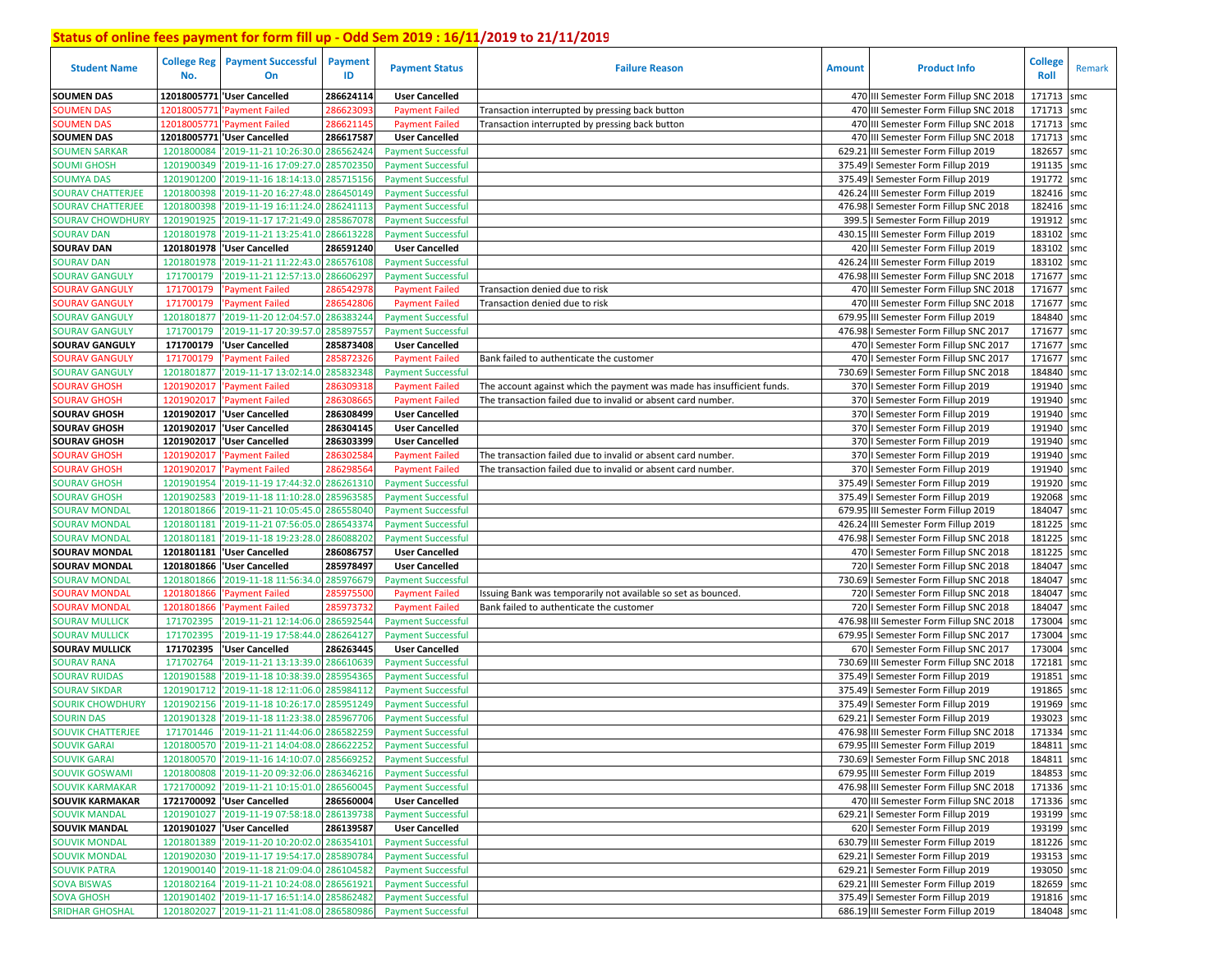| <b>Student Name</b>         | <b>College Reg</b><br>No. | <b>Payment Successful</b><br>On            | Payment<br>ID | <b>Payment Status</b>     | <b>Failure Reason</b>            | <b>Amount</b> | <b>Product Info</b>                      | <b>College</b><br>Roll | Remark |
|-----------------------------|---------------------------|--------------------------------------------|---------------|---------------------------|----------------------------------|---------------|------------------------------------------|------------------------|--------|
| <b>SRIDHAR GHOSHAL</b>      | 1201802027                | 'User Cancelled                            | 286575938     | <b>User Cancelled</b>     |                                  |               | 670 III Semester Form Fillup 2019        | 184048                 | smc    |
| <b>SRIDHAR GHOSHAL</b>      | 1201802027                | 'User Cancelled                            | 286575747     | <b>User Cancelled</b>     |                                  |               | 670 III Semester Form Fillup 2019        | 184048                 | smc    |
| SRIDHAR GHOSHAI             | 1201802027                | <b>Payment Failed</b>                      | 286575028     | <b>Payment Failed</b>     | Bank was unable to authenticate. |               | 670 III Semester Form Fillup 2019        | 184048                 | smc    |
| <b>SRIDHAR GHOSHAL</b>      | 1201802027                | '2019-11-19 12:56:51.0                     | 286199182     | <b>Payment Successful</b> |                                  |               | 730.69   Semester Form Fillup SNC 2018   | 184048                 | smc    |
| <b>SRIMANTA DEY</b>         | 1201801284                | '2019-11-20 12:43:23.0                     | 286396159     | <b>Payment Successful</b> |                                  |               | 629.21 III Semester Form Fillup 2019     | 181671                 | smc    |
| <b>SRIMANTA DEY</b>         | 1201801284                | '2019-11-19 11:50:12.0                     | 286178184     | <b>Payment Successful</b> |                                  |               | 476.98   Semester Form Fillup SNC 2018   | 181671                 | smc    |
| <b>SRIMATI SAREN</b>        | 1201901995                | '2019-11-18 10:48:21.0 28595689.           |               | <b>Payment Successful</b> |                                  |               | 375.49   Semester Form Fillup 2019       | 191934                 | smc    |
| <b>SRITAMA BANERJEE</b>     | 1201960027                | '2019-11-19 21:03:41.0                     | 286302124     | <b>Payment Successful</b> |                                  |               | 375.49   Semester Form Fillup 2019       | 192130                 | smc    |
| <b>SUBHA KARMAKAR</b>       | 1201900170                | '2019-11-18 11:09:52.0                     | 285963649     | <b>Payment Successful</b> |                                  |               | 375.49   Semester Form Fillup 2019       | 191066 smc             |        |
| <b>SUBHADEEP MALLICK</b>    | 1201801633                | '2019-11-21 12:51:01.0                     | 286604721     | <b>Payment Successful</b> |                                  |               | 679.95 III Semester Form Fillup 2019     | 184310 smc             |        |
| <b>SUBHADEEP MALLICK</b>    |                           | 1201801633  'User Cancelled                | 286604704     | <b>User Cancelled</b>     |                                  |               | 670 III Semester Form Fillup 2019        | 184310 smc             |        |
| <b>SUBHADEEP MALLICK</b>    | 1201801633                | 'User Cancelled                            | 286591253     | <b>User Cancelled</b>     |                                  |               | 670 III Semester Form Fillup 2019        | 184310 smc             |        |
| <b>SUBHADEEP MALLICK</b>    | 1201801633                | '2019-11-21 11:41:31.0                     | 286581128     | <b>Payment Successful</b> |                                  |               | 679.95 III Semester Form Fillup 2019     | 184310 smc             |        |
| <b>SUBHADEEP MALLICK</b>    | 1201801633                | 'User Cancelled                            | 286562455     | <b>User Cancelled</b>     |                                  |               | 670 III Semester Form Fillup 2019        | 184310 smc             |        |
| <b>SUBHADEEP TEWARY</b>     | 1201900225                | '2019-11-16 18:11:10.0                     | 285714446     | <b>Payment Successful</b> |                                  |               | 376.44   Semester Form Fillup 2019       | 191079 smc             |        |
| <b>SUBHADIP DUTTA</b>       | 1201900085                | '2019-11-18 10:08:37.                      | 285946687     | <b>Payment Successful</b> |                                  |               | 375.49   Semester Form Fillup 2019       | 191033                 | smc    |
| <b>SUBHADIP GORAI</b>       | 1201901051                | '2019-11-19 13:11:37.                      | 28620311      | <b>Payment Successful</b> |                                  |               | 375.49   Semester Form Fillup 2019       | 191738                 | smc    |
| <b>SUBHADIP PATRA</b>       | 1201902578                | '2019-11-16 16:55:17.0                     | 28569940      | <b>Payment Successful</b> |                                  |               | 629.21   Semester Form Fillup 2019       | 193154                 | smc    |
| <b>SUBHADIP ROY</b>         | 1201901041                | '2019-11-18 11:27:30.0                     | 28596859      | <b>Payment Successful</b> |                                  |               | 375.49   Semester Form Fillup 2019       | 191386                 | smc    |
| <b>SUBHADRA BARI</b>        | 1201901863                | '2019-11-17 16:30:36.0                     | 285859816     | <b>Payment Successful</b> |                                  |               | 375.49   Semester Form Fillup 2019       | 191891                 | smc    |
| <b>SUBHAJIT BAGDI</b>       | 1201801362                | '2019-11-20 19:09:57.0                     | 28648671      | <b>Payment Successful</b> |                                  |               | 426.24 III Semester Form Fillup 2019     | 181816                 | smc    |
| <b>SUBHAJIT BAGDI</b>       | 1201801362                | 'User Cancelled                            | 286486321     | <b>User Cancelled</b>     |                                  |               | 420 III Semester Form Fillup 2019        | 181816 smc             |        |
| <b>SUBHAJIT BAGDI</b>       | 1201801362                | 'User Cancelled                            | 286346861     | <b>User Cancelled</b>     |                                  |               | 620 III Semester Form Fillup 2019        | 181816 smc             |        |
| <b>SUBHAJIT BAGDI</b>       | 1201801362                | '2019-11-18 18:40:53.0                     | 286078627     | <b>Payment Successful</b> |                                  |               | 476.98   Semester Form Fillup SNC 2018   | 181816                 | smc    |
| <b>SUBHAJIT BANERJEE</b>    | 1201901014                | '2019-11-18 10:58:32.0                     | 285960038     | <b>Payment Successful</b> |                                  |               | 375.49   Semester Form Fillup 2019       | 191727                 | smc    |
| <b>SUBHAJIT BANERJEE</b>    | 1201901014                | 'User Cancelled                            | 285959983     | <b>User Cancelled</b>     |                                  |               | 370   Semester Form Fillup 2019          | 191727 smc             |        |
| <b>SUBHAJIT GHOSH</b>       | 171702369                 | '2019-11-21 11:07:19.0                     | 286571978     | <b>Payment Successful</b> |                                  |               | 476.98 III Semester Form Fillup SNC 2018 | 171341                 | smc    |
| <b>SUBHAJIT GHOSH</b>       | 1201902329                | '2019-11-18 11:48:17.0                     | 285975325     | <b>Payment Successful</b> |                                  |               | 375.49   Semester Form Fillup 2019       | 192011                 | smc    |
| <b>SUBHAJIT LAKSHMAN</b>    | 1201805021                | '2019-11-20 12:17:39.0                     | 286387585     | <b>Payment Successful</b> |                                  |               | 629.21 III Semester Form Fillup 2019     | 182553                 | smc    |
| <b>SUBHAJIT LAKSHMAN</b>    | 1201805021                | '2019-11-19 12:39:27.0                     | 286193111     | <b>Payment Successful</b> |                                  |               | 476.98   Semester Form Fillup SNC 2018   | 182553                 | smc    |
| <b>SUBHAJIT SINGHA HAZA</b> | 1201901533                | '2019-11-17 18:15:47.0                     | 285875153     | <b>Payment Successful</b> |                                  |               | 375.49   Semester Form Fillup 2019       | 191463                 | smc    |
| <b>SUBHAJIT SUTRADHAR</b>   | 1201902500                | '2019-11-18 17:12:36.0                     | 286057289     | <b>Payment Successful</b> |                                  |               | 375.49   Semester Form Fillup 2019       | 192049 smc             |        |
| <b>SUBHAM DE</b>            | 1201902363                | '2019-11-17 20:46:38.0                     | 285897901     | <b>Payment Successful</b> |                                  |               | 629.21   Semester Form Fillup 2019       | 193125 smc             |        |
| <b>SUBHAM DEY</b>           | 1201901977                | '2019-11-18 11:12:51.0 28596137            |               | <b>Payment Successful</b> |                                  |               | 378.94   Semester Form Fillup 2019       | 191929 smc             |        |
| <b>SUBHAM GHOSH</b>         | 171701546                 | '2019-11-21 12:38:23.0                     | 286600711     | <b>Payment Successful</b> |                                  |               | 730.69 III Semester Form Fillup SNC 2018 | 172199                 | smc    |
| <b>SUBHAM GHOSH</b>         | 171701546                 | 'User Cancelled                            | 286600696     | <b>User Cancelled</b>     |                                  |               | 720 III Semester Form Fillup SNC 2018    | 172199 smc             |        |
| <b>SUBHAM GHOSH</b>         | 171701546                 | User Cancelled                             | 286004788     | <b>User Cancelled</b>     |                                  |               | 720   Semester Form Fillup SNC 2017      | 172199                 | smc    |
| <b>SUBHAM GHOSH</b>         | 171701546                 | <b>Payment Failed</b>                      | 28594830      | <b>Payment Failed</b>     | Bank was unable to authenticate. |               | 720   Semester Form Fillup SNC 2017      | 172199 smc             |        |
| <b>SUBHAM GHOSH</b>         | 171701546                 | 'User Cancelled                            | 285947521     | <b>User Cancelled</b>     |                                  |               | 720   Semester Form Fillup SNC 2017      | 172199                 | smc    |
| <b>SUBHAM GHOSH</b>         | 171701546                 | '2019-11-18 10:12:17.0                     | 28594608      | <b>Payment Successful</b> |                                  |               | 730.69   Semester Form Fillup SNC 2017   | 172199                 | smc    |
| <b>SUBHAM GHOSH</b>         | 171701546                 | 'User Cancelled                            | 285883231     | <b>User Cancelled</b>     |                                  |               | 720   Semester Form Fillup SNC 2017      | 172199                 | smc    |
| <b>SUBHAM KARMAKAR</b>      | 171701843                 | '2019-11-20 15:03:29.                      | 286432583     | <b>Payment Successful</b> |                                  |               | 476.98 III Semester Form Fillup SNC 2018 | 171342                 | smc    |
| <b>SUBHAM KARMAKAR</b>      | 171701843                 | 'User Cancelled                            | 286432522     | <b>User Cancelled</b>     |                                  |               | 470 III Semester Form Fillup SNC 2018    | 171342                 | smc    |
| <b>SUBHAM KARMAKAR</b>      | 171701843                 | 'User Cancelled                            | 286427478     | <b>User Cancelled</b>     |                                  |               | 470 III Semester Form Fillup SNC 2018    | 171342                 | smc    |
| <b>SUBHANKAR BAGDI</b>      | 1201901277                | '2019-11-18 10:27:23.0                     | 285951684     | <b>Payment Successful</b> |                                  |               | 375.49   Semester Form Fillup 2019       | 191391                 | smc    |
| <b>SUBHAS RUIDAS</b>        | 1201802750                | '2019-11-20 11:45:50.0                     | 28637727      | <b>Payment Successful</b> |                                  |               | 629.21 III Semester Form Fillup 2019     | 182424                 | smc    |
| <b>SUBHASHIS GHOSH</b>      | 1201801549                | '2019-11-20 17:27:52.0 286464376           |               | <b>Payment Successful</b> |                                  |               | 426.24 III Semester Form Fillup 2019     | 181357                 | smc    |
| <b>SUBHASHIS GHOSH</b>      |                           | 1201801549 2019-11-19 12:36:19.0 286192791 |               | <b>Payment Successful</b> |                                  |               | 476.98   Semester Form Fillup SNC 2018   | 181357 smc             |        |
| <b>SUBHASHREE CHAKRABC</b>  |                           | 171700015 2019-11-20 15:27:03.0 286437215  |               | <b>Payment Successful</b> |                                  |               | 476.98 III Semester Form Fillup SNC 2018 | 171686 smc             |        |
| <b>SUBHASIS LAHA</b>        | 1201802388                | '2019-11-20 10:51:32.0 286361667           |               | <b>Payment Successful</b> |                                  |               | 686.19 III Semester Form Fillup 2019     | 184049 smc             |        |
| <b>SUBHASIS LAHA</b>        |                           | 1201802388 2019-11-18 17:15:51.0 286058222 |               | <b>Payment Successful</b> |                                  |               | 737.4   Semester Form Fillup SNC 2018    | 184049 smc             |        |
| <b>SUBHASIS LAHA</b>        |                           | 1201802388 'Payment Failed                 | 286056053     | <b>Payment Failed</b>     | Bank was unable to authenticate. |               | 720   Semester Form Fillup SNC 2018      | 184049 smc             |        |
| <b>SUBHASIS LAHA</b>        |                           | 1201802388 'User Cancelled                 | 286056031     | <b>User Cancelled</b>     |                                  |               | 720   Semester Form Fillup SNC 2018      | 184049 smc             |        |
| <b>SUBHASIS LAHA</b>        | 1201802388                | 'Payment Failed                            | 286055662     | <b>Payment Failed</b>     | Bank was unable to authenticate. |               | 720   Semester Form Fillup SNC 2018      | 184049 smc             |        |
| <b>SUBHASIS LAHA</b>        |                           | 1201802388 'User Cancelled                 | 286055625     | <b>User Cancelled</b>     |                                  |               | 720   Semester Form Fillup SNC 2018      | 184049 smc             |        |
| <b>SUBHASIS LAHA</b>        | 1201802388                | 'Payment Failed                            | 286055132     | <b>Payment Failed</b>     | Bank was unable to authenticate. |               | 720   Semester Form Fillup SNC 2018      | 184049 smc             |        |
| <b>SUBHASIS LAHA</b>        |                           | 1201802388 'User Cancelled                 | 286055049     | <b>User Cancelled</b>     |                                  |               | 720   Semester Form Fillup SNC 2018      | 184049 smc             |        |
| <b>SUBHASIS LAHA</b>        | 1201802388                | 'Payment Failed                            | 286054734     | <b>Payment Failed</b>     | Bank was unable to authenticate. |               | 720   Semester Form Fillup SNC 2018      | 184049 smc             |        |
| <b>SUBHASIS LAHA</b>        | 1201802388                | 'Payment Failed                            | 286053659     | <b>Payment Failed</b>     | Bank was unable to authenticate. |               | 720   Semester Form Fillup SNC 2018      | 184049 smc             |        |
| <b>SUBHASREE RANA</b>       |                           | 1201905063 2019-11-18 19:37:57.0 286091262 |               | <b>Payment Successful</b> |                                  |               | 375.49   Semester Form Fillup 2019       | 191551 smc             |        |
|                             |                           |                                            |               |                           |                                  |               |                                          |                        |        |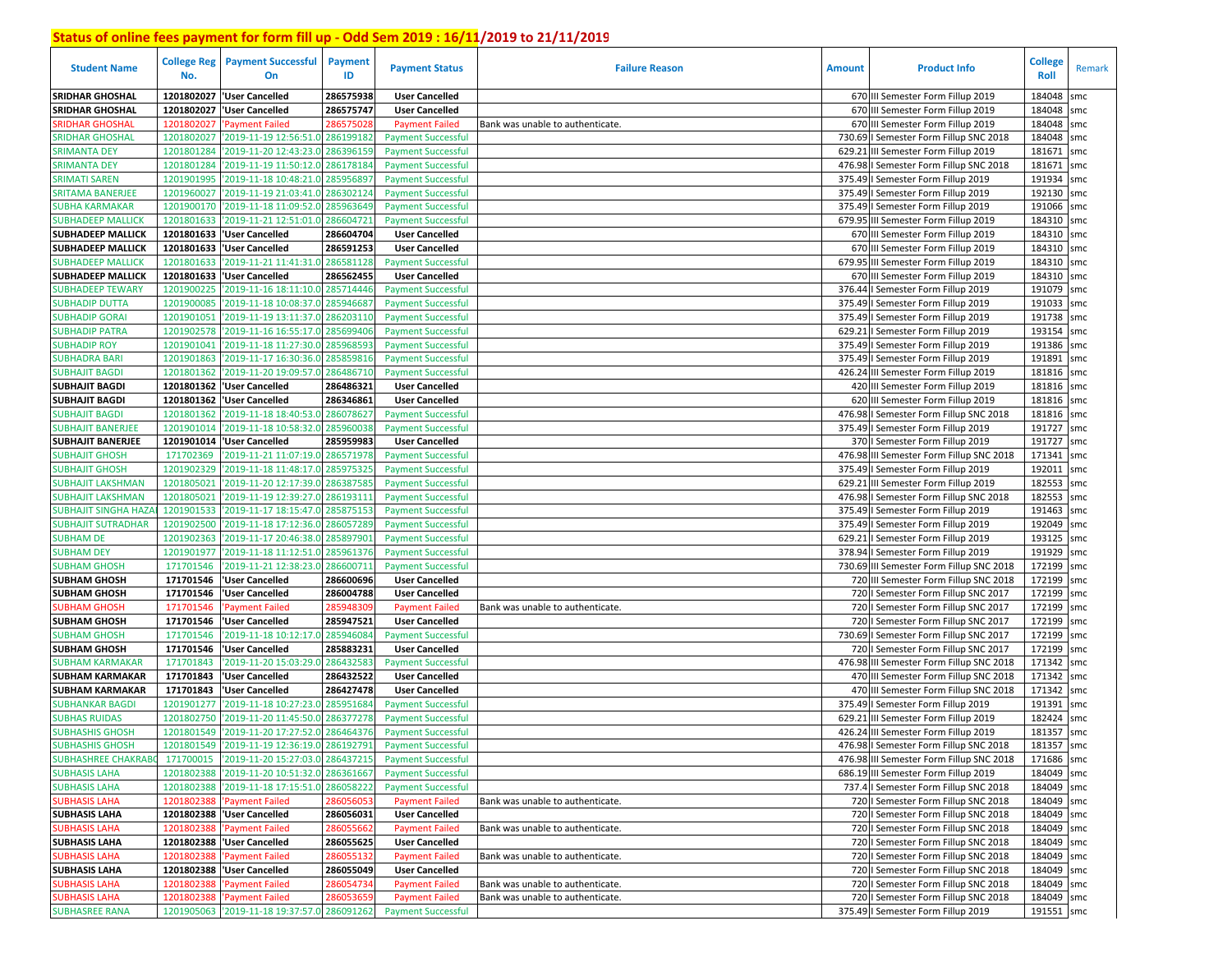| <b>Student Name</b>        | <b>College Reg</b><br>No. | <b>Payment Successful</b><br>On            | Payment<br>ID | <b>Payment Status</b>     | <b>Failure Reason</b>                                           | <b>Amount</b> | <b>Product Info</b>                      | <b>College</b><br>Roll | Remark |
|----------------------------|---------------------------|--------------------------------------------|---------------|---------------------------|-----------------------------------------------------------------|---------------|------------------------------------------|------------------------|--------|
| <b>SUBHENDU ROY</b>        | 1201802254                | '2019-11-20 18:26:51.0                     | 286477047     | <b>Payment Successful</b> |                                                                 |               | 679.95 III Semester Form Fillup 2019     | 184843                 | smc    |
| <b>SUBHENDU ROY</b>        | 1201802254                | 'User Cancelled                            | 286476783     | <b>User Cancelled</b>     |                                                                 |               | 670 III Semester Form Fillup 2019        | 184843                 | smc    |
| <b>SUBHENDU ROY</b>        | 1201802254                | 'User Cancelled                            | 286476666     | <b>User Cancelled</b>     |                                                                 |               | 670 III Semester Form Fillup 2019        | 184843                 | smc    |
| <b>SUBHENDU ROY</b>        | 1201802254                | 'User Cancelled                            | 286475065     | <b>User Cancelled</b>     |                                                                 |               | 670 III Semester Form Fillup 2019        | 184843                 | smc    |
| <b>SUBHOJIT DUTTA</b>      | 1201802293                | '2019-11-20 12:16:51.0                     | 286387751     | <b>Payment Successful</b> |                                                                 |               | 629.21 III Semester Form Fillup 2019     | 181176 smc             |        |
| <b>SUBHOJIT DUTTA</b>      | 1201802293                | 'User Cancelled                            | 286387726     | <b>User Cancelled</b>     |                                                                 |               | 620 III Semester Form Fillup 2019        | 181176 smc             |        |
| SUBHOJIT GHOSH             | 1201801269                | '2019-11-20 16:40:50.0 286453167           |               | <b>Payment Successful</b> |                                                                 |               | 426.24 III Semester Form Fillup 2019     | 182426 smc             |        |
| SUBHOJIT GHOSH             | 1201801269                | '2019-11-19 12:17:24.0 286186849           |               | <b>Payment Successful</b> |                                                                 |               | 476.98   Semester Form Fillup SNC 2018   | 182426 smc             |        |
| SUBHRA GARAI               | 171701320                 | '2019-11-21 13:48:54.0 286619336           |               | <b>Payment Successful</b> |                                                                 |               | 679.95 III Semester Form Fillup SNC 2018 | 174458 smc             |        |
| <b>SUBIR SAL</b>           | 1201960020                | '2019-11-16 12:13:16.0 285641625           |               | <b>Payment Successful</b> |                                                                 |               | 629.21   Semester Form Fillup 2019       | 193226 smc             |        |
| SUBRATA ANKURE             | 1201802303                | '2019-11-21 09:40:43.0                     | 286554308     | <b>Payment Successful</b> |                                                                 |               | 426.24 III Semester Form Fillup 2019     | 182427 smc             |        |
| <b>SUBRATA ANKURE</b>      | 1201802303                | <b>User Cancelled</b>                      | 286554274     | <b>User Cancelled</b>     |                                                                 |               | 420 III Semester Form Fillup 2019        | 182427                 | smc    |
| <b>SUBRATA ANKURE</b>      | 1201802303                | '2019-11-18 12:22:40.0                     | 285988538     | <b>Payment Successful</b> |                                                                 |               | 476.98   Semester Form Fillup SNC 2018   | 182427                 | smc    |
| <b>SUBRATA BAGDI</b>       | 1201902584                | '2019-11-19 09:26:21.0                     | 286148504     | <b>Payment Successful</b> |                                                                 |               | 375.49   Semester Form Fillup 2019       | 192069 smc             |        |
| <b>SUBRATA BAGDI</b>       | 1201902584                | 'User Cancelled                            | 285847090     | <b>User Cancelled</b>     |                                                                 |               | 370   Semester Form Fillup 2019          | 192069 smc             |        |
| <b>SUBRATA DEY</b>         | 1201900990                | 2019-11-18 14:23:47.0                      | 286020140     | <b>Payment Successful</b> |                                                                 |               | 375.49   Semester Form Fillup 2019       | 191723                 | smc    |
| <b>JUBRATA DEY</b>         | 1201900990                | <b>Payment Failed</b>                      | 28601953      | <b>Payment Failed</b>     | Transaction interrupted by pressing back button                 |               | 370   Semester Form Fillup 2019          | 191723 smc             |        |
| <b>SUBRATA KONAR</b>       | 1201801024                | '2019-11-21 11:49:20.                      | 286584170     | <b>Payment Successful</b> |                                                                 |               | 426.24 III Semester Form Fillup 2019     | 182430 smc             |        |
| <b>SUBRATA KONAR</b>       |                           | 1201801024 User Cancelled                  | 286583986     | <b>User Cancelled</b>     |                                                                 |               | 420 III Semester Form Fillup 2019        | 182430 smc             |        |
| <b>SUBRATA RUIDAS</b>      | 171702241                 | 2019-11-21 17:55:44.                       | 286668540     | <b>Payment Successful</b> |                                                                 |               | 679.95 III Semester Form Fillup SNC 2018 | 174461                 | smc    |
| <b>SUBRATA RUIDAS</b>      | 171702241                 | <b>Payment Failed</b>                      | 28666815      | <b>Payment Failed</b>     | Bank was unable to authenticate.                                |               | 670 III Semester Form Fillup SNC 2018    | 174461                 | smc    |
| <b>SUBRATA RUIDAS</b>      | 171702241                 | <b>Payment Failed</b>                      | 286661056     | <b>Payment Failed</b>     | Bank was unable to authenticate.                                |               | 670 III Semester Form Fillup SNC 2018    | 174461                 | smc    |
| <b>SUBRATA SAHA</b>        | 1201902112                | '2019-11-18 18:38:58.0                     | 286078116     | <b>Payment Successful</b> |                                                                 |               | 375.49   Semester Form Fillup 2019       | 191958 smc             |        |
| <b>SUCHARITA SARKAR</b>    | 1201801991                | '2019-11-20 21:36:13.0                     | 286514665     | <b>Payment Successful</b> |                                                                 |               | 430.15 III Semester Form Fillup 2019     | 181177 smc             |        |
| <b>SUCHARITA SARKAR</b>    | 1201801991                | <b>Payment Failed</b>                      | 28651390      | <b>Payment Failed</b>     | Bank was unable to authenticate.                                |               | 420 III Semester Form Fillup 2019        | 181177 smc             |        |
| <b>SUCHARITA SARKAR</b>    | 1201801991                | <b>Payment Failed</b>                      | 286500241     | <b>Payment Failed</b>     | Transaction failed due to invalid params shared by the merchant |               | 430.15 III Semester Form Fillup 2019     | 181177 smc             |        |
| <b>SUCHARITA SARKAR</b>    | 1201801991                | <b>Payment Failed</b>                      | 286499543     | <b>Payment Failed</b>     | Bank was unable to authenticate.                                |               | 420 III Semester Form Fillup 2019        | 181177 smc             |        |
| <b>SUCHETA BISWAS</b>      | 1201800926                | '2019-11-20 10:48:54.0 286361012           |               | <b>Payment Successful</b> |                                                                 |               | 629.21 III Semester Form Fillup 2019     | 182662                 | smc    |
| <b>SUCHETA BISWAS</b>      | 1201800926                | '2019-11-18 16:20:47.0                     | 286045334     | <b>Payment Successful</b> |                                                                 |               | 679.95   Semester Form Fillup SNC 2018   | 182662                 | smc    |
| <b>SUCHETA DAS</b>         | 1201900727                | '2019-11-16 12:41:19.0                     | 285649452     | <b>Payment Successful</b> |                                                                 |               | 629.21   Semester Form Fillup 2019       | 191317 smc             |        |
| <b>SUCHETA DAS</b>         | 1201900727                | 'User Cancelled                            | 285646339     | <b>User Cancelled</b>     |                                                                 |               | 620   Semester Form Fillup 2019          | 191317                 | smc    |
| SUCHETA SAHA               | 1201900800                | '2019-11-18 11:27:06.0 285968568           |               | <b>Payment Successful</b> |                                                                 |               | 375.49   Semester Form Fillup 2019       | 191688                 | smc    |
| <b>SUCHISMITA CHAKRABO</b> | 1201901020                | '2019-11-18 11:54:55.0 285977471           |               | <b>Payment Successful</b> |                                                                 |               | 375.49   Semester Form Fillup 2019       | 191729                 | smc    |
| <b>SUCHITRA BISWAS</b>     | 1201901504                | '2019-11-19 17:02:44.0 286252607           |               | <b>Payment Successful</b> |                                                                 |               | 375.49   Semester Form Fillup 2019       | 191298 smc             |        |
| <b>SUCHITRA GHOSH</b>      | 1201801166                | '2019-11-21 16:10:59.0 286647247           |               | <b>Payment Successful</b> |                                                                 |               | 426.24 III Semester Form Fillup 2019     | 182431                 | smc    |
| SUCHITRA GHOSH             | 1201801166                | '2019-11-18 12:28:43.0                     | 285990434     | <b>Payment Successful</b> |                                                                 |               | 476.98   Semester Form Fillup SNC 2018   | 182431                 | smc    |
| <b>SUDARSAN SINGHA</b>     | 171701163                 | '2019-11-20 15:31:43.0                     | 286437953     | <b>Payment Successful</b> |                                                                 |               | 476.98 III Semester Form Fillup SNC 2018 | 171344 smc             |        |
| <b>SUDARSAN SINGHA</b>     | 171701163                 | 'User Cancelled                            | 286437923     | <b>User Cancelled</b>     |                                                                 |               | 470 III Semester Form Fillup SNC 2018    | 171344 smc             |        |
| <b>SUDARSAN SINGHA</b>     | 171701163                 | 2019-11-18 12:04:53.0 285981078            |               | <b>Payment Successful</b> |                                                                 |               | 476.98   Semester Form Fillup SNC 2017   | 171344 smc             |        |
| SUDESHNA GHOSH             | 1201901691                | '2019-11-18 10:36:25.0                     | 285953933     | <b>Payment Successful</b> |                                                                 |               | 375.49   Semester Form Fillup 2019       | 191258 smc             |        |
| <b>SUDESHNA GUIN</b>       | 1201800292                | '2019-11-20 17:28:15.0                     | 286464560     | <b>Payment Successful</b> |                                                                 |               | 426.24 III Semester Form Fillup 2019     | 181228 smc             |        |
| SUDESHNA MONDAL            | 1201800027                | '2019-11-21 11:37:34.0                     | 286581037     | <b>Payment Successful</b> |                                                                 |               | 426.24 III Semester Form Fillup 2019     | 182432                 | smc    |
| <b>SUDESHNA MONDAL</b>     | 1201800027                | '2019-11-19 12:37:49.0                     | 286193349     | <b>Payment Successful</b> |                                                                 |               | 476.98   Semester Form Fillup SNC 2018   | 182432                 | smc    |
| <b>SUDESHNA MONDAL</b>     | 1201800027                | 'User Cancelled                            | 286193307     | <b>User Cancelled</b>     |                                                                 |               | 470   Semester Form Fillup SNC 2018      | 182432                 | smc    |
| <b>SUDESHNA MONDAL</b>     | 1201800027                | <b>User Cancelled</b>                      | 286193268     | <b>User Cancelled</b>     |                                                                 |               | 470   Semester Form Fillup SNC 2018      | 182432                 | smc    |
| <b>SUDESHNA MONDAI</b>     | 1201800027                | <b>Payment Failed</b>                      | 28618665      | <b>Payment Failed</b>     | Transaction denied due to risk                                  |               | 481.36   Semester Form Fillup SNC 2018   | 182432                 | smc    |
| SUDESHNA MONDAL            | 1201800027                | <b>Payment Failed</b>                      | 286185165     | <b>Payment Failed</b>     | Transaction denied due to risk                                  |               | 470   Semester Form Fillup SNC 2018      | 182432                 | smc    |
| SUDESHNA MONDAL            |                           | 1201800027 'Payment Failed                 | 286180748     | <b>Payment Failed</b>     | Transaction denied due to risk                                  |               | 499.5   Semester Form Fillup SNC 2018    | 182432 smc             |        |
| <b>SUDESHNA ROY</b>        |                           | 1201900340 2019-11-18 17:29:41.0 286061871 |               | <b>Payment Successful</b> |                                                                 |               | 375.49   Semester Form Fillup 2019       | 191131 smc             |        |
| <b>SUDESHNA SANA</b>       |                           | 1201802497 'User Cancelled                 | 286629940     | <b>User Cancelled</b>     |                                                                 |               | 670 III Semester Form Fillup 2019        | 181527 smc             |        |
| <b>SUDESHNA SANA</b>       | 1201802497                | 'Payment Failed                            | 286627874     | <b>Payment Failed</b>     | Bank failed to authenticate the customer                        |               | 670 III Semester Form Fillup 2019        | 181527 smc             |        |
| <b>SUDESHNA SANA</b>       |                           | 1201802497 2019-11-21 14:18:57.0 286625755 |               | <b>Payment Successful</b> |                                                                 |               | 679.95 III Semester Form Fillup 2019     | 181527 smc             |        |
| <b>SUDESHNA SANA</b>       |                           | 1201802497 2019-11-21 14:07:00.0 286622424 |               | <b>Payment Successful</b> |                                                                 |               | 679.95 III Semester Form Fillup 2019     | 181527 smc             |        |
| <b>SUDESHNA SANA</b>       |                           | 1201802497 2019-11-21 13:52:33.0 286619678 |               | <b>Payment Successful</b> |                                                                 |               | 679.95 III Semester Form Fillup 2019     | 181527 smc             |        |
| <b>SUDHANSU KARMAKAR</b>   |                           | 1201900992 2019-11-18 17:22:58.0 286060291 |               | <b>Payment Successful</b> |                                                                 |               | 578.46   Semester Form Fillup 2019       | 194003 smc             |        |
| <b>SUDIP DAS</b>           |                           | 1201802614 2019-11-21 18:18:21.0 286672938 |               | <b>Payment Successful</b> |                                                                 |               | 426.24 III Semester Form Fillup 2019     | 181358 smc             |        |
| <b>SUDIP DAS</b>           |                           | 1201802614 2019-11-19 19:24:42.0 286282996 |               | <b>Payment Successful</b> |                                                                 |               | 476.98   Semester Form Fillup SNC 2018   | 181358 smc             |        |
| <b>SUDIP DEY</b>           |                           | 1201900567 2019-11-17 18:18:33.0 285875415 |               | <b>Payment Successful</b> |                                                                 |               | 375.49   Semester Form Fillup 2019       | 191214 smc             |        |
| <b>SUDIP HALDER</b>        |                           | 1201800949 2019-11-21 11:28:12.0 286577792 |               | <b>Payment Successful</b> |                                                                 |               | 679.95 III Semester Form Fillup 2019     | 184861 smc             |        |
| <b>SUDIP KARAK</b>         |                           | 1201801049 2019-11-20 16:58:17.0 286457446 |               | <b>Payment Successful</b> |                                                                 |               | 426.24 III Semester Form Fillup 2019     | 181059 smc             |        |
|                            |                           |                                            |               |                           |                                                                 |               |                                          |                        |        |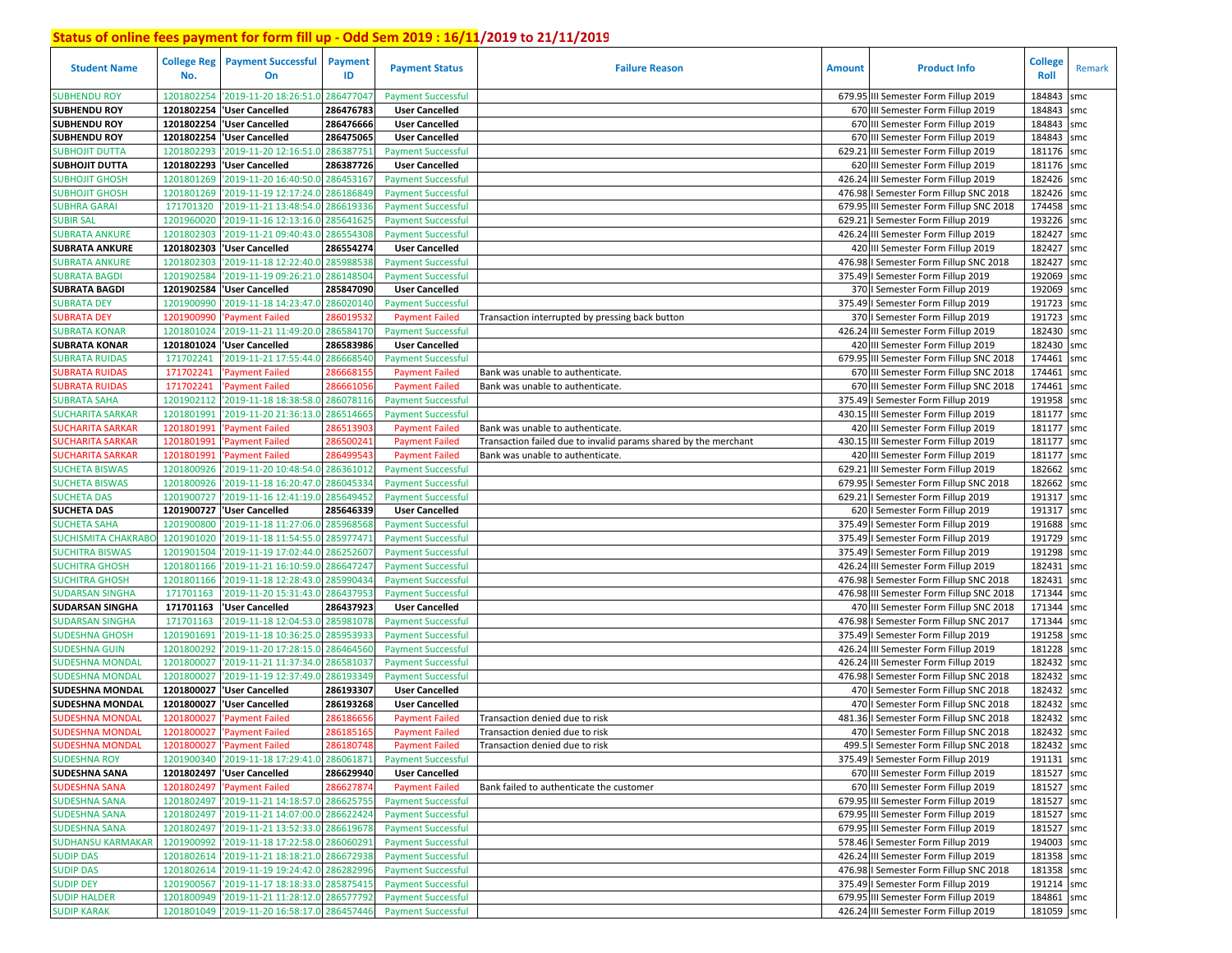| <b>Student Name</b>      | <b>College Reg</b><br>No. | <b>Payment Successful</b><br>On            | <b>Payment</b><br>ID | <b>Payment Status</b>     | <b>Failure Reason</b>            | <b>Amount</b> | <b>Product Info</b>                      | <b>College</b><br><b>Roll</b> | Remark |
|--------------------------|---------------------------|--------------------------------------------|----------------------|---------------------------|----------------------------------|---------------|------------------------------------------|-------------------------------|--------|
| SUDIP KARAK              | 1201801049                | 'Payment Failed                            | 28645655             | <b>Payment Failed</b>     | Transaction Failed at bank end.  |               | 420 III Semester Form Fillup 2019        | 181059                        | smc    |
| <b>SUDIP KHAN</b>        | 1201802315                | '2019-11-20 09:33:32.0                     | 286346829            | <b>Payment Successful</b> |                                  |               | 649.5 III Semester Form Fillup 2019      | 182434                        | smc    |
| SUDIP KONAR              | 1201900587                | '2019-11-18 10:53:44.0 28595868            |                      | <b>Payment Successful</b> |                                  |               | 375.49   Semester Form Fillup 2019       | 191222                        | smc    |
| <b>SUDIP LOHAR</b>       | 1201902358                | '2019-11-19 11:39:59.0                     | 286175142            | <b>Payment Successful</b> |                                  |               | 375.49   Semester Form Fillup 2019       | 192018                        | smc    |
| <b>SUDIP RUIDAS</b>      | 1201800934                | '2019-11-21 18:46:11.0                     | 286678738            | <b>Payment Successful</b> |                                  |               | 699.5 III Semester Form Fillup 2019      | 184050                        | smc    |
| <b>SUDIP RUIDAS</b>      | 1201800934                | '2019-11-19 20:14:17.0                     | 286293058            | <b>Payment Successful</b> |                                  |               | 749.5   Semester Form Fillup SNC 2018    | 184050                        | smc    |
| <b>SUDIP RUIDAS</b>      | 120180093                 | 'Payment Failed                            | 28628276             | <b>Payment Failed</b>     | Bank was unable to authenticate. |               | 720   Semester Form Fillup SNC 2018      | 184050                        | smc    |
| <b>SUDIPA DEY</b>        | 1201900418                | '2019-11-18 10:26:52.0                     | 285951288            | <b>Payment Successful</b> |                                  |               | 375.49   Semester Form Fillup 2019       | 191159 smc                    |        |
| SUDIPA GHOSH             | 1721700062                | '2019-11-21 15:20:11.0                     | 286637361            | <b>Payment Successful</b> |                                  |               | 679.95 III Semester Form Fillup SNC 2018 | 174465 smc                    |        |
| <b>SUDIPA GHOSH</b>      | 1201800876                | '2019-11-20 12:28:51.0                     | 286391608            | <b>Payment Successful</b> |                                  |               | 426.24 III Semester Form Fillup 2019     | 181360 smc                    |        |
| <b>SUDIPA GHOSH</b>      | 1201800876                | '2019-11-19 10:29:18.0 286158078           |                      | <b>Payment Successful</b> |                                  |               | 476.98   Semester Form Fillup SNC 2018   | 181360 smc                    |        |
| SUDIPA PARAMANIK         | 1201900717                | '2019-11-17 09:45:19.0                     | 285800475            | <b>Payment Successful</b> |                                  |               | 375.49   Semester Form Fillup 2019       | 191674 smc                    |        |
| <b>SUDIPA PARAMANIK</b>  | 1201900717                | <b>User Cancelled</b>                      | 285800291            | <b>User Cancelled</b>     |                                  |               | 370   Semester Form Fillup 2019          | 191674 smc                    |        |
| <b>SUDIPTA BHUIN</b>     | 1201901534                | '2019-11-16 11:34:03.0                     | 28562960             | <b>Payment Successful</b> |                                  |               | 375.49   Semester Form Fillup 2019       | 191841                        | smc    |
| SUDIPTA PATRA            | 1201900488                | '2019-11-17 16:45:03.0                     | 28586178             | <b>Payment Successful</b> |                                  |               | 375.49   Semester Form Fillup 2019       | 191189 smc                    |        |
| <b>SUDIPTA SHARMA</b>    | 1201900957                | '2019-11-18 10:28:49.0                     | 28595052             | <b>Payment Successful</b> |                                  |               | 375.49   Semester Form Fillup 2019       | 191717                        | smc    |
| <b>SUDIPTA SHARMA</b>    | 120190095                 | 'Payment Failed                            | 28594873             | <b>Payment Failed</b>     | Bank was unable to authenticate. |               | 375.49   Semester Form Fillup 2019       | 191717                        | smc    |
| <b>SUGATSA RAKSHIT</b>   | 1201901234                | '2019-11-18 13:29:12.0                     | 286008448            | <b>Payment Successful</b> |                                  |               | 375.49   Semester Form Fillup 2019       | 191782 smc                    |        |
| <b>SUHAS CHANDRA ROY</b> | 1201905076                | '2019-11-19 13:04:14.0                     | 286201242            | <b>Payment Successful</b> |                                  |               | 375.49   Semester Form Fillup 2019       | 192085                        | smc    |
| <b>SUHAS CHANDRA ROY</b> | 1201905076                | <b>User Cancelled</b>                      | 286201160            | <b>User Cancelled</b>     |                                  |               | 370   Semester Form Fillup 2019          | 192085                        | smc    |
| <b>SUJAN GHOSH</b>       | 1201901937                | '2019-11-18 10:36:45.0                     | 28595396             | <b>Payment Successful</b> |                                  |               | 578.46   Semester Form Fillup 2019       | 191611                        | smc    |
| <b>SUJATA BAGDI</b>      | 1201802017                | '2019-11-20 11:24:55.0                     | 28637066             | <b>Payment Successful</b> |                                  |               | 629.21 III Semester Form Fillup 2019     | 182440                        | smc    |
| <b>SUJATA BAGDI</b>      | 1201802017                | '2019-11-19 13:39:27.0                     | 28620955             | <b>Payment Successful</b> |                                  |               | 476.98   Semester Form Fillup SNC 2018   | 182440                        | smc    |
| <b>SUJATA KESH</b>       | 1201800400                | '2019-11-20 11:07:21.0                     | 28636575             | <b>Payment Successful</b> |                                  |               | 426.24 III Semester Form Fillup 2019     | 181229                        | smc    |
| SUJATA MONDAL            | 1201800626                | '2019-11-20 09:31:46.0                     | 286346751            | <b>Payment Successful</b> |                                  |               | 426.24 III Semester Form Fillup 2019     | 182441                        | smc    |
| SUJATA MONDAL            | 1201800626                | '2019-11-19 13:27:09.0                     | 286207211            | <b>Payment Successful</b> |                                  |               | 476.98 I Semester Form Fillup SNC 2018   | 182441                        | smc    |
| <b>SUJATA PAUL</b>       | 1201900601                | '2019-11-17 19:01:54.0                     | 285882695            | <b>Payment Successful</b> |                                  |               | 375.49   Semester Form Fillup 2019       | 191507 smc                    |        |
| SUJAY KSHETRAPAL         | 1201800956                | '2019-11-20 11:43:31.0 286376223           |                      | <b>Payment Successful</b> |                                  |               | 634.99 III Semester Form Fillup 2019     | 182442                        | smc    |
| <b>SUJAY KSHETRAPAL</b>  | 1201800956                | '2019-11-18 13:20:41.0                     | 286006353            | <b>Payment Successful</b> |                                  |               | 476.98   Semester Form Fillup SNC 2018   | 182442                        | smc    |
| <b>SUJAY MANDAL</b>      | 1201901707                | '2019-11-19 11:40:11.0                     | 286175403            | <b>Payment Successful</b> |                                  |               | 629.21   Semester Form Fillup 2019       | 191346 smc                    |        |
| <b>SUJIT BARI</b>        | 1201900367                | '2019-11-19 12:05:44.0 286183120           |                      | <b>Payment Successful</b> |                                  |               | 375.49   Semester Form Fillup 2019       | 191141                        | smc    |
| <b>SUJIT KHAMRUI</b>     | 1201902496                | '2019-11-16 18:32:29.0                     | 285718120            | <b>Payment Successful</b> |                                  |               | 578.46   Semester Form Fillup 2019       | 191640 smc                    |        |
| <b>SUJIT MONDAL</b>      | 1201800447                | '2019-11-21 11:23:55.0                     | 286576560            | <b>Payment Successful</b> |                                  |               | 629.21 III Semester Form Fillup 2019     | 181773                        | smc    |
| <b>SUJIT MONDAL</b>      | 1201800447                | <b>User Cancelled</b>                      | 286576554            | <b>User Cancelled</b>     |                                  |               | 620 III Semester Form Fillup 2019        | 181773 smc                    |        |
| <b>SUJIT MONDAL</b>      | 1201800447                | 'User Cancelled                            | 286576541            | <b>User Cancelled</b>     |                                  |               | 620 III Semester Form Fillup 2019        | 181773 smc                    |        |
| <b>SUJON HALDER</b>      | 1201900898                | '2019-11-18 10:02:27.0                     | 285945504            | <b>Payment Successful</b> |                                  |               | 375.49   Semester Form Fillup 2019       | 191496 smc                    |        |
| <b>SUJOY MITRA</b>       | 171701167                 | '2019-11-20 20:50:02.0                     | 286507306            | <b>Payment Successful</b> |                                  |               | 476.98 III Semester Form Fillup SNC 2018 | 171348 smc                    |        |
| SUKANYA BANGAL           | 1201902561                | '2019-11-18 10:11:46.0                     | 285947402            | <b>Payment Successful</b> |                                  |               | 375.49   Semester Form Fillup 2019       | 192059 smc                    |        |
| <b>SUKANYA ROY</b>       | 1201900833                | '2019-11-17 18:33:28.0                     | 285877233            | <b>Payment Successful</b> |                                  |               | 578.46   Semester Form Fillup 2019       | 191570 smc                    |        |
| <b>SUKLA MAHANTA</b>     | 1201900327                | '2019-11-17 17:29:33.0                     | 28586825             | <b>Payment Successful</b> |                                  |               | 629.21   Semester Form Fillup 2019       | 193094                        | smc    |
| <b>SUKLA RUDRA</b>       | 1201900647                | '2019-11-16 17:52:00.0                     | 28571063             | <b>Payment Successful</b> |                                  |               | 375.49   Semester Form Fillup 2019       | 191660                        | smc    |
| <b>SUKUMAR BAGDI</b>     | 1201902498                | '2019-11-19 11:36:49.0                     | 28617454             | <b>Payment Successful</b> |                                  |               | 375.49   Semester Form Fillup 2019       | 192047                        | smc    |
| <b>SUKUMAR ROY</b>       | 1201801608                | '2019-11-20 12:13:08.0                     | 286386626            | <b>Payment Successful</b> |                                  |               | 426.24 III Semester Form Fillup 2019     | 181178 smc                    |        |
| <b>SUKUMAR ROY</b>       | 1201801608                | <b>User Cancelled</b>                      | 286386569            | <b>User Cancelled</b>     |                                  |               | 420 III Semester Form Fillup 2019        | 181178 smc                    |        |
| <b>SUKUR ALI SK</b>      | 1201900260                | '2019-11-18 10:29:53.0                     | 285952267            | <b>Payment Successful</b> |                                  |               | 375.49   Semester Form Fillup 2019       | 191093                        | smc    |
| <b>SULAGNA KONAR</b>     | 1201901957                | '2019-11-18 12:20:33.0                     | 28598748             | <b>Payment Successful</b> |                                  |               | 375.49   Semester Form Fillup 2019       | 191922                        | smc    |
| <b>SULAGNA KONAR</b>     | 1201901957                | <b>User Cancelled</b>                      | 285943302            | <b>User Cancelled</b>     |                                  |               | 370   Semester Form Fillup 2019          | 191922                        | smc    |
| <b>SULEKHA DHARA</b>     | 1201900865                | '2019-11-16 12:06:57.0 285638997           |                      | <b>Payment Successful</b> |                                  |               | 399.5   Semester Form Fillup 2019        | 191333 smc                    |        |
| <b>SULEKHA DHARA</b>     |                           | 1201900865  'User Cancelled                | 285636970            | <b>User Cancelled</b>     |                                  |               | 370   Semester Form Fillup 2019          | 191333 smc                    |        |
| <b>SULEKHA GHOSH</b>     | 1201900378                | '2019-11-16 11:08:15.0                     | 285622929            | <b>Payment Successful</b> |                                  |               | 375.49   Semester Form Fillup 2019       | 191147 smc                    |        |
| <b>SULEKHA GHOSH</b>     |                           | 1201900378 'User Cancelled                 | 285622670            | <b>User Cancelled</b>     |                                  |               | 370   Semester Form Fillup 2019          | 191147 smc                    |        |
| <b>SULEKHA MONDAL</b>    |                           | 1201901259 2019-11-18 09:23:10.0 285939488 |                      | <b>Payment Successful</b> |                                  |               | 399.5   Semester Form Fillup 2019        | 191390 smc                    |        |
| <b>SULEKHA MONDAL</b>    |                           | 1201901259 User Cancelled                  | 285939211            | <b>User Cancelled</b>     |                                  |               | 370   Semester Form Fillup 2019          | 191390 smc                    |        |
| <b>SUMAN ANKURE</b>      |                           | 1201902535  'User Cancelled                | 286181403            | <b>User Cancelled</b>     |                                  |               | 570   Semester Form Fillup 2019          | 191644 smc                    |        |
| <b>SUMAN BAGDI</b>       |                           | 1201800655 2019-11-20 19:28:13.0 286491461 |                      | <b>Payment Successful</b> |                                  |               | 679.95 III Semester Form Fillup 2019     | 184051 smc                    |        |
| <b>SUMAN BAGDI</b>       |                           | 1201800655  'User Cancelled                | 286490997            | <b>User Cancelled</b>     |                                  |               | 670 III Semester Form Fillup 2019        | 184051 smc                    |        |
| <b>SUMAN BAGDI</b>       |                           | 1201800655 2019-11-17 20:22:41.0 285894618 |                      | <b>Payment Successful</b> |                                  |               | 730.69   Semester Form Fillup SNC 2018   | 184051 smc                    |        |
| <b>SUMAN BAGDI</b>       |                           | 1201800655 User Cancelled                  | 285826353            | <b>User Cancelled</b>     |                                  |               | 720   Semester Form Fillup SNC 2018      | 184051 smc                    |        |
| <b>SUMAN BANERJEE</b>    |                           | 1201800958 2019-11-20 12:42:49.0 286395746 |                      | <b>Payment Successful</b> |                                  |               | 634.99 III Semester Form Fillup 2019     | 182448 smc                    |        |
| <b>SUMAN BANERJEE</b>    |                           | 1201800958 2019-11-18 13:40:32.0 286011116 |                      | <b>Payment Successful</b> |                                  |               | 476.98   Semester Form Fillup SNC 2018   | 182448 smc                    |        |
|                          |                           |                                            |                      |                           |                                  |               |                                          |                               |        |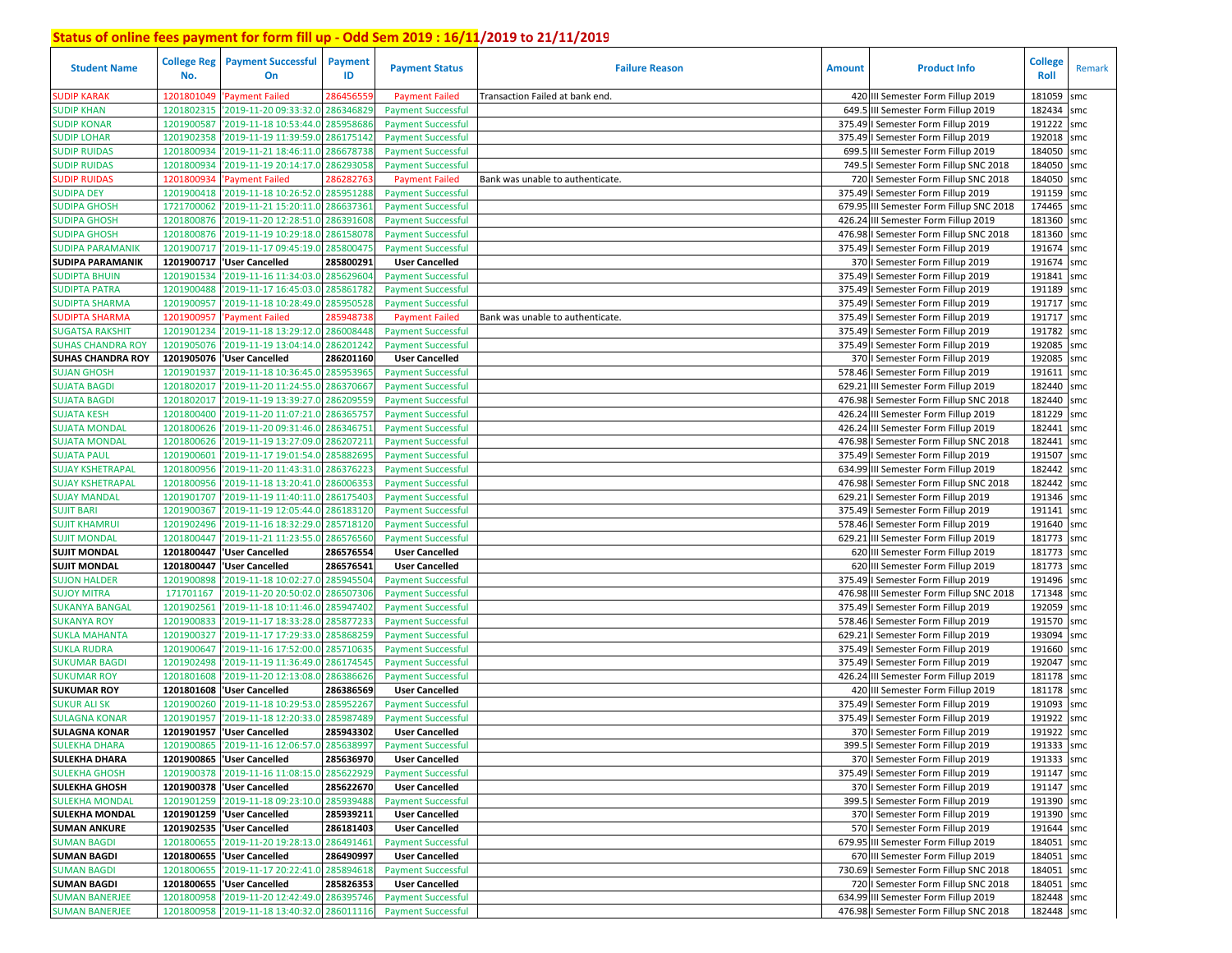| <b>Student Name</b>       | <b>College Reg</b><br>No. | <b>Payment Successful</b><br>On            | <b>Payment</b><br>ID | <b>Payment Status</b>     | <b>Failure Reason</b>            | <b>Amount</b> | <b>Product Info</b>                      | <b>College</b><br><b>Roll</b> | Remark |
|---------------------------|---------------------------|--------------------------------------------|----------------------|---------------------------|----------------------------------|---------------|------------------------------------------|-------------------------------|--------|
| <b>SUMAN BANERJEE</b>     | 1201800958                | <b>Payment Failed</b>                      | 285833342            | <b>Payment Failed</b>     | Authorization failed at Bank     |               | 470   Semester Form Fillup SNC 2018      | 182448                        | smc    |
| <b>SUMAN BAURI</b>        | 171700317                 | '2019-11-21 13:39:43.0                     | 286616943            | <b>Payment Successful</b> |                                  |               | 476.98 III Semester Form Fillup SNC 2018 | 171351                        | smc    |
| <b>SUMAN CHATTERJEE</b>   | 1201801351                | '2019-11-20 19:23:30.0                     | 286490627            | <b>Payment Successful</b> |                                  |               | 679.95 III Semester Form Fillup 2019     | 184514                        | smc    |
| <b>SUMAN CHATTERJEE</b>   | 1201801351                | 2019-11-18 17:28:44.0                      | 286061754            | <b>Payment Successful</b> |                                  |               | 730.69   Semester Form Fillup SNC 2018   | 184514                        | smc    |
| <b>SUMAN CHATTERJEE</b>   | 1201801351                | 'User Cancelled                            | 285697166            | <b>User Cancelled</b>     |                                  |               | 720   Semester Form Fillup SNC 2018      | 184514                        | smc    |
| <b>SUMAN CHATTERJEE</b>   |                           | 1201801351 'User Cancelled                 | 285696755            | <b>User Cancelled</b>     |                                  |               | 720   Semester Form Fillup SNC 2018      | 184514                        | smc    |
| <b>SUMAN CHATTERJEE</b>   |                           | 1201801351 User Cancelled                  | 285696383            | <b>User Cancelled</b>     |                                  |               | 720   Semester Form Fillup SNC 2018      | 184514                        | smc    |
| <b>SUMAN DANGAR</b>       | 1201901963                | '2019-11-18 10:23:20.0                     | 285950497            | <b>Payment Successful</b> |                                  |               | 634.99   Semester Form Fillup 2019       | 193038                        | smc    |
| <b>SUMAN DANGAR</b>       |                           | 1201901963 VJser Cancelled                 | 285797599            | <b>User Cancelled</b>     |                                  |               | 620   Semester Form Fillup 2019          | 193038 smc                    |        |
| <b>SUMAN GHOSH</b>        | 1201900662                | '2019-11-19 16:46:03.0                     | 286248659            | <b>Payment Successful</b> |                                  |               | 629.21   Semester Form Fillup 2019       | 193155 smc                    |        |
| <b>SUMAN GHOSH</b>        | 1201901292                | 2019-11-17 16:57:54.0                      | 28586336             | <b>Payment Successful</b> |                                  |               | 375.49   Semester Form Fillup 2019       | 191797 smc                    |        |
| <b>SUMAN GUIN</b>         | 1201900514                | 2019-11-17 09:31:55.0                      | 28579890             | <b>Payment Successful</b> |                                  |               | 375.49   Semester Form Fillup 2019       | 191198 smc                    |        |
| <b>SUMAN KAPRI</b>        | 171701756                 | 2019-11-20 18:34:31.0                      | 286479513            | <b>Payment Successful</b> |                                  |               | 476.98 III Semester Form Fillup SNC 2018 | 171356 smc                    |        |
| <b>SUMAN KARAK</b>        | 1201801267                | 2019-11-21 10:15:33.0                      | 28656018             | <b>Payment Successful</b> |                                  |               | 679.95 III Semester Form Fillup 2019     | 181528                        | smc    |
| <b>SUMAN LOHAR</b>        | 1201900704                | '2019-11-17 18:07:44.0                     | 28587369             | <b>Payment Successful</b> |                                  |               | 375.49   Semester Form Fillup 2019       | 191671                        | smc    |
| <b>SUMAN MAL</b>          | 1201801495                | 2019-11-20 17:13:15.0                      | 28646135             | <b>Payment Successful</b> |                                  |               | 679.95 III Semester Form Fillup 2019     | 184053                        | smc    |
| <b>SUMAN MAL</b>          | 1201801495                | 2019-11-17 10:54:21.0                      | 285809179            | <b>Payment Successful</b> |                                  |               | 730.69   Semester Form Fillup SNC 2018   | 184053 smc                    |        |
| <b>SUMAN MODAK</b>        | 1201902607                | 2019-11-18 10:58:14.                       | 28595960             | <b>Payment Successful</b> |                                  |               | 375.49   Semester Form Fillup 2019       | 192072 smc                    |        |
| <b>SUMAN MONDAL</b>       | 171701161                 | '2019-11-21 15:40:08.                      | 286640976            | <b>Payment Successful</b> |                                  |               | 679.95 III Semester Form Fillup SNC 2018 | 174476 smc                    |        |
| <b>SUMAN MONDAL</b>       | 1201801369                | 2019-11-21 10:39:52.0                      | 28656499             | <b>Payment Successful</b> |                                  |               | 679.95 III Semester Form Fillup 2019     | 181529                        | smc    |
| <b>SUMAN MONDAL</b>       | 1201801369                | '2019-11-21 10:36:36.0                     | 286564197            | <b>Payment Successful</b> |                                  |               | 679.95 III Semester Form Fillup 2019     | 181529 smc                    |        |
| <b>SUMAN NANDI</b>        | 1201902095                | 2019-11-18 19:16:00.0                      | 28608594             | <b>Payment Successful</b> |                                  |               | 629.21   Semester Form Fillup 2019       | 193096 smc                    |        |
| <b>SUMAN SAW</b>          | 1201901220                | '2019-11-18 11:12:39.0                     | 28596298             | <b>Payment Successful</b> |                                  |               | 375.49   Semester Form Fillup 2019       | 191528 smc                    |        |
| <b>SUMAN SINGHA</b>       | 1201800914                | 2019-11-20 11:28:57.0                      | 28637128             | <b>Payment Successful</b> |                                  |               | 629.21 III Semester Form Fillup 2019     | 183007                        | smc    |
| <b>SUMAN SINGHA</b>       | 1201800914                | 'User Cancelled                            | 286340220            | <b>User Cancelled</b>     |                                  |               | 620 III Semester Form Fillup 2019        | 183007                        | smc    |
| <b>SUMAN SUTRADHAR</b>    | 1201900636                | '2019-11-18 17:15:11.0                     | 286058036            | <b>Payment Successful</b> |                                  |               | 375.49   Semester Form Fillup 2019       | 191351                        | smc    |
| <b>SUMANA BHUIN</b>       | 1201800278                | '2019-11-20 11:30:55.0                     | 286372367            | <b>Payment Successful</b> |                                  |               | 679.95 III Semester Form Fillup 2019     | 184054                        | smc    |
| <b>SUMANA BHUIN</b>       | 1201800278                | '2019-11-19 10:35:35.0                     | 286160368            | <b>Payment Successful</b> |                                  |               | 730.69   Semester Form Fillup SNC 2018   | 184054                        | smc    |
| <b>SUMANA CHANDRA</b>     | 171700017                 | '2019-11-21 12:07:27.0                     | 286589146            | <b>Payment Successful</b> |                                  |               | 476.98 III Semester Form Fillup SNC 2018 | 171361                        | smc    |
| <b>SUMANA DAS</b>         | 1201800355                | 2019-11-21 11:09:09.0                      | 28657263             | <b>Payment Successful</b> |                                  |               | 426.24 III Semester Form Fillup 2019     | 181361                        | smc    |
| <b>SUMANA DAS</b>         | 1201800355                | 2019-11-19 19:36:58.0                      | 286286237            | <b>Payment Successful</b> |                                  |               | 476.98   Semester Form Fillup SNC 2018   | 181361                        | smc    |
| <b>SUMANA DHOCK</b>       | 1201800692                | '2019-11-20 16:40:27.0                     | 286452747            | <b>Payment Successful</b> |                                  |               | 699.5 III Semester Form Fillup 2019      | 184854                        | smc    |
| <b>SUMANA GHOSH</b>       | 1201800486                | '2019-11-20 12:10:10.0                     | 286385468            | <b>Payment Successful</b> |                                  |               | 426.24 III Semester Form Fillup 2019     | 181231                        | smc    |
| SUMANA MONDAL             | 1201900678                | '2019-11-16 09:56:51.0                     | 285608554            | <b>Payment Successful</b> |                                  |               | 375.49   Semester Form Fillup 2019       | 191667                        | smc    |
| <b>SUMANA PAL</b>         | 1201800587                | '2019-11-21 09:40:25.0                     | 286554213            | <b>Payment Successful</b> |                                  |               | 426.24 III Semester Form Fillup 2019     | 182451                        | smc    |
| SUMANA PAL                | 1201900534                | 2019-11-18 12:10:06.0                      | 285983944            | <b>Payment Successful</b> |                                  |               | 375.49   Semester Form Fillup 2019       | 191204 smc                    |        |
| <b>SUMANA PAL</b>         | 1201900256                | '2019-11-18 10:08:41.0                     | 285946513            | <b>Payment Successful</b> |                                  |               | 378.94   Semester Form Fillup 2019       | 191090                        | smc    |
| <b>SUMANA PARAMANIK</b>   | 1201900793                | '2019-11-18 10:28:31.0                     | 28595199             | <b>Payment Successful</b> |                                  |               | 375.49   Semester Form Fillup 2019       | 191357 smc                    |        |
| <b>SUMANA SHARMA</b>      | 1201901057                | '2019-11-18 08:12:55.0                     | 28593285             | <b>Payment Successful</b> |                                  |               | 629.21   Semester Form Fillup 2019       | 193018                        | smc    |
| <b>SUMANTA PANJA</b>      | 171700797                 | 2019-11-21 16:52:01.0                      | 28665550             | <b>Payment Successful</b> |                                  |               | 679.95 III Semester Form Fillup SNC 2018 | 171364                        | smc    |
| <b>SUMI MURMU</b>         | 171702392                 | 2019-11-21 14:15:37.0                      | 286624296            | <b>Payment Successful</b> |                                  |               | 699.5 III Semester Form Fillup SNC 2018  | 174479                        | smc    |
| <b>SUMI MURMU</b>         | 171702392                 | <b>Payment Failed</b>                      | 28662266             | <b>Payment Failed</b>     | Transaction denied due to risk   |               | 670 III Semester Form Fillup SNC 2018    | 174479                        | smc    |
| <b>SUMI MURMU</b>         | 171702392                 | User Cancelled                             | 286622652            | <b>User Cancelled</b>     |                                  |               | 670 III Semester Form Fillup SNC 2018    | 174479                        | smc    |
| SUMI MURMU                | 171702392                 | <b>Payment Failed</b>                      | 28662147             | <b>Payment Failed</b>     | Transaction denied due to risk   |               | 670 III Semester Form Fillup SNC 2018    | 174479 smc                    |        |
| <b>SUMI MURMU</b>         | 171702392                 | <b>User Cancelled</b>                      | 286621451            | <b>User Cancelled</b>     |                                  |               | 670 III Semester Form Fillup SNC 2018    | 174479                        | smc    |
| <b>SUMIT CHAKRABORTTY</b> | 1201900177                | '2019-11-16 18:30:14.0                     | 285718082            | <b>Payment Successful</b> |                                  |               | 629.21   Semester Form Fillup 2019       | 193171                        | smc    |
| <b>SUMITRA BISWAS</b>     | 1201801473                | '2019-11-20 13:10:54.0                     | 28640385             | <b>Payment Successful</b> |                                  |               | 629.21 III Semester Form Fillup 2019     | 182663                        | smc    |
| <b>SUMITRA HEMBRAM</b>    |                           | 1201800364 2019-11-21 11:28:02.0 286577673 |                      | <b>Payment Successful</b> |                                  |               | 449.5 III Semester Form Fillup 2019      | 181179 smc                    |        |
| <b>SUMITRA HEMBRAM</b>    |                           | 1201800364 User Cancelled                  | 286475206            | <b>User Cancelled</b>     |                                  |               | 420 III Semester Form Fillup 2019        | 181179 smc                    |        |
| <b>SUMITRA HEMBRAM</b>    |                           | 1201800364 2019-11-20 18:12:03.0           | 286474123            | <b>Payment Successful</b> |                                  |               | 449.5 III Semester Form Fillup 2019      | 181179 smc                    |        |
| <b>SUNANDA BAURI</b>      |                           | 1201801483 2019-11-21 10:29:43.0           | 286563026            | <b>Payment Successful</b> |                                  |               | 679.95 III Semester Form Fillup 2019     | 184846 smc                    |        |
| <b>SUNANDA BAURI</b>      |                           | 1201801483 User Cancelled                  | 286563011            | <b>User Cancelled</b>     |                                  |               | 670 III Semester Form Fillup 2019        | 184846 smc                    |        |
| <b>SUNANDA BAURI</b>      | 1201801483                | 'Payment Failed                            | 286562096            | <b>Payment Failed</b>     | Bank was unable to authenticate. |               | 670 III Semester Form Fillup 2019        | 184846 smc                    |        |
| <b>SUNANDA BAURI</b>      |                           | 1201801483 2019-11-19 09:59:58.0 286153176 |                      | <b>Payment Successful</b> |                                  |               | 730.69   Semester Form Fillup SNC 2018   | 184846 smc                    |        |
| <b>SUNDAR DAS</b>         |                           | 1201900606 2019-11-19 11:47:26.0           | 286176770            | <b>Payment Successful</b> |                                  |               | 375.49   Semester Form Fillup 2019       | 191315 smc                    |        |
| <b>SUNIL MONDAL</b>       |                           | 1201801282 2019-11-20 12:15:26.0           | 286385009            | <b>Payment Successful</b> |                                  |               | 679.95 III Semester Form Fillup 2019     | 184056 smc                    |        |
| <b>SUNIL MONDAL</b>       |                           | 1201801282 'User Cancelled                 | 286380415            | <b>User Cancelled</b>     |                                  |               | 670 III Semester Form Fillup 2019        | 184056 smc                    |        |
| <b>SUNIT BARI</b>         |                           | 1201801499 2019-11-21 10:40:15.0           | 286565309            | <b>Payment Successful</b> |                                  |               | 426.24 III Semester Form Fillup 2019     | 182455 smc                    |        |
| <b>SUNIT BARI</b>         |                           | 1201801499 'User Cancelled                 | 286094835            | <b>User Cancelled</b>     |                                  |               | 470   Semester Form Fillup SNC 2018      | 182455 smc                    |        |
| <b>SUNIT BARI</b>         |                           | 1201801499 User Cancelled                  | 286069585            | <b>User Cancelled</b>     |                                  |               | 470   Semester Form Fillup SNC 2018      | 182455 smc                    |        |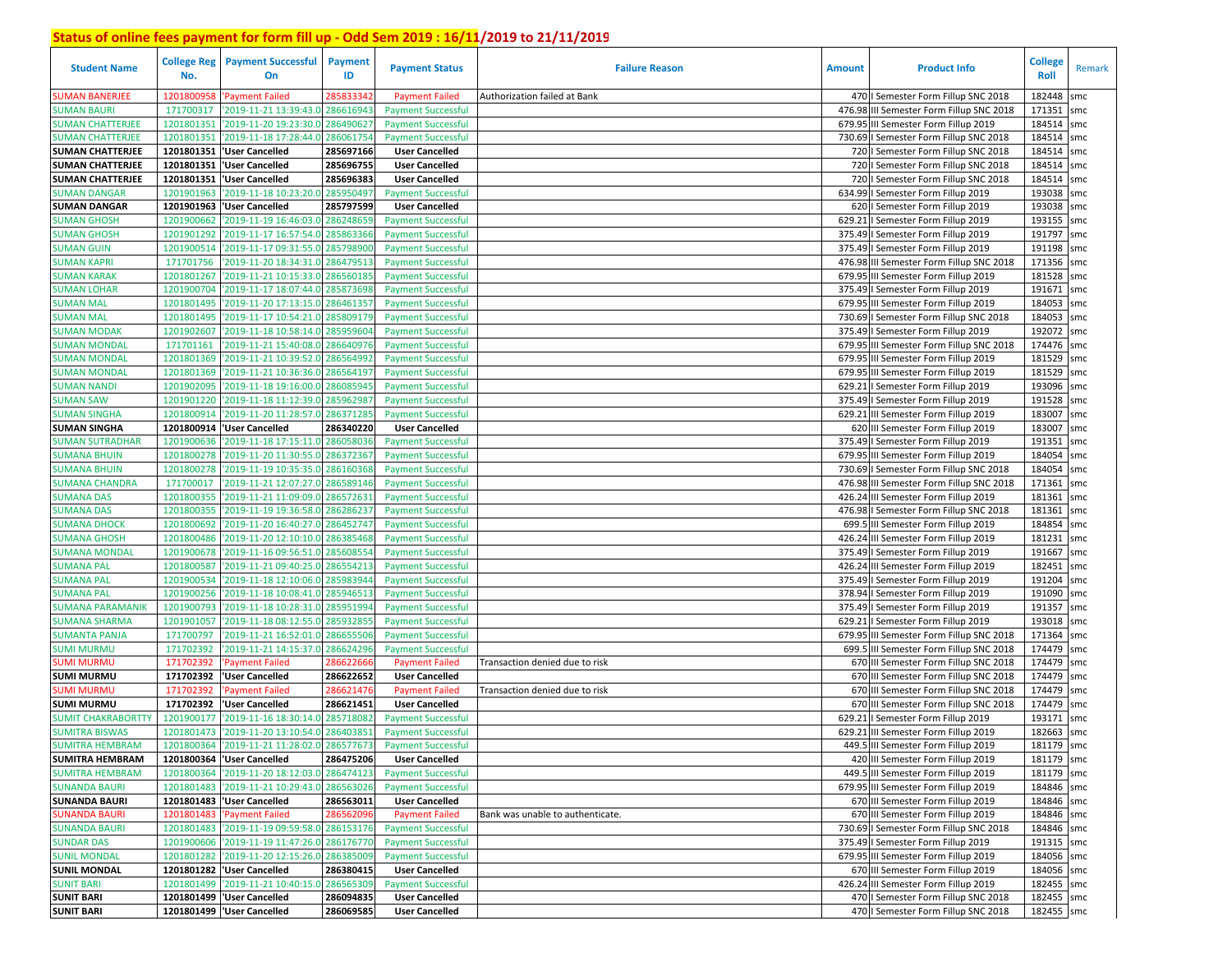| <b>Student Name</b>                          | <b>College Reg</b><br>No. | <b>Payment Successful</b><br>On            | Payment<br>ID | <b>Payment Status</b>     | <b>Failure Reason</b>            | <b>Amount</b> | <b>Product Info</b>                      | <b>College</b><br>Roll | Remark |
|----------------------------------------------|---------------------------|--------------------------------------------|---------------|---------------------------|----------------------------------|---------------|------------------------------------------|------------------------|--------|
| <b>SUNIT BARI</b>                            | 1201801499                | '2019-11-18 18:01:29.0 286067613           |               | <b>Payment Successful</b> |                                  |               | 476.98   Semester Form Fillup SNC 2018   | 182455                 | smc    |
| <b>SUPARNA DUTTA</b>                         | 1201900420                | '2019-11-18 11:26:54.0                     | 285968547     | <b>Payment Successful</b> |                                  |               | 375.49   Semester Form Fillup 2019       | 191160                 | smc    |
| <b>SUPRABHAT BASKEY</b>                      | 1201800860                | '2019-11-19 12:06:12.0 286183473           |               | <b>Payment Successful</b> |                                  |               | 730.69   Semester Form Fillup SNC 2018   | 184609 smc             |        |
| <b>SUPRITY SENGUPTA</b>                      | 1201801122                | '2019-11-20 10:57:20.0 286363194           |               | <b>Payment Successful</b> |                                  |               | 426.24 III Semester Form Fillup 2019     | 182456 smc             |        |
| <b>SUPRITY SENGUPTA</b>                      | 1201801122                | <b>User Cancelled</b>                      | 286363166     | <b>User Cancelled</b>     |                                  |               | 420 III Semester Form Fillup 2019        | 182456 smc             |        |
| <b>SUPRITY SENGUPTA</b>                      | 1201801122                | '2019-11-19 13:37:58.0 286209216           |               | <b>Payment Successful</b> |                                  |               | 476.98   Semester Form Fillup SNC 2018   | 182456 smc             |        |
| <b>SUPRITY SENGUPTA</b>                      |                           | 1201801122  'User Cancelled                | 286209137     | <b>User Cancelled</b>     |                                  |               | 470   Semester Form Fillup SNC 2018      | 182456 smc             |        |
| <b>SUPRITY SENGUPTA</b>                      |                           | 1201801122  'User Cancelled                | 286209126     | <b>User Cancelled</b>     |                                  |               | 470   Semester Form Fillup SNC 2018      | 182456 smc             |        |
| SUPRIYA GANGULY                              | 1201801625                | '2019-11-21 11:46:29.0                     | 286583408     | <b>Payment Successful</b> |                                  |               | 426.24 III Semester Form Fillup 2019     | 182457 smc             |        |
| <b>SUPRIYA GANGULY</b>                       | 1201801625                | '2019-11-18 12:30:43.0                     | 285991084     | <b>Payment Successful</b> |                                  |               | 476.98   Semester Form Fillup SNC 2018   | 182457                 | smc    |
| <b>SUPRIYA GHOSH</b>                         | 1201902158                | '2019-11-18 12:14:35.0                     | 28598559      | <b>Payment Successful</b> |                                  |               | 375.49   Semester Form Fillup 2019       | 191970 smc             |        |
| <b>SUPRIYA MAJI</b>                          | 1201900877                | '2019-11-18 12:15:02.0                     | 28598550      | <b>Payment Successful</b> |                                  |               | 578.46   Semester Form Fillup 2019       | 191001                 | smc    |
| SUPRIYA MAJI                                 | 1201900877                | <b>User Cancelled</b>                      | 285985412     | <b>User Cancelled</b>     |                                  |               | 570   Semester Form Fillup 2019          | 191001                 | smc    |
| <b>SUPRIYA MAJI</b>                          | 1201900877                | 'User Cancelled                            | 285871053     | <b>User Cancelled</b>     |                                  |               | 370   Semester Form Fillup 2019          | 191001                 | smc    |
| SUPRIYA MANDAL                               | 1201800684                | '2019-11-20 10:46:18.0 286360456           |               | <b>Payment Successful</b> |                                  |               | 629.21 III Semester Form Fillup 2019     | 182458 smc             |        |
| <b>SUPRIYA PAL</b>                           | 1201902275                | '2019-11-18 16:09:30.0                     | 28604299      | <b>Payment Successful</b> |                                  | 375.49        | I Semester Form Fillup 2019              | 192000 smc             |        |
| SUPRIYA PATRA                                | 1201900039                | '2019-11-16 11:13:43.0                     | 285624251     | <b>Payment Successful</b> |                                  |               | 375.49   Semester Form Fillup 2019       | 191013 smc             |        |
| <b>SUPRIYA PATRA</b>                         | 1201900039                | <b>Payment Failed</b>                      | 28561218      | <b>Payment Failed</b>     | Bank was unable to authenticate. |               | 370   Semester Form Fillup 2019          | 191013                 | smc    |
| SUPRIYA RUIDAS                               | 1201900405                | '2019-11-17 16:28:09.0                     | 28585948      | <b>Payment Successful</b> |                                  |               | 375.49   Semester Form Fillup 2019       | 191156 smc             |        |
| <b>SURAJ BAURI</b>                           | 1201800950                | '2019-11-18 13:14:34.0                     | 286004713     | <b>Payment Successful</b> |                                  |               | 476.98   Semester Form Fillup SNC 2018   | 182459                 | smc    |
| <b>SURAJ GHOSH</b>                           |                           | 1201801237 User Cancelled                  | 286504854     | <b>User Cancelled</b>     |                                  |               | 670 III Semester Form Fillup 2019        | 184312 smc             |        |
| <b>SURAJ GHOSH</b>                           | 1201801237                | 'Payment Failed                            | 28650108      | <b>Payment Failed</b>     | Bank was unable to authenticate. |               | 670 III Semester Form Fillup 2019        | 184312 smc             |        |
| <b>SURAJ SHARMA</b>                          | 1201801003                | '2019-11-20 11:01:18.0 28636435!           |               | <b>Payment Successful</b> |                                  |               | 426.24 III Semester Form Fillup 2019     | 182462 smc             |        |
| <b>SURAJ SHARMA</b>                          | 1201801003                | '2019-11-18 11:44:05.0                     | 28597384      | <b>Payment Successful</b> |                                  | 476.98        | I Semester Form Fillup SNC 2018          | 182462                 | smc    |
| <b>SURAJIT BARUI</b>                         | 1201902566                | '2019-11-19 10:23:49.0                     | 286157747     | <b>Payment Successful</b> |                                  |               | 375.49   Semester Form Fillup 2019       | 192061                 | smc    |
| <b>SURAJIT BARUI</b>                         | 1201902566                | 'User Cancelled                            | 286157355     | <b>User Cancelled</b>     |                                  |               | 370   Semester Form Fillup 2019          | 192061                 | smc    |
| <b>SURAJIT BARUI</b>                         | 1201902566                | 'Payment Failed                            | 286155080     | <b>Payment Failed</b>     | Bank was unable to authenticate. |               | 370   Semester Form Fillup 2019          | 192061                 | smc    |
| <b>SURAJIT KHAN</b>                          | 171701747                 | '2019-11-20 15:09:01.0 286432581           |               | <b>Payment Successful</b> |                                  |               | 499.5 III Semester Form Fillup SNC 2018  | 171371                 | smc    |
| <b>SURESH BAGDI</b>                          | 1201901791                | '2019-11-19 08:46:40.0 286144155           |               | <b>Payment Successful</b> |                                  |               | 578.46   Semester Form Fillup 2019       | 191599                 | smc    |
| <b>SURESH MONDAI</b>                         | 1201902007                | '2019-11-18 18:14:17.0                     | 28607235      | <b>Payment Successful</b> |                                  |               | 629.21   Semester Form Fillup 2019       | 191348 smc             |        |
| <b>SURYA DIP SEN</b>                         | 171703014                 | '2019-11-21 10:13:35.0                     | 286559696     | <b>Payment Successful</b> |                                  |               | 476.98 III Semester Form Fillup SNC 2018 | 171372 smc             |        |
| <b>SURYA KANTA GHOSH</b>                     | 1201800739                | '2019-11-21 10:08:17.0                     | 286558859     | <b>Payment Successful</b> |                                  |               | 679.95 III Semester Form Fillup 2019     | 184057                 | smc    |
| <b>SURYA KANTA GHOSH</b>                     |                           | 1201800739 User Cancelled                  | 286558849     | <b>User Cancelled</b>     |                                  |               | 670 III Semester Form Fillup 2019        | 184057                 | smc    |
| <b>SURYA KANTA GHOSH</b>                     | 1201800739                | 'Payment Failed                            | 286462179     | <b>Payment Failed</b>     | Authorization failed at Bank     |               | 670 III Semester Form Fillup 2019        | 184057 smc             |        |
| <b>SURYA KANTA GHOSH</b>                     | 1201800739                | '2019-11-18 13:00:04.0 286000676           |               | <b>Payment Successful</b> |                                  |               | 730.69   Semester Form Fillup SNC 2018   | 184057                 | smc    |
| SUSAMA HALDAR                                | 1201901711                | '2019-11-16 18:11:51.0                     | 28571439      | <b>Payment Successful</b> |                                  |               | 375.49   Semester Form Fillup 2019       | 191864 smc             |        |
| <b>SUSAMA MANDAL</b>                         | 1201902049                | '2019-11-18 10:09:39.0                     | 285946965     | <b>Payment Successful</b> |                                  |               | 578.46   Semester Form Fillup 2019       | 191616 smc             |        |
| <b>SUSANTA PAL</b>                           | 1201900338                | '2019-11-18 18:39:52.0                     | 286077443     | <b>Payment Successful</b> |                                  |               | 634.99   Semester Form Fillup 2019       | 193201 smc             |        |
| <b>SUSANTA PAL</b>                           | 1201900338                | <b>User Cancelled</b>                      | 286077244     | <b>User Cancelled</b>     |                                  |               | 620   Semester Form Fillup 2019          | 193201                 | smc    |
| <b>SUSANTA PAL</b>                           | 1201900338                | <b>User Cancelled</b>                      | 286077200     | <b>User Cancelled</b>     |                                  |               | 620   Semester Form Fillup 2019          | 193201                 | smc    |
| <b>SUSANTA PAL</b>                           | 1201900338                | 'User Cancelled                            | 286077149     | <b>User Cancelled</b>     |                                  |               | 620   Semester Form Fillup 2019          | 193201                 | smc    |
| <b>SUSANTA PAL</b>                           | 1201900338                | 'User Cancelled                            | 286076891     | <b>User Cancelled</b>     |                                  | 620           | I Semester Form Fillup 2019              | 193201                 | smc    |
| <b>SUSHAMA GHOSH</b>                         | 1201901873                | '2019-11-18 10:12:42.0                     | 28594766      | <b>Payment Successful</b> |                                  | 375.49        | I Semester Form Fillup 2019              | 191893                 | smc    |
| SUSHILA PAL                                  | 1201900454                | '2019-11-18 11:03:02.0                     | 28596145      | <b>Payment Successful</b> |                                  |               | 375.49   Semester Form Fillup 2019       | 191174 smc             |        |
| <b>SUSMITA BAIDYA</b>                        | 1201901042                | '2019-11-17 17:43:34.0                     | 28587009      | <b>Payment Successful</b> |                                  | 399.          | I Semester Form Fillup 2019              | 191733                 | smc    |
| <b>SUSMITA BARMAN</b>                        | 1201900424                | '2019-11-18 11:44:31.0 28597388            |               | <b>Payment Successful</b> |                                  |               | 375.49   Semester Form Fillup 2019       | 191162 smc             |        |
| <b>SUSMITA BHATTACHARY</b>                   | 171700706                 | '2019-11-21 10:50:20.0 286567533           |               | <b>Payment Successful</b> |                                  |               | 476.98 III Semester Form Fillup SNC 2018 | 171696 smc             |        |
| SUSMITA BHATTACHAR 171700706 User Cancelled  |                           |                                            | 286546491     | <b>User Cancelled</b>     |                                  |               | 470 III Semester Form Fillup SNC 2018    | 171696 smc             |        |
| SUSMITA BHATTACHAR1 171700706 VSer Cancelled |                           |                                            | 286543725     | <b>User Cancelled</b>     |                                  |               | 470 III Semester Form Fillup SNC 2018    | 171696 smc             |        |
| SUSMITA BHATTACHAR1 171700706 VSer Cancelled |                           |                                            | 286497003     | <b>User Cancelled</b>     |                                  |               | 470 III Semester Form Fillup SNC 2018    | 171696 smc             |        |
| <b>SUSMITA BHATTACHARY</b>                   |                           | 171700706 Vuser Cancelled                  | 286468987     | <b>User Cancelled</b>     |                                  |               | 470 III Semester Form Fillup SNC 2018    | 171696 smc             |        |
| <b>SUSMITA BHATTACHARY</b>                   |                           | 171700706 Vuser Cancelled                  | 286468075     | <b>User Cancelled</b>     |                                  |               | 470 III Semester Form Fillup SNC 2018    | 171696 smc             |        |
| <b>SUSMITA BHATTACHARY</b>                   |                           | 171700706 Vuser Cancelled                  | 286466788     | <b>User Cancelled</b>     |                                  |               | 470 III Semester Form Fillup SNC 2018    | 171696 smc             |        |
| <b>SUSMITA BHATTACHARY</b>                   |                           | 171700706 Vuser Cancelled                  | 286466277     | <b>User Cancelled</b>     |                                  |               | 470 III Semester Form Fillup SNC 2018    | 171696 smc             |        |
| <b>SUSMITA DAS</b>                           |                           | 1201901360 2019-11-18 11:22:29.0 285967026 |               | <b>Payment Successful</b> |                                  |               | 375.49   Semester Form Fillup 2019       | 191809 smc             |        |
| <b>SUSMITA KUNDU</b>                         |                           | 1201800409 2019-11-21 08:18:45.0 286545416 |               | <b>Payment Successful</b> |                                  |               | 629.21 III Semester Form Fillup 2019     | 181775 smc             |        |
| <b>SUSMITA KUNDU</b>                         |                           | 1201800409 2019-11-20 17:28:21.0 286464305 |               | <b>Payment Successful</b> |                                  |               | 629.21 III Semester Form Fillup 2019     | 181775 smc             |        |
| <b>SUSMITA KUNDU</b>                         |                           | 1201800409 2019-11-20 17:22:45.0 286462998 |               | <b>Payment Successful</b> |                                  |               | 629.21 III Semester Form Fillup 2019     | 181775 smc             |        |
| <b>SUSMITA KUNDU</b>                         |                           | 1201800409 2019-11-19 17:47:33.0 286261381 |               | <b>Payment Successful</b> |                                  |               | 481.36   Semester Form Fillup SNC 2018   | 181775 smc             |        |
| <b>SUSMITA MONDAL</b>                        |                           | 1201900566 2019-11-16 19:08:38.0 285728442 |               | <b>Payment Successful</b> |                                  |               | 378.94   Semester Form Fillup 2019       | 191213 smc             |        |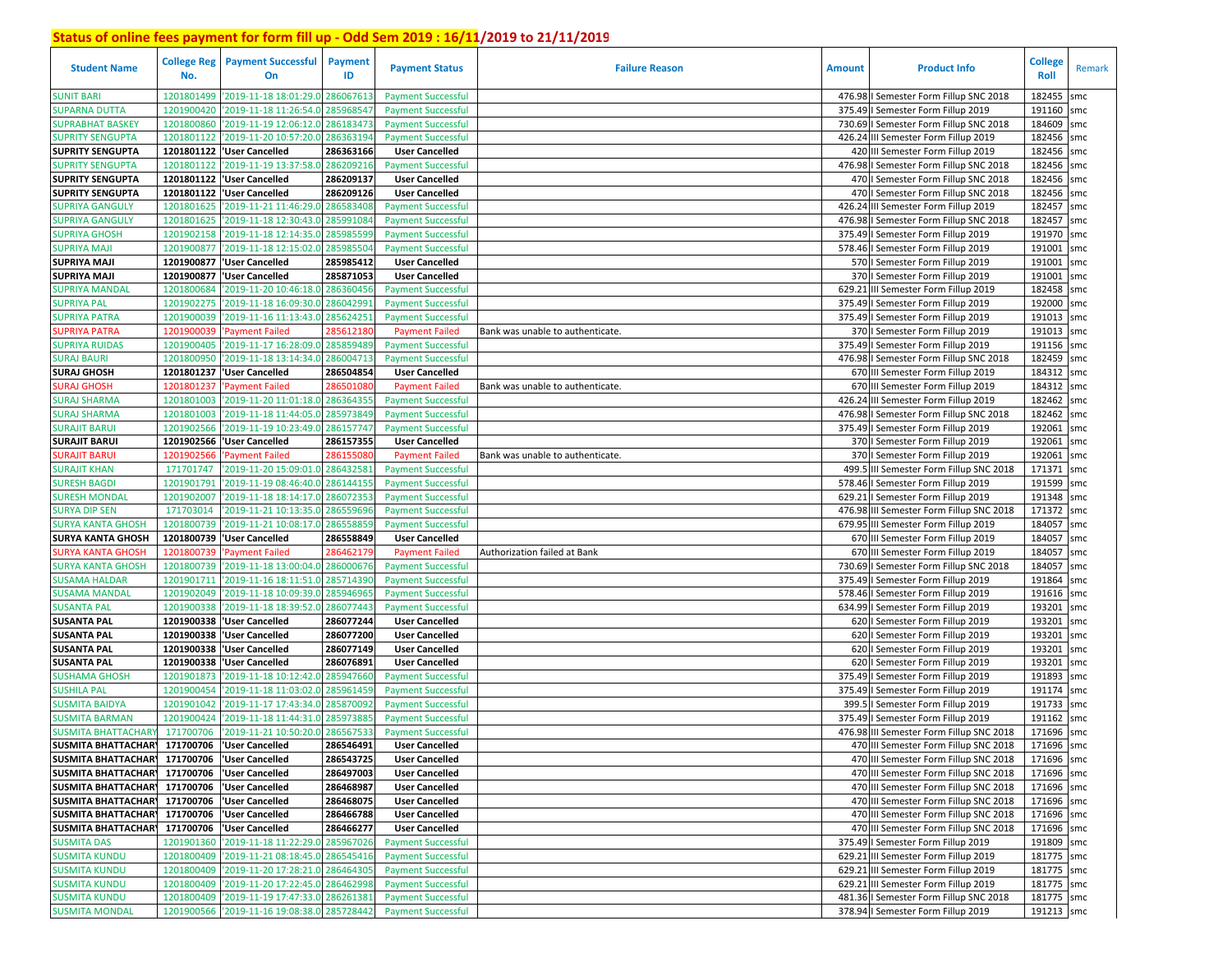| <b>Student Name</b>      | No.        | <b>College Reg   Payment Successful</b><br>On | Payment<br>ID | <b>Payment Status</b>     | <b>Failure Reason</b>            | <b>Amount</b> | <b>Product Info</b>                      | <b>College</b><br>Roll | Remark |
|--------------------------|------------|-----------------------------------------------|---------------|---------------------------|----------------------------------|---------------|------------------------------------------|------------------------|--------|
| <b>SUSMITA MONDAL</b>    | 1201900566 | <b>User Cancelled</b>                         | 285728347     | <b>User Cancelled</b>     |                                  |               | 370   Semester Form Fillup 2019          | 191213                 | smc    |
| <b>SUSMITA MUKHERJEE</b> | 1201800242 | '2019-11-20 12:03:26.0 286383107              |               | <b>Payment Successful</b> |                                  |               | 426.24 III Semester Form Fillup 2019     | 181181                 | smc    |
| SUSMITA PAL              | 171701477  | '2019-11-21 18:25:35.0 286674503              |               | <b>Payment Successful</b> |                                  |               | 730.69 III Semester Form Fillup SNC 2018 | 172214                 | smc    |
| <b>SUSMITA PARAMANIK</b> | 1201800410 | '2019-11-21 10:18:28.0 286560568              |               | <b>Payment Successful</b> |                                  |               | 426.24 III Semester Form Fillup 2019     | 181819 smc             |        |
| SUSMITA PARAMANIK        | 1201800410 | '2019-11-20 17:22:19.0 286463230              |               | <b>Payment Successful</b> |                                  |               | 426.24 III Semester Form Fillup 2019     | 181819 smc             |        |
| <b>SUSMITA PARAMANIK</b> |            | 1201800410 2019-11-19 11:46:50.0              | 286177511     | <b>Payment Successful</b> |                                  |               | 476.98   Semester Form Fillup SNC 2018   | 181819                 | smc    |
| <b>SUSMITA PARAMANIK</b> |            | 1201800410 User Cancelled                     | 286177486     | <b>User Cancelled</b>     |                                  |               | 470   Semester Form Fillup SNC 2018      | 181819 smc             |        |
| <b>SUSMITA ROY</b>       | 1201900932 | '2019-11-16 18:54:36.0 285722608              |               | <b>Payment Successful</b> |                                  |               | 378.94   Semester Form Fillup 2019       | 191239 smc             |        |
| SUSMITA SARKAR           |            | 1201901176 2019-11-16 18:05:04.0 285713233    |               | <b>Payment Successful</b> |                                  |               | 578.46   Semester Form Fillup 2019       | 191581 smc             |        |
| <b>SUSMITA SARKAR</b>    |            | 1201901176 User Cancelled                     | 285712963     | <b>User Cancelled</b>     |                                  |               | 570   Semester Form Fillup 2019          | 191581                 | smc    |
| <b>SUSOBHAN SARKAR</b>   | 1201902193 | '2019-11-18 12:22:44.0                        | 285987620     | <b>Payment Successful</b> |                                  |               | 375.49   Semester Form Fillup 2019       | 191427 smc             |        |
| <b>SUTAPA BIT</b>        | 1201900400 | '2019-11-18 09:22:55.0                        | 285939648     | <b>Payment Successful</b> |                                  |               | 375.49   Semester Form Fillup 2019       | 191153                 | smc    |
| <b>SUTAPA BIT</b>        |            | 1201900400 'User Cancelled                    | 285939515     | <b>User Cancelled</b>     |                                  |               | 370   Semester Form Fillup 2019          | 191153 smc             |        |
| <b>SUTAPA SOO</b>        | 1201800159 | '2019-11-20 11:56:16.0                        | 286380708     | <b>Payment Successful</b> |                                  |               | 629.21 III Semester Form Fillup 2019     | 181678 smc             |        |
| SUVAJIT BAURI            | 1201801670 | '2019-11-21 16:50:47.                         | 286655429     | <b>Payment Successful</b> |                                  |               | 426.24 III Semester Form Fillup 2019     | 181362 smc             |        |
| <b>SUVAJIT NANDI</b>     | 1201802096 | '2019-11-21 11:26:15.0                        | 286576392     | <b>Payment Successful</b> |                                  |               | 679.95 III Semester Form Fillup 2019     | 184849 smc             |        |
| SUVENDU GHOSH            | 1201960003 | '2019-11-19 09:29:19.0                        | 286148806     | <b>Payment Successful</b> |                                  |               | 629.21   Semester Form Fillup 2019       | 193228 smc             |        |
| <b>SUVOJIT NAG</b>       | 1201902171 | '2019-11-19 20:26:20.                         | 286295270     | <b>Payment Successful</b> |                                  |               | 375.49   Semester Form Fillup 2019       | 191975                 | smc    |
| <b>SWADESH NANDI</b>     | 1201802863 | '2019-11-20 18:59:57.                         | 286485082     | <b>Payment Successful</b> |                                  |               | 629.21 III Semester Form Fillup 2019     | 182665                 | smc    |
| <b>SWAGATA GHOSH</b>     | 1201901730 | '2019-11-18 09:57:18.0                        | 285944519     | <b>Payment Successful</b> |                                  |               | 375.49   Semester Form Fillup 2019       | 191539                 | smc    |
| <b>SWAGATA MANDAI</b>    | 1201801665 | '2019-11-20 12:08:30.0                        | 286382229     | <b>Payment Successful</b> |                                  |               | 679.95 III Semester Form Fillup 2019     | 184850 smc             |        |
| <b>SWAGATA PAL</b>       | 171700458  | '2019-11-21 11:32:58.0                        | 286579351     | <b>Payment Successful</b> |                                  |               | 476.98 III Semester Form Fillup SNC 2018 | 171386 smc             |        |
| <b>SWAPAN SARKAR</b>     | 1201902572 | '2019-11-19 11:35:00.0                        | 286174074     | <b>Payment Successful</b> |                                  |               | 375.49   Semester Form Fillup 2019       | 192065 smc             |        |
| SWAPAN SARKAR            | 1201902572 | <b>Payment Failed</b>                         | 28616551      | <b>Payment Failed</b>     | Bank was unable to authenticate. |               | 370   Semester Form Fillup 2019          | 192065                 | smc    |
| <b>SWARNA KANTI ROY</b>  | 1201902101 | '2019-11-16 09:12:59.0                        | 285602522     | <b>Payment Successful</b> |                                  |               | 375.49   Semester Form Fillup 2019       | 191957 smc             |        |
| <b>SWARNALI BISWAS</b>   | 1201800180 | '2019-11-21 10:45:14.0 286566470              |               | <b>Payment Successful</b> |                                  |               | 426.24 III Semester Form Fillup 2019     | 181062                 | smc    |
| <b>SWARNALI BISWAS</b>   | 1201800180 | '2019-11-19 13:13:17.0                        | 286203655     | <b>Payment Successful</b> |                                  |               | 476.98   Semester Form Fillup SNC 2018   | 181062                 | smc    |
| SWARNALI BISWAS          | 1201800180 | 'Payment Failed                               | 286195463     | <b>Payment Failed</b>     | Transaction denied due to risk   |               | 470   Semester Form Fillup SNC 2018      | 181062 smc             |        |
| <b>SWARUP MANNA</b>      | 1201901253 | '2019-11-18 10:19:15.0 285949206              |               | <b>Payment Successful</b> |                                  |               | 375.49   Semester Form Fillup 2019       | 191786 smc             |        |
| <b>SWEETY SINGHA</b>     | 1201800844 | '2019-11-20 18:02:15.0                        | 286472137     | <b>Payment Successful</b> |                                  |               | 426.24 III Semester Form Fillup 2019     | 182472 smc             |        |
| <b>SWETA BANERJEE</b>    |            | 1201900109  'User Cancelled                   | 285642946     | <b>User Cancelled</b>     |                                  |               | 370   Semester Form Fillup 2019          | 191042                 | smc    |
| <b>SWETA BANERJEE</b>    |            | 1201900109  'User Cancelled                   | 285642882     | <b>User Cancelled</b>     |                                  |               | 370   Semester Form Fillup 2019          | 191042                 | smc    |
| <b>SWETA BANERJEE</b>    | 1201900109 | '2019-11-16 12:10:09.0 285640035              |               | <b>Payment Successful</b> |                                  |               | 375.49   Semester Form Fillup 2019       | 191042                 | smc    |
| TAHAMINA NASRIN          |            | 1201800675 2019-11-20 12:01:57.0              | 286382339     | <b>Payment Successful</b> |                                  |               | 681.66 III Semester Form Fillup 2019     | 181530 smc             |        |
| <b>TAHAMINA NASRIN</b>   |            | 1201800675  'User Cancelled                   | 286382312     | <b>User Cancelled</b>     |                                  |               | 670 III Semester Form Fillup 2019        | 181530 smc             |        |
| <b>TANAY SARKAR</b>      | 1201902199 | '2019-11-18 19:12:08.0                        | 286085813     | <b>Payment Successful</b> |                                  |               | 578.46   Semester Form Fillup 2019       | 191623 smc             |        |
| TANAYA MITRA             | 1201900369 | '2019-11-19 11:32:49.0                        | 286173497     | <b>Payment Successful</b> |                                  |               | 375.49   Semester Form Fillup 2019       | 191143 smc             |        |
| <b>FANDRA KARMAKAR</b>   | 1201900572 | '2019-11-18 11:57:52.0                        | 285978396     | <b>Payment Successful</b> |                                  |               | 375.49   Semester Form Fillup 2019       | 191216 smc             |        |
| <b>TANIA SUTRADHAR</b>   | 1201900655 | '2019-11-18 17:44:44.0                        | 286065366     | <b>Payment Successful</b> |                                  |               | 375.49   Semester Form Fillup 2019       | 191661                 | smc    |
| <b><i>FANIMA PAL</i></b> | 1201900742 | '2019-11-18 09:48:35.0                        | 285943198     | <b>Payment Successful</b> |                                  |               | 375.49   Semester Form Fillup 2019       | 191678 smc             |        |
| <b>TANIMA PAL</b>        | 1201900742 | 'User Cancelled                               | 285943179     | <b>User Cancelled</b>     |                                  |               | 370   Semester Form Fillup 2019          | 191678 smc             |        |
| <b>FANMAY SANTRA</b>     | 1201901608 | '2019-11-18 20:00:55.0                        | 286095483     | <b>Payment Successful</b> |                                  |               | 399.5   Semester Form Fillup 2019        | 191396 smc             |        |
| <b>TANMAY SANTRA</b>     | 1201901608 | 2019-11-18 19:54:03.0                         | 286094211     | <b>Payment Successful</b> |                                  |               | 375.49   Semester Form Fillup 2019       | 191396                 | smc    |
| <b>TANMOY GORAI</b>      | 1201800966 | '2019-11-21 13:11:56.0                        | 286610441     | <b>Payment Successful</b> |                                  |               | 426.24 III Semester Form Fillup 2019     | 182475                 | smc    |
| <b>TANMOY GORAI</b>      | 1201800966 | '2019-11-19 13:29:52.0                        | 286207939     | <b>Payment Successful</b> |                                  |               | 476.98   Semester Form Fillup SNC 2018   | 182475                 | smc    |
| <b>TANU LOHAR</b>        | 1201901174 | '2019-11-17 09:57:07.0                        | 285801816     | <b>Payment Successful</b> |                                  |               | 375.49   Semester Form Fillup 2019       | 191768                 | smc    |
| <b>TANU LOHAR</b>        | 1201901174 | 'Payment Failed                               | 28580098      | <b>Payment Failed</b>     | Bank was unable to authenticate. |               | 370   Semester Form Fillup 2019          | 191768                 | smc    |
| <b>TANU LOHAR</b>        |            | 1201901174 'Payment Failed                    | 285800492     | <b>Payment Failed</b>     | Bank was unable to authenticate. |               | 370   Semester Form Fillup 2019          | 191768 smc             |        |
| <b>TANU LOHAR</b>        |            | 1201901174 'Payment Failed                    | 285799745     | <b>Payment Failed</b>     | Bank was unable to authenticate. |               | 370   Semester Form Fillup 2019          | 191768 smc             |        |
| <b>TANU LOHAR</b>        |            | 1201901174 'User Cancelled                    | 285603385     | <b>User Cancelled</b>     |                                  |               | 370   Semester Form Fillup 2019          | 191768 smc             |        |
| <b>TANU LOHAR</b>        |            | 1201901174   'User Cancelled                  | 285603209     | <b>User Cancelled</b>     |                                  |               | 370   Semester Form Fillup 2019          | 191768 smc             |        |
| <b>TANU LOHAR</b>        |            | 1201901174 'User Cancelled                    | 285602970     | <b>User Cancelled</b>     |                                  |               | 370   Semester Form Fillup 2019          | 191768 smc             |        |
| <b>TANUSHREE BAURI</b>   |            | 1201901864 2019-11-17 09:13:35.0 285796814    |               | <b>Payment Successful</b> |                                  |               | 375.49   Semester Form Fillup 2019       | 191892 smc             |        |
| <b>TANUSHREE SHIT</b>    |            | 1201800531 2019-11-21 12:19:43.0 286594426    |               | <b>Payment Successful</b> |                                  |               | 629.21 III Semester Form Fillup 2019     | 182666 smc             |        |
| <b>TANUSHREE SHIT</b>    |            | 1201800531 'Payment Failed                    | 286594029     | <b>Payment Failed</b>     | Bank was unable to authenticate. |               | 620 III Semester Form Fillup 2019        | 182666 smc             |        |
| <b>TANUSHRI ROY</b>      |            | 1201900866 2019-11-18 11:05:53.0 285962201    |               | <b>Payment Successful</b> |                                  |               | 375.49   Semester Form Fillup 2019       | 191516 smc             |        |
| <b>TANUSREE BARUI</b>    |            | 1201902314 2019-11-18 10:09:53.0 285946578    |               | <b>Payment Successful</b> |                                  |               | 375.49   Semester Form Fillup 2019       | 192010 smc             |        |
| TANUSREE PARAMANIK       |            | 1201902273 2019-11-17 16:42:42.0 285861179    |               | <b>Payment Successful</b> |                                  |               | 375.49   Semester Form Fillup 2019       | 191999 smc             |        |
| <b>TANUSRI DEY</b>       |            | 1201900956 2019-11-18 18:09:38.0 286071300    |               | <b>Payment Successful</b> |                                  |               | 399.5   Semester Form Fillup 2019        | 191716 smc             |        |
| <b>TAPASI SINGHA</b>     |            | 1201905034 'User Cancelled                    | 286084719     | <b>User Cancelled</b>     |                                  |               | 370   Semester Form Fillup 2019          | 192103 smc             |        |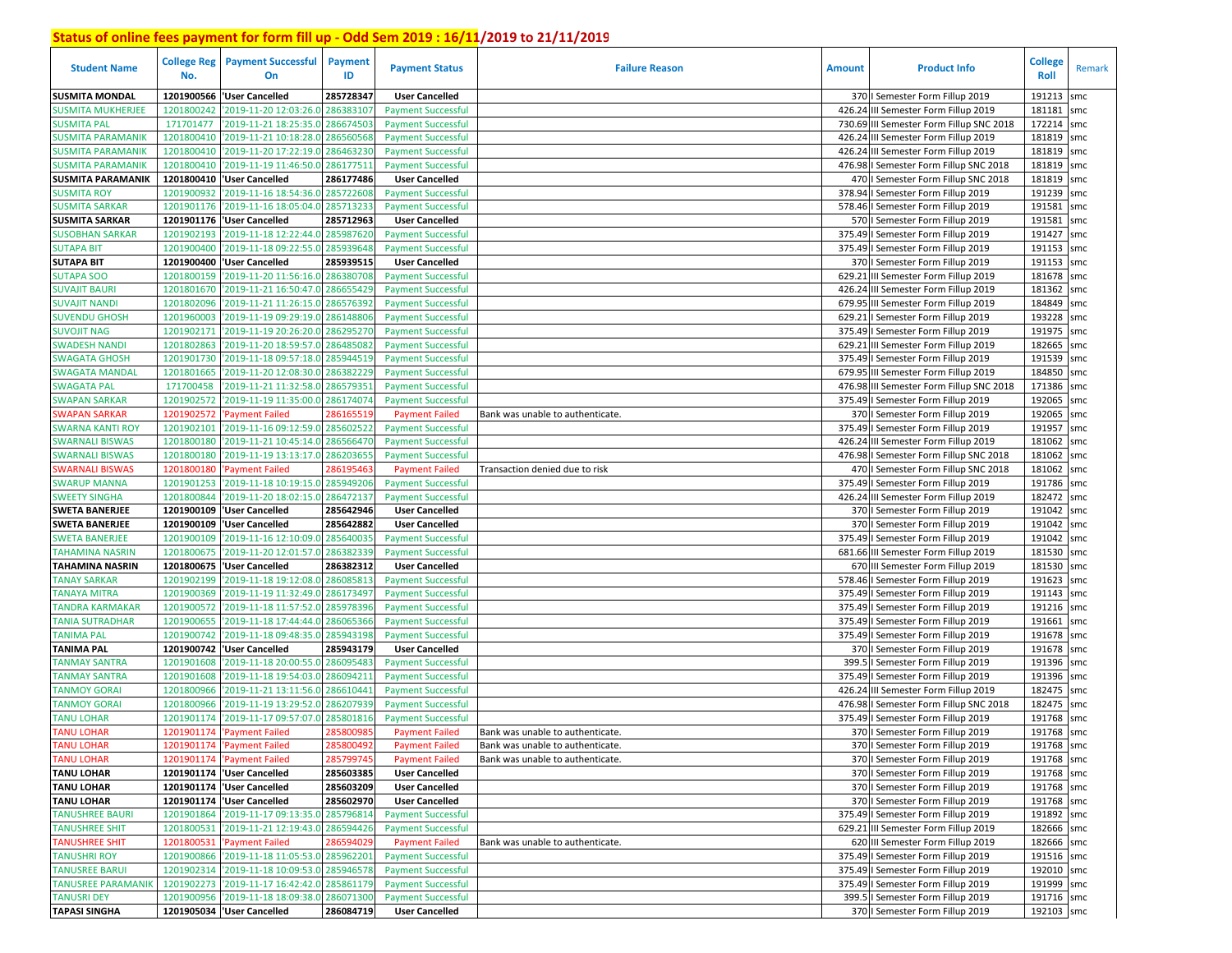| <b>Student Name</b>    | <b>College Reg</b><br>No. | <b>Payment Successful</b><br>On            | <b>Payment</b><br>ID | <b>Payment Status</b>     | <b>Failure Reason</b>            | <b>Amount</b> | <b>Product Info</b>                    | <b>College</b><br>Roll | Remark |
|------------------------|---------------------------|--------------------------------------------|----------------------|---------------------------|----------------------------------|---------------|----------------------------------------|------------------------|--------|
| <b>TAPASI SINGHA</b>   | 1201905034                | <b>User Cancelled</b>                      | 286077097            | <b>User Cancelled</b>     |                                  |               | 370   Semester Form Fillup 2019        | 192103                 | smc    |
| <b>TAPASI SINGHA</b>   | 1201905034                | 'User Cancelled                            | 286070470            | <b>User Cancelled</b>     |                                  |               | 370   Semester Form Fillup 2019        | 192103                 | smc    |
| <b>TAPASI SINGHA</b>   | 1201905034                | '2019-11-18 18:02:06.0                     | 286067033            | <b>Payment Successful</b> |                                  |               | 375.49   Semester Form Fillup 2019     | 192103                 | smc    |
| <b>TAPASI SINGHA</b>   | 1201905034                | 'User Cancelled                            | 286065973            | <b>User Cancelled</b>     |                                  |               | 370   Semester Form Fillup 2019        | 192103                 | smc    |
| <b>TAPASI SINGHA</b>   | 1201905034                | 'User Cancelled                            | 286064560            | <b>User Cancelled</b>     |                                  |               | 370   Semester Form Fillup 2019        | 192103                 | smc    |
| <b>TAPASI SINGHA</b>   | 1201905034                | 'User Cancelled                            | 286064086            | <b>User Cancelled</b>     |                                  |               | 370   Semester Form Fillup 2019        | 192103                 | smc    |
| <b>TAPASI SINGHA</b>   | 1201905034                | <b>User Cancelled</b>                      | 285983264            | <b>User Cancelled</b>     |                                  |               | 370   Semester Form Fillup 2019        | 192103                 | smc    |
| <b>TAPASI SINGHA</b>   |                           | 1201905034   User Cancelled                | 285962207            | <b>User Cancelled</b>     |                                  |               | 370   Semester Form Fillup 2019        | 192103                 | smc    |
| <b>TAPASI SINGHA</b>   |                           | 1201905034 User Cancelled                  | 285959214            | <b>User Cancelled</b>     |                                  |               | 370   Semester Form Fillup 2019        | 192103                 | smc    |
| <b>TAPASI SINGHA</b>   |                           | 1201905034 User Cancelled                  | 285958714            | <b>User Cancelled</b>     |                                  |               | 370   Semester Form Fillup 2019        | 192103                 | smc    |
| <b>TAPASI SINGHA</b>   |                           | 1201905034 User Cancelled                  | 285958216            | <b>User Cancelled</b>     |                                  |               | 370   Semester Form Fillup 2019        | 192103 smc             |        |
| <b>TAPASI SINGHA</b>   | 1201905034                | <b>User Cancelled</b>                      | 285957921            | <b>User Cancelled</b>     |                                  |               | 370   Semester Form Fillup 2019        | 192103                 | smc    |
| <b>TAPASI SINGHA</b>   |                           | 1201905034 User Cancelled                  | 285957474            | <b>User Cancelled</b>     |                                  |               | 370   Semester Form Fillup 2019        | 192103                 | smc    |
| <b>TAPATI DAS</b>      | 1201900038                | '2019-11-18 10:14:55.0                     | 285948173            | <b>Payment Successful</b> |                                  | 629.21        | I Semester Form Fillup 2019            | 193185                 | smc    |
| <b>TARUN PAL</b>       | 1201800227                | '2019-11-21 12:05:24.0                     | 286588721            | <b>Payment Successful</b> |                                  |               | 679.95 III Semester Form Fillup 2019   | 184060 smc             |        |
| <b>TARUN PAL</b>       | 1201800227                | 'User Cancelled                            | 286029856            | <b>User Cancelled</b>     |                                  |               | 720   Semester Form Fillup SNC 2018    | 184060 smc             |        |
| <b>TARUN PAL</b>       | 1201800227                | 2019-11-18 11:41:36.0                      | 285967146            | <b>Payment Successful</b> |                                  |               | 737.4   Semester Form Fillup SNC 2018  | 184060 smc             |        |
| <b>TARUN PAL</b>       | 1201800227                | 'User Cancelled                            | 285964568            | <b>User Cancelled</b>     |                                  |               | 720   Semester Form Fillup SNC 2018    | 184060                 | smc    |
| TASMINA KHATUN         | 1201801597                | '2019-11-21 11:53:03.0                     | 28658522             | <b>Payment Successful</b> |                                  |               | 426.24 III Semester Form Fillup 2019   | 182485                 | smc    |
| <b>TASMINA KHATUN</b>  | 1201801597                | <b>Payment Failed</b>                      | 28658486             | <b>Payment Failed</b>     |                                  |               | 420 III Semester Form Fillup 2019      | 182485                 | smc    |
| <b>TASMINA KHATUN</b>  |                           | 1201801597 User Cancelled                  | 286584852            | <b>User Cancelled</b>     |                                  |               | 420 III Semester Form Fillup 2019      | 182485 smc             |        |
| <b>TINA GHAR</b>       | 1201800903                | '2019-11-20 11:50:39.0                     | 286379011            | <b>Payment Successful</b> |                                  | 629.21        | III Semester Form Fillup 2019          | 182486 smc             |        |
| <b>TITHI MISTRY</b>    | 1201802253                | '2019-11-21 20:24:51.0                     | 28669737             | <b>Payment Successful</b> |                                  | 629.21        | III Semester Form Fillup 2019          | 181777 smc             |        |
| <b>TITHI PALIT</b>     | 1201900312                | '2019-11-17 17:15:15.0                     | 28586601             | <b>Payment Successful</b> |                                  | 629.2         | I Semester Form Fillup 2019            | 191119                 | smc    |
| <b>TITHI PARAMANIK</b> | 1201800687                | '2019-11-20 10:59:16.0                     | 286363721            | <b>Payment Successful</b> |                                  | 629.21        | III Semester Form Fillup 2019          | 181185 smc             |        |
| <b>TIYA DEY</b>        | 1201800402                | '2019-11-21 10:25:46.0                     | 28656203             | <b>Payment Successful</b> |                                  |               | 426.24 III Semester Form Fillup 2019   | 181820 smc             |        |
| <b>TIYA DEY</b>        | 1201800402                | '2019-11-20 17:32:09.0                     | 28646533             | <b>Payment Successful</b> |                                  |               | 426.24 III Semester Form Fillup 2019   | 181820 smc             |        |
| <b>TIYA GHORUI</b>     | 1201905018                | '2019-11-18 10:26:41.0 285951238           |                      | <b>Payment Successful</b> |                                  | 375.49        | I Semester Form Fillup 2019            | 192093                 | smc    |
| <b>TIYA GHOSH</b>      | 1201900391                | '2019-11-16 11:32:25.0 285629097           |                      | <b>Payment Successful</b> |                                  |               | 375.49   Semester Form Fillup 2019     | 191150 smc             |        |
| <b>TIYA MANDAL</b>     | 1201901304                | '2019-11-16 17:50:37.0                     | 28571032             | <b>Payment Successful</b> |                                  |               | 375.49   Semester Form Fillup 2019     | 191802                 | smc    |
| <b>TOTAN BAURI</b>     | 1201800964                | '2019-11-21 11:02:57.0                     | 286571079            | <b>Payment Successful</b> |                                  | 449.5         | III Semester Form Fillup 2019          | 182488                 | smc    |
| <b>TOTAN BAURI</b>     | 1201800964                | <b>User Cancelled</b>                      | 286570818            | <b>User Cancelled</b>     |                                  |               | 420 III Semester Form Fillup 2019      | 182488                 | smc    |
| TRIPTI CHOWDHURY       | 1201901134                | '2019-11-19 09:40:33.0 286150162           |                      | <b>Payment Successful</b> |                                  |               | 578.46   Semester Form Fillup 2019     | 191576 smc             |        |
| TRISHNA BHUIN          | 1201802155                | '2019-11-21 11:06:57.0                     | 286572029            | <b>Payment Successful</b> |                                  |               | 426.24 III Semester Form Fillup 2019   | 182490 smc             |        |
| <b>TRISHNA BHUIN</b>   | 1201802155                | '2019-11-18 12:27:27.0 285989863           |                      | <b>Payment Successful</b> |                                  |               | 476.98   Semester Form Fillup SNC 2018 | 182490 smc             |        |
| TRISHNA GHOSH          | 1201900309                | '2019-11-17 17:00:47.0                     | 28586400             | <b>Payment Successful</b> |                                  |               | 375.49   Semester Form Fillup 2019     | 191117 smc             |        |
| <b>TUFAN DAS</b>       | 1201801793                | '2019-11-21 12:00:50.0                     | 286587215            | <b>Payment Successful</b> |                                  |               | 426.24 III Semester Form Fillup 2019   | 181063                 | smc    |
| <b>TUFAN DAS</b>       |                           | 1201801793  'User Cancelled                | 286587208            | <b>User Cancelled</b>     |                                  |               | 420 III Semester Form Fillup 2019      | 181063 smc             |        |
| <b>TUFAN PATRA</b>     | 1201801241                | '2019-11-20 18:15:45.0                     | 286475178            | <b>Payment Successful</b> |                                  |               | 426.24 III Semester Form Fillup 2019   | 181821                 | smc    |
| <b>UFAN PATRA</b>      | 1201801241                | <b>Payment Failed</b>                      | 28647453             | <b>Payment Failed</b>     | Bank was unable to authenticate. |               | 420 III Semester Form Fillup 2019      | 181821                 | smc    |
| <b>TUFAN PATRA</b>     | 1201801241                | 'User Cancelled                            | 286470626            | <b>User Cancelled</b>     |                                  |               | 420 III Semester Form Fillup 2019      | 181821                 | smc    |
| <b>TUFAN PATRA</b>     | 1201801241                | 'User Cancelled                            | 286468550            | <b>User Cancelled</b>     |                                  |               | 420 III Semester Form Fillup 2019      | 181821                 | smc    |
| <b>TUFAN PATRA</b>     | 1201801241                | '2019-11-20 17:33:14.0                     | 28646570             | <b>Payment Successful</b> |                                  |               | 426.24 III Semester Form Fillup 2019   | 181821                 | smc    |
| <b>TUFAN PATRA</b>     | 1201801241                | '2019-11-20 17:31:13.0 28646513            |                      | <b>Payment Successful</b> |                                  |               | 426.24 III Semester Form Fillup 2019   | 181821                 | smc    |
| <b>TUFAN PATRA</b>     |                           | 1201801241   User Cancelled                | 286374112            | <b>User Cancelled</b>     |                                  |               | 420 III Semester Form Fillup 2019      | 181821                 | smc    |
| <b>TUFAN PATRA</b>     |                           | 1201801241 User Cancelled                  | 286371988            | <b>User Cancelled</b>     |                                  |               | 420 III Semester Form Fillup 2019      | 181821                 | smc    |
| <b>TUFAN PATRA</b>     |                           | 1201801241   User Cancelled                | 286342807            | <b>User Cancelled</b>     |                                  |               | 420 III Semester Form Fillup 2019      | 181821                 | smc    |
| <b>TUFAN SARKAR</b>    |                           | 1201900353 'User Cancelled                 | 286080934            | <b>User Cancelled</b>     |                                  |               | 620   Semester Form Fillup 2019        | 193186 smc             |        |
| <b>TUFAN SARKAR</b>    |                           | 1201900353 '2019-11-18 18:41:29.0          | 286077053            | <b>Payment Successful</b> |                                  |               | 629.21   Semester Form Fillup 2019     | 193186 smc             |        |
| <b>TUFAN SARKAR</b>    |                           | 1201900353 'Payment Failed                 | 286076418            | <b>Payment Failed</b>     | Bank was unable to authenticate. |               | 620   Semester Form Fillup 2019        | 193186 smc             |        |
| <b>TUFAN SARKAR</b>    |                           | 1201900353  'User Cancelled                | 286026198            | <b>User Cancelled</b>     |                                  |               | 620   Semester Form Fillup 2019        | 193186 smc             |        |
| <b>TUHIN SEN</b>       |                           | 1201905023 2019-11-19 13:20:32.0 286205509 |                      | <b>Payment Successful</b> |                                  |               | 378.94   Semester Form Fillup 2019     | 192096 smc             |        |
| <b>TUHINA KARMAKAR</b> |                           | 1201800600 2019-11-21 10:42:03.0 286565651 |                      | <b>Payment Successful</b> |                                  |               | 679.95 III Semester Form Fillup 2019   | 184115 smc             |        |
| <b>TUHINA KHATUN</b>   |                           | 1201801682 User Cancelled                  | 286387451            | <b>User Cancelled</b>     |                                  |               | 420 III Semester Form Fillup 2019      | 182493 smc             |        |
| <b>TUHINA KHATUN</b>   |                           | 1201801682 User Cancelled                  | 286387311            | <b>User Cancelled</b>     |                                  |               | 420 III Semester Form Fillup 2019      | 182493 smc             |        |
| <b>TUHINA KHATUN</b>   |                           | 1201801682 2019-11-20 12:11:20.0 286383290 |                      | <b>Payment Successful</b> |                                  |               | 426.24 III Semester Form Fillup 2019   | 182493 smc             |        |
| <b>TUKU DAS</b>        |                           | 1201801531 2019-11-21 13:46:24.0 286618442 |                      | <b>Payment Successful</b> |                                  |               | 426.24 III Semester Form Fillup 2019   | 182494 smc             |        |
| <b>TUKU DAS</b>        |                           | 1201801531 User Cancelled                  | 286370689            | <b>User Cancelled</b>     |                                  |               | 620 III Semester Form Fillup 2019      | 182494 smc             |        |
| <b>TUKUN BAURI</b>     |                           | 1201901649 2019-11-17 17:06:06.0 285864722 |                      | <b>Payment Successful</b> |                                  |               | 375.49   Semester Form Fillup 2019     | 191859 smc             |        |
| <b>TULU MONDAL</b>     |                           | 1201900690 2019-11-16 09:53:19.0 285607989 |                      | <b>Payment Successful</b> |                                  |               | 375.49   Semester Form Fillup 2019     | 191669 smc             |        |
|                        |                           |                                            |                      |                           |                                  |               |                                        |                        |        |